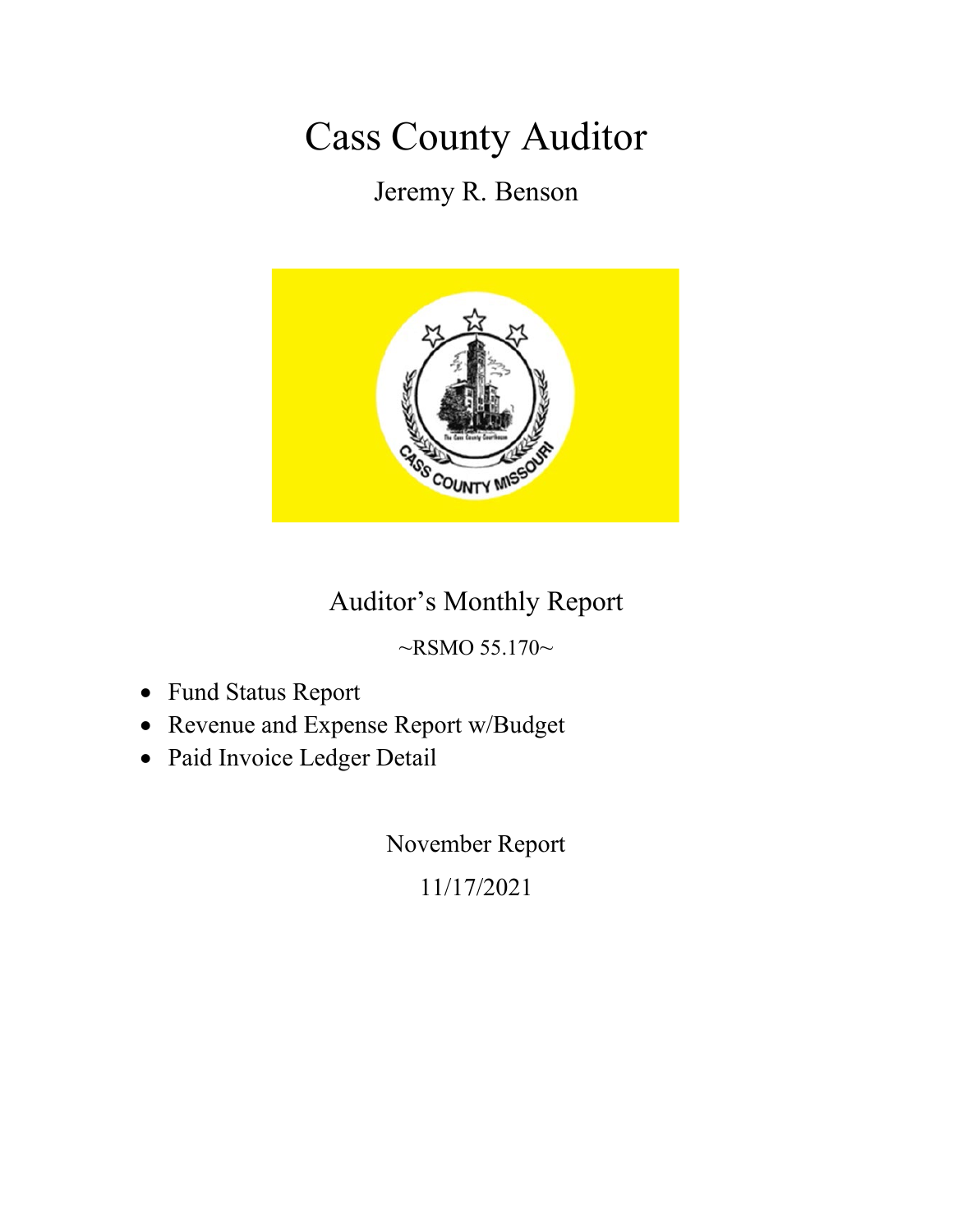## **Fund Status Report Cass County**

| <b>Report Selection Criteria:</b>        | Selected Fund Type: ALL                                     |                 | <b>Fiscal Year: 2021</b> |    |                      | From Date: 10/1/2021      |                       |
|------------------------------------------|-------------------------------------------------------------|-----------------|--------------------------|----|----------------------|---------------------------|-----------------------|
|                                          | <b>Include Encumbrances?</b><br>Include Pri Yr Liabilities? | <b>NO</b><br>NO | <b>From Period:</b>      | 10 |                      | Thru Date: 10/31/2021     |                       |
|                                          | Printed in Alpha by Fund Name?                              | <b>NO</b>       | <b>To Period:</b>        | 10 |                      | <b>Option: Date Range</b> |                       |
|                                          | <b>Selected Funds:</b>                                      |                 |                          |    |                      |                           |                       |
|                                          | <b>Beginning Balance</b>                                    |                 | <b>Receipts</b>          |    | <b>Disbursements</b> | <b>Transfers</b>          | <b>Ending Balance</b> |
| General Fund (01)                        |                                                             |                 |                          |    |                      |                           |                       |
| 101 - GENERAL REVENUE FUND               | \$3,577,735.82                                              |                 | \$1,039,637.67           |    | (\$478,028.69)       | (\$538,172.94)            | \$3,601,171.86        |
| <b>102 - COUNTY VISION/DENTAL FUND</b>   | \$10,229.45                                                 |                 | \$1.53                   |    | (\$600.00)           | \$0.00                    | \$9,630.98            |
| <b>105 - CASS CORONAVIRUS FUND</b>       | \$0.00                                                      |                 | \$0.00                   |    | \$0.00               | \$0.00                    | \$0.00                |
| <b>106 - CORONAVIRUS ELECTION FUND</b>   | \$0.00                                                      |                 | \$0.00                   |    | \$0.00               | \$0.00                    | \$0.00                |
| 107 - RESCUE ACT                         | \$10,267,262.50                                             |                 | \$0.00                   |    | (\$33,303.30)        | (\$3,000.00)              | \$10,230,959.20       |
| <b>205 - JUSTICE CENTER SINKING FUND</b> | \$2,501,059.05                                              |                 | \$57.04                  |    | \$0.00               | \$0.00                    | \$2,501,116.09        |
| 450 - NWCSD Fund                         | \$5,001.63                                                  |                 | \$3,745.61               |    | \$0.00               | \$0.00                    | \$8,747.24            |
| <b>612 - LAW ENFORCEMENT RESERVE FU</b>  | \$1,073,398.20                                              |                 | \$173.23                 |    | (\$1,073,571.43)     | \$0.00                    | \$0.00                |
| 800 - CERF                               | \$0.00                                                      |                 | \$0.00                   |    | \$0.00               | \$0.00                    | \$0.00                |
| * Fund Type Total *                      | \$17,434,686.65                                             |                 | \$1,043,615.08           |    | (\$1,585,503.42)     | (\$541, 172.94)           | \$16,351,625.37       |
| <b>Special Revenue Funds (02)</b>        |                                                             |                 |                          |    |                      |                           |                       |
| 510 - ASSESSOR FUND                      | \$2,312,754.68                                              |                 | \$4,246.00               |    | (\$77,281.64)        | \$0.00                    | \$2,239,719.04        |
| 511 - ASSESSOR/COLLECTOR ESCROW          | \$0.00                                                      |                 | \$0.00                   |    | \$0.00               | \$0.00                    | \$0.00                |
| 520 - ROAD & BRIDGE FUND                 | \$1,204,577.58                                              |                 | \$340,348.52             |    | (\$442, 162.81)      | (\$2.72)                  | \$1,102,760.57        |
| 521 - ROAD & BRIDGE SALES TAX FUND       | \$7,980.48                                                  |                 | \$226,348.89             |    | (\$32,721.11)        | (\$226,000.00)            | (\$24,391.74)         |
| 522 - ROAD & BRIDGE CITIES FUND          | \$960,832.05                                                |                 | \$113,303.42             |    | (\$19,491.24)        | \$0.00                    | \$1,054,644.23        |
| 523 - CIA BOND REVENUE & PROJECT E       | \$0.00                                                      |                 | \$0.00                   |    | \$0.00               | \$0.00                    | \$0.00                |
| 524 - NID BOND FUND                      | (\$8,364.94)                                                |                 | \$0.00                   |    | \$0.00               | \$0.00                    | (\$8,364.94)          |
| 525 - FEDERAL BRIDGE FUND                | \$406,634.44                                                |                 | \$0.00                   |    | (\$191, 147.18)      | \$0.00                    | \$215,487.26          |
| <b>526 - IMPACT FEE FUND</b>             | \$0.00                                                      |                 | \$0.00                   |    | \$0.00               | \$0.00                    | \$0.00                |
| 527 - ROAD & BRIDGE BUILDING FUND        | \$0.00                                                      |                 | \$0.00                   |    | \$0.00               | \$0.00                    | \$0.00                |
| 528 - ROAD & BRIDGE RESERVE FUND         | \$546,600.38                                                |                 | \$28.07                  |    | (\$1,229.00)         | \$0.00                    | \$545,399.45          |
| 529 - CIA ROAD & BRIDGE BOND DEBT        | \$5,952,281.26                                              |                 | \$121.21                 |    | \$0.00               | \$226,000.00              | \$6,178,402.47        |
| 531 - CIA BOND REV/EXP SERIES 2014       | \$0.00                                                      |                 | \$0.00                   |    | \$0.00               | \$0.00                    | \$0.00                |
| 532 - CIA BOND SERIES 2020 FUND          | \$6,531,441.39                                              |                 | \$503.55                 |    | \$0.00               | \$0.00                    | \$6,531,944.94        |
| 539 - ROAD & BRIDGE BUILDING RESER       | \$0.00                                                      |                 | \$0.00                   |    | \$0.00               | \$0.00                    | \$0.00                |
| <b>549 - INMATE SECURITY FUND</b>        | \$145,455.16                                                |                 | \$17,043.29              |    | \$0.00               | \$0.00                    | \$162,498.45          |
|                                          |                                                             |                 |                          |    |                      |                           |                       |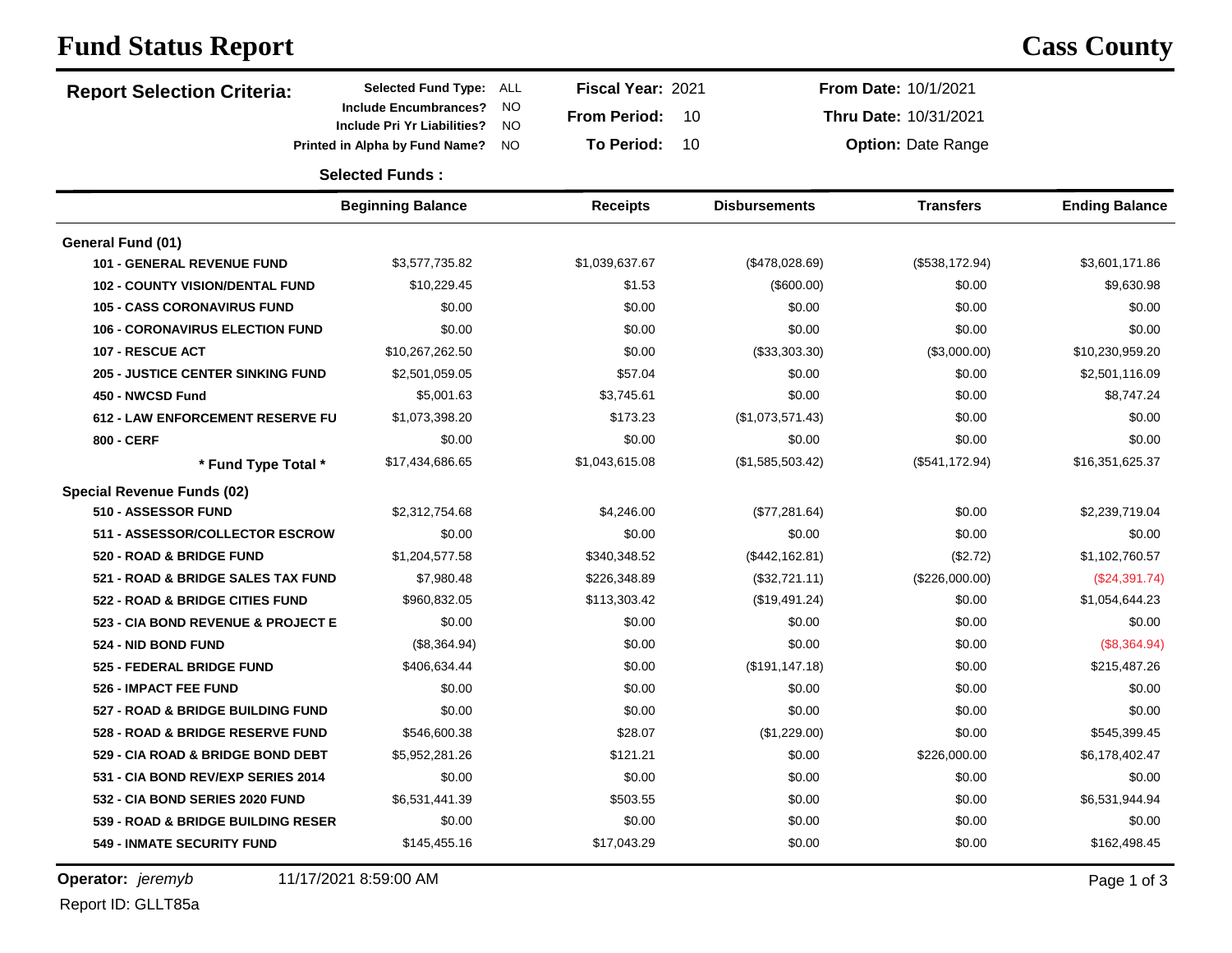# **Fund Status Report Cass County**

| <b>Report Selection Criteria:</b>       | <b>Selected Fund Type:</b>                                         | ALL             | Fiscal Year: 2021   |    |                      | From Date: 10/1/2021      |                       |
|-----------------------------------------|--------------------------------------------------------------------|-----------------|---------------------|----|----------------------|---------------------------|-----------------------|
|                                         | <b>Include Encumbrances?</b><br><b>Include Pri Yr Liabilities?</b> | NO<br><b>NO</b> | <b>From Period:</b> | 10 |                      | Thru Date: 10/31/2021     |                       |
|                                         | Printed in Alpha by Fund Name?                                     | NO              | <b>To Period:</b>   | 10 |                      | <b>Option: Date Range</b> |                       |
|                                         | <b>Selected Funds:</b>                                             |                 |                     |    |                      |                           |                       |
|                                         | <b>Beginning Balance</b>                                           |                 | <b>Receipts</b>     |    | <b>Disbursements</b> | <b>Transfers</b>          | <b>Ending Balance</b> |
| <b>550 - LAW ENFORCEMENT JUSTICE CE</b> | \$3,862,966.53                                                     |                 | \$1,364,045.66      |    | (\$1,345,998.68)     | \$217,631.71              | \$4,098,645.22        |
| 551 - LOCAL LAW ENFORCEMENT BLO         | \$0.00                                                             |                 | \$0.00              |    | \$0.00               | \$0.00                    | \$0.00                |
| 553 - SHERIFF CIVIL PROCESS FUND        | \$349,732.39                                                       |                 | \$21.29             |    | \$0.00               | \$0.00                    | \$349,753.68          |
| 554 - SHERIFF REVOLVING FUND            | \$374,831.95                                                       |                 | \$17,824.94         |    | (\$719.11)           | \$0.00                    | \$391,937.78          |
| 555 - SHERIFF TRAINING FUND             | \$14,773.27                                                        |                 | \$750.07            |    | \$0.00               | \$0.00                    | \$15,523.34           |
| 556 - SHERIFF TRAINING POST FUND        | \$6,818.20                                                         |                 | \$2,585.13          |    | \$0.00               | \$0.00                    | \$9,403.33            |
| 557 - PA- ADMIN HANDLING COST FUND      | \$11,103.92                                                        |                 | \$1,166.55          |    | (\$1,566.00)         | \$0.00                    | \$10,704.47           |
| 558 - DELINQUENT TAX FUND - PA          | \$18,812.32                                                        |                 | \$2,588.80          |    | \$0.00               | \$0.00                    | \$21,401.12           |
| 559 - PROS ATTY TRAINING FUND           | \$12,978.49                                                        |                 | \$936.00            |    | (\$147.32)           | \$0.00                    | \$13,767.17           |
| 560 - LERF FUND                         | \$24,365.36                                                        |                 | \$3.47              |    | \$0.00               | \$0.00                    | \$24,368.83           |
| 561 - DRUG/DWI COURT                    | \$85,875.24                                                        |                 | \$1,315.15          |    | \$0.00               | \$0.00                    | \$87,190.39           |
| <b>562 - DOMESTIC VIOLENCE FUND</b>     | \$12,197.97                                                        |                 | \$2,631.14          |    | \$0.00               | \$0.00                    | \$14,829.11           |
| 563 - SCHOOL JUSTICE FUND               | \$0.00                                                             |                 | \$0.00              |    | \$0.00               | \$0.00                    | \$0.00                |
| 565 - PA- CONTINGENCY FUND              | \$2,145.65                                                         |                 | \$0.31              |    | \$0.00               | \$0.00                    | \$2,145.96            |
| 579 - LAW ENFORCEMENT JUSTICE RE        | \$0.00                                                             |                 | \$0.00              |    | \$0.00               | \$0.00                    | \$0.00                |
| <b>580 - VOTER REGISTRATION</b>         | \$0.00                                                             |                 | \$0.00              |    | \$0.00               | \$0.00                    | \$0.00                |
| <b>581 - ELECTION FUND</b>              | \$5,934.82                                                         |                 | \$0.00              |    | $(\$47.60)$          | \$0.00                    | \$5,887.22            |
| <b>584 - STATE ELECTION IMPROVEMENT</b> | \$31,966.29                                                        |                 | \$4.55              |    | \$0.00               | \$0.00                    | \$31,970.84           |
| <b>585 - CLERK TRAINING FUND</b>        | \$29,673.59                                                        |                 | \$4.23              |    | (\$504.98)           | \$0.00                    | \$29,172.84           |
| <b>586 - ELECTION SERVICES FUND</b>     | \$7,320.24                                                         |                 | \$1.04              |    | (\$3,302.32)         | \$0.00                    | \$4,018.96            |
| 590 - COLLECTOR MAINTENANCE FUND        | \$50,740.29                                                        |                 | \$7.29              |    | (\$616.62)           | \$0.00                    | \$50,130.96           |
| 591 - COLLECTOR TAX MAINTENANCE F       | \$0.00                                                             |                 | \$0.00              |    | \$0.00               | \$0.00                    | \$0.00                |
| <b>610 - COUNTY RESERVE FUND</b>        | \$2,159,146.64                                                     |                 | \$65.30             |    | (\$417,722.49)       | \$0.00                    | \$1,741,489.45        |
| <b>620 - RECORDERS FUND</b>             | \$325,852.33                                                       |                 | \$8,159.18          |    | (\$1,480.43)         | \$0.00                    | \$332,531.08          |
| 648 - HEALTH                            | \$316,449.55                                                       |                 | \$118,268.58        |    | (\$179,452.57)       | (\$15,976.27)             | \$239,289.29          |
| 649 - WIC                               | (\$62,875.93)                                                      |                 | \$41,839.17         |    | (\$20,265.40)        | \$0.00                    | (\$41,302.16)         |
| 650 - C E R T (BIO TERRORISM)           | \$44,970.99                                                        |                 | \$6.74              |    | (\$4,948.94)         | \$0.00                    | \$40,028.79           |
| <b>653 - COURTHOUSE RESTORATION FUN</b> | \$42,379.27                                                        |                 | \$3,375.90          |    | \$0.00               | \$0.00                    | \$45,755.17           |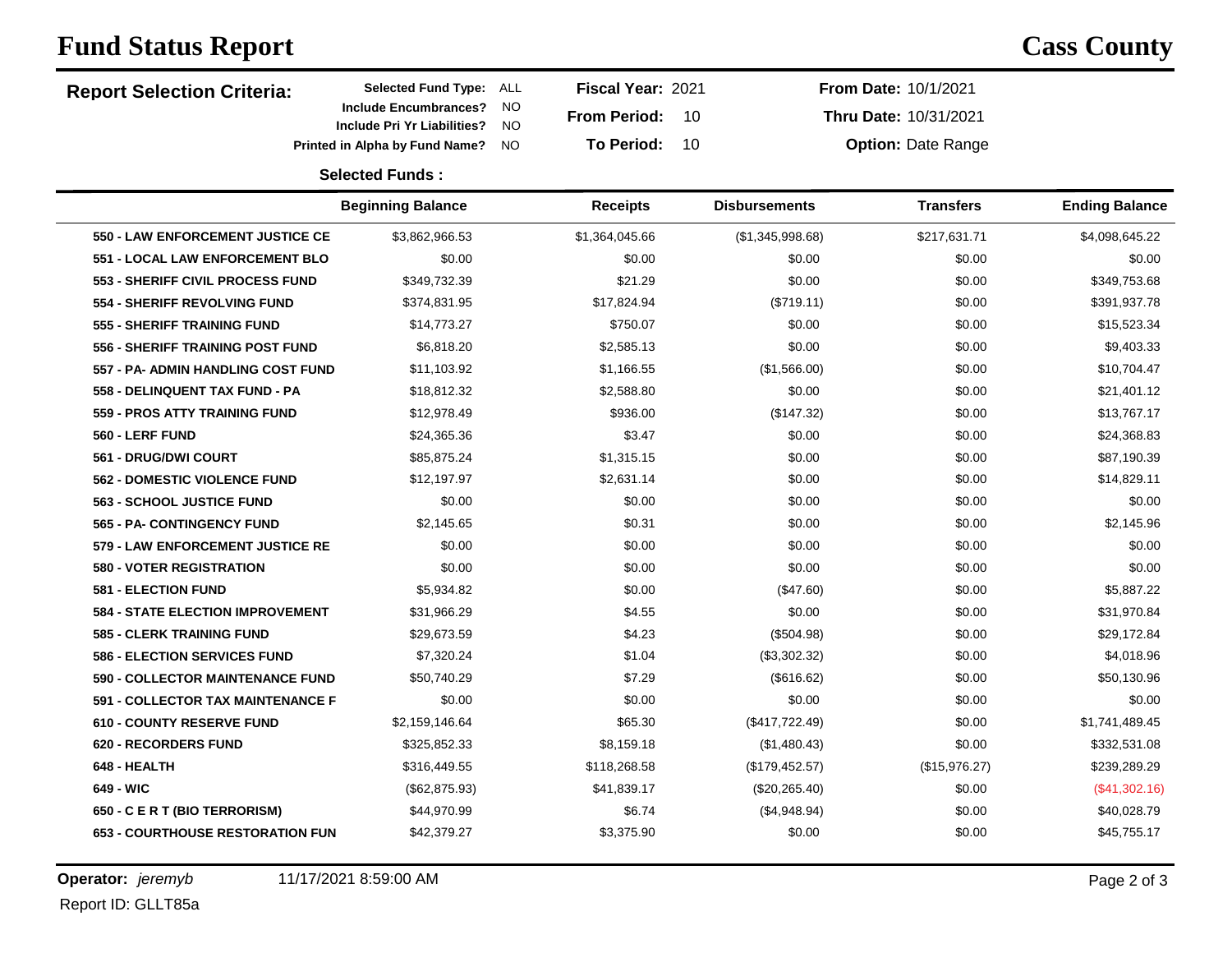## **Fund Status Report Cass County**

| <b>Report Selection Criteria:</b>        | <b>Selected Fund Type:</b><br>ALL                                                            | Fiscal Year: 2021   |                      | From Date: 10/1/2021      |                       |
|------------------------------------------|----------------------------------------------------------------------------------------------|---------------------|----------------------|---------------------------|-----------------------|
|                                          | <b>Include Encumbrances?</b><br><b>NO</b><br><b>Include Pri Yr Liabilities?</b><br><b>NO</b> | <b>From Period:</b> | 10                   | Thru Date: 10/31/2021     |                       |
|                                          | Printed in Alpha by Fund Name?<br>NO.                                                        | <b>To Period:</b>   | 10                   | <b>Option: Date Range</b> |                       |
|                                          | <b>Selected Funds:</b>                                                                       |                     |                      |                           |                       |
|                                          | <b>Beginning Balance</b>                                                                     | <b>Receipts</b>     | <b>Disbursements</b> | <b>Transfers</b>          | <b>Ending Balance</b> |
| 700 - AGENCY ACCOUNTS FUNDS              | \$364,189.06                                                                                 | \$128,170.68        | (\$86, 286.31)       | \$0.00                    | \$406,073.43          |
| 999 - FIXED ASSETS                       | \$0.00                                                                                       | \$0.00              | \$0.00               | \$0.00                    | \$0.00                |
| * Fund Type Total *                      | \$26,152,540.91                                                                              | \$2,395,714.12      | (\$2,827,091.75)     | \$201,652.72              | \$25,922,816.00       |
| <b>Debt Service Funds (04)</b>           |                                                                                              |                     |                      |                           |                       |
| <b>200 - JUSTICE CENTER DEBT SERVICE</b> | \$3,520,769.02                                                                               | \$195.76            | (\$347,568.61)       | \$339,520.22              | \$3,512,916.39        |
| <b>300 - JUSTICE CENTER CONTRUCTION</b>  | \$1,912,285.72                                                                               | \$273.20            | \$0.00               | \$0.00                    | \$1,912,558.92        |
| <b>400 - BROADBAND USDA TECH GRANT</b>   | \$0.00                                                                                       | \$0.00              | \$0.00               | \$0.00                    | \$0.00                |
| <b>401 - BROADBAND TECH GRANT</b>        | \$0.00                                                                                       | \$0.00              | \$0.00               | \$0.00                    | \$0.00                |
| <b>402 - BROADBAND STARTUP NON-USDA</b>  | \$0.00                                                                                       | \$0.00              | \$0.00               | \$0.00                    | \$0.00                |
| <b>410 - TRI GEN/BIOGAS FUND</b>         | \$0.00                                                                                       | \$0.00              | \$0.00               | \$0.00                    | \$0.00                |
| <b>411 - BROADBAND ONGOING OPERATI</b>   | \$0.00                                                                                       | \$0.00              | \$0.00               | \$0.00                    | \$0.00                |
| <b>420 - BIOMASS GASIFICATION SYSTEM</b> | \$0.00                                                                                       | \$0.00              | \$0.00               | \$0.00                    | \$0.00                |
| <b>611 - DEBT PAYMENT SET ASIDE FUND</b> | \$0.00                                                                                       | \$0.00              | \$0.00               | \$0.00                    | \$0.00                |
| * Fund Type Total *                      | \$5,433,054.74                                                                               | \$468.96            | (\$347,568.61)       | \$339,520.22              | \$5,425,475.31        |
| * Report Total *                         | \$49,020,282.30                                                                              | \$3,439,798.16      | (\$4,760,163.78)     | \$0.00                    | \$47,699,916.68       |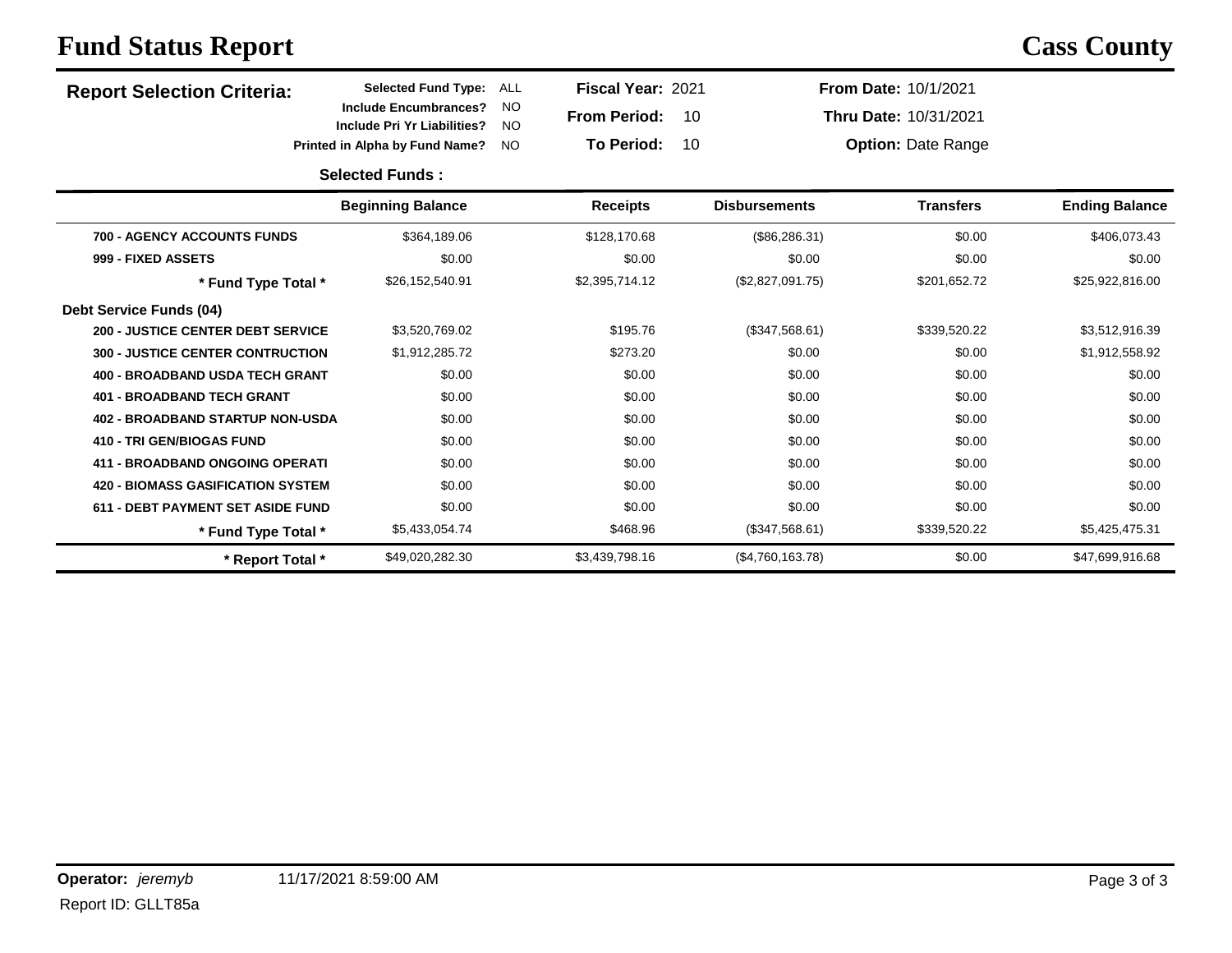| Exclude Encumbrance Transactions?    | Year: 2021                           | Period: 13        | From Account: 0   |                    |                     |                  |        |
|--------------------------------------|--------------------------------------|-------------------|-------------------|--------------------|---------------------|------------------|--------|
|                                      | <b>Selected Funds: All</b>           |                   | To Account:       | 9999999999         |                     |                  |        |
| <b>Ledger ID</b>                     | <b>Ledger Description</b>            | <b>Budget</b>     | <b>YTD Debits</b> | <b>YTD Credits</b> | <b>Encumbrances</b> | Remaining        | % Used |
| <b>GENERAL REVENUE FUND</b><br>101   |                                      |                   |                   |                    |                     |                  |        |
| 0100<br><b>COUNTY ADMINISTRATION</b> |                                      |                   |                   |                    |                     |                  |        |
| <b>REVENUES</b>                      |                                      |                   |                   |                    |                     |                  |        |
| 101-0100-41205                       | 1/2% SALES TAX                       | (\$6,850,336.00)  | \$0.00            | (\$7,467,216.58)   | \$0.00              | \$616,880.58     | 109.0% |
| 101-0100-41240                       | OUT OF STATE/LOCAL USE TAX           | (\$1,200,000.00)  | \$0.00            | (\$1,716,844.42)   | \$0.00              | \$516,844.42     | 143.1% |
| 101-0100-42190                       | <b>VIDEO PROVIDERS FRANCHISE TAX</b> | (\$1,000.00)      | \$0.00            | (\$1,261.03)       | \$0.00              | \$261.03         | 126.1% |
| 101-0100-42192                       | PILOT DISTRIBUTION TAX               | (\$447,480.00)    | \$0.00            | (\$447,480.00)     | \$0.00              | \$0.00           | 100.0% |
| 101-0100-47130                       | <b>MISC REVENUE</b>                  | (\$45,000.00)     | \$32,188.50       | (\$68,134.29)      | \$0.00              | (\$9,054.21)     | 79.9%  |
| 101-0100-47999                       | PRIOR YEAR CARRY OVER                | (\$1,500,000.00)  | \$0.00            | \$0.00             | \$0.00              | (\$1,500,000.00) | 0.0%   |
|                                      | SUBTOTAL REVENUES - DEPARTMENT 0100: | (\$10,043,816.00) | \$32,188.50       | (\$9,700,936.32)   | \$0.00              | (\$375,068.18)   | 96.3%  |
| <b>EXPENDITURES</b>                  |                                      |                   |                   |                    |                     |                  |        |
| 101-0100-50105                       | <b>SALARIES &amp; WAGES</b>          | \$595,513.00      | \$529,103.31      | \$0.00             | \$0.00              | \$66,409.69      | 88.8%  |
| 101-0100-50110                       | PAYROLL ROUNDING ACCT                | \$10.00           | \$0.00            | \$0.00             | \$0.00              | \$10.00          | 0.0%   |
| 101-0100-50205                       | <b>LAGERS</b>                        | \$66,102.00       | \$53,180.21       | \$0.00             | \$0.00              | \$12,921.79      | 80.5%  |
| 101-0100-50210                       | <b>HEALTH INS</b>                    | \$32,130.00       | \$19,500.00       | \$0.00             | \$0.00              | \$12,630.00      | 60.7%  |
| 101-0100-50211                       | <b>HSA- EMPLOYER PAID</b>            | \$4,800.00        | \$2,200.00        | \$0.00             | \$0.00              | \$2,600.00       | 45.8%  |
| 101-0100-50212                       | MISCELLANEOUS HEALTH COSTS           | \$30,000.00       | \$18,582.71       | \$0.00             | \$0.00              | \$11,417.29      | 61.9%  |
| 101-0100-50215                       | <b>LIFE INSURANCE</b>                | \$1,071.00        | \$1,054.62        | \$0.00             | \$0.00              | \$16.38          | 98.5%  |
| 101-0100-50220                       | DEPENDENT LIFE INSURANCE             | \$103.00          | \$105.84          | \$0.00             | \$0.00              | (\$2.84)         | 102.8% |
| 101-0100-50225                       | <b>DISABILITY INSURANCE</b>          | \$96.00           | \$94.50           | \$0.00             | \$0.00              | \$1.50           | 98.4%  |
| 101-0100-50235                       | <b>EMPLOYEE PHYSICALS</b>            | \$1,650.00        | \$1,558.00        | \$0.00             | \$0.00              | \$92.00          | 94.4%  |
| 101-0100-50240                       | <b>DRUG TESTING</b>                  | \$3,000.00        | \$2,360.00        | \$0.00             | \$0.00              | \$640.00         | 78.7%  |
| 101-0100-50250                       | <b>WORKER'S COMP</b>                 | \$35,000.00       | \$35,000.00       | \$0.00             | \$0.00              | \$0.00           | 100.0% |
| 101-0100-50290                       | <b>FICA</b>                          | \$36,922.00       | \$31,904.76       | \$0.00             | \$0.00              | \$5,017.24       | 86.4%  |
| 101-0100-50295                       | <b>MEDICARE</b>                      | \$8,635.00        | \$7,461.55        | \$0.00             | \$0.00              | \$1,173.45       | 86.4%  |
| 101-0100-50297                       | <b>UNEMPLOYMENT</b>                  | \$338.00          | \$271.04          | \$0.00             | \$0.00              | \$66.96          | 80.2%  |
| 101-0100-51105                       | <b>SUPPLIES</b>                      | \$24,350.00       | \$22,981.62       | (\$261.32)         | \$0.00              | \$1,629.70       | 93.3%  |
| 101-0100-51120                       | <b>CENTRAL PURCHASING</b>            | \$0.00            | \$979.30          | (\$2,118.54)       | \$0.00              | \$1,139.24       | 0.0%   |
| 101-0100-51130                       | POSTAGE                              | \$6,000.00        | \$35,353.42       | (\$31,758.70)      | \$0.00              | \$2,405.28       | 59.9%  |
| 101-0100-51145                       | <b>ADVERTISING</b>                   | \$4,181.00        | \$1,344.50        | (\$84.00)          | \$0.00              | \$2,920.50       | 30.1%  |
| 101-0100-52105                       | TRAVEL/TRAINING/MILEAGE              | \$8,000.00        | \$2,556.14        | \$0.00             | \$0.00              | \$5,443.86       | 32.0%  |
| 101-0100-52135                       | MEMBERSHIP/DUES                      | \$4,000.00        | \$0.00            | \$0.00             | \$0.00              | \$4,000.00       | 0.0%   |
| 101-0100-52140                       | <b>MAC DUES</b>                      | \$10,004.00       | \$9,390.00        | \$0.00             | \$0.00              | \$614.00         | 93.9%  |

### **Revenue and Expense Report - YTD - With Budgets <b>Cass County Cass County**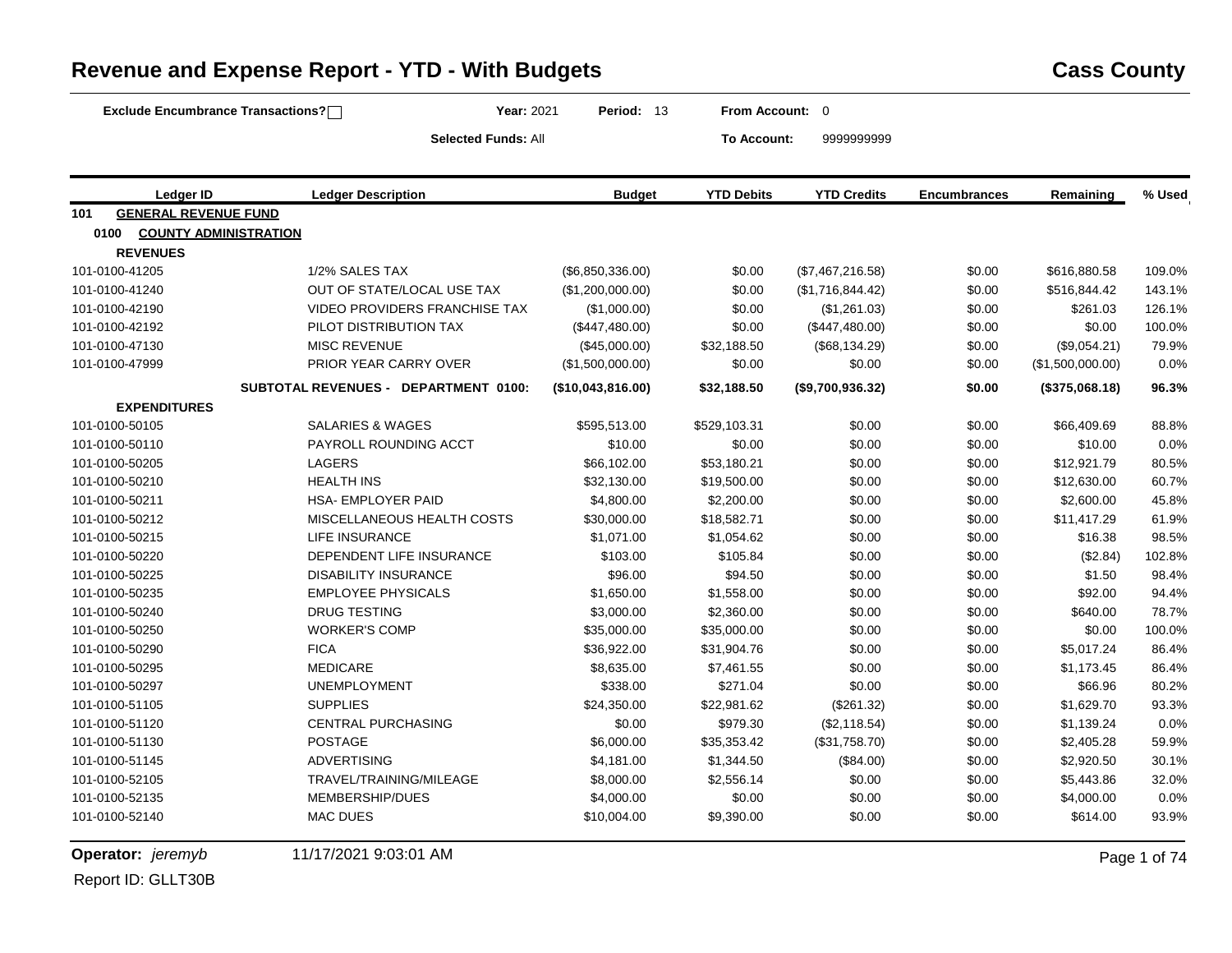|     | Ledger <sub>ID</sub>        | <b>Ledger Description</b>                       | <b>Budget</b>     | <b>YTD Debits</b> | <b>YTD Credits</b> | <b>Encumbrances</b> | Remaining      | % Used       |
|-----|-----------------------------|-------------------------------------------------|-------------------|-------------------|--------------------|---------------------|----------------|--------------|
| 101 | <b>GENERAL REVENUE FUND</b> |                                                 |                   |                   |                    |                     |                |              |
|     | 0100                        | <b>COUNTY ADMINISTRATION</b>                    |                   |                   |                    |                     |                |              |
|     | 101-0100-53125              | MAINTENANCE - COPIER                            | \$3,000.00        | \$450.00          | \$0.00             | \$0.00              | \$2,550.00     | 15.0%        |
|     | 101-0100-54116              | <b>COMPUTER MAINTENANCE</b>                     | \$30,000.00       | \$16,195.08       | \$0.00             | \$0.00              | \$13,804.92    | 54.0%        |
|     | 101-0100-55145              | PROFESSIONAL SERVICE                            | \$283,200.00      | \$393,410.71      | (\$119,345.27)     | \$0.00              | \$9,134.56     | 96.8%        |
|     | 101-0100-55155              | <b>AUDIT</b>                                    | \$63,000.00       | \$63,000.00       | \$0.00             | \$0.00              | \$0.00         | 100.0%       |
|     | 101-0100-55170              | <b>LEGAL FEES</b>                               | \$25,000.00       | \$5,000.00        | \$0.00             | \$0.00              | \$20,000.00    | 20.0%        |
|     | 101-0100-55175              | ADP BILLING CHARGES                             | \$65,000.00       | \$56,871.96       | \$0.00             | \$0.00              | \$8,128.04     | 87.5%        |
|     | 101-0100-55181              | <b>BOND ADMINISTRATION FEE</b>                  | \$3,000.00        | \$1,654.17        | (\$500.00)         | \$0.00              | \$1,845.83     | 38.5%        |
|     | 101-0100-55195              | <b>INDIGENT CARE</b>                            | \$9,300.00        | \$7,140.00        | \$0.00             | \$0.00              | \$2,160.00     | 76.8%        |
|     | 101-0100-57115              | <b>GENERAL INSURANCE</b>                        | \$200,000.00      | \$135,463.44      | \$0.00             | \$0.00              | \$64,536.56    | 67.7%        |
|     | 101-0100-57120              | INSURANCE/BONDS                                 | \$6,000.00        | \$0.00            | \$0.00             | \$0.00              | \$6,000.00     | 0.0%         |
|     | 101-0100-58105              | PLEASANT HILL SCHOOLS                           | \$156,618.00      | \$156,618.00      | \$0.00             | \$0.00              | \$0.00         | 100.0%       |
|     | 101-0100-58110              | PLEASANT HILL AMBULANCE                         | \$67,122.00       | \$67,122.00       | \$0.00             | \$0.00              | \$0.00         | 100.0%       |
|     | 101-0100-58115              | CITY OF PLEASANT HILL                           | \$201,366.00      | \$201,366.00      | \$0.00             | \$0.00              | \$0.00         | 100.0%       |
|     | 101-0100-58125              | COUNCIL ON DEPT OF AGING-MATCH                  | \$5,000.00        | \$5,000.00        | \$0.00             | \$0.00              | \$0.00         | 100.0%       |
|     | 101-0100-58150              | <b>ECONOMIC DEVELOPMENT</b>                     | \$26,000.04       | \$21,666.70       | \$0.00             | \$0.00              | \$4,333.34     | 83.3%        |
|     | 101-0100-59102              | <b>COUNTY VISION/DENTAL</b>                     | \$8,000.00        | \$8,000.00        | \$0.00             | \$0.00              | \$0.00         | 100.0%       |
|     | 101-0100-59450              | <b>TRANSFER - NWCSD</b>                         | \$25,000.00       | \$25,000.00       | \$0.00             | \$0.00              | \$0.00         | 100.0%       |
|     | 101-0100-59520              | TRANSFER-ROAD AND BRIDGE FUND                   | \$500,000.00      | \$500,000.00      | \$0.00             | \$0.00              | \$0.00         | 100.0%       |
|     | 101-0100-59550              | LAW ENFORCEMENT JUSTICE FUND                    | \$6,511,704.00    | \$5,969,062.00    | \$0.00             | \$0.00              | \$542,642.00   | 91.7%        |
|     | 101-0100-59561              | TRANSFER-DRUG COURT                             | \$50,000.00       | \$50,000.00       | \$0.00             | \$0.00              | \$0.00         | 100.0%       |
|     | 101-0100-59581              | TRANSFER-ELECTION                               | \$40,000.00       | \$40,000.00       | \$0.00             | \$0.00              | \$0.00         | 100.0%       |
|     | 101-0100-59610              | TRANSFER-COUNTY EMERGENCY FUN                   | \$329,389.00      | \$329,389.00      | \$0.00             | \$0.00              | \$0.00         | 100.0%       |
|     | 101-0100-59648              | <b>TRANSFER- HEALTH</b>                         | \$218,000.00      | \$218,000.00      | \$0.00             | \$0.00              | \$0.00         | 100.0%       |
|     | 101-0100-66150              | <b>MARC RHSCC Ermergency Services</b>           | \$5,000.00        | \$0.00            | \$0.00             | \$0.00              | \$5,000.00     | 0.0%         |
|     | 101-0100-92005              | <b>ECONOMIC ACTIVITY TAXES</b>                  | \$700,000.00      | \$567,857.19      | (\$39,994.26)      | \$0.00              | \$172,137.07   | 75.4%        |
|     |                             | SUBTOTAL EXPENDITURES - DEPARTMENT 0100:        | \$10,402,604.04   | \$9,613,247.77    | (\$194,062.09)     | \$0.00              | \$983,418.36   | 90.5%        |
|     |                             | <b>TOTAL REVENUES for DEPARTMENT: 0100:</b>     | (\$10,043,816.00) | \$32,188.50       | (\$9,700,936.32)   | \$0.00              | (\$375,068.18) | 96.3%        |
|     |                             | <b>TOTAL EXPENDITURES for DEPARTMENT: 0100:</b> | \$10,402,604.04   | \$9,613,247.77    | $($ \$194,062.09)  | \$0.00              | \$983,418.36   | 90.5%        |
|     | 0110<br><b>EXPENDITURES</b> | <b>BUILDING &amp; GROUNDS</b>                   |                   |                   |                    |                     |                |              |
|     | 101-0110-50105              | <b>SALARIES &amp; WAGES</b>                     | \$70,699.20       | \$62,555.89       | \$0.00             | \$0.00              | \$8,143.31     | 88.5%        |
|     | 101-0110-50205              | <b>LAGERS</b>                                   | \$7,848.00        | \$6,943.69        | \$0.00             | \$0.00              | \$904.31       | 88.5%        |
|     | 101-0110-50210              | <b>HEALTH INS</b>                               | \$10,710.00       | \$9,650.00        | \$0.00             | \$0.00              | \$1,060.00     | 90.1%        |
|     | 101-0110-50211              | <b>HSA- EMPLOYER PAID</b>                       | \$2,400.00        | \$1,200.00        | \$0.00             | \$0.00              | \$1,200.00     | 50.0%        |
|     | 101-0110-50215              | LIFE INSURANCE                                  | \$268.00          | \$234.36          | \$0.00             | \$0.00              | \$33.64        | 87.4%        |
|     | 101-0110-50220              | DEPENDENT LIFE INSURANCE                        | \$17.00           | \$15.12           | \$0.00             | \$0.00              | \$1.88         | 88.9%        |
|     | Operator: jeremyb           | 11/17/2021 9:03:02 AM                           |                   |                   |                    |                     |                | Page 2 of 74 |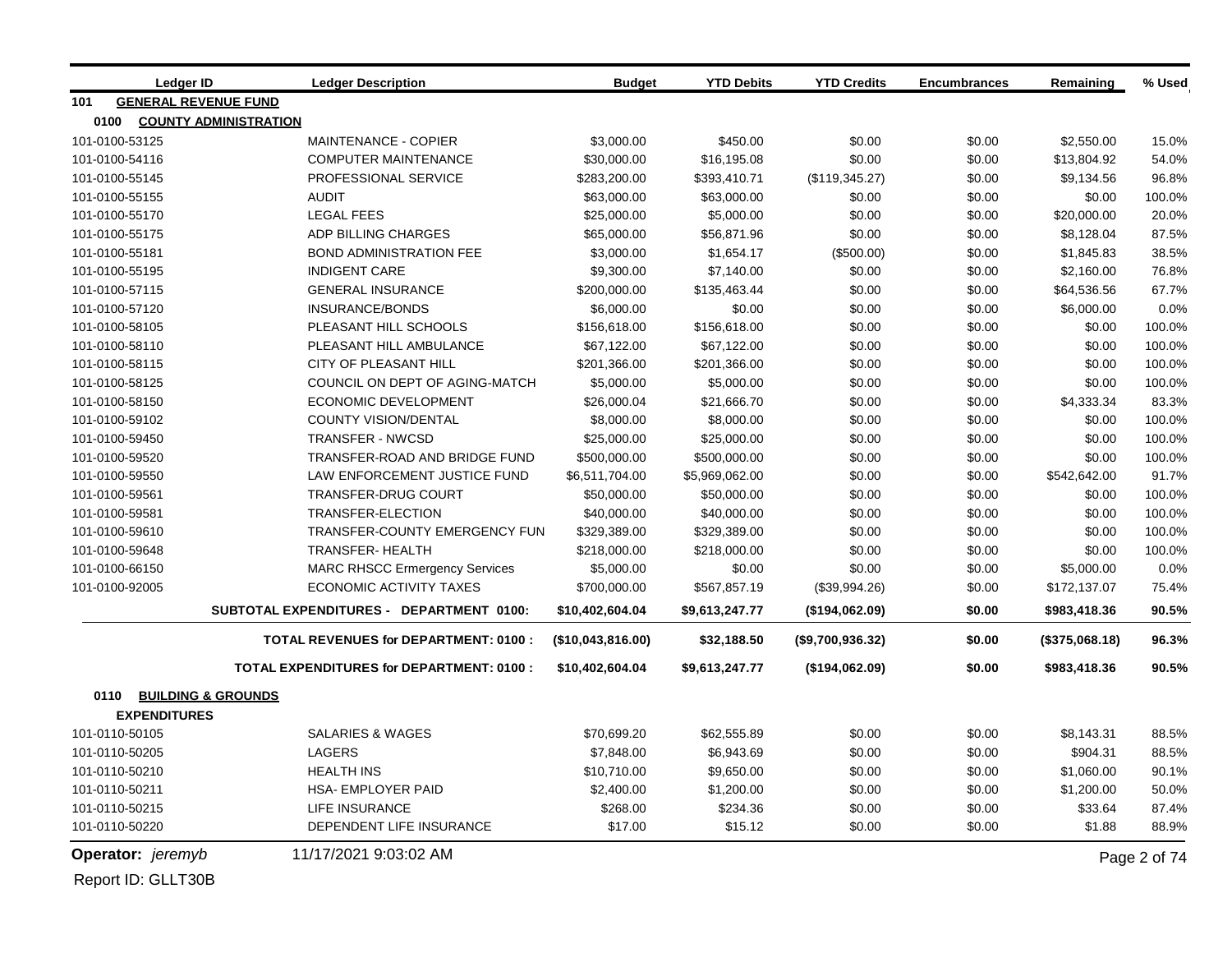| <b>GENERAL REVENUE FUND</b><br>101<br>0110<br><b>BUILDING &amp; GROUNDS</b><br>\$24.00<br>\$0.00<br>\$0.00<br>101-0110-50225<br><b>DISABILITY INSURANCE</b><br>\$21.00<br>\$3.00<br><b>WORKER'S COMP</b><br>\$0.00<br>\$0.00<br>\$0.00<br>101-0110-50250<br>\$2,500.00<br>\$2,500.00<br><b>FICA</b><br>\$3,399.01<br>\$0.00<br>\$0.00<br>\$983.99<br>101-0110-50290<br>\$4,383.00<br><b>MEDICARE</b><br>\$794.95<br>\$0.00<br>\$0.00<br>\$230.05<br>101-0110-50295<br>\$1,025.00<br><b>UNEMPLOYMENT</b><br>\$77.44<br>\$0.00<br>\$28.56<br>101-0110-50297<br>\$106.00<br>\$0.00<br><b>MO EXTENSION</b><br>\$8,081.94<br>\$0.00<br>\$956.40<br>101-0110-53105<br>\$9,000.00<br>(\$38.34)<br><b>OLD JAIL</b><br>\$0.00<br>\$0.00<br>101-0110-53110<br>\$1,000.00<br>\$1,257.61<br>(\$257.61)<br><b>HEALTH</b><br>\$0.00<br>\$17,500.00<br>\$14,749.05<br>(\$56.62)<br>\$2,807.57<br>101-0110-53115<br><b>MAINTENANCE</b><br>\$0.00<br>101-0110-53120<br>\$100,000.00<br>\$55,817.78<br>(\$194.26)<br>\$44,376.48<br><b>UTILITIES</b><br>101-0110-53140<br>\$42,000.00<br>\$33,792.01<br>\$0.00<br>\$0.00<br>\$8,207.99 | Ledger ID      | <b>Ledger Description</b> | <b>Budget</b> | <b>YTD Debits</b> | <b>YTD Credits</b> | <b>Encumbrances</b> | Remaining   | % Used |
|----------------------------------------------------------------------------------------------------------------------------------------------------------------------------------------------------------------------------------------------------------------------------------------------------------------------------------------------------------------------------------------------------------------------------------------------------------------------------------------------------------------------------------------------------------------------------------------------------------------------------------------------------------------------------------------------------------------------------------------------------------------------------------------------------------------------------------------------------------------------------------------------------------------------------------------------------------------------------------------------------------------------------------------------------------------------------------------------------------------------|----------------|---------------------------|---------------|-------------------|--------------------|---------------------|-------------|--------|
|                                                                                                                                                                                                                                                                                                                                                                                                                                                                                                                                                                                                                                                                                                                                                                                                                                                                                                                                                                                                                                                                                                                      |                |                           |               |                   |                    |                     |             |        |
|                                                                                                                                                                                                                                                                                                                                                                                                                                                                                                                                                                                                                                                                                                                                                                                                                                                                                                                                                                                                                                                                                                                      |                |                           |               |                   |                    |                     |             |        |
|                                                                                                                                                                                                                                                                                                                                                                                                                                                                                                                                                                                                                                                                                                                                                                                                                                                                                                                                                                                                                                                                                                                      |                |                           |               |                   |                    |                     |             | 87.5%  |
|                                                                                                                                                                                                                                                                                                                                                                                                                                                                                                                                                                                                                                                                                                                                                                                                                                                                                                                                                                                                                                                                                                                      |                |                           |               |                   |                    |                     |             | 0.0%   |
|                                                                                                                                                                                                                                                                                                                                                                                                                                                                                                                                                                                                                                                                                                                                                                                                                                                                                                                                                                                                                                                                                                                      |                |                           |               |                   |                    |                     |             | 77.5%  |
|                                                                                                                                                                                                                                                                                                                                                                                                                                                                                                                                                                                                                                                                                                                                                                                                                                                                                                                                                                                                                                                                                                                      |                |                           |               |                   |                    |                     |             | 77.6%  |
|                                                                                                                                                                                                                                                                                                                                                                                                                                                                                                                                                                                                                                                                                                                                                                                                                                                                                                                                                                                                                                                                                                                      |                |                           |               |                   |                    |                     |             | 73.1%  |
|                                                                                                                                                                                                                                                                                                                                                                                                                                                                                                                                                                                                                                                                                                                                                                                                                                                                                                                                                                                                                                                                                                                      |                |                           |               |                   |                    |                     |             | 89.4%  |
|                                                                                                                                                                                                                                                                                                                                                                                                                                                                                                                                                                                                                                                                                                                                                                                                                                                                                                                                                                                                                                                                                                                      |                |                           |               |                   |                    |                     |             | 125.8% |
|                                                                                                                                                                                                                                                                                                                                                                                                                                                                                                                                                                                                                                                                                                                                                                                                                                                                                                                                                                                                                                                                                                                      |                |                           |               |                   |                    |                     |             | 84.0%  |
|                                                                                                                                                                                                                                                                                                                                                                                                                                                                                                                                                                                                                                                                                                                                                                                                                                                                                                                                                                                                                                                                                                                      |                |                           |               |                   |                    |                     |             | 55.6%  |
|                                                                                                                                                                                                                                                                                                                                                                                                                                                                                                                                                                                                                                                                                                                                                                                                                                                                                                                                                                                                                                                                                                                      |                |                           |               |                   |                    |                     |             | 80.5%  |
|                                                                                                                                                                                                                                                                                                                                                                                                                                                                                                                                                                                                                                                                                                                                                                                                                                                                                                                                                                                                                                                                                                                      | 101-0110-53145 | <b>TELEPHONE</b>          | \$32,325.00   | \$18,686.50       | \$0.00             | \$0.00              | \$13,638.50 | 57.8%  |
| 101-0110-53150<br>CELL PHONES/PAGER/WIRELESS CRD<br>\$5,000.00<br>\$4,383.26<br>\$0.00<br>\$0.00<br>\$616.74                                                                                                                                                                                                                                                                                                                                                                                                                                                                                                                                                                                                                                                                                                                                                                                                                                                                                                                                                                                                         |                |                           |               |                   |                    |                     |             | 87.7%  |
| \$0.00<br>\$0.00<br>101-0110-91140<br>CAPITAL OUTLAY-AUTOS<br>\$32,675.00<br>\$32,675.00<br>\$0.00                                                                                                                                                                                                                                                                                                                                                                                                                                                                                                                                                                                                                                                                                                                                                                                                                                                                                                                                                                                                                   |                |                           |               |                   |                    |                     |             | 100.0% |
| SUBTOTAL EXPENDITURES - DEPARTMENT 0110:<br>\$339,480.20<br>\$254,334.61<br>(\$289.22)<br>\$0.00<br>\$85,434.81                                                                                                                                                                                                                                                                                                                                                                                                                                                                                                                                                                                                                                                                                                                                                                                                                                                                                                                                                                                                      |                |                           |               |                   |                    |                     |             | 74.8%  |
| \$0.00<br>\$0.00<br><b>TOTAL REVENUES for DEPARTMENT: 0110:</b><br>\$0.00<br>\$0.00<br>\$0.00                                                                                                                                                                                                                                                                                                                                                                                                                                                                                                                                                                                                                                                                                                                                                                                                                                                                                                                                                                                                                        |                |                           |               |                   |                    |                     |             | 0.0%   |
| <b>TOTAL EXPENDITURES for DEPARTMENT: 0110:</b><br>\$339,480.20<br>\$254,334.61<br>\$0.00<br>(\$289.22)<br>\$85,434.81                                                                                                                                                                                                                                                                                                                                                                                                                                                                                                                                                                                                                                                                                                                                                                                                                                                                                                                                                                                               |                |                           |               |                   |                    |                     |             | 74.8%  |
| <b>CODES / ZONING</b><br>0120                                                                                                                                                                                                                                                                                                                                                                                                                                                                                                                                                                                                                                                                                                                                                                                                                                                                                                                                                                                                                                                                                        |                |                           |               |                   |                    |                     |             |        |
| <b>REVENUES</b>                                                                                                                                                                                                                                                                                                                                                                                                                                                                                                                                                                                                                                                                                                                                                                                                                                                                                                                                                                                                                                                                                                      |                |                           |               |                   |                    |                     |             |        |
| FEES - CODES<br>101-0120-42140<br>(\$500,000.00)<br>\$4,422.00<br>$(\$649,290.00)$<br>\$0.00<br>\$144,868.00                                                                                                                                                                                                                                                                                                                                                                                                                                                                                                                                                                                                                                                                                                                                                                                                                                                                                                                                                                                                         |                |                           |               |                   |                    |                     |             | 129.0% |
| FEES - TOW<br>\$0.00<br>101-0120-42142<br>\$0.00<br>(\$4,754.43)<br>$(\$245.57)$<br>(\$5,000.00)                                                                                                                                                                                                                                                                                                                                                                                                                                                                                                                                                                                                                                                                                                                                                                                                                                                                                                                                                                                                                     |                |                           |               |                   |                    |                     |             | 95.1%  |
| 101-0120-42146<br><b>FEES - REINSPECTION</b><br>\$0.00<br>(\$5,076.00)<br>\$0.00<br>\$1,076.00<br>(\$4,000.00)                                                                                                                                                                                                                                                                                                                                                                                                                                                                                                                                                                                                                                                                                                                                                                                                                                                                                                                                                                                                       |                |                           |               |                   |                    |                     |             | 126.9% |
| 101-0120-42150<br><b>FEES - SEWERAGE</b><br>\$0.00<br>(\$50,775.00)<br>\$0.00<br>\$10,775.00<br>(\$40,000.00)                                                                                                                                                                                                                                                                                                                                                                                                                                                                                                                                                                                                                                                                                                                                                                                                                                                                                                                                                                                                        |                |                           |               |                   |                    |                     |             | 126.9% |
| SUBTOTAL REVENUES - DEPARTMENT 0120:<br>\$4,422.00<br>(\$709, 895.43)<br>\$0.00<br>\$156,473.43<br>(\$549,000.00)                                                                                                                                                                                                                                                                                                                                                                                                                                                                                                                                                                                                                                                                                                                                                                                                                                                                                                                                                                                                    |                |                           |               |                   |                    |                     |             | 128.5% |
| <b>EXPENDITURES</b>                                                                                                                                                                                                                                                                                                                                                                                                                                                                                                                                                                                                                                                                                                                                                                                                                                                                                                                                                                                                                                                                                                  |                |                           |               |                   |                    |                     |             |        |
| 101-0120-50105<br><b>SALARIES &amp; WAGES</b><br>\$354,773.20<br>\$274,634.38<br>\$0.00<br>\$0.00<br>\$80,138.82                                                                                                                                                                                                                                                                                                                                                                                                                                                                                                                                                                                                                                                                                                                                                                                                                                                                                                                                                                                                     |                |                           |               |                   |                    |                     |             | 77.4%  |
| \$0.00<br>101-0120-50205<br>LAGERS<br>\$39,380.00<br>\$30,484.39<br>\$0.00<br>\$8,895.61                                                                                                                                                                                                                                                                                                                                                                                                                                                                                                                                                                                                                                                                                                                                                                                                                                                                                                                                                                                                                             |                |                           |               |                   |                    |                     |             | 77.4%  |
| 101-0120-50210<br><b>HEALTH INS</b><br>\$32,130.00<br>\$27,125.00<br>\$0.00<br>\$0.00<br>\$5,005.00                                                                                                                                                                                                                                                                                                                                                                                                                                                                                                                                                                                                                                                                                                                                                                                                                                                                                                                                                                                                                  |                |                           |               |                   |                    |                     |             | 84.4%  |
| \$0.00<br>\$0.00<br><b>HSA- EMPLOYER PAID</b><br>\$7,200.00<br>\$2,400.00<br>\$4,800.00<br>101-0120-50211                                                                                                                                                                                                                                                                                                                                                                                                                                                                                                                                                                                                                                                                                                                                                                                                                                                                                                                                                                                                            |                |                           |               |                   |                    |                     |             | 33.3%  |
| 101-0120-50215<br><b>LIFE INSURANCE</b><br>\$803.52<br>\$703.08<br>\$0.00<br>\$0.00<br>\$100.44                                                                                                                                                                                                                                                                                                                                                                                                                                                                                                                                                                                                                                                                                                                                                                                                                                                                                                                                                                                                                      |                |                           |               |                   |                    |                     |             | 87.5%  |
| 101-0120-50220<br>DEPENDENT LIFE INSURANCE<br>\$51.84<br>\$60.48<br>\$0.00<br>\$0.00<br>(\$8.64)                                                                                                                                                                                                                                                                                                                                                                                                                                                                                                                                                                                                                                                                                                                                                                                                                                                                                                                                                                                                                     |                |                           |               |                   |                    |                     |             | 116.7% |
| <b>DISABILITY INSURANCE</b><br>\$72.00<br>\$63.00<br>\$0.00<br>101-0120-50225<br>\$0.00<br>\$9.00                                                                                                                                                                                                                                                                                                                                                                                                                                                                                                                                                                                                                                                                                                                                                                                                                                                                                                                                                                                                                    |                |                           |               |                   |                    |                     |             | 87.5%  |
| <b>FICA</b><br>\$0.00<br>\$0.00<br>101-0120-50290<br>\$21,996.00<br>\$16,382.93<br>\$5,613.07                                                                                                                                                                                                                                                                                                                                                                                                                                                                                                                                                                                                                                                                                                                                                                                                                                                                                                                                                                                                                        |                |                           |               |                   |                    |                     |             | 74.5%  |
| <b>MEDICARE</b><br>\$3,831.50<br>\$0.00<br>\$0.00<br>\$1,312.50<br>101-0120-50295<br>\$5,144.00                                                                                                                                                                                                                                                                                                                                                                                                                                                                                                                                                                                                                                                                                                                                                                                                                                                                                                                                                                                                                      |                |                           |               |                   |                    |                     |             | 74.5%  |
| 101-0120-50297<br><b>UNEMPLOYMENT</b><br>\$296.00<br>\$232.31<br>\$0.00<br>\$0.00<br>\$63.69                                                                                                                                                                                                                                                                                                                                                                                                                                                                                                                                                                                                                                                                                                                                                                                                                                                                                                                                                                                                                         |                |                           |               |                   |                    |                     |             | 78.5%  |
| 101-0120-51105<br><b>SUPPLIES</b><br>\$2,800.00<br>\$2,008.18<br>\$0.00<br>\$0.00<br>\$791.82                                                                                                                                                                                                                                                                                                                                                                                                                                                                                                                                                                                                                                                                                                                                                                                                                                                                                                                                                                                                                        |                |                           |               |                   |                    |                     |             | 71.7%  |

**Operator:** *jeremyb* 11/17/2021 9:03:02 AM Page 3 of 74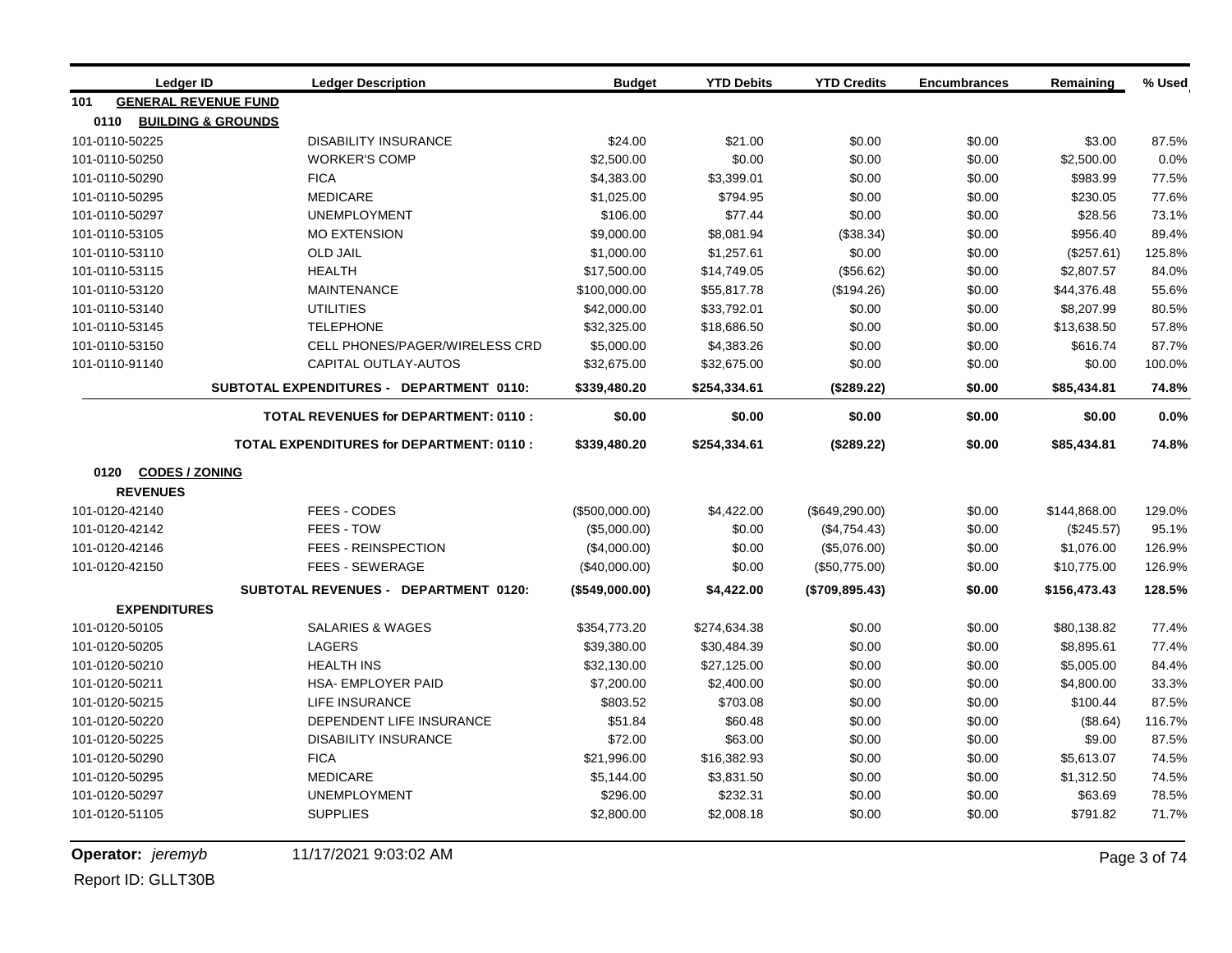| Ledger ID                     | <b>Ledger Description</b>                       | <b>Budget</b>  | <b>YTD Debits</b> | <b>YTD Credits</b> | <b>Encumbrances</b> | Remaining         | % Used         |
|-------------------------------|-------------------------------------------------|----------------|-------------------|--------------------|---------------------|-------------------|----------------|
| 101                           | <b>GENERAL REVENUE FUND</b>                     |                |                   |                    |                     |                   |                |
| 0120<br><b>CODES / ZONING</b> |                                                 |                |                   |                    |                     |                   |                |
| 101-0120-51130                | <b>POSTAGE</b>                                  | \$550.00       | \$674.31          | \$0.00             | \$0.00              | (\$124.31)        | 122.6%         |
| 101-0120-51140                | PUBLICATIONS/SUBSCRIPTIONS                      | \$100.00       | \$72.00           | \$0.00             | \$0.00              | \$28.00           | 72.0%          |
| 101-0120-51145                | <b>ADVERTISING</b>                              | \$3,200.00     | \$2,205.14        | \$0.00             | \$0.00              | \$994.86          | 68.9%          |
| 101-0120-51146                | <b>PRINTING</b>                                 | \$2,000.00     | \$1,807.00        | \$0.00             | \$0.00              | \$193.00          | 90.4%          |
| 101-0120-52105                | TRAVEL/TRAINING/MILEAGE                         | \$5,200.00     | \$3,226.56        | \$0.00             | \$0.00              | \$1,973.44        | 62.0%          |
| 101-0120-52110                | MILEAGE FOR INSPECTIONS                         | \$1,200.00     | \$0.00            | \$0.00             | \$0.00              | \$1,200.00        | 0.0%           |
| 101-0120-52125                | <b>TRAINING</b>                                 | \$4,000.00     | \$1,262.75        | \$0.00             | \$0.00              | \$2,737.25        | 31.6%          |
| 101-0120-52135                | MEMBERSHIP/DUES                                 | \$680.00       | \$400.00          | \$0.00             | \$0.00              | \$280.00          | 58.8%          |
| 101-0120-53125                | <b>MAINTENANCE - COPIER</b>                     | \$3,500.00     | \$1,107.72        | \$0.00             | \$0.00              | \$2,392.28        | 31.6%          |
| 101-0120-53150                | CELL PHONES/PAGER/WIRELESS CRD                  | \$6,415.00     | \$5,574.38        | \$0.00             | \$0.00              | \$840.62          | 86.9%          |
| 101-0120-54116                | <b>COMPUTER MAINTENANCE</b>                     | \$3,900.00     | \$150.00          | \$0.00             | \$0.00              | \$3,750.00        | 3.8%           |
| 101-0120-54202                | <b>EQUIPMENT MAINTENANCE</b>                    | \$2,100.00     | \$0.00            | \$0.00             | \$0.00              | \$2,100.00        | 0.0%           |
| 101-0120-54204                | <b>AUTO MAINTENANCE</b>                         | \$6,500.00     | \$4,944.20        | \$0.00             | \$0.00              | \$1,555.80        | 76.1%          |
| 101-0120-55105                | <b>CONTRACT SERVICE</b>                         | \$18,000.00    | \$13,864.91       | \$0.00             | \$0.00              | \$4,135.09        | 77.0%          |
| 101-0120-58156                | <b>DNR</b>                                      | \$500.00       | \$0.00            | \$0.00             | \$0.00              | \$500.00          | 0.0%           |
| 101-0120-58165                | <b>ZONING BOARD</b>                             | \$4,680.00     | \$2,210.00        | \$0.00             | \$0.00              | \$2,470.00        | 47.2%          |
| 101-0120-91140                | CAPITAL OUTLAY-AUTOS                            | \$29,000.00    | \$0.00            | \$0.00             | \$0.00              | \$29,000.00       | 0.0%           |
|                               | SUBTOTAL EXPENDITURES - DEPARTMENT 0120:        | \$556,171.56   | \$395,424.22      | \$0.00             | \$0.00              | \$160,747.34      | 71.1%          |
|                               | <b>TOTAL REVENUES for DEPARTMENT: 0120:</b>     | (\$549,000.00) | \$4,422.00        | (\$709, 895.43)    | \$0.00              | \$156,473.43      | 128.5%         |
|                               | <b>TOTAL EXPENDITURES for DEPARTMENT: 0120:</b> | \$556,171.56   | \$395,424.22      | \$0.00             | \$0.00              | \$160,747.34      | 71.1%          |
| 0140                          | <u>EMERGENCY MANAGEMENT</u>                     |                |                   |                    |                     |                   |                |
| <b>REVENUES</b>               |                                                 |                |                   |                    |                     |                   |                |
| 101-0140-44202                | <b>GRANT REVENUE - EMERGENCY MGM</b>            | (\$30,000.00)  | \$0.00            | (\$33,002.10)      | \$0.00              | \$3,002.10        | 110.0%         |
|                               | SUBTOTAL REVENUES - DEPARTMENT 0140:            | (\$30,000.00)  | \$0.00            | (\$33,002.10)      | \$0.00              | \$3,002.10        | 110.0%         |
| <b>EXPENDITURES</b>           |                                                 |                |                   |                    |                     |                   |                |
| 101-0140-50105                | <b>SALARIES &amp; WAGES</b>                     | \$58,988.10    | \$53,262.23       | \$0.00             | \$0.00              | \$5,725.87        | 90.3%          |
| 101-0140-50205                | <b>LAGERS</b>                                   | \$6,548.00     | \$4,793.57        | \$0.00             | \$0.00              | \$1,754.43        | 73.2%          |
| 101-0140-50210                | <b>HEALTH INS</b>                               | \$5,040.00     | \$0.00            | \$0.00             | \$0.00              | \$5,040.00        | 0.0%           |
| 101-0140-50211                | <b>HSA- EMPLOYER PAID</b>                       | \$1,200.00     | \$0.00            | \$0.00             | \$0.00              | \$1,200.00        | 0.0%           |
| 101-0140-50215                | LIFE INSURANCE                                  | \$134.00       | \$117.18          | \$0.00             | \$0.00              | \$16.82           | 87.4%          |
| 101-0140-50220                | DEPENDENT LIFE INSURANCE                        | \$20.00        | \$15.12           | \$0.00             | \$0.00              |                   | 75.6%          |
| 101-0140-50225                | <b>DISABILITY INSURANCE</b>                     |                |                   | \$0.00             |                     | \$4.88            | 87.5%          |
|                               |                                                 | \$12.00        | \$10.50           |                    | \$0.00              | \$1.50            |                |
| 101-0140-50290                | <b>FICA</b><br><b>MEDICARE</b>                  | \$3,657.26     | \$3,298.94        | \$0.00             | \$0.00              | \$358.32          | 90.2%          |
| 101-0140-50295                | UNEMPLOYMENT                                    | \$855.32       | \$771.51          | \$0.00             | \$0.00              | \$83.81<br>\$3.26 | 90.2%<br>92.2% |
| 101-0140-50297                |                                                 | \$42.00        | \$38.74           | \$0.00             | \$0.00              |                   |                |

**Operator:** *jeremyb* 11/17/2021 9:03:02 AM Page 4 of 74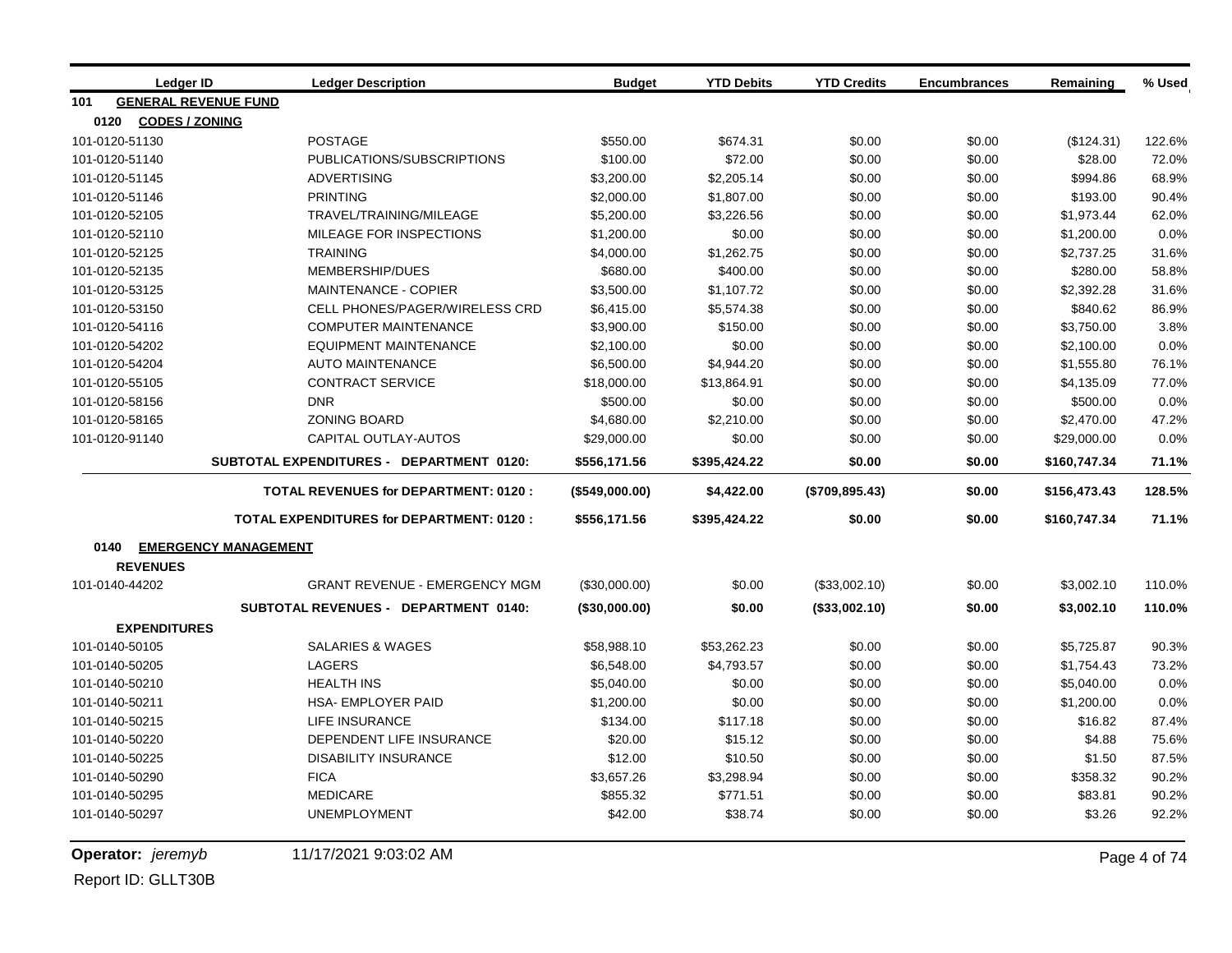| Ledger ID                        | <b>Ledger Description</b>                       | <b>Budget</b>          | <b>YTD Debits</b>      | <b>YTD Credits</b> | <b>Encumbrances</b> | Remaining                | % Used         |
|----------------------------------|-------------------------------------------------|------------------------|------------------------|--------------------|---------------------|--------------------------|----------------|
| 101                              | <b>GENERAL REVENUE FUND</b>                     |                        |                        |                    |                     |                          |                |
| 0140                             | <b>EMERGENCY MANAGEMENT</b>                     |                        |                        |                    |                     |                          |                |
| 101-0140-51105                   | <b>SUPPLIES</b>                                 | \$500.00               | \$0.00                 | \$0.00             | \$0.00              | \$500.00                 | 0.0%           |
| 101-0140-52105                   | TRAVEL/TRAINING/MILEAGE                         | \$1,500.00             | \$0.00                 | \$0.00             | \$0.00              | \$1,500.00               | 0.0%           |
| 101-0140-54202                   | <b>EQUIPMENT MAINTENANCE</b>                    | \$2,250.00             | \$0.00                 | \$0.00             | \$0.00              | \$2,250.00               | 0.0%           |
|                                  | SUBTOTAL EXPENDITURES - DEPARTMENT 0140:        | \$80,746.68            | \$62,307.79            | \$0.00             | \$0.00              | \$18,438.89              | 77.2%          |
|                                  | <b>TOTAL REVENUES for DEPARTMENT: 0140:</b>     | (\$30,000.00)          | \$0.00                 | (\$33,002.10)      | \$0.00              | \$3,002.10               | 110.0%         |
|                                  | <b>TOTAL EXPENDITURES for DEPARTMENT: 0140:</b> | \$80,746.68            | \$62,307.79            | \$0.00             | \$0.00              | \$18,438.89              | 77.2%          |
| 0170                             | <b>MEDICAL EXAMINER</b>                         |                        |                        |                    |                     |                          |                |
| <b>EXPENDITURES</b>              |                                                 |                        |                        |                    |                     |                          |                |
| 101-0170-55105                   | <b>CONTRACT SERVICE</b>                         | \$175,000.00           | \$169,166.66           | \$0.00             | \$0.00              | \$5,833.34               | 96.7%          |
|                                  | SUBTOTAL EXPENDITURES - DEPARTMENT 0170:        | \$175,000.00           | \$169,166.66           | \$0.00             | \$0.00              | \$5,833.34               | 96.7%          |
|                                  | <b>TOTAL REVENUES for DEPARTMENT: 0170:</b>     | \$0.00                 | \$0.00                 | \$0.00             | \$0.00              | \$0.00                   | 0.0%           |
|                                  | <b>TOTAL EXPENDITURES for DEPARTMENT: 0170:</b> | \$175,000.00           | \$169,166.66           | \$0.00             | \$0.00              | \$5,833.34               | 96.7%          |
| 0310                             | <b>AUDITORS OFFICE</b>                          |                        |                        |                    |                     |                          |                |
| <b>EXPENDITURES</b>              |                                                 |                        |                        |                    |                     |                          |                |
| 101-0310-50105                   | <b>SALARIES &amp; WAGES</b>                     | \$177,778.00           | \$126,191.35           | \$0.00             | \$0.00              | \$51,586.65              | 71.0%          |
| 101-0310-50205                   | LAGERS                                          | \$19,733.00            | \$12,357.36            | \$0.00             | \$0.00              | \$7,375.64               | 62.6%          |
| 101-0310-50210<br>101-0310-50211 | <b>HEALTH INS</b><br><b>HSA-EMPLOYER PAID</b>   | \$16,065.00            | \$7,525.00<br>\$600.00 | \$0.00<br>\$0.00   | \$0.00<br>\$0.00    | \$8,540.00<br>\$1,800.00 | 46.8%<br>25.0% |
| 101-0310-50215                   | <b>LIFE INSURANCE</b>                           | \$2,400.00<br>\$402.00 | \$262.26               | \$0.00             | \$0.00              | \$139.74                 | 65.2%          |
| 101-0310-50220                   | DEPENDENT LIFE INSURANCE                        | \$52.00                | \$30.24                | \$0.00             | \$0.00              | \$21.76                  | 58.2%          |
| 101-0310-50225                   | <b>DISABILITY INSURANCE</b>                     | \$36.00                | \$23.50                | \$0.00             | \$0.00              | \$12.50                  | 65.3%          |
| 101-0310-50290                   | <b>FICA</b>                                     | \$11,022.00            | \$7,667.20             | \$0.00             | \$0.00              | \$3,354.80               | 69.6%          |
| 101-0310-50295                   | <b>MEDICARE</b>                                 | \$2,578.00             | \$1,793.13             | \$0.00             | \$0.00              | \$784.87                 | 69.6%          |
| 101-0310-50297                   | <b>UNEMPLOYMENT</b>                             | \$150.00               | \$77.46                | \$0.00             | \$0.00              | \$72.54                  | 51.6%          |
| 101-0310-51105                   | <b>SUPPLIES</b>                                 | \$2,750.00             | \$1,979.51             | (\$6.53)           | \$0.00              | \$777.02                 | 71.7%          |
| 101-0310-51130                   | <b>POSTAGE</b>                                  | \$200.00               | \$38.39                | \$0.00             | \$0.00              | \$161.61                 | 19.2%          |
| 101-0310-52105                   | TRAVEL/TRAINING/MILEAGE                         | \$1,200.00             | \$616.36               | \$0.00             | \$0.00              | \$583.64                 | 51.4%          |
| 101-0310-53125                   | MAINTENANCE - COPIER                            | \$2,034.00             | \$1,928.16             | \$0.00             | \$0.00              | \$105.84                 | 94.8%          |
| 101-0310-55150                   | PROFESSIONAL SERVICES                           | \$6,466.00             | \$6,351.05             | \$0.00             | \$0.00              | \$114.95                 | 98.2%          |
| 101-0310-91190                   | CAPITAL OUTLAY-OTHER                            | \$1,500.00             | \$1,481.21             | \$0.00             | \$0.00              | \$18.79                  | 98.7%          |
|                                  | SUBTOTAL EXPENDITURES - DEPARTMENT 0310:        | \$244,366.00           | \$168.922.18           | ( \$6.53)          | \$0.00              | \$75,450.35              | 69.1%          |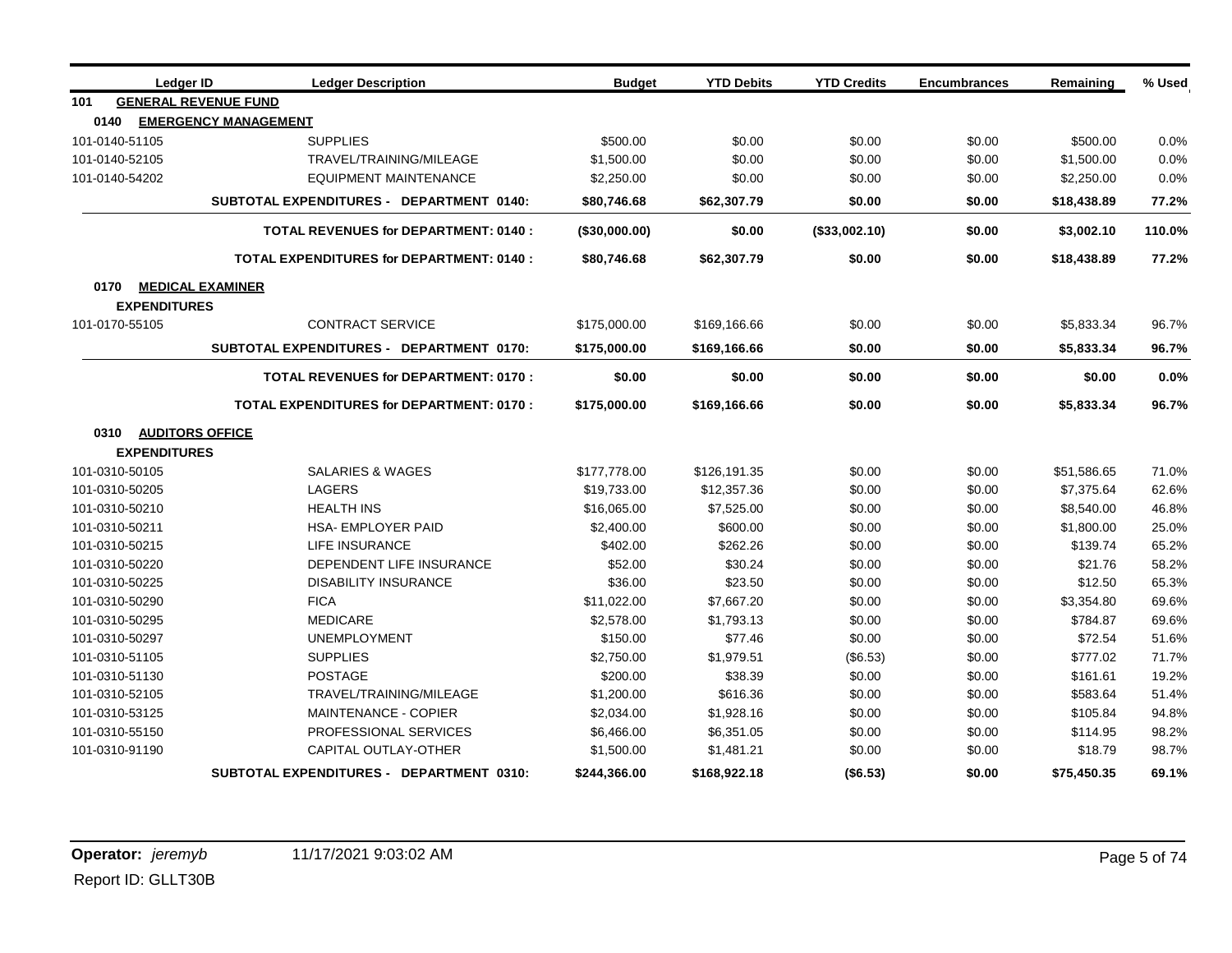| <b>Ledger ID</b>                   | <b>Ledger Description</b>                       | <b>Budget</b>    | <b>YTD Debits</b> | <b>YTD Credits</b> | <b>Encumbrances</b> | Remaining      | % Used       |
|------------------------------------|-------------------------------------------------|------------------|-------------------|--------------------|---------------------|----------------|--------------|
| <b>GENERAL REVENUE FUND</b><br>101 |                                                 |                  |                   |                    |                     |                |              |
| 0310<br><b>AUDITORS OFFICE</b>     |                                                 |                  |                   |                    |                     |                |              |
|                                    | <b>TOTAL REVENUES for DEPARTMENT: 0310:</b>     | \$0.00           | \$0.00            | \$0.00             | \$0.00              | \$0.00         | 0.0%         |
|                                    | <b>TOTAL EXPENDITURES for DEPARTMENT: 0310:</b> | \$244,366.00     | \$168,922.18      | ( \$6.53)          | \$0.00              | \$75,450.35    | 69.1%        |
| 0320<br><b>COLLECTORS OFFICE</b>   |                                                 |                  |                   |                    |                     |                |              |
| <b>REVENUES</b>                    |                                                 |                  |                   |                    |                     |                |              |
| 101-0320-41105                     | REAL & PERSONAL PROPERTY TAX                    | (\$125,000.00)   | \$0.00            | (\$69,346.34)      | \$0.00              | (\$55,653.66)  | 55.5%        |
| 101-0320-42210                     | <b>COLLECTOR COMMISSIONS</b>                    | (\$1,850,000.00) | \$0.00            | (\$1,744,528.93)   | \$0.00              | (\$105,471.07) | 94.3%        |
| 101-0320-45100                     | <b>INTEREST INCOME</b>                          | (\$15,000.00)    | \$0.00            | (\$1,490.65)       | \$0.00              | (\$13,509.35)  | 9.9%         |
| 101-0320-47135                     | ADVERTISING REVENUE                             | (\$3,000.00)     | \$0.00            | (\$1,887.27)       | \$0.00              | (\$1,112.73)   | 62.9%        |
| 101-0320-49590                     | <b>COLLECTOR MAINTENANCE</b>                    | (\$25,000.00)    | \$0.00            | (\$25,000.00)      | \$0.00              | \$0.00         | 100.0%       |
| 101-0320-49591                     | TRANSFER-COLLECTOR                              | (\$150,000.00)   | \$0.00            | \$0.00             | \$0.00              | (\$150,000.00) | 0.0%         |
|                                    | SUBTOTAL REVENUES - DEPARTMENT 0320:            | (\$2,168,000.00) | \$0.00            | (\$1,842,253.19)   | \$0.00              | (\$325,746.81) | 85.0%        |
| <b>EXPENDITURES</b>                |                                                 |                  |                   |                    |                     |                |              |
| 101-0320-50105                     | <b>SALARIES &amp; WAGES</b>                     | \$286,732.22     | \$253,270.85      | \$0.00             | \$0.00              | \$33,461.37    | 88.3%        |
| 101-0320-50205                     | <b>LAGERS</b>                                   | \$31,827.00      | \$26,419.63       | \$0.00             | \$0.00              | \$5,407.37     | 83.0%        |
| 101-0320-50210                     | <b>HEALTH INS</b>                               | \$21,420.00      | \$27,125.00       | \$0.00             | \$0.00              | (\$5,705.00)   | 126.6%       |
| 101-0320-50211                     | HSA- EMPLOYER PAID                              | \$4,800.00       | \$3,000.00        | \$0.00             | \$0.00              | \$1,800.00     | 62.5%        |
| 101-0320-50215                     | <b>LIFE INSURANCE</b>                           | \$804.00         | \$820.26          | \$0.00             | \$0.00              | (\$16.26)      | 102.0%       |
| 101-0320-50220                     | DEPENDENT LIFE INSURANCE                        | \$104.00         | \$105.84          | \$0.00             | \$0.00              | (\$1.84)       | 101.8%       |
| 101-0320-50225                     | <b>DISABILITY INSURANCE</b>                     | \$72.00          | \$73.50           | \$0.00             | \$0.00              | (\$1.50)       | 102.1%       |
| 101-0320-50290                     | <b>FICA</b>                                     | \$17,777.00      | \$15,000.96       | \$0.00             | \$0.00              | \$2,776.04     | 84.4%        |
| 101-0320-50295                     | <b>MEDICARE</b>                                 | \$4,158.00       | \$3,508.33        | \$0.00             | \$0.00              | \$649.67       | 84.4%        |
| 101-0320-50297                     | <b>UNEMPLOYMENT</b>                             | \$380.00         | \$240.69          | \$0.00             | \$0.00              | \$139.31       | 63.3%        |
| 101-0320-51105                     | <b>SUPPLIES</b>                                 | \$12,000.00      | \$11,723.46       | \$0.00             | \$0.00              | \$276.54       | 97.7%        |
| 101-0320-51130                     | POSTAGE                                         | \$63,700.00      | \$57,848.06       | \$0.00             | \$0.00              | \$5,851.94     | 90.8%        |
| 101-0320-51145                     | <b>ADVERTISING</b>                              | \$9,000.00       | \$7,073.96        | \$0.00             | \$0.00              | \$1,926.04     | 78.6%        |
|                                    | SUBTOTAL EXPENDITURES - DEPARTMENT 0320:        | \$452,774.22     | \$406,210.54      | \$0.00             | \$0.00              | \$46,563.68    | 89.7%        |
|                                    | TOTAL REVENUES for DEPARTMENT: 0320:            | (\$2,168,000.00) | \$0.00            | (\$1,842,253.19)   | \$0.00              | (\$325,746.81) | 85.0%        |
|                                    | <b>TOTAL EXPENDITURES for DEPARTMENT: 0320:</b> | \$452,774.22     | \$406,210.54      | \$0.00             | \$0.00              | \$46,563.68    | 89.7%        |
| 0330                               | <b>COUNTY CLERKS OFFICE</b>                     |                  |                   |                    |                     |                |              |
| <b>REVENUES</b>                    |                                                 |                  |                   |                    |                     |                |              |
| 101-0330-42112                     | <b>FEES-LIQUOR</b>                              | (\$50,000.00)    | \$0.00            | (\$58,440.37)      | \$0.00              | \$8,440.37     | 116.9%       |
| 101-0330-42114                     | FEES-AUCTIONEER                                 | (\$300.00)       | \$0.00            | (\$346.00)         | \$0.00              | \$46.00        | 115.3%       |
| 101-0330-42142                     | FEES - TOW                                      | (\$500.00)       | \$0.00            | \$0.00             | \$0.00              | (\$500.00)     | 0.0%         |
| 101-0330-42144                     | <b>FEES - NOTARIES</b>                          | $(\$800.00)$     | \$0.00            | (\$858.00)         | \$0.00              | \$58.00        | 107.3%       |
| Operator: jeremyb                  | 11/17/2021 9:03:02 AM                           |                  |                   |                    |                     |                | Page 6 of 74 |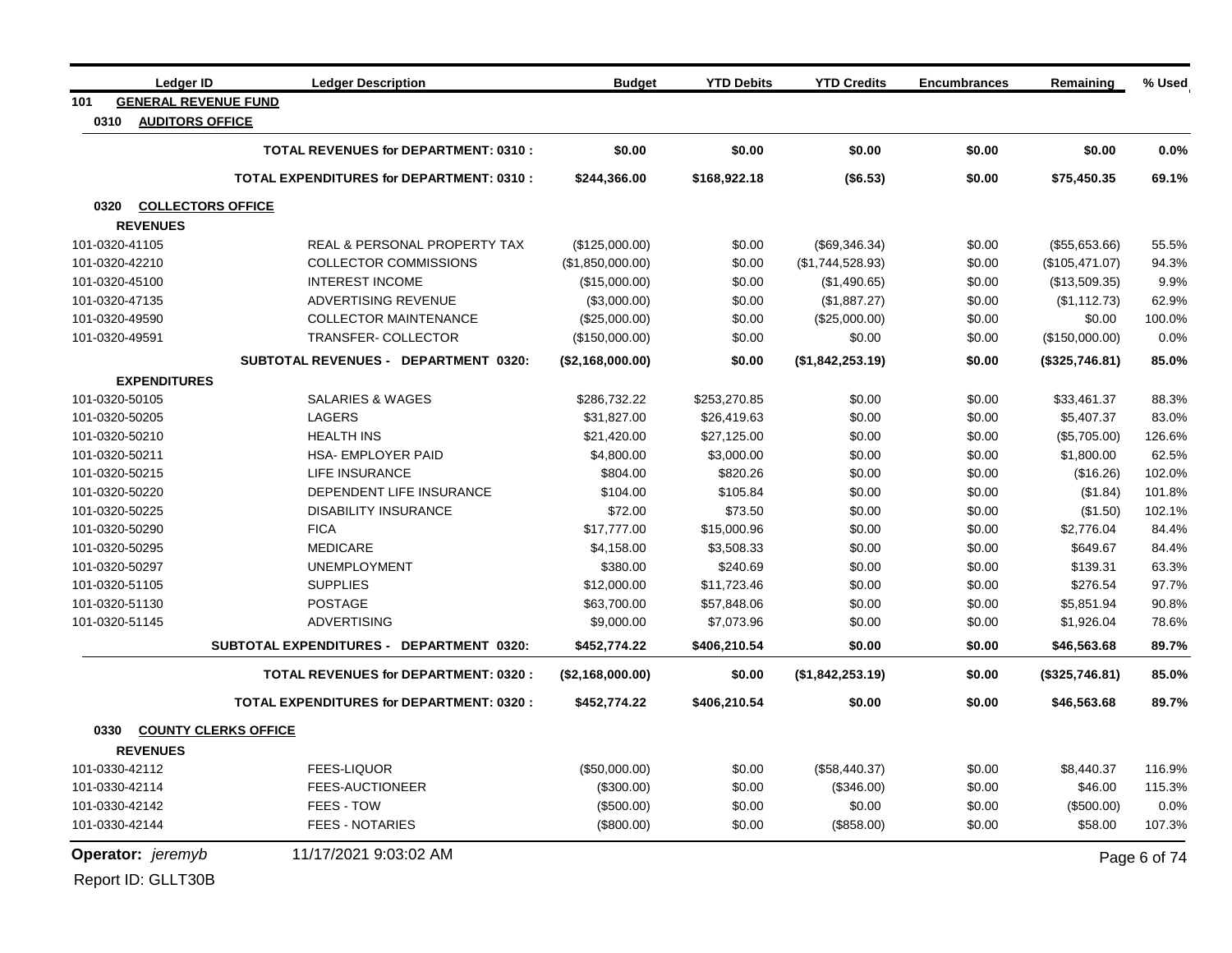| Ledger ID                          | <b>Ledger Description</b>                       | <b>Budget</b>  | <b>YTD Debits</b> | <b>YTD Credits</b> | <b>Encumbrances</b> | Remaining    | % Used       |
|------------------------------------|-------------------------------------------------|----------------|-------------------|--------------------|---------------------|--------------|--------------|
| <b>GENERAL REVENUE FUND</b><br>101 |                                                 |                |                   |                    |                     |              |              |
| 0330                               | <b>COUNTY CLERKS OFFICE</b>                     |                |                   |                    |                     |              |              |
| 101-0330-47130                     | <b>MISC REVENUE</b>                             | (\$100.00)     | \$0.00            | (\$37.50)          | \$0.00              | (\$62.50)    | 37.5%        |
|                                    | <b>SUBTOTAL REVENUES - DEPARTMENT 0330:</b>     | (\$51,700.00)  | \$0.00            | (\$59,681.87)      | \$0.00              | \$7,981.87   | 115.4%       |
| <b>EXPENDITURES</b>                |                                                 |                |                   |                    |                     |              |              |
| 101-0330-50105                     | SALARIES & WAGES                                | \$250,560.00   | \$188,605.37      | \$0.00             | \$0.00              | \$61,954.63  | 75.3%        |
| 101-0330-50205                     | LAGERS                                          | \$27,812.00    | \$20,938.11       | \$0.00             | \$0.00              | \$6,873.89   | 75.3%        |
| 101-0330-50210                     | <b>HEALTH INS</b>                               | \$10,200.00    | \$17,375.00       | \$0.00             | \$0.00              | (\$7,175.00) | 170.3%       |
| 101-0330-50211                     | HSA- EMPLOYER PAID                              | \$2,400.00     | \$1,800.00        | \$0.00             | \$0.00              | \$600.00     | 75.0%        |
| 101-0330-50215                     | LIFE INSURANCE                                  | \$536.00       | \$585.90          | \$0.00             | \$0.00              | $(\$49.90)$  | 109.3%       |
| 101-0330-50220                     | DEPENDENT LIFE INSURANCE                        | \$70.00        | \$75.60           | \$0.00             | \$0.00              | (\$5.60)     | 108.0%       |
| 101-0330-50225                     | <b>DISABILITY INSURANCE</b>                     | \$48.00        | \$52.50           | \$0.00             | \$0.00              | (\$4.50)     | 109.4%       |
| 101-0330-50290                     | <b>FICA</b>                                     | \$15,535.00    | \$9,816.83        | \$0.00             | \$0.00              | \$5,718.17   | 63.2%        |
| 101-0330-50295                     | <b>MEDICARE</b>                                 | \$3,633.00     | \$2,295.88        | \$0.00             | \$0.00              | \$1,337.12   | 63.2%        |
| 101-0330-50297                     | <b>UNEMPLOYMENT</b>                             | \$254.00       | \$154.89          | \$0.00             | \$0.00              | \$99.11      | 61.0%        |
| 101-0330-51105                     | <b>SUPPLIES</b>                                 | \$10,000.00    | \$4,599.35        | \$0.00             | \$0.00              | \$5,400.65   | 46.0%        |
| 101-0330-51130                     | <b>POSTAGE</b>                                  | \$1,500.00     | \$522.43          | \$0.00             | \$0.00              | \$977.57     | 34.8%        |
| 101-0330-55125                     | LEASE/PURCHASE PAYMENT                          | \$10,000.00    | \$3,019.21        | \$0.00             | \$0.00              | \$6,980.79   | 30.2%        |
|                                    | SUBTOTAL EXPENDITURES - DEPARTMENT 0330:        | \$332,548.00   | \$249,841.07      | \$0.00             | \$0.00              | \$82,706.93  | 75.1%        |
|                                    | <b>TOTAL REVENUES for DEPARTMENT: 0330:</b>     | (\$51,700.00)  | \$0.00            | (\$59,681.87)      | \$0.00              | \$7,981.87   | 115.4%       |
|                                    | <b>TOTAL EXPENDITURES for DEPARTMENT: 0330:</b> | \$332,548.00   | \$249,841.07      | \$0.00             | \$0.00              | \$82,706.93  | 75.1%        |
| <b>VOTER REGISTRATION</b><br>0331  |                                                 |                |                   |                    |                     |              |              |
| <b>REVENUES</b>                    |                                                 |                |                   |                    |                     |              |              |
| 101-0331-42128                     | <b>VOTER REGISTRATION FEES</b>                  | \$0.00         | \$0.00            | (\$24.00)          | \$0.00              | \$24.00      | 0.0%         |
|                                    | SUBTOTAL REVENUES - DEPARTMENT 0331:            | \$0.00         | \$0.00            | (\$24.00)          | \$0.00              | \$24.00      | 0.0%         |
| <b>EXPENDITURES</b>                |                                                 |                |                   |                    |                     |              |              |
| 101-0331-51105                     | <b>SUPPLIES</b>                                 | \$35,000.00    | \$1,837.73        | \$0.00             | \$0.00              | \$33,162.27  | 5.3%         |
| 101-0331-51130                     | <b>POSTAGE</b>                                  | \$25,000.00    | \$9,028.00        | \$0.00             | \$0.00              | \$15,972.00  | 36.1%        |
|                                    | SUBTOTAL EXPENDITURES - DEPARTMENT 0331:        | \$60,000,00    | \$10.865.73       | \$0.00             | \$0.00              | \$49,134.27  | 18.1%        |
|                                    | <b>TOTAL REVENUES for DEPARTMENT: 0331:</b>     | \$0.00         | \$0.00            | (\$24.00)          | \$0.00              | \$24.00      | 0.0%         |
|                                    | <b>TOTAL EXPENDITURES for DEPARTMENT: 0331:</b> | \$60,000.00    | \$10,865.73       | \$0.00             | \$0.00              | \$49,134.27  | 18.1%        |
|                                    |                                                 |                |                   |                    |                     |              |              |
| 0340<br><b>RECORDERS OFFICE</b>    |                                                 |                |                   |                    |                     |              |              |
| <b>REVENUES</b>                    |                                                 |                |                   |                    |                     |              |              |
| 101-0340-42120                     | <b>FEES</b>                                     | (\$376,493.00) | \$0.00            | (\$714,600.03)     | \$0.00              | \$338,107.03 | 189.8%       |
|                                    | SUBTOTAL REVENUES - DEPARTMENT 0340:            | (\$376,493.00) | \$0.00            | (\$714,600.03)     | \$0.00              | \$338,107.03 | 189.8%       |
| Operator: jeremyb                  | 11/17/2021 9:03:02 AM                           |                |                   |                    |                     |              | Page 7 of 74 |
| Report ID: GLLT30B                 |                                                 |                |                   |                    |                     |              |              |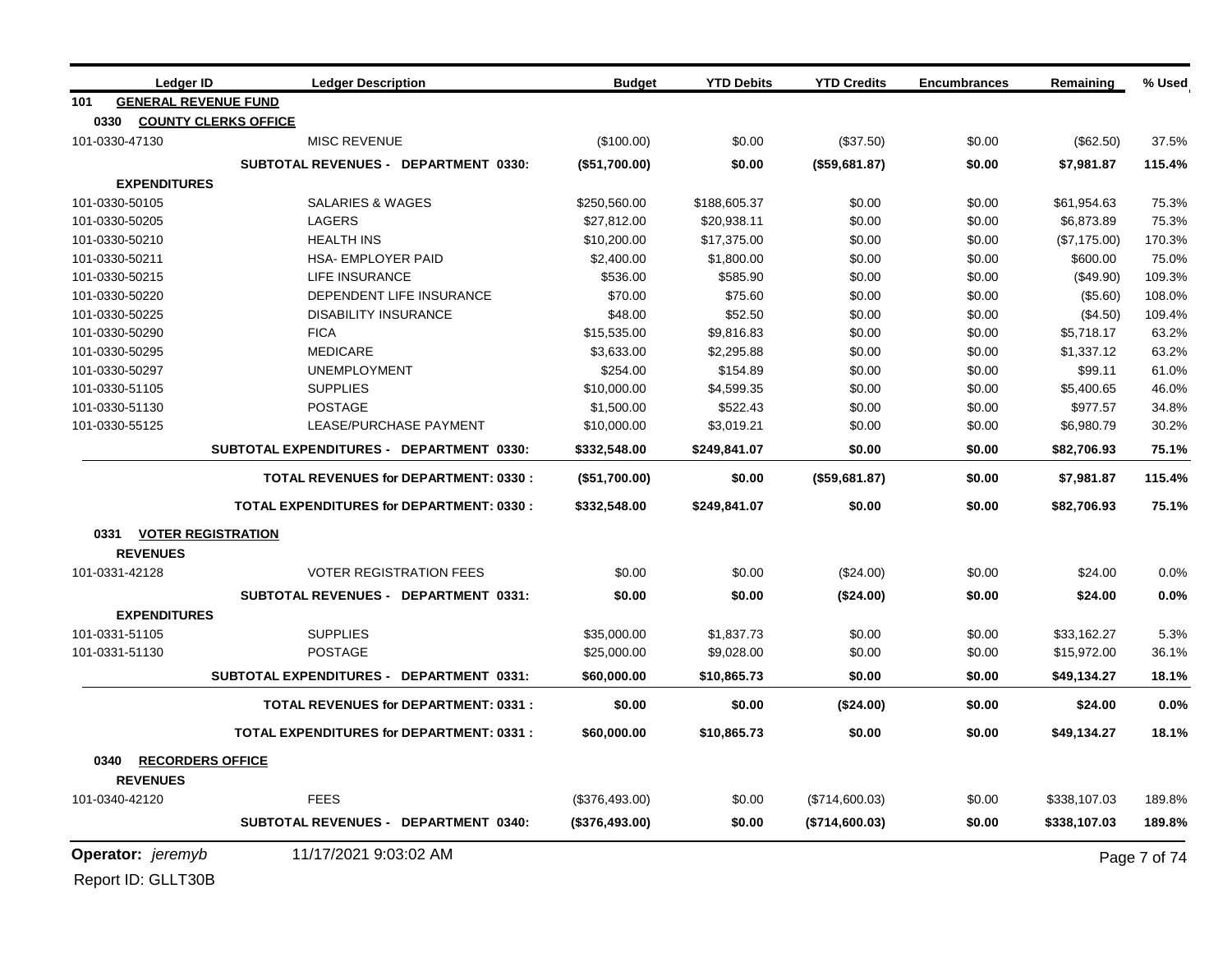| <b>Ledger ID</b>                   | <b>Ledger Description</b>                       | <b>Budget</b>  | <b>YTD Debits</b> | <b>YTD Credits</b> | <b>Encumbrances</b> | Remaining     | % Used |
|------------------------------------|-------------------------------------------------|----------------|-------------------|--------------------|---------------------|---------------|--------|
| <b>GENERAL REVENUE FUND</b><br>101 |                                                 |                |                   |                    |                     |               |        |
| <b>RECORDERS OFFICE</b><br>0340    |                                                 |                |                   |                    |                     |               |        |
| <b>EXPENDITURES</b>                |                                                 |                |                   |                    |                     |               |        |
| 101-0340-50105                     | <b>SALARIES &amp; WAGES</b>                     | \$294,035.00   | \$249,109.66      | \$0.00             | \$0.00              | \$44,925.34   | 84.7%  |
| 101-0340-50205                     | <b>LAGERS</b>                                   | \$32,638.00    | \$24,896.35       | \$0.00             | \$0.00              | \$7,741.65    | 76.3%  |
| 101-0340-50210                     | <b>HEALTH INS</b>                               | \$26,775.00    | \$29,500.00       | \$0.00             | \$0.00              | (\$2,725.00)  | 110.2% |
| 101-0340-50211                     | <b>HSA- EMPLOYER PAID</b>                       | \$6,000.00     | \$3,200.00        | \$0.00             | \$0.00              | \$2,800.00    | 53.3%  |
| 101-0340-50215                     | <b>LIFE INSURANCE</b>                           | \$804.00       | \$647.28          | \$0.00             | \$0.00              | \$156.72      | 80.5%  |
| 101-0340-50220                     | DEPENDENT LIFE INSURANCE                        | \$89.00        | \$63.36           | \$0.00             | \$0.00              | \$25.64       | 71.2%  |
| 101-0340-50225                     | <b>DISABILITY INSURANCE</b>                     | \$72.00        | \$58.00           | \$0.00             | \$0.00              | \$14.00       | 80.6%  |
| 101-0340-50290                     | <b>FICA</b>                                     | \$18,230.00    | \$14,135.86       | \$0.00             | \$0.00              | \$4,094.14    | 77.5%  |
| 101-0340-50295                     | <b>MEDICARE</b>                                 | \$4,264.00     | \$3,305.97        | \$0.00             | \$0.00              | \$958.03      | 77.5%  |
| 101-0340-50297                     | <b>UNEMPLOYMENT</b>                             | \$254.00       | \$224.12          | \$0.00             | \$0.00              | \$29.88       | 88.2%  |
| 101-0340-51130                     | <b>POSTAGE</b>                                  | \$2,000.00     | \$721.06          | \$0.00             | \$0.00              | \$1,278.94    | 36.1%  |
| 101-0340-51145                     | <b>ADVERTISING</b>                              | \$250.00       | \$0.00            | \$0.00             | \$0.00              | \$250.00      | 0.0%   |
| 101-0340-52105                     | TRAVEL/TRAINING/MILEAGE                         | \$2,500.00     | \$500.00          | \$0.00             | \$0.00              | \$2,000.00    | 20.0%  |
|                                    | SUBTOTAL EXPENDITURES - DEPARTMENT 0340:        | \$387,911.00   | \$326,361.66      | \$0.00             | \$0.00              | \$61,549.34   | 84.1%  |
|                                    | <b>TOTAL REVENUES for DEPARTMENT: 0340:</b>     | (\$376,493.00) | \$0.00            | (\$714,600.03)     | \$0.00              | \$338,107.03  | 189.8% |
|                                    | <b>TOTAL EXPENDITURES for DEPARTMENT: 0340:</b> | \$387,911.00   | \$326,361.66      | \$0.00             | \$0.00              | \$61,549.34   | 84.1%  |
| 0350<br><b>TREASURERS OFFICE</b>   |                                                 |                |                   |                    |                     |               |        |
| <b>REVENUES</b>                    |                                                 |                |                   |                    |                     |               |        |
| 101-0350-45100                     | <b>INTEREST INCOME</b>                          | (\$30,000.00)  | \$0.00            | (\$7,587.53)       | \$0.00              | (\$22,412.47) | 25.3%  |
|                                    | SUBTOTAL REVENUES - DEPARTMENT 0350:            | (\$30,000.00)  | \$0.00            | (\$7,587.53)       | \$0.00              | (\$22,412.47) | 25.3%  |
| <b>EXPENDITURES</b>                |                                                 |                |                   |                    |                     |               |        |
| 101-0350-50105                     | <b>SALARIES &amp; WAGES</b>                     | \$116,597.03   | \$100,086.63      | \$0.00             | \$0.00              | \$16,510.40   | 85.8%  |
| 101-0350-50205                     | <b>LAGERS</b>                                   | \$12,942.00    | \$11,109.63       | \$0.00             | \$0.00              | \$1,832.37    | 85.8%  |
| 101-0350-50210                     | <b>HEALTH INS</b>                               | \$5,355.00     | \$5,425.00        | \$0.00             | \$0.00              | (\$70.00)     | 101.3% |
| 101-0350-50211                     | HSA- EMPLOYER PAID                              | \$1,200.00     | \$600.00          | \$0.00             | \$0.00              | \$600.00      | 50.0%  |
| 101-0350-50215                     | <b>LIFE INSURANCE</b>                           | \$267.84       | \$234.36          | \$0.00             | \$0.00              | \$33.48       | 87.5%  |
| 101-0350-50220                     | DEPENDENT LIFE INSURANCE                        | \$17.28        | \$15.12           | \$0.00             | \$0.00              | \$2.16        | 87.5%  |
| 101-0350-50225                     | <b>DISABILITY INSURANCE</b>                     | \$24.00        | \$21.00           | \$0.00             | \$0.00              | \$3.00        | 87.5%  |
| 101-0350-50290                     | <b>FICA</b>                                     | \$7,229.00     | \$6,061.27        | \$0.00             | \$0.00              | \$1,167.73    | 83.8%  |
| 101-0350-50295                     | <b>MEDICARE</b>                                 | \$1,691.00     | \$1,417.55        | \$0.00             | \$0.00              | \$273.45      | 83.8%  |
| 101-0350-50297                     | <b>UNEMPLOYMENT</b>                             | \$84.48        | \$38.71           | \$0.00             | \$0.00              | \$45.77       | 45.8%  |
| 101-0350-51105                     | <b>SUPPLIES</b>                                 | \$1,850.00     | \$174.95          | \$0.00             | \$0.00              | \$1,675.05    | 9.5%   |
| 101-0350-51130                     | <b>POSTAGE</b>                                  | \$1,900.00     | \$1,683.88        | \$0.00             | \$0.00              | \$216.12      | 88.6%  |
| 101-0350-52105                     | TRAVEL/TRAINING/MILEAGE                         | \$1,200.00     | \$863.91          | \$0.00             | \$0.00              | \$336.09      | 72.0%  |

**Operator:** *jeremyb* 11/17/2021 9:03:02 AM Page 8 of 74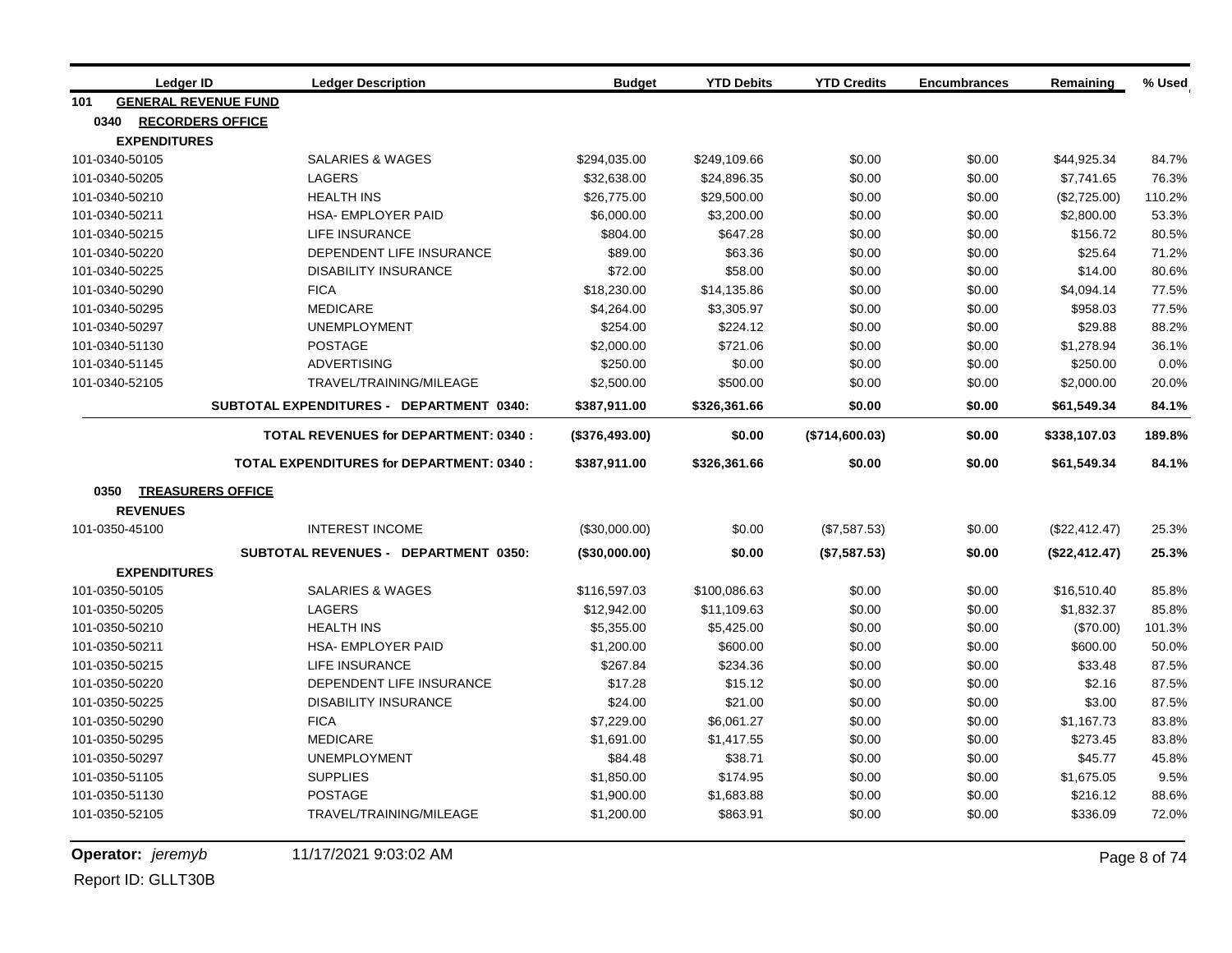| Ledger ID                   | <b>Ledger Description</b>                       | <b>Budget</b>        | <b>YTD Debits</b> | <b>YTD Credits</b> | <b>Encumbrances</b> | Remaining      | % Used |
|-----------------------------|-------------------------------------------------|----------------------|-------------------|--------------------|---------------------|----------------|--------|
| 101                         | <b>GENERAL REVENUE FUND</b>                     |                      |                   |                    |                     |                |        |
| 0350                        | <b>TREASURERS OFFICE</b>                        |                      |                   |                    |                     |                |        |
| 101-0350-53125              | <b>MAINTENANCE - COPIER</b>                     | \$350.00             | \$345.00          | \$0.00             | \$0.00              | \$5.00         | 98.6%  |
| 101-0350-91190              | CAPITAL OUTLAY-OTHER                            | \$800.00             | \$0.00            | \$0.00             | \$0.00              | \$800.00       | 0.0%   |
|                             | SUBTOTAL EXPENDITURES - DEPARTMENT 0350:        | \$151,507.63         | \$128,077.01      | \$0.00             | \$0.00              | \$23,430.62    | 84.5%  |
|                             | <b>TOTAL REVENUES for DEPARTMENT: 0350:</b>     | $($ \$30,000.00)     | \$0.00            | (\$7,587.53)       | \$0.00              | (\$22,412.47)  | 25.3%  |
|                             | <b>TOTAL EXPENDITURES for DEPARTMENT: 0350:</b> | \$151,507.63         | \$128,077.01      | \$0.00             | \$0.00              | \$23,430.62    | 84.5%  |
| <b>MU EXTENSION</b><br>0400 |                                                 |                      |                   |                    |                     |                |        |
| <b>EXPENDITURES</b>         |                                                 |                      |                   |                    |                     |                |        |
| 101-0400-51105              | <b>SUPPLIES</b>                                 | \$6,600.00           | \$5,500.00        | \$0.00             | \$0.00              | \$1,100.00     | 83.3%  |
| 101-0400-52105              | TRAVEL/TRAINING/MILEAGE                         | \$6,000.00           | \$5,000.00        | \$0.00             | \$0.00              | \$1,000.00     | 83.3%  |
| 101-0400-53125              | <b>MAINTENANCE - COPIER</b>                     | \$600.00             | \$500.00          | \$0.00             | \$0.00              | \$100.00       | 83.3%  |
| 101-0400-55105              | <b>CONTRACT SERVICE</b>                         | \$56,400.00          | \$47,000.00       | \$0.00             | \$0.00              | \$9,400.00     | 83.3%  |
|                             | SUBTOTAL EXPENDITURES - DEPARTMENT 0400:        | \$69,600.00          | \$58,000.00       | \$0.00             | \$0.00              | \$11,600.00    | 83.3%  |
|                             | <b>TOTAL REVENUES for DEPARTMENT: 0400:</b>     | \$0.00               | \$0.00            | \$0.00             | \$0.00              | \$0.00         | 0.0%   |
|                             | <b>TOTAL EXPENDITURES for DEPARTMENT: 0400:</b> | \$69,600.00          | \$58,000.00       | \$0.00             | \$0.00              | \$11,600.00    | 83.3%  |
|                             | <b>TOTAL REVENUES for FUND: 101:</b>            | $($ \$13,249,009.00) | \$36,610.50       | (\$13,067,980.47)  | \$0.00              | (\$217,639.03) | 98.4%  |
|                             | <b>TOTAL EXPENDITURES for FUND: 101:</b>        | \$13,252,709.33      | \$11,842,759.24   | (\$194,357.84)     | \$0.00              | \$1,604,307.93 | 87.9%  |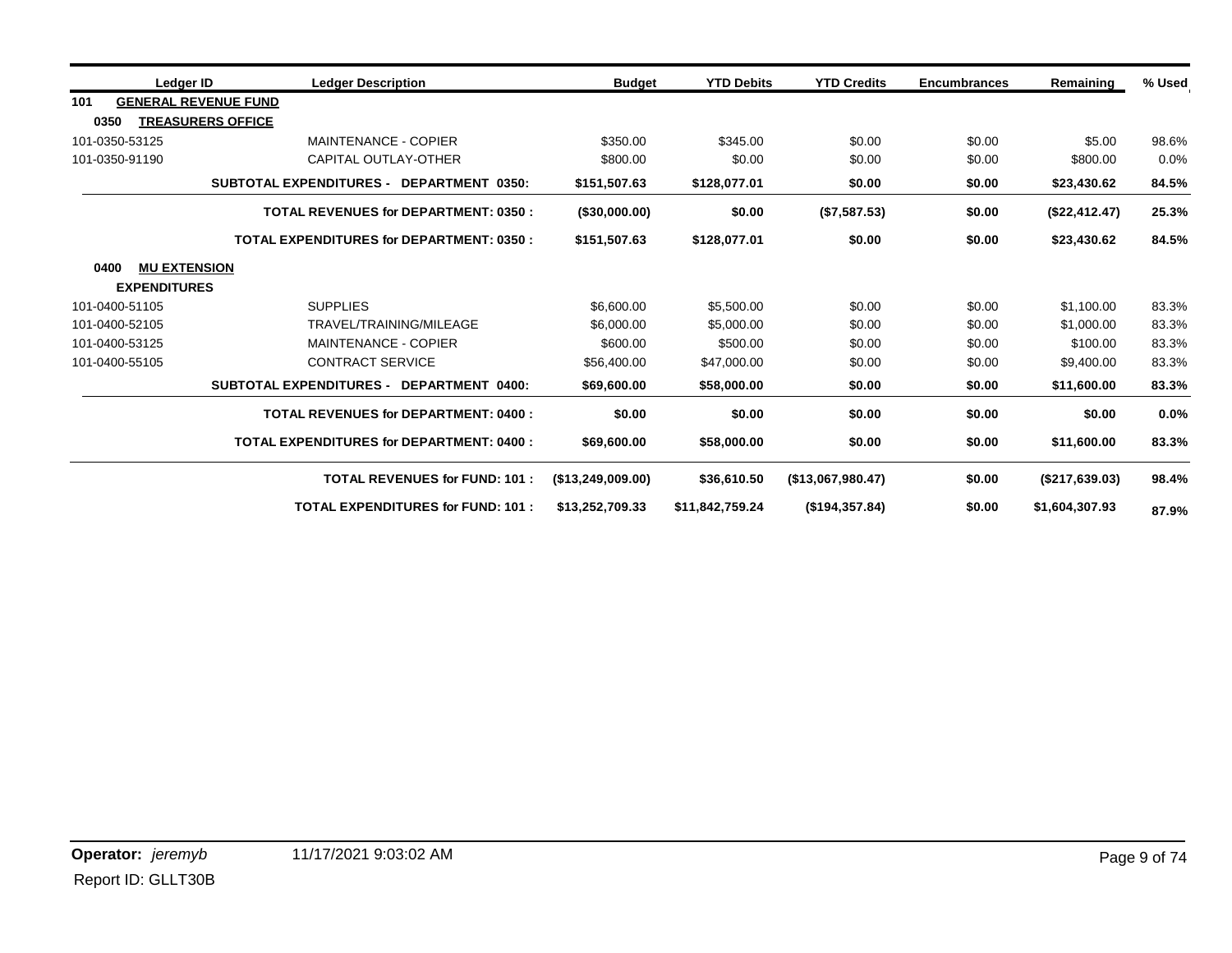| Ledger ID                       | <b>Ledger Description</b>                          | <b>Budget</b> | <b>YTD Debits</b> | <b>YTD Credits</b> | <b>Encumbrances</b> | Remaining    | % Used |
|---------------------------------|----------------------------------------------------|---------------|-------------------|--------------------|---------------------|--------------|--------|
| 102                             | <b>COUNTY VISION/DENTAL FUND</b>                   |               |                   |                    |                     |              |        |
| 0000<br><b>Non-Departmental</b> |                                                    |               |                   |                    |                     |              |        |
| <b>REVENUES</b>                 |                                                    |               |                   |                    |                     |              |        |
| 102-0000-45100                  | <b>INTEREST INCOME</b>                             | (\$75.00)     | \$0.00            | (\$8.27)           | \$0.00              | (\$66.73)    | 11.0%  |
| 102-0000-47999                  | PRIOR YEAR CARRY OVER                              | (\$7,975.00)  | \$0.00            | \$0.00             | \$0.00              | (\$7,975.00) | 0.0%   |
| 102-0000-49101                  | TRANSFER-GENERAL FUND                              | (\$8,000.00)  | \$0.00            | (\$8,000.00)       | \$0.00              | \$0.00       | 100.0% |
|                                 | <b>SUBTOTAL REVENUES -</b><br>DEPARTMENT 0000:     | (\$16,050.00) | \$0.00            | (\$8,008.27)       | \$0.00              | (\$8,041.73) | 49.9%  |
| <b>EXPENDITURES</b>             |                                                    |               |                   |                    |                     |              |        |
| 102-0000-50260                  | <b>VISION &amp; DENTAL</b>                         | \$16,050.00   | \$8,543.80        | $(\$300.00)$       | \$0.00              | \$7,806.20   | 51.4%  |
|                                 | <b>SUBTOTAL EXPENDITURES -</b><br>DEPARTMENT 0000: | \$16,050.00   | \$8,543.80        | (\$300.00)         | \$0.00              | \$7,806.20   | 51.4%  |
|                                 | <b>TOTAL REVENUES for DEPARTMENT: 0000:</b>        | (\$16,050.00) | \$0.00            | (\$8,008.27)       | \$0.00              | (\$8,041.73) | 49.9%  |
|                                 | <b>TOTAL EXPENDITURES for DEPARTMENT: 0000:</b>    | \$16,050.00   | \$8,543.80        | $($ \$300.00)      | \$0.00              | \$7,806.20   | 51.4%  |
|                                 | <b>TOTAL REVENUES for FUND: 102:</b>               | (\$16,050.00) | \$0.00            | (\$8,008.27)       | \$0.00              | (\$8,041.73) | 49.9%  |
|                                 | <b>TOTAL EXPENDITURES for FUND: 102:</b>           | \$16,050.00   | \$8,543.80        | (\$300.00)         | \$0.00              | \$7,806.20   | 51.4%  |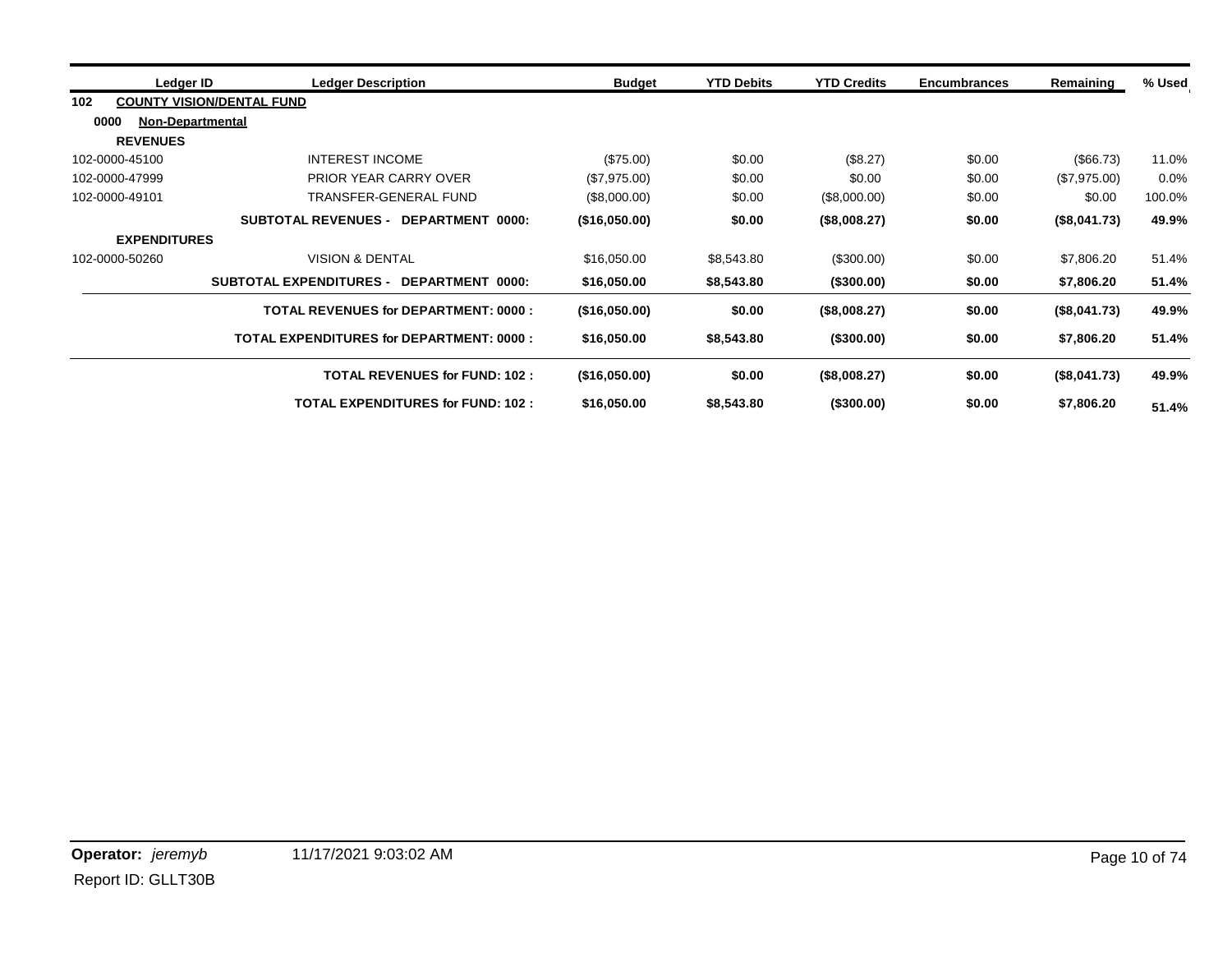| Ledger ID                       | <b>Ledger Description</b>                          | <b>Budget</b>    | <b>YTD Debits</b> | <b>YTD Credits</b> | <b>Encumbrances</b> | Remaining        | % Used  |
|---------------------------------|----------------------------------------------------|------------------|-------------------|--------------------|---------------------|------------------|---------|
| 105                             | <b>CASS CORONAVIRUS FUND</b>                       |                  |                   |                    |                     |                  |         |
| 0000<br><b>Non-Departmental</b> |                                                    |                  |                   |                    |                     |                  |         |
| <b>REVENUES</b>                 |                                                    |                  |                   |                    |                     |                  |         |
| 105-0000-45100                  | <b>INTEREST INCOME</b>                             | \$0.00           | \$0.00            | (\$1,324.10)       | \$0.00              | \$1,324.10       | 0.0%    |
| 105-0000-47999                  | <b>PRIOR YEAR CARRY OVER</b>                       | (\$2,760,000.00) | \$0.00            | \$0.00             | \$0.00              | (\$2,760,000.00) | 0.0%    |
|                                 | <b>SUBTOTAL REVENUES - DEPARTMENT 0000:</b>        | (\$2,760,000.00) | \$0.00            | (\$1,324.10)       | \$0.00              | (\$2,758,675.90) | $0.0\%$ |
| <b>EXPENDITURES</b>             |                                                    |                  |                   |                    |                     |                  |         |
| 105-0000-51111                  | <b>COUNTY EXPENSE</b>                              | \$1,907,333.74   | \$1,901,575.69    | $(\$45.03)$        | \$0.00              | \$5,803.08       | 99.7%   |
| 105-0000-51116                  | <b>LOCAL ENTITY EXPENSE</b>                        | \$852,666.26     | \$852,666.26      | \$0.00             | \$0.00              | \$0.00           | 100.0%  |
|                                 | <b>SUBTOTAL EXPENDITURES -</b><br>DEPARTMENT 0000: | \$2,760,000.00   | \$2,754,241.95    | (\$45.03)          | \$0.00              | \$5,803.08       | 99.8%   |
|                                 | <b>TOTAL REVENUES for DEPARTMENT: 0000:</b>        | (\$2,760,000.00) | \$0.00            | (\$1,324.10)       | \$0.00              | (\$2,758,675.90) | $0.0\%$ |
|                                 | <b>TOTAL EXPENDITURES for DEPARTMENT: 0000:</b>    | \$2,760,000.00   | \$2,754,241.95    | (\$45.03)          | \$0.00              | \$5,803.08       | 99.8%   |
|                                 | <b>TOTAL REVENUES for FUND: 105:</b>               | (\$2,760,000.00) | \$0.00            | (\$1,324.10)       | \$0.00              | (\$2,758,675.90) | $0.0\%$ |
|                                 | <b>TOTAL EXPENDITURES for FUND: 105:</b>           | \$2,760,000.00   | \$2,754,241.95    | $($ \$45.03)       | \$0.00              | \$5,803.08       | 99.8%   |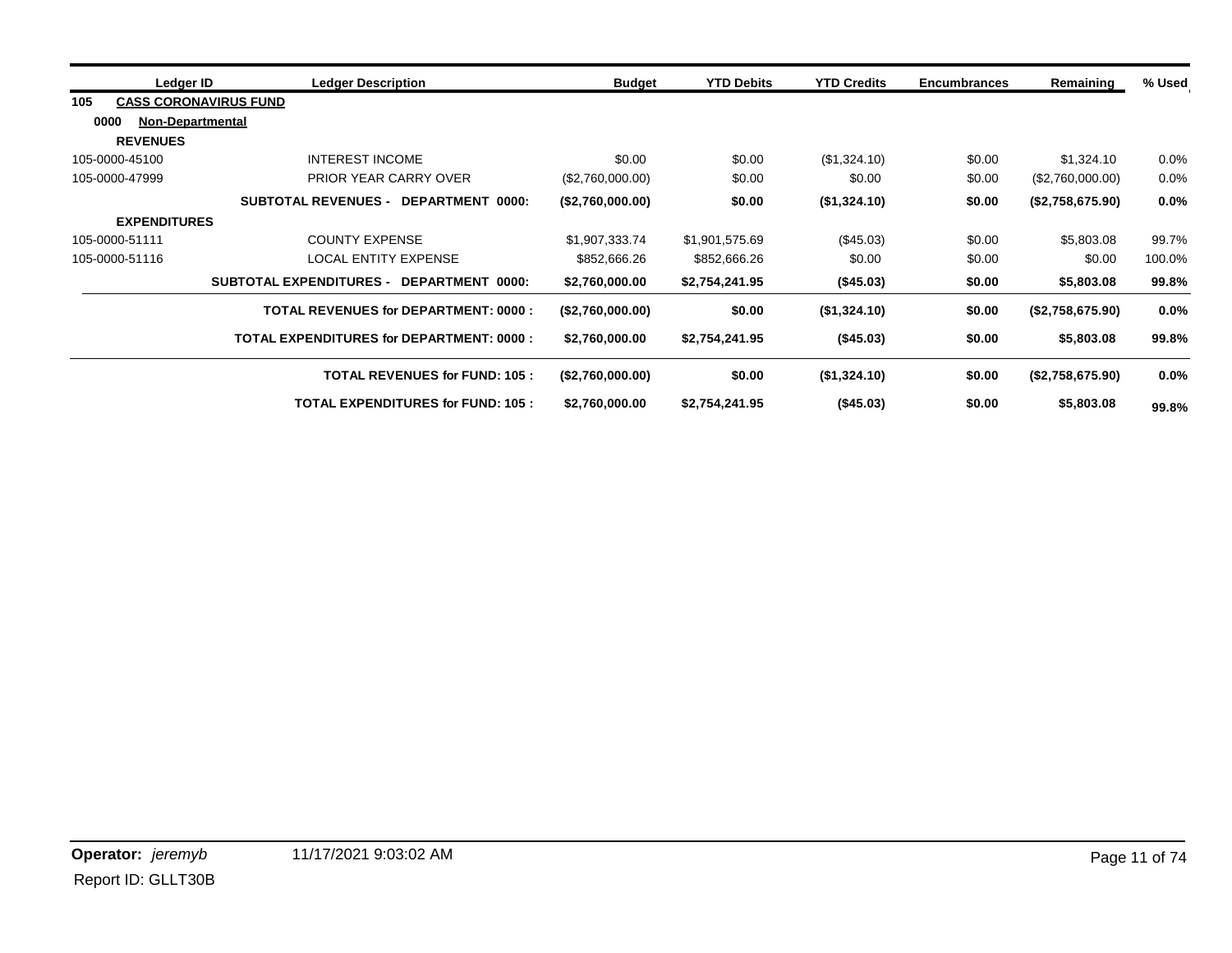|                     | Ledger ID<br><b>Ledger Description</b>          | <b>Budget</b> | <b>YTD Debits</b> | <b>YTD Credits</b> | <b>Encumbrances</b> | Remaining     | % Used  |
|---------------------|-------------------------------------------------|---------------|-------------------|--------------------|---------------------|---------------|---------|
| 106                 | <b>CORONAVIRUS ELECTION FUND</b>                |               |                   |                    |                     |               |         |
| 0000                | <b>Non-Departmental</b>                         |               |                   |                    |                     |               |         |
| <b>REVENUES</b>     |                                                 |               |                   |                    |                     |               |         |
| 106-0000-47999      | PRIOR YEAR CARRY OVER                           | (\$500.00)    | \$0.00            | \$0.00             | \$0.00              | (\$500.00)    | 0.0%    |
|                     | SUBTOTAL REVENUES - DEPARTMENT<br>0000:         | (\$500.00)    | \$0.00            | \$0.00             | \$0.00              | $($ \$500.00) | 0.0%    |
| <b>EXPENDITURES</b> |                                                 |               |                   |                    |                     |               |         |
| 106-0000-51111      | C-19 ELECTION EXP                               | \$500.00      | \$499.99          | \$0.00             | \$0.00              | \$0.01        | 100.0%  |
|                     | SUBTOTAL EXPENDITURES - DEPARTMENT 0000:        | \$500.00      | \$499.99          | \$0.00             | \$0.00              | \$0.01        | 100.0%  |
|                     | <b>TOTAL REVENUES for DEPARTMENT: 0000:</b>     | $($ \$500.00) | \$0.00            | \$0.00             | \$0.00              | (\$500.00)    | 0.0%    |
|                     | <b>TOTAL EXPENDITURES for DEPARTMENT: 0000:</b> | \$500.00      | \$499.99          | \$0.00             | \$0.00              | \$0.01        | 100.0%  |
|                     | <b>TOTAL REVENUES for FUND: 106:</b>            | $($ \$500.00) | \$0.00            | \$0.00             | \$0.00              | $($ \$500.00) | $0.0\%$ |
|                     | <b>TOTAL EXPENDITURES for FUND: 106:</b>        | \$500.00      | \$499.99          | \$0.00             | \$0.00              | \$0.01        | 100.0%  |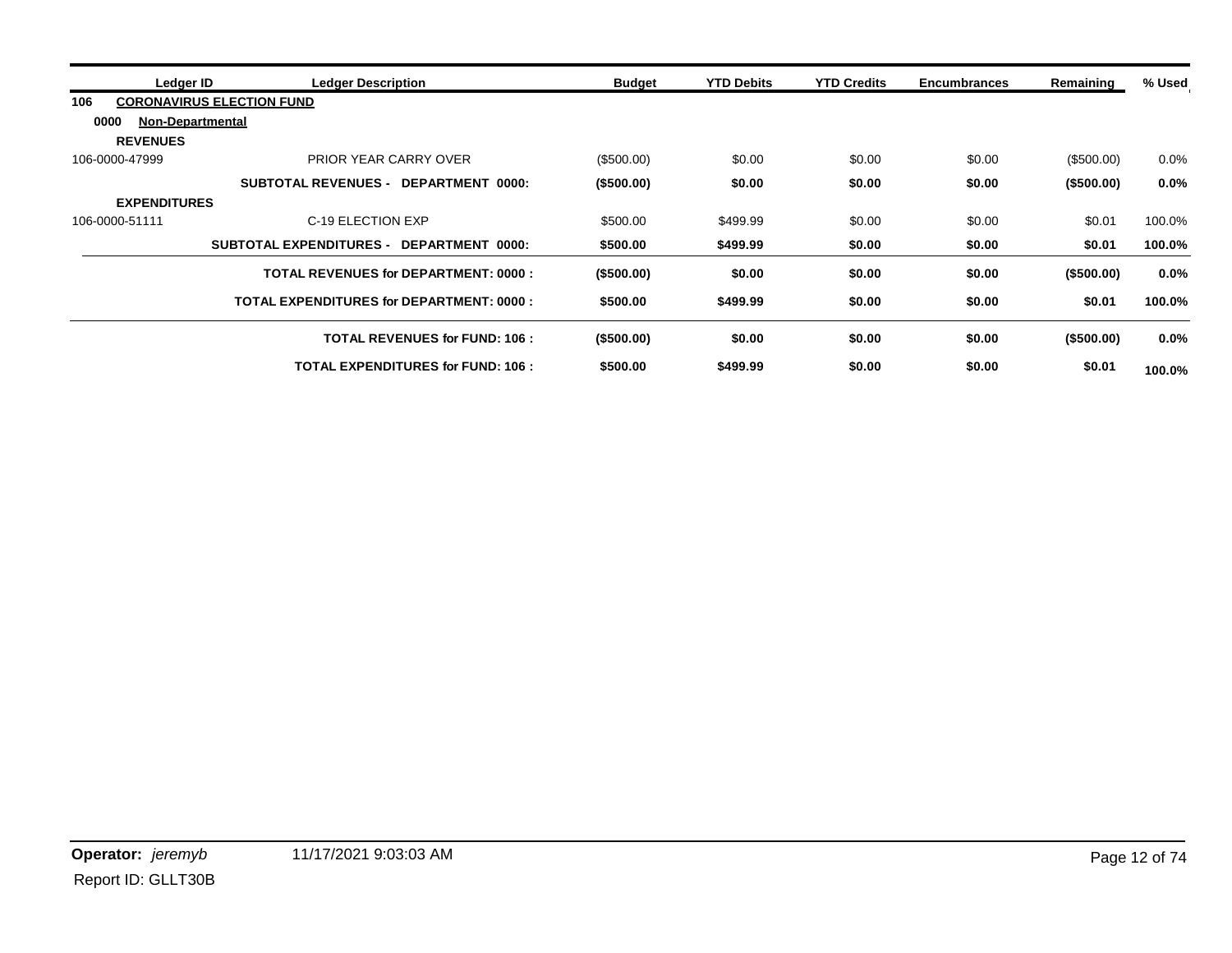|      | Ledger ID               | <b>Ledger Description</b>                       | <b>Budget</b>        | <b>YTD Debits</b> | <b>YTD Credits</b> | <b>Encumbrances</b> | Remaining       | % Used  |
|------|-------------------------|-------------------------------------------------|----------------------|-------------------|--------------------|---------------------|-----------------|---------|
| 107  | <b>RESCUE ACT</b>       |                                                 |                      |                   |                    |                     |                 |         |
| 0000 | <b>Non-Departmental</b> |                                                 |                      |                   |                    |                     |                 |         |
|      | <b>REVENUES</b>         |                                                 |                      |                   |                    |                     |                 |         |
|      | 107-0000-44445          | RESCUE ACT PROCEEDS                             | (\$10,273,300.00)    | \$0.00            | (\$10,273,262.50)  | \$0.00              | (\$37.50)       | 100.0%  |
|      | 107-0000-45100          | <b>INTEREST INCOME</b>                          | (S20,000.00)         | \$2,344.25        | (\$2,344.25)       | \$0.00              | (\$20,000.00)   | $0.0\%$ |
|      |                         | SUBTOTAL REVENUES - DEPARTMENT<br>0000:         | $($ \$10,293,300.00) | \$2,344.25        | (\$10,275,606.75)  | \$0.00              | (\$20,037.50)   | 99.8%   |
|      | <b>EXPENDITURES</b>     |                                                 |                      |                   |                    |                     |                 |         |
|      | 107-0000-51111          | <b>COUNTY EXPENSE</b>                           | \$10,293,300.00      | \$43,022.06       | (\$718.76)         | \$0.00              | \$10,250,996.70 | $0.4\%$ |
|      |                         | SUBTOTAL EXPENDITURES - DEPARTMENT<br>0000:     | \$10,293,300.00      | \$43,022.06       | (\$718.76)         | \$0.00              | \$10,250,996.70 | 0.4%    |
|      |                         | <b>TOTAL REVENUES for DEPARTMENT: 0000:</b>     | $($ \$10,293,300.00) | \$2,344.25        | (\$10,275,606.75)  | \$0.00              | (\$20,037.50)   | 99.8%   |
|      |                         | <b>TOTAL EXPENDITURES for DEPARTMENT: 0000:</b> | \$10,293,300.00      | \$43,022.06       | (\$718.76)         | \$0.00              | \$10,250,996.70 | 0.4%    |
|      |                         | <b>TOTAL REVENUES for FUND: 107:</b>            | $($ \$10,293,300.00) | \$2,344.25        | (\$10,275,606.75)  | \$0.00              | (S20, 037.50)   | 99.8%   |
|      |                         | <b>TOTAL EXPENDITURES for FUND: 107:</b>        | \$10,293,300.00      | \$43,022.06       | (\$718.76)         | \$0.00              | \$10,250,996.70 | 0.4%    |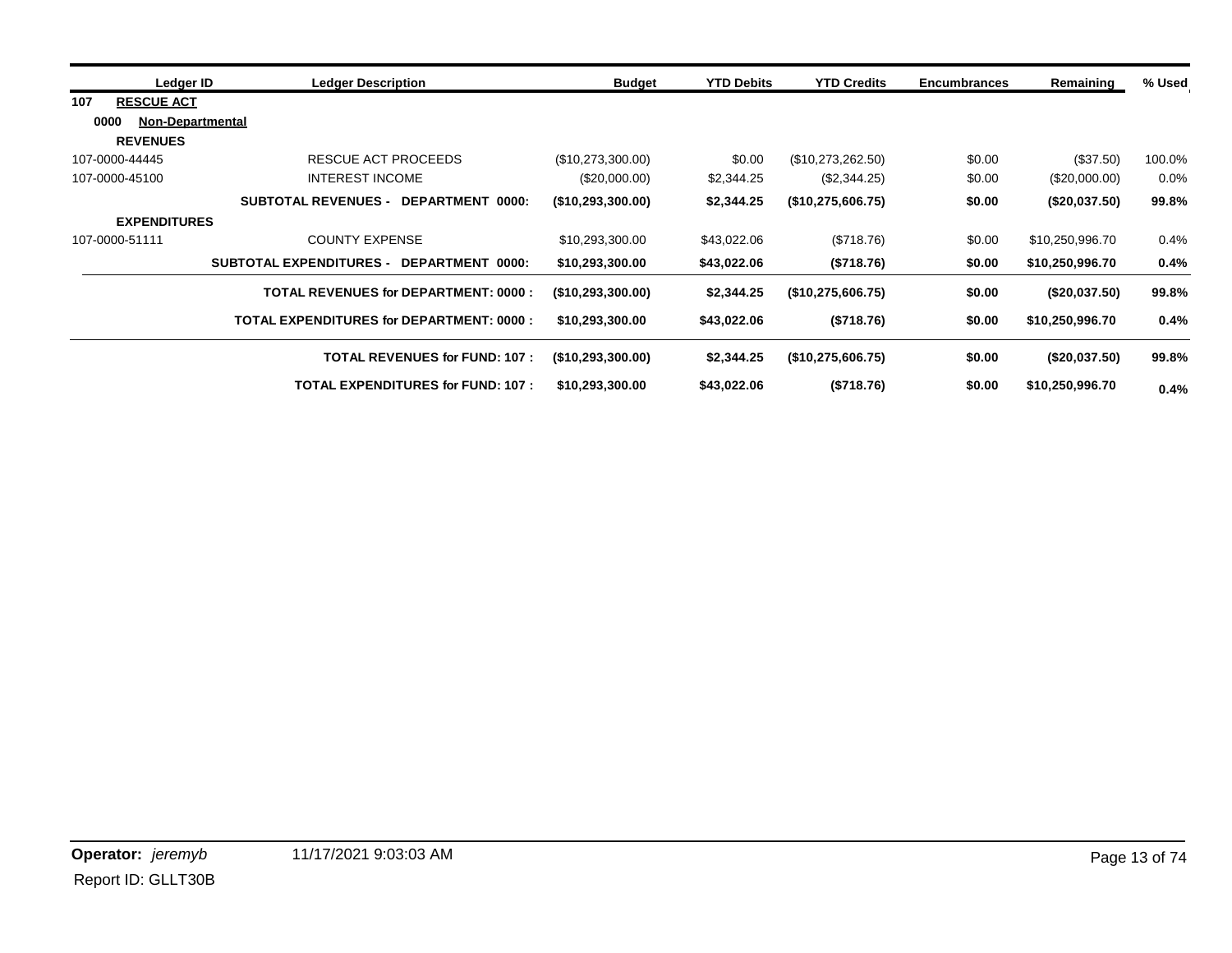| Ledger ID                       | <b>Ledger Description</b>                          | <b>Budget</b>    | <b>YTD Debits</b> | <b>YTD Credits</b> | <b>Encumbrances</b> | Remaining        | % Used  |
|---------------------------------|----------------------------------------------------|------------------|-------------------|--------------------|---------------------|------------------|---------|
| 200                             | <b>JUSTICE CENTER DEBT SERVICE</b>                 |                  |                   |                    |                     |                  |         |
| 0000<br><b>Non-Departmental</b> |                                                    |                  |                   |                    |                     |                  |         |
| <b>REVENUES</b>                 |                                                    |                  |                   |                    |                     |                  |         |
| 200-0000-45100                  | <b>INTEREST INCOME</b>                             | (\$8,000.00)     | \$0.00            | (\$8,886.66)       | \$0.00              | \$886.66         | 111.1%  |
| 200-0000-47999                  | <b>PRIOR YEAR CARRY OVER</b>                       | (\$5,007,000.00) | \$0.00            | \$0.00             | \$0.00              | (\$5,007,000.00) | $0.0\%$ |
| 200-0000-49550                  | <b>LAW ENFORCEMENT JUSTICE</b>                     | (\$3,366,168.00) | \$0.00            | (\$3,733,548.84)   | \$0.00              | \$367,380.84     | 110.9%  |
|                                 | <b>SUBTOTAL REVENUES -</b><br>DEPARTMENT 0000:     | (\$8,381,168.00) | \$0.00            | (\$3,742,435.50)   | \$0.00              | (\$4,638,732.50) | 44.7%   |
| <b>EXPENDITURES</b>             |                                                    |                  |                   |                    |                     |                  |         |
| 200-0000-59205                  | TRANSFER TO JC SINKING FUND                        | \$5,000,000.00   | \$2,500,000.00    | \$0.00             | \$0.00              | \$2,500,000.00   | 50.0%   |
| 200-0000-92005                  | ECONOMIC ACTIVITY TAXES                            | \$350,000.00     | \$283,928.64      | (\$19,997.13)      | \$0.00              | \$86,068.49      | 75.4%   |
| 200-0000-95300                  | <b>DEBT SERVICE PRINCIPAL</b>                      | \$1,620,000.00   | \$1,620,000.00    | \$0.00             | \$0.00              | \$0.00           | 100.0%  |
| 200-0000-95320                  | <b>BOND INTEREST EXPENSE</b>                       | \$608,517.00     | \$608,516,30      | \$0.00             | \$0.00              | \$0.70           | 100.0%  |
|                                 | <b>SUBTOTAL EXPENDITURES -</b><br>DEPARTMENT 0000: | \$7,578,517.00   | \$5,012,444.94    | (\$19,997.13)      | \$0.00              | \$2,586,069.19   | 65.9%   |
|                                 | <b>TOTAL REVENUES for DEPARTMENT: 0000:</b>        | (\$8,381,168.00) | \$0.00            | (\$3,742,435.50)   | \$0.00              | (\$4,638,732.50) | 44.7%   |
|                                 | <b>TOTAL EXPENDITURES for DEPARTMENT: 0000:</b>    | \$7,578,517.00   | \$5,012,444.94    | (\$19,997.13)      | \$0.00              | \$2,586,069.19   | 65.9%   |
|                                 | <b>TOTAL REVENUES for FUND: 200:</b>               | (\$8,381,168.00) | \$0.00            | (\$3,742,435.50)   | \$0.00              | (\$4,638,732.50) | 44.7%   |
|                                 | <b>TOTAL EXPENDITURES for FUND: 200:</b>           | \$7,578,517.00   | \$5,012,444.94    | (\$19,997.13)      | \$0.00              | \$2,586,069.19   | 65.9%   |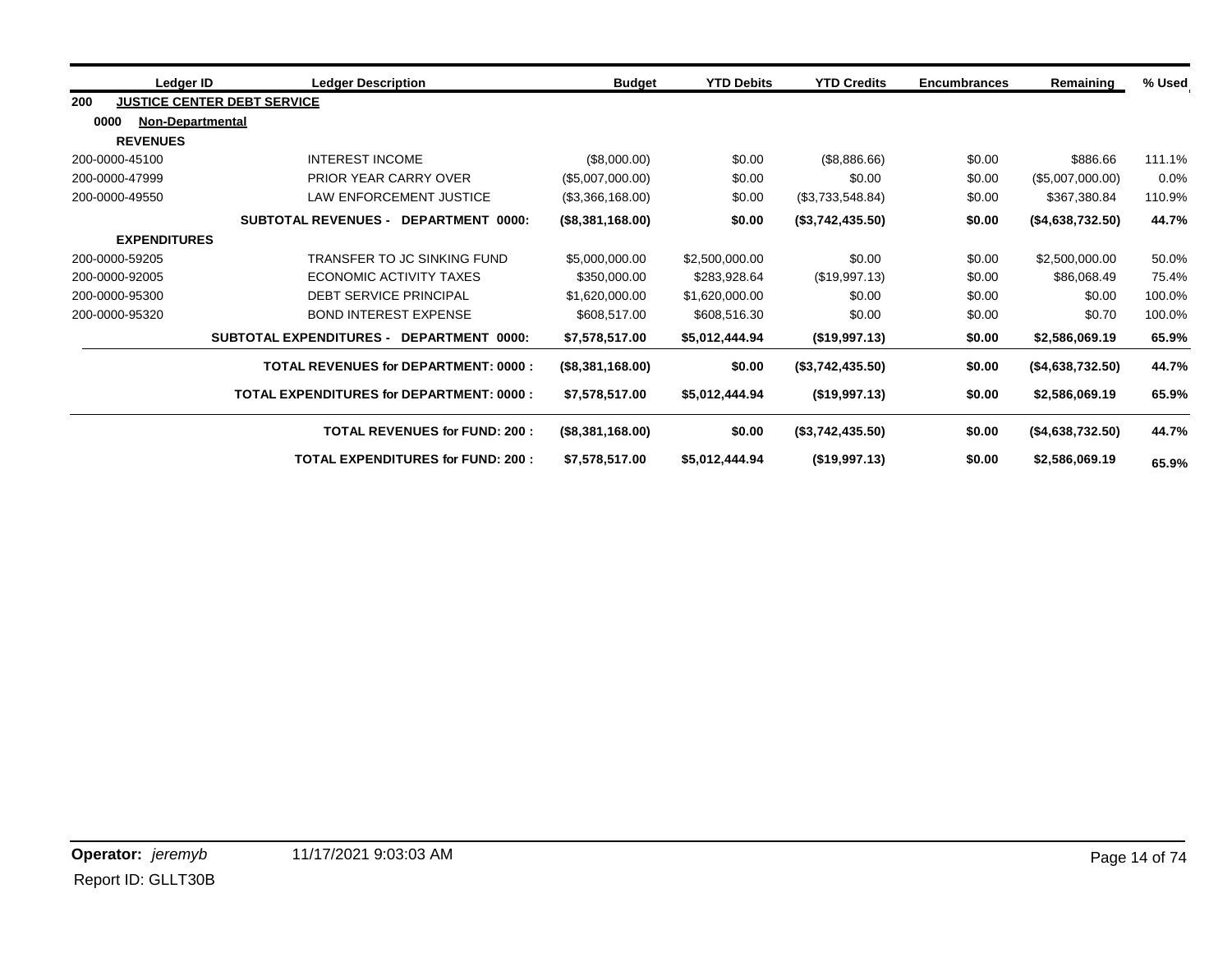| Ledger ID                | <b>Ledger Description</b>                       |                                             | <b>Budget</b>       | <b>YTD Debits</b> | <b>YTD Credits</b> | <b>Encumbrances</b> | Remaining        | % Used  |
|--------------------------|-------------------------------------------------|---------------------------------------------|---------------------|-------------------|--------------------|---------------------|------------------|---------|
| 205                      | <b>JUSTICE CENTER SINKING FUND</b>              |                                             |                     |                   |                    |                     |                  |         |
| 0000<br>Non-Departmental |                                                 |                                             |                     |                   |                    |                     |                  |         |
| <b>REVENUES</b>          |                                                 |                                             |                     |                   |                    |                     |                  |         |
| 205-0000-45100           | <b>INTEREST INCOME</b>                          |                                             | (\$10,000.00)       | \$0.00            | (\$1,167.64)       | \$0.00              | (\$8,832.36)     | 11.7%   |
| 205-0000-49200           |                                                 | <b>JUSTICE CENTER DEBT SERVICE</b>          | (\$5,000,000.00)    | \$0.00            | (\$2,500,000.00)   | \$0.00              | (\$2,500,000.00) | 50.0%   |
|                          | <b>SUBTOTAL REVENUES -</b>                      | DEPARTMENT 0000:                            | (\$5,010,000.00)    | \$0.00            | (\$2,501,167.64)   | \$0.00              | (\$2,508,832.36) | 49.9%   |
| <b>EXPENDITURES</b>      |                                                 |                                             |                     |                   |                    |                     |                  |         |
| 205-0000-91120           |                                                 | CAPITAL OUTLAY-BUILDINGS                    | \$3,010,000.00      | \$0.00            | \$0.00             | \$0.00              | \$3,010,000.00   | 0.0%    |
| 205-0000-91190           | CAPITAL OUTLAY-OTHER                            |                                             | \$2,000,000.00      | \$0.00            | \$0.00             | \$0.00              | \$2,000,000.00   | $0.0\%$ |
|                          | <b>SUBTOTAL EXPENDITURES -</b>                  | DEPARTMENT 0000:                            | \$5,010,000.00      | \$0.00            | \$0.00             | \$0.00              | \$5,010,000.00   | 0.0%    |
|                          |                                                 | <b>TOTAL REVENUES for DEPARTMENT: 0000:</b> | $($ \$5,010,000.00) | \$0.00            | (\$2,501,167.64)   | \$0.00              | (\$2,508,832.36) | 49.9%   |
|                          | <b>TOTAL EXPENDITURES for DEPARTMENT: 0000:</b> |                                             | \$5,010,000.00      | \$0.00            | \$0.00             | \$0.00              | \$5,010,000.00   | $0.0\%$ |
|                          |                                                 | <b>TOTAL REVENUES for FUND: 205:</b>        | (\$5,010,000.00)    | \$0.00            | (\$2,501,167.64)   | \$0.00              | (\$2,508,832.36) | 49.9%   |
|                          |                                                 | <b>TOTAL EXPENDITURES for FUND: 205:</b>    | \$5,010,000.00      | \$0.00            | \$0.00             | \$0.00              | \$5,010,000.00   | 0.0%    |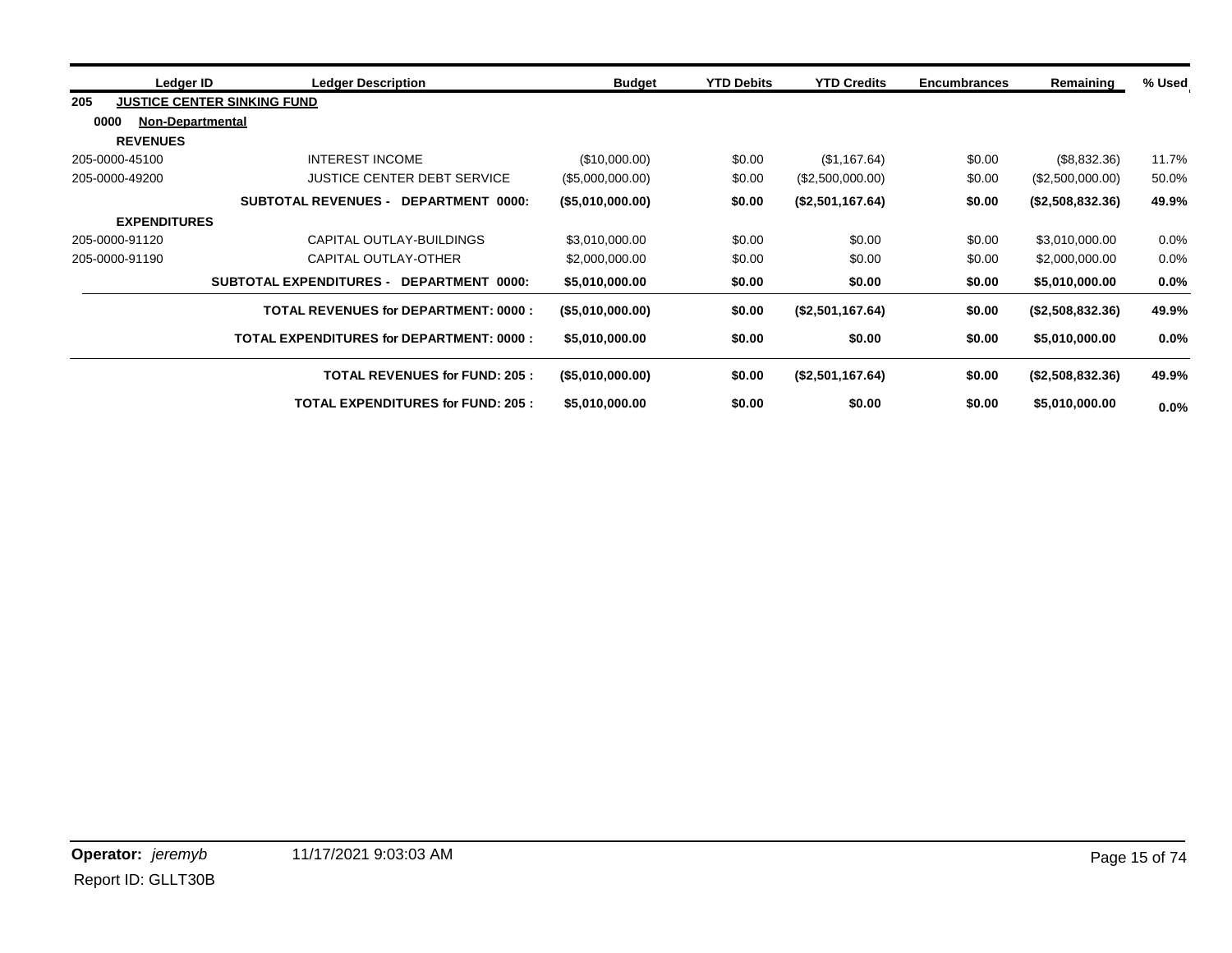|                | Ledger ID               | <b>Ledger Description</b>                       |                                          | <b>Budget</b>    | <b>YTD Debits</b> | <b>YTD Credits</b> | <b>Encumbrances</b> | Remaining        | % Used  |
|----------------|-------------------------|-------------------------------------------------|------------------------------------------|------------------|-------------------|--------------------|---------------------|------------------|---------|
| 300            |                         | <b>JUSTICE CENTER CONTRUCTION</b>               |                                          |                  |                   |                    |                     |                  |         |
| 0000           | <b>Non-Departmental</b> |                                                 |                                          |                  |                   |                    |                     |                  |         |
|                | <b>REVENUES</b>         |                                                 |                                          |                  |                   |                    |                     |                  |         |
| 300-0000-45100 |                         | INTEREST INCOME                                 |                                          | (\$10,000.00)    | \$0.00            | (\$9,129.04)       | \$0.00              | (\$870.96)       | 91.3%   |
| 300-0000-47999 |                         | PRIOR YEAR CARRY OVER                           |                                          | (\$2,000,000.00) | \$0.00            | \$0.00             | \$0.00              | (\$2,000,000.00) | 0.0%    |
|                |                         | <b>SUBTOTAL REVENUES - DEPARTMENT 0000:</b>     |                                          | (\$2,010,000.00) | \$0.00            | (\$9,129.04)       | \$0.00              | (\$2,000,870.96) | 0.5%    |
|                | <b>EXPENDITURES</b>     |                                                 |                                          |                  |                   |                    |                     |                  |         |
| 300-0000-91120 |                         | CAPITAL OUTLAY-BUILDINGS                        |                                          | \$0.00           | \$107,464.11      | \$0.00             | \$0.00              | (\$107,464.11)   | 0.0%    |
| 300-0000-91190 |                         | CAPITAL OUTLAY-OTHER                            |                                          | \$2,010,000.00   | \$13,010.67       | \$0.00             | \$0.00              | \$1,996,989.33   | 0.6%    |
|                |                         | SUBTOTAL EXPENDITURES - DEPARTMENT 0000:        |                                          | \$2,010,000.00   | \$120,474.78      | \$0.00             | \$0.00              | \$1,889,525.22   | $6.0\%$ |
|                |                         | <b>TOTAL REVENUES for DEPARTMENT: 0000:</b>     |                                          | (\$2,010,000.00) | \$0.00            | (\$9,129.04)       | \$0.00              | (\$2,000,870.96) | 0.5%    |
|                |                         | <b>TOTAL EXPENDITURES for DEPARTMENT: 0000:</b> |                                          | \$2,010,000.00   | \$120,474.78      | \$0.00             | \$0.00              | \$1,889,525.22   | 6.0%    |
|                |                         |                                                 | <b>TOTAL REVENUES for FUND: 300:</b>     | (S2,010,000.00)  | \$0.00            | (\$9,129.04)       | \$0.00              | (\$2,000,870.96) | 0.5%    |
|                |                         |                                                 | <b>TOTAL EXPENDITURES for FUND: 300:</b> | \$2,010,000.00   | \$120,474.78      | \$0.00             | \$0.00              | \$1,889,525.22   | 6.0%    |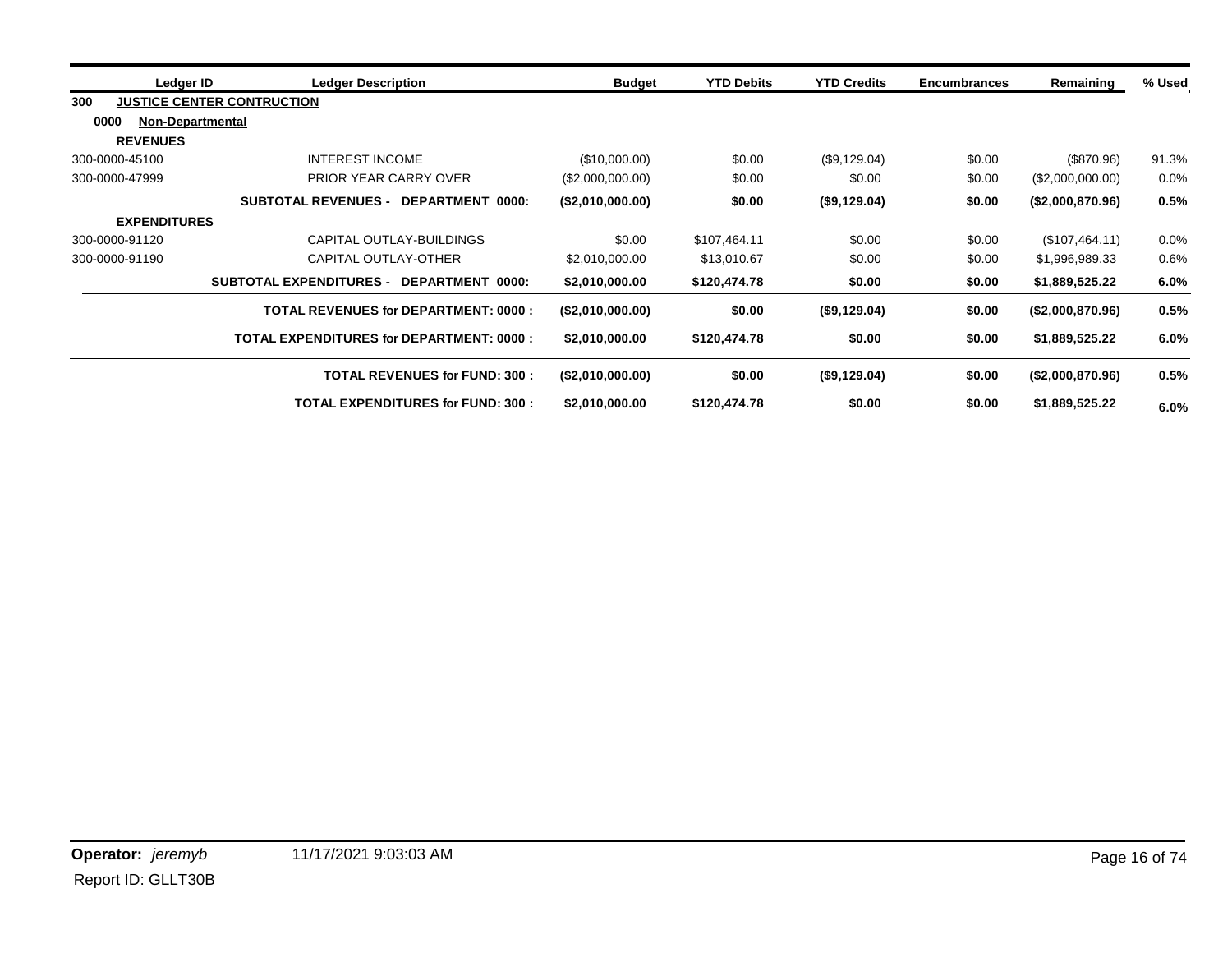| Ledger ID                       | <b>Ledger Description</b>                       | <b>Budget</b> | <b>YTD Debits</b> | <b>YTD Credits</b> | <b>Encumbrances</b> | Remaining    | % Used |
|---------------------------------|-------------------------------------------------|---------------|-------------------|--------------------|---------------------|--------------|--------|
| <b>NWCSD Fund</b><br>450        |                                                 |               |                   |                    |                     |              |        |
| 0000<br><b>Non-Departmental</b> |                                                 |               |                   |                    |                     |              |        |
| <b>REVENUES</b>                 |                                                 |               |                   |                    |                     |              |        |
| 450-0000-42150                  | FEES - SEWERAGE                                 | (\$1,000.00)  | \$0.00            | (\$8,915.40)       | \$0.00              | \$7,915.40   | 891.5% |
| 450-0000-45100                  | <b>INTEREST INCOME</b>                          | $(\$50.00)$   | \$0.00            | (\$3.35)           | \$0.00              | (\$46.65)    | 6.7%   |
| 450-0000-49101                  | TRANSFER-GENERAL FUND                           | (\$25,000.00) | \$0.00            | (\$25,000.00)      | \$0.00              | \$0.00       | 100.0% |
|                                 | <b>SUBTOTAL REVENUES - DEPARTMENT 0000:</b>     | (\$26,050.00) | \$0.00            | (\$33,918.75)      | \$0.00              | \$7,868.75   | 130.2% |
| <b>EXPENDITURES</b>             |                                                 |               |                   |                    |                     |              |        |
| 450-0000-58182                  | PROPERTY PURCHASE                               | \$21,000.00   | \$25,170.55       | \$0.00             | \$0.00              | (\$4,170.55) | 119.9% |
| 450-0000-58183                  | DEMOLITION COSTS                                | \$5,050.00    | \$0.00            | \$0.00             | \$0.00              | \$5,050.00   | 0.0%   |
|                                 | SUBTOTAL EXPENDITURES - DEPARTMENT 0000:        | \$26,050.00   | \$25,170.55       | \$0.00             | \$0.00              | \$879.45     | 96.6%  |
|                                 | <b>TOTAL REVENUES for DEPARTMENT: 0000:</b>     | (\$26,050.00) | \$0.00            | (\$33,918.75)      | \$0.00              | \$7,868.75   | 130.2% |
|                                 | <b>TOTAL EXPENDITURES for DEPARTMENT: 0000:</b> | \$26,050.00   | \$25,170.55       | \$0.00             | \$0.00              | \$879.45     | 96.6%  |
|                                 | <b>TOTAL REVENUES for FUND: 450:</b>            | (\$26,050.00) | \$0.00            | (\$33,918.75)      | \$0.00              | \$7,868.75   | 130.2% |
|                                 | <b>TOTAL EXPENDITURES for FUND: 450:</b>        | \$26,050.00   | \$25,170.55       | \$0.00             | \$0.00              | \$879.45     | 96.6%  |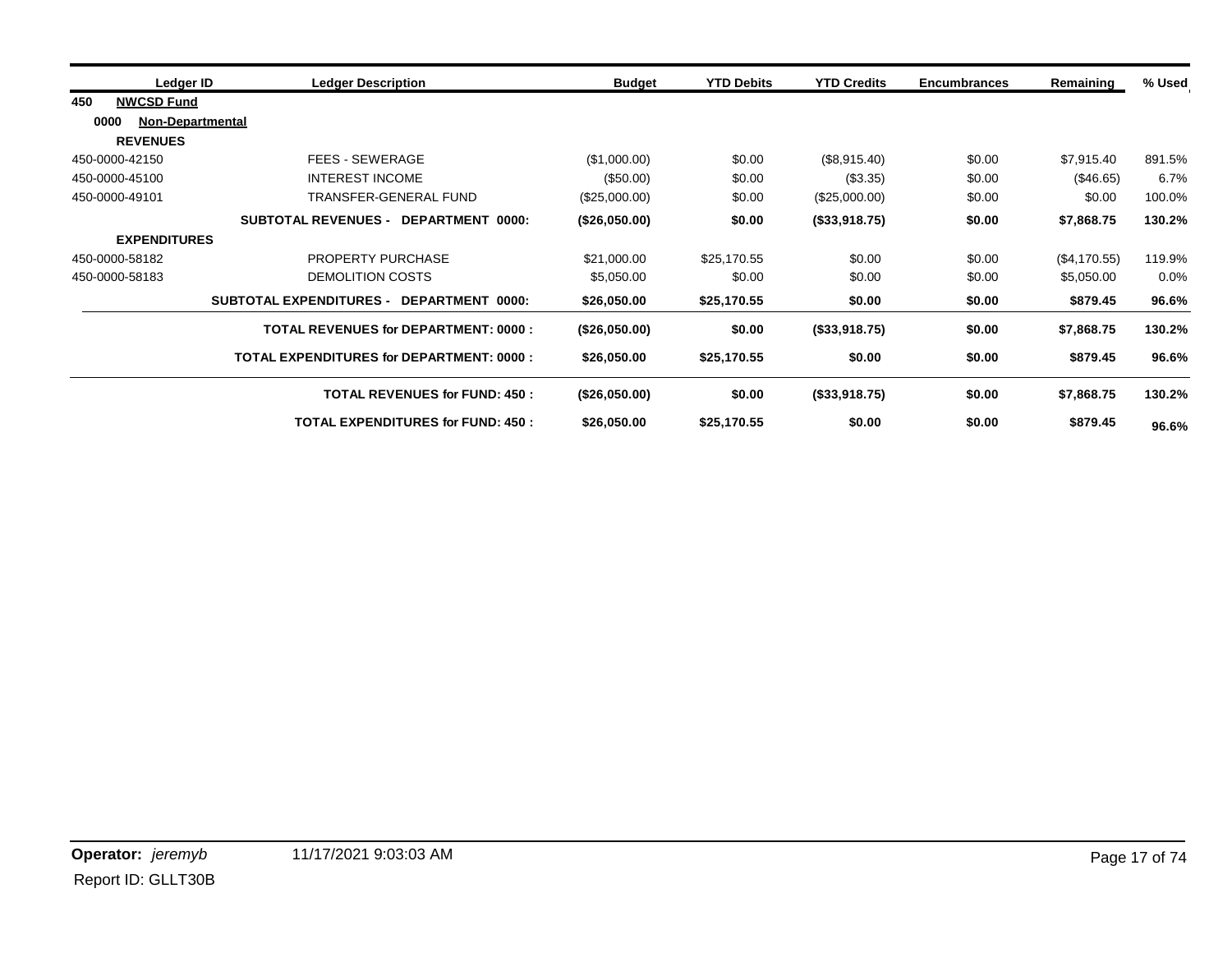|                | <b>Ledger ID</b>        | <b>Ledger Description</b>            | <b>Budget</b>    | <b>YTD Debits</b> | <b>YTD Credits</b> | <b>Encumbrances</b> | Remaining        | % Used |
|----------------|-------------------------|--------------------------------------|------------------|-------------------|--------------------|---------------------|------------------|--------|
| 510            | <b>ASSESSOR FUND</b>    |                                      |                  |                   |                    |                     |                  |        |
| 0000           | <b>Non-Departmental</b> |                                      |                  |                   |                    |                     |                  |        |
|                | <b>REVENUES</b>         |                                      |                  |                   |                    |                     |                  |        |
| 510-0000-41105 |                         | REAL & PERSONAL PROPERTY TAX         | (\$1,050,000.00) | \$0.00            | (\$1,140,579.47)   | \$0.00              | \$90,579.47      | 108.6% |
| 510-0000-42110 |                         | FEE-RE PARCEL INFO                   | (\$8,000.00)     | \$0.00            | (\$9,037.25)       | \$0.00              | \$1,037.25       | 113.0% |
| 510-0000-42162 |                         | <b>MAPPING</b>                       | (\$2,500.00)     | \$0.00            | (\$527.00)         | \$0.00              | (\$1,973.00)     | 21.1%  |
| 510-0000-44130 |                         | REIMBURSEMENT-STATE                  | (\$145, 164.00)  | \$0.00            | (\$176,551.57)     | \$0.00              | \$31,387.57      | 121.6% |
| 510-0000-45100 |                         | <b>INTEREST INCOME</b>               | (\$25,000.00)    | \$0.00            | (\$14, 127.76)     | \$0.00              | (\$10,872.24)    | 56.5%  |
| 510-0000-47130 |                         | <b>MISC REVENUE</b>                  | \$0.00           | \$0.00            | (\$3,400.00)       | \$0.00              | \$3,400.00       | 0.0%   |
| 510-0000-47999 |                         | PRIOR YEAR CARRY OVER                | $(\$800,000.00)$ | \$0.00            | \$0.00             | \$0.00              | (\$800,000.00)   | 0.0%   |
|                |                         | SUBTOTAL REVENUES - DEPARTMENT 0000: | (\$2,030,664.00) | \$0.00            | (\$1,344,223.05)   | \$0.00              | ( \$686, 440.95) | 66.2%  |
|                | <b>EXPENDITURES</b>     |                                      |                  |                   |                    |                     |                  |        |
| 510-0000-50105 |                         | <b>SALARIES &amp; WAGES</b>          | \$849,750.00     | \$555,082.91      | \$0.00             | \$0.00              | \$294,667.09     | 65.3%  |
| 510-0000-50205 |                         | <b>LAGERS</b>                        | \$94,322.00      | \$55,692.20       | \$0.00             | \$0.00              | \$38,629.80      | 59.0%  |
| 510-0000-50210 |                         | <b>HEALTH INS</b>                    | \$66,300.00      | \$72,812.50       | \$0.00             | \$0.00              | (\$6,512.50)     | 109.8% |
| 510-0000-50211 |                         | <b>HSA- EMPLOYER PAID</b>            | \$15,600.00      | \$7,550.00        | \$0.00             | \$0.00              | \$8,050.00       | 48.4%  |
| 510-0000-50215 |                         | <b>LIFE INSURANCE</b>                | \$2,009.00       | \$1,690.74        | \$0.00             | \$0.00              | \$318.26         | 84.2%  |
| 510-0000-50220 |                         | DEPENDENT LIFE INSURANCE             | \$207.00         | \$172.80          | \$0.00             | \$0.00              | \$34.20          | 83.5%  |
| 510-0000-50225 |                         | <b>DISABILITY INSURANCE</b>          | \$180.00         | \$151.50          | \$0.00             | \$0.00              | \$28.50          | 84.2%  |
| 510-0000-50240 |                         | <b>DRUG TESTING</b>                  | \$300.00         | \$0.00            | \$0.00             | \$0.00              | \$300.00         | 0.0%   |
| 510-0000-50250 |                         | <b>WORKER'S COMP</b>                 | \$50,000.00      | \$50,000.00       | \$0.00             | \$0.00              | \$0.00           | 100.0% |
| 510-0000-50290 |                         | <b>FICA</b>                          | \$52,685.00      | \$31,414.47       | \$0.00             | \$0.00              | \$21,270.53      | 59.6%  |
| 510-0000-50295 |                         | <b>MEDICARE</b>                      | \$12,321.00      | \$7,346.92        | \$0.00             | \$0.00              | \$4,974.08       | 59.6%  |
| 510-0000-50297 |                         | <b>UNEMPLOYMENT</b>                  | \$676.00         | \$598.86          | \$0.00             | \$0.00              | \$77.14          | 88.6%  |
| 510-0000-51105 |                         | <b>SUPPLIES</b>                      | \$10,000.00      | \$6,397.20        | \$0.00             | \$0.00              | \$3,602.80       | 64.0%  |
| 510-0000-51130 |                         | <b>POSTAGE</b>                       | \$500.00         | \$0.00            | \$0.00             | \$0.00              | \$500.00         | 0.0%   |
| 510-0000-51145 |                         | <b>ADVERTISING</b>                   | \$500.00         | \$0.00            | \$0.00             | \$0.00              | \$500.00         | 0.0%   |
| 510-0000-52105 |                         | TRAVEL/TRAINING/MILEAGE              | \$12,000.00      | \$7,572.14        | \$0.00             | \$0.00              | \$4,427.86       | 63.1%  |
| 510-0000-52125 |                         | <b>TRAINING</b>                      | \$12,000.00      | \$3,908.09        | \$0.00             | \$0.00              | \$8,091.91       | 32.6%  |
| 510-0000-53125 |                         | <b>MAINTENANCE - COPIER</b>          | \$2,000.00       | \$0.00            | \$0.00             | \$0.00              | \$2,000.00       | 0.0%   |
| 510-0000-53135 |                         | <b>RENT</b>                          | \$39,060.00      | \$35,805.00       | \$0.00             | \$0.00              | \$3,255.00       | 91.7%  |
| 510-0000-53150 |                         | CELL PHONES/PAGER/WIRELESS CRD       | \$128.46         | \$82.83           | \$0.00             | \$0.00              | \$45.63          | 64.5%  |
| 510-0000-54108 |                         | COMPUTER SYSTEMS-HARDWARE            | \$35,000.00      | \$9,220.93        | (\$197.49)         | \$0.00              | \$25,976.56      | 25.8%  |
| 510-0000-54116 |                         | <b>COMPUTER MAINTENANCE</b>          | \$75,000.00      | \$32,240.99       | \$0.00             | \$0.00              | \$42,759.01      | 43.0%  |
| 510-0000-54204 |                         | <b>AUTO MAINTENANCE</b>              | \$8,500.00       | \$2,189.96        | \$0.00             | \$0.00              | \$6,310.04       | 25.8%  |
| 510-0000-54302 |                         | <b>FUEL</b>                          | \$10,000.00      | \$3,273.34        | \$0.00             | \$0.00              | \$6,726.66       | 32.7%  |
| 510-0000-55120 |                         | <b>MAILINGS</b>                      | \$100,000.00     | \$28,539.51       | \$0.00             | \$0.00              | \$71,460.49      | 28.5%  |
| 510-0000-55125 |                         | LEASE/PURCHASE PAYMENT               | \$30,000.00      | \$725.00          | \$0.00             | \$0.00              | \$29,275.00      | 2.4%   |
| 510-0000-55130 |                         | <b>EQUIPMENT RENTAL</b>              | \$2,500.00       | \$0.00            | \$0.00             | \$0.00              | \$2,500.00       | 0.0%   |

**Operator:** *jeremyb* 11/17/2021 9:03:03 AM Page 18 of 74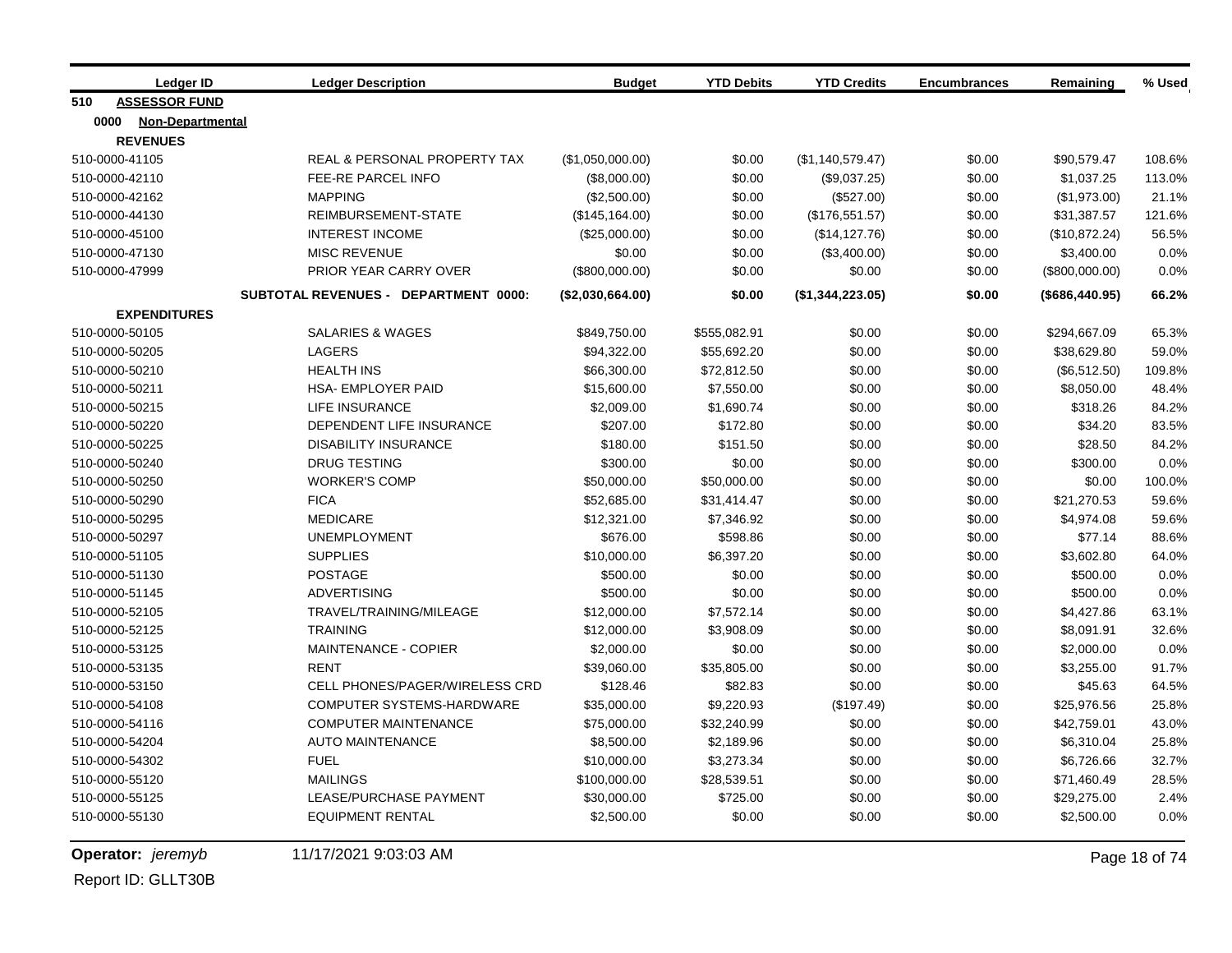| Ledger ID                       | <b>Ledger Description</b>                          | <b>Budget</b>    | <b>YTD Debits</b> | <b>YTD Credits</b>  | <b>Encumbrances</b> | Remaining      | % Used |
|---------------------------------|----------------------------------------------------|------------------|-------------------|---------------------|---------------------|----------------|--------|
| 510<br><b>ASSESSOR FUND</b>     |                                                    |                  |                   |                     |                     |                |        |
| 0000<br><b>Non-Departmental</b> |                                                    |                  |                   |                     |                     |                |        |
| 510-0000-55150                  | PROFESSIONAL SERVICES                              | \$55,000.00      | \$25.023.11       | \$0.00              | \$0.00              | \$29,976.89    | 45.5%  |
| 510-0000-57115                  | <b>GENERAL INSURANCE</b>                           | \$34,478.00      | \$30,568.50       | \$0.00              | \$0.00              | \$3,909.50     | 88.7%  |
| 510-0000-58185                  | <b>GIS EXPENSE</b>                                 | \$60,000.00      | \$40,631.32       | \$0.00              | \$0.00              | \$19,368.68    | 67.7%  |
| 510-0000-91190                  | CAPITAL OUTLAY-OTHER                               | \$399,647.54     | \$53,242.00       | \$0.00              | \$0.00              | \$346,405.54   | 13.3%  |
|                                 | <b>SUBTOTAL EXPENDITURES -</b><br>DEPARTMENT 0000: | \$2,030,664.00   | \$1,061,932.82    | (\$197.49)          | \$0.00              | \$968,928.67   | 52.3%  |
|                                 | <b>TOTAL REVENUES for DEPARTMENT: 0000:</b>        | (\$2,030,664.00) | \$0.00            | $($ \$1,344,223.05) | \$0.00              | (\$686,440.95) | 66.2%  |
|                                 | TOTAL EXPENDITURES for DEPARTMENT: 0000 :          | \$2,030,664.00   | \$1,061,932.82    | (\$197.49)          | \$0.00              | \$968,928.67   | 52.3%  |
|                                 | <b>TOTAL REVENUES for FUND: 510:</b>               | (\$2,030,664.00) | \$0.00            | (\$1,344,223.05)    | \$0.00              | (\$686,440.95) | 66.2%  |
|                                 | TOTAL EXPENDITURES for FUND: 510 :                 | \$2,030,664,00   | \$1,061,932.82    | (\$197.49)          | \$0.00              | \$968,928.67   | 52.3%  |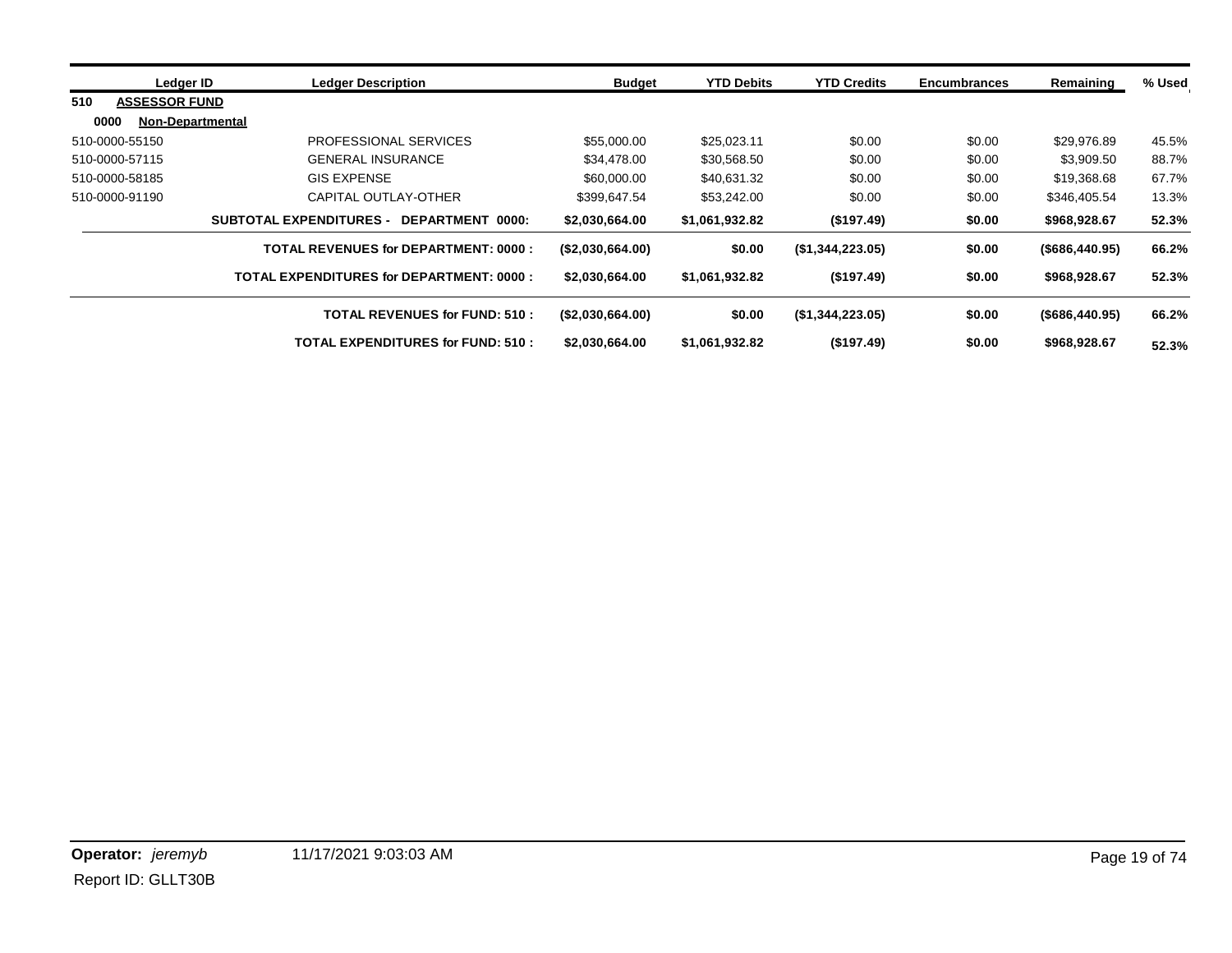| <b>Ledger ID</b>                     | <b>Ledger Description</b>               | <b>Budget</b>    | <b>YTD Debits</b> | <b>YTD Credits</b> | <b>Encumbrances</b> | Remaining        | % Used |
|--------------------------------------|-----------------------------------------|------------------|-------------------|--------------------|---------------------|------------------|--------|
| <b>ROAD &amp; BRIDGE FUND</b><br>520 |                                         |                  |                   |                    |                     |                  |        |
| 0000<br><b>Non-Departmental</b>      |                                         |                  |                   |                    |                     |                  |        |
| <b>REVENUES</b>                      |                                         |                  |                   |                    |                     |                  |        |
| 520-0000-41105                       | <b>REAL &amp; PERSONAL PROPERTY TAX</b> | (\$3,200,000.00) | \$0.00            | (\$2,425,807.22)   | \$0.00              | (\$774, 192.78)  | 75.8%  |
| 520-0000-41240                       | OUT OF STATE/LOCAL USE TAX              | (\$1,200,000.00) | \$0.00            | (\$1,716,844.42)   | \$0.00              | \$516,844.42     | 143.1% |
| 520-0000-42178                       | <b>FEES - FINANCIAL INSTITUTION</b>     | (\$2,000.00)     | \$0.00            | (\$29.18)          | \$0.00              | (\$1,970.82)     | 1.5%   |
| 520-0000-42184                       | <b>CULVERT PERMITS</b>                  | (\$10,000.00)    | \$0.00            | (\$7,550.00)       | \$0.00              | (\$2,450.00)     | 75.5%  |
| 520-0000-42192                       | PILOT DISTRIBUTION TAX                  | (\$25,000.00)    | \$0.00            | (\$6,120.11)       | \$0.00              | (\$18,879.89)    | 24.5%  |
| 520-0000-44144                       | COUNTY AID ROADS TRUST CART             | (\$1,372,000.00) | \$0.00            | (\$1,349,331.22)   | \$0.00              | (\$22,668.78)    | 98.3%  |
| 520-0000-45100                       | <b>INTEREST INCOME</b>                  | (\$30,000.00)    | \$0.00            | (\$5,166.09)       | \$0.00              | (\$24,833.91)    | 17.2%  |
| 520-0000-47125                       | DIESEL FUEL REIMB.                      | (\$10,000.00)    | \$0.00            | (\$11,524.30)      | \$0.00              | \$1,524.30       | 115.2% |
| 520-0000-47130                       | <b>MISC REVENUE</b>                     | (\$15,000.00)    | \$0.00            | (\$10,729.67)      | \$0.00              | (\$4,270.33)     | 71.5%  |
| 520-0000-47999                       | PRIOR YEAR CARRY OVER                   | (\$1,006,739.00) | \$0.00            | \$0.00             | \$0.00              | (\$1,006,739.00) | 0.0%   |
| 520-0000-49101                       | TRANSFER-GENERAL FUND                   | (\$500,000.00)   | \$0.00            | (\$500,000.00)     | \$0.00              | \$0.00           | 100.0% |
|                                      | SUBTOTAL REVENUES - DEPARTMENT 0000:    | (\$7,370,739.00) | \$0.00            | (\$6,033,102.21)   | \$0.00              | (\$1,337,636.79) | 81.9%  |
| <b>EXPENDITURES</b>                  |                                         |                  |                   |                    |                     |                  |        |
| 520-0000-50105                       | <b>SALARIES &amp; WAGES</b>             | \$1,568,196.00   | \$1,353,494.73    | (\$1,429.11)       | \$0.00              | \$216,130.38     | 86.2%  |
| 520-0000-50205                       | LAGERS                                  | \$174,070.00     | \$132,069.65      | \$0.00             | \$0.00              | \$42,000.35      | 75.9%  |
| 520-0000-50210                       | <b>HEALTH INS</b>                       | \$163,200.00     | \$186,387.50      | \$0.00             | \$0.00              | (\$23,187.50)    | 114.2% |
| 520-0000-50211                       | <b>HSA- EMPLOYER PAID</b>               | \$34,800.00      | \$16,950.00       | \$0.00             | \$0.00              | \$17,850.00      | 48.7%  |
| 520-0000-50215                       | <b>LIFE INSURANCE</b>                   | \$4,687.00       | \$4,123.62        | \$0.00             | \$0.00              | \$563.38         | 88.0%  |
| 520-0000-50220                       | DEPENDENT LIFE INSURANCE                | \$501.00         | \$423.36          | \$0.00             | \$0.00              | \$77.64          | 84.5%  |
| 520-0000-50225                       | <b>DISABILITY INSURANCE</b>             | \$420.00         | \$369.50          | \$0.00             | \$0.00              | \$50.50          | 88.0%  |
| 520-0000-50235                       | <b>EMPLOYEE PHYSICALS</b>               | \$400.00         | \$197.00          | \$0.00             | \$0.00              | \$203.00         | 49.3%  |
| 520-0000-50240                       | <b>DRUG TESTING</b>                     | \$4,000.00       | \$2,736.00        | \$0.00             | \$0.00              | \$1,264.00       | 68.4%  |
| 520-0000-50250                       | <b>WORKER'S COMP</b>                    | \$175,000.00     | \$175,000.00      | \$0.00             | \$0.00              | \$0.00           | 100.0% |
| 520-0000-50290                       | <b>FICA</b>                             | \$97,228.00      | \$78,143.95       | \$0.00             | \$0.00              | \$19,084.05      | 80.4%  |
| 520-0000-50295                       | <b>MEDICARE</b>                         | \$22,739.00      | \$22,220.92       | (\$2,120.49)       | \$0.00              | \$2,638.57       | 88.4%  |
| 520-0000-50297                       | <b>UNEMPLOYMENT</b>                     | \$1,521.00       | \$1,697.25        | \$0.00             | \$0.00              | (\$176.25)       | 111.6% |
| 520-0000-51105                       | <b>SUPPLIES</b>                         | \$7,500.00       | \$5,709.07        | \$0.00             | \$0.00              | \$1,790.93       | 76.1%  |
| 520-0000-51130                       | <b>POSTAGE</b>                          | \$300.00         | \$44.25           | \$0.00             | \$0.00              | \$255.75         | 14.8%  |
| 520-0000-51145                       | <b>ADVERTISING</b>                      | \$4,000.00       | \$338.98          | \$0.00             | \$0.00              | \$3,661.02       | 8.5%   |
| 520-0000-52105                       | TRAVEL/TRAINING/MILEAGE                 | \$7,000.00       | \$1,349.20        | \$0.00             | \$0.00              | \$5,650.80       | 19.3%  |
| 520-0000-53120                       | <b>MAINTENANCE</b>                      | \$34,999.00      | \$29,945.55       | \$0.00             | \$0.00              | \$5,053.45       | 85.6%  |
| 520-0000-53140                       | <b>UTILITIES</b>                        | \$55,000.00      | \$38,481.84       | \$0.00             | \$0.00              | \$16,518.16      | 70.0%  |
| 520-0000-54202                       | <b>EQUIPMENT MAINTENANCE</b>            | \$125,000.00     | \$89,469.73       | (\$3,261.16)       | \$0.00              | \$38,791.43      | 69.0%  |
| 520-0000-54207                       | <b>ROADSIDE INCIDENTS</b>               | \$8,000.00       | \$5,705.51        | \$0.00             | \$0.00              | \$2,294.49       | 71.3%  |
| 520-0000-54220                       | <b>WASTE DISPOSAL-TIRES</b>             | \$5,000.00       | \$1,641.00        | \$0.00             | \$0.00              | \$3,359.00       | 32.8%  |
| 520-0000-54302                       | <b>FUEL</b>                             | \$400,000.00     | \$381,440.88      | \$0.00             | \$0.00              | \$18,559.12      | 95.4%  |

**Operator:** *jeremyb* 11/17/2021 9:03:03 AM Page 20 of 74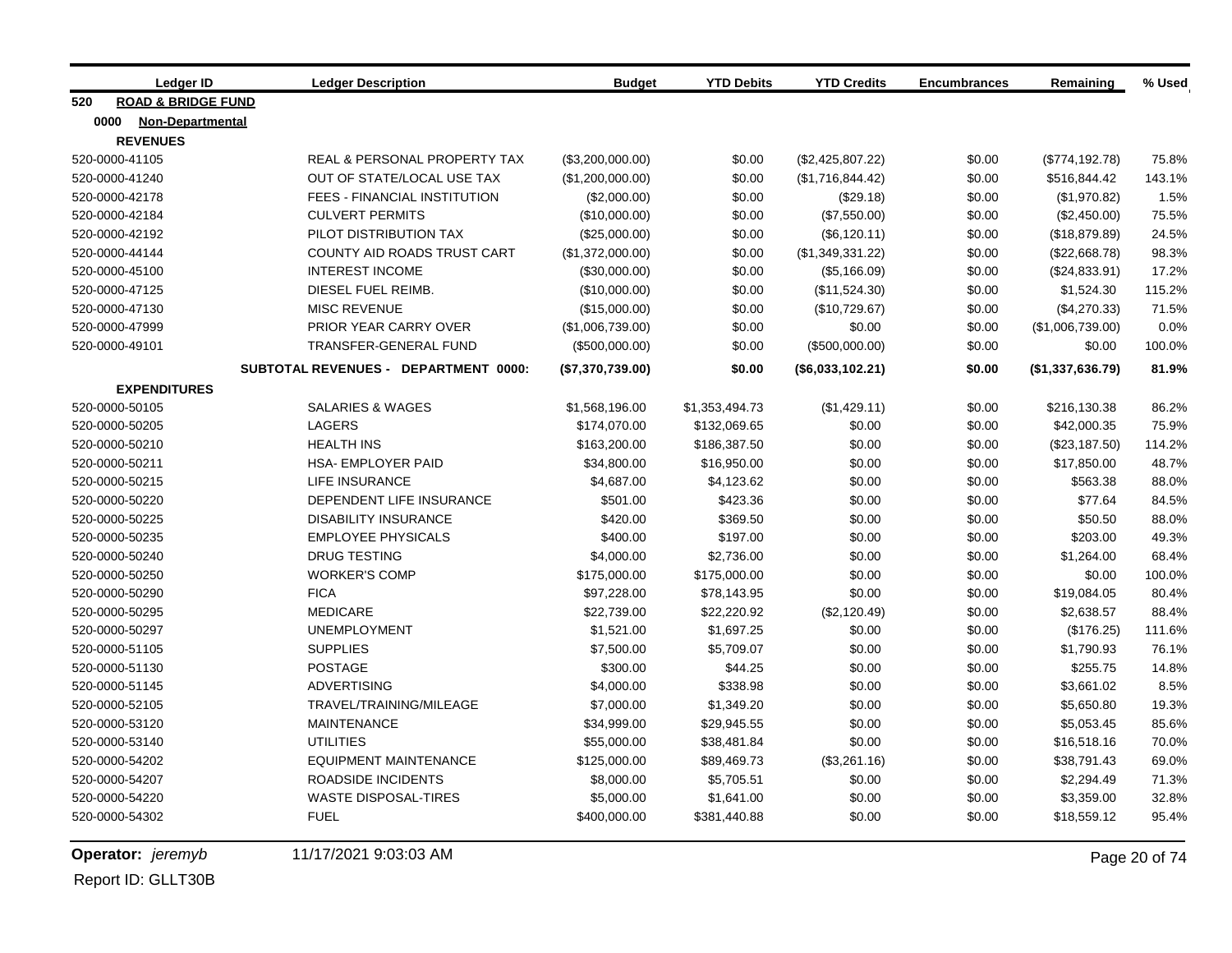|                | Ledger ID                     | <b>Ledger Description</b>                   | <b>Budget</b>    | <b>YTD Debits</b> | <b>YTD Credits</b> | <b>Encumbrances</b> | Remaining        | % Used |
|----------------|-------------------------------|---------------------------------------------|------------------|-------------------|--------------------|---------------------|------------------|--------|
| 520            | <b>ROAD &amp; BRIDGE FUND</b> |                                             |                  |                   |                    |                     |                  |        |
| 0000           | Non-Departmental              |                                             |                  |                   |                    |                     |                  |        |
| 520-0000-55125 |                               | <b>LEASE/PURCHASE PAYMENT</b>               | \$386,406.00     | \$386,405.88      | \$0.00             | \$0.00              | \$0.12           | 100.0% |
| 520-0000-55140 |                               | INS. DEDUCTIBLE                             | \$5,000.00       | \$0.00            | \$0.00             | \$0.00              | \$5,000.00       | 0.0%   |
| 520-0000-57115 |                               | <b>GENERAL INSURANCE</b>                    | \$150,000.00     | \$150,000.00      | \$0.00             | \$0.00              | \$0.00           | 100.0% |
| 520-0000-58120 |                               | CITY PROPERTY TAX EXPENSE                   | \$500,000.00     | \$437,228.85      | \$0.00             | \$0.00              | \$62,771.15      | 87.4%  |
| 520-0000-63020 |                               | UNIFORM/LEATHER                             | \$4,000.00       | \$1,100.00        | \$0.00             | \$0.00              | \$2,900.00       | 27.5%  |
| 520-0000-66105 |                               | <b>BRIDGES/CULVERTS</b>                     | \$470,000.00     | \$329,006.87      | (\$17,499.56)      | \$0.00              | \$158,492.69     | 66.3%  |
| 520-0000-66115 |                               | ROADWAY MAINTENANCE                         | \$997,000.00     | \$828,712,37      | \$0.00             | \$0.00              | \$168,287.63     | 83.1%  |
| 520-0000-66120 |                               | <b>CHEMICALS</b>                            | \$3,000.00       | \$200.00          | \$0.00             | \$0.00              | \$2,800.00       | 6.7%   |
| 520-0000-66125 |                               | <b>EQUIP. PARTS/SUPPLIES</b>                | \$211,772.00     | \$198,188.22      | (\$1,725.00)       | \$0.00              | \$15,308.78      | 92.8%  |
| 520-0000-66127 |                               | <b>TIRES</b>                                | \$55,000.00      | \$51,782.69       | \$0.00             | \$0.00              | \$3.217.31       | 94.2%  |
| 520-0000-66135 |                               | <b>ROAD SIGNS</b>                           | \$50,000.00      | \$40.617.55       | \$0.00             | \$0.00              | \$9,382.45       | 81.2%  |
| 520-0000-91130 |                               | CAPITAL OUTLAY-ROADS                        | \$1,345,000.00   | \$1,169,040.14    | (\$75,000.00)      | \$0.00              | \$250,959.86     | 81.3%  |
| 520-0000-91180 |                               | CAPITAL OUTLAY-EQUIPMENT                    | \$300,000.00     | \$298,764.12      | \$0.00             | \$0.00              | \$1,235.88       | 99.6%  |
|                |                               | SUBTOTAL EXPENDITURES - DEPARTMENT 0000:    | \$7,370,739.00   | \$6,418,986.18    | (\$101,035.32)     | \$0.00              | \$1,052,788.14   | 85.7%  |
|                |                               | <b>TOTAL REVENUES for DEPARTMENT: 0000:</b> | (\$7,370,739.00) | \$0.00            | (\$6,033,102.21)   | \$0.00              | (\$1,337,636.79) | 81.9%  |
|                |                               | TOTAL EXPENDITURES for DEPARTMENT: 0000:    | \$7,370,739.00   | \$6,418,986.18    | (\$101,035.32)     | \$0.00              | \$1,052,788.14   | 85.7%  |
|                |                               | <b>TOTAL REVENUES for FUND: 520:</b>        | (\$7,370,739.00) | \$0.00            | (\$6,033,102.21)   | \$0.00              | (\$1,337,636.79) | 81.9%  |
|                |                               | <b>TOTAL EXPENDITURES for FUND: 520:</b>    | \$7,370,739.00   | \$6,418,986.18    | (\$101,035.32)     | \$0.00              | \$1,052,788.14   | 85.7%  |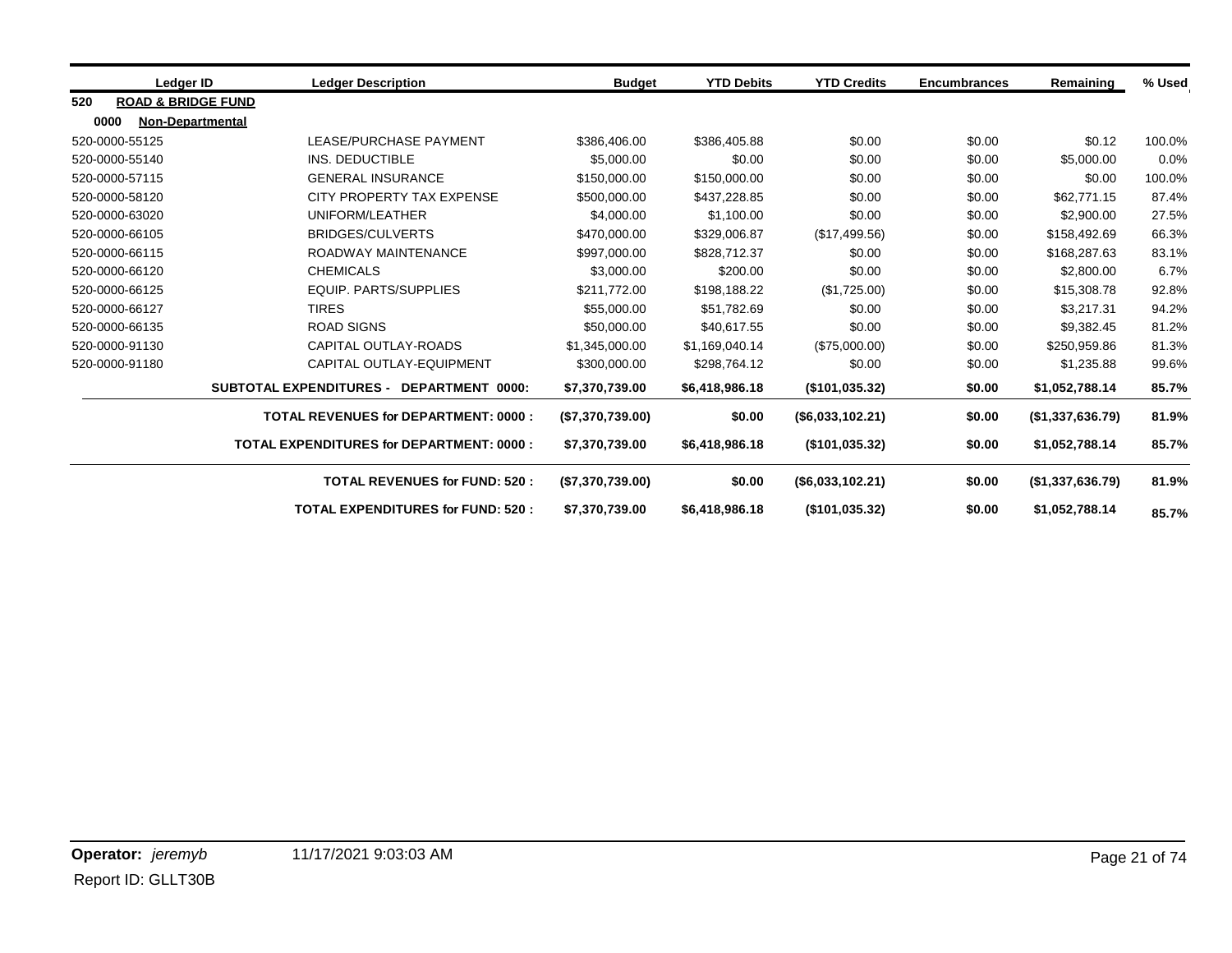| Ledger ID                       | <b>Ledger Description</b>                          | <b>Budget</b>    | <b>YTD Debits</b> | <b>YTD Credits</b> | <b>Encumbrances</b> | Remaining       | % Used |
|---------------------------------|----------------------------------------------------|------------------|-------------------|--------------------|---------------------|-----------------|--------|
| 521                             | <b>ROAD &amp; BRIDGE SALES TAX FUND</b>            |                  |                   |                    |                     |                 |        |
| 0000<br><b>Non-Departmental</b> |                                                    |                  |                   |                    |                     |                 |        |
| <b>REVENUES</b>                 |                                                    |                  |                   |                    |                     |                 |        |
| 521-0000-41220                  | 1/4% SALES TAX(66.7%)-COUNTY                       | (\$2,244,111.00) | \$0.00            | (\$2,489,071.73)   | \$0.00              | \$244,960.73    | 110.9% |
| 521-0000-45100                  | <b>INTEREST INCOME</b>                             | (\$2,500.00)     | \$0.00            | (\$6.92)           | \$0.00              | (\$2,493.08)    | 0.3%   |
|                                 | <b>SUBTOTAL REVENUES -</b><br>DEPARTMENT 0000:     | (\$2,246,611.00) | \$0.00            | (\$2,489,078.65)   | \$0.00              | \$242,467.65    | 110.8% |
| <b>EXPENDITURES</b>             |                                                    |                  |                   |                    |                     |                 |        |
| 521-0000-59529                  | CIA PUBLIC WORKS BOND DEBT                         | \$1,996,611.00   | \$2,296,000.00    | \$0.00             | \$0.00              | (\$299,389.00)  | 115.0% |
| 521-0000-92005                  | ECONOMIC ACTIVITY TAXES                            | \$250,000.00     | \$187,198.65      | (\$13,331.43)      | \$0.00              | \$76,132.78     | 69.5%  |
|                                 | <b>SUBTOTAL EXPENDITURES -</b><br>DEPARTMENT 0000: | \$2,246,611.00   | \$2,483,198.65    | (\$13,331.43)      | \$0.00              | (\$223, 256.22) | 109.9% |
|                                 | <b>TOTAL REVENUES for DEPARTMENT: 0000:</b>        | (\$2,246,611.00) | \$0.00            | ( \$2,489,078.65)  | \$0.00              | \$242,467.65    | 110.8% |
|                                 | <b>TOTAL EXPENDITURES for DEPARTMENT: 0000:</b>    | \$2,246,611.00   | \$2,483,198.65    | (\$13,331.43)      | \$0.00              | (\$223, 256.22) | 109.9% |
|                                 | <b>TOTAL REVENUES for FUND: 521:</b>               | (\$2,246,611.00) | \$0.00            | (\$2,489,078.65)   | \$0.00              | \$242,467.65    | 110.8% |
|                                 | <b>TOTAL EXPENDITURES for FUND: 521:</b>           | \$2,246,611.00   | \$2,483,198.65    | (\$13,331.43)      | \$0.00              | (\$223, 256.22) | 109.9% |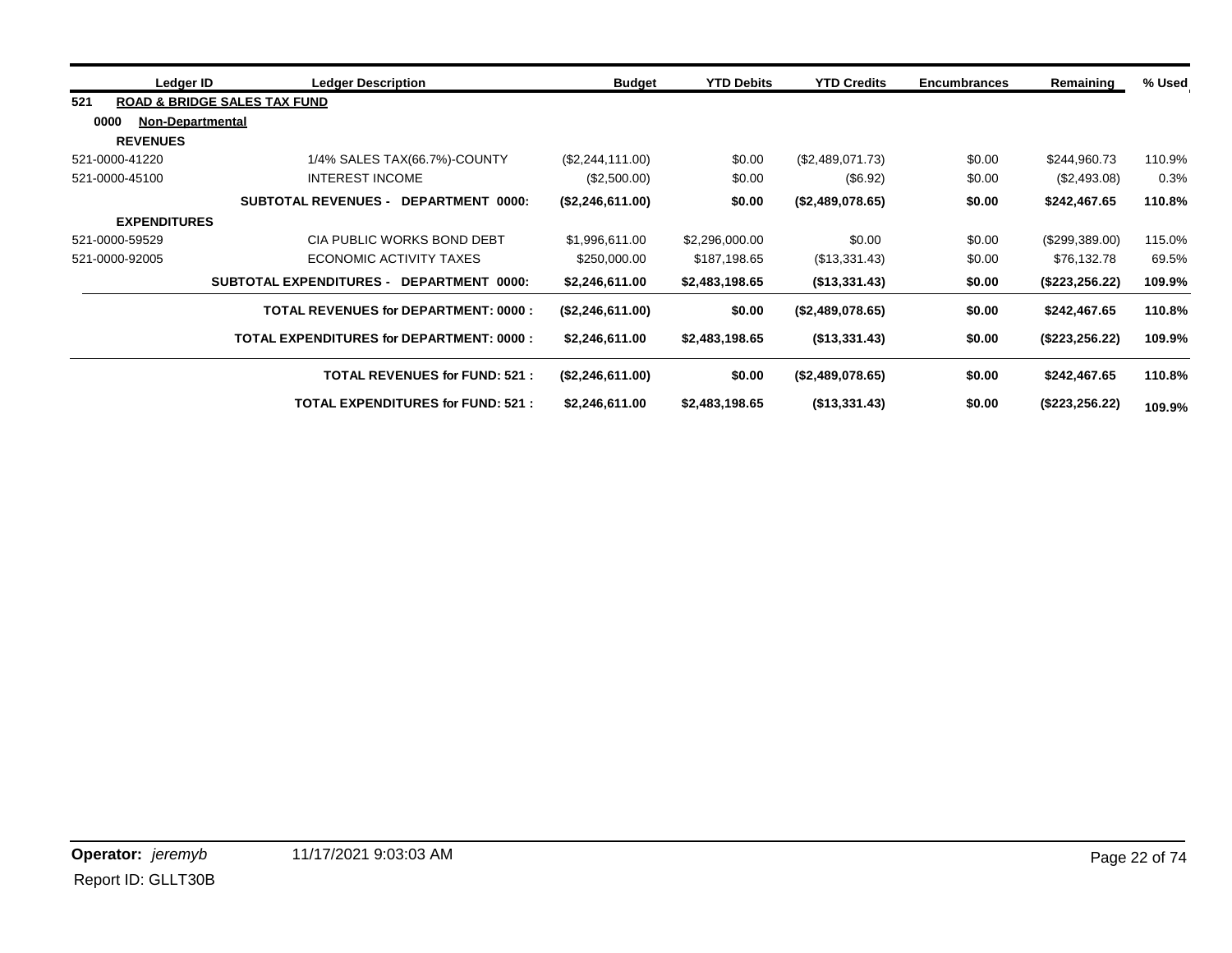| Ledger ID                       | <b>Ledger Description</b>                          | <b>Budget</b>    | <b>YTD Debits</b> | <b>YTD Credits</b> | <b>Encumbrances</b> | Remaining        | % Used |
|---------------------------------|----------------------------------------------------|------------------|-------------------|--------------------|---------------------|------------------|--------|
| 522                             | <b>ROAD &amp; BRIDGE CITIES FUND</b>               |                  |                   |                    |                     |                  |        |
| 0000<br><b>Non-Departmental</b> |                                                    |                  |                   |                    |                     |                  |        |
| <b>REVENUES</b>                 |                                                    |                  |                   |                    |                     |                  |        |
| 522-0000-41210                  | 1/4% SALES TAX(33.3%)-CITY                         | (\$1,122,056.00) | \$0.00            | (\$1,244,535.85)   | \$0.00              | \$122,479.85     | 110.9% |
| 522-0000-45100                  | INTEREST INCOME                                    | (\$7,500.00)     | \$0.00            | $(\$922.02)$       | \$0.00              | (\$6,577.98)     | 12.3%  |
| 522-0000-47999                  | PRIOR YEAR CARRY OVER                              | (\$1,000,000.00) | \$0.00            | \$0.00             | \$0.00              | (\$1,000,000.00) | 0.0%   |
|                                 | <b>SUBTOTAL REVENUES - DEPARTMENT 0000:</b>        | (\$2,129,556.00) | \$0.00            | (\$1,245,457.87)   | \$0.00              | (\$884,098.13)   | 58.5%  |
| <b>EXPENDITURES</b>             |                                                    |                  |                   |                    |                     |                  |        |
| 522-0000-55115                  | <b>CONTRACTS</b>                                   | \$1,200,000.00   | \$1,101,037.00    | \$0.00             | \$0.00              | \$98,963.00      | 91.8%  |
| 522-0000-92005                  | ECONOMIC ACTIVITY TAXES                            | \$125,000.00     | \$96,729.91       | (\$6,665.71)       | \$0.00              | \$34,935.80      | 72.1%  |
|                                 | <b>SUBTOTAL EXPENDITURES -</b><br>DEPARTMENT 0000: | \$1,325,000.00   | \$1,197,766.91    | (\$6,665.71)       | \$0.00              | \$133,898.80     | 89.9%  |
|                                 | <b>TOTAL REVENUES for DEPARTMENT: 0000:</b>        | (\$2,129,556.00) | \$0.00            | (\$1,245,457.87)   | \$0.00              | (\$884,098.13)   | 58.5%  |
|                                 | <b>TOTAL EXPENDITURES for DEPARTMENT: 0000:</b>    | \$1,325,000.00   | \$1,197,766.91    | (\$6,665.71)       | \$0.00              | \$133,898.80     | 89.9%  |
|                                 | <b>TOTAL REVENUES for FUND: 522:</b>               | (\$2,129,556.00) | \$0.00            | (\$1,245,457.87)   | \$0.00              | (\$884,098.13)   | 58.5%  |
|                                 | <b>TOTAL EXPENDITURES for FUND: 522:</b>           | \$1,325,000.00   | \$1,197,766.91    | (\$6,665.71)       | \$0.00              | \$133,898.80     | 89.9%  |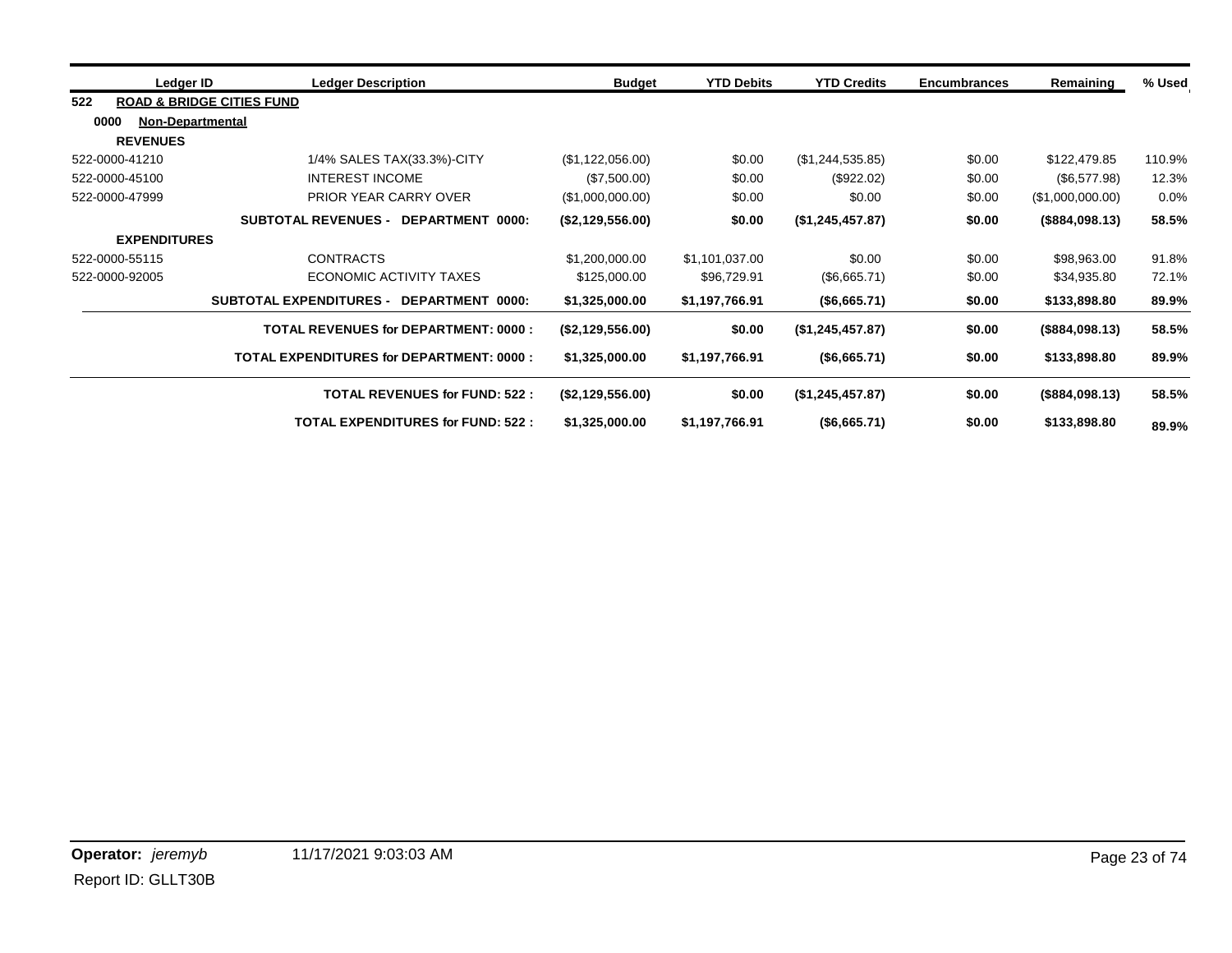| Ledger ID                       | <b>Ledger Description</b>                       | <b>Budget</b> | <b>YTD Debits</b> | <b>YTD Credits</b> | <b>Encumbrances</b> | Remaining     | % Used |
|---------------------------------|-------------------------------------------------|---------------|-------------------|--------------------|---------------------|---------------|--------|
| 524<br><b>NID BOND FUND</b>     |                                                 |               |                   |                    |                     |               |        |
| 0000<br><b>Non-Departmental</b> |                                                 |               |                   |                    |                     |               |        |
| <b>REVENUES</b>                 |                                                 |               |                   |                    |                     |               |        |
| 524-0000-45100                  | <b>INTEREST INCOME</b>                          | (\$200.00)    | \$0.00            | (\$5.12)           | \$0.00              | (\$194.88)    | 2.6%   |
| 524-0000-46105                  | NID TAX REVENUE                                 | (\$59,000.00) | \$0.00            | (\$40,603.05)      | \$0.00              | (\$18,396.95) | 68.8%  |
|                                 | <b>SUBTOTAL REVENUES - DEPARTMENT 0000:</b>     | (\$59,200.00) | \$0.00            | (\$40,608.17)      | \$0.00              | (\$18,591.83) | 68.6%  |
| <b>EXPENDITURES</b>             |                                                 |               |                   |                    |                     |               |        |
| 524-0000-57105                  | <b>BOND EXPENSE</b>                             | \$58,754.00   | \$58,753.44       | \$0.00             | \$0.00              | \$0.56        | 100.0% |
|                                 | SUBTOTAL EXPENDITURES - DEPARTMENT 0000:        | \$58,754.00   | \$58,753.44       | \$0.00             | \$0.00              | \$0.56        | 100.0% |
|                                 | <b>TOTAL REVENUES for DEPARTMENT: 0000:</b>     | (\$59,200.00) | \$0.00            | (\$40,608.17)      | \$0.00              | (\$18,591.83) | 68.6%  |
|                                 | <b>TOTAL EXPENDITURES for DEPARTMENT: 0000:</b> | \$58,754.00   | \$58,753.44       | \$0.00             | \$0.00              | \$0.56        | 100.0% |
|                                 | <b>TOTAL REVENUES for FUND: 524:</b>            | (\$59,200.00) | \$0.00            | (\$40,608.17)      | \$0.00              | (\$18,591.83) | 68.6%  |
|                                 | <b>TOTAL EXPENDITURES for FUND: 524:</b>        | \$58,754.00   | \$58,753.44       | \$0.00             | \$0.00              | \$0.56        | 100.0% |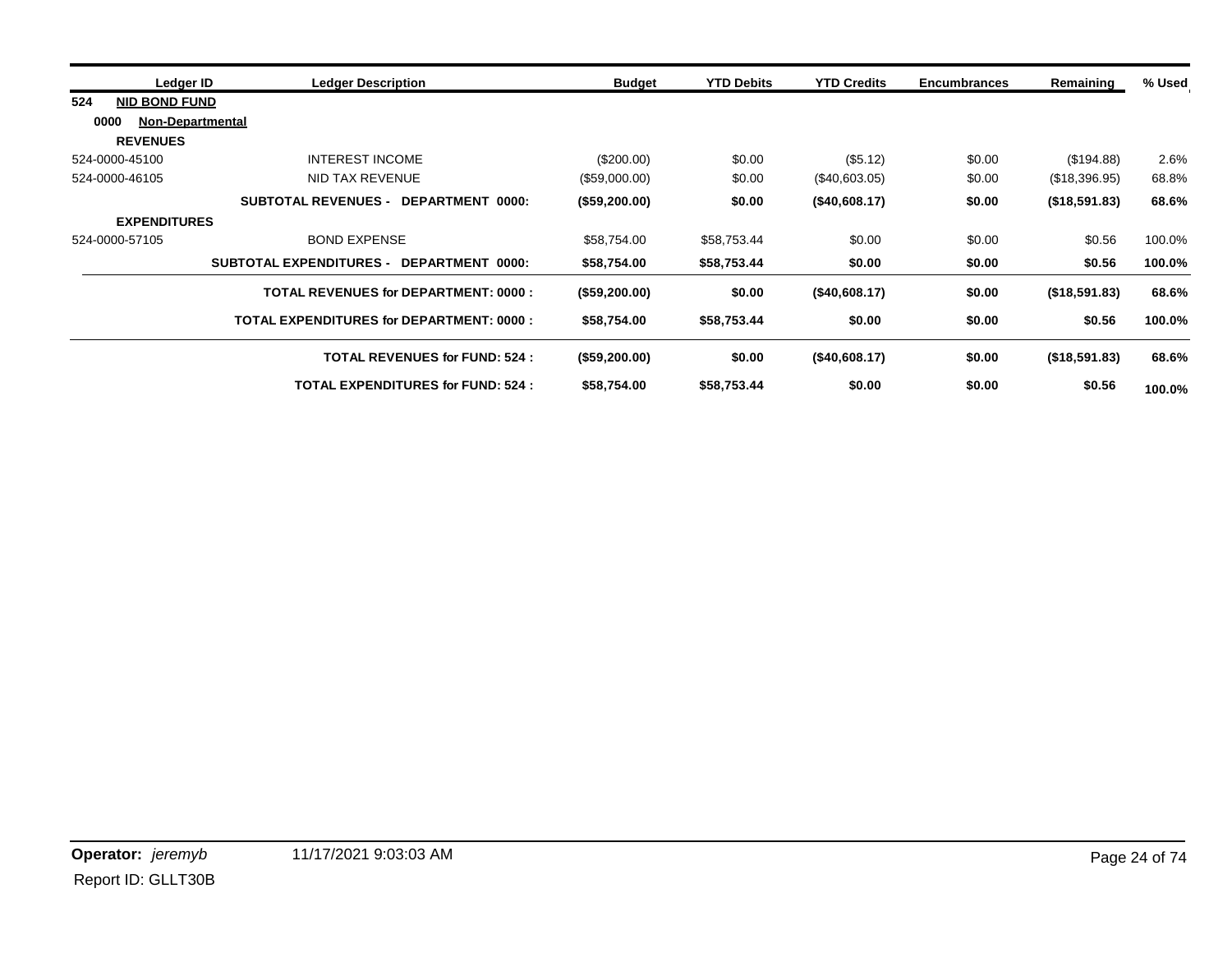| Ledger ID                         | <b>Ledger Description</b>                       | <b>Budget</b>       | <b>YTD Debits</b> | <b>YTD Credits</b> | <b>Encumbrances</b> | Remaining      | % Used  |
|-----------------------------------|-------------------------------------------------|---------------------|-------------------|--------------------|---------------------|----------------|---------|
| 525<br><b>FEDERAL BRIDGE FUND</b> |                                                 |                     |                   |                    |                     |                |         |
| 0000<br><b>Non-Departmental</b>   |                                                 |                     |                   |                    |                     |                |         |
| <b>REVENUES</b>                   |                                                 |                     |                   |                    |                     |                |         |
| 525-0000-44150                    | FEDERAL GOV'T BRIDGE REIMB                      | (\$507,000.00)      | \$0.00            | (\$243,915.08)     | \$0.00              | (\$263,084.92) | 48.1%   |
| 525-0000-47999                    | PRIOR YEAR CARRY OVER                           | (\$495,000.00)      | \$0.00            | \$0.00             | \$0.00              | (\$495,000.00) | $0.0\%$ |
|                                   | <b>SUBTOTAL REVENUES -</b><br>DEPARTMENT 0000:  | (\$1,002,000.00)    | \$0.00            | (\$243,915.08)     | \$0.00              | (\$758,084.92) | 24.3%   |
| <b>EXPENDITURES</b>               |                                                 |                     |                   |                    |                     |                |         |
| 525-0000-66110                    | <b>BRIDGE EXPENSE</b>                           | \$600,000.00        | \$292,512.50      | \$0.00             | \$0.00              | \$307,487.50   | 48.8%   |
|                                   | SUBTOTAL EXPENDITURES - DEPARTMENT 0000:        | \$600,000.00        | \$292,512.50      | \$0.00             | \$0.00              | \$307,487.50   | 48.8%   |
|                                   | <b>TOTAL REVENUES for DEPARTMENT: 0000:</b>     | $($ \$1,002,000.00) | \$0.00            | (\$243,915.08)     | \$0.00              | (\$758,084.92) | 24.3%   |
|                                   | <b>TOTAL EXPENDITURES for DEPARTMENT: 0000:</b> | \$600,000.00        | \$292,512.50      | \$0.00             | \$0.00              | \$307,487.50   | 48.8%   |
|                                   | <b>TOTAL REVENUES for FUND: 525:</b>            | (\$1,002,000.00)    | \$0.00            | (\$243,915.08)     | \$0.00              | (\$758,084.92) | 24.3%   |
|                                   | <b>TOTAL EXPENDITURES for FUND: 525:</b>        | \$600,000.00        | \$292,512.50      | \$0.00             | \$0.00              | \$307,487.50   | 48.8%   |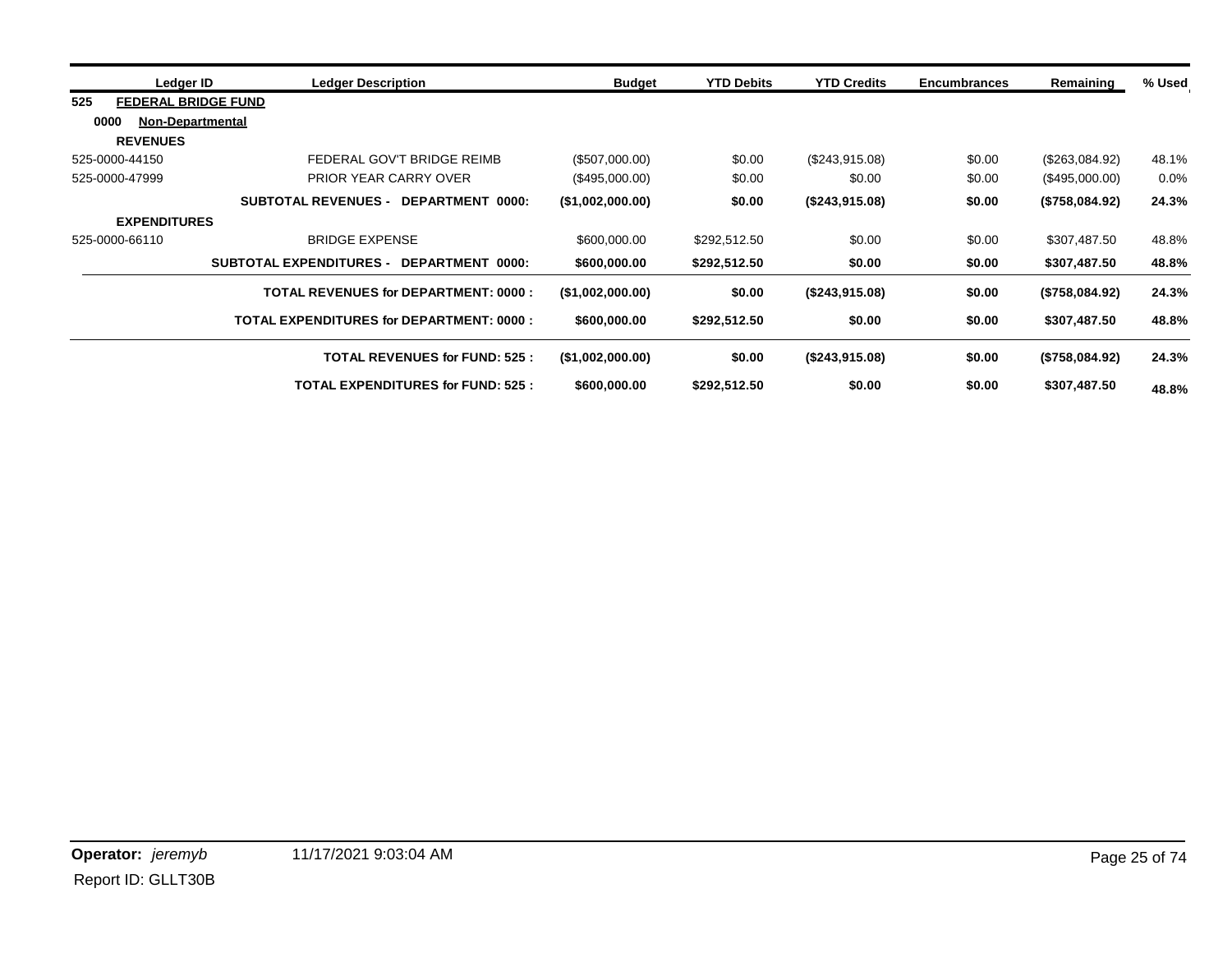| Ledger ID                       | <b>Ledger Description</b>                          | <b>Budget</b>     | <b>YTD Debits</b> | <b>YTD Credits</b> | <b>Encumbrances</b> | Remaining      | % Used |
|---------------------------------|----------------------------------------------------|-------------------|-------------------|--------------------|---------------------|----------------|--------|
| 528                             | <b>ROAD &amp; BRIDGE RESERVE FUND</b>              |                   |                   |                    |                     |                |        |
| 0000<br><b>Non-Departmental</b> |                                                    |                   |                   |                    |                     |                |        |
| <b>REVENUES</b>                 |                                                    |                   |                   |                    |                     |                |        |
| 528-0000-45100                  | INTEREST INCOME                                    | (\$10,000.00)     | \$0.00            | (\$13,297.93)      | \$0.00              | \$3,297.93     | 133.0% |
| 528-0000-47999                  | <b>PRIOR YEAR CARRY OVER</b>                       | (\$595,059.46)    | \$0.00            | \$0.00             | \$0.00              | (\$595,059.46) | 0.0%   |
|                                 | <b>SUBTOTAL REVENUES -</b><br>DEPARTMENT 0000:     | (\$605,059.46)    | \$0.00            | (\$13,297.93)      | \$0.00              | (\$591,761.53) | 2.2%   |
| <b>EXPENDITURES</b>             |                                                    |                   |                   |                    |                     |                |        |
| 528-0000-91130                  | CAPITAL OUTLAY-ROADS                               | \$302,529.00      | \$0.00            | \$0.00             | \$0.00              | \$302,529.00   | 0.0%   |
| 528-0000-91190                  | CAPITAL OUTLAY-OTHER                               | \$302,530.00      | \$92,620.62       | \$0.00             | \$0.00              | \$209,909.38   | 30.6%  |
|                                 | <b>SUBTOTAL EXPENDITURES -</b><br>DEPARTMENT 0000: | \$605,059.00      | \$92,620.62       | \$0.00             | \$0.00              | \$512,438.38   | 15.3%  |
|                                 | <b>TOTAL REVENUES for DEPARTMENT: 0000:</b>        | (\$605,059.46)    | \$0.00            | (\$13,297.93)      | \$0.00              | (\$591,761.53) | 2.2%   |
|                                 | <b>TOTAL EXPENDITURES for DEPARTMENT: 0000:</b>    | \$605,059.00      | \$92,620.62       | \$0.00             | \$0.00              | \$512,438.38   | 15.3%  |
|                                 | <b>TOTAL REVENUES for FUND: 528:</b>               | $($ \$605,059.46) | \$0.00            | (\$13,297.93)      | \$0.00              | (\$591,761.53) | 2.2%   |
|                                 | <b>TOTAL EXPENDITURES for FUND: 528:</b>           | \$605,059.00      | \$92,620.62       | \$0.00             | \$0.00              | \$512,438.38   | 15.3%  |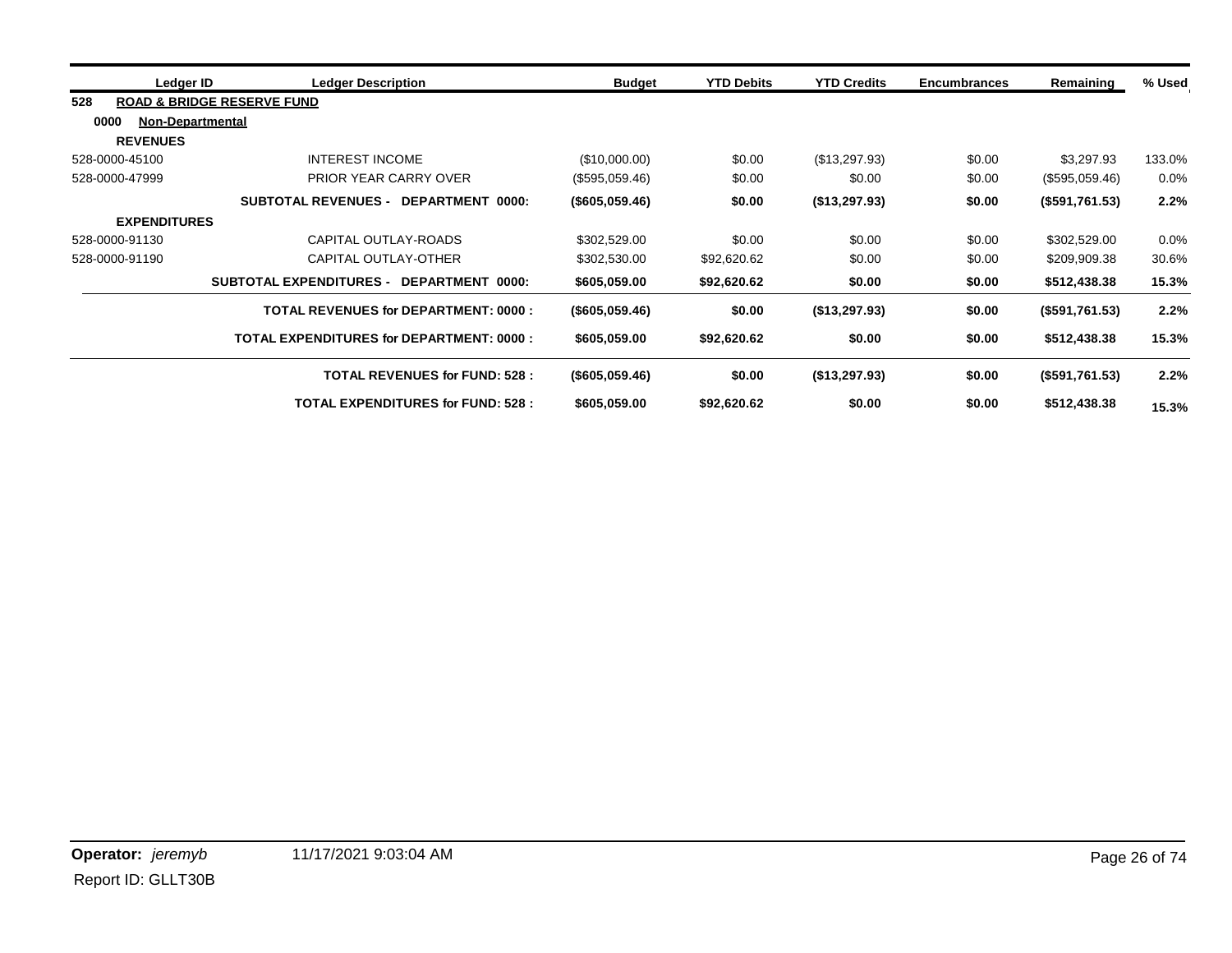| Ledger ID                       | <b>Ledger Description</b>                       | <b>Budget</b>    | <b>YTD Debits</b> | <b>YTD Credits</b> | <b>Encumbrances</b> | Remaining        | % Used |
|---------------------------------|-------------------------------------------------|------------------|-------------------|--------------------|---------------------|------------------|--------|
| 529                             | <b>CIA ROAD &amp; BRIDGE BOND DEBT</b>          |                  |                   |                    |                     |                  |        |
| 0000<br><b>Non-Departmental</b> |                                                 |                  |                   |                    |                     |                  |        |
| <b>REVENUES</b>                 |                                                 |                  |                   |                    |                     |                  |        |
| 529-0000-45100                  | <b>INTEREST INCOME</b>                          | (\$40,000.00)    | \$0.00            | (\$92,850.38)      | \$0.00              | \$52,850.38      | 232.1% |
| 529-0000-45101                  | <b>INTEREST SUBSIDY</b>                         | \$0.00           | \$0.00            | (\$47,102.39)      | \$0.00              | \$47,102.39      | 0.0%   |
| 529-0000-47999                  | <b>PRIOR YEAR CARRY OVER</b>                    | (\$5,700,000.00) | \$0.00            | \$0.00             | \$0.00              | (\$5,700,000.00) | 0.0%   |
| 529-0000-49521                  | ROAD & BRIDGE COUNTY FUND                       | (\$1,996,611.00) | \$0.00            | (\$2,296,000.00)   | \$0.00              | \$299,389.00     | 115.0% |
|                                 | <b>SUBTOTAL REVENUES - DEPARTMENT 0000:</b>     | (\$7,736,611.00) | \$0.00            | (\$2,435,952.77)   | \$0.00              | (\$5,300,658.23) | 31.5%  |
| <b>EXPENDITURES</b>             |                                                 |                  |                   |                    |                     |                  |        |
| 529-0000-95300                  | <b>DEBT SERVICE PRINCIPAL</b>                   | \$1,340,000.00   | \$1,340,000.00    | \$0.00             | \$0.00              | \$0.00           | 100.0% |
| 529-0000-95320                  | <b>BOND INTEREST EXPENSE</b>                    | \$704,174.00     | \$704,173.06      | \$0.00             | \$0.00              | \$0.94           | 100.0% |
|                                 | SUBTOTAL EXPENDITURES - DEPARTMENT 0000:        | \$2,044,174.00   | \$2,044,173.06    | \$0.00             | \$0.00              | \$0.94           | 100.0% |
|                                 | <b>TOTAL REVENUES for DEPARTMENT: 0000:</b>     | (\$7,736,611.00) | \$0.00            | (\$2,435,952.77)   | \$0.00              | (\$5,300,658.23) | 31.5%  |
|                                 | <b>TOTAL EXPENDITURES for DEPARTMENT: 0000:</b> | \$2,044,174.00   | \$2,044,173.06    | \$0.00             | \$0.00              | \$0.94           | 100.0% |
|                                 | <b>TOTAL REVENUES for FUND: 529:</b>            | (\$7,736,611.00) | \$0.00            | (\$2,435,952.77)   | \$0.00              | (\$5,300,658.23) | 31.5%  |
|                                 | <b>TOTAL EXPENDITURES for FUND: 529:</b>        | \$2,044,174.00   | \$2,044,173.06    | \$0.00             | \$0.00              | \$0.94           | 100.0% |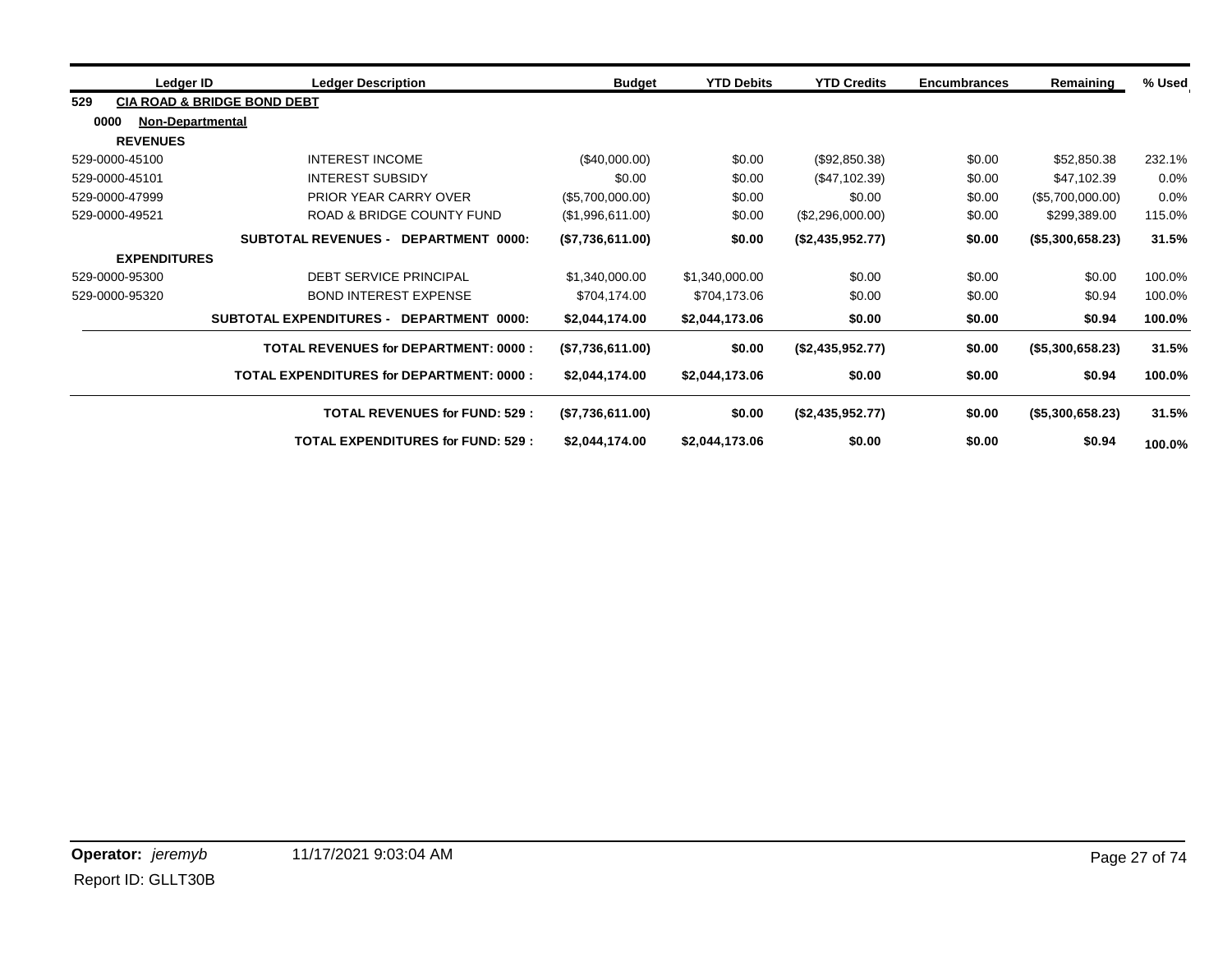| Ledger ID                       | <b>Ledger Description</b>                       | <b>Budget</b>     | <b>YTD Debits</b> | <b>YTD Credits</b> | <b>Encumbrances</b> | Remaining        | % Used  |
|---------------------------------|-------------------------------------------------|-------------------|-------------------|--------------------|---------------------|------------------|---------|
| 532                             | <b>CIA BOND REV/EXP SERIES 2020</b>             |                   |                   |                    |                     |                  |         |
| 0000<br><b>Non-Departmental</b> |                                                 |                   |                   |                    |                     |                  |         |
| <b>REVENUES</b>                 |                                                 |                   |                   |                    |                     |                  |         |
| 532-0000-45100                  | <b>INTEREST INCOME</b>                          | (\$50,000.00)     | \$0.00            | (\$5,844.09)       | \$0.00              | $(\$44,155.91)$  | 11.7%   |
| 532-0000-47999                  | PRIOR YEAR CARRY OVER                           | (\$7,500,000.00)  | \$0.00            | \$0.00             | \$0.00              | (\$7,500,000.00) | $0.0\%$ |
|                                 | <b>SUBTOTAL REVENUES - DEPARTMENT 0000:</b>     | (\$7,550,000.00)  | \$0.00            | (\$5,844.09)       | \$0.00              | (\$7,544,155.91) | 0.1%    |
| <b>EXPENDITURES</b>             |                                                 |                   |                   |                    |                     |                  |         |
| 532-0000-91120                  | CAPITAL OUTLAY-BUILDINGS                        | \$350,000.00      | \$22,311.00       | \$0.00             | \$0.00              | \$327,689.00     | 6.4%    |
| 532-0000-91130                  | CAPITAL OUTLAY-ROADS                            | \$6,000,000.00    | \$0.00            | \$0.00             | \$0.00              | \$6,000,000.00   | 0.0%    |
| 532-0000-91180                  | CAPITAL OUTLAY-EQUIPMENT                        | \$1,200,000.00    | \$964,708.08      | \$0.00             | \$0.00              | \$235,291.92     | 80.4%   |
|                                 | SUBTOTAL EXPENDITURES - DEPARTMENT 0000:        | \$7,550,000.00    | \$987,019.08      | \$0.00             | \$0.00              | \$6,562,980.92   | 13.1%   |
|                                 | <b>TOTAL REVENUES for DEPARTMENT: 0000:</b>     | (S7, 550, 000.00) | \$0.00            | (\$5,844.09)       | \$0.00              | (\$7,544,155.91) | 0.1%    |
|                                 | <b>TOTAL EXPENDITURES for DEPARTMENT: 0000:</b> | \$7,550,000.00    | \$987,019.08      | \$0.00             | \$0.00              | \$6,562,980.92   | 13.1%   |
|                                 | <b>TOTAL REVENUES for FUND: 532:</b>            | (\$7,550,000.00)  | \$0.00            | (\$5,844.09)       | \$0.00              | (\$7,544,155.91) | 0.1%    |
|                                 | <b>TOTAL EXPENDITURES for FUND: 532:</b>        | \$7,550,000.00    | \$987,019.08      | \$0.00             | \$0.00              | \$6,562,980.92   | 13.1%   |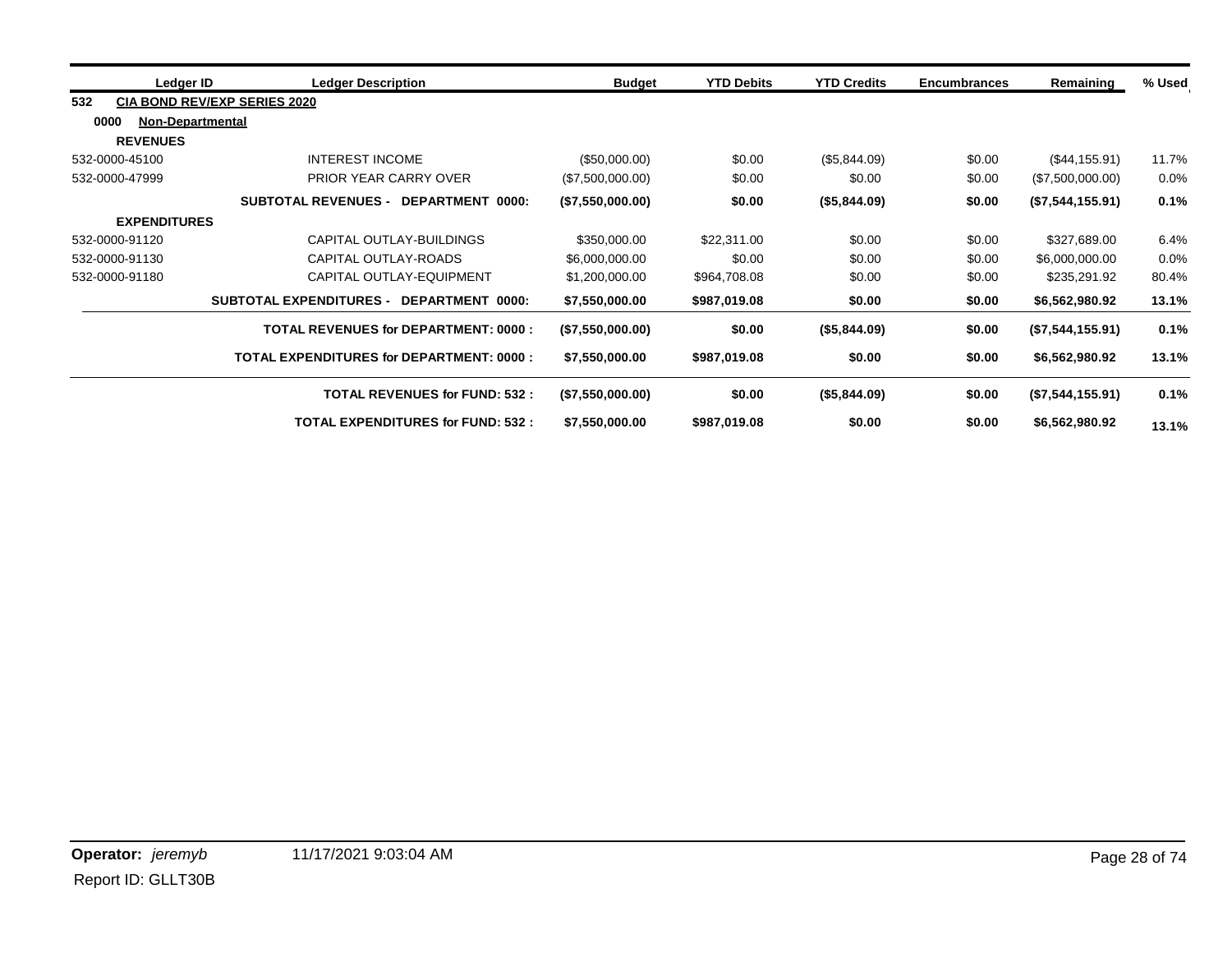| Ledger ID                          | <b>Ledger Description</b>                          | <b>Budget</b>  | <b>YTD Debits</b> | <b>YTD Credits</b> | <b>Encumbrances</b> | Remaining     | % Used |
|------------------------------------|----------------------------------------------------|----------------|-------------------|--------------------|---------------------|---------------|--------|
| 549<br><b>INMATE SECURITY FUND</b> |                                                    |                |                   |                    |                     |               |        |
| 0000<br>Non-Departmental           |                                                    |                |                   |                    |                     |               |        |
| <b>REVENUES</b>                    |                                                    |                |                   |                    |                     |               |        |
| 549-0000-42186                     | <b>COURT FEES</b>                                  | (\$20,000.00)  | \$0.00            | (\$17,025.66)      | \$0.00              | (\$2,974.34)  | 85.1%  |
| 549-0000-45100                     | <b>INTEREST INCOME</b>                             | (\$1,000.00)   | \$0.00            | (\$132.88)         | \$0.00              | (\$867.12)    | 13.3%  |
| 549-0000-47133                     | <b>COMMISSARY NET PROFIT</b>                       | (\$35,000.00)  | \$0.00            | (\$42,230.36)      | \$0.00              | \$7,230.36    | 120.7% |
| 549-0000-47999                     | <b>PRIOR YEAR CARRY OVER</b>                       | (\$45,000.00)  | \$0.00            | \$0.00             | \$0.00              | (\$45,000.00) | 0.0%   |
|                                    | SUBTOTAL REVENUES - DEPARTMENT 0000:               | (\$101,000.00) | \$0.00            | (\$59,388.90)      | \$0.00              | (\$41,611.10) | 58.8%  |
| <b>EXPENDITURES</b>                |                                                    |                |                   |                    |                     |               |        |
| 549-0000-53120                     | <b>MAINTENANCE</b>                                 | \$83,664.00    | \$5,442.50        | \$0.00             | \$0.00              | \$78,221.50   | 6.5%   |
| 549-0000-62020                     | <b>BOARDING</b>                                    | \$17,335.54    | \$0.00            | \$0.00             | \$0.00              | \$17,335.54   | 0.0%   |
|                                    | <b>SUBTOTAL EXPENDITURES -</b><br>DEPARTMENT 0000: | \$100,999.54   | \$5,442.50        | \$0.00             | \$0.00              | \$95,557.04   | 5.4%   |
|                                    | <b>TOTAL REVENUES for DEPARTMENT: 0000:</b>        | (\$101,000.00) | \$0.00            | (\$59,388.90)      | \$0.00              | (\$41,611.10) | 58.8%  |
|                                    | <b>TOTAL EXPENDITURES for DEPARTMENT: 0000:</b>    | \$100,999.54   | \$5,442.50        | \$0.00             | \$0.00              | \$95,557.04   | 5.4%   |
|                                    | <b>TOTAL REVENUES for FUND: 549:</b>               | (\$101,000.00) | \$0.00            | (\$59,388.90)      | \$0.00              | (\$41,611.10) | 58.8%  |
|                                    | <b>TOTAL EXPENDITURES for FUND: 549:</b>           | \$100,999.54   | \$5,442.50        | \$0.00             | \$0.00              | \$95,557.04   | 5.4%   |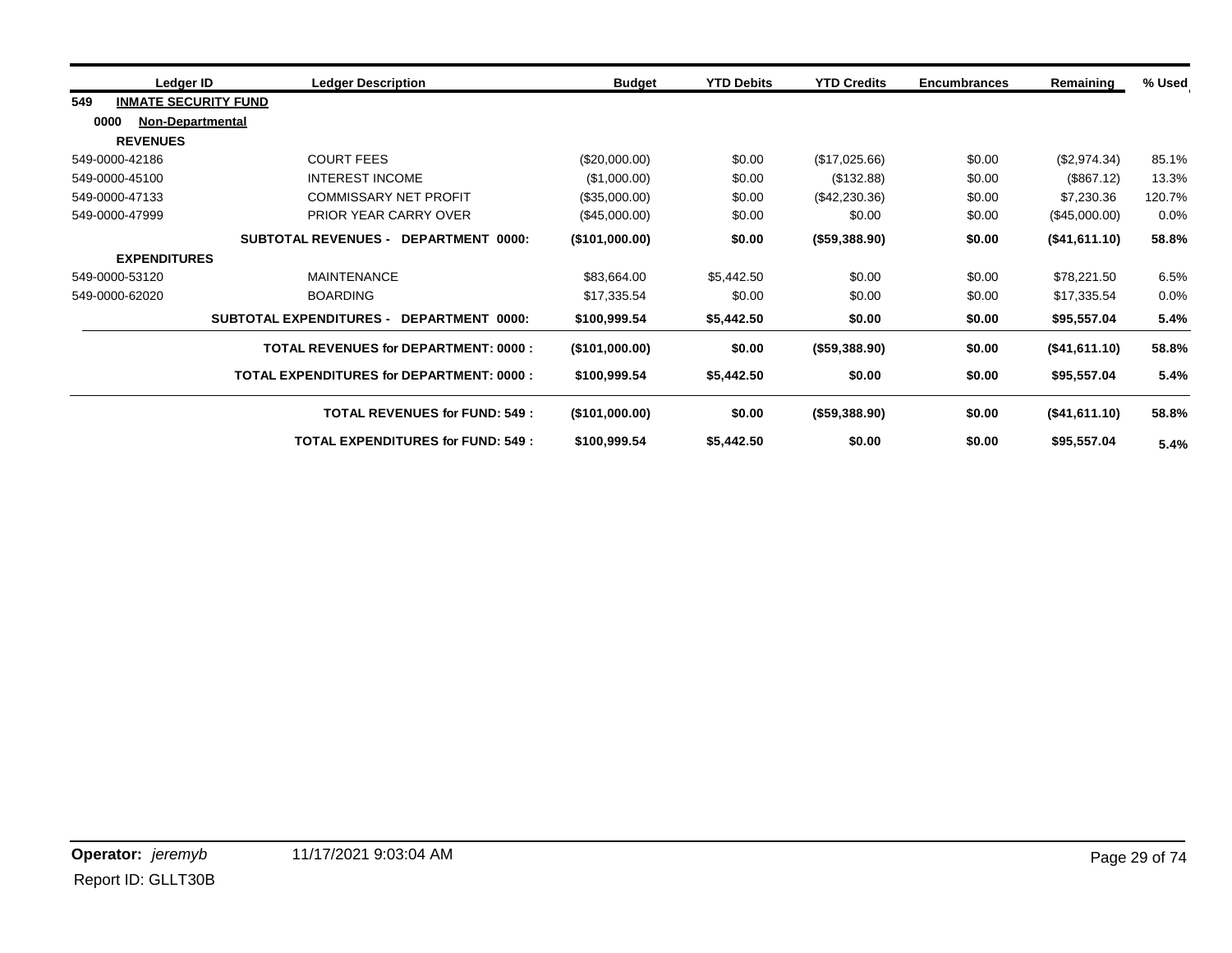| <b>Ledger ID</b>    | <b>Ledger Description</b>                       | <b>Budget</b>  | <b>YTD Debits</b> | <b>YTD Credits</b> | <b>Encumbrances</b> | Remaining    | % Used        |
|---------------------|-------------------------------------------------|----------------|-------------------|--------------------|---------------------|--------------|---------------|
| 550                 | <b>LAW ENFORCEMENT JUSTICE CENTE</b>            |                |                   |                    |                     |              |               |
| 1000                | <b>PUBLIC ADMINISTRATOR</b>                     |                |                   |                    |                     |              |               |
| <b>REVENUES</b>     |                                                 |                |                   |                    |                     |              |               |
| 550-1000-42120      | <b>FEES</b>                                     | (\$20,000.00)  | \$0.00            | (\$15,284.94)      | \$0.00              | (\$4,715.06) | 76.4%         |
|                     | <b>SUBTOTAL REVENUES - DEPARTMENT 1000:</b>     | (\$20,000.00)  | \$0.00            | (\$15,284.94)      | \$0.00              | (\$4,715.06) | 76.4%         |
| <b>EXPENDITURES</b> |                                                 |                |                   |                    |                     |              |               |
| 550-1000-50105      | <b>SALARIES &amp; WAGES</b>                     | \$203,754.00   | \$167,957.13      | \$0.00             | \$0.00              | \$35,796.87  | 82.4%         |
| 550-1000-50205      | LAGERS                                          | \$21,518.00    | \$18,000.61       | \$0.00             | \$0.00              | \$3,517.39   | 83.7%         |
| 550-1000-50210      | <b>HEALTH INS</b>                               | \$15,300.00    | \$13,575.00       | \$0.00             | \$0.00              | \$1,725.00   | 88.7%         |
| 550-1000-50211      | <b>HSA- EMPLOYER PAID</b>                       | \$3,600.00     | \$1,750.00        | \$0.00             | \$0.00              | \$1,850.00   | 48.6%         |
| 550-1000-50215      | <b>LIFE INSURANCE</b>                           | \$535.68       | \$412.92          | \$0.00             | \$0.00              | \$122.76     | 77.1%         |
| 550-1000-50220      | DEPENDENT LIFE INSURANCE                        | \$69.12        | \$38.16           | \$0.00             | \$0.00              | \$30.96      | 55.2%         |
| 550-1000-50225      | <b>DISABILITY INSURANCE</b>                     | \$48.00        | \$37.00           | \$0.00             | \$0.00              | \$11.00      | 77.1%         |
| 550-1000-50290      | <b>FICA</b>                                     | \$12,019.00    | \$10,104.76       | \$0.00             | \$0.00              | \$1,914.24   | 84.1%         |
| 550-1000-50295      | <b>MEDICARE</b>                                 | \$2,811.00     | \$2,363.19        | \$0.00             | \$0.00              | \$447.81     | 84.1%         |
| 550-1000-50297      | <b>UNEMPLOYMENT</b>                             | \$169.00       | \$136.54          | \$0.00             | \$0.00              | \$32.46      | 80.8%         |
| 550-1000-51105      | <b>SUPPLIES</b>                                 | \$5,225.00     | \$5,025.07        | \$0.00             | \$0.00              | \$199.93     | 96.2%         |
| 550-1000-51130      | <b>POSTAGE</b>                                  | \$1,500.00     | \$1,328.77        | \$0.00             | \$0.00              | \$171.23     | 88.6%         |
| 550-1000-52105      | TRAVEL/TRAINING/MILEAGE                         | \$2,000.00     | \$300.00          | \$0.00             | \$0.00              | \$1,700.00   | 15.0%         |
| 550-1000-52111      | <b>MILEAGE</b>                                  | \$5,525.00     | \$1,944.62        | (\$139.90)         | \$0.00              | \$3,720.28   | 32.7%         |
| 550-1000-52115      | TRAVEL-TRANSP-INDIGENT                          | \$7,000.00     | \$864.22          | (\$184.81)         | \$0.00              | \$6,320.59   | 9.7%          |
| 550-1000-53150      | CELL PHONES/PAGER/WIRELESS CRD                  | \$2,583.56     | \$1,943.93        | \$0.00             | \$0.00              | \$639.63     | 75.2%         |
| 550-1000-54104      | <b>COMPUTER PROGRAM</b>                         | \$12,085.00    | \$7,630.00        | \$0.00             | \$0.00              | \$4,455.00   | 63.1%         |
| 550-1000-55145      | PROFESSIONAL SERVICE                            | \$8,525.00     | \$1,234.43        | (\$252.22)         | \$0.00              | \$7,542.79   | 11.5%         |
| 550-1000-91180      | CAPITAL OUTLAY-EQUIPMENT                        | \$1,441.44     | \$119.00          | \$0.00             | \$0.00              | \$1,322.44   | 8.3%          |
|                     | SUBTOTAL EXPENDITURES - DEPARTMENT 1000:        | \$305,708.80   | \$234,765.35      | (\$576.93)         | \$0.00              | \$71,520.38  | 76.6%         |
|                     | <b>TOTAL REVENUES for DEPARTMENT: 1000:</b>     | (\$20,000.00)  | \$0.00            | (\$15,284.94)      | \$0.00              | (\$4,715.06) | 76.4%         |
|                     | <b>TOTAL EXPENDITURES for DEPARTMENT: 1000:</b> | \$305,708.80   | \$234,765.35      | (\$576.93)         | \$0.00              | \$71,520.38  | 76.6%         |
| 1010                | <b>PROSECUTING ATTORNEY</b>                     |                |                   |                    |                     |              |               |
| <b>REVENUES</b>     |                                                 |                |                   |                    |                     |              |               |
| 550-1010-42174      | FEES - 1/2 DELINQUENT TAX                       | (\$20,000.00)  | \$0.00            | (\$15,773.94)      | \$0.00              | (\$4,226.06) | 78.9%         |
| 550-1010-47130      | <b>MISC REVENUE</b>                             | (\$50.00)      | \$0.00            | \$0.00             | \$0.00              | (\$50.00)    | 0.0%          |
|                     | SUBTOTAL REVENUES - DEPARTMENT 1010:            | (\$20,050.00)  | \$0.00            | (\$15,773.94)      | \$0.00              | (\$4,276.06) | 78.7%         |
| <b>EXPENDITURES</b> |                                                 |                |                   |                    |                     |              |               |
| 550-1010-50105      | <b>SALARIES &amp; WAGES</b>                     | \$1,288,143.62 | \$1,082,561.57    | \$0.00             | \$0.00              | \$205,582.05 | 84.0%         |
| 550-1010-50205      | <b>LAGERS</b>                                   | \$142,984.00   | \$116,479.11      | \$0.00             | \$0.00              | \$26,504.89  | 81.5%         |
| 550-1010-50210      | <b>HEALTH INS</b>                               | \$61,200.00    | \$67,362.50       | \$0.00             | \$0.00              | (\$6,162.50) | 110.1%        |
| Operator: jeremyb   | 11/17/2021 9:03:04 AM                           |                |                   |                    |                     |              | Page 30 of 74 |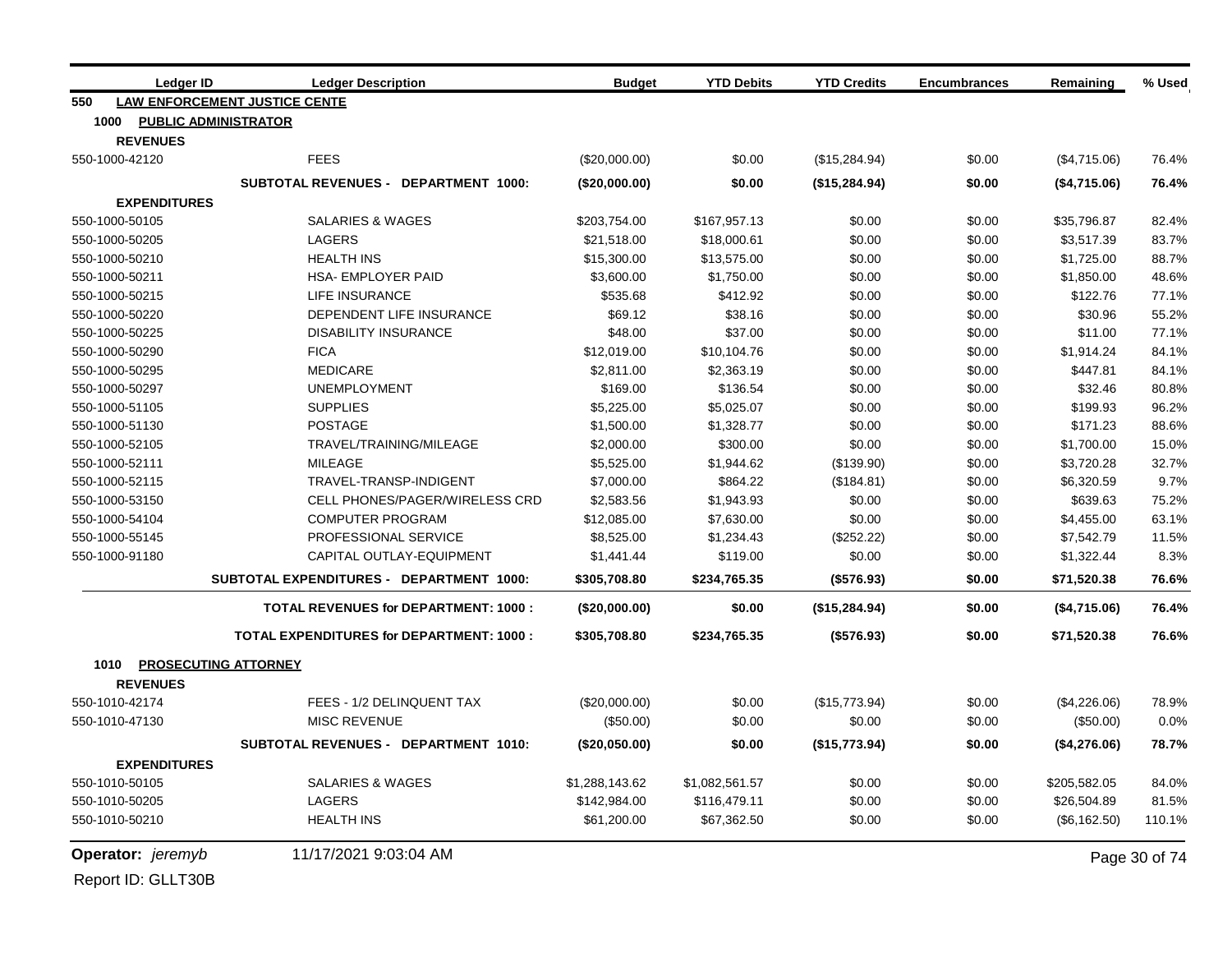| <b>Ledger ID</b>      | <b>Ledger Description</b>                       | <b>Budget</b>   | <b>YTD Debits</b> | <b>YTD Credits</b> | <b>Encumbrances</b> | Remaining     | % Used |
|-----------------------|-------------------------------------------------|-----------------|-------------------|--------------------|---------------------|---------------|--------|
| 550                   | <b>LAW ENFORCEMENT JUSTICE CENTE</b>            |                 |                   |                    |                     |               |        |
| 1010                  | <b>PROSECUTING ATTORNEY</b>                     |                 |                   |                    |                     |               |        |
| 550-1010-50211        | <b>HSA- EMPLOYER PAID</b>                       | \$14,400.00     | \$6,550.00        | \$0.00             | \$0.00              | \$7,850.00    | 45.5%  |
| 550-1010-50215        | <b>LIFE INSURANCE</b>                           | \$2,142.72      | \$1,941.84        | \$0.00             | \$0.00              | \$200.88      | 90.6%  |
| 550-1010-50220        | DEPENDENT LIFE INSURANCE                        | \$241.92        | \$184.32          | \$0.00             | \$0.00              | \$57.60       | 76.2%  |
| 550-1010-50225        | <b>DISABILITY INSURANCE</b>                     | \$192.00        | \$174.00          | \$0.00             | \$0.00              | \$18.00       | 90.6%  |
| 550-1010-50230        | <b>PA RETIREMENT</b>                            | \$11,628.00     | \$10,659.00       | \$0.00             | \$0.00              | \$969.00      | 91.7%  |
| 550-1010-50245        | PRE EMP DRUG TESTING                            | \$200.00        | \$0.00            | \$0.00             | \$0.00              | \$200.00      | 0.0%   |
| 550-1010-50290        | <b>FICA</b>                                     | \$79,864.90     | \$63,599.93       | \$0.00             | \$0.00              | \$16,264.97   | 79.6%  |
| 550-1010-50295        | <b>MEDICARE</b>                                 | \$18,678.08     | \$14,874.19       | \$0.00             | \$0.00              | \$3,803.89    | 79.6%  |
| 550-1010-50297        | <b>UNEMPLOYMENT</b>                             | \$760.00        | \$735.95          | \$0.00             | \$0.00              | \$24.05       | 96.8%  |
| 550-1010-51105        | <b>SUPPLIES</b>                                 | \$21,361.09     | \$21,285.10       | \$0.00             | \$0.00              | \$75.99       | 99.6%  |
| 550-1010-51125        | <b>LIBRARY SUPPLIES</b>                         | \$19,367.83     | \$17,572.39       | \$0.00             | \$0.00              | \$1,795.44    | 90.7%  |
| 550-1010-51130        | <b>POSTAGE</b>                                  | \$4,000.00      | \$4,060.56        | \$0.00             | \$0.00              | (\$60.56)     | 101.5% |
| 550-1010-51145        | <b>ADVERTISING</b>                              | \$250.00        | \$0.00            | \$0.00             | \$0.00              | \$250.00      | 0.0%   |
| 550-1010-52105        | TRAVEL/TRAINING/MILEAGE                         | \$10,603.27     | \$13,724.94       | \$0.00             | \$0.00              | (\$3,121.67)  | 129.4% |
| 550-1010-53125        | <b>MAINTENANCE - COPIER</b>                     | \$5,000.00      | \$4,204.29        | \$0.00             | \$0.00              | \$795.71      | 84.1%  |
| 550-1010-53150        | CELL PHONES/PAGER/WIRELESS CRD                  | \$1,554.00      | \$1,747.25        | \$0.00             | \$0.00              | (\$193.25)    | 112.4% |
| 550-1010-54116        | <b>COMPUTER MAINTENANCE</b>                     | \$16,293.49     | \$16,293.49       | \$0.00             | \$0.00              | \$0.00        | 100.0% |
| 550-1010-55147        | <b>ATTORNEY CONFLICT FEES</b>                   | \$201.38        | \$201.38          | \$0.00             | \$0.00              | \$0.00        | 100.0% |
| 550-1010-57120        | <b>INSURANCE/BONDS</b>                          | \$250.00        | \$0.00            | \$0.00             | \$0.00              | \$250.00      | 0.0%   |
| 550-1010-58160        | <b>CRIMINAL COSTS</b>                           | \$20,210.96     | \$20,093.82       | (\$326.76)         | \$0.00              | \$443.90      | 97.8%  |
|                       | SUBTOTAL EXPENDITURES - DEPARTMENT 1010:        | \$1,719,527.26  | \$1,464,305.63    | (\$326.76)         | \$0.00              | \$255,548.39  | 85.1%  |
|                       | <b>TOTAL REVENUES for DEPARTMENT: 1010:</b>     | (\$20,050.00)   | \$0.00            | (\$15,773.94)      | \$0.00              | (\$4,276.06)  | 78.7%  |
|                       | <b>TOTAL EXPENDITURES for DEPARTMENT: 1010:</b> | \$1,719,527.26  | \$1,464,305.63    | (\$326.76)         | \$0.00              | \$255,548.39  | 85.1%  |
| 1020 PA CHILD SUPPORT |                                                 |                 |                   |                    |                     |               |        |
| <b>REVENUES</b>       |                                                 |                 |                   |                    |                     |               |        |
| 550-1020-44132        | <b>IVD-CIRCUIT COURT</b>                        | (\$241, 208.00) | \$0.00            | (\$161, 840.53)    | \$0.00              | (\$79,367.47) | 67.1%  |
|                       | SUBTOTAL REVENUES - DEPARTMENT 1020:            | (\$241, 208.00) | \$0.00            | (\$161, 840.53)    | \$0.00              | (\$79,367.47) | 67.1%  |
| <b>EXPENDITURES</b>   |                                                 |                 |                   |                    |                     |               |        |
| 550-1020-50105        | <b>SALARIES &amp; WAGES</b>                     | \$176,700.62    | \$120,680.44      | \$0.00             | \$0.00              | \$56,020.18   | 68.3%  |
| 550-1020-50205        | LAGERS                                          | \$19,614.00     | \$10,417.01       | \$0.00             | \$0.00              | \$9,196.99    | 53.1%  |
| 550-1020-50210        | <b>HEALTH INS</b>                               | \$15,300.00     | \$9,850.00        | \$0.00             | \$0.00              | \$5,450.00    | 64.4%  |
| 550-1020-50211        | <b>HSA- EMPLOYER PAID</b>                       | \$2,400.00      | \$1,200.00        | \$0.00             | \$0.00              | \$1,200.00    | 50.0%  |
| 550-1020-50215        | <b>LIFE INSURANCE</b>                           | \$402.00        | \$290.16          | \$0.00             | \$0.00              | \$111.84      | 72.2%  |
| 550-1020-50220        | DEPENDENT LIFE INSURANCE                        | \$35.00         | \$27.36           | \$0.00             | \$0.00              | \$7.64        | 78.2%  |
| 550-1020-50225        | <b>DISABILITY INSURANCE</b>                     | \$36.00         | \$26.00           | \$0.00             | \$0.00              | \$10.00       | 72.2%  |

**Operator:** *jeremyb* 11/17/2021 9:03:04 AM Page 31 of 74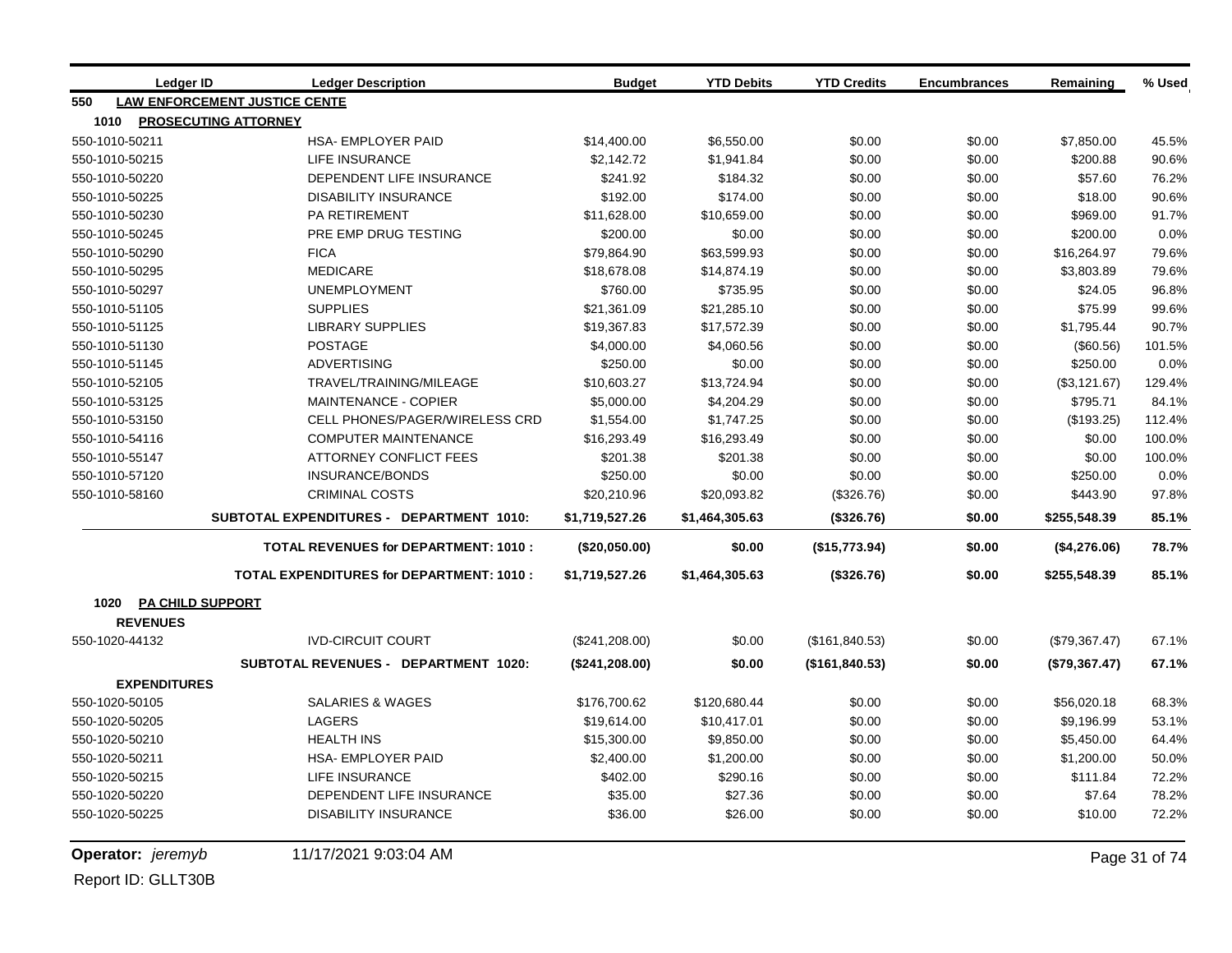| Ledger ID                       | <b>Ledger Description</b>                       | <b>Budget</b>   | <b>YTD Debits</b> | <b>YTD Credits</b> | <b>Encumbrances</b> | Remaining     | % Used |
|---------------------------------|-------------------------------------------------|-----------------|-------------------|--------------------|---------------------|---------------|--------|
| 550                             | <b>LAW ENFORCEMENT JUSTICE CENTE</b>            |                 |                   |                    |                     |               |        |
| 1020<br><b>PA CHILD SUPPORT</b> |                                                 |                 |                   |                    |                     |               |        |
| 550-1020-50290                  | <b>FICA</b>                                     | \$10,955.43     | \$6,694.54        | \$0.00             | \$0.00              | \$4,260.89    | 61.1%  |
| 550-1020-50295                  | <b>MEDICARE</b>                                 | \$2,562.00      | \$1,565.72        | \$0.00             | \$0.00              | \$996.28      | 61.1%  |
| 550-1020-50297                  | <b>UNEMPLOYMENT</b>                             | \$127.00        | \$116.18          | \$0.00             | \$0.00              | \$10.82       | 91.5%  |
| 550-1020-51105                  | <b>SUPPLIES</b>                                 | \$3,300.00      | \$1,724.13        | \$0.00             | \$0.00              | \$1,575.87    | 52.2%  |
| 550-1020-51130                  | <b>POSTAGE</b>                                  | \$1,830.00      | \$201.55          | \$0.00             | \$0.00              | \$1,628.45    | 11.0%  |
| 550-1020-51142                  | <b>LEGAL PUBLICATIONS/DUES</b>                  | \$3,000.00      | \$1,657.00        | \$0.00             | \$0.00              | \$1,343.00    | 55.2%  |
| 550-1020-52105                  | TRAVEL/TRAINING/MILEAGE                         | \$750.00        | \$0.00            | \$0.00             | \$0.00              | \$750.00      | 0.0%   |
| 550-1020-53125                  | <b>MAINTENANCE - COPIER</b>                     | \$2,137.25      | \$0.00            | \$0.00             | \$0.00              | \$2,137.25    | 0.0%   |
| 550-1020-53150                  | CELL PHONES/PAGER/WIRELESS CRD                  | \$420.00        | \$347.49          | \$0.00             | \$0.00              | \$72.51       | 82.7%  |
| 550-1020-54116                  | <b>COMPUTER MAINTENANCE</b>                     | \$862.75        | \$862.75          | \$0.00             | \$0.00              | \$0.00        | 100.0% |
| 550-1020-57120                  | <b>INSURANCE/BONDS</b>                          | \$100.00        | \$0.00            | \$0.00             | \$0.00              | \$100.00      | 0.0%   |
| 550-1020-58155                  | <b>SERVICES FEES</b>                            | \$500.00        | \$49.22           | \$0.00             | \$0.00              | \$450.78      | 9.8%   |
|                                 | SUBTOTAL EXPENDITURES - DEPARTMENT 1020:        | \$241,032.05    | \$155,709.55      | \$0.00             | \$0.00              | \$85,322.50   | 64.6%  |
|                                 | <b>TOTAL REVENUES for DEPARTMENT: 1020:</b>     | (\$241, 208.00) | \$0.00            | (\$161, 840.53)    | \$0.00              | (\$79,367.47) | 67.1%  |
|                                 | <b>TOTAL EXPENDITURES for DEPARTMENT: 1020:</b> | \$241,032.05    | \$155,709.55      | \$0.00             | \$0.00              | \$85,322.50   | 64.6%  |
| <b>PA VAWA</b><br>1040          |                                                 |                 |                   |                    |                     |               |        |
| <b>REVENUES</b>                 |                                                 |                 |                   |                    |                     |               |        |
| 550-1040-44134                  | <b>VAWA FUND</b>                                | (\$89,762.00)   | \$0.00            | (\$53,297.41)      | \$0.00              | (\$36,464.59) | 59.4%  |
|                                 | <b>SUBTOTAL REVENUES - DEPARTMENT 1040:</b>     | (\$89,762.00)   | \$0.00            | (\$53,297.41)      | \$0.00              | (\$36,464.59) | 59.4%  |
| <b>EXPENDITURES</b>             |                                                 |                 |                   |                    |                     |               |        |
| 550-1040-50105                  | <b>SALARIES &amp; WAGES</b>                     | \$70,066.36     | \$50,159.33       | \$0.00             | \$0.00              | \$19,907.03   | 71.6%  |
| 550-1040-50205                  | <b>LAGERS</b>                                   | \$7,777.00      | \$5,567.67        | \$0.00             | \$0.00              | \$2,209.33    | 71.6%  |
| 550-1040-50210                  | <b>HEALTH INS</b>                               | \$5,100.00      | \$2,425.00        | \$0.00             | \$0.00              | \$2,675.00    | 47.5%  |
| 550-1040-50211                  | HSA- EMPLOYER PAID                              | \$1,200.00      | \$550.00          | \$0.00             | \$0.00              | \$650.00      | 45.8%  |
| 550-1040-50215                  | LIFE INSURANCE                                  | \$134.00        | \$61.38           | \$0.00             | \$0.00              | \$72.62       | 45.8%  |
| 550-1040-50220                  | DEPENDENT LIFE INSURANCE                        | \$0.00          | \$7.92            | \$0.00             | \$0.00              | (\$7.92)      | 0.0%   |
| 550-1040-50225                  | <b>DISABILITY INSURANCE</b>                     | \$12.00         | \$5.50            | \$0.00             | \$0.00              | \$6.50        | 45.8%  |
| 550-1040-50290                  | <b>FICA</b>                                     | \$4,344.11      | \$3,056.76        | \$0.00             | \$0.00              | \$1,287.35    | 70.4%  |
| 550-1040-50295                  | <b>MEDICARE</b>                                 | \$1,015.96      | \$714.89          | \$0.00             | \$0.00              | \$301.07      | 70.4%  |
| 550-1040-50297                  | <b>UNEMPLOYMENT</b>                             | \$42.00         | \$77.36           | \$0.00             | \$0.00              | (\$35.36)     | 184.2% |
|                                 | SUBTOTAL EXPENDITURES - DEPARTMENT 1040:        | \$89,691.43     | \$62,625.81       | \$0.00             | \$0.00              | \$27,065.62   | 69.8%  |
|                                 | <b>TOTAL REVENUES for DEPARTMENT: 1040:</b>     | (\$89,762.00)   | \$0.00            | (\$53,297.41)      | \$0.00              | (\$36,464.59) | 59.4%  |
|                                 | TOTAL EXPENDITURES for DEPARTMENT: 1040 :       | \$89,691.43     | \$62,625.81       | \$0.00             | \$0.00              | \$27,065.62   | 69.8%  |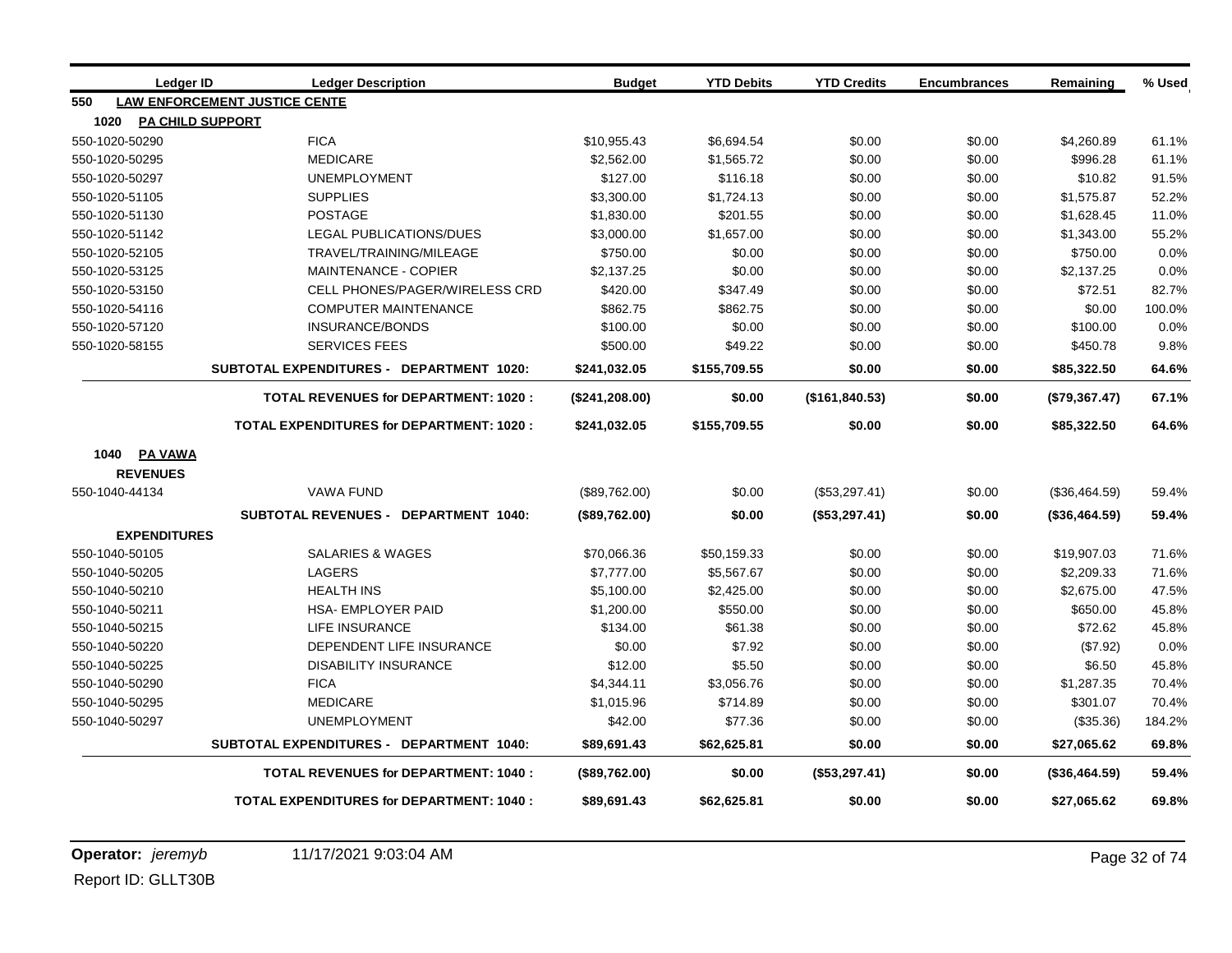| <b>Ledger ID</b>                   | <b>Ledger Description</b>                       | <b>Budget</b>  | <b>YTD Debits</b> | <b>YTD Credits</b> | <b>Encumbrances</b> | Remaining     | % Used        |
|------------------------------------|-------------------------------------------------|----------------|-------------------|--------------------|---------------------|---------------|---------------|
| 550                                | <b>LAW ENFORCEMENT JUSTICE CENTE</b>            |                |                   |                    |                     |               |               |
| 1050 PA VOCA                       |                                                 |                |                   |                    |                     |               |               |
| <b>REVENUES</b>                    |                                                 |                |                   |                    |                     |               |               |
| 550-1050-44134                     | <b>VOCA FUND</b>                                | (\$201,727.00) | \$3,713.66        | (\$161,052.75)     | \$0.00              | (\$44,387.91) | 78.0%         |
|                                    | SUBTOTAL REVENUES - DEPARTMENT 1050:            | (\$201,727.00) | \$3,713.66        | (\$161,052.75)     | \$0.00              | (\$44,387.91) | 78.0%         |
| <b>EXPENDITURES</b>                |                                                 |                |                   |                    |                     |               |               |
| 550-1050-50105                     | <b>SALARIES &amp; WAGES</b>                     | \$164,386.76   | \$131,047.64      | \$0.00             | \$0.00              | \$33,339.12   | 79.7%         |
| 550-1050-50205                     | <b>LAGERS</b>                                   | \$18,247.00    | \$13,166.04       | \$0.00             | \$0.00              | \$5,080.96    | 72.2%         |
| 550-1050-50210                     | <b>HEALTH INS</b>                               | \$5,100.00     | \$5,425.00        | \$0.00             | \$0.00              | (\$325.00)    | 106.4%        |
| 550-1050-50211                     | <b>HSA- EMPLOYER PAID</b>                       | \$1,200.00     | \$600.00          | \$0.00             | \$0.00              | \$600.00      | 50.0%         |
| 550-1050-50215                     | <b>LIFE INSURANCE</b>                           | \$402.00       | \$267.84          | \$0.00             | \$0.00              | \$134.16      | 66.6%         |
| 550-1050-50220                     | DEPENDENT LIFE INSURANCE                        | \$25.00        | \$19.44           | \$0.00             | \$0.00              | \$5.56        | 77.8%         |
| 550-1050-50225                     | <b>DISABILITY INSURANCE</b>                     | \$36.00        | \$24.00           | \$0.00             | \$0.00              | \$12.00       | 66.7%         |
| 550-1050-50290                     | <b>FICA</b>                                     | \$10,191.97    | \$7,978.74        | \$0.00             | \$0.00              | \$2,213.23    | 78.3%         |
| 550-1050-50295                     | <b>MEDICARE</b>                                 | \$2,383.60     | \$1,865.99        | \$0.00             | \$0.00              | \$517.61      | 78.3%         |
| 550-1050-50297                     | <b>UNEMPLOYMENT</b>                             | \$127.00       | \$128.70          | \$0.00             | \$0.00              | (\$1.70)      | 101.3%        |
| 550-1050-52105                     | TRAVEL/TRAINING/MILEAGE                         | \$0.00         | (\$1,328.06)      | \$0.00             | \$0.00              | \$1,328.06    | 0.0%          |
|                                    | <b>SUBTOTAL EXPENDITURES - DEPARTMENT 1050:</b> | \$202,099.33   | \$159,195.33      | \$0.00             | \$0.00              | \$42,904.00   | 78.8%         |
|                                    | <b>TOTAL REVENUES for DEPARTMENT: 1050:</b>     | (\$201,727.00) | \$3,713.66        | (\$161,052.75)     | \$0.00              | (\$44,387.91) | 78.0%         |
|                                    | <b>TOTAL EXPENDITURES for DEPARTMENT: 1050:</b> | \$202,099.33   | \$159,195.33      | \$0.00             | \$0.00              | \$42,904.00   | 78.8%         |
| <b>JUVENILE DEPARTMENT</b><br>1100 |                                                 |                |                   |                    |                     |               |               |
| <b>REVENUES</b>                    |                                                 |                |                   |                    |                     |               |               |
| 550-1100-44128                     | BOARD-STATE-COUNTIES                            | (\$50,000.00)  | \$0.00            | (\$23,016.00)      | \$0.00              | (\$26,984.00) | 46.0%         |
| 550-1100-47130                     | <b>MISC REVENUE</b>                             | \$0.00         | \$0.00            | (\$91.90)          | \$0.00              | \$91.90       | 0.0%          |
|                                    | SUBTOTAL REVENUES - DEPARTMENT 1100:            | (\$50,000.00)  | \$0.00            | (\$23,107.90)      | \$0.00              | (\$26,892.10) | 46.2%         |
| <b>EXPENDITURES</b>                |                                                 |                |                   |                    |                     |               |               |
| 550-1100-50105                     | <b>SALARIES &amp; WAGES</b>                     | \$334,000.00   | \$193,614.99      | \$0.00             | \$0.00              | \$140,385.01  | 58.0%         |
| 550-1100-50205                     | <b>LAGERS EXPENSE</b>                           | \$51,000.00    | \$11,169.46       | \$0.00             | \$0.00              | \$39,830.54   | 21.9%         |
| 550-1100-50210                     | <b>HEALTH INS</b>                               | \$10,200.00    | \$13,675.00       | \$0.00             | \$0.00              | (\$3,475.00)  | 134.1%        |
| 550-1100-50211                     | HSA- EMPLOYER PAID                              | \$2,400.00     | \$1,200.00        | \$0.00             | \$0.00              | \$1,200.00    | 50.0%         |
| 550-1100-50215                     | <b>LIFE INSURANCE</b>                           | \$268.00       | \$290.16          | \$0.00             | \$0.00              | (\$22.16)     | 108.3%        |
| 550-1100-50220                     | DEPENDENT LIFE INSURANCE                        | \$35.00        | \$37.44           | \$0.00             | \$0.00              | (\$2.44)      | 107.0%        |
| 550-1100-50225                     | <b>DISABILITY INSURANCE</b>                     | \$24.00        | \$26.00           | \$0.00             | \$0.00              | (\$2.00)      | 108.3%        |
| 550-1100-50290                     | <b>FICA</b>                                     | \$22,630.00    | \$11,742.44       | \$0.00             | \$0.00              | \$10,887.56   | 51.9%         |
| 550-1100-50295                     | <b>MEDICARE</b>                                 | \$5,292.50     | \$2,746.23        | \$0.00             | \$0.00              | \$2,546.27    | 51.9%         |
| 550-1100-50297                     | <b>UNEMPLOYMENT</b>                             | \$465.00       | \$325.43          | \$0.00             | \$0.00              | \$139.57      | 70.0%         |
| 550-1100-51105                     | <b>SUPPLIES</b>                                 | \$23,500.00    | \$21,906.43       | $(\$291.30)$       | \$0.00              | \$1,884.87    | 92.0%         |
| Operator: jeremyb                  | 11/17/2021 9:03:04 AM                           |                |                   |                    |                     |               | Page 33 of 74 |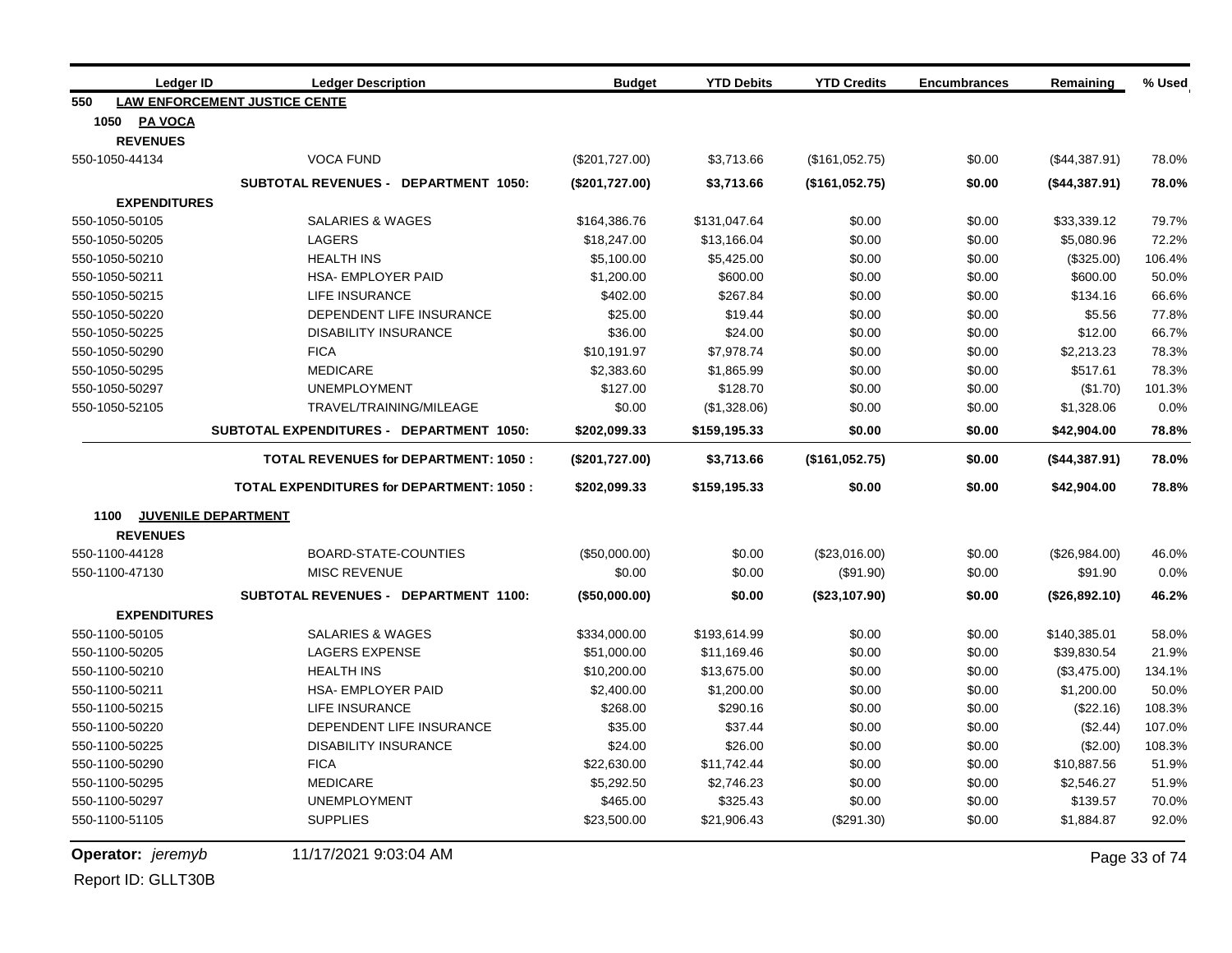|                | <b>Ledger ID</b>          | <b>Ledger Description</b>                       | <b>Budget</b> | <b>YTD Debits</b> | <b>YTD Credits</b> | <b>Encumbrances</b> | Remaining     | % Used |
|----------------|---------------------------|-------------------------------------------------|---------------|-------------------|--------------------|---------------------|---------------|--------|
| 550            |                           | <b>LAW ENFORCEMENT JUSTICE CENTE</b>            |               |                   |                    |                     |               |        |
| 1100           |                           | <b>JUVENILE DEPARTMENT</b>                      |               |                   |                    |                     |               |        |
| 550-1100-51135 |                           | <b>TRANSCRIPTS AND TPR</b>                      | \$1,000.00    | \$305.00          | \$0.00             | \$0.00              | \$695.00      | 30.5%  |
| 550-1100-51145 |                           | <b>ADVERTISING</b>                              | \$1,000.00    | \$1,410.88        | (\$466.00)         | \$0.00              | \$55.12       | 94.5%  |
| 550-1100-52105 |                           | TRAVEL/TRAINING/MILEAGE                         | \$1,000.00    | \$283.04          | \$0.00             | \$0.00              | \$716.96      | 28.3%  |
| 550-1100-52125 |                           | <b>TRAINING</b>                                 | \$10,000.00   | \$2,316.01        | \$0.00             | \$0.00              | \$7,683.99    | 23.2%  |
| 550-1100-53150 |                           | CELL PHONES/PAGER/WIRELESS CRD                  | \$3,000.00    | \$2,008.46        | \$0.00             | \$0.00              | \$991.54      | 66.9%  |
| 550-1100-54204 |                           | <b>AUTO MAINTENANCE</b>                         | \$2,500.00    | \$1,231.52        | \$0.00             | \$0.00              | \$1,268.48    | 49.3%  |
| 550-1100-54302 |                           | <b>FUEL</b>                                     | \$5,000.00    | \$4,170.12        | \$0.00             | \$0.00              | \$829.88      | 83.4%  |
| 550-1100-55105 |                           | <b>CONTRACT SERVICE</b>                         | \$7,000.00    | \$6,515.83        | \$0.00             | \$0.00              | \$484.17      | 93.1%  |
| 550-1100-55160 |                           | JUVENILE OFFICE ATTORNEY                        | \$0.00        | \$98,266.56       | (\$98,266.56)      | \$0.00              | \$0.00        | 0.0%   |
| 550-1100-63005 |                           | <b>DRUG KITS</b>                                | \$6,000.00    | \$2,486.62        | (\$613.28)         | \$0.00              | \$4,126.66    | 31.2%  |
| 550-1100-91140 |                           | CAPITAL OUTLAY-AUTOS                            | \$34,000.00   | \$31,886.00       | \$0.00             | \$0.00              | \$2,114.00    | 93.8%  |
| 550-1100-91190 |                           | CAPITAL OUTLAY-OTHER                            | \$23,500.00   | \$1,797.48        | \$0.00             | \$0.00              | \$21,702.52   | 7.6%   |
|                |                           | <b>SUBTOTAL EXPENDITURES - DEPARTMENT 1100:</b> | \$543,814.50  | \$409,411.10      | (\$99,637.14)      | \$0.00              | \$234,040.54  | 57.0%  |
|                |                           | <b>TOTAL REVENUES for DEPARTMENT: 1100:</b>     | (\$50,000.00) | \$0.00            | (\$23,107.90)      | \$0.00              | (\$26,892.10) | 46.2%  |
|                |                           | <b>TOTAL EXPENDITURES for DEPARTMENT: 1100:</b> | \$543,814.50  | \$409,411.10      | (\$99,637.14)      | \$0.00              | \$234,040.54  | 57.0%  |
| 1110           | <b>JUVENILE DETENTION</b> |                                                 |               |                   |                    |                     |               |        |
|                | <b>REVENUES</b>           |                                                 |               |                   |                    |                     |               |        |
| 550-1110-44200 |                           | <b>GRANT REVENUE</b>                            | (\$1,000.00)  | \$0.00            | \$0.00             | \$0.00              | (\$1,000.00)  | 0.0%   |
|                |                           | SUBTOTAL REVENUES - DEPARTMENT 1110:            | (\$1,000.00)  | \$0.00            | \$0.00             | \$0.00              | (\$1,000.00)  | 0.0%   |
|                | <b>EXPENDITURES</b>       |                                                 |               |                   |                    |                     |               |        |
| 550-1110-50105 |                           | <b>SALARIES &amp; WAGES</b>                     | \$125,000.00  | \$102,455.38      | \$0.00             | \$0.00              | \$22,544.62   | 82.0%  |
| 550-1110-50205 |                           | <b>LAGERS EXPENSE</b>                           | \$13,875.00   | \$9,279.78        | \$0.00             | \$0.00              | \$4,595.22    | 66.9%  |
| 550-1110-50210 |                           | <b>HEALTH INS</b>                               | \$5,100.00    | \$3,925.00        | \$0.00             | \$0.00              | \$1,175.00    | 77.0%  |
| 550-1110-50211 |                           | HSA- EMPLOYER PAID                              | \$1,200.00    | \$0.00            | \$0.00             | \$0.00              | \$1,200.00    | 0.0%   |
| 550-1110-50215 |                           | <b>LIFE INSURANCE</b>                           | \$402.00      | \$290.16          | \$0.00             | \$0.00              | \$111.84      | 72.2%  |
| 550-1110-50220 |                           | DEPENDENT LIFE INSURANCE                        | \$35.00       | \$37.44           | \$0.00             | \$0.00              | (\$2.44)      | 107.0% |
| 550-1110-50225 |                           | <b>DISABILITY INSURANCE</b>                     | \$24.00       | \$26.00           | \$0.00             | \$0.00              | (\$2.00)      | 108.3% |
| 550-1110-50290 |                           | <b>FICA</b>                                     | \$7,750.00    | \$5,928.42        | \$0.00             | \$0.00              | \$1,821.58    | 76.5%  |
| 550-1110-50295 |                           | <b>MEDICARE</b>                                 | \$1,812.50    | \$1,386.47        | \$0.00             | \$0.00              | \$426.03      | 76.5%  |
| 550-1110-50297 |                           | <b>UNEMPLOYMENT</b>                             | \$380.00      | \$119.18          | \$0.00             | \$0.00              | \$260.82      | 31.4%  |
| 550-1110-51105 |                           | <b>SUPPLIES</b>                                 | \$10,000.00   | \$7,476.86        | \$0.00             | \$0.00              | \$2,523.14    | 74.8%  |
| 550-1110-51145 |                           | <b>ADVERTISING</b>                              | \$1,000.00    | \$0.00            | \$0.00             | \$0.00              | \$1,000.00    | 0.0%   |
| 550-1110-52125 |                           | <b>TRAINING</b>                                 | \$2,000.00    | \$0.00            | \$0.00             | \$0.00              | \$2,000.00    | 0.0%   |
| 550-1110-55105 |                           | <b>CONTRACT SERVICE</b>                         | \$6,000.00    | \$3,693.15        | \$0.00             | \$0.00              | \$2,306.85    | 61.6%  |
| 550-1110-55145 |                           | <b>PROFESSIONAL SERVICE</b>                     | \$5,000.00    | \$0.00            | \$0.00             | \$0.00              | \$5,000.00    | 0.0%   |

**Operator:** *jeremyb* 11/17/2021 9:03:04 AM Page 34 of 74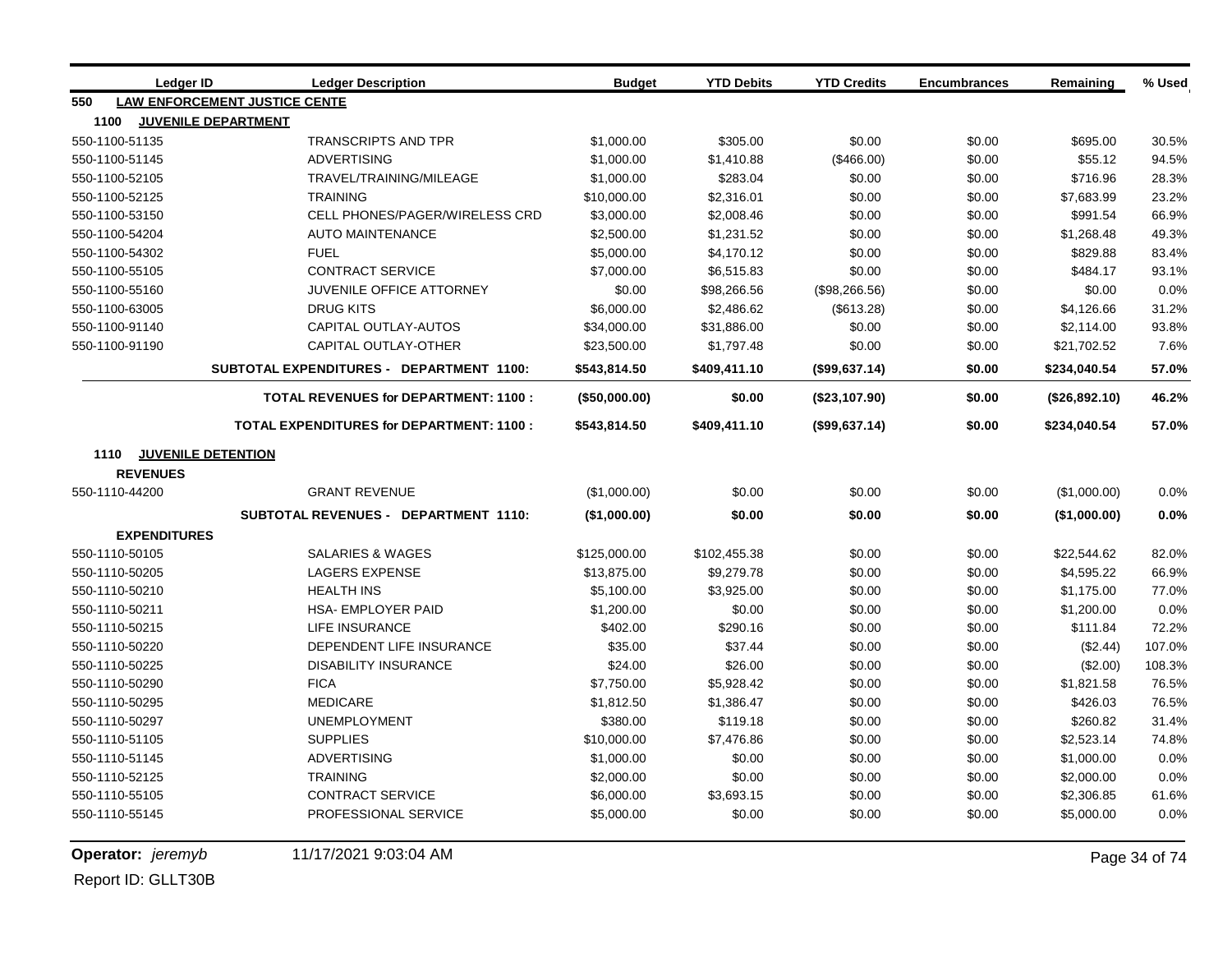| <b>Ledger ID</b>                  | <b>Ledger Description</b>                       | <b>Budget</b> | <b>YTD Debits</b> | <b>YTD Credits</b> | <b>Encumbrances</b> | Remaining     | % Used        |
|-----------------------------------|-------------------------------------------------|---------------|-------------------|--------------------|---------------------|---------------|---------------|
| 550                               | <b>LAW ENFORCEMENT JUSTICE CENTE</b>            |               |                   |                    |                     |               |               |
| 1110<br><b>JUVENILE DETENTION</b> |                                                 |               |                   |                    |                     |               |               |
| 550-1110-62015                    | <b>JUVENILE MEALS</b>                           | \$12,000.00   | \$8,055.30        | \$0.00             | \$0.00              | \$3,944.70    | 67.1%         |
| 550-1110-62030                    | <b>JUVENILE MEDICAL SERVICES</b>                | \$19,150.00   | \$0.00            | \$0.00             | \$0.00              | \$19,150.00   | 0.0%          |
| 550-1110-63020                    | UNIFORM/LEATHER                                 | \$5,850.00    | \$5,819.85        | \$0.00             | \$0.00              | \$30.15       | 99.5%         |
| 550-1110-91190                    | CAPITAL OUTLAY-OTHER                            | \$5,000.00    | \$0.00            | \$0.00             | \$0.00              | \$5,000.00    | 0.0%          |
|                                   | SUBTOTAL EXPENDITURES - DEPARTMENT 1110:        | \$221,578.50  | \$148,492.99      | \$0.00             | \$0.00              | \$73,085.51   | 67.0%         |
|                                   | <b>TOTAL REVENUES for DEPARTMENT: 1110:</b>     | (\$1,000.00)  | \$0.00            | \$0.00             | \$0.00              | (\$1,000.00)  | 0.0%          |
|                                   | <b>TOTAL EXPENDITURES for DEPARTMENT: 1110:</b> | \$221,578.50  | \$148,492.99      | \$0.00             | \$0.00              | \$73,085.51   | 67.0%         |
| 1120 AT RISK GRANT                |                                                 |               |                   |                    |                     |               |               |
| <b>REVENUES</b>                   |                                                 |               |                   |                    |                     |               |               |
| 550-1120-44200                    | <b>GRANT REVENUE</b>                            | (\$64,304.00) | \$0.00            | (\$57,499.34)      | \$0.00              | (\$6,804.66)  | 89.4%         |
|                                   | SUBTOTAL REVENUES - DEPARTMENT 1120:            | (\$64,304.00) | \$0.00            | (\$57,499.34)      | \$0.00              | (\$6,804.66)  | 89.4%         |
| <b>EXPENDITURES</b>               |                                                 |               |                   |                    |                     |               |               |
| 550-1120-64005                    | <b>GRANT EXPENSE</b>                            | \$64,304.00   | \$16,572.22       | \$0.00             | \$0.00              | \$47,731.78   | 25.8%         |
|                                   | <b>SUBTOTAL EXPENDITURES - DEPARTMENT 1120:</b> | \$64,304.00   | \$16,572.22       | \$0.00             | \$0.00              | \$47,731.78   | 25.8%         |
|                                   | <b>TOTAL REVENUES for DEPARTMENT: 1120:</b>     | (\$64,304.00) | \$0.00            | (\$57,499.34)      | \$0.00              | (\$6,804.66)  | 89.4%         |
|                                   | <b>TOTAL EXPENDITURES for DEPARTMENT: 1120:</b> | \$64,304.00   | \$16,572.22       | \$0.00             | \$0.00              | \$47,731.78   | 25.8%         |
|                                   | 1150 OSCA DETENTION ALTERNATIVE                 |               |                   |                    |                     |               |               |
| <b>REVENUES</b>                   |                                                 |               |                   |                    |                     |               |               |
| 550-1150-44200                    | <b>GRANT REVENUE</b>                            | (\$17,000.00) | \$0.00            | (\$11,081.33)      | \$0.00              | (\$5,918.67)  | 65.2%         |
|                                   | SUBTOTAL REVENUES - DEPARTMENT 1150:            | (\$17,000.00) | \$0.00            | (\$11,081.33)      | \$0.00              | (\$5,918.67)  | 65.2%         |
| <b>EXPENDITURES</b>               |                                                 |               |                   |                    |                     |               |               |
| 550-1150-55105                    | <b>CONTRACT SERVICE</b>                         | \$17,000.00   | \$1,048.44        | \$0.00             | \$0.00              | \$15,951.56   | 6.2%          |
|                                   | SUBTOTAL EXPENDITURES - DEPARTMENT 1150:        | \$17,000.00   | \$1,048.44        | \$0.00             | \$0.00              | \$15,951.56   | 6.2%          |
|                                   | <b>TOTAL REVENUES for DEPARTMENT: 1150:</b>     | (\$17,000.00) | \$0.00            | (\$11,081.33)      | \$0.00              | (\$5,918.67)  | 65.2%         |
|                                   | <b>TOTAL EXPENDITURES for DEPARTMENT: 1150:</b> | \$17,000.00   | \$1,048.44        | \$0.00             | \$0.00              | \$15,951.56   | 6.2%          |
| 1200 SHERIFF ADMINISTRATION       |                                                 |               |                   |                    |                     |               |               |
| <b>REVENUES</b>                   |                                                 |               |                   |                    |                     |               |               |
| 550-1200-42108                    | <b>CCSO WRECKED CAR INS</b>                     | (\$40,000.00) | \$0.00            | \$0.00             | \$0.00              | (\$40,000.00) | 0.0%          |
| 550-1200-42120                    | <b>FEES</b>                                     | (\$4,000.00)  | \$0.00            | (\$2,232.72)       | \$0.00              | (\$1,767.28)  | 55.8%         |
| 550-1200-42132                    | <b>CO COURT FEES</b>                            | (\$75,000.00) | \$0.00            | (\$57,772.01)      | \$0.00              | (\$17,227.99) | 77.0%         |
| 550-1200-42148                    | DEPUTY SHERIFF SALARY FUND FEE                  | (\$31,000.00) | \$0.00            | (\$15,040.16)      | \$0.00              | (\$15,959.84) | 48.5%         |
| <b>Operator:</b> jeremyb          | 11/17/2021 9:03:05 AM                           |               |                   |                    |                     |               | Page 35 of 74 |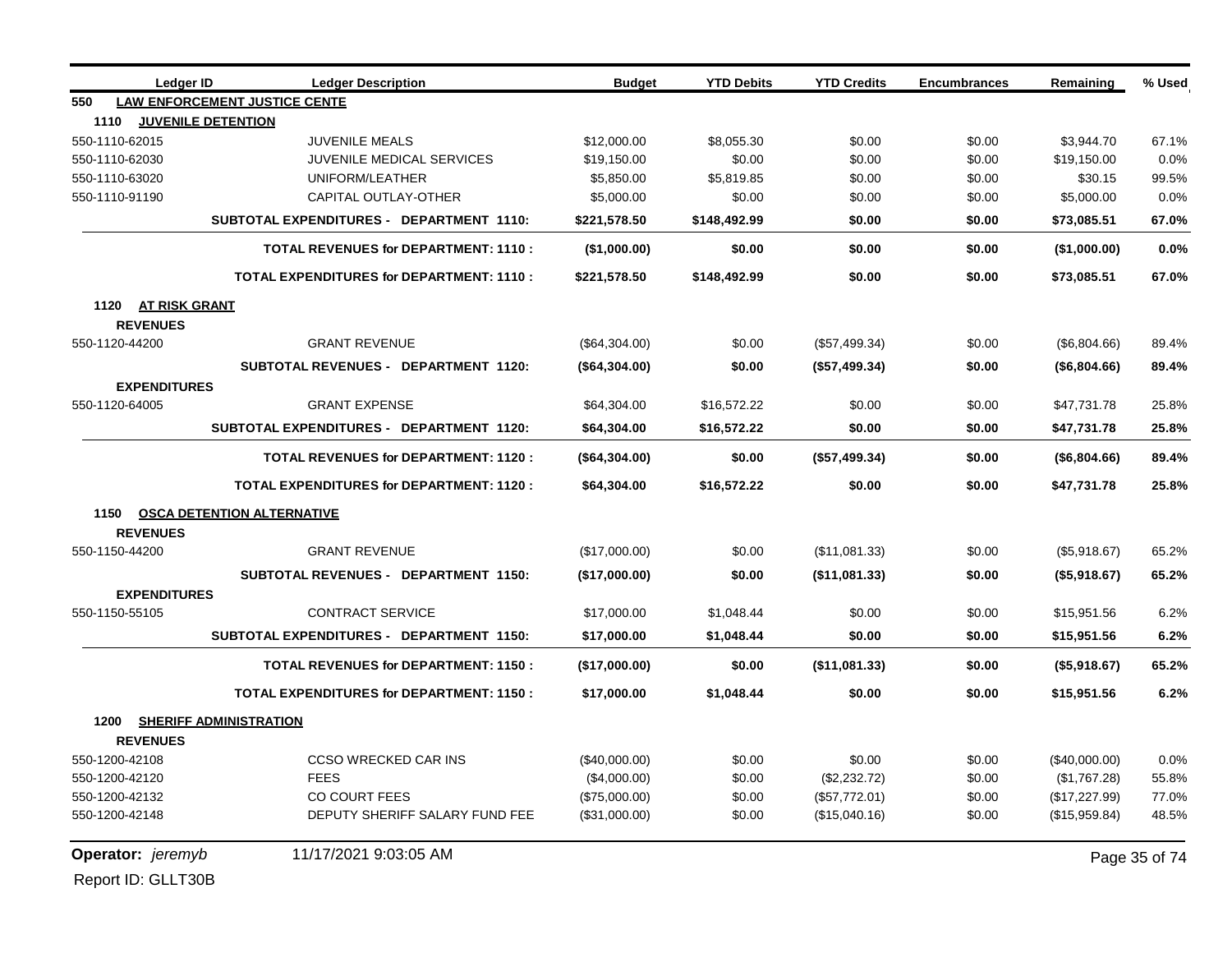|      | <b>Ledger ID</b>                     | <b>Ledger Description</b>                   | <b>Budget</b>  | <b>YTD Debits</b> | <b>YTD Credits</b> | <b>Encumbrances</b> | Remaining     | % Used |
|------|--------------------------------------|---------------------------------------------|----------------|-------------------|--------------------|---------------------|---------------|--------|
| 550  | <b>LAW ENFORCEMENT JUSTICE CENTE</b> |                                             |                |                   |                    |                     |               |        |
| 1200 | <b>SHERIFF ADMINISTRATION</b>        |                                             |                |                   |                    |                     |               |        |
|      | 550-1200-42164                       | <b>TELEPHONE</b>                            | (\$15,500.00)  | \$0.00            | (\$17,535.64)      | \$0.00              | \$2,035.64    | 113.1% |
|      | 550-1200-42168                       | <b>FEES - PRISONER REIMBURSEMENT</b>        | (\$50,000.00)  | \$0.00            | (\$2,037.00)       | \$0.00              | (\$47,963.00) | 4.1%   |
|      | 550-1200-42172                       | FEES - CIVIL PROCESS                        | (\$50,000.00)  | \$0.00            | (\$24,463.94)      | \$0.00              | (\$25,536.06) | 48.9%  |
|      | 550-1200-42176                       | <b>FEES - INMATE MED</b>                    | (\$1,000.00)   | \$0.00            | (\$4,507.48)       | \$0.00              | \$3,507.48    | 450.7% |
|      | 550-1200-44124                       | CRIMINAL COST-STATE                         | (\$400,000.00) | \$0.00            | (\$638, 865.98)    | \$0.00              | \$238,865.98  | 159.7% |
|      | 550-1200-44126                       | <b>FUGITIVE TRANSPORT REIMB</b>             | (\$50,000.00)  | \$0.00            | (\$68,345.51)      | \$0.00              | \$18,345.51   | 136.7% |
|      | 550-1200-47130                       | <b>MISC REVENUE</b>                         | (\$10,000.00)  | \$0.00            | (\$2,404.15)       | \$0.00              | (\$7,595.85)  | 24.0%  |
|      | 550-1200-47150                       | PATROL CAR SALES                            | (\$155,000.00) | \$0.00            | (\$172,983.00)     | \$0.00              | \$17,983.00   | 111.6% |
|      |                                      | <b>SUBTOTAL REVENUES - DEPARTMENT 1200:</b> | (\$881,500.00) | \$0.00            | (\$1,006,187.59)   | \$0.00              | \$124,687.59  | 114.1% |
|      | <b>EXPENDITURES</b>                  |                                             |                |                   |                    |                     |               |        |
|      | 550-1200-50105                       | <b>SALARIES &amp; WAGES</b>                 | \$1,055,467.78 | \$929,513.43      | \$0.00             | \$0.00              | \$125,954.35  | 88.1%  |
|      | 550-1200-50205                       | <b>LAGERS</b>                               | \$94,992.00    | \$82,559.11       | \$0.00             | \$0.00              | \$12,432.89   | 86.9%  |
|      | 550-1200-50210                       | <b>HEALTH INS</b>                           | \$35,700.00    | \$43,575.00       | \$0.00             | \$0.00              | (\$7,875.00)  | 122.1% |
|      | 550-1200-50211                       | <b>HSA- EMPLOYER PAID</b>                   | \$7,200.00     | \$4,200.00        | \$0.00             | \$0.00              | \$3,000.00    | 58.3%  |
|      | 550-1200-50215                       | <b>LIFE INSURANCE</b>                       | \$1,741.00     | \$1,534.50        | \$0.00             | \$0.00              | \$206.50      | 88.1%  |
|      | 550-1200-50220                       | DEPENDENT LIFE INSURANCE                    | \$225.00       | \$191.52          | \$0.00             | \$0.00              | \$33.48       | 85.1%  |
|      | 550-1200-50225                       | <b>DISABILITY INSURANCE</b>                 | \$156.00       | \$137.50          | \$0.00             | \$0.00              | \$18.50       | 88.1%  |
|      | 550-1200-50235                       | <b>EMPLOYEE PHYSICALS</b>                   | \$240.00       | \$0.00            | \$0.00             | \$0.00              | \$240.00      | 0.0%   |
|      | 550-1200-50240                       | <b>DRUG TESTING</b>                         | \$5,000.00     | \$0.00            | \$0.00             | \$0.00              | \$5,000.00    | 0.0%   |
|      | 550-1200-50245                       | PRE EMP DRUG TESTING                        | \$2,000.00     | \$1,617.50        | \$0.00             | \$0.00              | \$382.50      | 80.9%  |
|      | 550-1200-50255                       | PSYCHOLOGICAL SERVICES                      | \$32,500.00    | \$30,018.60       | \$0.00             | \$0.00              | \$2,481.40    | 92.4%  |
|      | 550-1200-50290                       | <b>FICA</b>                                 | \$65,439.02    | \$55,686.58       | \$0.00             | \$0.00              | \$9,752.44    | 85.1%  |
|      | 550-1200-50295                       | <b>MEDICARE</b>                             | \$15,304.00    | \$13,023.47       | \$0.00             | \$0.00              | \$2,280.53    | 85.1%  |
|      | 550-1200-50297                       | <b>UNEMPLOYMENT</b>                         | \$588.00       | \$574.97          | \$0.00             | \$0.00              | \$13.03       | 97.8%  |
|      | 550-1200-51105                       | <b>SUPPLIES</b>                             | \$11,050.00    | \$11,047.52       | \$0.00             | \$0.00              | \$2.48        | 100.0% |
|      | 550-1200-51130                       | <b>POSTAGE</b>                              | \$3,000.00     | \$1,967.86        | (\$141.85)         | \$0.00              | \$1,173.99    | 60.9%  |
|      | 550-1200-51145                       | <b>ADVERTISING</b>                          | \$1,000.00     | \$1,000.00        | \$0.00             | \$0.00              | \$0.00        | 100.0% |
|      | 550-1200-52125                       | <b>TRAINING</b>                             | \$69,500.00    | \$76,388.14       | (\$1,794.69)       | \$0.00              | (\$5,093.45)  | 107.3% |
|      | 550-1200-53125                       | <b>MAINTENANCE - COPIER</b>                 | \$12,000.00    | \$12,000.00       | \$0.00             | \$0.00              | \$0.00        | 100.0% |
|      | 550-1200-53150                       | CELL PHONES/PAGER/WIRELESS CRD              | \$60,000.00    | \$56,985.09       | \$0.00             | \$0.00              | \$3,014.91    | 95.0%  |
|      | 550-1200-54116                       | <b>COMPUTER MAINTENANCE</b>                 | \$46,000.00    | \$46,000.00       | \$0.00             | \$0.00              | \$0.00        | 100.0% |
|      | 550-1200-54204                       | <b>AUTO MAINTENANCE</b>                     | \$58,950.00    | \$49,386.46       | $(\$325.00)$       | \$0.00              | \$9,888.54    | 83.2%  |
|      | 550-1200-54302                       | <b>FUEL</b>                                 | \$165,000.00   | \$146,934.05      | \$0.00             | \$0.00              | \$18,065.95   | 89.1%  |
|      | 550-1200-55140                       | INS. DEDUCTIBLE                             | \$10,000.00    | \$7,000.00        | \$0.00             | \$0.00              | \$3,000.00    | 70.0%  |
|      | 550-1200-55145                       | PROFESSIONAL SERVICE                        | \$70,000.00    | \$64,789.20       | \$0.00             | \$0.00              | \$5,210.80    | 92.6%  |
|      | 550-1200-55196                       | <b>CANINE UNIT CARE</b>                     | \$5,000.00     | \$4,113.01        | \$0.00             | \$0.00              | \$886.99      | 82.3%  |
|      | 550-1200-59565                       | TRANSFER- PA CONTINGENCY FUND               | \$20,000.00    | \$20,000.00       | \$0.00             | \$0.00              | \$0.00        | 100.0% |

**Operator:** *jeremyb* 11/17/2021 9:03:05 AM Page 36 of 74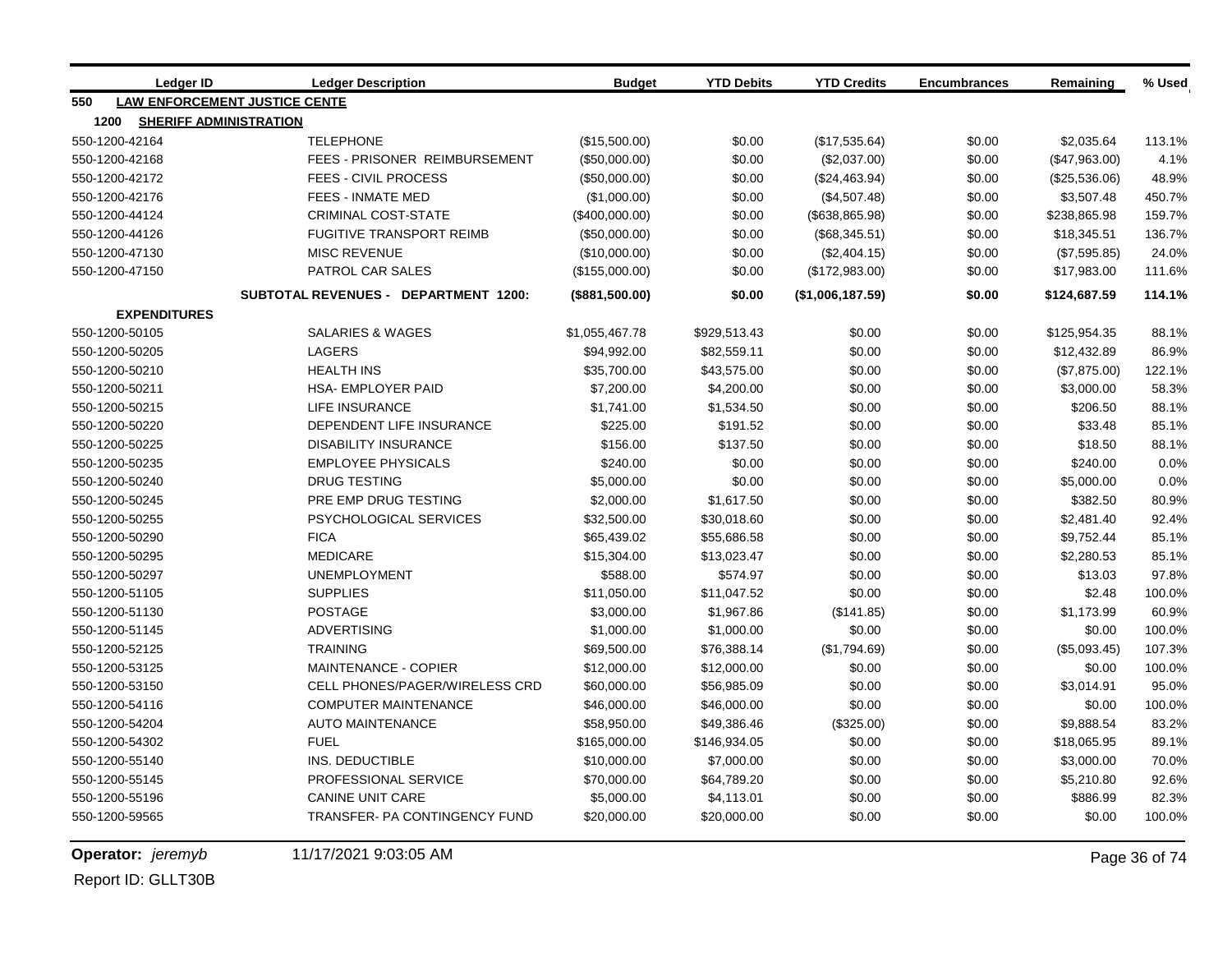| <b>Ledger ID</b>    | <b>Ledger Description</b>                       | <b>Budget</b>  | <b>YTD Debits</b> | <b>YTD Credits</b> | <b>Encumbrances</b> | Remaining    | % Used |
|---------------------|-------------------------------------------------|----------------|-------------------|--------------------|---------------------|--------------|--------|
| 550                 | <b>LAW ENFORCEMENT JUSTICE CENTE</b>            |                |                   |                    |                     |              |        |
| 1200                | <b>SHERIFF ADMINISTRATION</b>                   |                |                   |                    |                     |              |        |
| 550-1200-61005      | <b>RANGE FUND</b>                               | \$24,000.00    | \$21,831.89       | \$0.00             | \$0.00              | \$2,168.11   | 91.0%  |
| 550-1200-61010      | DEPUTY SHERIFF SALARY FUND                      | \$35,000.00    | \$15,040.16       | \$0.00             | \$0.00              | \$19,959.84  | 43.0%  |
| 550-1200-61050      | <b>DARE EXPENSES</b>                            | \$10,000.00    | \$9,421.72        | \$0.00             | \$0.00              | \$578.28     | 94.2%  |
| 550-1200-63020      | UNIFORM/LEATHER                                 | \$7,051.83     | \$7,051.83        | \$0.00             | \$0.00              | \$0.00       | 100.0% |
| 550-1200-91130      | Capital Outlay-Ins Replacement                  | (\$21,600.00)  | \$0.00            | (\$22,068.33)      | \$0.00              | \$468.33     | 102.2% |
| 550-1200-91140      | CAPITAL OUTLAY-AUTOS                            | \$401,500.00   | \$70,537.00       | \$0.00             | \$0.00              | \$330,963.00 | 17.6%  |
| 550-1200-91190      | CAPITAL OUTLAY-OTHER                            | \$62,050.00    | \$62,045.00       | \$0.00             | \$0.00              | \$5.00       | 100.0% |
|                     | <b>SUBTOTAL EXPENDITURES - DEPARTMENT 1200:</b> | \$2,366,054.63 | \$1,846,171.11    | (\$24,329.87)      | \$0.00              | \$544,213.39 | 77.0%  |
|                     | <b>TOTAL REVENUES for DEPARTMENT: 1200:</b>     | (\$881,500.00) | \$0.00            | (\$1,006,187.59)   | \$0.00              | \$124,687.59 | 114.1% |
|                     | <b>TOTAL EXPENDITURES for DEPARTMENT: 1200:</b> | \$2,366,054.63 | \$1,846,171.11    | (\$24,329.87)      | \$0.00              | \$544,213.39 | 77.0%  |
| 1201                | <b>REGIONAL TRAINING ACADEMY</b>                |                |                   |                    |                     |              |        |
| <b>REVENUES</b>     |                                                 |                |                   |                    |                     |              |        |
| 550-1201-42120      | <b>FEES</b>                                     | (\$10,000.00)  | \$0.00            | (\$20,960.00)      | \$0.00              | \$10,960.00  | 209.6% |
|                     | <b>SUBTOTAL REVENUES - DEPARTMENT 1201:</b>     | (\$10,000.00)  | \$0.00            | (\$20,960.00)      | \$0.00              | \$10,960.00  | 209.6% |
| <b>EXPENDITURES</b> |                                                 |                |                   |                    |                     |              |        |
| 550-1201-50105      | SALARIES & WAGES                                | \$93,779.44    | \$76,175.65       | \$0.00             | \$0.00              | \$17,603.79  | 81.2%  |
| 550-1201-50205      | LAGERS                                          | \$8,440.15     | \$5,637.01        | \$0.00             | \$0.00              | \$2,803.14   | 66.8%  |
| 550-1201-50210      | <b>HEALTH INS</b>                               | \$5,100.00     | \$6,525.00        | \$0.00             | \$0.00              | (\$1,425.00) | 127.9% |
| 550-1201-50211      | <b>HSA- EMPLOYER PAID</b>                       | \$0.00         | \$600.00          | \$0.00             | \$0.00              | (\$600.00)   | 0.0%   |
| 550-1201-50215      | <b>LIFE INSURANCE</b>                           | \$134.00       | \$117.18          | \$0.00             | \$0.00              | \$16.82      | 87.4%  |
| 550-1201-50220      | DEPENDENT LIFE INSURANCE                        | \$18.00        | \$15.12           | \$0.00             | \$0.00              | \$2.88       | 84.0%  |
| 550-1201-50225      | <b>DISABILITY INSURANCE</b>                     | \$12.00        | \$10.50           | \$0.00             | \$0.00              | \$1.50       | 87.5%  |
| 550-1201-50290      | <b>FICA</b>                                     | \$5,814.30     | \$3,561.32        | \$0.00             | \$0.00              | \$2,252.98   | 61.3%  |
| 550-1201-50295      | <b>MEDICARE</b>                                 | \$1,359.80     | \$832.87          | \$0.00             | \$0.00              | \$526.93     | 61.2%  |
| 550-1201-50297      | <b>UNEMPLOYMENT</b>                             | \$42.00        | \$86.39           | \$0.00             | \$0.00              | (\$44.39)    | 205.7% |
| 550-1201-51105      | <b>SUPPLIES</b>                                 | \$4,000.00     | \$4,034.90        | \$0.00             | \$0.00              | (\$34.90)    | 100.9% |
| 550-1201-51145      | <b>ADVERTISING</b>                              | \$500.00       | \$0.00            | \$0.00             | \$0.00              | \$500.00     | 0.0%   |
| 550-1201-63020      | UNIFORM/LEATHER                                 | \$5,000.00     | \$582.00          | \$0.00             | \$0.00              | \$4,418.00   | 11.6%  |
| 550-1201-91190      | <b>CAPITAL OUTLAY-OTHER</b>                     | \$18,000.00    | \$9,298.54        | \$0.00             | \$0.00              | \$8,701.46   | 51.7%  |
|                     | SUBTOTAL EXPENDITURES - DEPARTMENT 1201:        | \$142.199.69   | \$107,476.48      | \$0.00             | \$0.00              | \$34,723.21  | 75.6%  |
|                     | <b>TOTAL REVENUES for DEPARTMENT: 1201:</b>     | (\$10,000.00)  | \$0.00            | (\$20,960.00)      | \$0.00              | \$10,960.00  | 209.6% |
|                     | <b>TOTAL EXPENDITURES for DEPARTMENT: 1201:</b> | \$142,199.69   | \$107,476.48      | \$0.00             | \$0.00              | \$34,723.21  | 75.6%  |

**1202 EXTRA DUTY**

**Operator:** *jeremyb* 11/17/2021 9:03:05 AM Page 37 of 74 Report ID: GLLT30B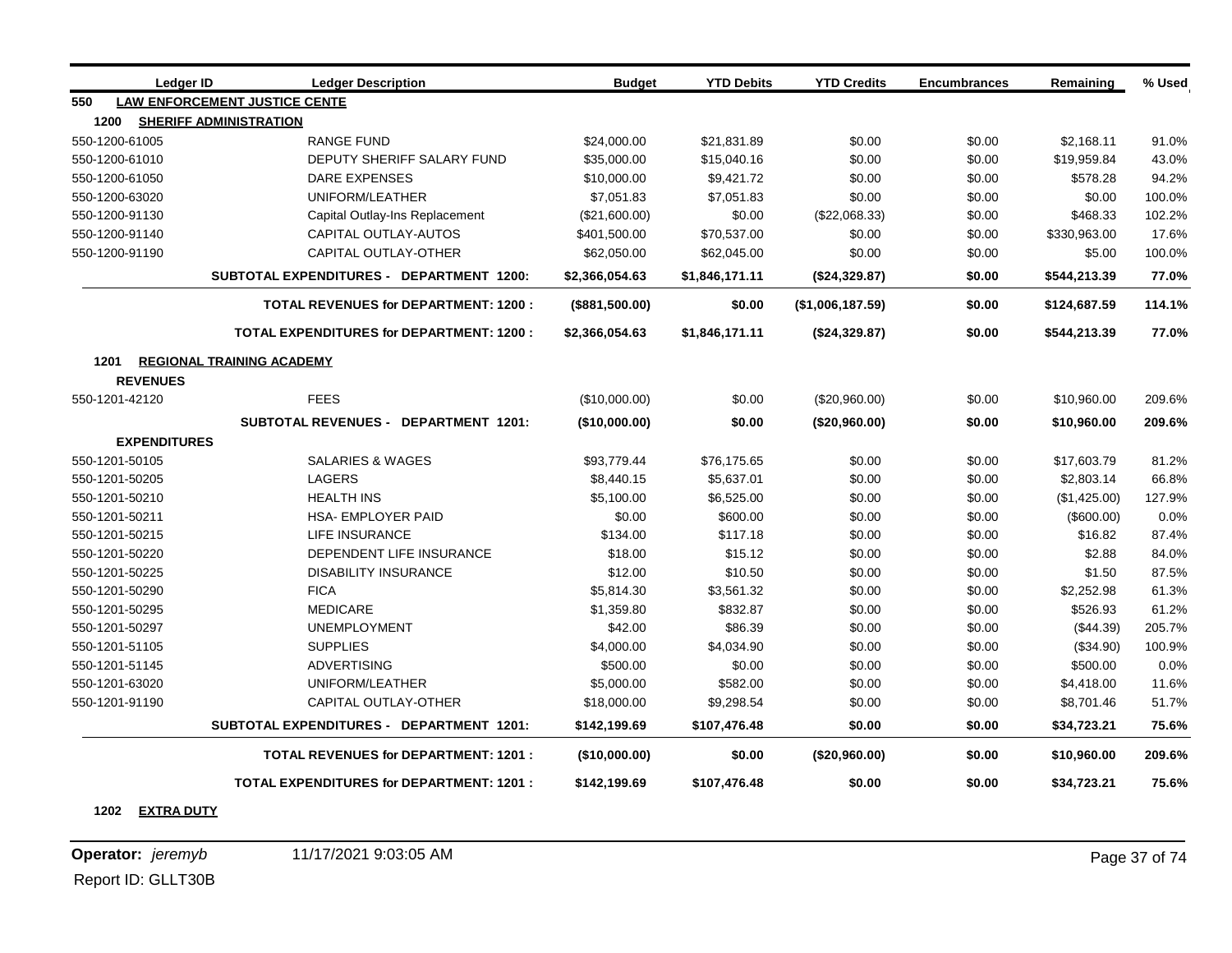| Ledger ID                    | <b>Ledger Description</b>                       | <b>Budget</b>  | <b>YTD Debits</b> | <b>YTD Credits</b> | <b>Encumbrances</b> | Remaining     | % Used        |
|------------------------------|-------------------------------------------------|----------------|-------------------|--------------------|---------------------|---------------|---------------|
| 550                          | <b>LAW ENFORCEMENT JUSTICE CENTE</b>            |                |                   |                    |                     |               |               |
| 1202 EXTRA DUTY              |                                                 |                |                   |                    |                     |               |               |
| <b>REVENUES</b>              |                                                 |                |                   |                    |                     |               |               |
| 550-1202-42120               | <b>FEES</b>                                     | (\$40,000.00)  | \$0.00            | (\$17,309.27)      | \$0.00              | (\$22,690.73) | 43.3%         |
|                              | SUBTOTAL REVENUES - DEPARTMENT 1202:            | (\$40,000.00)  | \$0.00            | (\$17,309.27)      | \$0.00              | (\$22,690.73) | 43.3%         |
| <b>EXPENDITURES</b>          |                                                 |                |                   |                    |                     |               |               |
| 550-1202-50105               | <b>SALARIES &amp; WAGES</b>                     | \$40,000.00    | \$10,893.75       | \$0.00             | \$0.00              | \$29,106.25   | 27.2%         |
| 550-1202-50205               | LAGERS                                          | \$3,600.00     | \$930.91          | \$0.00             | \$0.00              | \$2,669.09    | 25.9%         |
| 550-1202-50290               | <b>FICA</b>                                     | \$2,480.00     | \$675.45          | \$0.00             | \$0.00              | \$1,804.55    | 27.2%         |
| 550-1202-50295               | <b>MEDICARE</b>                                 | \$580.00       | \$157.99          | \$0.00             | \$0.00              | \$422.01      | 27.2%         |
| 550-1202-50297               | <b>UNEMPLOYMENT</b>                             | \$42.00        | \$6.26            | \$0.00             | \$0.00              | \$35.74       | 14.9%         |
|                              | SUBTOTAL EXPENDITURES - DEPARTMENT 1202:        | \$46,702.00    | \$12,664.36       | \$0.00             | \$0.00              | \$34,037.64   | 27.1%         |
|                              | <b>TOTAL REVENUES for DEPARTMENT: 1202:</b>     | (\$40,000.00)  | \$0.00            | (\$17,309.27)      | \$0.00              | (\$22,690.73) | 43.3%         |
|                              | <b>TOTAL EXPENDITURES for DEPARTMENT: 1202:</b> | \$46,702.00    | \$12,664.36       | \$0.00             | \$0.00              | \$34,037.64   | 27.1%         |
| <b>SRO/MUNICIPAL</b><br>1204 |                                                 |                |                   |                    |                     |               |               |
| <b>REVENUES</b>              |                                                 |                |                   |                    |                     |               |               |
| 550-1204-47130               | <b>MISC REVENUE</b>                             | (\$127,554.00) | \$0.00            | (\$113,045.80)     | \$0.00              | (\$14,508.20) | 88.6%         |
|                              | <b>SUBTOTAL REVENUES - DEPARTMENT 1204:</b>     | (\$127,554.00) | \$0.00            | (\$113,045.80)     | \$0.00              | (\$14,508.20) | 88.6%         |
| <b>EXPENDITURES</b>          |                                                 |                |                   |                    |                     |               |               |
| 550-1204-50105               | SALARIES & WAGES                                | \$204,882.45   | \$102,118.40      | \$0.00             | \$0.00              | \$102,764.05  | 49.8%         |
| 550-1204-50205               | <b>LAGERS EXPENSE</b>                           | \$18,439.00    | \$9,194.49        | \$0.00             | \$0.00              | \$9,244.51    | 49.9%         |
| 550-1204-50210               | <b>HEALTH INS</b>                               | \$15,300.00    | \$10,850.00       | \$0.00             | \$0.00              | \$4,450.00    | 70.9%         |
| 550-1204-50211               | <b>HSA- EMPLOYER PAID</b>                       | \$3,600.00     | \$1,200.00        | \$0.00             | \$0.00              | \$2,400.00    | 33.3%         |
| 550-1204-50215               | <b>LIFE INSURANCE</b>                           | \$536.00       | \$256.68          | \$0.00             | \$0.00              | \$279.32      | 47.9%         |
| 550-1204-50220               | DEPENDENT LIFE INSURANCE                        | \$70.00        | \$18.00           | \$0.00             | \$0.00              | \$52.00       | 25.7%         |
| 550-1204-50225               | <b>DISABILITY INSURANCE</b>                     | \$48.00        | \$23.00           | \$0.00             | \$0.00              | \$25.00       | 47.9%         |
| 550-1204-50290               | <b>FICA</b>                                     | \$12,702.70    | \$6,075.88        | \$0.00             | \$0.00              | \$6,626.82    | 47.8%         |
| 550-1204-50295               | <b>MEDICARE</b>                                 | \$2,970.80     | \$1,421.00        | \$0.00             | \$0.00              | \$1,549.80    | 47.8%         |
| 550-1204-50297               | <b>UNEMPLOYMENT</b>                             | \$168.00       | \$92.12           | \$0.00             | \$0.00              | \$75.88       | 54.8%         |
|                              | SUBTOTAL EXPENDITURES - DEPARTMENT 1204:        | \$258,716.95   | \$131,249.57      | \$0.00             | \$0.00              | \$127,467.38  | 50.7%         |
|                              | <b>TOTAL REVENUES for DEPARTMENT: 1204:</b>     | (\$127,554.00) | \$0.00            | (\$113,045.80)     | \$0.00              | (\$14,508.20) | 88.6%         |
|                              | <b>TOTAL EXPENDITURES for DEPARTMENT: 1204:</b> | \$258,716.95   | \$131,249.57      | \$0.00             | \$0.00              | \$127,467.38  | 50.7%         |
| <b>JAIL SERVICES</b><br>1210 |                                                 |                |                   |                    |                     |               |               |
| <b>EXPENDITURES</b>          |                                                 |                |                   |                    |                     |               |               |
| 550-1210-50105               | <b>SALARIES &amp; WAGES</b>                     | \$1,268,191.60 | \$1,208,002.95    | \$0.00             | \$0.00              | \$60,188.65   | 95.3%         |
| Operator: jeremyb            | 11/17/2021 9:03:05 AM                           |                |                   |                    |                     |               | Page 38 of 74 |
| Report ID: GLLT30B           |                                                 |                |                   |                    |                     |               |               |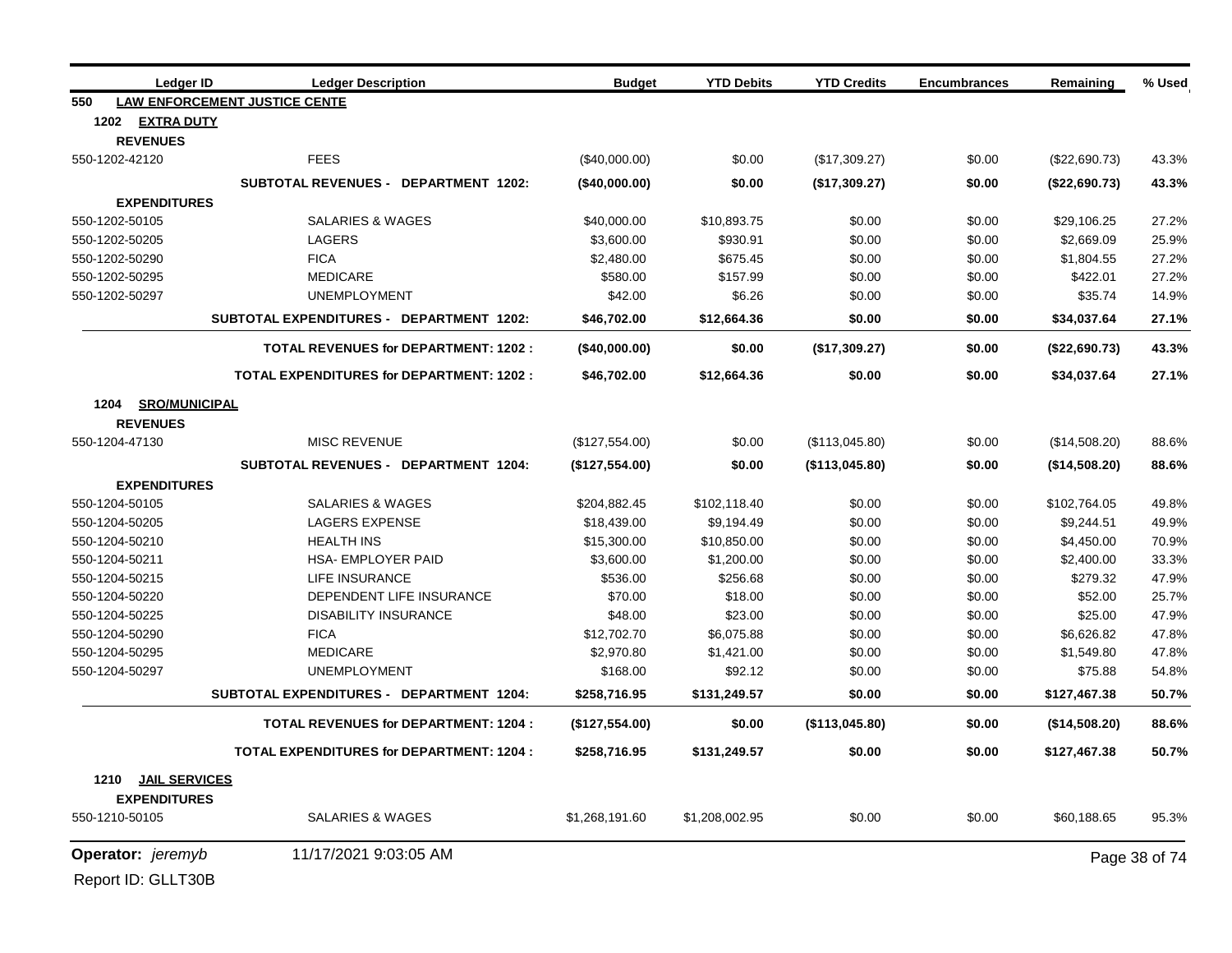| Ledger ID                    | <b>Ledger Description</b>                       | <b>Budget</b>  | <b>YTD Debits</b> | <b>YTD Credits</b> | <b>Encumbrances</b> | Remaining     | % Used |
|------------------------------|-------------------------------------------------|----------------|-------------------|--------------------|---------------------|---------------|--------|
| 550                          | <b>LAW ENFORCEMENT JUSTICE CENTE</b>            |                |                   |                    |                     |               |        |
| 1210<br><b>JAIL SERVICES</b> |                                                 |                |                   |                    |                     |               |        |
| 550-1210-50117               | COVID SALARIES-JAIL SERVICES                    | \$0.00         | \$892,002.54      | (\$892,002.54)     | \$0.00              | \$0.00        | 0.0%   |
| 550-1210-50205               | <b>LAGERS</b>                                   | \$114,137.20   | \$107,401.01      | \$0.00             | \$0.00              | \$6,736.19    | 94.1%  |
| 550-1210-50210               | <b>HEALTH INS</b>                               | \$86,700.00    | \$94,012.50       | \$0.00             | \$0.00              | (\$7,312.50)  | 108.4% |
| 550-1210-50211               | <b>HSA- EMPLOYER PAID</b>                       | \$18,000.00    | \$8,800.00        | \$0.00             | \$0.00              | \$9,200.00    | 48.9%  |
| 550-1210-50215               | LIFE INSURANCE                                  | \$3,081.00     | \$2,862.54        | \$0.00             | \$0.00              | \$218.46      | 92.9%  |
| 550-1210-50220               | DEPENDENT LIFE INSURANCE                        | \$398.00       | \$182.88          | \$0.00             | \$0.00              | \$215.12      | 45.9%  |
| 550-1210-50225               | <b>DISABILITY INSURANCE</b>                     | \$276.00       | \$256.50          | \$0.00             | \$0.00              | \$19.50       | 92.9%  |
| 550-1210-50290               | <b>FICA</b>                                     | \$78,627.88    | \$72,191.02       | \$0.00             | \$0.00              | \$6,436.86    | 91.8%  |
| 550-1210-50295               | <b>MEDICARE</b>                                 | \$18,388.78    | \$16,883.40       | \$0.00             | \$0.00              | \$1,505.38    | 91.8%  |
| 550-1210-50297               | <b>UNEMPLOYMENT</b>                             | \$966.00       | \$1,082.84        | \$0.00             | \$0.00              | (\$116.84)    | 112.1% |
| 550-1210-58160               | <b>CRIMINAL COSTS</b>                           | \$59,000.00    | \$54,227.89       | (\$192.00)         | \$0.00              | \$4,964.11    | 91.6%  |
| 550-1210-62005               | <b>JAIL SUPPLIES</b>                            | \$43,000.00    | \$42,748.04       | (\$4,072.67)       | \$0.00              | \$4,324.63    | 89.9%  |
| 550-1210-62010               | <b>JAIL MEALS</b>                               | \$238,000.00   | \$133,983.89      | \$0.00             | \$0.00              | \$104,016.11  | 56.3%  |
| 550-1210-62020               | <b>BOARDING</b>                                 | \$5,000.00     | \$495.00          | \$0.00             | \$0.00              | \$4,505.00    | 9.9%   |
| 550-1210-62025               | JAIL MEDICAL SERVICES                           | \$204,000.00   | \$186,536.33      | \$0.00             | \$0.00              | \$17,463.67   | 91.4%  |
| 550-1210-62045               | LIVE SCAN MAINT CONTRACT                        | \$11,000.00    | \$0.00            | \$0.00             | \$0.00              | \$11,000.00   | 0.0%   |
| 550-1210-62046               | MSHP LIVE SCAN CONNECTION                       | \$1,000.00     | \$0.00            | \$0.00             | \$0.00              | \$1,000.00    | 0.0%   |
| 550-1210-91190               | <b>CAPITAL OUTLAY-OTHER</b>                     | \$500.00       | \$125.00          | \$0.00             | \$0.00              | \$375.00      | 25.0%  |
|                              | SUBTOTAL EXPENDITURES - DEPARTMENT 1210:        | \$2,150,266.46 | \$2,821,794.33    | (\$896, 267.21)    | \$0.00              | \$224,739.34  | 89.5%  |
|                              | <b>TOTAL REVENUES for DEPARTMENT: 1210:</b>     | \$0.00         | \$0.00            | \$0.00             | \$0.00              | \$0.00        | 0.0%   |
|                              | <b>TOTAL EXPENDITURES for DEPARTMENT: 1210:</b> | \$2,150,266.46 | \$2,821,794.33    | (\$896, 267.21)    | \$0.00              | \$224,739.34  | 89.5%  |
| 1220                         | <b>SHERIFF EXTRADITIONS</b>                     |                |                   |                    |                     |               |        |
| <b>EXPENDITURES</b>          |                                                 |                |                   |                    |                     |               |        |
| 550-1220-50105               | <b>SALARIES &amp; WAGES</b>                     | \$66,062.14    | \$67,498.16       | \$0.00             | \$0.00              | (\$1,436.02)  | 102.2% |
| 550-1220-50205               | <b>LAGERS</b>                                   | \$5,945.59     | \$5,254.05        | \$0.00             | \$0.00              | \$691.54      | 88.4%  |
| 550-1220-50210               | <b>HEALTH INS</b>                               | \$0.00         | \$5,425.00        | \$0.00             | \$0.00              | (\$5,425.00)  | 0.0%   |
| 550-1220-50211               | <b>HSA- EMPLOYER PAID</b>                       | \$0.00         | \$600.00          | \$0.00             | \$0.00              | (\$600.00)    | 0.0%   |
| 550-1220-50215               | LIFE INSURANCE                                  | \$134.00       | \$117.18          | \$0.00             | \$0.00              | \$16.82       | 87.4%  |
| 550-1220-50220               | DEPENDENT LIFE INSURANCE                        | \$18.00        | \$0.00            | \$0.00             | \$0.00              | \$18.00       | 0.0%   |
| 550-1220-50225               | <b>DISABILITY INSURANCE</b>                     | \$12.00        | \$10.50           | \$0.00             | \$0.00              | \$1.50        | 87.5%  |
| 550-1220-50290               | <b>FICA</b>                                     | \$4,095.85     | \$4,038.69        | \$0.00             | \$0.00              | \$57.16       | 98.6%  |
| 550-1220-50295               | <b>MEDICARE</b>                                 | \$957.90       | \$944.53          | \$0.00             | \$0.00              | \$13.37       | 98.6%  |
| 550-1220-50297               | <b>UNEMPLOYMENT</b>                             | \$42.00        | \$70.80           | \$0.00             | \$0.00              | (\$28.80)     | 168.6% |
|                              | SUBTOTAL EXPENDITURES - DEPARTMENT 1220:        | \$77,267.49    | \$83,958.91       | \$0.00             | \$0.00              | ( \$6,691.42) | 108.7% |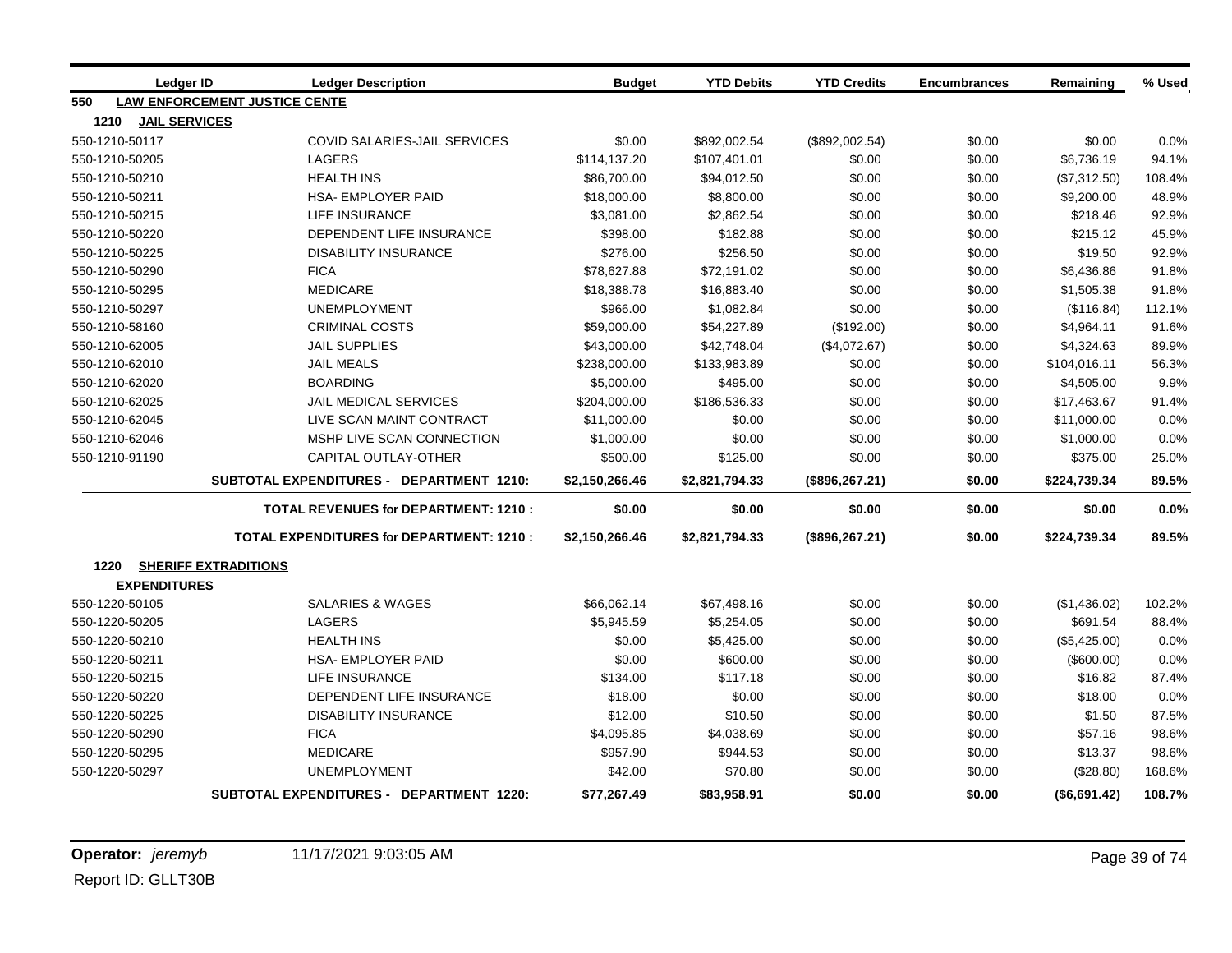| <b>Ledger ID</b>                                    | <b>Ledger Description</b>                       | <b>Budget</b>  | <b>YTD Debits</b> | <b>YTD Credits</b> | <b>Encumbrances</b> | Remaining     | % Used        |
|-----------------------------------------------------|-------------------------------------------------|----------------|-------------------|--------------------|---------------------|---------------|---------------|
| 550                                                 | <b>LAW ENFORCEMENT JUSTICE CENTE</b>            |                |                   |                    |                     |               |               |
| 1220                                                | <b>SHERIFF EXTRADITIONS</b>                     |                |                   |                    |                     |               |               |
|                                                     | <b>TOTAL REVENUES for DEPARTMENT: 1220:</b>     | \$0.00         | \$0.00            | \$0.00             | \$0.00              | \$0.00        | 0.0%          |
|                                                     | <b>TOTAL EXPENDITURES for DEPARTMENT: 1220:</b> | \$77,267.49    | \$83,958.91       | \$0.00             | \$0.00              | (\$6,691.42)  | 108.7%        |
| <b>SHERIFF PATROL</b><br>1230                       |                                                 |                |                   |                    |                     |               |               |
| <b>REVENUES</b>                                     |                                                 |                |                   |                    |                     |               |               |
| 550-1230-44120                                      | <b>DWI TRAFFIC REIMBURSEMENT</b>                | (\$5,000.00)   | \$0.00            | (\$5,116.19)       | \$0.00              | \$116.19      | 102.3%        |
| 550-1230-44122                                      | <b>SAFETY ENFORCEMENT</b>                       | (\$5,000.00)   | \$0.00            | (\$6,281.46)       | \$0.00              | \$1,281.46    | 125.6%        |
| 550-1230-44200                                      | <b>GRANT REVENUE</b>                            | (\$5,000.00)   | \$0.00            | \$0.00             | \$0.00              | (\$5,000.00)  | 0.0%          |
|                                                     | <b>SUBTOTAL REVENUES - DEPARTMENT 1230:</b>     | (\$15,000.00)  | \$0.00            | (\$11,397.65)      | \$0.00              | (\$3,602.35)  | 76.0%         |
| <b>EXPENDITURES</b>                                 |                                                 |                |                   |                    |                     |               |               |
| 550-1230-50105                                      | <b>SALARIES &amp; WAGES</b>                     | \$1,341,004.38 | \$1,247,379.44    | \$0.00             | \$0.00              | \$93,624.94   | 93.0%         |
| 550-1230-50205                                      | <b>LAGERS</b>                                   | \$120,690.39   | \$110,429.60      | \$0.00             | \$0.00              | \$10,260.79   | 91.5%         |
| 550-1230-50210                                      | <b>HEALTH INS</b>                               | \$66,300.00    | \$78,300.00       | \$0.00             | \$0.00              | (\$12,000.00) | 118.1%        |
| 550-1230-50211                                      | HSA- EMPLOYER PAID                              | \$15,600.00    | \$7,800.00        | \$0.00             | \$0.00              | \$7,800.00    | 50.0%         |
| 550-1230-50215                                      | <b>LIFE INSURANCE</b>                           | \$3,081.00     | \$2,499.84        | \$0.00             | \$0.00              | \$581.16      | 81.1%         |
| 550-1230-50220                                      | DEPENDENT LIFE INSURANCE                        | \$398.00       | \$269.28          | \$0.00             | \$0.00              | \$128.72      | 67.7%         |
| 550-1230-50225                                      | <b>DISABILITY INSURANCE</b>                     | \$276.00       | \$224.00          | \$0.00             | \$0.00              | \$52.00       | 81.2%         |
| 550-1230-50290                                      | <b>FICA</b>                                     | \$83,142.27    | \$74,630.85       | \$0.00             | \$0.00              | \$8,511.42    | 89.8%         |
| 550-1230-50295                                      | <b>MEDICARE</b>                                 | \$19,444.56    | \$17,453.98       | \$0.00             | \$0.00              | \$1,990.58    | 89.8%         |
| 550-1230-50297                                      | <b>UNEMPLOYMENT</b>                             | \$966.00       | \$943.84          | \$0.00             | \$0.00              | \$22.16       | 97.7%         |
| 550-1230-51105                                      | <b>SUPPLIES</b>                                 | \$6,450.00     | \$8,278.58        | \$0.00             | \$0.00              | (\$1,828.58)  | 128.4%        |
| 550-1230-54204                                      | <b>AUTO MAINTENANCE</b>                         | \$500.00       | \$129.20          | \$0.00             | \$0.00              | \$370.80      | 25.8%         |
| 550-1230-54208                                      | <b>TRAFFIC SAFETY</b>                           | \$26,000.00    | \$7,456.06        | \$0.00             | \$0.00              | \$18,543.94   | 28.7%         |
| 550-1230-63020                                      | UNIFORM/LEATHER                                 | \$5,000.00     | \$4,827.33        | \$0.00             | \$0.00              | \$172.67      | 96.5%         |
| 550-1230-91190                                      | CAPITAL OUTLAY-OTHER                            | \$15,000.00    | \$0.00            | \$0.00             | \$0.00              | \$15,000.00   | 0.0%          |
|                                                     | SUBTOTAL EXPENDITURES - DEPARTMENT 1230:        | \$1,703,852.61 | \$1,560,622.00    | \$0.00             | \$0.00              | \$143,230.61  | 91.6%         |
|                                                     | <b>TOTAL REVENUES for DEPARTMENT: 1230:</b>     | (\$15,000.00)  | \$0.00            | (\$11,397.65)      | \$0.00              | (\$3,602.35)  | 76.0%         |
|                                                     | <b>TOTAL EXPENDITURES for DEPARTMENT: 1230:</b> | \$1,703,852.61 | \$1,560,622.00    | \$0.00             | \$0.00              | \$143,230.61  | 91.6%         |
| <b>EVIDENCE UNIT</b><br>1240<br><b>EXPENDITURES</b> |                                                 |                |                   |                    |                     |               |               |
| 550-1240-50105                                      | <b>SALARIES &amp; WAGES</b>                     | \$47,896.03    | \$41,284.46       | \$0.00             | \$0.00              | \$6,611.57    | 86.2%         |
| 550-1240-50205                                      | <b>LAGERS</b>                                   | \$5,316.00     | \$4,582.51        | \$0.00             | \$0.00              | \$733.49      | 86.2%         |
| 550-1240-50210                                      | <b>HEALTH INS</b>                               | \$5,100.00     | \$5,975.00        | \$0.00             | \$0.00              | (\$875.00)    | 117.2%        |
| 550-1240-50211                                      | HSA- EMPLOYER PAID                              | \$1,200.00     | \$600.00          | \$0.00             | \$0.00              | \$600.00      | 50.0%         |
| 550-1240-50215                                      | <b>LIFE INSURANCE</b>                           | \$134.00       | \$117.18          | \$0.00             | \$0.00              | \$16.82       | 87.4%         |
| Operator: jeremyb                                   | 11/17/2021 9:03:05 AM                           |                |                   |                    |                     |               | Page 40 of 74 |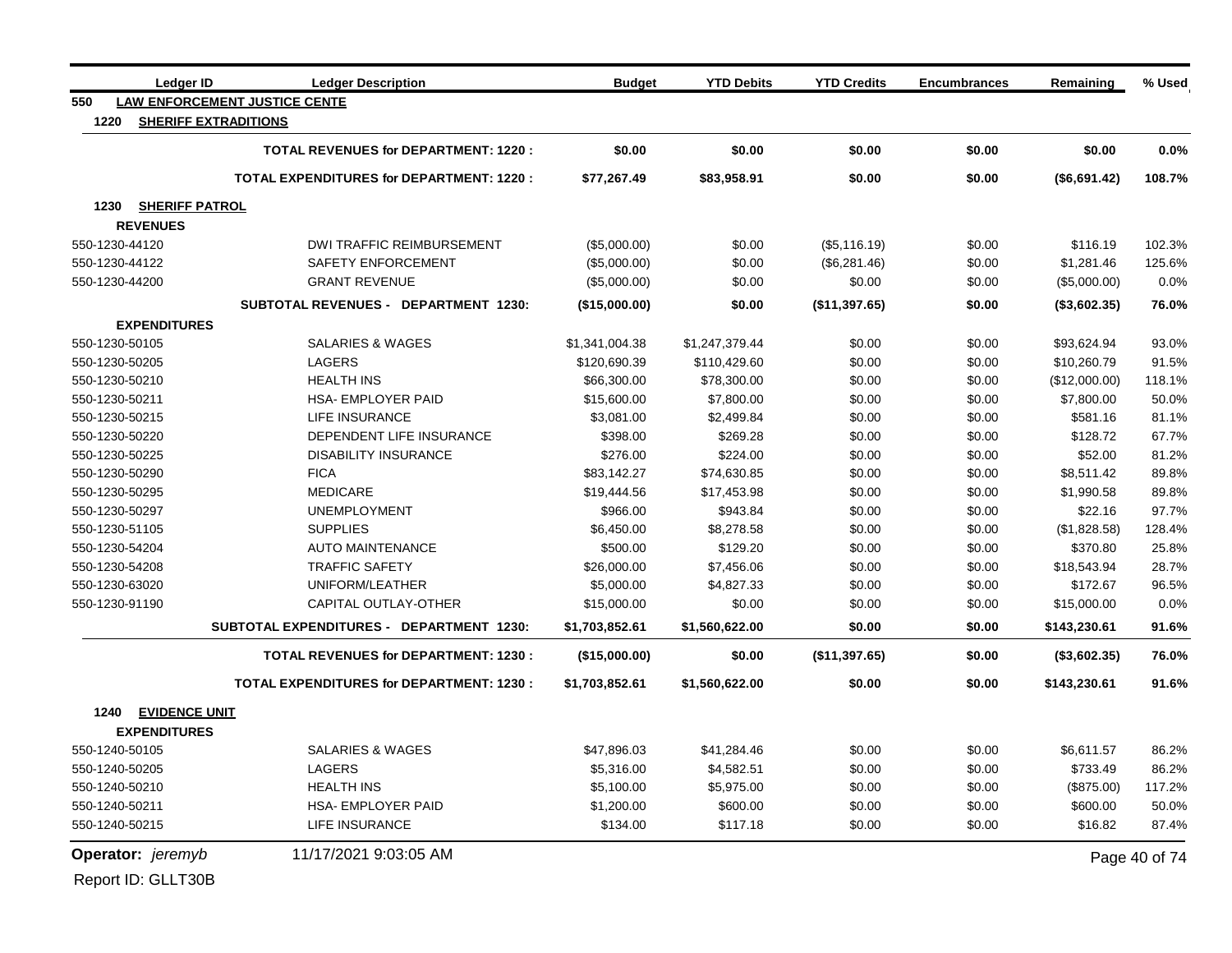| Ledger ID                          | <b>Ledger Description</b>                       | <b>Budget</b> | <b>YTD Debits</b> | <b>YTD Credits</b> | <b>Encumbrances</b> | Remaining    | % Used |
|------------------------------------|-------------------------------------------------|---------------|-------------------|--------------------|---------------------|--------------|--------|
| 550                                | <b>LAW ENFORCEMENT JUSTICE CENTE</b>            |               |                   |                    |                     |              |        |
| 1240<br><b>EVIDENCE UNIT</b>       |                                                 |               |                   |                    |                     |              |        |
| 550-1240-50220                     | DEPENDENT LIFE INSURANCE                        | \$18.00       | \$15.12           | \$0.00             | \$0.00              | \$2.88       | 84.0%  |
| 550-1240-50225                     | <b>DISABILITY INSURANCE</b>                     | \$12.00       | \$10.50           | \$0.00             | \$0.00              | \$1.50       | 87.5%  |
| 550-1240-50290                     | <b>FICA</b>                                     | \$2,969.55    | \$1,743.12        | \$0.00             | \$0.00              | \$1,226.43   | 58.7%  |
| 550-1240-50295                     | <b>MEDICARE</b>                                 | \$694.49      | \$407.63          | \$0.00             | \$0.00              | \$286.86     | 58.7%  |
| 550-1240-50297                     | <b>UNEMPLOYMENT</b>                             | \$42.00       | \$38.74           | \$0.00             | \$0.00              | \$3.26       | 92.2%  |
| 550-1240-51105                     | <b>SUPPLIES</b>                                 | \$2,300.00    | \$2,297.76        | \$0.00             | \$0.00              | \$2.24       | 99.9%  |
| 550-1240-55105                     | <b>CONTRACT SERVICE</b>                         | \$5,000.00    | \$4,906.34        | \$0.00             | \$0.00              | \$93.66      | 98.1%  |
|                                    | <b>SUBTOTAL EXPENDITURES - DEPARTMENT 1240:</b> | \$70,682.08   | \$61,978.36       | \$0.00             | \$0.00              | \$8,703.72   | 87.7%  |
|                                    | <b>TOTAL REVENUES for DEPARTMENT: 1240:</b>     | \$0.00        | \$0.00            | \$0.00             | \$0.00              | \$0.00       | 0.0%   |
|                                    | <b>TOTAL EXPENDITURES for DEPARTMENT: 1240:</b> | \$70,682.08   | \$61,978.36       | \$0.00             | \$0.00              | \$8,703.72   | 87.7%  |
| 1250<br><b>INVESTIGATIONS UNIT</b> |                                                 |               |                   |                    |                     |              |        |
| <b>EXPENDITURES</b>                |                                                 |               |                   |                    |                     |              |        |
| 550-1250-50105                     | <b>SALARIES &amp; WAGES</b>                     | \$499,609.74  | \$387,195.62      | \$0.00             | \$0.00              | \$112,414.12 | 77.5%  |
| 550-1250-50205                     | LAGERS                                          | \$44,964.87   | \$35,243.81       | \$0.00             | \$0.00              | \$9,721.06   | 78.4%  |
| 550-1250-50210                     | <b>HEALTH INS</b>                               | \$20,400.00   | \$17,000.00       | \$0.00             | \$0.00              | \$3,400.00   | 83.3%  |
| 550-1250-50211                     | <b>HSA- EMPLOYER PAID</b>                       | \$5,400.00    | \$2,000.00        | \$0.00             | \$0.00              | \$3,400.00   | 37.0%  |
| 550-1250-50215                     | <b>LIFE INSURANCE</b>                           | \$1,072.00    | \$770.04          | \$0.00             | \$0.00              | \$301.96     | 71.8%  |
| 550-1250-50220                     | DEPENDENT LIFE INSURANCE                        | \$139.00      | \$99.36           | \$0.00             | \$0.00              | \$39.64      | 71.5%  |
| 550-1250-50225                     | <b>DISABILITY INSURANCE</b>                     | \$96.00       | \$69.00           | \$0.00             | \$0.00              | \$27.00      | 71.9%  |
| 550-1250-50290                     | <b>FICA</b>                                     | \$30,975.80   | \$23,445.10       | \$0.00             | \$0.00              | \$7,530.70   | 75.7%  |
| 550-1250-50295                     | <b>MEDICARE</b>                                 | \$7,244.34    | \$5,483.14        | \$0.00             | \$0.00              | \$1,761.20   | 75.7%  |
| 550-1250-50297                     | <b>UNEMPLOYMENT</b>                             | \$336.00      | \$327.56          | \$0.00             | \$0.00              | \$8.44       | 97.5%  |
| 550-1250-51105                     | <b>SUPPLIES</b>                                 | \$1,500.00    | \$1,030.72        | \$0.00             | \$0.00              | \$469.28     | 68.7%  |
| 550-1250-55105                     | <b>CONTRACT SERVICE</b>                         | \$3,400.00    | \$2,716.90        | \$0.00             | \$0.00              | \$683.10     | 79.9%  |
| 550-1250-91190                     | CAPITAL OUTLAY-OTHER                            | \$2,000.00    | \$0.00            | \$0.00             | \$0.00              | \$2,000.00   | 0.0%   |
|                                    | SUBTOTAL EXPENDITURES - DEPARTMENT 1250:        | \$617,137.75  | \$475,381.25      | \$0.00             | \$0.00              | \$141,756.50 | 77.0%  |
|                                    | <b>TOTAL REVENUES for DEPARTMENT: 1250:</b>     | \$0.00        | \$0.00            | \$0.00             | \$0.00              | \$0.00       | 0.0%   |
|                                    | <b>TOTAL EXPENDITURES for DEPARTMENT: 1250:</b> | \$617,137.75  | \$475,381.25      | \$0.00             | \$0.00              | \$141,756.50 | 77.0%  |
| <b>DISPATCH SERVICES</b><br>1260   |                                                 |               |                   |                    |                     |              |        |
| <b>REVENUES</b>                    |                                                 |               |                   |                    |                     |              |        |
| 550-1260-44152                     | 911 DISPATCH SERVICES                           | \$0.00        | \$0.00            | (\$1,200.00)       | \$0.00              | \$1,200.00   | 0.0%   |
|                                    | <b>SUBTOTAL REVENUES - DEPARTMENT 1260:</b>     | \$0.00        | \$0.00            | (\$1,200.00)       | \$0.00              | \$1,200.00   | 0.0%   |
| <b>EXPENDITURES</b>                |                                                 |               |                   |                    |                     |              |        |

**Operator:** *jeremyb* 11/17/2021 9:03:05 AM Page 41 of 74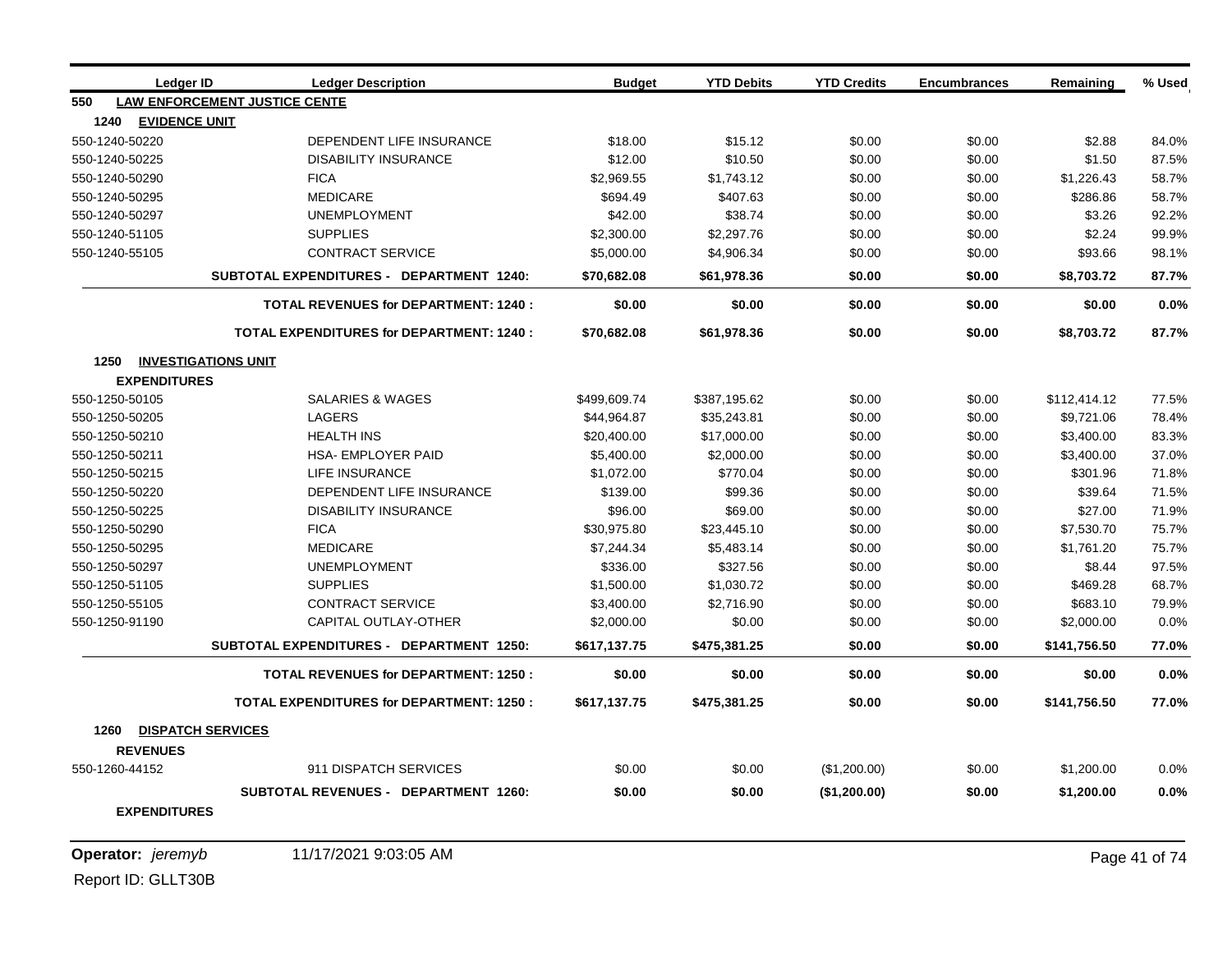|                | Ledger ID                | <b>Ledger Description</b>                       | <b>Budget</b> | <b>YTD Debits</b> | <b>YTD Credits</b> | <b>Encumbrances</b> | Remaining     | % Used |
|----------------|--------------------------|-------------------------------------------------|---------------|-------------------|--------------------|---------------------|---------------|--------|
| 550            |                          | <b>LAW ENFORCEMENT JUSTICE CENTE</b>            |               |                   |                    |                     |               |        |
| 1260           | <b>DISPATCH SERVICES</b> |                                                 |               |                   |                    |                     |               |        |
| 550-1260-50105 |                          | <b>SALARIES &amp; WAGES</b>                     | \$569,331.47  | \$576,392.58      | \$0.00             | \$0.00              | (\$7,061.11)  | 101.2% |
| 550-1260-50205 |                          | <b>LAGERS</b>                                   | \$63,196.00   | \$60,080.33       | \$0.00             | \$0.00              | \$3,115.67    | 95.1%  |
| 550-1260-50210 |                          | <b>HEALTH INS</b>                               | \$51,000.00   | \$61,900.00       | \$0.00             | \$0.00              | (\$10,900.00) | 121.4% |
| 550-1260-50211 |                          | <b>HSA- EMPLOYER PAID</b>                       | \$12,000.00   | \$6,600.00        | \$0.00             | \$0.00              | \$5,400.00    | 55.0%  |
| 550-1260-50215 |                          | <b>LIFE INSURANCE</b>                           | \$1,608.00    | \$1,556.82        | \$0.00             | \$0.00              | \$51.18       | 96.8%  |
| 550-1260-50220 |                          | DEPENDENT LIFE INSURANCE                        | \$208.00      | \$92.88           | \$0.00             | \$0.00              | \$115.12      | 44.7%  |
| 550-1260-50225 |                          | <b>DISABILITY INSURANCE</b>                     | \$144.00      | \$139.50          | \$0.00             | \$0.00              | \$4.50        | 96.9%  |
| 550-1260-50290 |                          | <b>FICA</b>                                     | \$35,298.50   | \$34,432.26       | \$0.00             | \$0.00              | \$866.24      | 97.5%  |
| 550-1260-50295 |                          | <b>MEDICARE</b>                                 | \$8,255.00    | \$8,052.70        | \$0.00             | \$0.00              | \$202.30      | 97.5%  |
| 550-1260-50297 |                          | <b>UNEMPLOYMENT</b>                             | \$504.00      | \$571.57          | \$0.00             | \$0.00              | (\$67.57)     | 113.4% |
| 550-1260-51105 |                          | <b>SUPPLIES</b>                                 | \$2,400.00    | \$1,053.88        | \$0.00             | \$0.00              | \$1,346.12    | 43.9%  |
| 550-1260-54120 |                          | ALERT/MULES COMPUTER                            | \$12,000.00   | \$12,000.00       | \$0.00             | \$0.00              | \$0.00        | 100.0% |
| 550-1260-54206 |                          | <b>RADIO MAINTENANCE</b>                        | \$5,000.00    | \$1,190.20        | \$0.00             | \$0.00              | \$3,809.80    | 23.8%  |
| 550-1260-91190 |                          | <b>CAPITAL OUTLAY-OTHER</b>                     | \$1,000.00    | \$795.76          | \$0.00             | \$0.00              | \$204.24      | 79.6%  |
|                |                          | SUBTOTAL EXPENDITURES - DEPARTMENT 1260:        | \$761,944.97  | \$764,858.48      | \$0.00             | \$0.00              | (\$2,913.51)  | 100.4% |
|                |                          | <b>TOTAL REVENUES for DEPARTMENT: 1260:</b>     | \$0.00        | \$0.00            | (\$1,200.00)       | \$0.00              | \$1,200.00    | 0.0%   |
|                |                          | <b>TOTAL EXPENDITURES for DEPARTMENT: 1260:</b> | \$761,944.97  | \$764,858.48      | \$0.00             | \$0.00              | (\$2,913.51)  | 100.4% |
| 1270           | <b>COURT SECURITY</b>    |                                                 |               |                   |                    |                     |               |        |
|                | <b>EXPENDITURES</b>      |                                                 |               |                   |                    |                     |               |        |
| 550-1270-50105 |                          | <b>SALARIES &amp; WAGES</b>                     | \$352,034.43  | \$310,232.32      | \$0.00             | \$0.00              | \$41,802.11   | 88.1%  |
| 550-1270-50205 |                          | LAGERS                                          | \$31,683.09   | \$27,163.95       | \$0.00             | \$0.00              | \$4,519.14    | 85.7%  |
| 550-1270-50210 |                          | <b>HEALTH INS</b>                               | \$15,300.00   | \$15,425.00       | \$0.00             | \$0.00              | (\$125.00)    | 100.8% |
| 550-1270-50211 |                          | <b>HSA- EMPLOYER PAID</b>                       | \$3,600.00    | \$1,600.00        | \$0.00             | \$0.00              | \$2,000.00    | 44.4%  |
| 550-1270-50215 |                          | <b>LIFE INSURANCE</b>                           | \$804.00      | \$680.76          | \$0.00             | \$0.00              | \$123.24      | 84.7%  |
| 550-1270-50220 |                          | DEPENDENT LIFE INSURANCE                        | \$104.00      | \$72.72           | \$0.00             | \$0.00              | \$31.28       | 69.9%  |
| 550-1270-50225 |                          | <b>DISABILITY INSURANCE</b>                     | \$72.00       | \$61.00           | \$0.00             | \$0.00              | \$11.00       | 84.7%  |
| 550-1270-50290 |                          | <b>FICA</b>                                     | \$21,826.13   | \$18,734.77       | \$0.00             | \$0.00              | \$3,091.36    | 85.8%  |
| 550-1270-50295 |                          | <b>MEDICARE</b>                                 | \$5,104.49    | \$4,381.52        | \$0.00             | \$0.00              | \$722.97      | 85.8%  |
| 550-1270-50297 |                          | <b>UNEMPLOYMENT</b>                             | \$252.00      | \$237.82          | \$0.00             | \$0.00              | \$14.18       | 94.4%  |
| 550-1270-51105 |                          | <b>SUPPLIES</b>                                 | \$500.00      | \$188.77          | \$0.00             | \$0.00              | \$311.23      | 37.8%  |
| 550-1270-63020 |                          | UNIFORM/LEATHER                                 | \$750.00      | \$0.00            | \$0.00             | \$0.00              | \$750.00      | 0.0%   |
|                |                          | SUBTOTAL EXPENDITURES - DEPARTMENT 1270:        | \$432,030.14  | \$378,778.63      | \$0.00             | \$0.00              | \$53,251.51   | 87.7%  |
|                |                          | <b>TOTAL REVENUES for DEPARTMENT: 1270:</b>     | \$0.00        | \$0.00            | \$0.00             | \$0.00              | \$0.00        | 0.0%   |
|                |                          | <b>TOTAL EXPENDITURES for DEPARTMENT: 1270:</b> | \$432,030.14  | \$378,778.63      | \$0.00             | \$0.00              | \$53,251.51   | 87.7%  |

**Operator:** *jeremyb* 11/17/2021 9:03:05 AM Page 42 of 74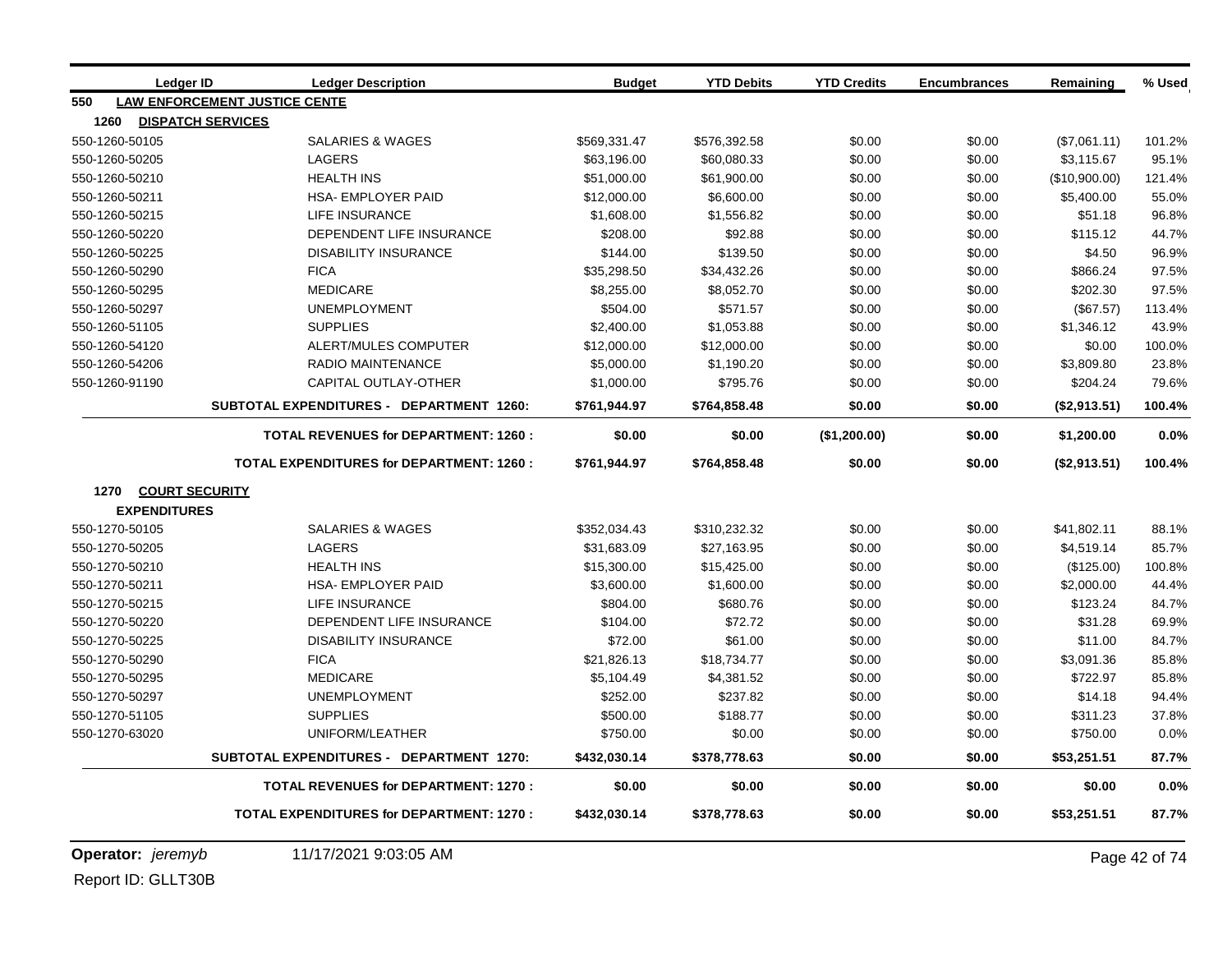| Ledger ID           | <b>Ledger Description</b>                        | <b>Budget</b> | <b>YTD Debits</b> | <b>YTD Credits</b> | <b>Encumbrances</b> | Remaining    | % Used |
|---------------------|--------------------------------------------------|---------------|-------------------|--------------------|---------------------|--------------|--------|
| 550                 | <b>LAW ENFORCEMENT JUSTICE CENTE</b>             |               |                   |                    |                     |              |        |
| 1280 CLERICAL       |                                                  |               |                   |                    |                     |              |        |
| <b>EXPENDITURES</b> |                                                  |               |                   |                    |                     |              |        |
| 550-1280-50105      | <b>SALARIES &amp; WAGES</b>                      | \$204,683.66  | \$182,231.88      | \$0.00             | \$0.00              | \$22,451.78  | 89.0%  |
| 550-1280-50205      | <b>LAGERS</b>                                    | \$22,720.00   | \$19,257.68       | \$0.00             | \$0.00              | \$3,462.32   | 84.8%  |
| 550-1280-50210      | <b>HEALTH INS</b>                                | \$15,300.00   | \$17,175.00       | \$0.00             | \$0.00              | (\$1,875.00) | 112.3% |
| 550-1280-50211      | <b>HSA- EMPLOYER PAID</b>                        | \$2,400.00    | \$1,200.00        | \$0.00             | \$0.00              | \$1,200.00   | 50.0%  |
| 550-1280-50215      | LIFE INSURANCE                                   | \$670.00      | \$591.48          | \$0.00             | \$0.00              | \$78.52      | 88.3%  |
| 550-1280-50220      | DEPENDENT LIFE INSURANCE                         | \$87.00       | \$76.32           | \$0.00             | \$0.00              | \$10.68      | 87.7%  |
| 550-1280-50225      | <b>DISABILITY INSURANCE</b>                      | \$60.00       | \$53.00           | \$0.00             | \$0.00              | \$7.00       | 88.3%  |
| 550-1280-50290      | <b>FICA</b>                                      | \$12,690.38   | \$10,686.30       | \$0.00             | \$0.00              | \$2,004.08   | 84.2%  |
| 550-1280-50295      | <b>MEDICARE</b>                                  | \$2,967.90    | \$2,499.16        | \$0.00             | \$0.00              | \$468.74     | 84.2%  |
| 550-1280-50297      | <b>UNEMPLOYMENT</b>                              | \$210.00      | \$224.13          | \$0.00             | \$0.00              | (\$14.13)    | 106.7% |
| 550-1280-51105      | <b>SUPPLIES</b>                                  | \$1,000.00    | \$571.70          | \$0.00             | \$0.00              | \$428.30     | 57.2%  |
|                     | SUBTOTAL EXPENDITURES - DEPARTMENT 1280:         | \$262,788.94  | \$234,566.65      | \$0.00             | \$0.00              | \$28,222.29  | 89.3%  |
|                     | <b>TOTAL REVENUES for DEPARTMENT: 1280:</b>      | \$0.00        | \$0.00            | \$0.00             | \$0.00              | \$0.00       | 0.0%   |
|                     | <b>TOTAL EXPENDITURES for DEPARTMENT: 1280:</b>  | \$262,788.94  | \$234,566.65      | \$0.00             | \$0.00              | \$28,222.29  | 89.3%  |
| 1290                | <b>CIVIL PROCESS DIVISION</b>                    |               |                   |                    |                     |              |        |
| <b>EXPENDITURES</b> |                                                  |               |                   |                    |                     |              |        |
| 550-1290-50105      | <b>SALARIES &amp; WAGES</b>                      | \$123,944.02  | \$106,816.46      | \$0.00             | \$0.00              | \$17,127.56  | 86.2%  |
| 550-1290-50205      | <b>LAGERS</b>                                    | \$11,154.96   | \$9,613.45        | \$0.00             | \$0.00              | \$1,541.51   | 86.2%  |
| 550-1290-50210      | <b>HEALTH INS</b>                                | \$10,200.00   | \$10,850.00       | \$0.00             | \$0.00              | (\$650.00)   | 106.4% |
| 550-1290-50211      | <b>HSA- EMPLOYER PAID</b>                        | \$2,400.00    | \$1,200.00        | \$0.00             | \$0.00              | \$1,200.00   | 50.0%  |
| 550-1290-50215      | <b>LIFE INSURANCE</b>                            | \$268.00      | \$234.36          | \$0.00             | \$0.00              | \$33.64      | 87.4%  |
| 550-1290-50220      | DEPENDENT LIFE INSURANCE                         | \$35.00       | \$30.24           | \$0.00             | \$0.00              | \$4.76       | 86.4%  |
| 550-1290-50225      | <b>DISABILITY INSURANCE</b>                      | \$24.00       | \$21.00           | \$0.00             | \$0.00              | \$3.00       | 87.5%  |
| 550-1290-50290      | <b>FICA</b>                                      | \$7,684.52    | \$6,394.71        | \$0.00             | \$0.00              | \$1,289.81   | 83.2%  |
| 550-1290-50295      | <b>MEDICARE</b>                                  | \$1,798.00    | \$1,495.57        | \$0.00             | \$0.00              | \$302.43     | 83.2%  |
| 550-1290-50297      | <b>UNEMPLOYMENT</b>                              | \$84.00       | \$77.44           | \$0.00             | \$0.00              | \$6.56       | 92.2%  |
| 550-1290-51105      | <b>SUPPLIES</b>                                  | \$500.00      | \$0.00            | \$0.00             | \$0.00              | \$500.00     | 0.0%   |
| 550-1290-51145      | <b>ADVERTISING</b>                               | \$400.00      | \$0.00            | \$0.00             | \$0.00              | \$400.00     | 0.0%   |
| 550-1290-63020      | UNIFORM/LEATHER                                  | \$500.00      | \$0.00            | \$0.00             | \$0.00              | \$500.00     | 0.0%   |
|                     | SUBTOTAL EXPENDITURES - DEPARTMENT 1290:         | \$158,992.50  | \$136,733.23      | \$0.00             | \$0.00              | \$22,259.27  | 86.0%  |
|                     | <b>TOTAL REVENUES for DEPARTMENT: 1290:</b>      | \$0.00        | \$0.00            | \$0.00             | \$0.00              | \$0.00       | 0.0%   |
|                     | <b>TOTAL EXPENDITURES for DEPARTMENT: 1290 :</b> | \$158,992.50  | \$136,733.23      | \$0.00             | \$0.00              | \$22,259.27  | 86.0%  |
|                     |                                                  |               |                   |                    |                     |              |        |

**1295 CRIMINAL APPREHENSION UNIT**

**Operator:** *jeremyb* 11/17/2021 9:03:05 AM Page 43 of 74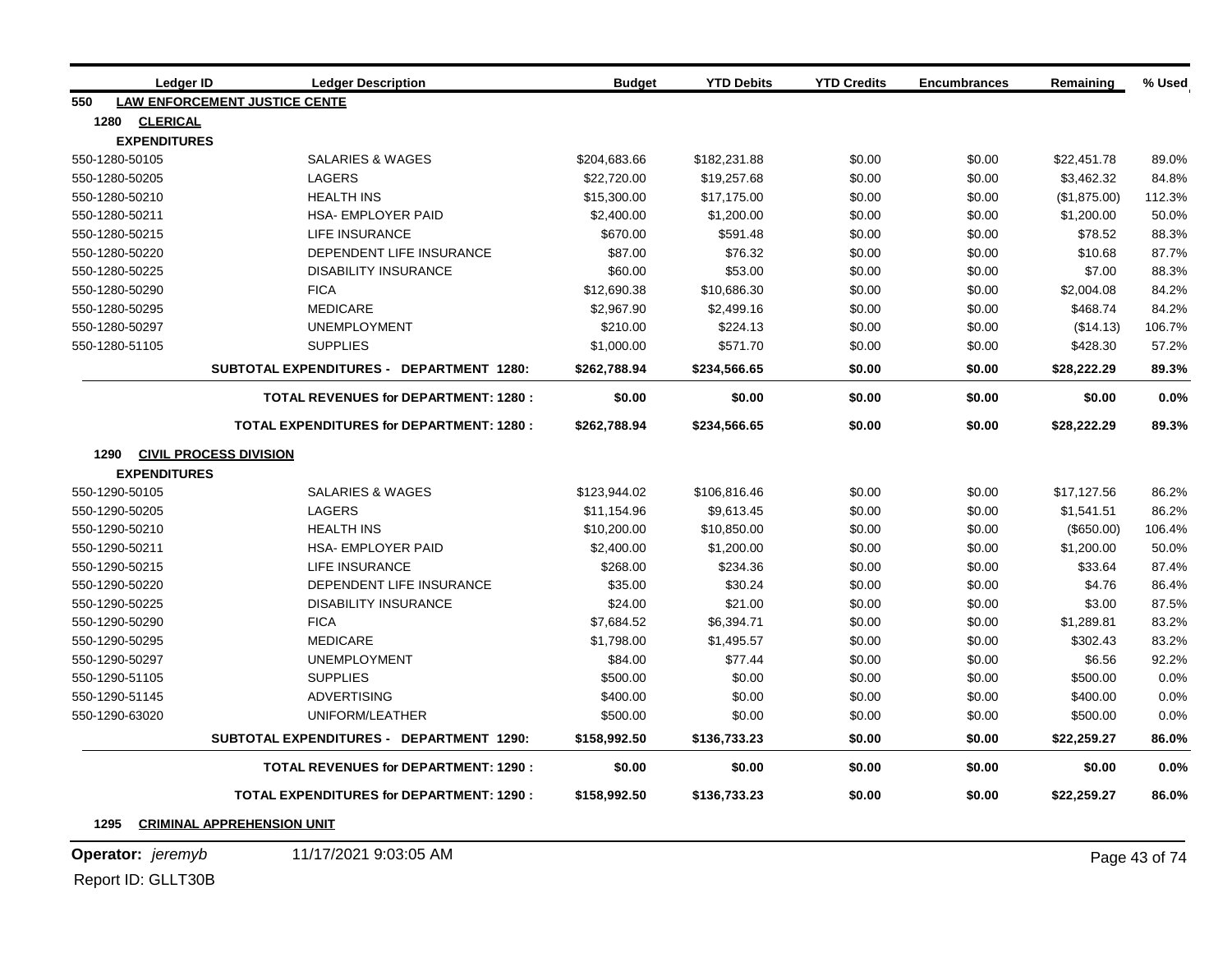| Ledger ID           | <b>Ledger Description</b>                       | <b>Budget</b>  | <b>YTD Debits</b> | <b>YTD Credits</b> | <b>Encumbrances</b> | Remaining     | % Used |
|---------------------|-------------------------------------------------|----------------|-------------------|--------------------|---------------------|---------------|--------|
| 550                 | <b>LAW ENFORCEMENT JUSTICE CENTE</b>            |                |                   |                    |                     |               |        |
| 1295                | <b>CRIMINAL APPREHENSION UNIT</b>               |                |                   |                    |                     |               |        |
| <b>EXPENDITURES</b> |                                                 |                |                   |                    |                     |               |        |
| 550-1295-50105      | <b>SALARIES &amp; WAGES</b>                     | \$1,101,897.09 | \$704,904.33      | \$0.00             | \$0.00              | \$396,992.76  | 64.0%  |
| 550-1295-50205      | <b>LAGERS</b>                                   | \$99,170.74    | \$58,772.14       | \$0.00             | \$0.00              | \$40,398.60   | 59.3%  |
| 550-1295-50210      | <b>HEALTH INS</b>                               | \$86,700.00    | \$53,200.00       | \$0.00             | \$0.00              | \$33,500.00   | 61.4%  |
| 550-1295-50211      | <b>HSA- EMPLOYER PAID</b>                       | \$20,400.00    | \$6,000.00        | \$0.00             | \$0.00              | \$14,400.00   | 29.4%  |
| 550-1295-50215      | <b>LIFE INSURANCE</b>                           | \$2,813.00     | \$1,562.40        | \$0.00             | \$0.00              | \$1,250.60    | 55.5%  |
| 550-1295-50220      | DEPENDENT LIFE INSURANCE                        | \$363.00       | \$153.36          | \$0.00             | \$0.00              | \$209.64      | 42.2%  |
| 550-1295-50225      | <b>DISABILITY INSURANCE</b>                     | \$252.00       | \$140.00          | \$0.00             | \$0.00              | \$112.00      | 55.6%  |
| 550-1295-50290      | <b>FICA</b>                                     | \$68,317.61    | \$42,204.99       | \$0.00             | \$0.00              | \$26,112.62   | 61.8%  |
| 550-1295-50295      | <b>MEDICARE</b>                                 | \$15,977.50    | \$9,870.52        | \$0.00             | \$0.00              | \$6,106.98    | 61.8%  |
| 550-1295-50297      | <b>UNEMPLOYMENT</b>                             | \$882.00       | \$640.57          | \$0.00             | \$0.00              | \$241.43      | 72.6%  |
| 550-1295-51105      | <b>SUPPLIES</b>                                 | \$9,000.00     | \$9,287.82        | \$0.00             | \$0.00              | (\$287.82)    | 103.2% |
| 550-1295-54116      | <b>COMPUTER MAINTENANCE</b>                     | \$150,000.00   | \$148,939.80      | \$0.00             | \$0.00              | \$1,060.20    | 99.3%  |
| 550-1295-63020      | UNIFORM/LEATHER                                 | \$23,448.17    | \$18,090.23       | \$0.00             | \$0.00              | \$5,357.94    | 77.1%  |
| 550-1295-91140      | CAPITAL OUTLAY-AUTOS                            | \$285,000.00   | \$99,606.00       | \$0.00             | \$0.00              | \$185,394.00  | 34.9%  |
| 550-1295-91190      | CAPITAL OUTLAY-OTHER                            | \$420,869.00   | \$323,485.78      | (\$10,000.00)      | \$0.00              | \$107,383.22  | 74.5%  |
|                     | SUBTOTAL EXPENDITURES - DEPARTMENT 1295:        | \$2,285,090.11 | \$1,476,857.94    | (\$10,000.00)      | \$0.00              | \$818,232.17  | 64.2%  |
|                     | <b>TOTAL REVENUES for DEPARTMENT: 1295:</b>     | \$0.00         | \$0.00            | \$0.00             | \$0.00              | \$0.00        | 0.0%   |
|                     | <b>TOTAL EXPENDITURES for DEPARTMENT: 1295:</b> | \$2,285,090.11 | \$1,476,857.94    | (\$10,000.00)      | \$0.00              | \$818,232.17  | 64.2%  |
| 1300                | <b>CIRCUIT CLERK/CIRCUIT COURT</b>              |                |                   |                    |                     |               |        |
| <b>REVENUES</b>     |                                                 |                |                   |                    |                     |               |        |
| 550-1300-42120      | <b>FEES</b>                                     | (\$100,000.00) | \$0.00            | (\$85, 128.03)     | \$0.00              | (\$14,871.97) | 85.1%  |
| 550-1300-44132      | <b>IVD-CIRCUIT COURT</b>                        | (\$3,650.00)   | \$0.00            | (\$3,202.22)       | \$0.00              | (\$447.78)    | 87.7%  |
| 550-1300-44200      | <b>GRANT REVENUE</b>                            | (\$6,000.00)   | \$0.00            | (\$1,326.08)       | \$0.00              | (\$4,673.92)  | 22.1%  |
| 550-1300-47140      | MISC JURY REIMBURSEMENT                         | (\$5,000.00)   | \$0.00            | \$0.00             | \$0.00              | (\$5,000.00)  | 0.0%   |
|                     | <b>SUBTOTAL REVENUES - DEPARTMENT 1300:</b>     | (\$114,650.00) | \$0.00            | (\$89,656.33)      | \$0.00              | (\$24,993.67) | 78.2%  |
| <b>EXPENDITURES</b> |                                                 |                |                   |                    |                     |               |        |
| 550-1300-50105      | <b>SALARIES &amp; WAGES</b>                     | \$26,405.00    | \$10,114.65       | \$0.00             | \$0.00              | \$16,290.35   | 38.3%  |
| 550-1300-50290      | <b>FICA</b>                                     | \$1,589.00     | \$627.11          | \$0.00             | \$0.00              | \$961.89      | 39.5%  |
| 550-1300-50295      | <b>MEDICARE</b>                                 | \$372.00       | \$146.65          | \$0.00             | \$0.00              | \$225.35      | 39.4%  |
| 550-1300-50297      | <b>UNEMPLOYMENT</b>                             | \$300.00       | \$35.61           | \$0.00             | \$0.00              | \$264.39      | 11.9%  |
| 550-1300-51105      | <b>SUPPLIES</b>                                 | \$33,000.00    | \$31,011.11       | (\$3,194.21)       | \$0.00              | \$5,183.10    | 84.3%  |
| 550-1300-51130      | <b>POSTAGE</b>                                  | \$30,000.00    | \$21,357.56       | \$0.00             | \$0.00              | \$8,642.44    | 71.2%  |
| 550-1300-51145      | <b>ADVERTISING</b>                              | \$2,500.00     | \$3,297.20        | \$0.00             | \$0.00              | (\$797.20)    | 131.9% |
| 550-1300-51150      | <b>MICRO FILM SERVICE</b>                       | \$6,500.00     | \$4,400.00        | \$0.00             | \$0.00              | \$2,100.00    | 67.7%  |

**Operator:** *jeremyb* 11/17/2021 9:03:05 AM Page 44 of 74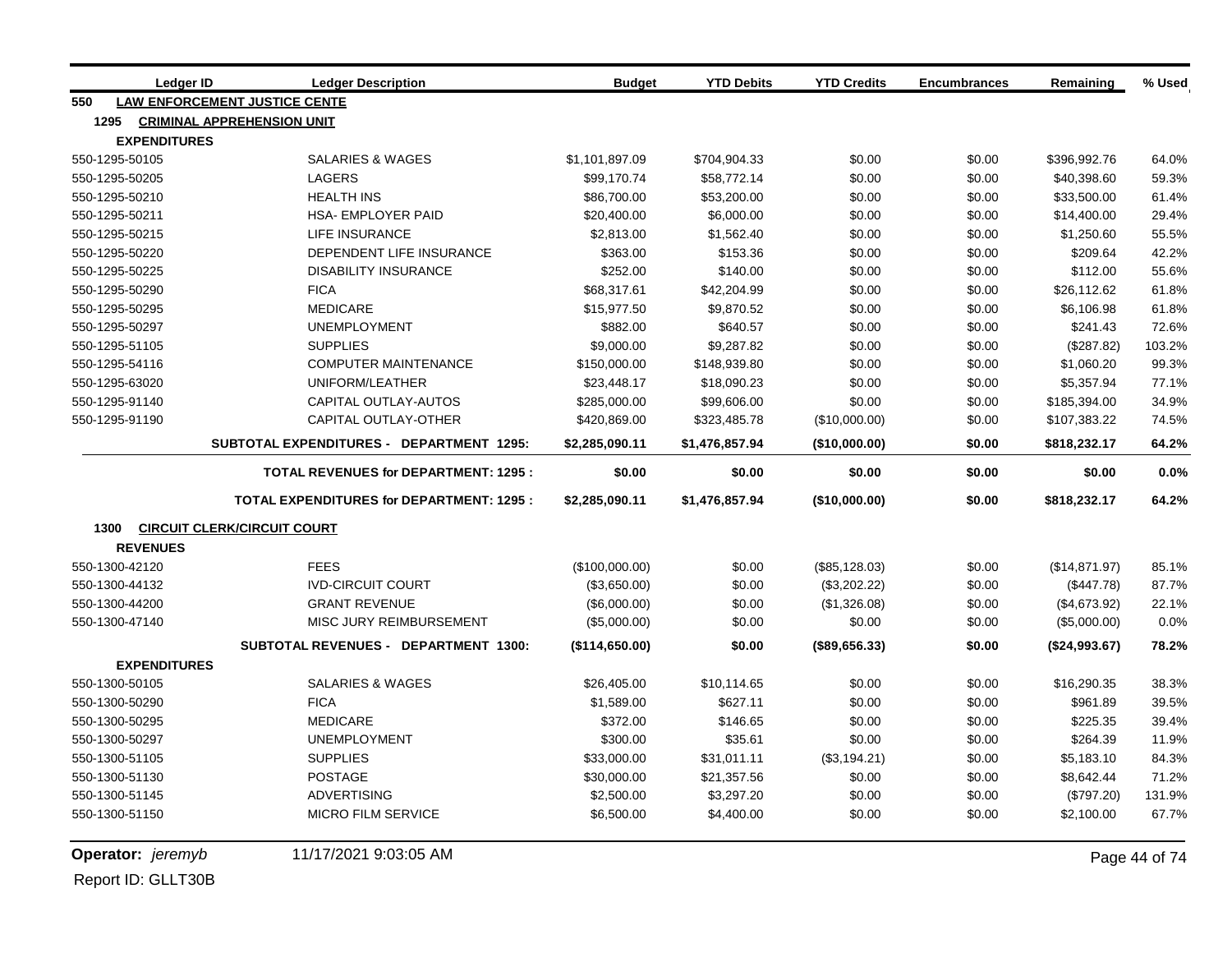| Ledger ID                   | <b>Ledger Description</b>                       | <b>Budget</b>  | <b>YTD Debits</b> | <b>YTD Credits</b> | <b>Encumbrances</b> | Remaining     | % Used |
|-----------------------------|-------------------------------------------------|----------------|-------------------|--------------------|---------------------|---------------|--------|
| 550                         | <b>LAW ENFORCEMENT JUSTICE CENTE</b>            |                |                   |                    |                     |               |        |
| 1300                        | <b>CIRCUIT CLERK/CIRCUIT COURT</b>              |                |                   |                    |                     |               |        |
| 550-1300-52105              | TRAVEL/TRAINING/MILEAGE                         | \$5,000.00     | \$5,964.33        | \$0.00             | \$0.00              | (\$964.33)    | 119.3% |
| 550-1300-53125              | <b>MAINTENANCE - COPIER</b>                     | \$14,000.00    | \$9,755.26        | (\$413.11)         | \$0.00              | \$4,657.85    | 66.7%  |
| 550-1300-53155              | <b>WEBEX SERVICES</b>                           | \$500.00       | \$80.02           | \$0.00             | \$0.00              | \$419.98      | 16.0%  |
| 550-1300-55145              | PROFESSIONAL SERVICE                            | \$22,500.00    | \$32,973.63       | (\$18,335.00)      | \$0.00              | \$7,861.37    | 65.1%  |
| 550-1300-55160              | <b>JUVENILE OFFICE ATTORNEY</b>                 | \$221,000.00   | \$209,549.78      | \$0.00             | \$0.00              | \$11,450.22   | 94.8%  |
| 550-1300-57120              | <b>INSURANCE/BONDS</b>                          | \$9,000.00     | \$0.00            | \$0.00             | \$0.00              | \$9,000.00    | 0.0%   |
| 550-1300-63015              | <b>GUARDIAN AD LITEM</b>                        | \$15,000.00    | \$1,177.10        | \$0.00             | \$0.00              | \$13,822.90   | 7.8%   |
| 550-1300-64005              | <b>GRANT EXPENSE 64005</b>                      | \$12,000.00    | \$1,326.08        | \$0.00             | \$0.00              | \$10,673.92   | 11.1%  |
| 550-1300-65010              | <b>JURY</b>                                     | \$105,000.00   | \$104,908.46      | (\$1,576.62)       | \$0.00              | \$1,668.16    | 98.4%  |
| 550-1300-91190              | CAPITAL OUTLAY-OTHER                            | \$13,500.00    | \$0.00            | \$0.00             | \$0.00              | \$13,500.00   | 0.0%   |
|                             | <b>SUBTOTAL EXPENDITURES - DEPARTMENT 1300:</b> | \$518,166.00   | \$436,724.55      | (\$23,518.94)      | \$0.00              | \$104,960.39  | 79.7%  |
|                             | <b>TOTAL REVENUES for DEPARTMENT: 1300:</b>     | (\$114,650.00) | \$0.00            | (\$89,656.33)      | \$0.00              | (\$24,993.67) | 78.2%  |
|                             | <b>TOTAL EXPENDITURES for DEPARTMENT: 1300:</b> | \$518,166.00   | \$436,724.55      | (\$23,518.94)      | \$0.00              | \$104,960.39  | 79.7%  |
| 1310<br><b>EXPENDITURES</b> | <b>CIRCUIT COURT I</b>                          |                |                   |                    |                     |               |        |
| 550-1310-50105              | <b>SALARIES &amp; WAGES</b>                     | \$98,000.00    | \$26,079.82       | \$0.00             | \$0.00              | \$71,920.18   | 26.6%  |
| 550-1310-50290              | <b>FICA</b>                                     | \$6,076.00     | \$1,616.95        | \$0.00             | \$0.00              | \$4,459.05    | 26.6%  |
| 550-1310-50295              | <b>MEDICARE</b>                                 | \$1,421.00     | \$378.14          | \$0.00             | \$0.00              | \$1,042.86    | 26.6%  |
| 550-1310-50297              | <b>UNEMPLOYMENT</b>                             | \$600.00       | \$59.76           | \$0.00             | \$0.00              | \$540.24      | 10.0%  |
| 550-1310-51105              | <b>SUPPLIES</b>                                 | \$2,500.00     | \$55.96           | \$0.00             | \$0.00              | \$2,444.04    | 2.2%   |
| 550-1310-51130              | <b>POSTAGE</b>                                  | \$300.00       | \$0.00            | \$0.00             | \$0.00              | \$300.00      | 0.0%   |
| 550-1310-51145              | <b>ADVERTISING</b>                              | \$200.00       | \$0.00            | \$0.00             | \$0.00              | \$200.00      | 0.0%   |
| 550-1310-52105              | TRAVEL/TRAINING/MILEAGE                         | \$2,000.00     | \$0.00            | \$0.00             | \$0.00              | \$2,000.00    | 0.0%   |
| 550-1310-52125              | <b>TRAINING</b>                                 | \$1,000.00     | \$0.00            | \$0.00             | \$0.00              | \$1,000.00    | 0.0%   |
| 550-1310-53125              | <b>MAINTENANCE - COPIER</b>                     | \$1,300.00     | \$0.00            | \$0.00             | \$0.00              | \$1,300.00    | 0.0%   |
| 550-1310-55145              | PROFESSIONAL SERVICE                            | \$5,000.00     | \$0.00            | \$0.00             | \$0.00              | \$5,000.00    | 0.0%   |
| 550-1310-57120              | <b>INSURANCE/BONDS</b>                          | \$2,100.00     | \$0.00            | \$0.00             | \$0.00              | \$2,100.00    | 0.0%   |
| 550-1310-65005              | COURT REPORTER VISIT JUDGE                      | \$2,000.00     | \$0.00            | \$0.00             | \$0.00              | \$2,000.00    | 0.0%   |
| 550-1310-91190              | CAPITAL OUTLAY-OTHER                            | \$2,000.00     | \$0.00            | \$0.00             | \$0.00              | \$2,000.00    | 0.0%   |
|                             | <b>SUBTOTAL EXPENDITURES - DEPARTMENT 1310:</b> | \$124,497.00   | \$28,190.63       | \$0.00             | \$0.00              | \$96,306.37   | 22.6%  |
|                             | <b>TOTAL REVENUES for DEPARTMENT: 1310:</b>     | \$0.00         | \$0.00            | \$0.00             | \$0.00              | \$0.00        | 0.0%   |
|                             | <b>TOTAL EXPENDITURES for DEPARTMENT: 1310:</b> | \$124,497.00   | \$28,190.63       | \$0.00             | \$0.00              | \$96,306.37   | 22.6%  |
| 1320                        | <b>CIRCUIT COURT II</b>                         |                |                   |                    |                     |               |        |

**EXPENDITURES**

**Operator:** *jeremyb* 11/17/2021 9:03:06 AM Page 45 of 74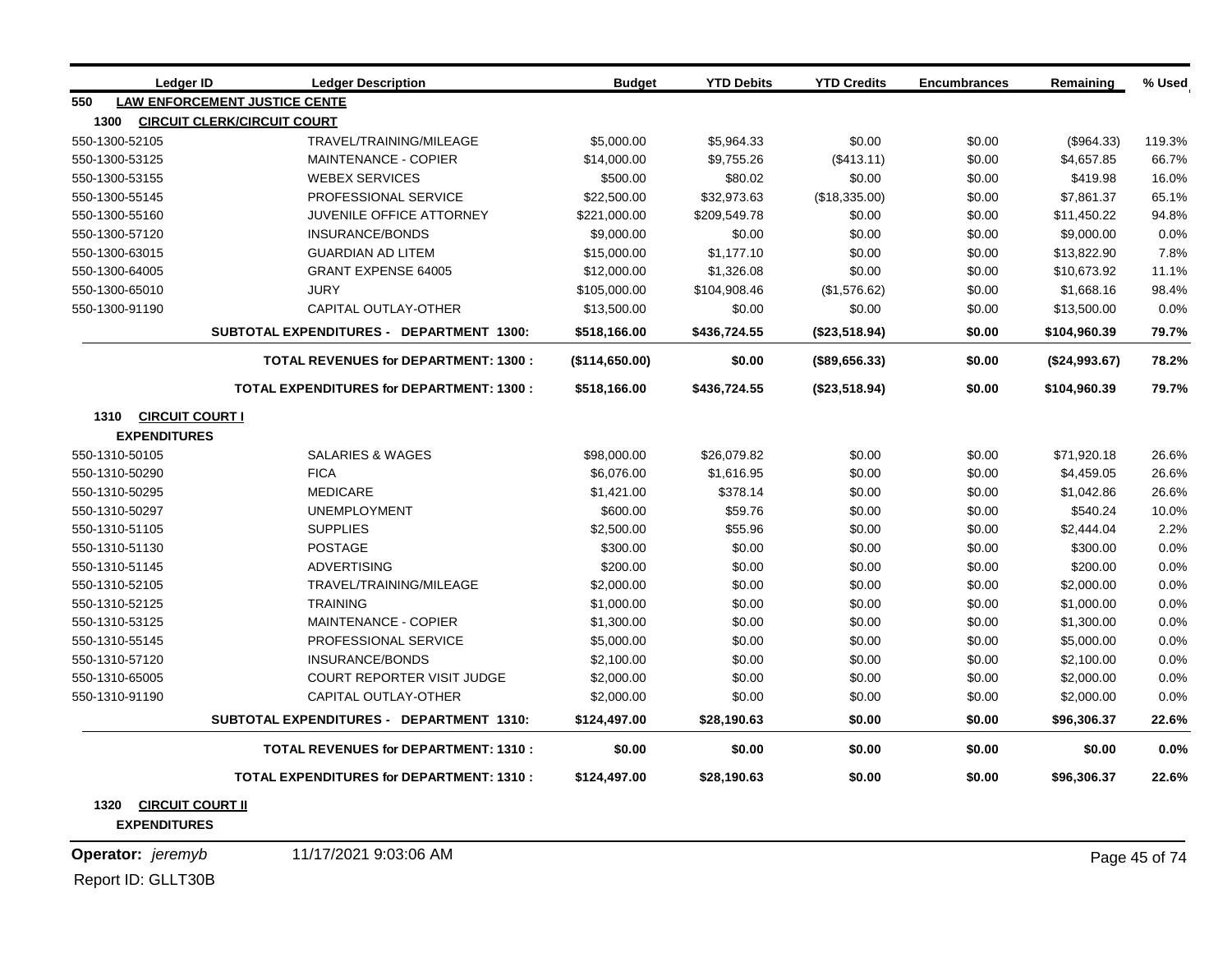|                | Ledger ID                | <b>Ledger Description</b>                       | <b>Budget</b>     | <b>YTD Debits</b> | <b>YTD Credits</b> | <b>Encumbrances</b> | Remaining         | % Used |
|----------------|--------------------------|-------------------------------------------------|-------------------|-------------------|--------------------|---------------------|-------------------|--------|
| 550            |                          | <b>LAW ENFORCEMENT JUSTICE CENTE</b>            |                   |                   |                    |                     |                   |        |
| 1320           | <b>CIRCUIT COURT II</b>  |                                                 |                   |                   |                    |                     |                   |        |
| 550-1320-51105 |                          | <b>SUPPLIES</b>                                 | \$1,000.00        | \$0.00            | \$0.00             | \$0.00              | \$1,000.00        | 0.0%   |
| 550-1320-51130 |                          | <b>POSTAGE</b>                                  | \$300.00          | \$0.00            | \$0.00             | \$0.00              | \$300.00          | 0.0%   |
| 550-1320-52105 |                          | TRAVEL/TRAINING/MILEAGE                         | \$2,500.00        | \$0.00            | \$0.00             | \$0.00              | \$2,500.00        | 0.0%   |
| 550-1320-55145 |                          | PROFESSIONAL SERVICE                            | \$2,000.00        | \$0.00            | \$0.00             | \$0.00              | \$2,000.00        | 0.0%   |
|                |                          | SUBTOTAL EXPENDITURES - DEPARTMENT 1320:        | \$5,800.00        | \$0.00            | \$0.00             | \$0.00              | \$5,800.00        | 0.0%   |
|                |                          | <b>TOTAL REVENUES for DEPARTMENT: 1320:</b>     | \$0.00            | \$0.00            | \$0.00             | \$0.00              | \$0.00            | 0.0%   |
|                |                          | <b>TOTAL EXPENDITURES for DEPARTMENT: 1320:</b> | \$5,800.00        | \$0.00            | \$0.00             | \$0.00              | \$5,800.00        | 0.0%   |
| 1335           |                          | <b>CIRCUIT COURT SERVICES</b>                   |                   |                   |                    |                     |                   |        |
|                | <b>EXPENDITURES</b>      |                                                 |                   |                   |                    |                     |                   |        |
| 550-1335-55145 |                          | PROFESSIONAL SERVICE                            | \$100,000.00      | \$42,570.56       | \$0.00             | \$0.00              | \$57,429.44       | 42.6%  |
|                |                          | <b>SUBTOTAL EXPENDITURES - DEPARTMENT 1335:</b> | \$100,000.00      | \$42,570.56       | \$0.00             | \$0.00              | \$57,429.44       | 42.6%  |
|                |                          | <b>TOTAL REVENUES for DEPARTMENT: 1335:</b>     | \$0.00            | \$0.00            | \$0.00             | \$0.00              | \$0.00            | 0.0%   |
|                |                          | <b>TOTAL EXPENDITURES for DEPARTMENT: 1335:</b> | \$100,000.00      | \$42,570.56       | \$0.00             | \$0.00              | \$57,429.44       | 42.6%  |
|                | 1340 JUSTICE CENTER FUND |                                                 |                   |                   |                    |                     |                   |        |
|                | <b>REVENUES</b>          |                                                 |                   |                   |                    |                     |                   |        |
| 550-1340-41230 |                          | 1/4% SALES TAX (GJ'S) LEJC                      | (\$3,366,168.00)  | \$0.00            | (\$3,733,549.44)   | \$0.00              | \$367,381.44      | 110.9% |
| 550-1340-41235 |                          | 1/4% SALES TAX (GJ'S) LE                        | (\$3,366,168.00)  | \$0.00            | (\$3,733,548.84)   | \$0.00              | \$367,380.84      | 110.9% |
| 550-1340-41236 |                          | 1/4% SALES TAX LE OPER                          | (\$3,366,168.00)  | \$0.00            | (\$3,733,755.78)   | \$0.00              | \$367,587.78      | 110.9% |
| 550-1340-41240 |                          | OUT OF STATE/LOCAL USE TAX                      | (\$1,200,000.00)  | \$0.00            | (\$1,716,844.37)   | \$0.00              | \$516,844.37      | 143.1% |
| 550-1340-45100 |                          | <b>INTEREST INCOME</b>                          | (\$31,500.00)     | \$0.00            | (\$3,085.69)       | \$0.00              | (\$28,414.31)     | 9.8%   |
| 550-1340-47999 |                          | <b>PRIOR YEAR CARRY OVER</b>                    | (\$1,507,904.00)  | \$0.00            | \$0.00             | \$0.00              | (\$1,507,904.00)  | 0.0%   |
| 550-1340-49101 |                          | <b>TRANSFER-GENERAL FUND</b>                    | (\$6,511,704.00)  | \$0.00            | (\$5,969,062.00)   | \$0.00              | (\$542,642.00)    | 91.7%  |
|                |                          | SUBTOTAL REVENUES - DEPARTMENT 1340:            | (\$19,349,612.00) | \$0.00            | (\$18,889,846.12)  | \$0.00              | $($ \$459,765.88) | 97.6%  |
|                | <b>EXPENDITURES</b>      |                                                 |                   |                   |                    |                     |                   |        |
| 550-1340-50105 |                          | <b>SALARIES &amp; WAGES</b>                     | \$233.429.90      | \$213.435.99      | \$0.00             | \$0.00              | \$19,993.91       | 91.4%  |
| 550-1340-50205 |                          | LAGERS                                          | \$25,911.00       | \$22,461.35       | \$0.00             | \$0.00              | \$3,449.65        | 86.7%  |
| 550-1340-50210 |                          | <b>HEALTH INS</b>                               | \$5,100.00        | \$5,425.00        | \$0.00             | \$0.00              | (\$325.00)        | 106.4% |
| 550-1340-50211 |                          | HSA- EMPLOYER PAID                              | \$1,200.00        | \$600.00          | \$0.00             | \$0.00              | \$600.00          | 50.0%  |
| 550-1340-50215 |                          | <b>LIFE INSURANCE</b>                           | \$820.00          | \$703.08          | \$0.00             | \$0.00              | \$116.92          | 85.7%  |
| 550-1340-50220 |                          | DEPENDENT LIFE INSURANCE                        | \$69.00           | \$60.48           | \$0.00             | \$0.00              | \$8.52            | 87.7%  |
| 550-1340-50225 |                          | <b>DISABILITY INSURANCE</b>                     | \$72.00           | \$63.00           | \$0.00             | \$0.00              | \$9.00            | 87.5%  |
| 550-1340-50240 |                          | <b>DRUG TESTING</b>                             | \$400.00          | \$0.00            | \$0.00             | \$0.00              | \$400.00          | 0.0%   |
| 550-1340-50250 |                          | <b>WORKER'S COMP</b>                            | \$350,000.00      | \$350,000.00      | \$0.00             | \$0.00              | \$0.00            | 100.0% |

**Operator:** *jeremyb* 11/17/2021 9:03:06 AM Page 46 of 74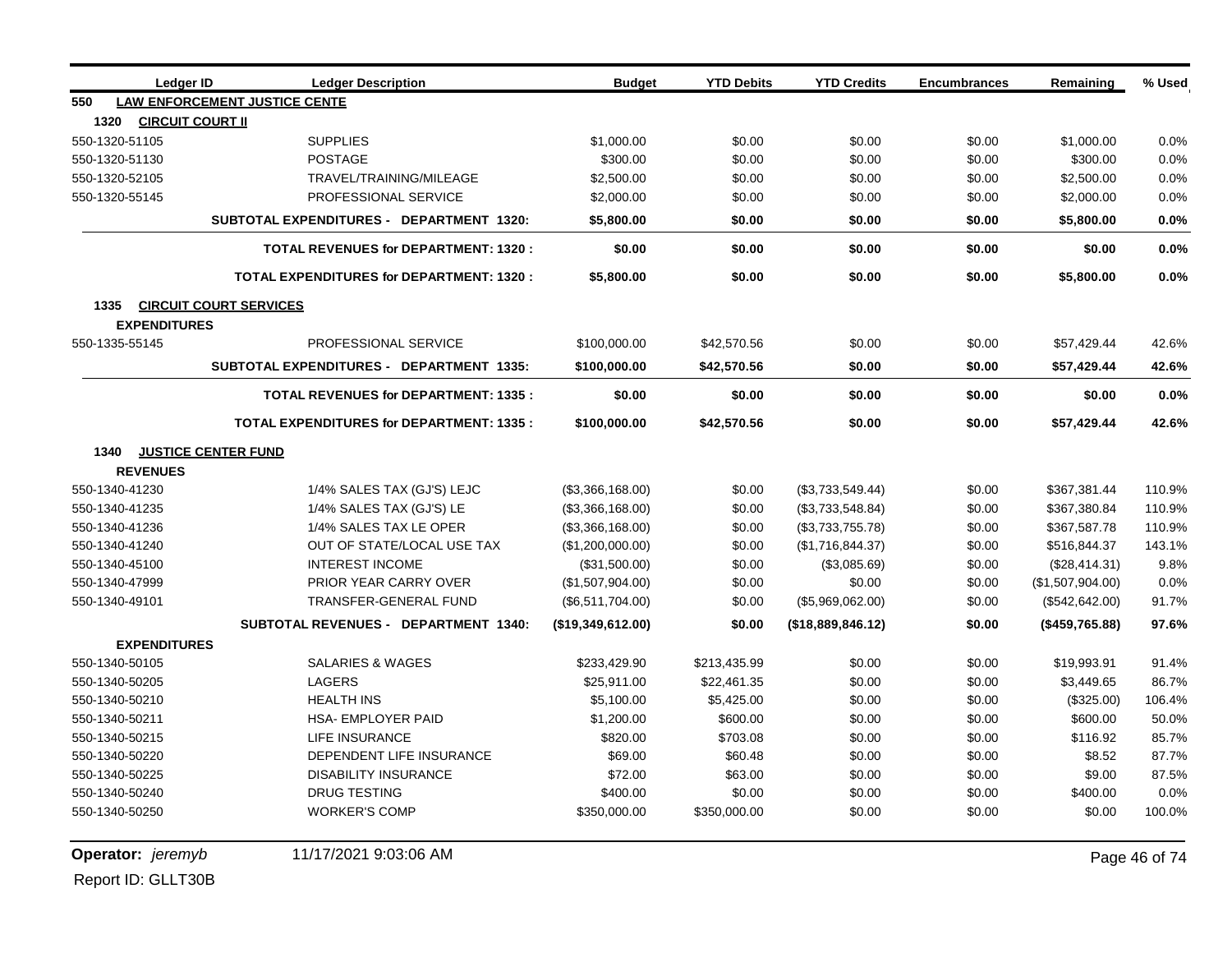| Ledger ID      | <b>Ledger Description</b>                          | <b>Budget</b>        | <b>YTD Debits</b> | <b>YTD Credits</b>   | <b>Encumbrances</b> | Remaining      | % Used |
|----------------|----------------------------------------------------|----------------------|-------------------|----------------------|---------------------|----------------|--------|
| 550            | <b>LAW ENFORCEMENT JUSTICE CENTE</b>               |                      |                   |                      |                     |                |        |
| 1340           | <b>JUSTICE CENTER FUND</b>                         |                      |                   |                      |                     |                |        |
| 550-1340-50290 | <b>FICA</b>                                        | \$14,472.65          | \$13,121.48       | \$0.00               | \$0.00              | \$1,351.17     | 90.7%  |
| 550-1340-50295 | <b>MEDICARE</b>                                    | \$3,384.73           | \$3,068.74        | \$0.00               | \$0.00              | \$315.99       | 90.7%  |
| 550-1340-50297 | <b>UNEMPLOYMENT</b>                                | \$296.00             | \$271.03          | \$0.00               | \$0.00              | \$24.97        | 91.6%  |
| 550-1340-51105 | <b>SUPPLIES</b>                                    | \$49,056.00          | \$32,565.91       | (\$14.16)            | \$0.00              | \$16,504.25    | 66.4%  |
| 550-1340-53120 | <b>MAINTENANCE</b>                                 | \$500,000.00         | \$347,298.35      | (\$3,696.72)         | \$0.00              | \$156,398.37   | 68.7%  |
| 550-1340-53135 | <b>RENT</b>                                        | \$34,572.72          | \$31,691.66       | \$0.00               | \$0.00              | \$2,881.06     | 91.7%  |
| 550-1340-53140 | <b>UTILITIES</b>                                   | \$525,000.00         | \$447,739.02      | \$0.00               | \$0.00              | \$77,260.98    | 85.3%  |
| 550-1340-53145 | <b>TELEPHONE</b>                                   | \$47,562.28          | \$37,068.09       | \$0.00               | \$0.00              | \$10,494.19    | 77.9%  |
| 550-1340-53150 | CELL PHONES/PAGER/WIRELESS CRD                     | \$2,000.00           | \$896.03          | \$0.00               | \$0.00              | \$1,103.97     | 44.8%  |
| 550-1340-57115 | <b>GENERAL INSURANCE</b>                           | \$250,000.00         | \$231,765.06      | \$0.00               | \$0.00              | \$18,234.94    | 92.7%  |
| 550-1340-59200 | <b>JUSTICE CENTER DEBT SERVICE</b>                 | \$3,366,168.00       | \$3,733,548.84    | \$0.00               | \$0.00              | (\$367,380.84) | 110.9% |
| 550-1340-92005 | <b>ECONOMIC ACTIVITY TAXES</b>                     | \$350,000.00         | \$283,928.62      | (\$19,997.13)        | \$0.00              | \$86,068.51    | 75.4%  |
|                | <b>SUBTOTAL EXPENDITURES -</b><br>DEPARTMENT 1340: | \$5,759,514.28       | \$5,755,711.73    | (\$23,708.01)        | \$0.00              | \$27,510.56    | 99.5%  |
|                | <b>TOTAL REVENUES for DEPARTMENT: 1340:</b>        | (\$19,349,612.00)    | \$0.00            | $($ \$18,889,846.12) | \$0.00              | (\$459,765.88) | 97.6%  |
|                | <b>TOTAL EXPENDITURES for DEPARTMENT: 1340:</b>    | \$5,759,514.28       | \$5,755,711.73    | (\$23,708.01)        | \$0.00              | \$27,510.56    | 99.5%  |
|                | <b>TOTAL REVENUES for FUND: 550:</b>               | $($ \$21,243,367.00) | \$3,713.66        | (S20, 648, 540.90)   | \$0.00              | (\$598,539.76) | 97.2%  |
|                | <b>TOTAL EXPENDITURES for FUND: 550:</b>           | \$21,246,459.45      | \$19,008,415.19   | (\$1,078,364.86)     | \$0.00              | \$3,316,409.12 | 84.4%  |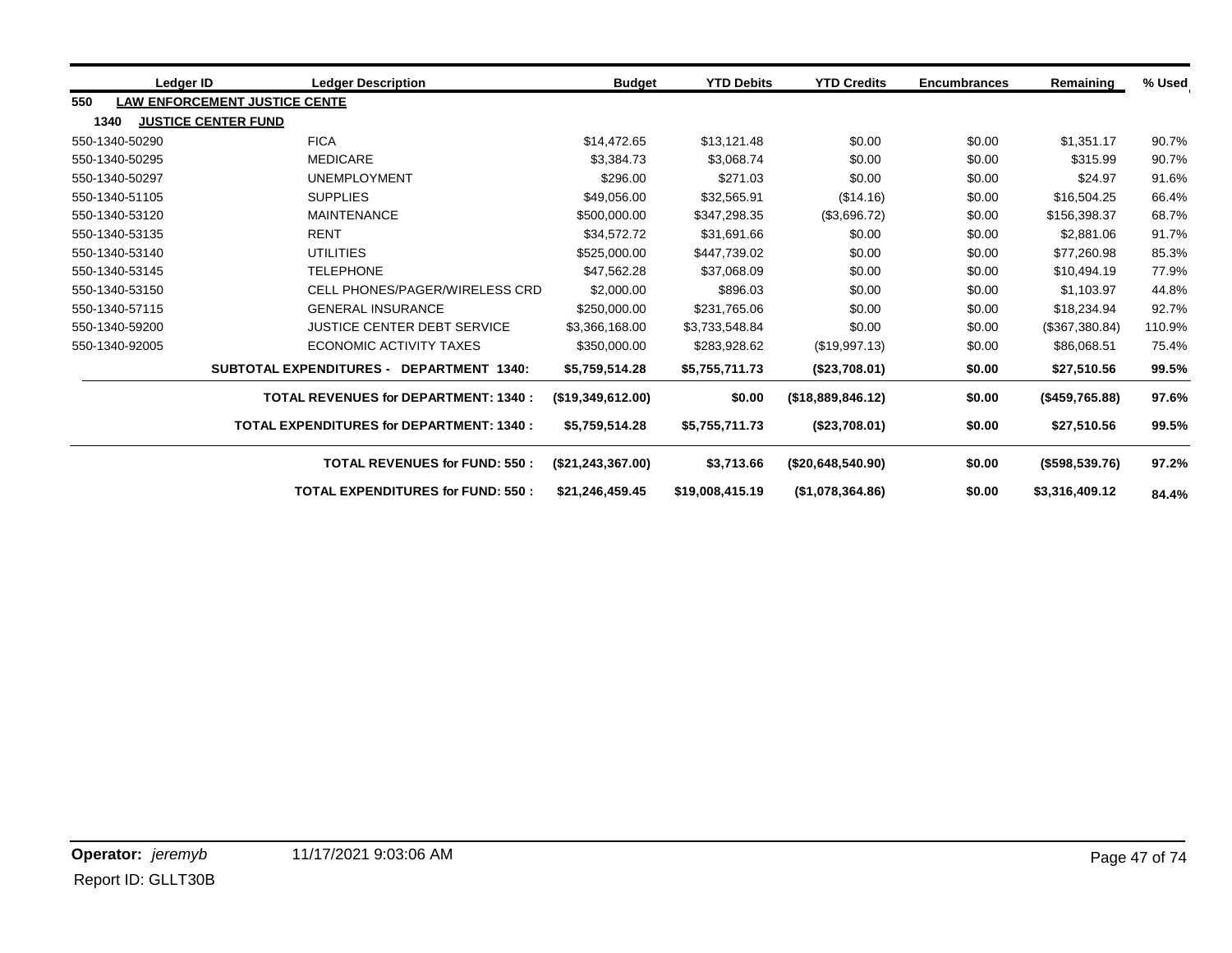| Ledger ID           | <b>Ledger Description</b>                       | <b>Budget</b> | <b>YTD Debits</b> | <b>YTD Credits</b> | <b>Encumbrances</b> | Remaining    | % Used  |
|---------------------|-------------------------------------------------|---------------|-------------------|--------------------|---------------------|--------------|---------|
| 551                 | LOCAL LAW ENFORCEMENT BLOCK                     |               |                   |                    |                     |              |         |
| 0000                | <b>Non-Departmental</b>                         |               |                   |                    |                     |              |         |
| <b>REVENUES</b>     |                                                 |               |                   |                    |                     |              |         |
| 551-0000-47999      | PRIOR YEAR CARRY OVER                           | (\$1,937.00)  | \$0.00            | \$0.00             | \$0.00              | (\$1,937.00) | $0.0\%$ |
|                     | SUBTOTAL REVENUES - DEPARTMENT<br>0000:         | (\$1,937.00)  | \$0.00            | \$0.00             | \$0.00              | (\$1,937.00) | $0.0\%$ |
| <b>EXPENDITURES</b> |                                                 |               |                   |                    |                     |              |         |
| 551-0000-64005      | <b>GRANT EXPENSE</b>                            | \$1,937.00    | \$0.00            | \$0.00             | \$0.00              | \$1,937.00   | $0.0\%$ |
|                     | SUBTOTAL EXPENDITURES - DEPARTMENT 0000:        | \$1,937.00    | \$0.00            | \$0.00             | \$0.00              | \$1,937.00   | $0.0\%$ |
|                     | <b>TOTAL REVENUES for DEPARTMENT: 0000:</b>     | (\$1,937.00)  | \$0.00            | \$0.00             | \$0.00              | (\$1,937.00) | $0.0\%$ |
|                     | <b>TOTAL EXPENDITURES for DEPARTMENT: 0000:</b> | \$1,937.00    | \$0.00            | \$0.00             | \$0.00              | \$1,937.00   | $0.0\%$ |
|                     | <b>TOTAL REVENUES for FUND: 551:</b>            | (\$1,937.00)  | \$0.00            | \$0.00             | \$0.00              | (\$1,937.00) | $0.0\%$ |
|                     | <b>TOTAL EXPENDITURES for FUND: 551:</b>        | \$1,937.00    | \$0.00            | \$0.00             | \$0.00              | \$1,937.00   | 0.0%    |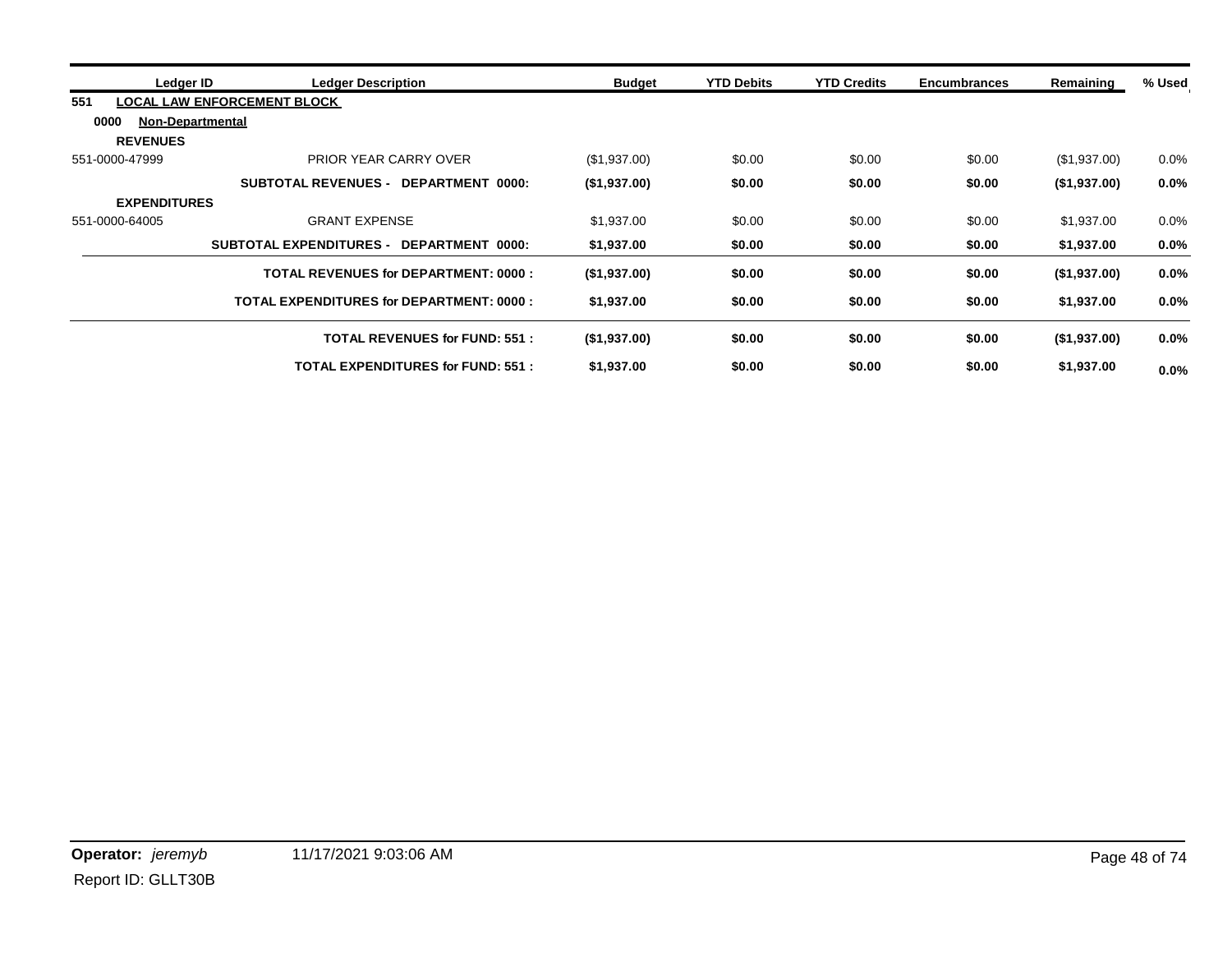| Ledger ID           | <b>Ledger Description</b>                       | <b>Budget</b>  | <b>YTD Debits</b> | <b>YTD Credits</b> | <b>Encumbrances</b> | Remaining      | % Used  |
|---------------------|-------------------------------------------------|----------------|-------------------|--------------------|---------------------|----------------|---------|
| 553                 | SHERIFF CIVIL PROCESS FUND                      |                |                   |                    |                     |                |         |
| 0000                | Non-Departmental                                |                |                   |                    |                     |                |         |
| <b>REVENUES</b>     |                                                 |                |                   |                    |                     |                |         |
| 553-0000-42124      | FEES-SHERIFF CIVIL PROCESS                      | (\$50,000.00)  | \$0.00            | (\$50,000.00)      | \$0.00              | \$0.00         | 100.0%  |
| 553-0000-45100      | <b>INTEREST INCOME</b>                          | $(\$500.00)$   | \$0.00            | (\$244.69)         | \$0.00              | (\$255.31)     | 48.9%   |
| 553-0000-47999      | PRIOR YEAR CARRY OVER                           | (\$222,189.00) | \$0.00            | \$0.00             | \$0.00              | (\$222,189.00) | $0.0\%$ |
|                     | <b>SUBTOTAL REVENUES -</b><br>DEPARTMENT 0000:  | (\$272,689.00) | \$0.00            | (\$50,244.69)      | \$0.00              | (\$222,444.31) | 18.4%   |
| <b>EXPENDITURES</b> |                                                 |                |                   |                    |                     |                |         |
| 553-0000-51105      | <b>SUPPLIES</b>                                 | \$5,000.00     | \$1,217.50        | \$0.00             | \$0.00              | \$3,782.50     | 24.4%   |
| 553-0000-51142      | LEGAL PUBLICATIONS/DUES                         | \$5,000.00     | \$0.00            | \$0.00             | \$0.00              | \$5,000.00     | 0.0%    |
| 553-0000-55105      | <b>CONTRACT SERVICE</b>                         | \$50,000.00    | \$0.00            | \$0.00             | \$0.00              | \$50,000.00    | 0.0%    |
| 553-0000-91190      | <b>CAPITAL OUTLAY-OTHER</b>                     | \$167,689.00   | \$0.00            | \$0.00             | \$0.00              | \$167,689.00   | 0.0%    |
|                     | SUBTOTAL EXPENDITURES - DEPARTMENT 0000:        | \$227,689.00   | \$1,217.50        | \$0.00             | \$0.00              | \$226,471.50   | 0.5%    |
|                     | <b>TOTAL REVENUES for DEPARTMENT: 0000:</b>     | (\$272,689.00) | \$0.00            | (\$50,244.69)      | \$0.00              | (\$222,444.31) | 18.4%   |
|                     | <b>TOTAL EXPENDITURES for DEPARTMENT: 0000:</b> | \$227,689.00   | \$1,217.50        | \$0.00             | \$0.00              | \$226,471.50   | 0.5%    |
|                     | <b>TOTAL REVENUES for FUND: 553:</b>            | (\$272,689.00) | \$0.00            | (\$50,244.69)      | \$0.00              | (\$222,444.31) | 18.4%   |
|                     | <b>TOTAL EXPENDITURES for FUND: 553:</b>        | \$227,689.00   | \$1,217.50        | \$0.00             | \$0.00              | \$226,471.50   | 0.5%    |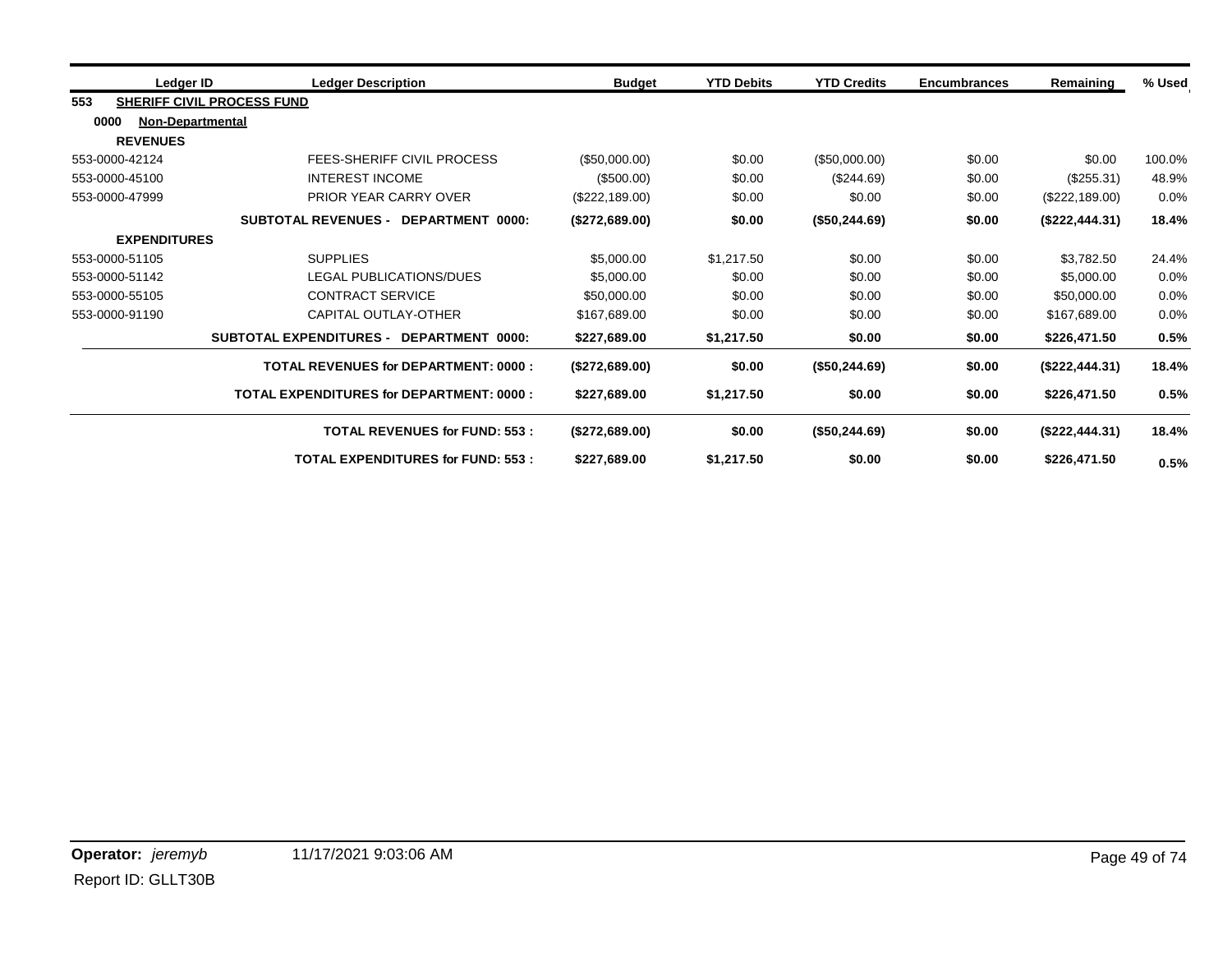|     | Ledger ID                       | <b>Ledger Description</b>                   | <b>Budget</b>     | <b>YTD Debits</b> | <b>YTD Credits</b> | <b>Encumbrances</b> | Remaining       | % Used |
|-----|---------------------------------|---------------------------------------------|-------------------|-------------------|--------------------|---------------------|-----------------|--------|
| 554 | <b>SHERIFF REVOLVING FUND</b>   |                                             |                   |                   |                    |                     |                 |        |
|     | 0000<br><b>Non-Departmental</b> |                                             |                   |                   |                    |                     |                 |        |
|     | <b>REVENUES</b>                 |                                             |                   |                   |                    |                     |                 |        |
|     | 554-0000-42122                  | <b>FEES-GUN PERMITS</b>                     | (\$50,000.00)     | \$0.00            | (\$77,650.00)      | \$0.00              | \$27,650.00     | 155.3% |
|     | 554-0000-45100                  | <b>INTEREST INCOME</b>                      | (\$4,000.00)      | \$0.00            | (\$285.21)         | \$0.00              | (\$3,714.79)    | 7.1%   |
|     | 554-0000-47999                  | <b>PRIOR YEAR CARRY OVER</b>                | (\$255, 259.46)   | \$0.00            | \$0.00             | \$0.00              | (\$255, 259.46) | 0.0%   |
|     |                                 | <b>SUBTOTAL REVENUES - DEPARTMENT 0000:</b> | (\$309,259.46)    | \$0.00            | (\$77,935.21)      | \$0.00              | (\$231,324.25)  | 25.2%  |
|     | <b>EXPENDITURES</b>             |                                             |                   |                   |                    |                     |                 |        |
|     | 554-0000-51105                  | <b>SUPPLIES</b>                             | \$20,000.00       | \$18,919.46       | \$0.00             | \$0.00              | \$1,080.54      | 94.6%  |
|     | 554-0000-52135                  | MEMBERSHIP/DUES                             | \$7,500.00        | \$3,225.00        | \$0.00             | \$0.00              | \$4,275.00      | 43.0%  |
|     | 554-0000-54120                  | ALERT/MULES COMPUTER                        | \$36,000.00       | \$152.00          | \$0.00             | \$0.00              | \$35,848.00     | 0.4%   |
|     | 554-0000-55196                  | <b>CANINE UNIT CARE</b>                     | \$5,000.00        | \$0.00            | \$0.00             | \$0.00              | \$5,000.00      | 0.0%   |
|     | 554-0000-61015                  | <b>METRO SQUAD</b>                          | \$2,500.00        | \$0.00            | \$0.00             | \$0.00              | \$2,500.00      | 0.0%   |
|     | 554-0000-63020                  | UNIFORM/LEATHER                             | \$0.00            | \$2,064.02        | \$0.00             | \$0.00              | (\$2,064.02)    | 0.0%   |
|     | 554-0000-91190                  | CAPITAL OUTLAY-OTHER                        | \$228,259.46      | \$53.70           | \$0.00             | \$0.00              | \$228,205.76    | 0.0%   |
|     |                                 | SUBTOTAL EXPENDITURES - DEPARTMENT 0000:    | \$299,259.46      | \$24,414.18       | \$0.00             | \$0.00              | \$274,845.28    | 8.2%   |
|     |                                 | <b>TOTAL REVENUES for DEPARTMENT: 0000:</b> | (\$309,259.46)    | \$0.00            | (\$77,935.21)      | \$0.00              | (\$231,324.25)  | 25.2%  |
|     |                                 | TOTAL EXPENDITURES for DEPARTMENT: 0000:    | \$299,259.46      | \$24,414.18       | \$0.00             | \$0.00              | \$274,845.28    | 8.2%   |
|     |                                 | <b>TOTAL REVENUES for FUND: 554:</b>        | $($ \$309,259.46) | \$0.00            | (\$77,935.21)      | \$0.00              | (\$231,324.25)  | 25.2%  |
|     |                                 | <b>TOTAL EXPENDITURES for FUND: 554:</b>    | \$299,259.46      | \$24,414.18       | \$0.00             | \$0.00              | \$274,845.28    | 8.2%   |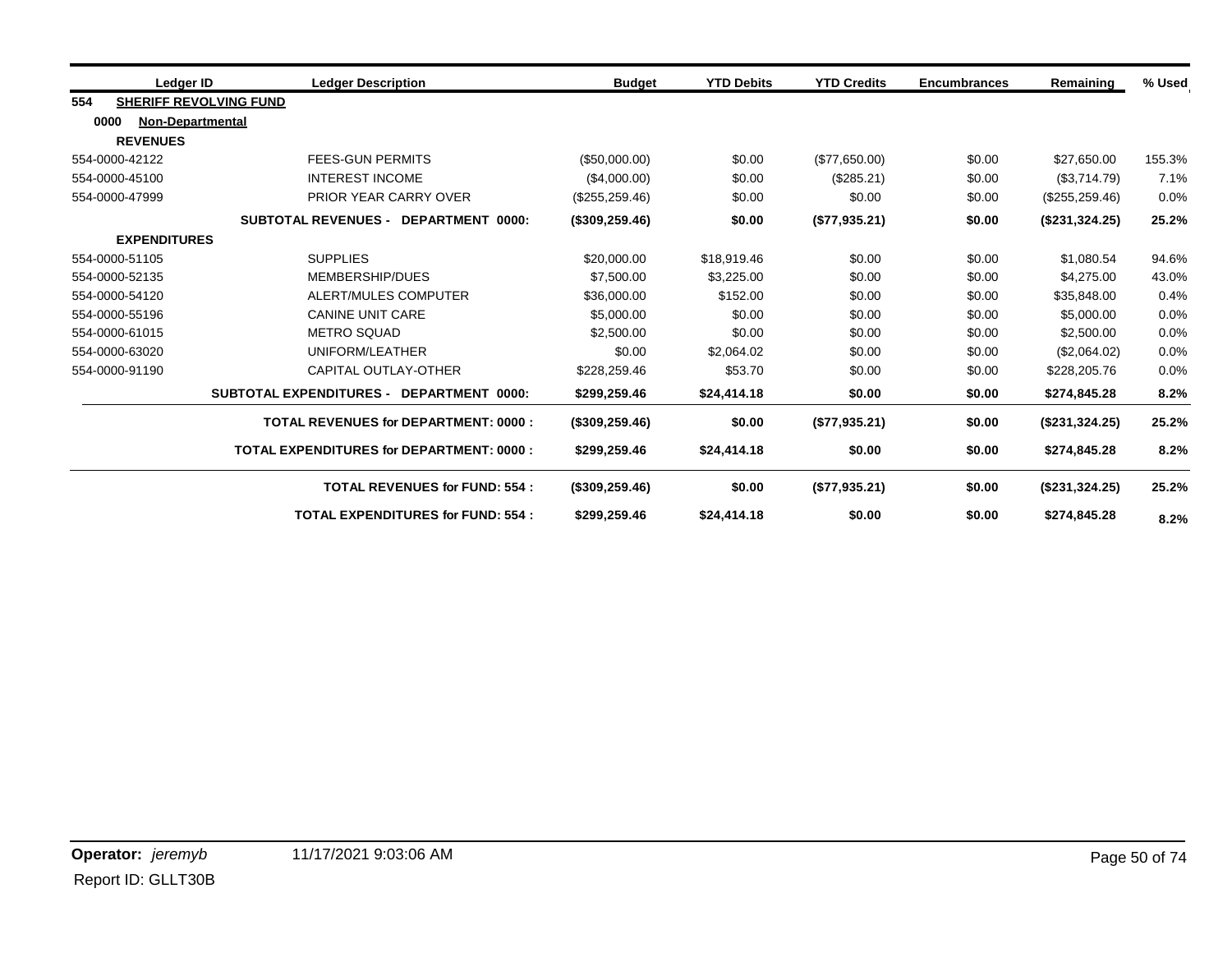|                     | Ledger ID<br><b>Ledger Description</b>             | <b>Budget</b> | <b>YTD Debits</b> | <b>YTD Credits</b> | <b>Encumbrances</b> | Remaining    | % Used |
|---------------------|----------------------------------------------------|---------------|-------------------|--------------------|---------------------|--------------|--------|
| 555                 | <b>SHERIFF TRAINING FUND</b>                       |               |                   |                    |                     |              |        |
| 0000                | <b>Non-Departmental</b>                            |               |                   |                    |                     |              |        |
| <b>REVENUES</b>     |                                                    |               |                   |                    |                     |              |        |
| 555-0000-42120      | <b>FEES</b>                                        | (\$8,000.00)  | \$0.00            | (\$6,232.00)       | \$0.00              | (\$1,768.00) | 77.9%  |
| 555-0000-45100      | <b>INTEREST INCOME</b>                             | $(\$25.00)$   | \$0.00            | (\$12.70)          | \$0.00              | (\$12.30)    | 50.8%  |
|                     | <b>SUBTOTAL REVENUES -</b><br>DEPARTMENT 0000:     | (\$8,025.00)  | \$0.00            | (\$6,244.70)       | \$0.00              | (\$1,780.30) | 77.8%  |
| <b>EXPENDITURES</b> |                                                    |               |                   |                    |                     |              |        |
| 555-0000-52125      | <b>TRAINING</b>                                    | \$7,000.00    | \$0.00            | \$0.00             | \$0.00              | \$7,000.00   | 0.0%   |
| 555-0000-52135      | MEMBERSHIP/DUES                                    | \$1,025.00    | \$0.00            | \$0.00             | \$0.00              | \$1,025.00   | 0.0%   |
|                     | <b>SUBTOTAL EXPENDITURES -</b><br>DEPARTMENT 0000: | \$8,025.00    | \$0.00            | \$0.00             | \$0.00              | \$8,025.00   | 0.0%   |
|                     | <b>TOTAL REVENUES for DEPARTMENT: 0000:</b>        | (\$8,025.00)  | \$0.00            | (\$6,244.70)       | \$0.00              | (\$1,780.30) | 77.8%  |
|                     | <b>TOTAL EXPENDITURES for DEPARTMENT: 0000:</b>    | \$8,025.00    | \$0.00            | \$0.00             | \$0.00              | \$8,025.00   | 0.0%   |
|                     | <b>TOTAL REVENUES for FUND: 555:</b>               | (\$8,025.00)  | \$0.00            | (\$6,244.70)       | \$0.00              | (\$1,780.30) | 77.8%  |
|                     | <b>TOTAL EXPENDITURES for FUND: 555:</b>           | \$8,025.00    | \$0.00            | \$0.00             | \$0.00              | \$8,025.00   | 0.0%   |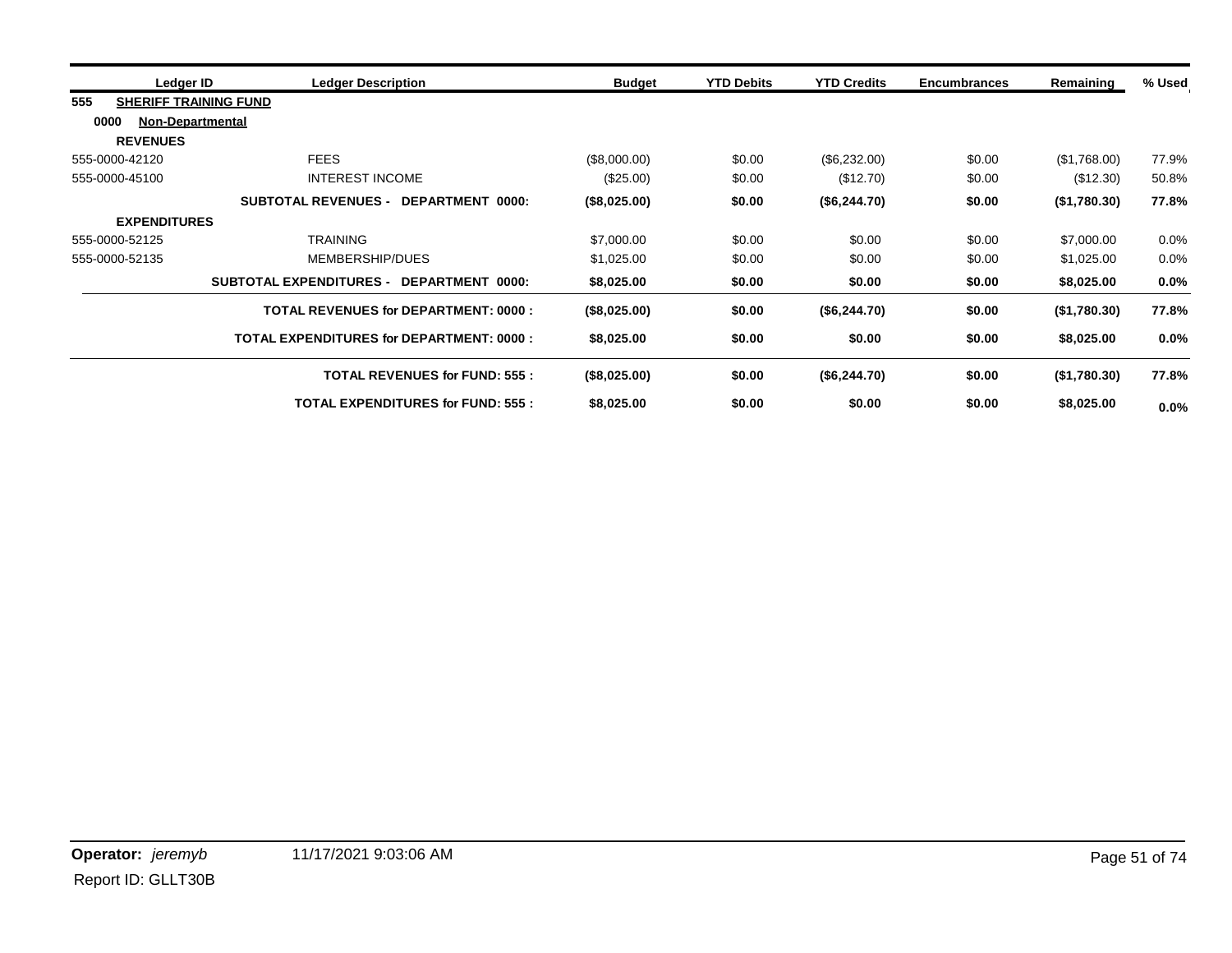|                     | <b>Ledger Description</b><br>Ledger ID          | <b>Budget</b> | <b>YTD Debits</b> | <b>YTD Credits</b> | <b>Encumbrances</b> | Remaining    | % Used  |
|---------------------|-------------------------------------------------|---------------|-------------------|--------------------|---------------------|--------------|---------|
| 556                 | <b>SHERIFF TRAINING POST FUND</b>               |               |                   |                    |                     |              |         |
| 0000                | <b>Non-Departmental</b>                         |               |                   |                    |                     |              |         |
| <b>REVENUES</b>     |                                                 |               |                   |                    |                     |              |         |
| 556-0000-42120      | <b>FEES</b>                                     | (\$3,500.00)  | \$0.00            | (\$2,584.16)       | \$0.00              | (\$915.84)   | 73.8%   |
| 556-0000-45100      | <b>INTEREST INCOME</b>                          | $(\$100.00)$  | \$0.00            | (\$7.70)           | \$0.00              | $(\$92.30)$  | 7.7%    |
|                     | <b>SUBTOTAL REVENUES -</b><br>DEPARTMENT 0000:  | (\$3,600.00)  | \$0.00            | (\$2,591.86)       | \$0.00              | (\$1,008.14) | 72.0%   |
| <b>EXPENDITURES</b> |                                                 |               |                   |                    |                     |              |         |
| 556-0000-52125      | <b>TRAINING</b>                                 | \$3,600.00    | \$0.00            | \$0.00             | \$0.00              | \$3,600.00   | $0.0\%$ |
|                     | SUBTOTAL EXPENDITURES - DEPARTMENT 0000:        | \$3,600.00    | \$0.00            | \$0.00             | \$0.00              | \$3,600.00   | $0.0\%$ |
|                     | <b>TOTAL REVENUES for DEPARTMENT: 0000:</b>     | (\$3,600.00)  | \$0.00            | (\$2,591.86)       | \$0.00              | (\$1,008.14) | 72.0%   |
|                     | <b>TOTAL EXPENDITURES for DEPARTMENT: 0000:</b> | \$3,600.00    | \$0.00            | \$0.00             | \$0.00              | \$3,600.00   | $0.0\%$ |
|                     | <b>TOTAL REVENUES for FUND: 556:</b>            | (\$3,600.00)  | \$0.00            | (\$2,591.86)       | \$0.00              | (\$1,008.14) | 72.0%   |
|                     | <b>TOTAL EXPENDITURES for FUND: 556:</b>        | \$3,600.00    | \$0.00            | \$0.00             | \$0.00              | \$3,600.00   | $0.0\%$ |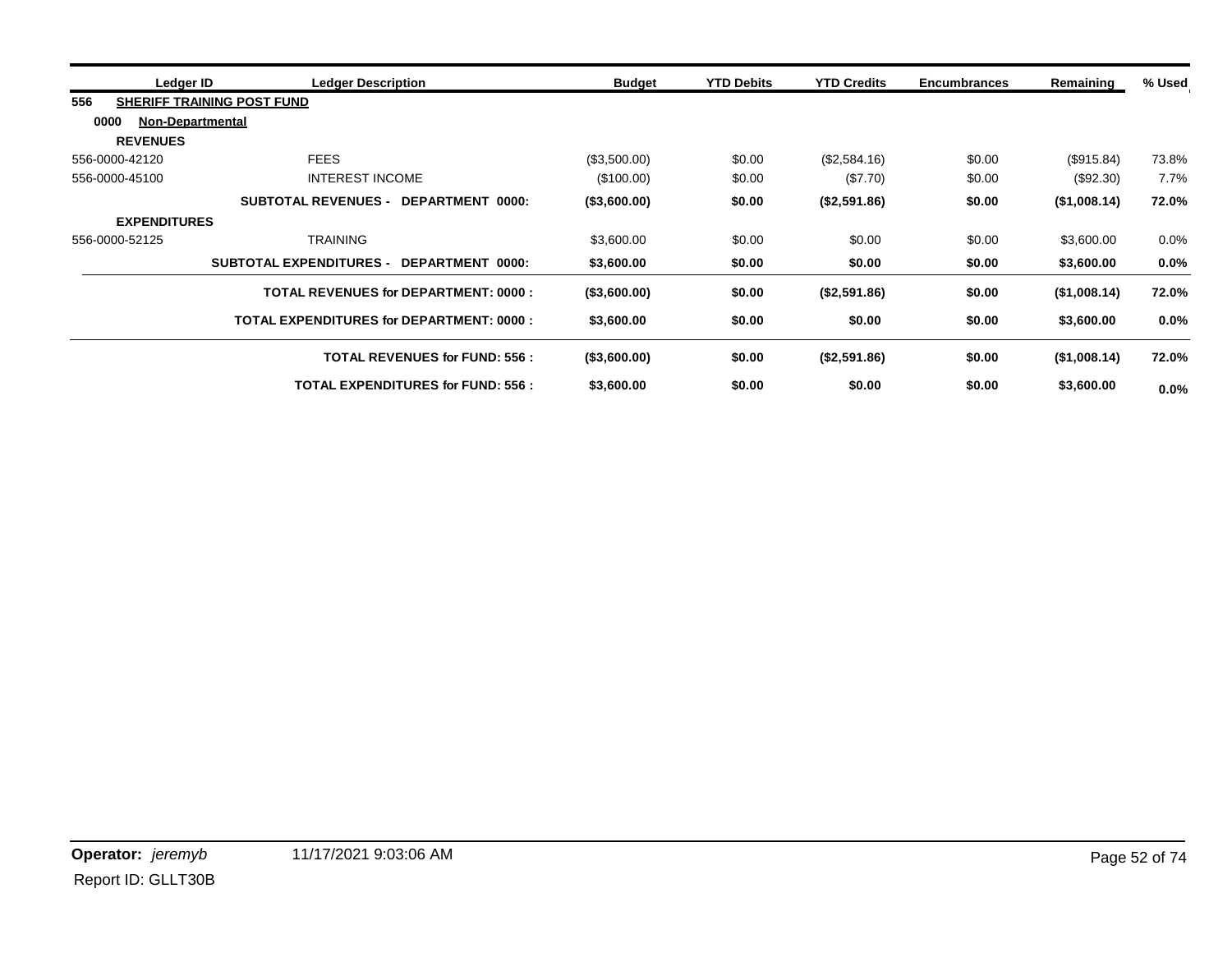|     | Ledger ID                       | <b>Ledger Description</b>                       | <b>Budget</b> | <b>YTD Debits</b> | <b>YTD Credits</b> | <b>Encumbrances</b> | Remaining       | % Used |
|-----|---------------------------------|-------------------------------------------------|---------------|-------------------|--------------------|---------------------|-----------------|--------|
| 557 |                                 | <b>PA- ADMIN HANDLING COST FUND</b>             |               |                   |                    |                     |                 |        |
|     | 0000<br><b>Non-Departmental</b> |                                                 |               |                   |                    |                     |                 |        |
|     | <b>REVENUES</b>                 |                                                 |               |                   |                    |                     |                 |        |
|     | 557-0000-42102                  | <b>CHECK FEE</b>                                | (\$2,050.00)  | \$0.00            | (\$2,181.00)       | \$0.00              | \$131.00        | 106.4% |
|     | 557-0000-42103                  | <b>RESTITUTION FEE</b>                          | (\$2,000.00)  | \$0.00            | (\$2,905.00)       | \$0.00              | \$905.00        | 145.3% |
|     | 557-0000-45100                  | <b>INTEREST INCOME</b>                          | (\$50.00)     | \$0.00            | (\$10.47)          | \$0.00              | (\$39.53)       | 20.9%  |
|     | 557-0000-47999                  | <b>PRIOR YEAR CARRY OVER</b>                    | (\$6,000.00)  | \$0.00            | \$0.00             | \$0.00              | (\$6,000.00)    | 0.0%   |
|     |                                 | <b>SUBTOTAL REVENUES - DEPARTMENT 0000:</b>     | (\$10,100.00) | \$0.00            | (\$5,096.47)       | \$0.00              | (\$5,003.53)    | 50.5%  |
|     | <b>EXPENDITURES</b>             |                                                 |               |                   |                    |                     |                 |        |
|     | 557-0000-50105                  | <b>SALARIES &amp; WAGES</b>                     | \$3,888.68    | \$0.00            | \$0.00             | \$0.00              | \$3,888.68      | 0.0%   |
|     | 557-0000-50205                  | <b>LAGERS</b>                                   | \$930.00      | \$0.00            | \$0.00             | \$0.00              | \$930.00        | 0.0%   |
|     | 557-0000-50290                  | <b>FICA</b>                                     | \$500.00      | \$0.00            | \$0.00             | \$0.00              | \$500.00        | 0.0%   |
|     | 557-0000-50295                  | <b>MEDICARE</b>                                 | \$120.00      | \$0.00            | \$0.00             | \$0.00              | \$120.00        | 0.0%   |
|     | 557-0000-50297                  | <b>UNEMPLOYMENT</b>                             | \$50.00       | \$0.00            | \$0.00             | \$0.00              | \$50.00         | 0.0%   |
|     | 557-0000-51105                  | <b>SUPPLIES</b>                                 | \$1,566.00    | \$1,566.00        | \$0.00             | \$0.00              | \$0.00          | 100.0% |
|     | 557-0000-58155                  | <b>SERVICES FEES</b>                            | \$20.00       | \$20.00           | \$0.00             | \$0.00              | \$0.00          | 100.0% |
|     |                                 | SUBTOTAL EXPENDITURES - DEPARTMENT 0000:        | \$7,074.68    | \$1,586.00        | \$0.00             | \$0.00              | \$5,488.68      | 22.4%  |
|     |                                 | <b>TOTAL REVENUES for DEPARTMENT: 0000:</b>     | (\$10,100.00) | \$0.00            | (\$5.096.47)       | \$0.00              | $($ \$5,003.53) | 50.5%  |
|     |                                 | <b>TOTAL EXPENDITURES for DEPARTMENT: 0000:</b> | \$7,074.68    | \$1,586.00        | \$0.00             | \$0.00              | \$5,488.68      | 22.4%  |
|     |                                 | <b>TOTAL REVENUES for FUND: 557:</b>            | (\$10,100.00) | \$0.00            | (\$5,096.47)       | \$0.00              | (\$5,003.53)    | 50.5%  |
|     |                                 | <b>TOTAL EXPENDITURES for FUND: 557:</b>        | \$7,074.68    | \$1,586.00        | \$0.00             | \$0.00              | \$5,488.68      | 22.4%  |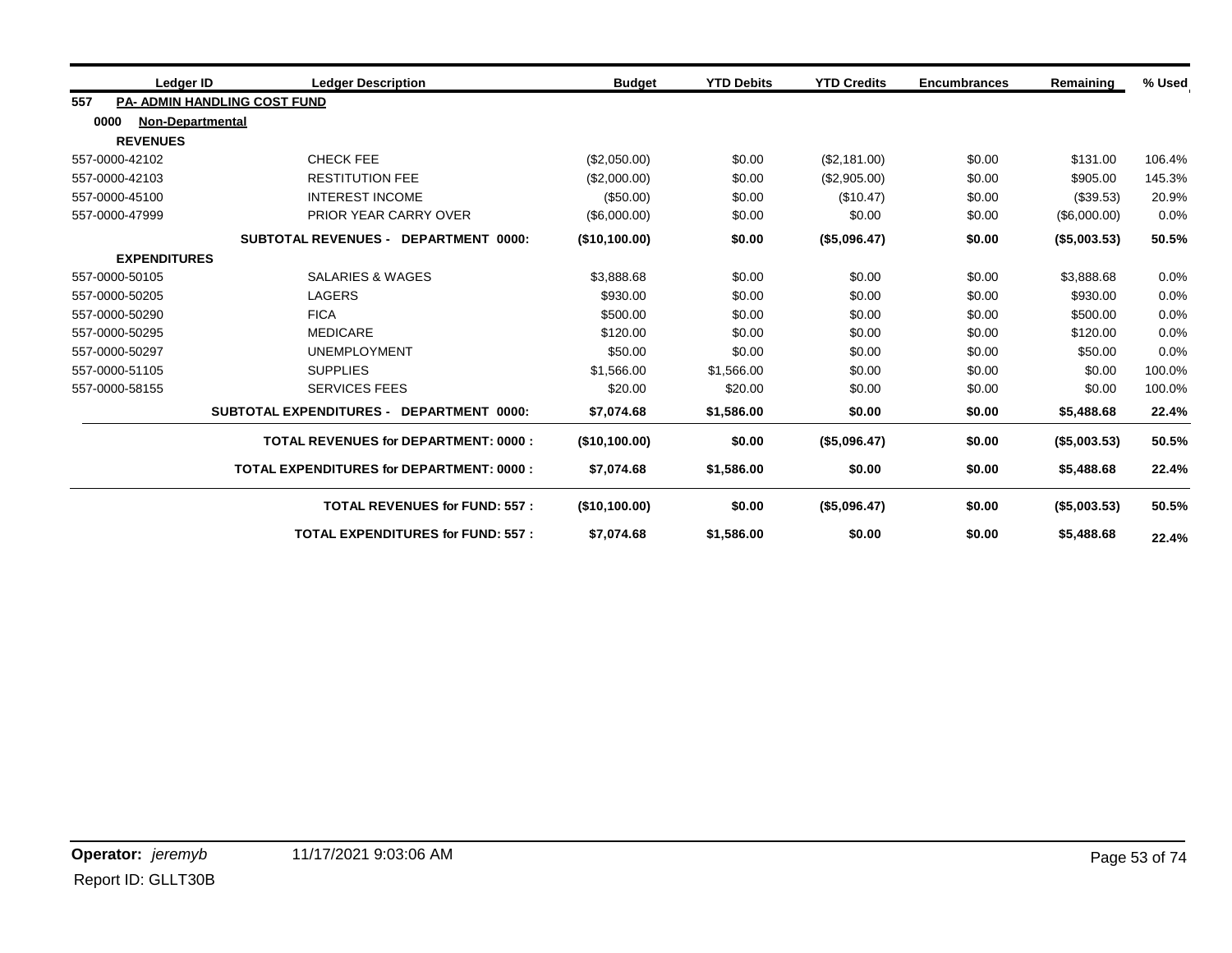|      | Ledger ID                       | <b>Ledger Description</b>                          | <b>Budget</b> | <b>YTD Debits</b> | <b>YTD Credits</b> | <b>Encumbrances</b> | Remaining     | % Used |
|------|---------------------------------|----------------------------------------------------|---------------|-------------------|--------------------|---------------------|---------------|--------|
| 558  | <b>DELINQUENT TAX FUND - PA</b> |                                                    |               |                   |                    |                     |               |        |
| 0000 | <b>Non-Departmental</b>         |                                                    |               |                   |                    |                     |               |        |
|      | <b>REVENUES</b>                 |                                                    |               |                   |                    |                     |               |        |
|      | 558-0000-42174                  | FEES - 1/2 DELINQUENT TAX                          | (\$20,000.00) | \$0.00            | (\$15,773.95)      | \$0.00              | (\$4,226.05)  | 78.9%  |
|      | 558-0000-45100                  | <b>INTEREST INCOME</b>                             | (\$100.00)    | \$0.00            | (\$14.78)          | \$0.00              | (\$85.22)     | 14.8%  |
|      | 558-0000-47999                  | PRIOR YEAR CARRY OVER                              | (\$16,310.00) | \$0.00            | \$0.00             | \$0.00              | (\$16,310.00) | 0.0%   |
|      |                                 | <b>SUBTOTAL REVENUES - DEPARTMENT 0000:</b>        | (\$36,410.00) | \$0.00            | (\$15,788.73)      | \$0.00              | (\$20,621.27) | 43.4%  |
|      | <b>EXPENDITURES</b>             |                                                    |               |                   |                    |                     |               |        |
|      | 558-0000-50105                  | <b>SALARIES &amp; WAGES</b>                        | \$25,000.00   | \$0.00            | \$0.00             | \$0.00              | \$25,000.00   | 0.0%   |
|      | 558-0000-50205                  | <b>LAGERS</b>                                      | \$2,775.00    | \$576.80          | \$0.00             | \$0.00              | \$2,198.20    | 20.8%  |
|      | 558-0000-50215                  | <b>LIFE INSURANCE</b>                              | \$89.28       | \$0.00            | \$0.00             | \$0.00              | \$89.28       | 0.0%   |
|      | 558-0000-50225                  | <b>DISABILITY INSURANCE</b>                        | \$8.00        | \$0.00            | \$0.00             | \$0.00              | \$8.00        | 0.0%   |
|      | 558-0000-50290                  | <b>FICA</b>                                        | \$1,550.00    | \$0.00            | \$0.00             | \$0.00              | \$1,550.00    | 0.0%   |
|      | 558-0000-50295                  | <b>MEDICARE</b>                                    | \$363.00      | \$0.00            | \$0.00             | \$0.00              | \$363.00      | 0.0%   |
|      | 558-0000-50297                  | <b>UNEMPLOYMENT</b>                                | \$350.00      | \$0.00            | \$0.00             | \$0.00              | \$350.00      | 0.0%   |
|      | 558-0000-51130                  | <b>POSTAGE</b>                                     | \$100.00      | \$0.00            | \$0.00             | \$0.00              | \$100.00      | 0.0%   |
|      | 558-0000-58160                  | <b>CRIMINAL COSTS</b>                              | \$6,175.00    | \$0.00            | \$0.00             | \$0.00              | \$6,175.00    | 0.0%   |
|      |                                 | <b>SUBTOTAL EXPENDITURES -</b><br>DEPARTMENT 0000: | \$36,410.28   | \$576.80          | \$0.00             | \$0.00              | \$35,833.48   | 1.6%   |
|      |                                 | <b>TOTAL REVENUES for DEPARTMENT: 0000:</b>        | (\$36,410.00) | \$0.00            | (\$15,788.73)      | \$0.00              | (\$20,621.27) | 43.4%  |
|      |                                 | <b>TOTAL EXPENDITURES for DEPARTMENT: 0000:</b>    | \$36,410.28   | \$576.80          | \$0.00             | \$0.00              | \$35,833.48   | 1.6%   |
|      |                                 | <b>TOTAL REVENUES for FUND: 558:</b>               | (\$36,410.00) | \$0.00            | (\$15,788.73)      | \$0.00              | (\$20,621.27) | 43.4%  |
|      |                                 | <b>TOTAL EXPENDITURES for FUND: 558:</b>           | \$36,410.28   | \$576.80          | \$0.00             | \$0.00              | \$35,833.48   | 1.6%   |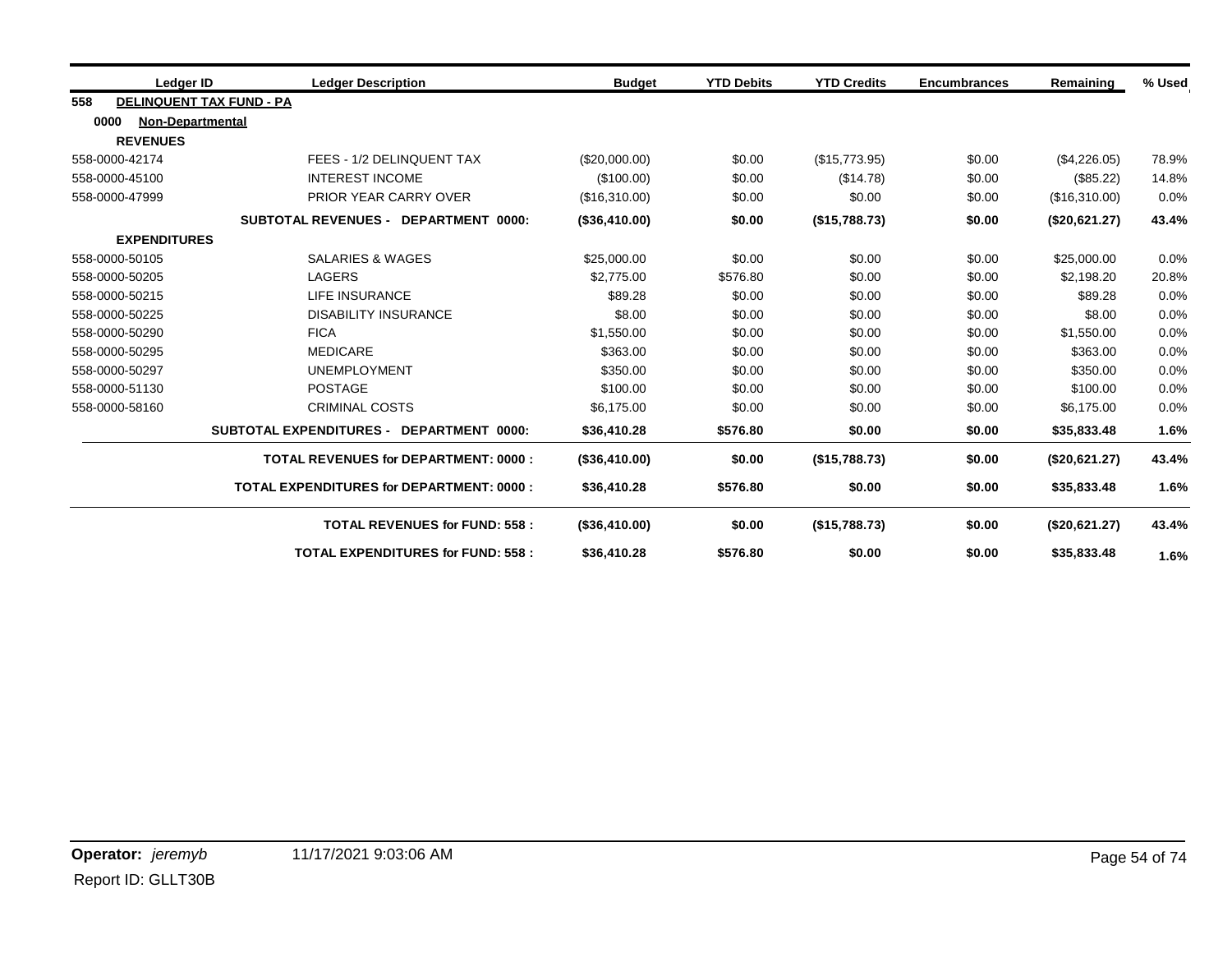|     | Ledger ID                      | <b>Ledger Description</b>                          | <b>Budget</b> | <b>YTD Debits</b> | <b>YTD Credits</b> | <b>Encumbrances</b> | Remaining    | % Used |
|-----|--------------------------------|----------------------------------------------------|---------------|-------------------|--------------------|---------------------|--------------|--------|
| 559 | <b>PROS ATTY TRAINING FUND</b> |                                                    |               |                   |                    |                     |              |        |
|     | 0000<br>Non-Departmental       |                                                    |               |                   |                    |                     |              |        |
|     | <b>REVENUES</b>                |                                                    |               |                   |                    |                     |              |        |
|     | 559-0000-42120                 | <b>FEES</b>                                        | (\$2,000.00)  | \$0.00            | (\$7,810.37)       | \$0.00              | \$5,810.37   | 390.5% |
|     | 559-0000-45100                 | <b>INTEREST INCOME</b>                             | \$0.00        | \$0.00            | (\$12.04)          | \$0.00              | \$12.04      | 0.0%   |
|     | 559-0000-47999                 | PRIOR YEAR CARRY OVER                              | (\$6,000.00)  | \$0.00            | \$0.00             | \$0.00              | (\$6,000.00) | 0.0%   |
|     |                                | SUBTOTAL REVENUES - DEPARTMENT 0000:               | (\$8,000.00)  | \$0.00            | (\$7,822.41)       | \$0.00              | (\$177.59)   | 97.8%  |
|     | <b>EXPENDITURES</b>            |                                                    |               |                   |                    |                     |              |        |
|     | 559-0000-52125                 | <b>TRAINING</b>                                    | \$2,785.30    | \$2,820.74        | \$0.00             | \$0.00              | (\$35.44)    | 101.3% |
|     |                                | <b>SUBTOTAL EXPENDITURES -</b><br>DEPARTMENT 0000: | \$2,785.30    | \$2,820.74        | \$0.00             | \$0.00              | (\$35.44)    | 101.3% |
|     |                                | <b>TOTAL REVENUES for DEPARTMENT: 0000:</b>        | (\$8,000.00)  | \$0.00            | (\$7,822.41)       | \$0.00              | (\$177.59)   | 97.8%  |
|     |                                | <b>TOTAL EXPENDITURES for DEPARTMENT: 0000:</b>    | \$2,785.30    | \$2,820.74        | \$0.00             | \$0.00              | (\$35.44)    | 101.3% |
|     |                                | <b>TOTAL REVENUES for FUND: 559:</b>               | (\$8,000.00)  | \$0.00            | (\$7,822.41)       | \$0.00              | (\$177.59)   | 97.8%  |
|     |                                | <b>TOTAL EXPENDITURES for FUND: 559:</b>           | \$2,785.30    | \$2,820.74        | \$0.00             | \$0.00              | (\$35.44)    | 101.3% |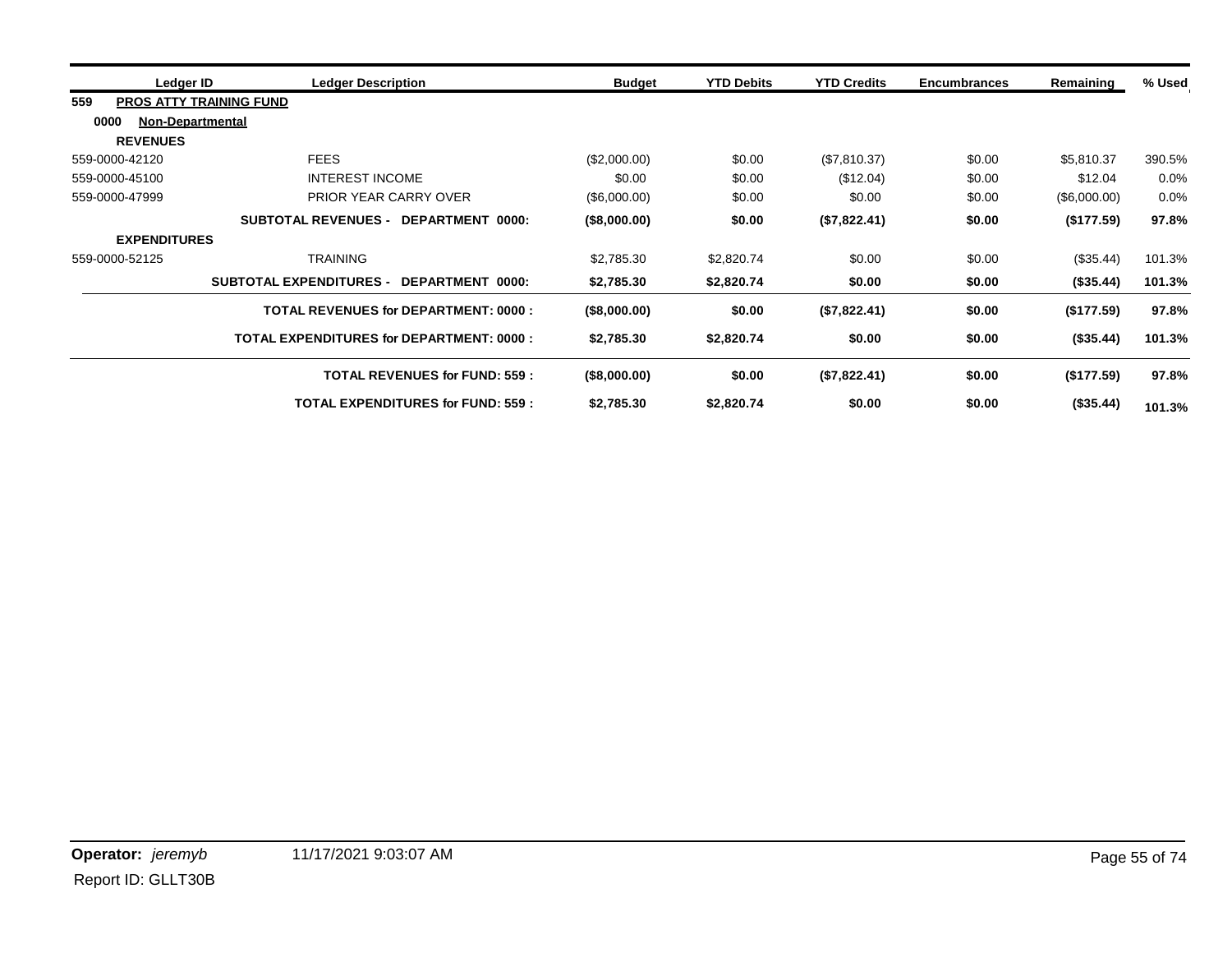| Ledger ID                       | <b>Ledger Description</b>                          | <b>Budget</b> | <b>YTD Debits</b> | <b>YTD Credits</b> | <b>Encumbrances</b> | Remaining     | % Used  |
|---------------------------------|----------------------------------------------------|---------------|-------------------|--------------------|---------------------|---------------|---------|
| 560<br><b>LERF FUND</b>         |                                                    |               |                   |                    |                     |               |         |
| 0000<br><b>Non-Departmental</b> |                                                    |               |                   |                    |                     |               |         |
| <b>REVENUES</b>                 |                                                    |               |                   |                    |                     |               |         |
| 560-0000-42120                  | <b>FEES</b>                                        | (\$3,000.00)  | \$0.00            | $(\$400.00)$       | \$0.00              | (\$2,600.00)  | 13.3%   |
| 560-0000-45100                  | <b>INTEREST INCOME</b>                             | (S200.00)     | \$0.00            | $(\$26.49)$        | \$0.00              | (\$173.51)    | 13.2%   |
| 560-0000-47999                  | <b>PRIOR YEAR CARRY OVER</b>                       | (\$20,000.00) | \$0.00            | \$0.00             | \$0.00              | (\$20,000.00) | 0.0%    |
|                                 | <b>SUBTOTAL REVENUES -</b><br>DEPARTMENT 0000:     | (\$23,200.00) | \$0.00            | (\$426.49)         | \$0.00              | (\$22,773.51) | 1.8%    |
| <b>EXPENDITURES</b>             |                                                    |               |                   |                    |                     |               |         |
| 560-0000-91190                  | CAPITAL OUTLAY-OTHER                               | \$23,200.00   | \$0.00            | \$0.00             | \$0.00              | \$23,200.00   | 0.0%    |
|                                 | <b>SUBTOTAL EXPENDITURES -</b><br>DEPARTMENT 0000: | \$23,200.00   | \$0.00            | \$0.00             | \$0.00              | \$23,200.00   | $0.0\%$ |
|                                 | <b>TOTAL REVENUES for DEPARTMENT: 0000:</b>        | (\$23,200.00) | \$0.00            | (\$426.49)         | \$0.00              | (\$22,773.51) | 1.8%    |
|                                 | <b>TOTAL EXPENDITURES for DEPARTMENT: 0000:</b>    | \$23,200.00   | \$0.00            | \$0.00             | \$0.00              | \$23,200.00   | 0.0%    |
|                                 | <b>TOTAL REVENUES for FUND: 560:</b>               | (\$23,200.00) | \$0.00            | (\$426.49)         | \$0.00              | (\$22,773.51) | 1.8%    |
|                                 | <b>TOTAL EXPENDITURES for FUND: 560:</b>           | \$23,200.00   | \$0.00            | \$0.00             | \$0.00              | \$23,200.00   | 0.0%    |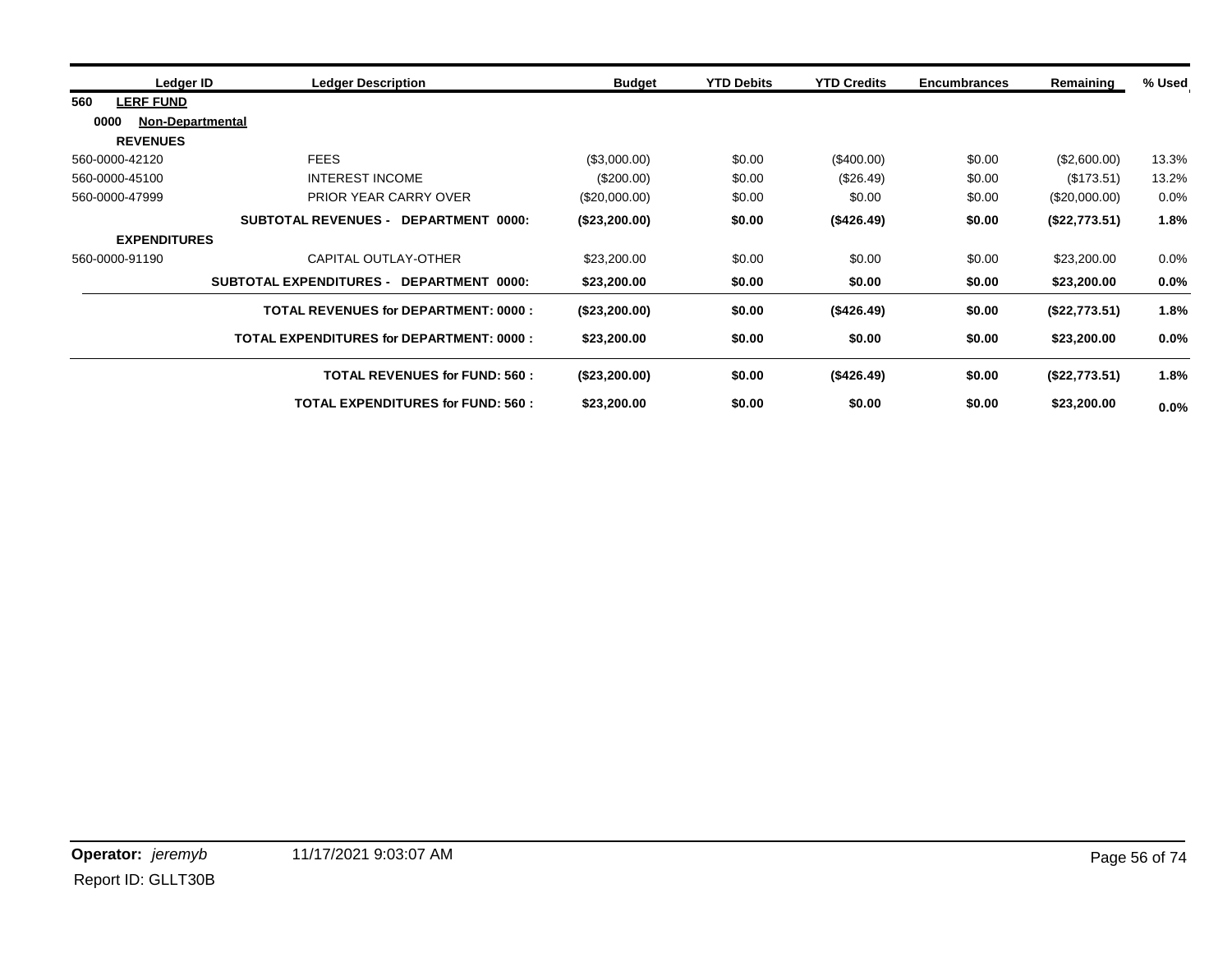|      | Ledger ID             | <b>Ledger Description</b>                       | <b>Budget</b>  | <b>YTD Debits</b> | <b>YTD Credits</b> | <b>Encumbrances</b> | Remaining     | % Used |
|------|-----------------------|-------------------------------------------------|----------------|-------------------|--------------------|---------------------|---------------|--------|
| 561  | <b>DRUG/DWI COURT</b> |                                                 |                |                   |                    |                     |               |        |
| 0000 | Non-Departmental      |                                                 |                |                   |                    |                     |               |        |
|      | <b>REVENUES</b>       |                                                 |                |                   |                    |                     |               |        |
|      | 561-0000-42135        | FEES- DRUG COURT                                | (\$26,000.00)  | \$0.00            | (\$8,626.50)       | \$0.00              | (\$17,373.50) | 33.2%  |
|      | 561-0000-42137        | FEES- DWI TREATMENT COURT                       | (\$18,000.00)  | \$0.00            | (\$10,693.00)      | \$0.00              | (\$7,307.00)  | 59.4%  |
|      | 561-0000-44212        | <b>GRANT REV- DWI TREATMENT COURT</b>           | (\$10,000.00)  | \$0.00            | \$0.00             | \$0.00              | (\$10,000.00) | 0.0%   |
|      | 561-0000-44213        | <b>GRANT REVENUE- DRUG COURT</b>                | (\$40,000.00)  | \$0.00            | (\$48,627.34)      | \$0.00              | \$8,627.34    | 121.6% |
|      | 561-0000-45100        | <b>INTEREST INCOME</b>                          | (\$2,000.00)   | \$0.00            | (\$51.58)          | \$0.00              | (\$1,948.42)  | 2.6%   |
|      | 561-0000-47999        | <b>PRIOR YEAR CARRY OVER</b>                    | (\$70,000.00)  | \$0.00            | \$0.00             | \$0.00              | (\$70,000.00) | 0.0%   |
|      | 561-0000-49101        | <b>TRANSFER-GENERAL FUND</b>                    | (\$50,000.00)  | \$0.00            | (\$50,000.00)      | \$0.00              | \$0.00        | 100.0% |
|      |                       | SUBTOTAL REVENUES - DEPARTMENT 0000:            | (\$216,000.00) | \$0.00            | (\$117,998.42)     | \$0.00              | (\$98,001.58) | 54.6%  |
|      | <b>EXPENDITURES</b>   |                                                 |                |                   |                    |                     |               |        |
|      | 561-0000-51105        | <b>SUPPLIES</b>                                 | \$8,000.00     | \$656.90          | \$0.00             | \$0.00              | \$7,343.10    | 8.2%   |
|      | 561-0000-52105        | TRAVEL/TRAINING/MILEAGE                         | \$8,000.00     | \$730.00          | \$0.00             | \$0.00              | \$7,270.00    | 9.1%   |
|      | 561-0000-55105        | <b>CONTRACT SERVICE</b>                         | \$147,000.00   | \$56,318.50       | \$0.00             | \$0.00              | \$90,681.50   | 38.3%  |
|      | 561-0000-55150        | <b>CONSULTANTS</b>                              | \$4,000.00     | \$0.00            | \$0.00             | \$0.00              | \$4,000.00    | 0.0%   |
|      | 561-0000-63025        | DETENTION ALTERNATIVE                           | \$4,000.00     | \$0.00            | \$0.00             | \$0.00              | \$4,000.00    | 0.0%   |
|      | 561-0000-63026        | <b>CONTRACT SERVICE- DWI COURT</b>              | \$45,000.00    | \$249.00          | \$0.00             | \$0.00              | \$44,751.00   | 0.6%   |
|      |                       | SUBTOTAL EXPENDITURES - DEPARTMENT 0000:        | \$216,000.00   | \$57,954.40       | \$0.00             | \$0.00              | \$158,045.60  | 26.8%  |
|      |                       | <b>TOTAL REVENUES for DEPARTMENT: 0000:</b>     | (\$216,000.00) | \$0.00            | (\$117,998.42)     | \$0.00              | (\$98,001.58) | 54.6%  |
|      |                       | <b>TOTAL EXPENDITURES for DEPARTMENT: 0000:</b> | \$216,000.00   | \$57,954.40       | \$0.00             | \$0.00              | \$158,045.60  | 26.8%  |
|      |                       | <b>TOTAL REVENUES for FUND: 561:</b>            | (\$216,000.00) | \$0.00            | (\$117,998.42)     | \$0.00              | (\$98,001.58) | 54.6%  |
|      |                       | <b>TOTAL EXPENDITURES for FUND: 561:</b>        | \$216,000.00   | \$57,954.40       | \$0.00             | \$0.00              | \$158,045.60  | 26.8%  |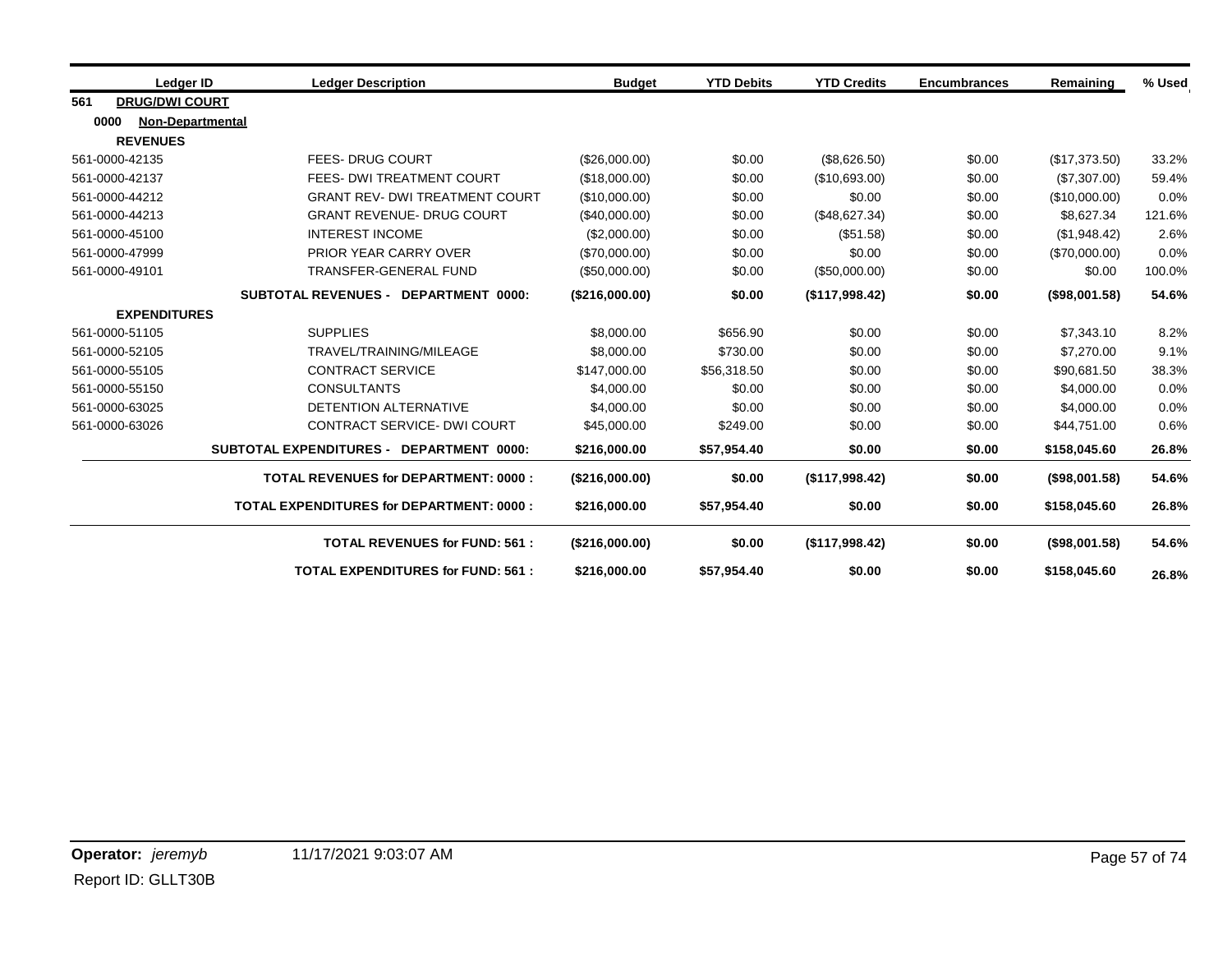| Ledger ID                       | <b>Ledger Description</b>                       |                                          | <b>Budget</b> | <b>YTD Debits</b> | <b>YTD Credits</b> | <b>Encumbrances</b> | Remaining    | % Used |
|---------------------------------|-------------------------------------------------|------------------------------------------|---------------|-------------------|--------------------|---------------------|--------------|--------|
| 562                             | <b>DOMESTIC VIOLENCE FUND</b>                   |                                          |               |                   |                    |                     |              |        |
| 0000<br><b>Non-Departmental</b> |                                                 |                                          |               |                   |                    |                     |              |        |
| <b>REVENUES</b>                 |                                                 |                                          |               |                   |                    |                     |              |        |
| 562-0000-42120                  | <b>FEES</b>                                     |                                          | (\$15,000.00) | \$0.00            | (\$7,901.15)       | \$0.00              | (S7,098.85)  | 52.7%  |
| 562-0000-42121                  | <b>FEES - CRIMINAL CASES</b>                    |                                          | (\$15,000.00) | \$0.00            | (S13,739.00)       | \$0.00              | (\$1,261.00) | 91.6%  |
| 562-0000-45100                  | <b>INTEREST INCOME</b>                          |                                          | (\$50.00)     | \$0.00            | (\$6.86)           | \$0.00              | (\$43.14)    | 13.7%  |
|                                 | <b>SUBTOTAL REVENUES -</b>                      | DEPARTMENT 0000:                         | (\$30,050.00) | \$0.00            | (\$21,647.01)      | \$0.00              | (\$8,402.99) | 72.0%  |
| <b>EXPENDITURES</b>             |                                                 |                                          |               |                   |                    |                     |              |        |
| 562-0000-55198                  | <b>HOPE HAVEN- PUBLIC SAFETY</b>                |                                          | \$30,050.00   | \$6,026.18        | \$0.00             | \$0.00              | \$24,023.82  | 20.1%  |
|                                 | <b>SUBTOTAL EXPENDITURES -</b>                  | DEPARTMENT 0000:                         | \$30,050.00   | \$6,026.18        | \$0.00             | \$0.00              | \$24,023.82  | 20.1%  |
|                                 | <b>TOTAL REVENUES for DEPARTMENT: 0000:</b>     |                                          | (\$30,050.00) | \$0.00            | (\$21,647.01)      | \$0.00              | (\$8,402.99) | 72.0%  |
|                                 | <b>TOTAL EXPENDITURES for DEPARTMENT: 0000:</b> |                                          | \$30,050.00   | \$6,026.18        | \$0.00             | \$0.00              | \$24,023.82  | 20.1%  |
|                                 |                                                 | <b>TOTAL REVENUES for FUND: 562:</b>     | (\$30,050.00) | \$0.00            | (\$21,647.01)      | \$0.00              | (\$8,402.99) | 72.0%  |
|                                 |                                                 | <b>TOTAL EXPENDITURES for FUND: 562:</b> | \$30,050.00   | \$6,026.18        | \$0.00             | \$0.00              | \$24,023.82  | 20.1%  |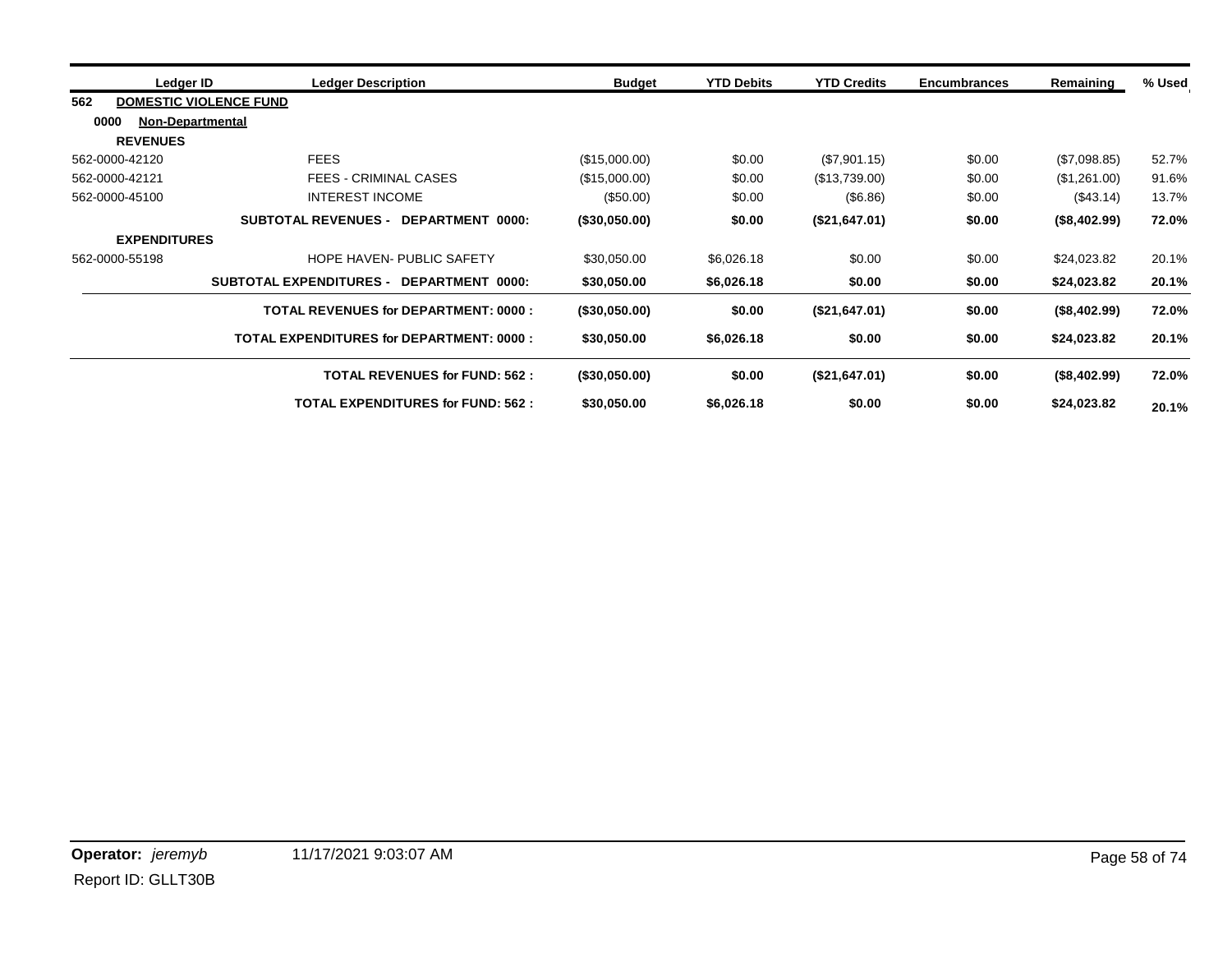| Ledger ID                          | <b>Ledger Description</b>                       | <b>Budget</b> | <b>YTD Debits</b> | <b>YTD Credits</b> | <b>Encumbrances</b> | Remaining | % Used  |
|------------------------------------|-------------------------------------------------|---------------|-------------------|--------------------|---------------------|-----------|---------|
| <b>PA- CONTINGENCY FUND</b><br>565 |                                                 |               |                   |                    |                     |           |         |
| 0000<br><b>Non-Departmental</b>    |                                                 |               |                   |                    |                     |           |         |
| <b>REVENUES</b>                    |                                                 |               |                   |                    |                     |           |         |
| 565-0000-45100                     | <b>INTEREST INCOME</b>                          | \$0.00        | \$0.00            | (\$7.48)           | \$0.00              | \$7.48    | $0.0\%$ |
| 565-0000-49550                     | <b>LAW ENFORCEMENT JUSTICE</b>                  | (\$20,000.00) | \$0.00            | (\$20,000.00)      | \$0.00              | \$0.00    | 100.0%  |
|                                    | SUBTOTAL REVENUES - DEPARTMENT 0000:            | (\$20,000.00) | \$0.00            | (\$20,007.48)      | \$0.00              | \$7.48    | 100.0%  |
| <b>EXPENDITURES</b>                |                                                 |               |                   |                    |                     |           |         |
| 565-0000-58160                     | <b>CRIMINAL COSTS</b>                           | \$20,148.00   | \$20,159.55       | (\$11.55)          | \$0.00              | \$0.00    | 100.0%  |
|                                    | SUBTOTAL EXPENDITURES - DEPARTMENT 0000:        | \$20,148.00   | \$20,159.55       | (\$11.55)          | \$0.00              | \$0.00    | 100.0%  |
|                                    | <b>TOTAL REVENUES for DEPARTMENT: 0000:</b>     | (\$20,000.00) | \$0.00            | (\$20,007.48)      | \$0.00              | \$7.48    | 100.0%  |
|                                    | <b>TOTAL EXPENDITURES for DEPARTMENT: 0000:</b> | \$20,148.00   | \$20,159.55       | (\$11.55)          | \$0.00              | \$0.00    | 100.0%  |
|                                    | <b>TOTAL REVENUES for FUND: 565:</b>            | (\$20,000.00) | \$0.00            | (\$20,007.48)      | \$0.00              | \$7.48    | 100.0%  |
|                                    | <b>TOTAL EXPENDITURES for FUND: 565:</b>        | \$20,148.00   | \$20,159.55       | (\$11.55)          | \$0.00              | \$0.00    | 100.0%  |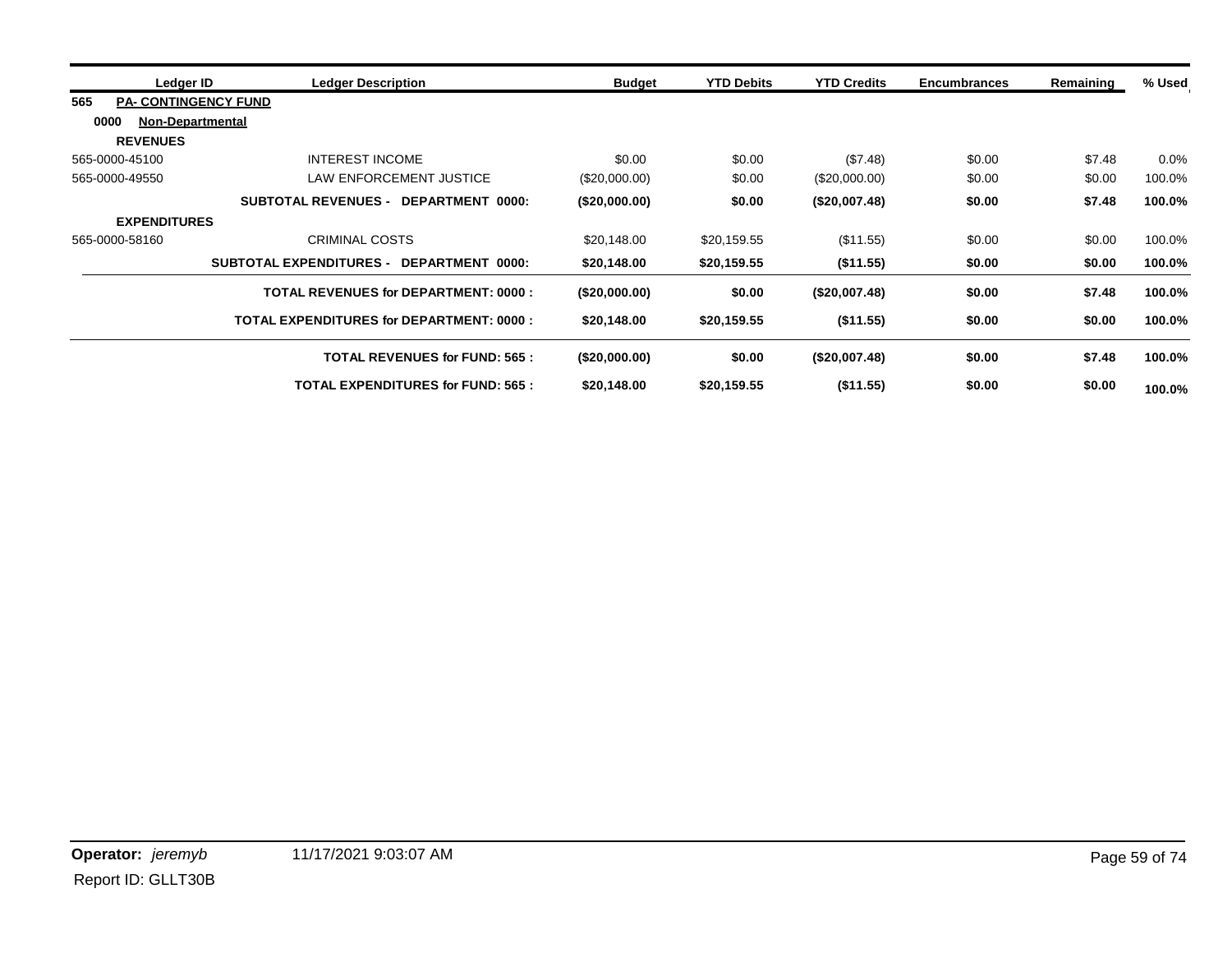|     | Ledger ID                       | <b>Ledger Description</b>                       | <b>Budget</b>  | <b>YTD Debits</b> | <b>YTD Credits</b> | <b>Encumbrances</b> | Remaining      | % Used |
|-----|---------------------------------|-------------------------------------------------|----------------|-------------------|--------------------|---------------------|----------------|--------|
| 581 | <b>ELECTION FUND</b>            |                                                 |                |                   |                    |                     |                |        |
|     | 0000<br><b>Non-Departmental</b> |                                                 |                |                   |                    |                     |                |        |
|     | <b>REVENUES</b>                 |                                                 |                |                   |                    |                     |                |        |
|     | 581-0000-42120                  | <b>FEES</b>                                     | \$0.00         | \$0.00            | (\$5.00)           | \$0.00              | \$5.00         | 0.0%   |
|     | 581-0000-44146                  | <b>DIRECT ELECTION ENTITIES</b>                 | (\$213,321.69) | \$54,186.22       | (\$131,695.49)     | \$0.00              | (\$135,812.42) | 36.3%  |
|     | 581-0000-49101                  | TRANSFER-GENERAL FUND                           | (\$34,200.00)  | \$0.00            | (\$40,000.00)      | \$0.00              | \$5,800.00     | 117.0% |
|     |                                 | SUBTOTAL REVENUES - DEPARTMENT 0000:            | (\$247,521.69) | \$54,186.22       | (\$171,700.49)     | \$0.00              | (\$130,007.42) | 47.5%  |
|     | <b>EXPENDITURES</b>             |                                                 |                |                   |                    |                     |                |        |
|     | 581-0000-50115                  | POLL WORKERS                                    | \$28,321.69    | \$28,321.69       | \$0.00             | \$0.00              | \$0.00         | 100.0% |
|     | 581-0000-50120                  | <b>ELECTION NIGHT WORKERS</b>                   | \$2,000.00     | \$0.00            | \$0.00             | \$0.00              | \$2,000.00     | 0.0%   |
|     | 581-0000-51105                  | <b>SUPPLIES</b>                                 | \$15,000.00    | \$2,898.60        | \$0.00             | \$0.00              | \$12,101.40    | 19.3%  |
|     | 581-0000-51113                  | ABSENTEE SUPPLIES                               | \$10,000.00    | \$118.47          | \$0.00             | \$0.00              | \$9,881.53     | 1.2%   |
|     | 581-0000-51114                  | PRECINCT SUPPLIES                               | \$75,000.00    | \$54,997.88       | \$0.00             | \$0.00              | \$20,002.12    | 73.3%  |
|     | 581-0000-51130                  | <b>POSTAGE</b>                                  | \$36,000.00    | \$5,562.84        | (\$1,754.51)       | \$0.00              | \$32,191.67    | 10.6%  |
|     | 581-0000-51140                  | PUBLICATIONS/SUBSCRIPTIONS                      | \$15,000.00    | \$8,217.73        | \$0.00             | \$0.00              | \$6,782.27     | 54.8%  |
|     | 581-0000-52105                  | TRAVEL/TRAINING/MILEAGE                         | \$1,812.91     | \$1,786.68        | \$0.00             | \$0.00              | \$26.23        | 98.6%  |
|     | 581-0000-52106                  | PICKUP & DELIVERY                               | \$2,000.00     | \$1,755.50        | \$0.00             | \$0.00              | \$244.50       | 87.8%  |
|     | 581-0000-53135                  | <b>RENT</b>                                     | \$4,000.00     | \$2,400.00        | \$0.00             | \$0.00              | \$1,600.00     | 60.0%  |
|     | 581-0000-59586                  | <b>TRANSFER- ELECTION SERVICES</b>              | \$9,315.22     | \$7,317.17        | \$0.00             | \$0.00              | \$1,998.05     | 78.6%  |
|     | 581-0000-91190                  | <b>CAPITAL OUTLAY-OTHER</b>                     | \$55,000.00    | \$58,185.00       | (\$54,179.00)      | \$0.00              | \$50,994.00    | 7.3%   |
|     |                                 | SUBTOTAL EXPENDITURES - DEPARTMENT 0000:        | \$253,449.82   | \$171,561.56      | (\$55,933.51)      | \$0.00              | \$137,821.77   | 45.6%  |
|     |                                 | <b>TOTAL REVENUES for DEPARTMENT: 0000:</b>     | (\$247,521.69) | \$54,186.22       | (\$171,700.49)     | \$0.00              | (\$130,007.42) | 47.5%  |
|     |                                 | <b>TOTAL EXPENDITURES for DEPARTMENT: 0000:</b> | \$253,449.82   | \$171,561.56      | (\$55,933.51)      | \$0.00              | \$137,821.77   | 45.6%  |
|     |                                 | <b>TOTAL REVENUES for FUND: 581:</b>            | (\$247,521.69) | \$54,186.22       | (\$171,700.49)     | \$0.00              | (\$130,007.42) | 47.5%  |
|     |                                 | <b>TOTAL EXPENDITURES for FUND: 581:</b>        | \$253,449.82   | \$171,561.56      | (\$55,933.51)      | \$0.00              | \$137,821.77   | 45.6%  |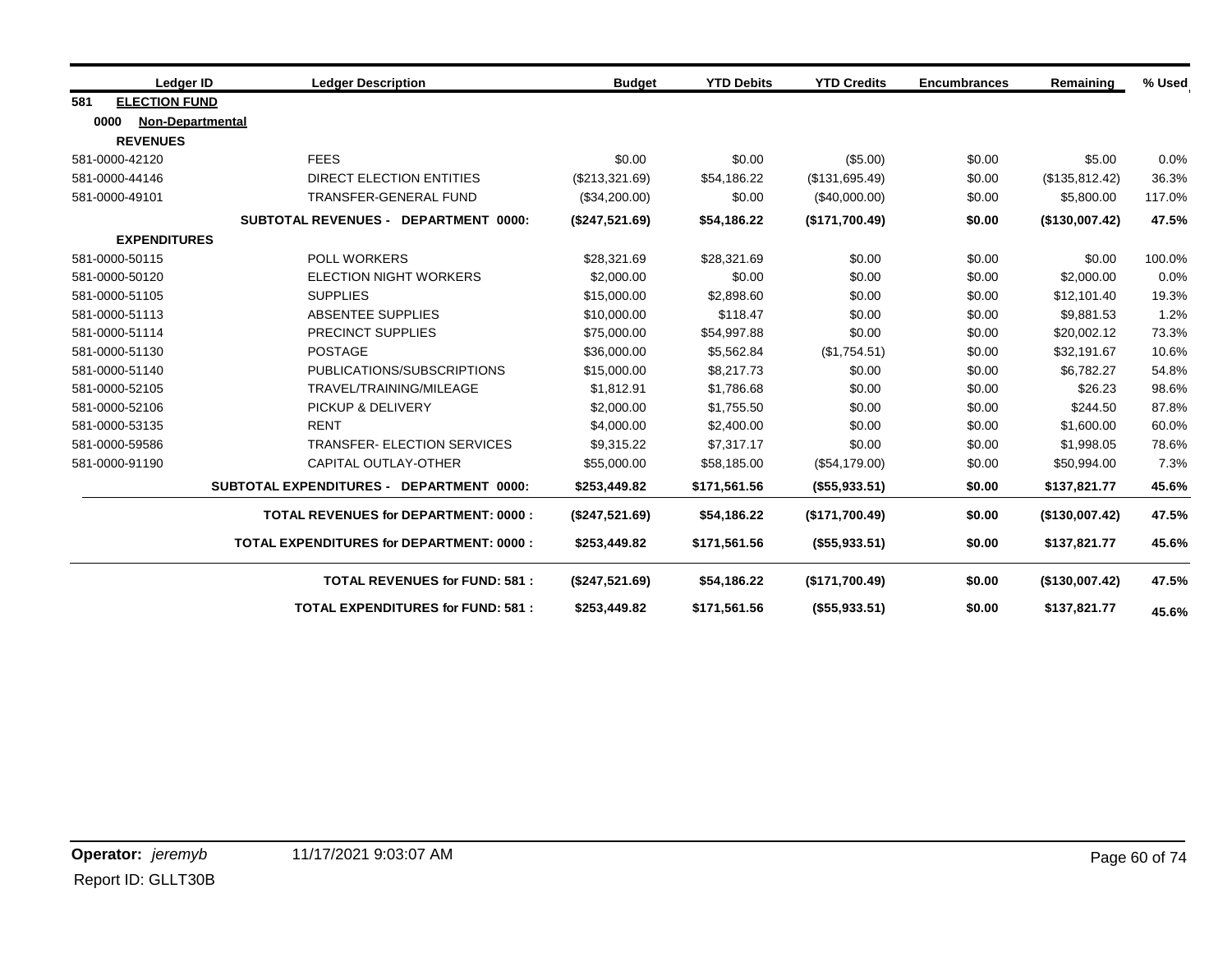|                     | <b>Ledger Description</b><br>Ledger ID          | <b>Budget</b> | <b>YTD Debits</b> | <b>YTD Credits</b> | <b>Encumbrances</b> | Remaining     | % Used  |
|---------------------|-------------------------------------------------|---------------|-------------------|--------------------|---------------------|---------------|---------|
| 584                 | <b>STATE ELECTION IMPROVEMENT GR</b>            |               |                   |                    |                     |               |         |
| 0000                | <b>Non-Departmental</b>                         |               |                   |                    |                     |               |         |
| <b>REVENUES</b>     |                                                 |               |                   |                    |                     |               |         |
| 584-0000-44200      | <b>GRANT REVENUE</b>                            | (\$25,000.00) | \$0.00            | \$0.00             | \$0.00              | (\$25,000.00) | $0.0\%$ |
| 584-0000-45100      | <b>INTEREST INCOME</b>                          | \$0.00        | \$0.00            | $(\$35.09)$        | \$0.00              | \$35.09       | 0.0%    |
|                     | SUBTOTAL REVENUES - DEPARTMENT 0000:            | (\$25,000.00) | \$0.00            | (\$35.09)          | \$0.00              | (\$24,964.91) | 0.1%    |
| <b>EXPENDITURES</b> |                                                 |               |                   |                    |                     |               |         |
| 584-0000-64005      | <b>GRANT EXPENSE</b>                            | \$25,000.00   | \$0.00            | \$0.00             | \$0.00              | \$25,000.00   | $0.0\%$ |
|                     | SUBTOTAL EXPENDITURES - DEPARTMENT 0000:        | \$25,000.00   | \$0.00            | \$0.00             | \$0.00              | \$25,000.00   | $0.0\%$ |
|                     | <b>TOTAL REVENUES for DEPARTMENT: 0000:</b>     | (\$25,000.00) | \$0.00            | (\$35.09)          | \$0.00              | (\$24,964.91) | 0.1%    |
|                     | <b>TOTAL EXPENDITURES for DEPARTMENT: 0000:</b> | \$25,000.00   | \$0.00            | \$0.00             | \$0.00              | \$25,000.00   | $0.0\%$ |
|                     | <b>TOTAL REVENUES for FUND: 584:</b>            | (\$25,000.00) | \$0.00            | (\$35.09)          | \$0.00              | (\$24,964.91) | 0.1%    |
|                     | <b>TOTAL EXPENDITURES for FUND: 584:</b>        | \$25,000.00   | \$0.00            | \$0.00             | \$0.00              | \$25,000.00   | $0.0\%$ |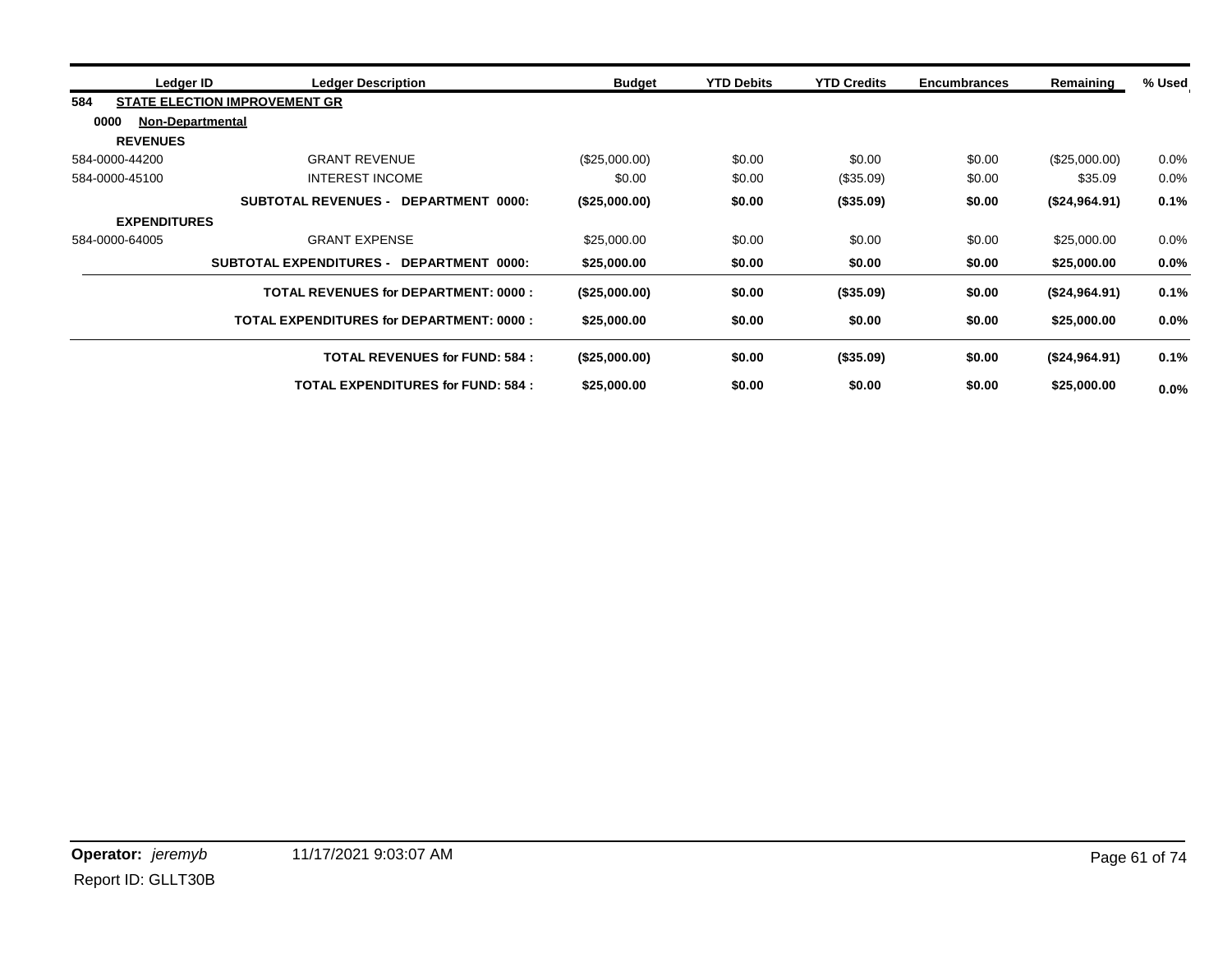| Ledger ID           | <b>Ledger Description</b>                          | <b>Budget</b> | <b>YTD Debits</b> | <b>YTD Credits</b> | <b>Encumbrances</b> | Remaining  | % Used |
|---------------------|----------------------------------------------------|---------------|-------------------|--------------------|---------------------|------------|--------|
| 585                 | <b>CLERK TRAINING FUND</b>                         |               |                   |                    |                     |            |        |
| 0000                | Non-Departmental                                   |               |                   |                    |                     |            |        |
| <b>REVENUES</b>     |                                                    |               |                   |                    |                     |            |        |
| 585-0000-42120      | <b>FEES</b>                                        | (\$12,000.00) | \$0.00            | (\$17,746.50)      | \$0.00              | \$5,746.50 | 147.9% |
| 585-0000-45100      | <b>INTEREST INCOME</b>                             | (\$50.00)     | \$0.00            | (S23.38)           | \$0.00              | (\$26.62)  | 46.8%  |
|                     | <b>SUBTOTAL REVENUES -</b><br>DEPARTMENT 0000:     | (\$12,050.00) | \$0.00            | (\$17,769.88)      | \$0.00              | \$5,719.88 | 147.5% |
| <b>EXPENDITURES</b> |                                                    |               |                   |                    |                     |            |        |
| 585-0000-52105      | TRAVEL/TRAINING/MILEAGE                            | \$4,187.09    | \$2,063.71        | \$0.00             | \$0.00              | \$2,123.38 | 49.3%  |
| 585-0000-91190      | CAPITAL OUTLAY-OTHER                               | \$12,850.00   | \$5,800.00        | \$0.00             | \$0.00              | \$7,050.00 | 45.1%  |
|                     | <b>SUBTOTAL EXPENDITURES -</b><br>DEPARTMENT 0000: | \$17,037.09   | \$7,863.71        | \$0.00             | \$0.00              | \$9,173.38 | 46.2%  |
|                     | <b>TOTAL REVENUES for DEPARTMENT: 0000:</b>        | (\$12,050.00) | \$0.00            | (\$17,769.88)      | \$0.00              | \$5,719.88 | 147.5% |
|                     | <b>TOTAL EXPENDITURES for DEPARTMENT: 0000:</b>    | \$17,037.09   | \$7,863.71        | \$0.00             | \$0.00              | \$9,173.38 | 46.2%  |
|                     | <b>TOTAL REVENUES for FUND: 585:</b>               | (\$12,050.00) | \$0.00            | (\$17,769.88)      | \$0.00              | \$5,719.88 | 147.5% |
|                     | <b>TOTAL EXPENDITURES for FUND: 585:</b>           | \$17,037.09   | \$7,863.71        | \$0.00             | \$0.00              | \$9,173.38 | 46.2%  |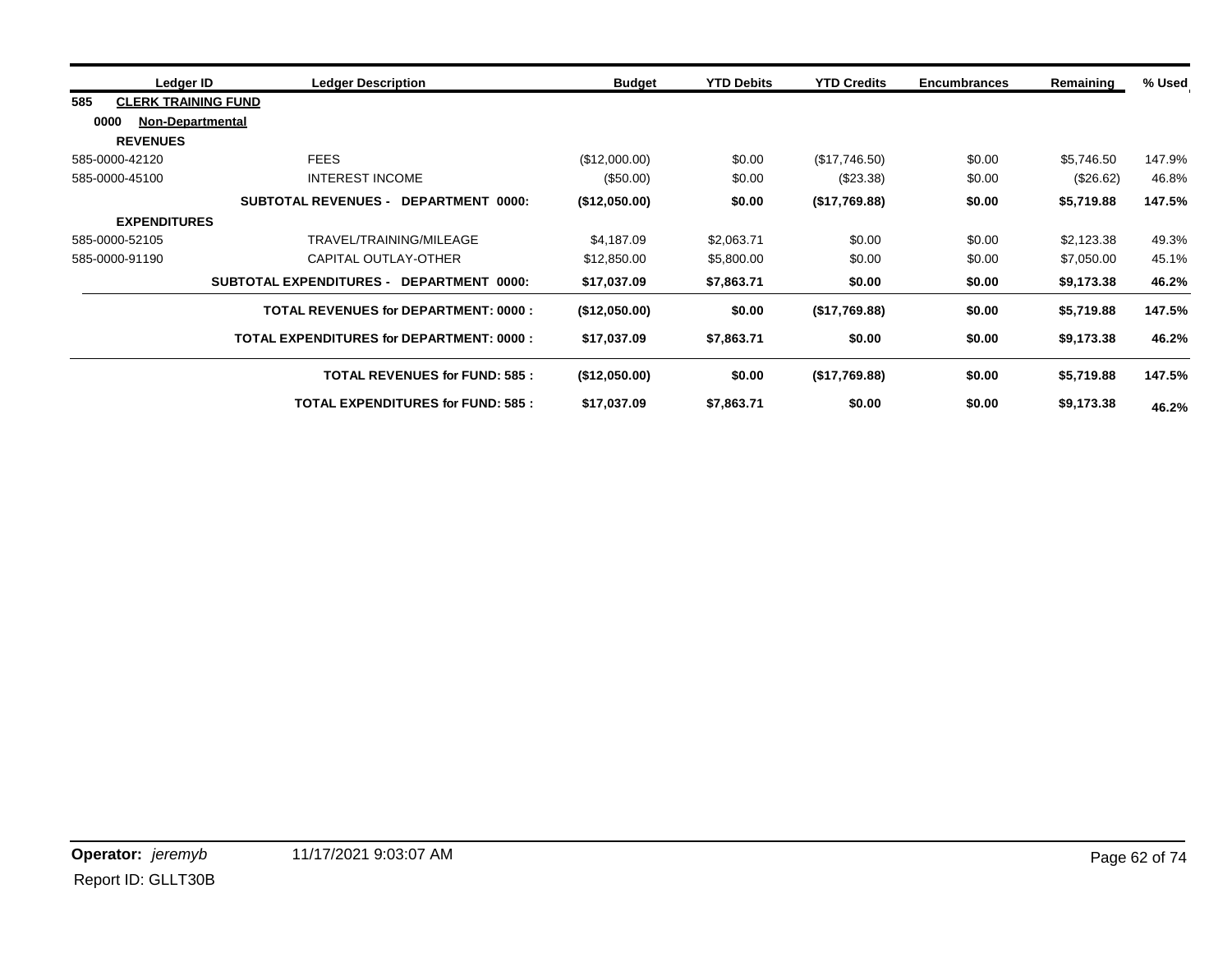| Ledger ID                            | <b>Ledger Description</b>                       | <b>Budget</b> | <b>YTD Debits</b> | <b>YTD Credits</b> | <b>Encumbrances</b> | Remaining    | % Used |
|--------------------------------------|-------------------------------------------------|---------------|-------------------|--------------------|---------------------|--------------|--------|
| 586<br><b>ELECTION SERVICES FUND</b> |                                                 |               |                   |                    |                     |              |        |
| 0000<br><b>Non-Departmental</b>      |                                                 |               |                   |                    |                     |              |        |
| <b>REVENUES</b>                      |                                                 |               |                   |                    |                     |              |        |
| 586-0000-45100                       | INTEREST INCOME                                 | (\$100.00)    | \$0.00            | (\$4.77)           | \$0.00              | (\$95.23)    | 4.8%   |
| 586-0000-49581                       | TRANSFER-ELECTION                               | (\$10,684.78) | \$0.00            | (\$7,317.17)       | \$0.00              | (\$3,367.61) | 68.5%  |
|                                      | <b>SUBTOTAL REVENUES - DEPARTMENT 0000:</b>     | (\$10,784.78) | \$0.00            | (\$7,321.94)       | \$0.00              | (\$3,462.84) | 67.9%  |
| <b>EXPENDITURES</b>                  |                                                 |               |                   |                    |                     |              |        |
| 586-0000-91190                       | CAPITAL OUTLAY-OTHER                            | \$10,100.00   | \$3,302.32        | \$0.00             | \$0.00              | \$6,797.68   | 32.7%  |
|                                      | SUBTOTAL EXPENDITURES - DEPARTMENT 0000:        | \$10,100.00   | \$3,302.32        | \$0.00             | \$0.00              | \$6,797.68   | 32.7%  |
|                                      | <b>TOTAL REVENUES for DEPARTMENT: 0000:</b>     | (\$10,784.78) | \$0.00            | (\$7,321.94)       | \$0.00              | (S3, 462.84) | 67.9%  |
|                                      | <b>TOTAL EXPENDITURES for DEPARTMENT: 0000:</b> | \$10,100.00   | \$3,302.32        | \$0.00             | \$0.00              | \$6,797.68   | 32.7%  |
|                                      | <b>TOTAL REVENUES for FUND: 586 :</b>           | (\$10,784.78) | \$0.00            | (\$7,321.94)       | \$0.00              | (\$3,462.84) | 67.9%  |
|                                      | <b>TOTAL EXPENDITURES for FUND: 586:</b>        | \$10,100.00   | \$3,302.32        | \$0.00             | \$0.00              | \$6,797.68   | 32.7%  |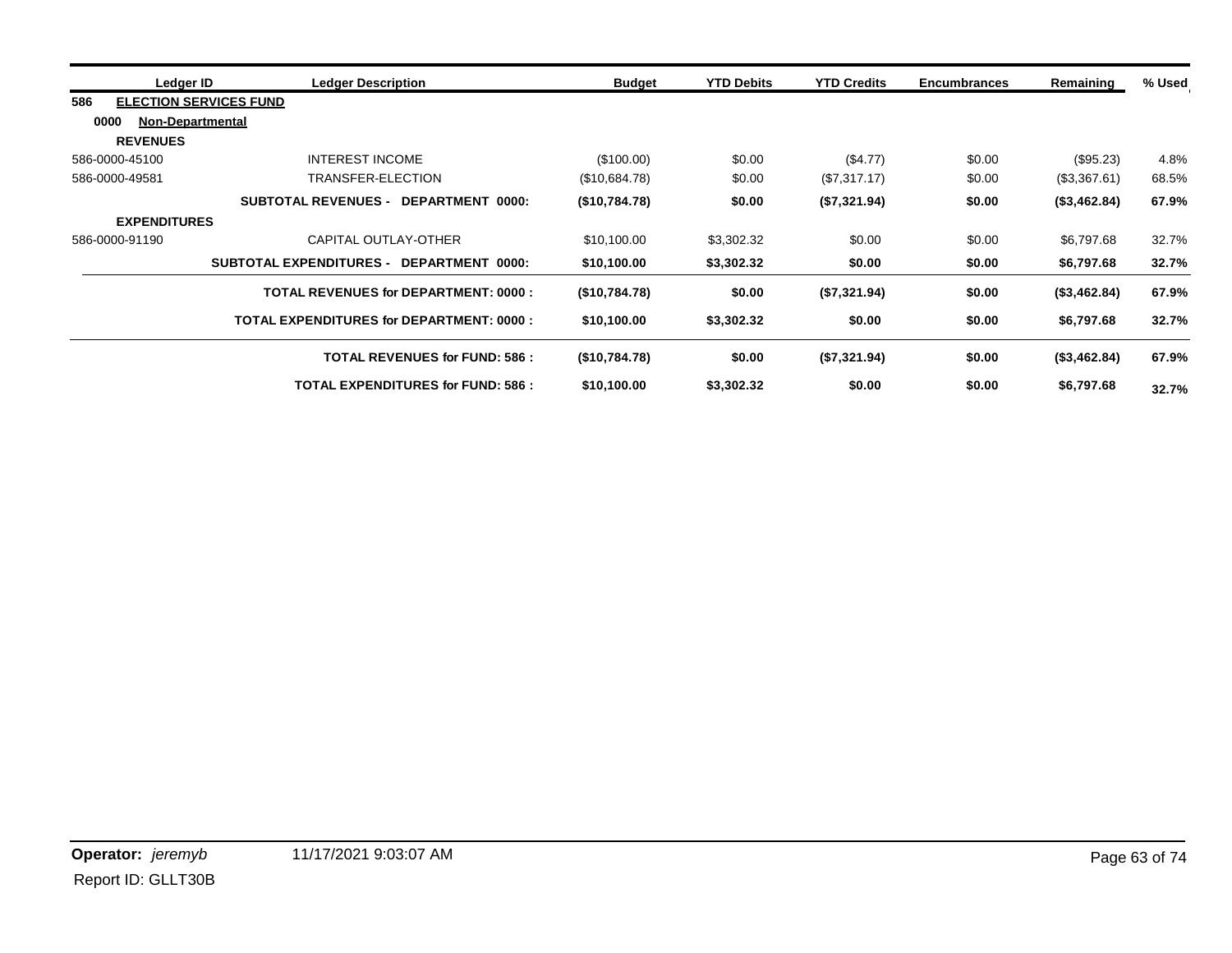|     | Ledger ID                | <b>Ledger Description</b>                       | <b>Budget</b>   | <b>YTD Debits</b> | <b>YTD Credits</b> | <b>Encumbrances</b> | Remaining     | % Used |
|-----|--------------------------|-------------------------------------------------|-----------------|-------------------|--------------------|---------------------|---------------|--------|
| 590 |                          | <b>COLLECTOR MAINTENANCE FUND</b>               |                 |                   |                    |                     |               |        |
|     | 0000<br>Non-Departmental |                                                 |                 |                   |                    |                     |               |        |
|     | <b>REVENUES</b>          |                                                 |                 |                   |                    |                     |               |        |
|     | 590-0000-42120           | <b>FEES</b>                                     | (\$71,500.00)   | \$0.00            | (\$58,026.74)      | \$0.00              | (\$13,473.26) | 81.2%  |
|     | 590-0000-45100           | <b>INTEREST INCOME</b>                          | (\$500.00)      | \$0.00            | (\$73.11)          | \$0.00              | (\$426.89)    | 14.6%  |
|     | 590-0000-47999           | PRIOR YEAR CARRY OVER                           | $(\$40,000.00)$ | \$0.00            | \$0.00             | \$0.00              | (\$40,000.00) | 0.0%   |
|     |                          | SUBTOTAL REVENUES - DEPARTMENT 0000:            | (\$112,000.00)  | \$0.00            | (\$58,099.85)      | \$0.00              | (\$53,900.15) | 51.9%  |
|     | <b>EXPENDITURES</b>      |                                                 |                 |                   |                    |                     |               |        |
|     | 590-0000-51105           | <b>SUPPLIES</b>                                 | \$6,300.00      | \$6,183.64        | (\$343.76)         | \$0.00              | \$460.12      | 92.7%  |
|     | 590-0000-52105           | TRAVEL/TRAINING/MILEAGE                         | \$300.00        | \$395.14          | (\$157.00)         | \$0.00              | \$61.86       | 79.4%  |
|     | 590-0000-53125           | <b>MAINTENANCE - COPIER</b>                     | \$182.68        | \$182.68          | \$0.00             | \$0.00              | \$0.00        | 100.0% |
|     | 590-0000-54116           | <b>COMPUTER MAINTENANCE</b>                     | \$15.112.80     | \$15.112.80       | \$0.00             | \$0.00              | \$0.00        | 100.0% |
|     | 590-0000-55105           | <b>CONTRACT SERVICE</b>                         | \$14,704.52     | \$14,042.01       | \$0.00             | \$0.00              | \$662.51      | 95.5%  |
|     | 590-0000-55125           | <b>LEASE/PURCHASE PAYMENT</b>                   | \$7,000.00      | \$6,836,14        | (\$1,082.88)       | \$0.00              | \$1,246.74    | 82.2%  |
|     | 590-0000-58155           | <b>SERVICES FEES</b>                            | \$2,000.00      | \$1,700.00        | \$0.00             | \$0.00              | \$300.00      | 85.0%  |
|     | 590-0000-59101           | <b>TRANSFER-GENERAL FUND</b>                    | \$25,000.00     | \$25,000.00       | \$0.00             | \$0.00              | \$0.00        | 100.0% |
|     |                          | SUBTOTAL EXPENDITURES - DEPARTMENT 0000:        | \$70,600.00     | \$69,452.41       | (\$1,583.64)       | \$0.00              | \$2,731.23    | 96.1%  |
|     |                          | <b>TOTAL REVENUES for DEPARTMENT: 0000:</b>     | (\$112,000.00)  | \$0.00            | $($ \$58,099.85)   | \$0.00              | (\$53,900.15) | 51.9%  |
|     |                          | <b>TOTAL EXPENDITURES for DEPARTMENT: 0000:</b> | \$70,600.00     | \$69,452.41       | (\$1,583.64)       | \$0.00              | \$2,731.23    | 96.1%  |
|     |                          | <b>TOTAL REVENUES for FUND: 590:</b>            | (\$112,000.00)  | \$0.00            | (\$58,099.85)      | \$0.00              | (\$53,900.15) | 51.9%  |
|     |                          | <b>TOTAL EXPENDITURES for FUND: 590:</b>        | \$70,600.00     | \$69,452.41       | (\$1,583.64)       | \$0.00              | \$2,731.23    | 96.1%  |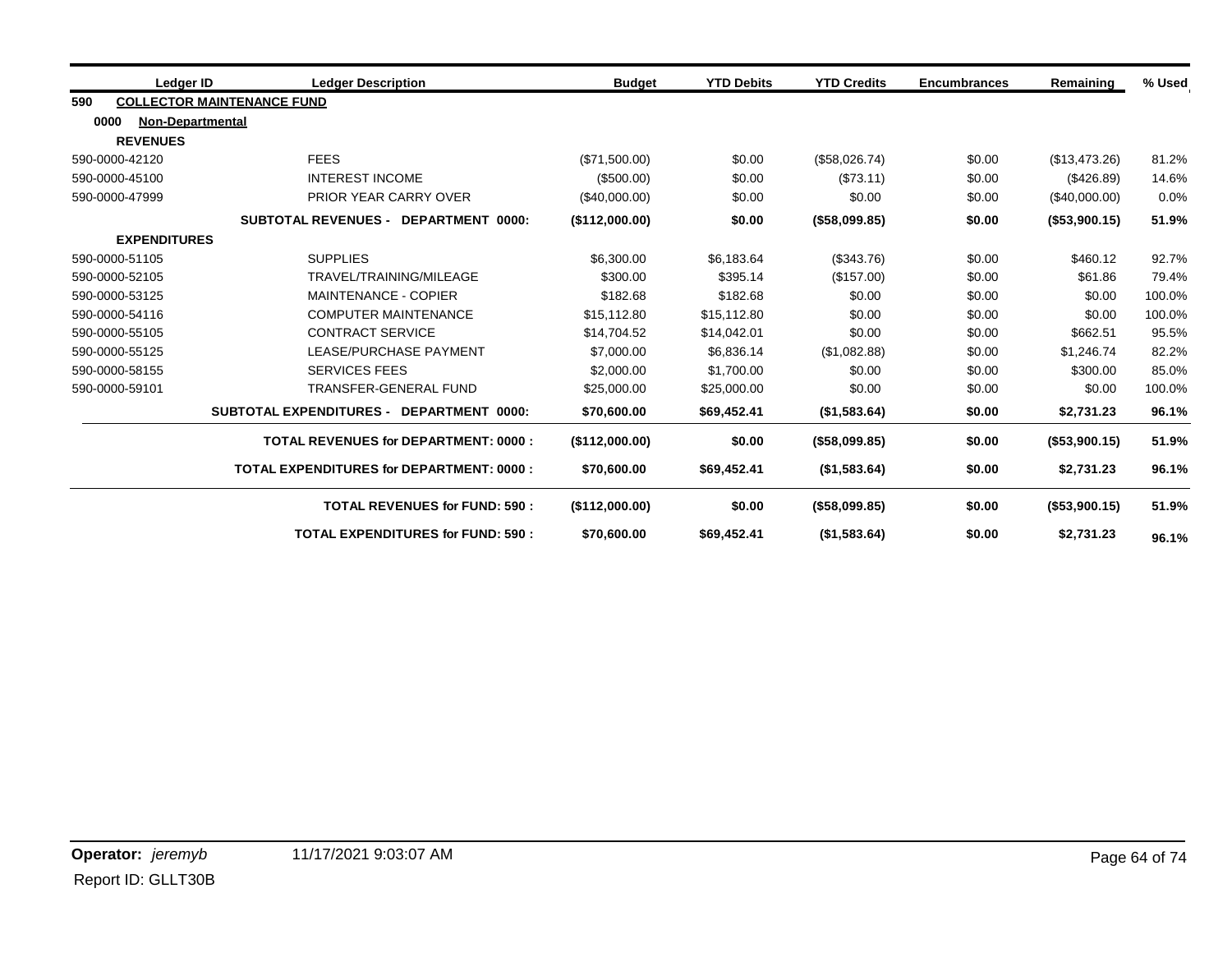|     | Ledger ID                       | <b>Ledger Description</b>                       | <b>Budget</b>   | <b>YTD Debits</b> | <b>YTD Credits</b> | <b>Encumbrances</b> | Remaining     | % Used |
|-----|---------------------------------|-------------------------------------------------|-----------------|-------------------|--------------------|---------------------|---------------|--------|
| 591 |                                 | <b>COLLECTOR TAX MAINTENANCE FUN</b>            |                 |                   |                    |                     |               |        |
|     | 0000<br><b>Non-Departmental</b> |                                                 |                 |                   |                    |                     |               |        |
|     | <b>REVENUES</b>                 |                                                 |                 |                   |                    |                     |               |        |
|     | 591-0000-42120                  | <b>FEES</b>                                     | (\$190,000.00)  | \$0.00            | (\$206, 130.30)    | \$0.00              | \$16,130.30   | 108.5% |
|     | 591-0000-42182                  | LIEN SEARCH FEE REIMBURSEMENT                   | (\$27,000.00)   | \$0.00            | (\$15,765.00)      | \$0.00              | (\$11,235.00) | 58.4%  |
|     | 591-0000-45100                  | <b>INTEREST INCOME</b>                          | (\$250.00)      | \$0.00            | (\$106.42)         | \$0.00              | (\$143.58)    | 42.6%  |
|     | 591-0000-47999                  | <b>PRIOR YEAR CARRY OVER</b>                    | (\$35,000.00)   | \$0.00            | \$0.00             | \$0.00              | (\$35,000.00) | 0.0%   |
|     |                                 | <b>SUBTOTAL REVENUES - DEPARTMENT 0000:</b>     | (\$252, 250.00) | \$0.00            | (\$222,001.72)     | \$0.00              | (\$30,248.28) | 88.0%  |
|     | <b>EXPENDITURES</b>             |                                                 |                 |                   |                    |                     |               |        |
|     | 591-0000-51105                  | <b>SUPPLIES</b>                                 | \$9,234.20      | \$9,234.20        | \$0.00             | \$0.00              | \$0.00        | 100.0% |
|     | 591-0000-51115                  | TAX SALE LIEN SEARCH FEES                       | \$25,185.26     | \$16,307.00       | \$0.00             | \$0.00              | \$8,878.26    | 64.7%  |
|     | 591-0000-52125                  | <b>TRAINING</b>                                 | \$2,102.50      | \$2,102.50        | \$0.00             | \$0.00              | \$0.00        | 100.0% |
|     | 591-0000-53135                  | <b>RENT</b>                                     | \$40,000.00     | \$32,550.00       | \$0.00             | \$0.00              | \$7,450.00    | 81.4%  |
|     | 591-0000-54112                  | PROGRAMMING WEBSITE MAINT                       | \$13,648.04     | \$13,020.67       | \$0.00             | \$0.00              | \$627.37      | 95.4%  |
|     | 591-0000-54114                  | <b>WEB SITE EMG MGMT</b>                        | \$2,500.00      | \$2,500.00        | \$0.00             | \$0.00              | \$0.00        | 100.0% |
|     | 591-0000-59101                  | TRANSFER-GENERAL FUND                           | \$150,000.00    | \$0.00            | \$0.00             | \$0.00              | \$150,000.00  | 0.0%   |
|     |                                 | SUBTOTAL EXPENDITURES - DEPARTMENT 0000:        | \$242,670.00    | \$75,714.37       | \$0.00             | \$0.00              | \$166,955.63  | 31.2%  |
|     |                                 | <b>TOTAL REVENUES for DEPARTMENT: 0000:</b>     | (\$252, 250.00) | \$0.00            | (\$222,001.72)     | \$0.00              | (\$30,248.28) | 88.0%  |
|     |                                 | <b>TOTAL EXPENDITURES for DEPARTMENT: 0000:</b> | \$242,670.00    | \$75,714.37       | \$0.00             | \$0.00              | \$166,955.63  | 31.2%  |
|     |                                 | <b>TOTAL REVENUES for FUND: 591:</b>            | (\$252, 250.00) | \$0.00            | (\$222,001.72)     | \$0.00              | (\$30,248.28) | 88.0%  |
|     |                                 | <b>TOTAL EXPENDITURES for FUND: 591:</b>        | \$242,670.00    | \$75,714.37       | \$0.00             | \$0.00              | \$166,955.63  | 31.2%  |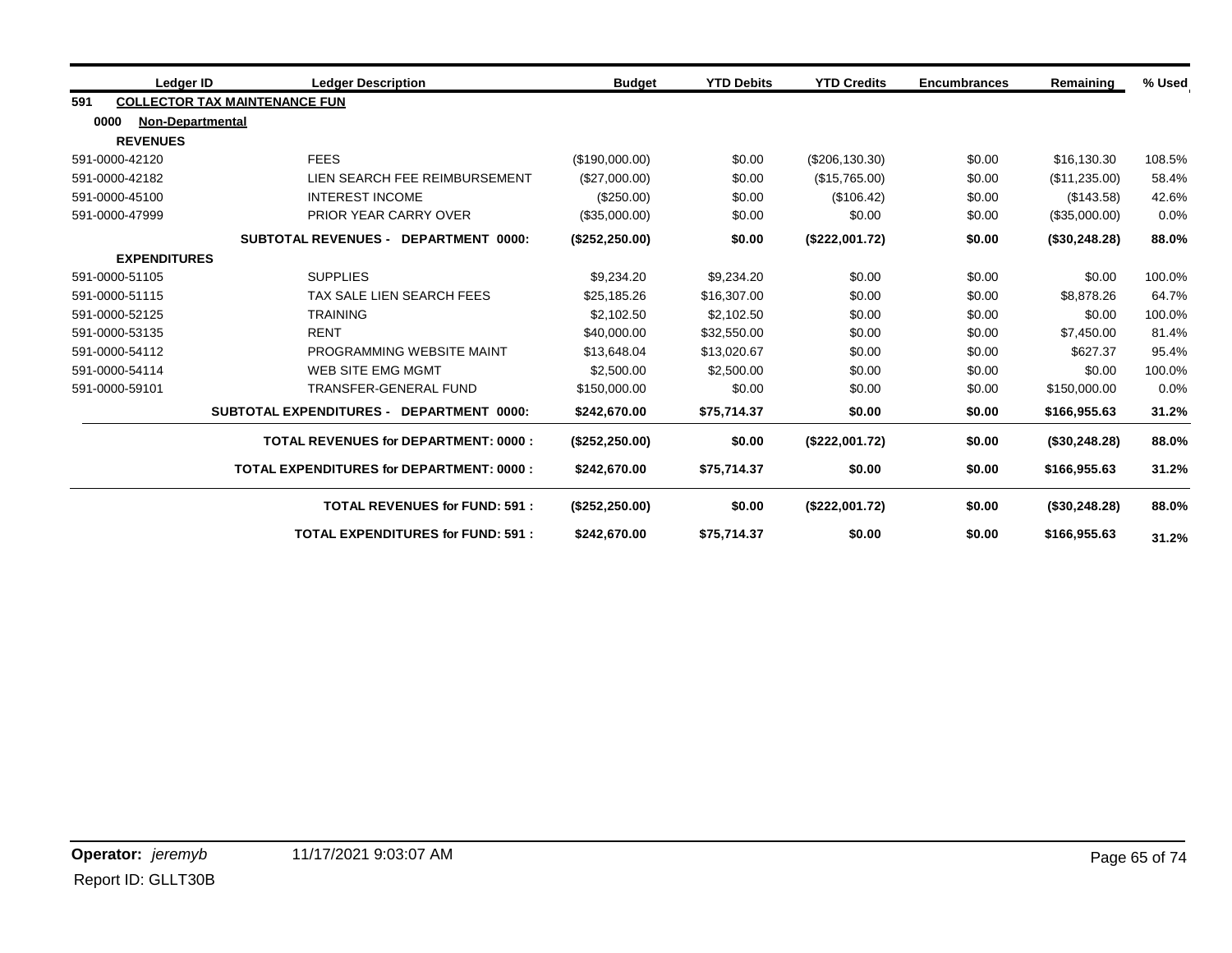| Ledger ID                         | <b>Ledger Description</b>                          | <b>Budget</b>    | <b>YTD Debits</b> | <b>YTD Credits</b> | <b>Encumbrances</b> | Remaining        | % Used  |
|-----------------------------------|----------------------------------------------------|------------------|-------------------|--------------------|---------------------|------------------|---------|
| <b>COUNTY RESERVE FUND</b><br>610 |                                                    |                  |                   |                    |                     |                  |         |
| 0000<br><b>Non-Departmental</b>   |                                                    |                  |                   |                    |                     |                  |         |
| <b>REVENUES</b>                   |                                                    |                  |                   |                    |                     |                  |         |
| 610-0000-45100                    | <b>INTEREST INCOME</b>                             | $(\$20,000.00)$  | \$0.00            | (\$28,632.97)      | \$0.00              | \$8,632.97       | 143.2%  |
| 610-0000-47999                    | PRIOR YEAR CARRY OVER                              | (\$2,150,000.00) | \$0.00            | \$0.00             | \$0.00              | (\$2,150,000.00) | $0.0\%$ |
| 610-0000-49101                    | TRANSFER-GENERAL FUND                              | (\$329,389.00)   | \$0.00            | (\$329,389.00)     | \$0.00              | \$0.00           | 100.0%  |
|                                   | <b>SUBTOTAL REVENUES -</b><br>DEPARTMENT 0000:     | (\$2,499,389.00) | \$0.00            | (\$358,021.97)     | \$0.00              | (\$2,141,367.03) | 14.3%   |
| <b>EXPENDITURES</b>               |                                                    |                  |                   |                    |                     |                  |         |
| 610-0000-58190                    | <b>COUNTY RESERVE EXPENSE</b>                      | \$2,169,389.00   | \$446,311.49      | \$0.00             | \$0.00              | \$1,723,077.51   | 20.6%   |
| 610-0000-59648                    | TRANSFER- HEALTH                                   | \$330,000.00     | \$330,000.00      | \$0.00             | \$0.00              | \$0.00           | 100.0%  |
|                                   | <b>SUBTOTAL EXPENDITURES -</b><br>DEPARTMENT 0000: | \$2,499,389.00   | \$776,311.49      | \$0.00             | \$0.00              | \$1,723,077.51   | 31.1%   |
|                                   | <b>TOTAL REVENUES for DEPARTMENT: 0000:</b>        | (\$2,499,389.00) | \$0.00            | (\$358,021.97)     | \$0.00              | (\$2,141,367.03) | 14.3%   |
|                                   | <b>TOTAL EXPENDITURES for DEPARTMENT: 0000:</b>    | \$2,499,389.00   | \$776,311.49      | \$0.00             | \$0.00              | \$1,723,077.51   | 31.1%   |
|                                   | <b>TOTAL REVENUES for FUND: 610:</b>               | (\$2,499,389.00) | \$0.00            | (\$358,021.97)     | \$0.00              | (\$2,141,367.03) | 14.3%   |
|                                   | <b>TOTAL EXPENDITURES for FUND: 610:</b>           | \$2,499,389.00   | \$776,311.49      | \$0.00             | \$0.00              | \$1,723,077.51   | 31.1%   |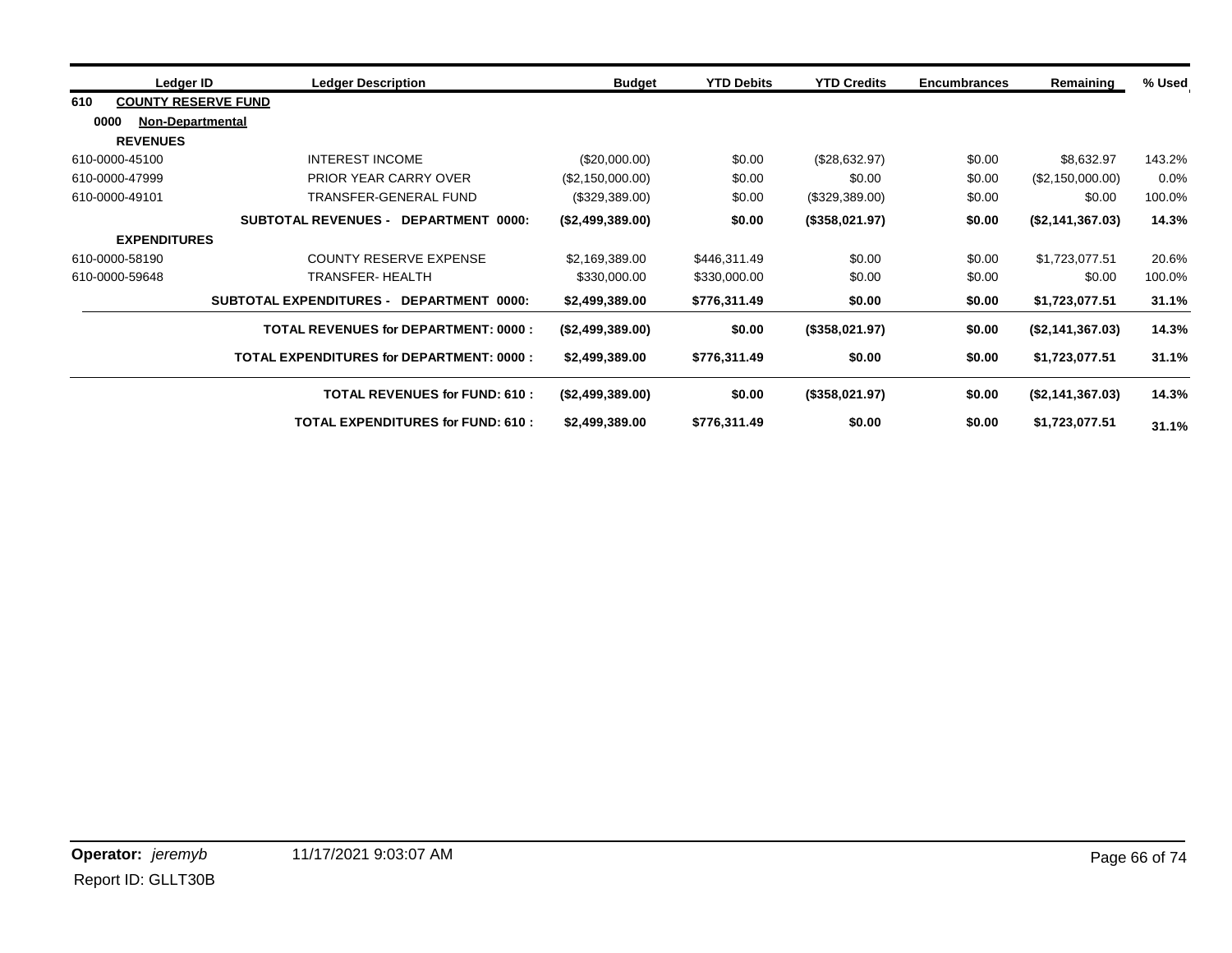| Ledger ID                       | <b>Ledger Description</b>                          | <b>Budget</b>    | <b>YTD Debits</b> | <b>YTD Credits</b> | <b>Encumbrances</b> | Remaining       | % Used |
|---------------------------------|----------------------------------------------------|------------------|-------------------|--------------------|---------------------|-----------------|--------|
| 612                             | <b>LAW ENFORCEMENT RESERVE FUND</b>                |                  |                   |                    |                     |                 |        |
| 0000<br><b>Non-Departmental</b> |                                                    |                  |                   |                    |                     |                 |        |
| <b>REVENUES</b>                 |                                                    |                  |                   |                    |                     |                 |        |
| 612-0000-45100                  | <b>INTEREST INCOME</b>                             | (\$2,000.00)     | \$0.00            | (\$934.12)         | \$0.00              | (\$1,065.88)    | 46.7%  |
| 612-0000-47999                  | PRIOR YEAR CARRY OVER                              | (\$661,550.00)   | \$0.00            | \$0.00             | \$0.00              | (\$661,550.00)  | 0.0%   |
| 612-0000-49550                  | LAW ENFORCEMENT JUSTICE                            | (\$892,000.00)   | \$0.00            | (\$892,002.54)     | \$0.00              | \$2.54          | 100.0% |
|                                 | <b>SUBTOTAL REVENUES -</b><br>DEPARTMENT 0000:     | (\$1,555,550.00) | \$0.00            | (\$892,936.66)     | \$0.00              | (\$662, 613.34) | 57.4%  |
| <b>EXPENDITURES</b>             |                                                    |                  |                   |                    |                     |                 |        |
| 612-0000-58191                  | LAW ENFORCEMENT RESERVE FUND                       | \$1,555,550.00   | \$1,554,396.43    | \$0.00             | \$0.00              | \$1,153.57      | 99.9%  |
|                                 | <b>SUBTOTAL EXPENDITURES -</b><br>DEPARTMENT 0000: | \$1,555,550.00   | \$1,554,396.43    | \$0.00             | \$0.00              | \$1,153.57      | 99.9%  |
|                                 | <b>TOTAL REVENUES for DEPARTMENT: 0000:</b>        | (\$1,555,550.00) | \$0.00            | (\$892,936.66)     | \$0.00              | (\$662, 613.34) | 57.4%  |
|                                 | <b>TOTAL EXPENDITURES for DEPARTMENT: 0000:</b>    | \$1,555,550.00   | \$1,554,396.43    | \$0.00             | \$0.00              | \$1,153.57      | 99.9%  |
|                                 | <b>TOTAL REVENUES for FUND: 612:</b>               | (\$1,555,550.00) | \$0.00            | (\$892,936.66)     | \$0.00              | (\$662, 613.34) | 57.4%  |
|                                 | <b>TOTAL EXPENDITURES for FUND: 612:</b>           | \$1,555,550.00   | \$1,554,396.43    | \$0.00             | \$0.00              | \$1,153.57      | 99.9%  |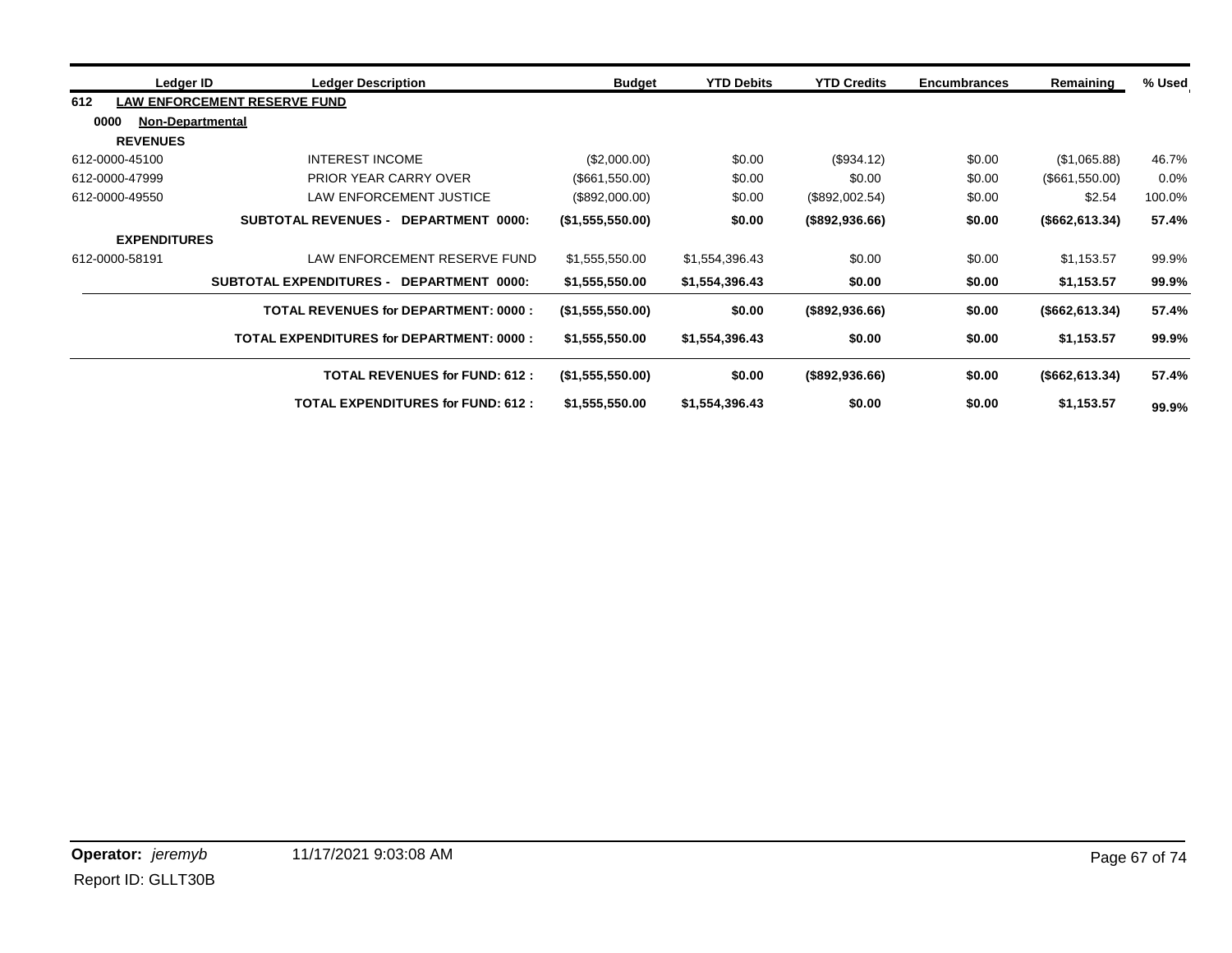|      | Ledger ID             | <b>Ledger Description</b>                       | <b>Budget</b>  | <b>YTD Debits</b> | <b>YTD Credits</b> | <b>Encumbrances</b> | Remaining      | % Used |
|------|-----------------------|-------------------------------------------------|----------------|-------------------|--------------------|---------------------|----------------|--------|
| 620  | <b>RECORDERS FUND</b> |                                                 |                |                   |                    |                     |                |        |
| 0000 | Non-Departmental      |                                                 |                |                   |                    |                     |                |        |
|      | <b>REVENUES</b>       |                                                 |                |                   |                    |                     |                |        |
|      | 620-0000-42120        | <b>FEES</b>                                     | (\$35,000.00)  | \$0.00            | (\$51,118.00)      | \$0.00              | \$16,118.00    | 146.1% |
|      | 620-0000-42180        | <b>FEES - COMPUTER</b>                          | (\$25,000.00)  | \$0.00            | (\$41,311.25)      | \$0.00              | \$16,311.25    | 165.2% |
|      | 620-0000-45100        | <b>INTEREST INCOME</b>                          | (\$1,000.00)   | \$0.00            | (\$251.17)         | \$0.00              | (\$748.83)     | 25.1%  |
|      | 620-0000-47999        | PRIOR YEAR CARRY OVER                           | (\$206,000.00) | \$0.00            | \$0.00             | \$0.00              | (\$206,000.00) | 0.0%   |
|      |                       | SUBTOTAL REVENUES - DEPARTMENT 0000:            | (\$267,000.00) | \$0.00            | (\$92,680.42)      | \$0.00              | (\$174,319.58) | 34.7%  |
|      | <b>EXPENDITURES</b>   |                                                 |                |                   |                    |                     |                |        |
|      | 620-0000-51105        | <b>SUPPLIES</b>                                 | \$15,000.00    | \$10,245.38       | (\$584.72)         | \$0.00              | \$5,339.34     | 64.4%  |
|      | 620-0000-51150        | <b>MICRO FILM SERVICE</b>                       | \$10,000.00    | \$1,062.50        | \$0.00             | \$0.00              | \$8,937.50     | 10.6%  |
|      | 620-0000-52105        | TRAVEL/TRAINING/MILEAGE                         | \$2,000.00     | \$0.00            | \$0.00             | \$0.00              | \$2,000.00     | 0.0%   |
|      | 620-0000-53120        | <b>MAINTENANCE</b>                              | \$40,000.00    | \$25,128.49       | \$0.00             | \$0.00              | \$14,871.51    | 62.8%  |
|      | 620-0000-53125        | <b>MAINTENANCE - COPIER</b>                     | \$10,000.00    | \$0.00            | \$0.00             | \$0.00              | \$10,000.00    | 0.0%   |
|      | 620-0000-54116        | <b>COMPUTER MAINTENANCE</b>                     | \$2,000.00     | \$1,125.95        | \$0.00             | \$0.00              | \$874.05       | 56.3%  |
|      | 620-0000-55145        | PROFESSIONAL SERVICE                            | \$20,000.00    | \$0.00            | \$0.00             | \$0.00              | \$20,000.00    | 0.0%   |
|      | 620-0000-58130        | <b>BOOK BINDING</b>                             | \$4,000.00     | \$0.00            | \$0.00             | \$0.00              | \$4,000.00     | 0.0%   |
|      | 620-0000-91190        | CAPITAL OUTLAY-OTHER                            | \$164,000.00   | \$0.00            | \$0.00             | \$0.00              | \$164,000.00   | 0.0%   |
|      |                       | SUBTOTAL EXPENDITURES - DEPARTMENT 0000:        | \$267,000.00   | \$37,562.32       | (\$584.72)         | \$0.00              | \$230,022.40   | 13.8%  |
|      |                       | <b>TOTAL REVENUES for DEPARTMENT: 0000:</b>     | (\$267,000.00) | \$0.00            | (\$92,680.42)      | \$0.00              | (\$174,319.58) | 34.7%  |
|      |                       | <b>TOTAL EXPENDITURES for DEPARTMENT: 0000:</b> | \$267,000.00   | \$37,562.32       | (\$584.72)         | \$0.00              | \$230,022.40   | 13.8%  |
|      |                       | <b>TOTAL REVENUES for FUND: 620:</b>            | (\$267,000.00) | \$0.00            | (\$92,680.42)      | \$0.00              | (\$174,319.58) | 34.7%  |
|      |                       | <b>TOTAL EXPENDITURES for FUND: 620:</b>        | \$267,000.00   | \$37,562.32       | (\$584.72)         | \$0.00              | \$230,022.40   | 13.8%  |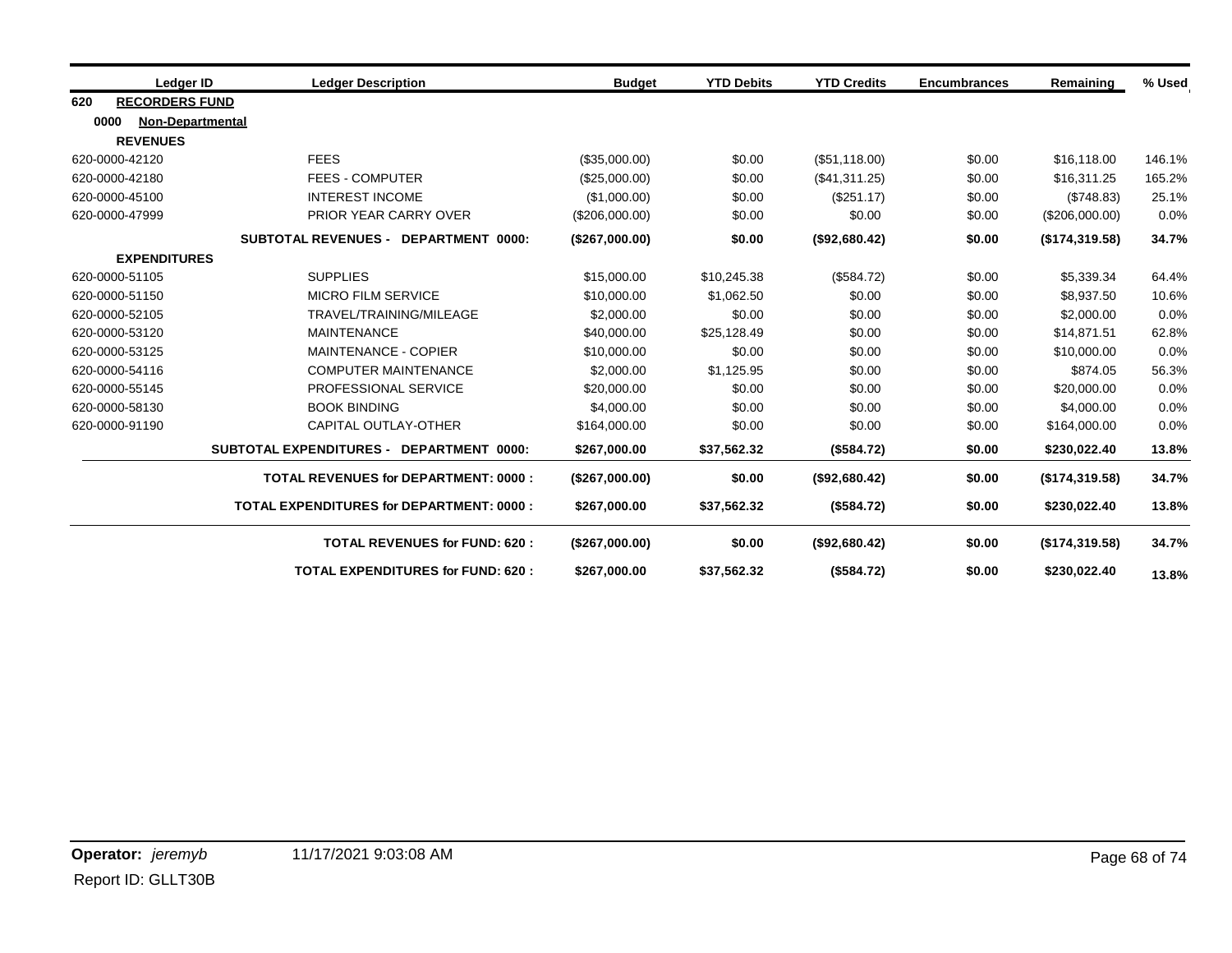| Ledger ID                | <b>Ledger Description</b>            | <b>Budget</b>    | <b>YTD Debits</b> | <b>YTD Credits</b> | <b>Encumbrances</b> | Remaining       | % Used |
|--------------------------|--------------------------------------|------------------|-------------------|--------------------|---------------------|-----------------|--------|
| <b>HEALTH</b><br>648     |                                      |                  |                   |                    |                     |                 |        |
| 0000<br>Non-Departmental |                                      |                  |                   |                    |                     |                 |        |
| <b>REVENUES</b>          |                                      |                  |                   |                    |                     |                 |        |
| 648-0000-42154           | FEES - CCHC CONSULTATIONS            | (\$5,607.00)     | \$0.00            | (\$6,967.99)       | \$0.00              | \$1,360.99      | 124.3% |
| 648-0000-42156           | FEES - CHILD CARE FACILITIES         | (\$7,000.00)     | \$0.00            | (\$5,150.00)       | \$0.00              | (\$1,850.00)    | 73.6%  |
| 648-0000-42158           | FEES- VITAL RECORDS/BIRTH-DTH        | (\$95,000.00)    | \$0.00            | (\$106,734.87)     | \$0.00              | \$11,734.87     | 112.4% |
| 648-0000-42166           | <b>FEES - FOOD SERVICE</b>           | (\$159,000.00)   | \$0.00            | (\$136,380.70)     | \$0.00              | (\$22,619.30)   | 85.8%  |
| 648-0000-44108           | CORE PUBLIC HEALTH FUNCTION          | (\$128,703.00)   | \$0.00            | (\$107, 253.34)    | \$0.00              | (\$21,449.66)   | 83.3%  |
| 648-0000-44109           | <b>SAFE SITTER</b>                   | \$0.00           | \$0.00            | (\$125.00)         | \$0.00              | \$125.00        | 0.0%   |
| 648-0000-44110           | <b>CPR CLASSES</b>                   | $(\$450.00)$     | \$0.00            | \$0.00             | \$0.00              | $(\$450.00)$    | 0.0%   |
| 648-0000-44137           | <b>C.H.I.P REIMBURSEMENT</b>         | \$0.00           | \$55.00           | \$0.00             | \$0.00              | (\$55.00)       | 0.0%   |
| 648-0000-44138           | <b>MCH CONTRACT</b>                  | (\$41,000.00)    | \$0.00            | (\$40,451.19)      | \$0.00              | (\$548.81)      | 98.7%  |
| 648-0000-44140           | MEDICAID SER. (REIMB)                | (\$2,500.00)     | \$0.00            | (\$58.85)          | \$0.00              | (\$2,441.15)    | 2.4%   |
| 648-0000-44141           | <b>COMMUNITY GARDENS</b>             | (\$200.00)       | \$0.00            | \$0.00             | \$0.00              | $(\$200.00)$    | 0.0%   |
| 648-0000-44217           | <b>GRANT REVENUE-ELC</b>             | (\$126, 150.00)  | \$0.00            | \$0.00             | \$0.00              | (\$126,150.00)  | 0.0%   |
| 648-0000-45100           | <b>INTEREST INCOME</b>               | \$0.00           | \$0.00            | (\$393.03)         | \$0.00              | \$393.03        | 0.0%   |
| 648-0000-47110           | <b>VACCINE REIMBURSEMENT</b>         | \$0.00           | \$0.00            | (\$117,904.99)     | \$0.00              | \$117,904.99    | 0.0%   |
| 648-0000-47120           | T B TESTING                          | \$0.00           | \$0.00            | (\$891.60)         | \$0.00              | \$891.60        | 0.0%   |
| 648-0000-47130           | <b>MISC REVENUE</b>                  | \$0.00           | \$0.00            | (\$2.80)           | \$0.00              | \$2.80          | 0.0%   |
| 648-0000-47999           | PRIOR YEAR CARRY OVER                | (\$156, 249.00)  | \$0.00            | \$0.00             | \$0.00              | (\$156, 249.00) | 0.0%   |
| 648-0000-49101           | TRANSFER-GENERAL FUND                | (\$218,000.00)   | \$0.00            | (\$218,000.00)     | \$0.00              | \$0.00          | 100.0% |
| 648-0000-49610           | <b>TRANSFER-COUNTY EMERGENCY FUN</b> | (\$330,000.00)   | \$0.00            | (\$330,000.00)     | \$0.00              | \$0.00          | 100.0% |
|                          | SUBTOTAL REVENUES - DEPARTMENT 0000: | (\$1,269,859.00) | \$55.00           | (\$1,070,314.36)   | \$0.00              | (\$199,599.64)  | 84.3%  |
| <b>EXPENDITURES</b>      |                                      |                  |                   |                    |                     |                 |        |
| 648-0000-50105           | <b>SALARIES &amp; WAGES</b>          | \$841,300.00     | \$1,139,906.97    | \$0.00             | \$0.00              | (\$298,606.97)  | 135.5% |
| 648-0000-50107           | COVID SALARIES-HEALTH                | \$0.00           | \$0.00            | (\$693, 883.15)    | \$0.00              | \$693,883.15    | 0.0%   |
| 648-0000-50205           | <b>LAGERS</b>                        | \$92,868.00      | \$77,582.40       | \$0.00             | \$0.00              | \$15,285.60     | 83.5%  |
| 648-0000-50210           | <b>HEALTH INS</b>                    | \$38,630.00      | \$76,537.50       | \$0.00             | \$0.00              | (\$37,907.50)   | 198.1% |
| 648-0000-50211           | <b>HSA- EMPLOYER PAID</b>            | \$8,400.00       | \$5,300.00        | \$0.00             | \$0.00              | \$3,100.00      | 63.1%  |
| 648-0000-50215           | <b>LIFE INSURANCE</b>                | \$1,205.00       | \$2,483.10        | \$0.00             | \$0.00              | (\$1,278.10)    | 206.1% |
| 648-0000-50220           | DEPENDENT LIFE INSURANCE             | \$104.00         | \$163.44          | \$0.00             | \$0.00              | (\$59.44)       | 157.2% |
| 648-0000-50225           | <b>DISABILITY INSURANCE</b>          | \$108.00         | \$222.50          | \$0.00             | \$0.00              | (\$114.50)      | 206.0% |
| 648-0000-50290           | <b>FICA</b>                          | \$52,099.00      | \$69,172.67       | \$0.00             | \$0.00              | (\$17,073.67)   | 132.8% |
| 648-0000-50295           | <b>MEDICARE</b>                      | \$12,187.00      | \$16,177.48       | \$0.00             | \$0.00              | (\$3,990.48)    | 132.7% |
| 648-0000-50297           | <b>UNEMPLOYMENT</b>                  | \$1,346.00       | \$1,658.81        | \$0.00             | \$0.00              | (\$312.81)      | 123.2% |
| 648-0000-51105           | <b>SUPPLIES</b>                      | \$109,057.00     | \$99,714.43       | (\$102.23)         | \$0.00              | \$9,444.80      | 91.3%  |
| 648-0000-51106           | SUPPLIES- MATERNAL CHILD HLTH        | \$16,005.00      | \$10,516.61       | \$0.00             | \$0.00              | \$5,488.39      | 65.7%  |
| 648-0000-51107           | SUPPLIES- CCHC                       | \$4,100.00       | \$3,973.33        | \$0.00             | \$0.00              | \$126.67        | 96.9%  |
| 648-0000-51110           | <b>MEDICAL SUPPLIES</b>              | \$2,500.00       | \$2,990.90        | \$0.00             | \$0.00              | $(\$490.90)$    | 119.6% |

**Operator:** *jeremyb* 11/17/2021 9:03:08 AM Page 69 of 74

Report ID: GLLT30B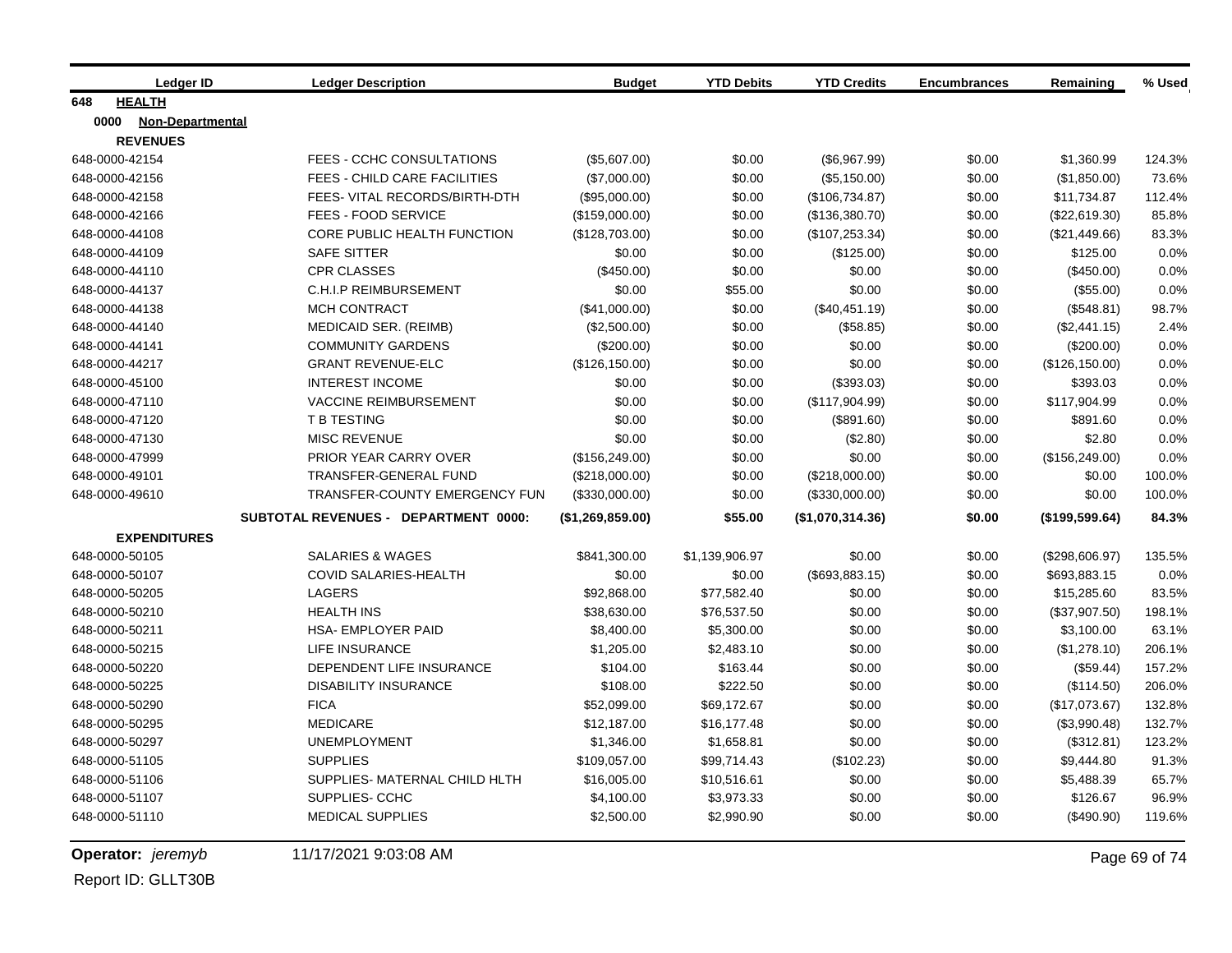|                      | Ledger ID<br><b>Ledger Description</b>             | <b>Budget</b>    | <b>YTD Debits</b> | <b>YTD Credits</b> | <b>Encumbrances</b> | Remaining      | % Used |
|----------------------|----------------------------------------------------|------------------|-------------------|--------------------|---------------------|----------------|--------|
| 648<br><b>HEALTH</b> |                                                    |                  |                   |                    |                     |                |        |
| 0000                 | <b>Non-Departmental</b>                            |                  |                   |                    |                     |                |        |
| 648-0000-51130       | <b>POSTAGE</b>                                     | \$950.00         | \$1,675.63        | \$0.00             | \$0.00              | (\$725.63)     | 176.4% |
| 648-0000-51145       | <b>ADVERTISING</b>                                 | \$2,000.00       | \$624.00          | \$0.00             | \$0.00              | \$1,376.00     | 31.2%  |
| 648-0000-52105       | TRAVEL/TRAINING/MILEAGE                            | \$5,000.00       | \$3,291.61        | (\$228.00)         | \$0.00              | \$1,936.39     | 61.3%  |
| 648-0000-53125       | <b>MAINTENANCE - COPIER</b>                        | \$7,000.00       | \$3,821.05        | \$0.00             | \$0.00              | \$3,178.95     | 54.6%  |
| 648-0000-53150       | <b>CELL PHONES/PAGER/WIRELESS CRD</b>              | \$9,300.00       | \$7,665.99        | \$0.00             | \$0.00              | \$1.634.01     | 82.4%  |
| 648-0000-54102       | <b>MAINFRAME FEE</b>                               | \$7,800.00       | \$5,320.37        | \$0.00             | \$0.00              | \$2,479.63     | 68.2%  |
| 648-0000-54111       | <b>SYSTEM UPDATES</b>                              |                  | \$9,408.57        | \$0.00             | \$0.00              | \$591.43       | 94.1%  |
| 648-0000-54202       | <b>EQUIPMENT MAINTENANCE</b>                       |                  | \$1,450.69        | \$0.00             | \$0.00              | \$4,849.31     | 23.0%  |
| 648-0000-54204       | <b>AUTO MAINTENANCE</b>                            | \$13,000.00      | \$8,059.13        | \$0.00             | \$0.00              | \$4,940.87     | 62.0%  |
| 648-0000-54302       | <b>FUEL</b>                                        | \$5,500.00       | \$4,014.00        | \$0.00             | \$0.00              | \$1.486.00     | 73.0%  |
| 648-0000-57120       | <b>INSURANCE/BONDS</b>                             | \$1,100.00       | \$0.00            | \$0.00             | \$0.00              | \$1,100.00     | 0.0%   |
| 648-0000-91140       | CAPITAL OUTLAY-AUTOS                               | \$22,000.00      | \$15,382.00       | \$0.00             | \$0.00              | \$6,618.00     | 69.9%  |
|                      | <b>SUBTOTAL EXPENDITURES -</b><br>DEPARTMENT 0000: | \$1,269,859.00   | \$1,567,113.18    | $($ \$694,213.38)  | \$0.00              | \$396,959.20   | 68.7%  |
|                      | <b>TOTAL REVENUES for DEPARTMENT: 0000:</b>        | (\$1,269,859.00) | \$55.00           | (\$1,070,314.36)   | \$0.00              | (\$199,599.64) | 84.3%  |
|                      | <b>TOTAL EXPENDITURES for DEPARTMENT: 0000:</b>    | \$1,269,859.00   | \$1,567,113.18    | (\$694, 213.38)    | \$0.00              | \$396,959.20   | 68.7%  |
|                      | <b>TOTAL REVENUES for FUND: 648:</b>               |                  | \$55.00           | (\$1,070,314.36)   | \$0.00              | (\$199,599.64) | 84.3%  |
|                      | <b>TOTAL EXPENDITURES for FUND: 648:</b>           | \$1,269,859.00   | \$1,567,113.18    | (\$694, 213.38)    | \$0.00              | \$396,959.20   | 68.7%  |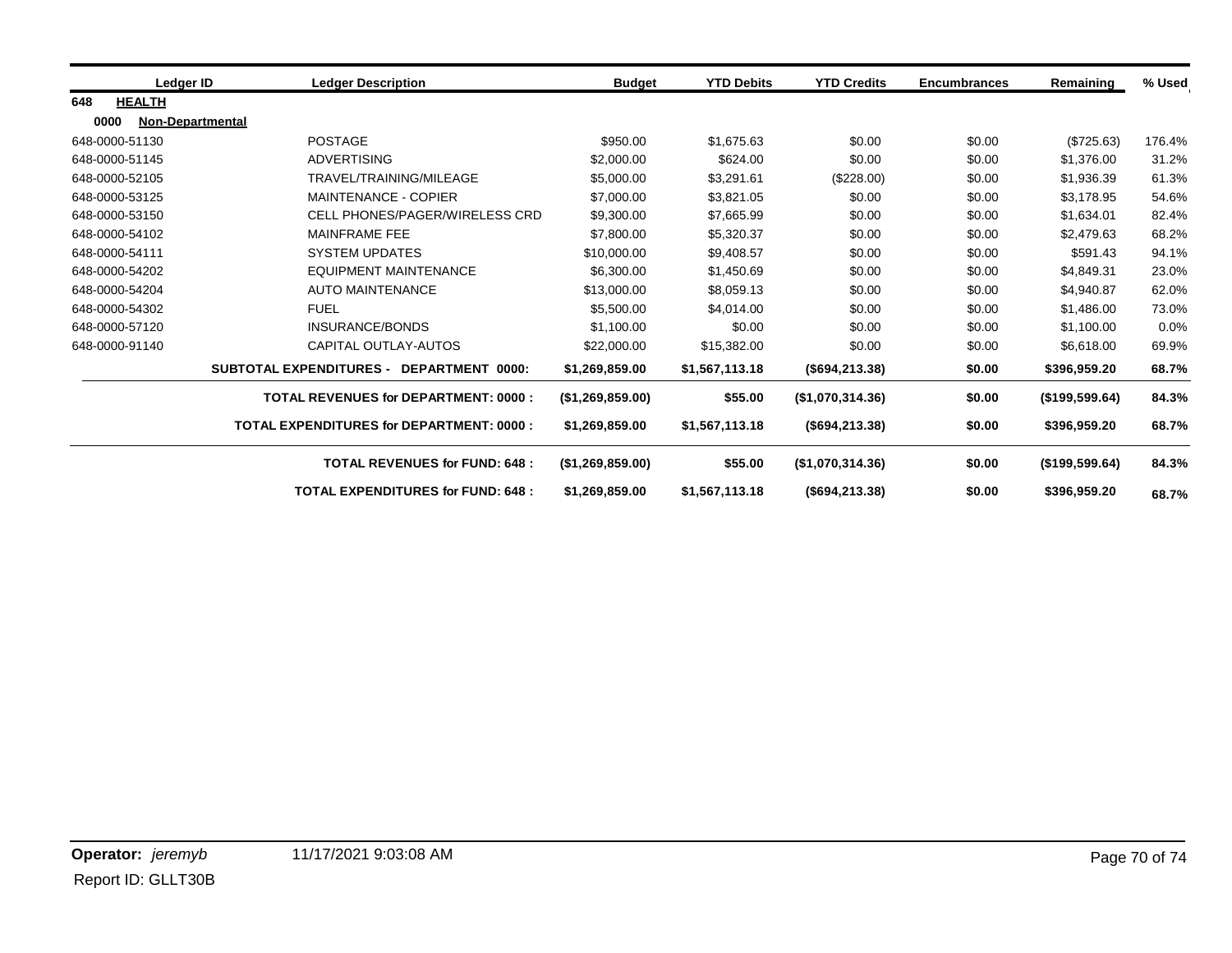| Ledger ID                | <b>Ledger Description</b>                       | <b>Budget</b>   | <b>YTD Debits</b> | <b>YTD Credits</b> | <b>Encumbrances</b> | Remaining     | % Used |
|--------------------------|-------------------------------------------------|-----------------|-------------------|--------------------|---------------------|---------------|--------|
| <b>WIC</b><br>649        |                                                 |                 |                   |                    |                     |               |        |
| 0000<br>Non-Departmental |                                                 |                 |                   |                    |                     |               |        |
| <b>REVENUES</b>          |                                                 |                 |                   |                    |                     |               |        |
| 649-0000-44102           | WIC CONT (9/30/05) FED                          | (\$229, 229.00) | \$0.00            | (\$203,097.73)     | \$0.00              | (\$26,131.27) | 88.6%  |
| 649-0000-45100           | <b>INTEREST INCOME</b>                          | \$0.00          | \$0.00            | (\$9.48)           | \$0.00              | \$9.48        | 0.0%   |
|                          | <b>SUBTOTAL REVENUES - DEPARTMENT 0000:</b>     | (\$229, 229.00) | \$0.00            | (\$203,107.21)     | \$0.00              | (\$26,121.79) | 88.6%  |
| <b>EXPENDITURES</b>      |                                                 |                 |                   |                    |                     |               |        |
| 649-0000-50105           | <b>SALARIES &amp; WAGES</b>                     | \$170,310.00    | \$143,331.70      | \$0.00             | \$0.00              | \$26,978.30   | 84.2%  |
| 649-0000-50205           | <b>LAGERS</b>                                   | \$18,904.00     | \$14,385.80       | \$0.00             | \$0.00              | \$4,518.20    | 76.1%  |
| 649-0000-50210           | <b>HEALTH INS</b>                               | \$10,200.00     | \$13,550.00       | \$0.00             | \$0.00              | (\$3,350.00)  | 132.8% |
| 649-0000-50211           | <b>HSA- EMPLOYER PAID</b>                       | \$2,400.00      | \$1,200.00        | \$0.00             | \$0.00              | \$1,200.00    | 50.0%  |
| 649-0000-50215           | <b>LIFE INSURANCE</b>                           | \$402.00        | \$390.60          | \$0.00             | \$0.00              | \$11.40       | 97.2%  |
| 649-0000-50220           | DEPENDENT LIFE INSURANCE                        | \$52.00         | \$50.40           | \$0.00             | \$0.00              | \$1.60        | 96.9%  |
| 649-0000-50225           | <b>DISABILITY INSURANCE</b>                     | \$36.00         | \$35.00           | \$0.00             | \$0.00              | \$1.00        | 97.2%  |
| 649-0000-50290           | <b>FICA</b>                                     | \$10,559.00     | \$8,733.14        | \$0.00             | \$0.00              | \$1,825.86    | 82.7%  |
| 649-0000-50295           | <b>MEDICARE</b>                                 | \$2,469.00      | \$2,042.45        | \$0.00             | \$0.00              | \$426.55      | 82.7%  |
| 649-0000-50297           | <b>UNEMPLOYMENT</b>                             | \$127.00        | \$154.89          | \$0.00             | \$0.00              | (\$27.89)     | 122.0% |
| 649-0000-51105           | <b>SUPPLIES</b>                                 | \$12,570.00     | \$7,062.56        | \$0.00             | \$0.00              | \$5,507.44    | 56.2%  |
| 649-0000-51110           | <b>MEDICAL SUPPLIES</b>                         | \$500.00        | \$0.00            | \$0.00             | \$0.00              | \$500.00      | 0.0%   |
| 649-0000-51130           | <b>POSTAGE</b>                                  | \$200.00        | \$14.52           | \$0.00             | \$0.00              | \$185.48      | 7.3%   |
| 649-0000-52105           | TRAVEL/TRAINING/MILEAGE                         | \$500.00        | \$220.40          | \$0.00             | \$0.00              | \$279.60      | 44.1%  |
|                          | SUBTOTAL EXPENDITURES - DEPARTMENT 0000:        | \$229,229.00    | \$191,171.46      | \$0.00             | \$0.00              | \$38,057.54   | 83.4%  |
|                          | <b>TOTAL REVENUES for DEPARTMENT: 0000:</b>     | (\$229,229.00)  | \$0.00            | (\$203,107.21)     | \$0.00              | (\$26,121.79) | 88.6%  |
|                          | <b>TOTAL EXPENDITURES for DEPARTMENT: 0000:</b> | \$229,229.00    | \$191,171.46      | \$0.00             | \$0.00              | \$38,057.54   | 83.4%  |
|                          | <b>TOTAL REVENUES for FUND: 649:</b>            | (\$229, 229.00) | \$0.00            | (\$203,107.21)     | \$0.00              | (\$26,121.79) | 88.6%  |
|                          | <b>TOTAL EXPENDITURES for FUND: 649:</b>        | \$229,229.00    | \$191,171.46      | \$0.00             | \$0.00              | \$38,057.54   | 83.4%  |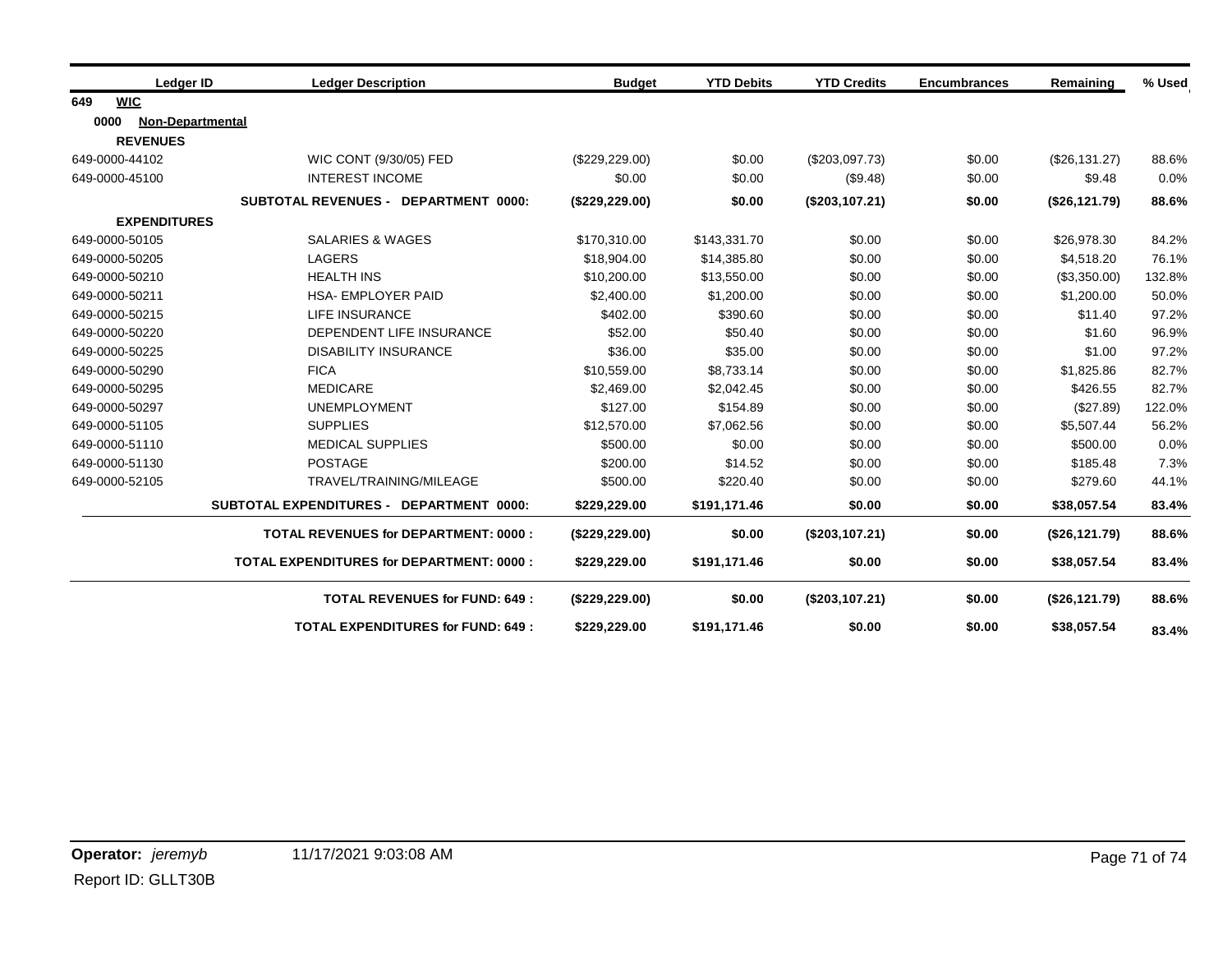|      | Ledger ID                   | <b>Ledger Description</b>                       | <b>Budget</b> | <b>YTD Debits</b> | <b>YTD Credits</b> | <b>Encumbrances</b> | Remaining    | % Used |
|------|-----------------------------|-------------------------------------------------|---------------|-------------------|--------------------|---------------------|--------------|--------|
| 650  | <b>CERT (BIO TERRORISM)</b> |                                                 |               |                   |                    |                     |              |        |
| 0000 | <b>Non-Departmental</b>     |                                                 |               |                   |                    |                     |              |        |
|      | <b>REVENUES</b>             |                                                 |               |                   |                    |                     |              |        |
|      | 650-0000-44136              | <b>CERT CONTRACT</b>                            | (\$60,324.00) | \$0.00            | (\$63,413.35)      | \$0.00              | \$3,089.35   | 105.1% |
|      | 650-0000-44216              | <b>GRANT REV-CRI</b>                            | (\$20,845.00) | \$0.00            | (\$20,308.76)      | \$0.00              | (\$536.24)   | 97.4%  |
|      | 650-0000-45100              | <b>INTEREST INCOME</b>                          | \$0.00        | \$0.00            | (\$28.30)          | \$0.00              | \$28.30      | 0.0%   |
|      |                             | SUBTOTAL REVENUES - DEPARTMENT 0000:            | (\$81,169.00) | \$0.00            | (\$83,750.41)      | \$0.00              | \$2,581.41   | 103.2% |
|      | <b>EXPENDITURES</b>         |                                                 |               |                   |                    |                     |              |        |
|      | 650-0000-50105              | <b>SALARIES &amp; WAGES</b>                     | \$48,186.00   | \$53,920.50       | \$0.00             | \$0.00              | (\$5,734.50) | 111.9% |
|      | 650-0000-50205              | <b>LAGERS</b>                                   | \$5,349.00    | \$5,023.45        | \$0.00             | \$0.00              | \$325.55     | 93.9%  |
|      | 650-0000-50210              | <b>HEALTH INS</b>                               | \$5,100.00    | \$850.00          | \$0.00             | \$0.00              | \$4,250.00   | 16.7%  |
|      | 650-0000-50211              | <b>HSA- EMPLOYER PAID</b>                       | \$2,100.00    | \$0.00            | \$0.00             | \$0.00              | \$2,100.00   | 0.0%   |
|      | 650-0000-50215              | <b>LIFE INSURANCE</b>                           | \$134.00      | \$22.32           | \$0.00             | \$0.00              | \$111.68     | 16.7%  |
|      | 650-0000-50220              | DEPENDENT LIFE INSURANCE                        | \$0.00        | \$2.88            | \$0.00             | \$0.00              | (\$2.88)     | 0.0%   |
|      | 650-0000-50225              | <b>DISABILITY INSURANCE</b>                     | \$12.00       | \$2.00            | \$0.00             | \$0.00              | \$10.00      | 16.7%  |
|      | 650-0000-50290              | <b>FICA</b>                                     | \$2,988.00    | \$3,312.72        | \$0.00             | \$0.00              | (\$324.72)   | 110.9% |
|      | 650-0000-50295              | <b>MEDICARE</b>                                 | \$699.00      | \$774.76          | \$0.00             | \$0.00              | (\$75.76)    | 110.8% |
|      | 650-0000-50297              | <b>UNEMPLOYMENT</b>                             | \$42.00       | \$46.12           | \$0.00             | \$0.00              | (\$4.12)     | 109.8% |
|      | 650-0000-51105              | <b>SUPPLIES</b>                                 | \$5,000.00    | \$2,587.50        | \$0.00             | \$0.00              | \$2,412.50   | 51.8%  |
|      | 650-0000-52105              | TRAVEL/TRAINING/MILEAGE                         | \$5,000.00    | \$0.00            | \$0.00             | \$0.00              | \$5,000.00   | 0.0%   |
|      | 650-0000-53136              | <b>STORAGE</b>                                  | \$3,000.00    | \$1,500.00        | \$0.00             | \$0.00              | \$1,500.00   | 50.0%  |
|      | 650-0000-53150              | CELL PHONES/PAGER/WIRELESS CRD                  | \$1,201.00    | \$167.25          | \$0.00             | \$0.00              | \$1,033.75   | 13.9%  |
|      |                             | SUBTOTAL EXPENDITURES - DEPARTMENT 0000:        | \$78,811.00   | \$68,209.50       | \$0.00             | \$0.00              | \$10,601.50  | 86.5%  |
|      |                             | <b>TOTAL REVENUES for DEPARTMENT: 0000:</b>     | (\$81,169.00) | \$0.00            | (\$83,750.41)      | \$0.00              | \$2,581.41   | 103.2% |
|      |                             | <b>TOTAL EXPENDITURES for DEPARTMENT: 0000:</b> | \$78,811.00   | \$68,209.50       | \$0.00             | \$0.00              | \$10,601.50  | 86.5%  |
|      |                             | <b>TOTAL REVENUES for FUND: 650:</b>            | (\$81,169.00) | \$0.00            | (\$83,750.41)      | \$0.00              | \$2,581.41   | 103.2% |
|      |                             | <b>TOTAL EXPENDITURES for FUND: 650:</b>        | \$78,811.00   | \$68,209.50       | \$0.00             | \$0.00              | \$10,601.50  | 86.5%  |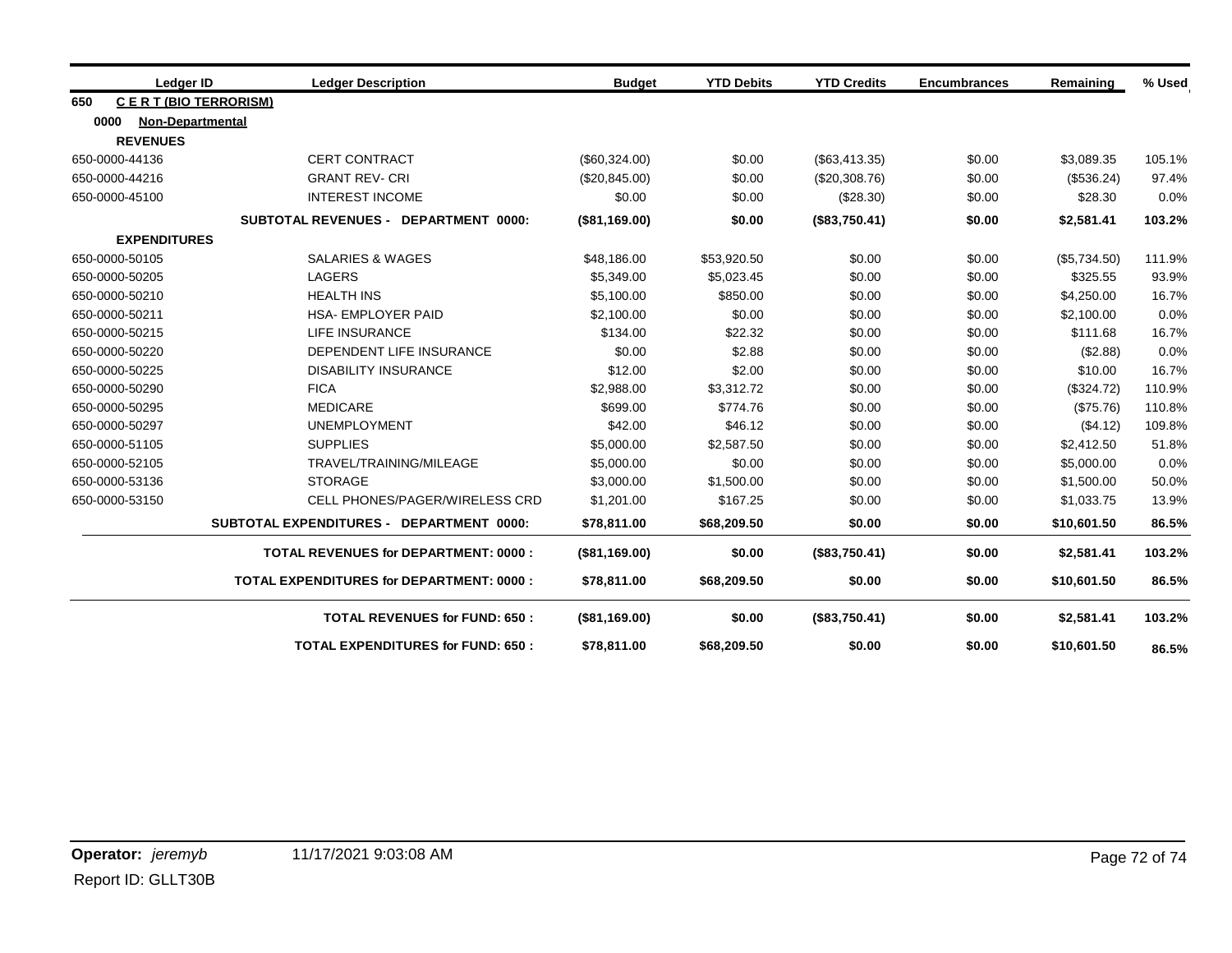|                     | <b>Ledger Description</b><br>Ledger ID          |                                             | <b>Budget</b> | <b>YTD Debits</b> | <b>YTD Credits</b> | <b>Encumbrances</b> | Remaining     | % Used  |
|---------------------|-------------------------------------------------|---------------------------------------------|---------------|-------------------|--------------------|---------------------|---------------|---------|
| 653                 | <b>COURTHOUSE RESTORATION FUND</b>              |                                             |               |                   |                    |                     |               |         |
| 0000                | <b>Non-Departmental</b>                         |                                             |               |                   |                    |                     |               |         |
| <b>REVENUES</b>     |                                                 |                                             |               |                   |                    |                     |               |         |
| 653-0000-42160      | <b>COURT ASSESSMENTS</b>                        |                                             | (\$20,000.00) | \$0.00            | (\$28,660.50)      | \$0.00              | \$8,660.50    | 143.3%  |
| 653-0000-45100      | <b>INTEREST INCOME</b>                          |                                             | \$0.00        | \$0.00            | (\$31.94)          | \$0.00              | \$31.94       | $0.0\%$ |
| 653-0000-47999      | PRIOR YEAR CARRY OVER                           |                                             | (\$20,000.00) | \$9,578.00        | \$0.00             | \$0.00              | (\$29,578.00) | -47.9%  |
|                     | SUBTOTAL REVENUES - DEPARTMENT 0000:            |                                             | (\$40,000.00) | \$9,578.00        | (\$28,692.44)      | \$0.00              | (\$20,885.56) | 47.8%   |
| <b>EXPENDITURES</b> |                                                 |                                             |               |                   |                    |                     |               |         |
| 653-0000-91190      | CAPITAL OUTLAY-OTHER                            |                                             | \$40,000.00   | \$0.00            | \$0.00             | \$0.00              | \$40,000.00   | 0.0%    |
|                     | <b>SUBTOTAL EXPENDITURES -</b>                  | DEPARTMENT 0000:                            | \$40,000.00   | \$0.00            | \$0.00             | \$0.00              | \$40,000.00   | 0.0%    |
|                     |                                                 | <b>TOTAL REVENUES for DEPARTMENT: 0000:</b> | (S40,000.00)  | \$9,578.00        | (\$28,692.44)      | \$0.00              | (\$20,885.56) | 47.8%   |
|                     | <b>TOTAL EXPENDITURES for DEPARTMENT: 0000:</b> |                                             | \$40,000.00   | \$0.00            | \$0.00             | \$0.00              | \$40,000.00   | 0.0%    |
|                     |                                                 | <b>TOTAL REVENUES for FUND: 653:</b>        | (\$40,000.00) | \$9,578.00        | (\$28,692.44)      | \$0.00              | (\$20,885.56) | 47.8%   |
|                     |                                                 | <b>TOTAL EXPENDITURES for FUND: 653:</b>    | \$40,000.00   | \$0.00            | \$0.00             | \$0.00              | \$40,000.00   | 0.0%    |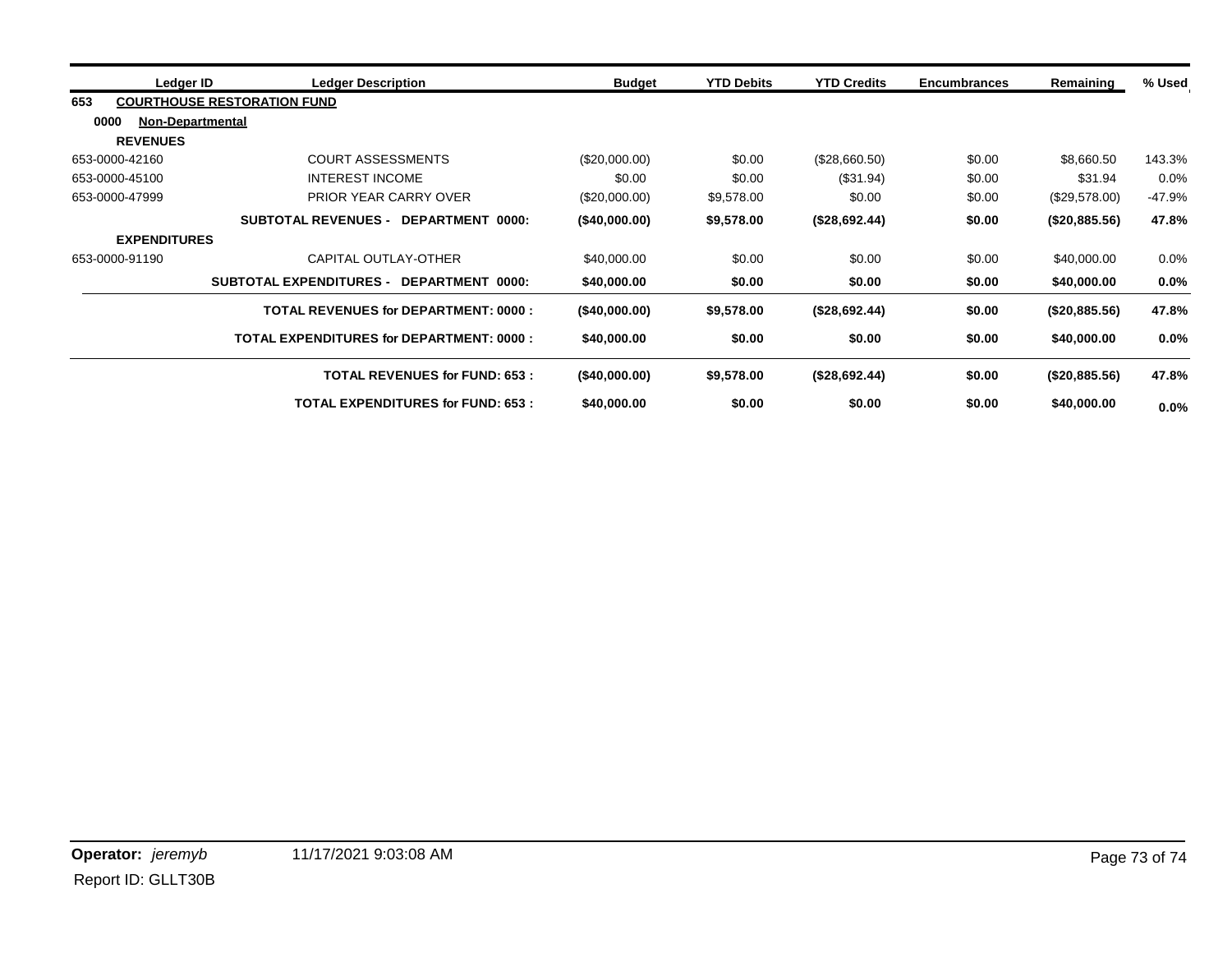| Ledger ID<br><b>Ledger Description</b>        | Budget             | <b>YTD Debits</b> | <b>YTD Credits</b> | <b>Encumbrances</b> | Remaining            | % Used |
|-----------------------------------------------|--------------------|-------------------|--------------------|---------------------|----------------------|--------|
| TOTAL REVENUES for REPORTED FUNDS:            | (\$101,361,957.39) | \$106,487,63      | (\$67,731,216.05)  | \$0.00              | $($ \$33,737,228.97) | 66.7%  |
| <b>TOTAL EXPENDITURES for REPORTED FUNDS:</b> | \$93,560,459.95    | \$58.095.392.36   | (\$2,167,340.37)   | \$0.00              | \$37,632,407.96      | 59.8%  |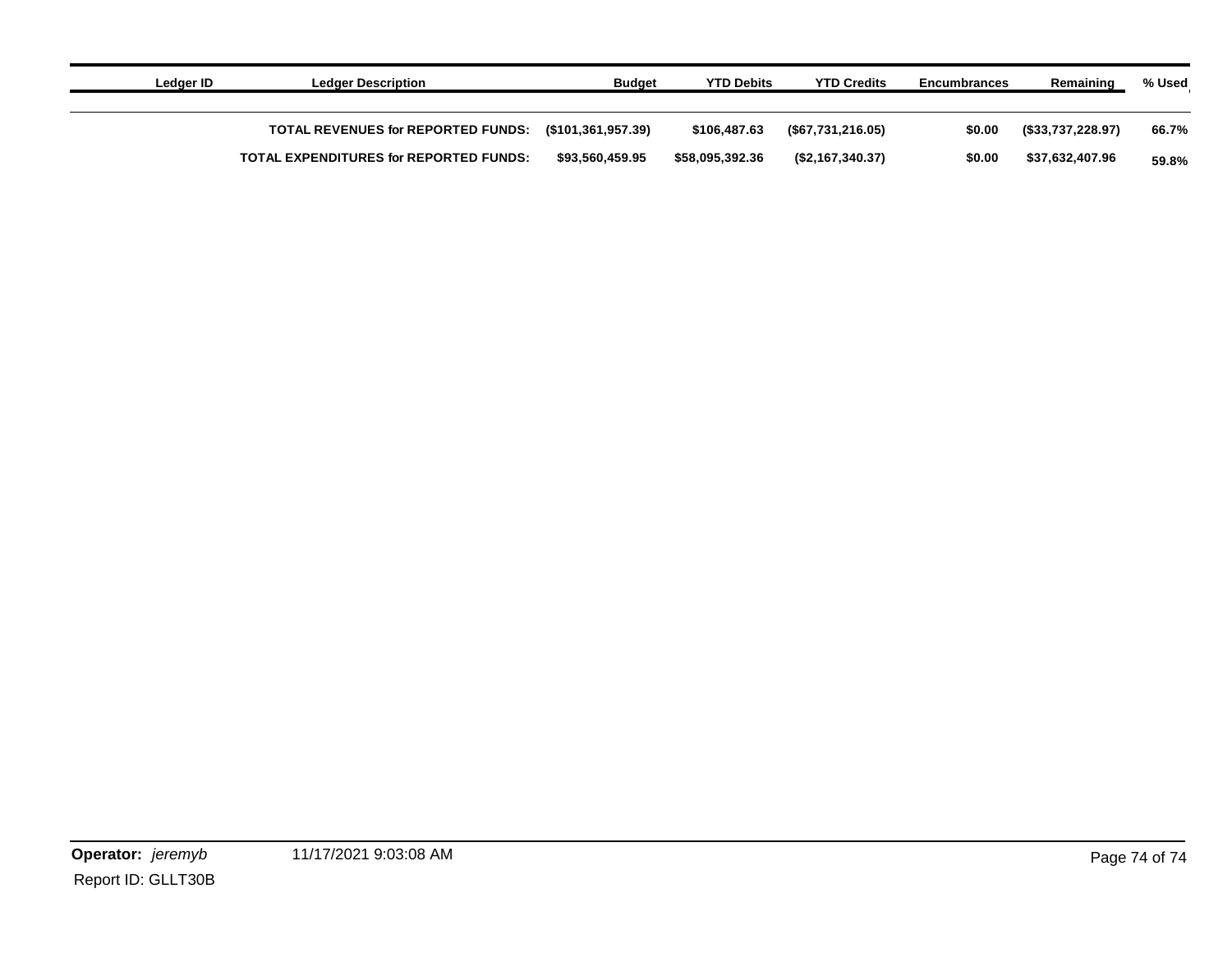**Selected Date Range: 10/1/2021 thru 10/31/2021**

| <b>Invoice</b>    |                      | <b>Invoice Date</b>   | <b>Paid Date</b> | <b>Invoice Description</b>                                    | <b>Check</b> | <b>Wire</b> | <b>Invoice Amt</b> |
|-------------------|----------------------|-----------------------|------------------|---------------------------------------------------------------|--------------|-------------|--------------------|
| Vendor:           | 5295                 | <b>2A MARKETING</b>   |                  |                                                               |              |             |                    |
| 34157             |                      | 10/4/2021             | 10/7/2021        | <b>Tax Sale</b>                                               | 266074       | No.         | \$900.00           |
|                   |                      |                       |                  | Subtotal for Vendor 5295 2A MARKETING :                       |              |             | \$900.00           |
| Vendor:           | 2692                 | 911 CUSTOM LLC        |                  |                                                               |              |             |                    |
|                   | 46816 47396 46818-03 | 10/15/2021            | 10/21/2021       | <b>VEHICLE EQUIPMENT</b>                                      | 266231       | <b>No</b>   | \$1,607.47         |
| 46819 46820-02    |                      | 10/4/2021             | 10/7/2021        | <b>VEHICLE EQUIPMENT</b>                                      | 266075       | No          | \$5,715.87         |
| 46981             |                      | 10/25/2021            | 10/28/2021       | <b>VEHICLE MOUNTS</b>                                         | 266314       | No          | \$412.75           |
|                   |                      |                       |                  | Subtotal for Vendor 2692 911 CUSTOM LLC :                     |              |             | \$7,736.09         |
| Vendor:           | 4055                 | AA QUARRY LLC         |                  |                                                               |              |             |                    |
| 33214             |                      | 9/24/2021             | 10/7/2021        | AB-3 & 1" Road Rock - Invoice #33214 - Acct.<br>#816.810.9813 | 266076       | <b>No</b>   | \$946.00           |
| 33249             |                      | 9/27/2021             | 10/7/2021        | 1" Road Rock - Invoice #33249 - Acct. #816.810.9813           | 266076       | No          | \$1,144.08         |
| 33280             |                      | 9/28/2021             | 10/7/2021        | 1" Road Rock - Invoice #33280 - Acct. #816.810.9813           | 266076       | No          | \$1,490.70         |
| 33312             |                      | 9/29/2021             | 10/7/2021        | 1" Road Rock - Invoice #33312 - Acct. #816.810.9813           | 266076       | No          | \$1,359.76         |
| 33339             |                      | 9/30/2021             | 10/7/2021        | 1" Road Rock - Invoice #33339 - Acct. #816.810.9813           | 266076       | No          | \$218.64           |
| 33365             |                      | 10/1/2021             | 10/14/2021       | AB-3 Comm - Invoice #33365 - Acct. #816.810.9813              | 266165       | No          | \$253.89           |
| 33444             |                      | 10/6/2021             | 10/14/2021       | 1" Road Rock - Invoice #33444 - Acct. #816.810.9813           | 266165       | No          | \$2,193.24         |
| 33571             |                      | 10/13/2021            | 10/21/2021       | 1" Crusher Run - Invoice #33571 - Acct. #816.810.9813         | 266232       | No          | \$2,418.75         |
| 33587             |                      | 10/14/2021            | 10/21/2021       | 1" Crusher Run - Invoice #33587 - Acct. #818.810.9813         | 266232       | No          | \$2,233.11         |
| 33635             |                      | 10/18/2021            | 10/28/2021       | 1" Crusher Run - Invoice #33635 - Acct. #816.810.9813         | 266315       | No.         | \$1,988.53         |
| 33666             |                      | 10/19/2021            | 10/28/2021       | 1" Crusher Run - Invoice #33666 - Acct. #816.810.9813         | 266315       | No          | \$787.26           |
| 33734             |                      | 10/21/2021            | 10/28/2021       | 1" Crusher Run - Invoice #33734 - Acct. #816.810.9813         | 266315       | No.         | \$1,258.30         |
|                   |                      |                       |                  | Subtotal for Vendor 4055 AA QUARRY LLC :                      |              |             | \$16,292.26        |
| Vendor:           | 1936                 | <b>ACE IMAGEWEAR</b>  |                  |                                                               |              |             |                    |
| 1118547           |                      | 10/18/2021            | 10/21/2021       | Mats                                                          | 266233       | <b>No</b>   | \$73.92            |
| Operator: jeremyb |                      | 11/17/2021 9:03:57 AM |                  |                                                               |              |             | Page 1 of 41       |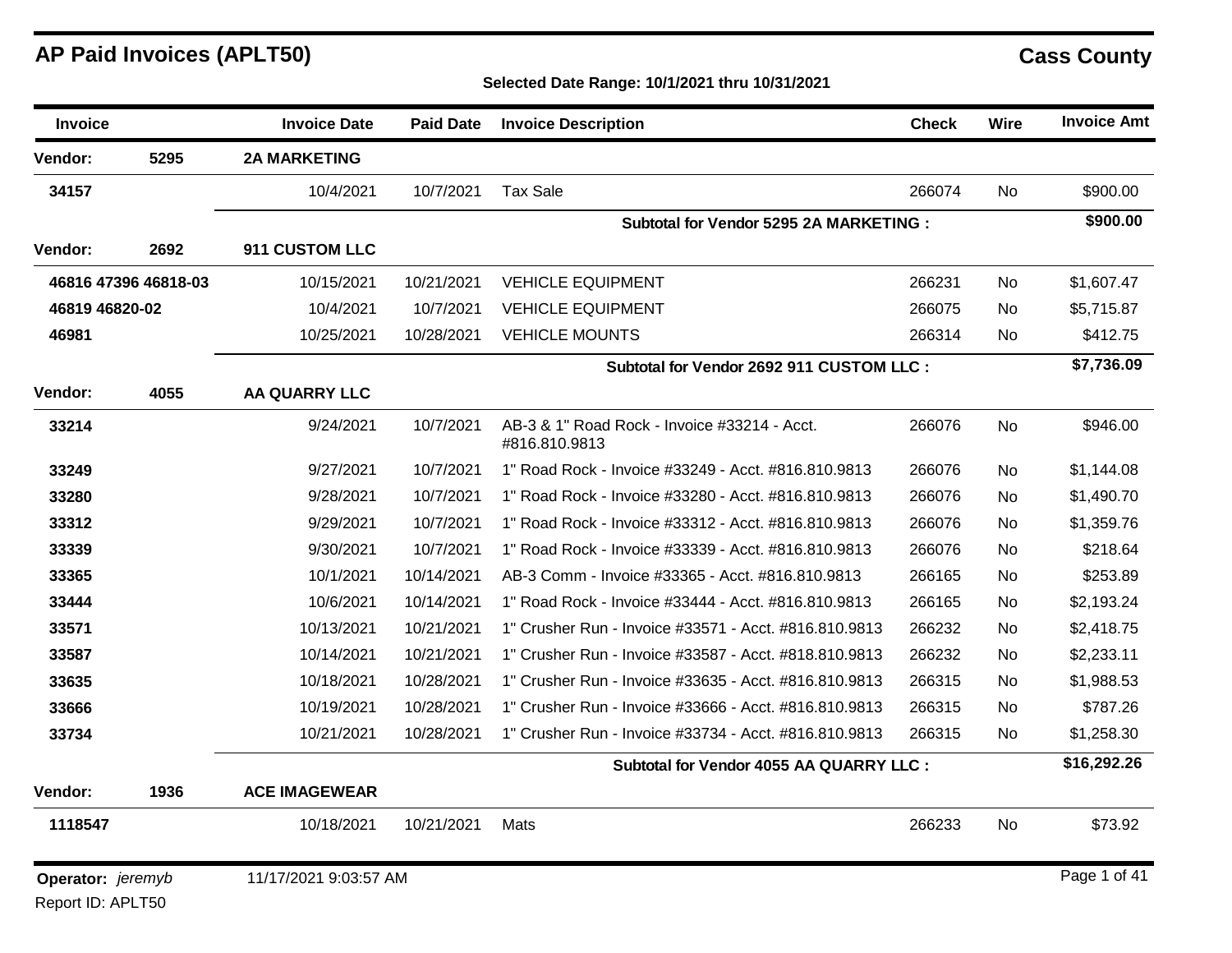### **Selected Date Range: 10/1/2021 thru 10/31/2021**

| Invoice           |      | <b>Invoice Date</b>              | <b>Paid Date</b> | <b>Invoice Description</b>                                         | <b>Check</b> | Wire      | <b>Invoice Amt</b> |
|-------------------|------|----------------------------------|------------------|--------------------------------------------------------------------|--------------|-----------|--------------------|
| 1122467           |      | 10/25/2021                       | 10/28/2021       | Mats                                                               | 266316       | <b>No</b> | \$73.92            |
| 1122471           |      | 10/19/2021                       | 10/28/2021       | Building Rug Maintenance - Invoice #1122471 - Acct.<br>#2488-02033 | 266316       | <b>No</b> | \$150.75           |
| 6584-6585-6586    |      | 9/30/2021                        | 10/7/2021        | mat service                                                        | 266077       | No.       | \$192.09           |
|                   |      |                                  |                  | <b>Subtotal for Vendor 1936 ACE IMAGEWEAR :</b>                    |              |           | \$490.68           |
| Vendor:           | 1225 | <b>ACS</b>                       |                  |                                                                    |              |           |                    |
| 113209            |      | 10/8/2021                        | 10/14/2021       | full service control system cthse                                  | 266166       | No        | \$481.00           |
|                   |      |                                  |                  | <b>Subtotal for Vendor 1225 ACS:</b>                               |              |           | \$481.00           |
| Vendor:           | 1849 | <b>ADP</b>                       |                  |                                                                    |              |           |                    |
| 589640803         |      | 10/14/2021                       | 10/14/2021       | <b>Workforce Now HCM Suite</b>                                     | <b>WIRE</b>  | Yes       | \$2,427.02         |
| 589641075         |      | 10/14/2021                       | 10/14/2021       | Accruals                                                           | <b>WIRE</b>  | Yes       | \$68.08            |
| 589642317         |      | 10/14/2021                       | 10/14/2021       | 09-21 Payroll costs                                                | <b>WIRE</b>  | Yes       | \$2,269.97         |
|                   |      |                                  |                  | <b>Subtotal for Vendor 1849 ADP:</b>                               |              |           | \$4,765.07         |
| Vendor:           | 1893 | ADVANCED CORRECTIONAL HEALTHCARE |                  |                                                                    |              |           |                    |
| 110891            |      | 10/4/2021                        | 10/7/2021        | <b>NOV 21 MEDICAL SERVICES</b>                                     | 266078       | <b>No</b> | \$18,486.08        |
| 111471            |      | 10/25/2021                       | 10/28/2021       | 3RD QTR REC                                                        | 266317       | No        | \$502.32           |
|                   |      |                                  |                  | <b>Subtotal for Vendor 1893 ADVANCED CORRECTIONAL HEALTHCARE:</b>  |              |           | \$18,988.40        |
| Vendor:           | 5266 | <b>ADVANTAGE GRAPHIX INC</b>     |                  |                                                                    |              |           |                    |
| 109523            |      | 10/21/2021                       | 10/28/2021       | 109523                                                             | 266318       | <b>No</b> | \$385.00           |
|                   |      |                                  |                  | Subtotal for Vendor 5266 ADVANTAGE GRAPHIX INC :                   |              |           | \$385.00           |
| Vendor:           | 1175 | <b>AFLAC</b>                     |                  |                                                                    |              |           |                    |
| 459470            |      | 9/29/2021                        | 10/7/2021        | September, 2021 Acct #A0349                                        | <b>WIRE</b>  | Yes       | \$7,362.72         |
|                   |      |                                  |                  | <b>Subtotal for Vendor 1175 AFLAC:</b>                             |              |           | \$7,362.72         |
| Vendor:           | 2613 | <b>AFLAC</b>                     |                  |                                                                    |              |           |                    |
|                   |      |                                  |                  |                                                                    |              |           | Page 2 of 41       |
| Operator: jeremyb |      | 11/17/2021 9:03:57 AM            |                  |                                                                    |              |           |                    |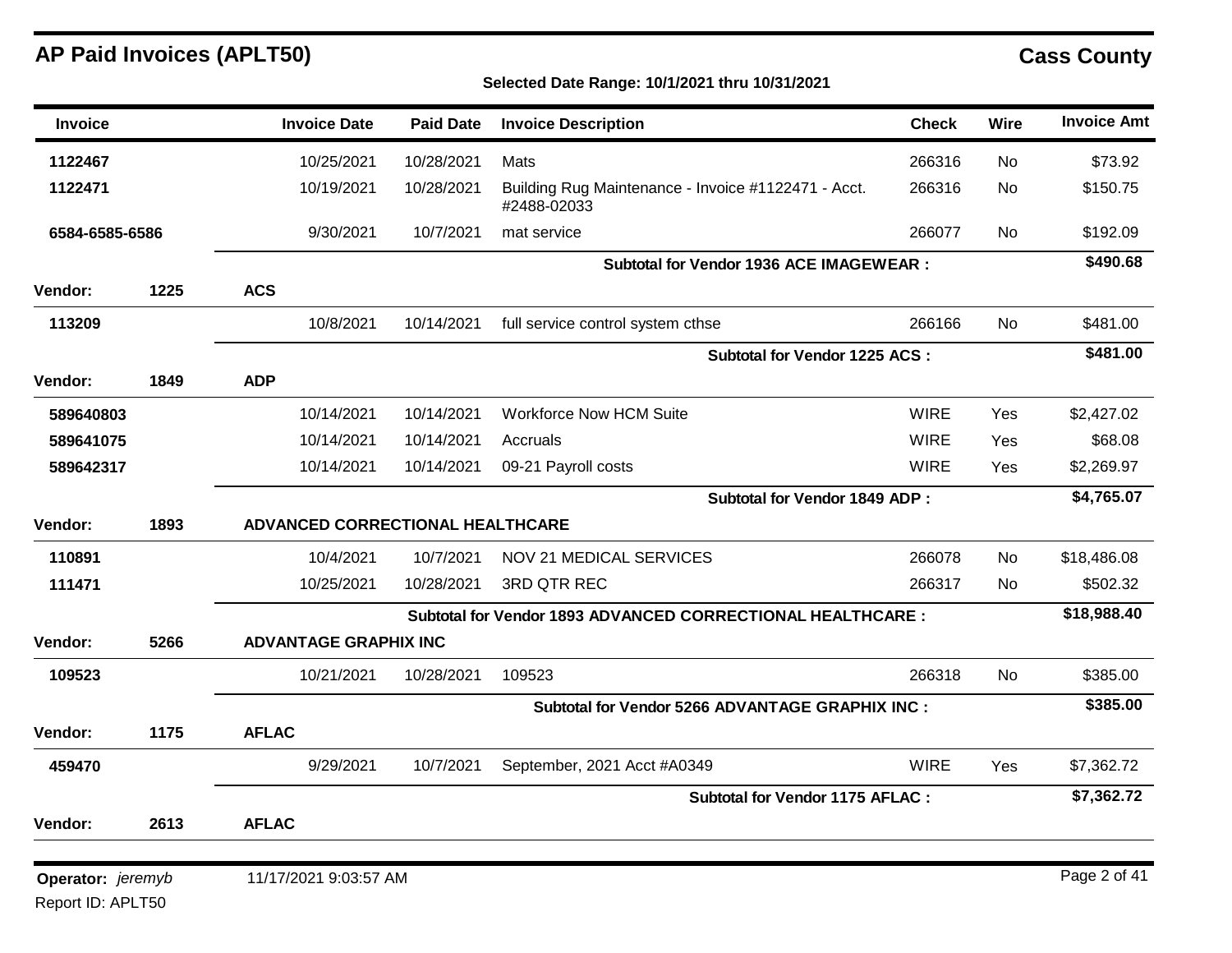| <b>Invoice</b>                  |                     | <b>Invoice Date</b>                | <b>Paid Date</b> | <b>Invoice Description</b>                                  | <b>Check</b> | Wire      | <b>Invoice Amt</b> |
|---------------------------------|---------------------|------------------------------------|------------------|-------------------------------------------------------------|--------------|-----------|--------------------|
| INV0000051599                   |                     | 9/29/2021                          | 10/7/2021        | September, 2021 Group #0000007569                           | 266079       | No.       | \$29.38            |
|                                 |                     |                                    |                  | <b>Subtotal for Vendor 2613 AFLAC:</b>                      |              |           | \$29.38            |
| Vendor:                         | 5019                | <b>ALARIS LITIGATION SERVICES</b>  |                  |                                                             |              |           |                    |
| 159558                          |                     | 10/15/2021                         | 10/21/2021       | Litigation                                                  | 266234       | No        | \$290.00           |
|                                 |                     |                                    |                  | <b>Subtotal for Vendor 5019 ALARIS LITIGATION SERVICES:</b> |              |           | \$290.00           |
| Vendor:                         | 5906                | <b>ALYSSA MAYER</b>                |                  |                                                             |              |           |                    |
| 10/01/2021                      |                     | 10/19/2021                         | 10/28/2021       | MILEAGE CASES 21JO-CR00257-01 21JO-JU00074                  | 266319       | <b>No</b> | \$110.20           |
|                                 |                     |                                    |                  | Subtotal for Vendor 5906 ALYSSA MAYER:                      |              |           | \$110.20           |
| Vendor:                         | 5497                | <b>AMAZON CAPITAL SERVICES</b>     |                  |                                                             |              |           |                    |
|                                 | 112-6372150-9497062 | 10/18/2021                         | 10/21/2021       | Supplies                                                    | 266235       | No.       | \$29.99            |
|                                 |                     |                                    |                  | <b>Subtotal for Vendor 5497 AMAZON CAPITAL SERVICES :</b>   |              |           | \$29.99            |
| Vendor:                         | 3726                | <b>AMERICAN FIDELITY ASSURANCE</b> |                  |                                                             |              |           |                    |
| D361597                         |                     | 9/29/2021                          | 10/7/2021        | September, 2021 Billing #29938                              | <b>WIRE</b>  | Yes       | \$298.44           |
|                                 |                     |                                    |                  | Subtotal for Vendor 3726 AMERICAN FIDELITY ASSURANCE :      |              |           | \$298.44           |
| Vendor:                         | 5857                | <b>ANDERSON ENGINEERING INC</b>    |                  |                                                             |              |           |                    |
| <b>No.2AE Olsen Acres</b>       |                     | 10/25/2021                         | 10/28/2021       | <b>Olsen Acres</b>                                          | 266320       | No        | \$1,950.00         |
|                                 |                     |                                    |                  | Subtotal for Vendor 5857 ANDERSON ENGINEERING INC :         |              |           | \$1,950.00         |
| Vendor:                         | 5452                | <b>AT-ARMSTRONG TEASDALE</b>       |                  |                                                             |              |           |                    |
| 2753342                         |                     | 10/8/2021                          | 10/14/2021       | litigation                                                  | 266167       | No        | \$585.00           |
|                                 |                     |                                    |                  | Subtotal for Vendor 5452 AT-ARMSTRONG TEASDALE :            |              |           | \$585.00           |
| Vendor:                         | 1141                | <b>BENNETT SIGNS</b>               |                  |                                                             |              |           |                    |
| 17847                           |                     | 10/25/2021                         | 10/28/2021       | NO TRESPASSING SIGNS                                        | 266321       | <b>No</b> | \$383.00           |
|                                 |                     |                                    |                  | <b>Subtotal for Vendor 1141 BENNETT SIGNS:</b>              |              |           | \$383.00           |
| <b>Operator:</b> <i>jeremyb</i> |                     | 11/17/2021 9:03:58 AM              |                  |                                                             |              |           | Page 3 of 41       |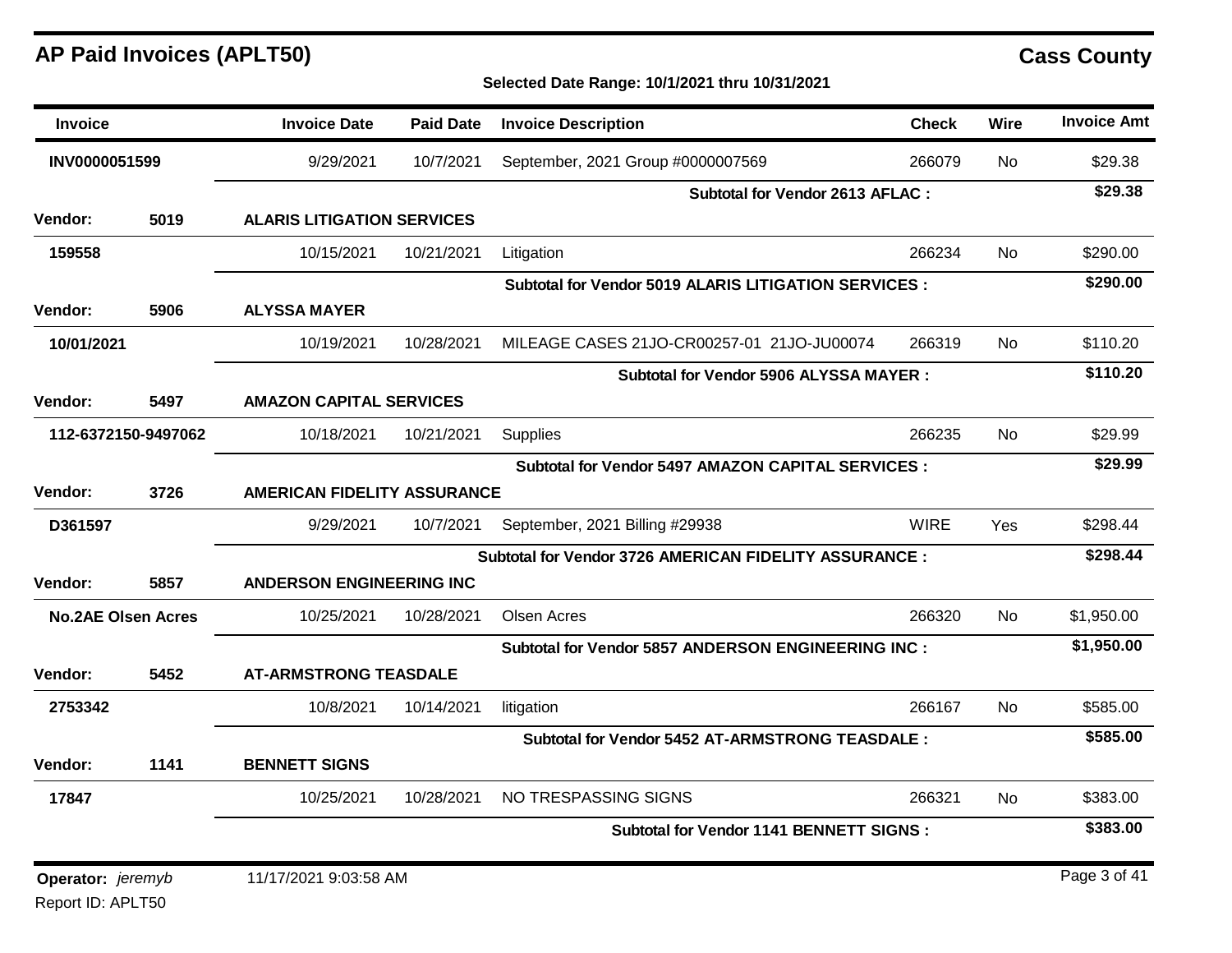### **Selected Date Range: 10/1/2021 thru 10/31/2021**

| <b>Invoice</b>    |      | <b>Invoice Date</b>                | <b>Paid Date</b> | <b>Invoice Description</b>                                   | <b>Check</b> | <b>Wire</b> | <b>Invoice Amt</b> |
|-------------------|------|------------------------------------|------------------|--------------------------------------------------------------|--------------|-------------|--------------------|
| Vendor:           | 1007 | <b>BEYER CRUSHED ROCK</b>          |                  |                                                              |              |             |                    |
| 27784             |      | 9/25/2021                          | 10/7/2021        | Crusher Run & Dust - Invoice #27784 - Acct. #300             | 266080       | No.         | \$2,301.71         |
| 27830             |      | 10/2/2021                          | 10/14/2021       | Dust and 2" Crusher Run - Invoice #27830 - Acct. #300        | 266168       | No.         | \$13,412.99        |
| 27860             |      | 10/9/2021                          | 10/21/2021       | 2" Crusher Run - Invoice #27860 - Acct. #300                 | 266236       | No          | \$27,396.67        |
|                   |      |                                    |                  | Subtotal for Vendor 1007 BEYER CRUSHED ROCK:                 |              |             | \$43,111.37        |
| Vendor:           | 1180 | <b>BLUE CROSS BLUE SHIELD</b>      |                  |                                                              |              |             |                    |
| October, 2021     |      | 10/15/2021                         | 10/21/2021       | Employer L322                                                | 266237       | <b>No</b>   | \$333.88           |
|                   |      |                                    |                  | Subtotal for Vendor 1180 BLUE CROSS BLUE SHIELD:             |              |             | \$333.88           |
| Vendor:           | 1005 | <b>BOB BARKER COMPANY INC</b>      |                  |                                                              |              |             |                    |
| <b>INV1673443</b> |      | 10/12/2021                         | 10/14/2021       | PILLOWS/DETERGENT/CLEANERS                                   | 266169       | No.         | \$463.00           |
|                   |      |                                    |                  | Subtotal for Vendor 1005 BOB BARKER COMPANY INC :            |              |             | \$463.00           |
| Vendor:           | 3947 | <b>BOUND TREE MEDICAL LLC</b>      |                  |                                                              |              |             |                    |
| 84236427          |      | 10/25/2021                         | 10/28/2021       | <b>COMBAT TOURNIQUET</b>                                     | 266322       | <b>No</b>   | \$98.10            |
|                   |      |                                    |                  | Subtotal for Vendor 3947 BOUND TREE MEDICAL LLC :            |              |             | \$98.10            |
| Vendor:           | 3692 | <b>BROWNELLS INC</b>               |                  |                                                              |              |             |                    |
| 21629339          |      | 10/25/2021                         | 10/28/2021       | <b>SPECIAL TEAMS</b>                                         | 266323       | <b>No</b>   | \$121.92           |
|                   |      |                                    |                  | <b>Subtotal for Vendor 3692 BROWNELLS INC:</b>               |              |             | \$121.92           |
| Vendor:           | 3639 | BRYAN OHLMEIER CONSTRUCTION CO INC |                  |                                                              |              |             |                    |
| PayApp#2          |      | 10/8/2021                          | 10/21/2021       | BRO-B019(33) - Project #10-5059                              | 266238       | No.         | \$155,251.65       |
|                   |      |                                    |                  | Subtotal for Vendor 3639 BRYAN OHLMEIER CONSTRUCTION CO INC: |              |             | \$155,251.65       |
| Vendor:           | 4149 | <b>CAPITAL MATERIALS LLC</b>       |                  |                                                              |              |             |                    |
| 310048647         |      | 9/28/2021                          | 10/7/2021        | 1" Road Rock - Invoice #310048647 - Acct. #1342              | 266081       | No.         | \$8,663.62         |
| 310049775         |      | 9/30/2021                          | 10/14/2021       | 1" Road Rock - Invoice #310049775 - Acct. #1342              | 266170       | No.         | \$4,175.77         |
| 310049961         |      | 10/13/2021                         | 10/21/2021       | 1" Road Rock - Invoice #310049961 - Acct. #1342              | 266239       | No          | \$508.45           |
| Operator: jeremyb |      | 11/17/2021 9:03:58 AM              |                  |                                                              |              |             | Page 4 of 41       |
| $\sqrt{2}$        |      |                                    |                  |                                                              |              |             |                    |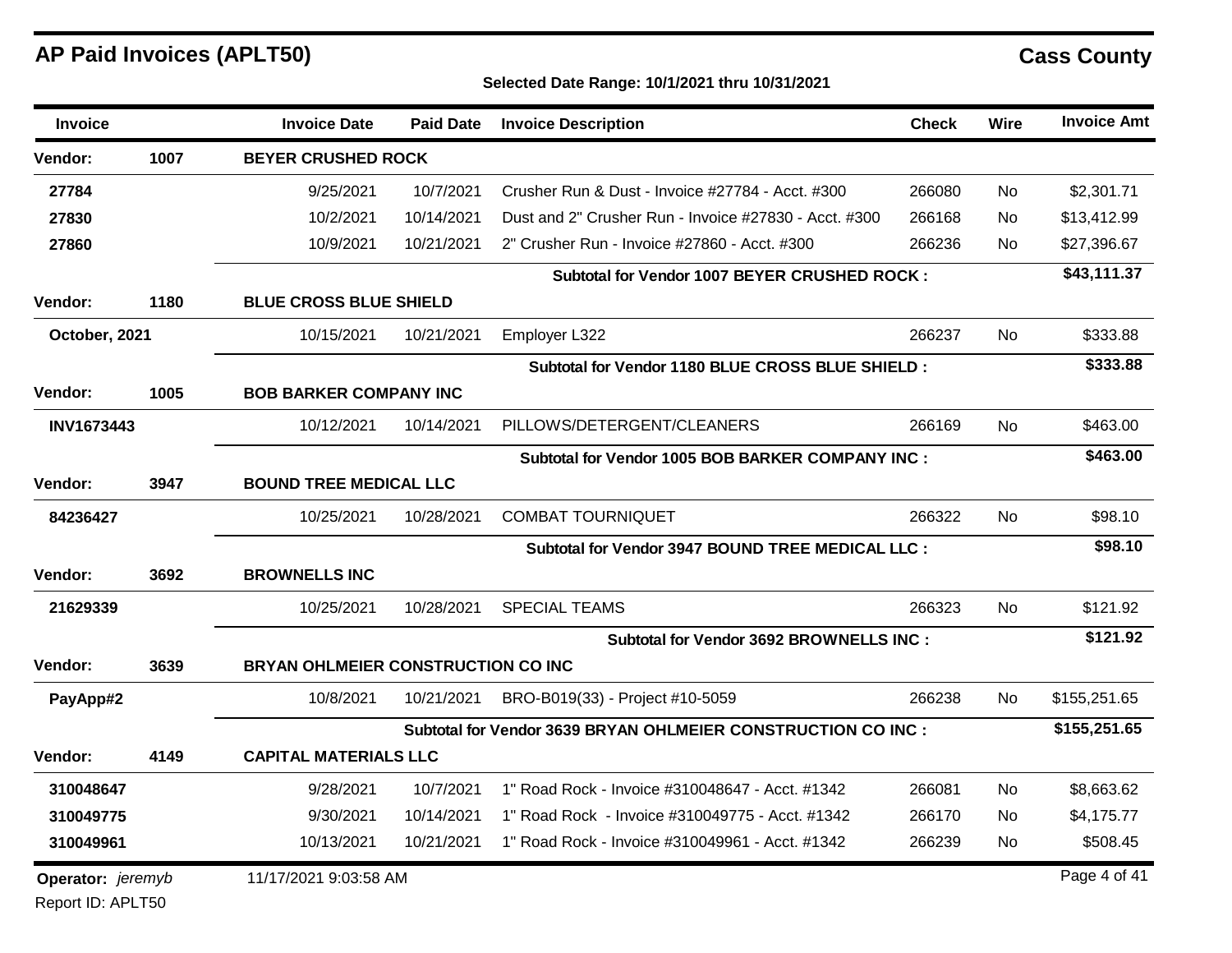Report ID: APLT50

| <b>Invoice</b>                  |                    | <b>Invoice Date</b>                     | <b>Paid Date</b> | <b>Invoice Description</b>                                   | <b>Check</b> | Wire      | <b>Invoice Amt</b> |
|---------------------------------|--------------------|-----------------------------------------|------------------|--------------------------------------------------------------|--------------|-----------|--------------------|
|                                 |                    |                                         |                  | <b>Subtotal for Vendor 4149 CAPITAL MATERIALS LLC:</b>       |              |           | \$13,347.84        |
| Vendor:                         | 5812               | <b>CAPITAL ONE</b>                      |                  |                                                              |              |           |                    |
| 09242021 Walmart                |                    | 9/24/2021                               | 10/7/2021        | maintenance and supplies                                     | 266082       | <b>No</b> | \$327.72           |
| 1637761682                      |                    | 9/19/2021                               | 10/7/2021        | Supplies - Invoice #1637761682 - Acct. #637290               | 266082       | <b>No</b> | \$136.18           |
| 1637762496                      |                    | 10/4/2021                               | 10/7/2021        | <b>Detention Supplies</b>                                    | 266082       | <b>No</b> | \$176.48           |
| 1637767401                      |                    | 10/4/2021                               | 10/7/2021        | <b>Office Supplies</b>                                       | 266082       | <b>No</b> | \$157.64           |
|                                 |                    |                                         |                  | Subtotal for Vendor 5812 CAPITAL ONE :                       |              |           | \$798.02           |
| Vendor:                         | 5901               | <b>Capitol Advocacy LLC</b>             |                  |                                                              |              |           |                    |
| 104                             |                    | 10/12/2021                              | 10/14/2021       | consulting services                                          | 266171       | No.       | \$5,000.00         |
|                                 |                    |                                         |                  | <b>Subtotal for Vendor 5901 Capitol Advocacy LLC :</b>       |              |           | \$5,000.00         |
| Vendor:                         | 5512               | <b>CARTER WATERS LLC</b>                |                  |                                                              |              |           |                    |
| 15022305-00                     |                    | 9/27/2021                               | 10/7/2021        | Patching material - Invoice #15022305-00 - Acct.<br>#6868916 | 266083       | <b>No</b> | \$1,309.00         |
| 15052194-00                     |                    | 10/12/2021                              | 10/21/2021       | Patching - Invoice #15052194-00 - Acct. #6868916             | 266240       | No.       | \$1,309.00         |
|                                 |                    |                                         |                  | <b>Subtotal for Vendor 5512 CARTER WATERS LLC:</b>           |              |           | \$2,618.00         |
| Vendor:                         | 5895               | <b>CASS COUNTY COLLECTOR OF REVENUE</b> |                  |                                                              |              |           |                    |
| 21-05PROPTAX                    |                    | 10/1/2021                               | 10/7/2021        | TAX REDEMPTION ON 18720 S LAKESIDE LN<br><b>BELTON</b>       | 266084       | No.       | \$557.99           |
|                                 |                    |                                         |                  | Subtotal for Vendor 5895 CASS COUNTY COLLECTOR OF REVENUE :  |              |           | \$557.99           |
| Vendor:                         | 1872               | <b>CASS COUNTY SHERIFF</b>              |                  |                                                              |              |           |                    |
| 10/2021 CCSO                    |                    | 10/15/2021                              | 10/21/2021       | FUEL REIMBURSEMENT                                           | 266241       | No.       | \$15,026.96        |
|                                 |                    |                                         |                  | Subtotal for Vendor 1872 CASS COUNTY SHERIFF :               |              |           | \$15,026.96        |
| Vendor:                         | 1529               | <b>CATHY BARNARD</b>                    |                  |                                                              |              |           |                    |
|                                 | CathyBarnard101921 | 10/25/2021                              | 10/28/2021       | vision reimburse                                             | 266324       | <b>No</b> | \$150.00           |
| <b>Operator:</b> <i>jeremyb</i> |                    | 11/17/2021 9:03:58 AM                   |                  |                                                              |              |           | Page 5 of 41       |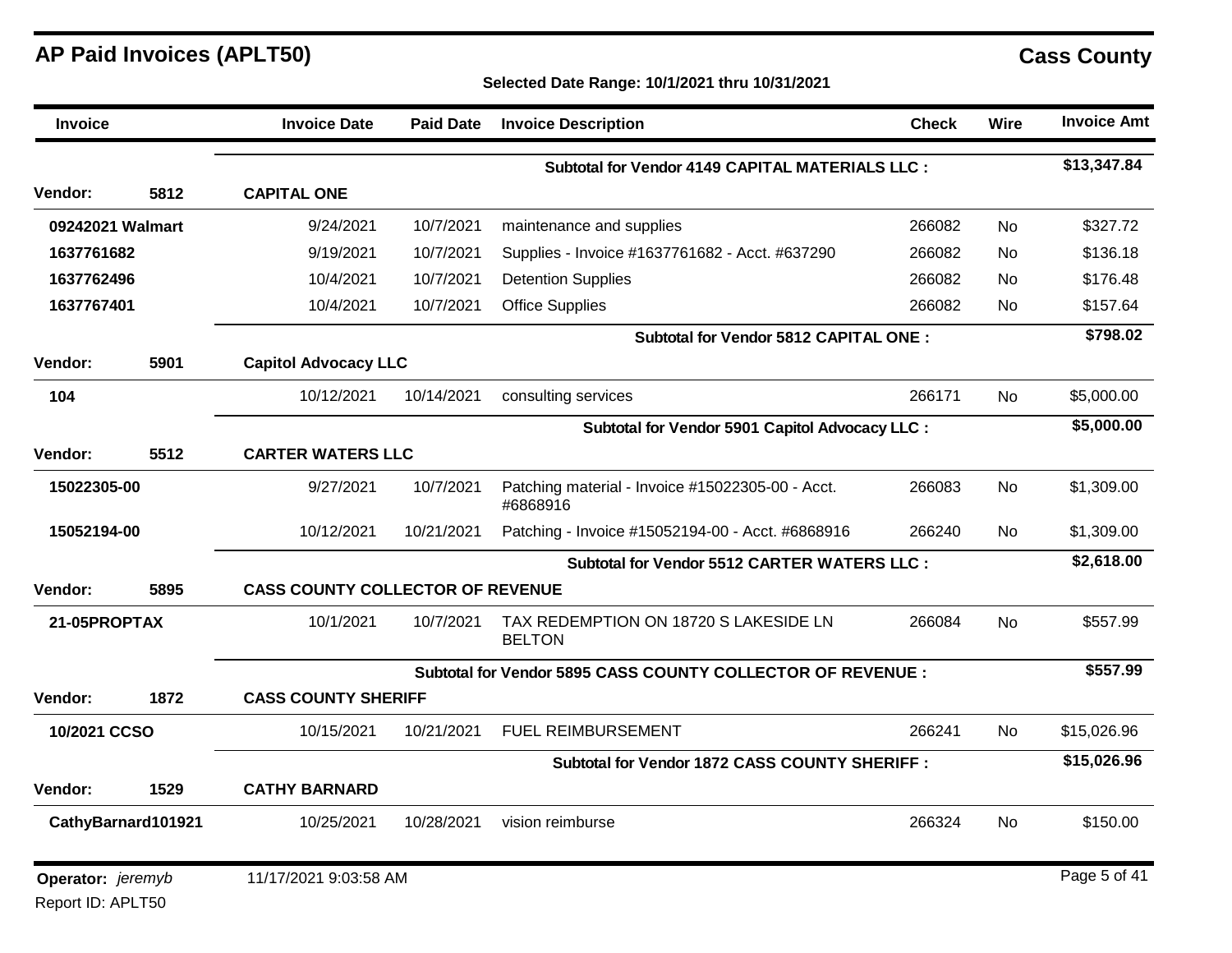| Invoice           |                           | <b>Invoice Date</b>                  | <b>Paid Date</b> | <b>Invoice Description</b>                           | <b>Check</b> | Wire           | <b>Invoice Amt</b> |
|-------------------|---------------------------|--------------------------------------|------------------|------------------------------------------------------|--------------|----------------|--------------------|
|                   |                           |                                      |                  | Subtotal for Vendor 1529 CATHY BARNARD:              |              |                | \$150.00           |
| Vendor:           | 2148                      | <b>CE WATER MANAGEMENT INC</b>       |                  |                                                      |              |                |                    |
| 59269             |                           | 10/8/2021                            | 10/14/2021       | justince ctr monthly water treatment                 | 266172       | <b>No</b>      | \$224.00           |
|                   |                           |                                      |                  | Subtotal for Vendor 2148 CE WATER MANAGEMENT INC :   |              |                | \$224.00           |
| Vendor:           | 5905                      | <b>CEARRA WATSON</b>                 |                  |                                                      |              |                |                    |
|                   | <b>MABCA Oct Training</b> | 10/25/2021                           | 10/28/2021       | <b>MABCA Oct Training</b>                            | 266325       | No.            | \$37.77            |
|                   |                           |                                      |                  | <b>Subtotal for Vendor 5905 CEARRA WATSON:</b>       |              |                | \$37.77            |
| Vendor:           | 5449                      | <b>CENTURYLINK</b>                   |                  |                                                      |              |                |                    |
| 242834793         |                           | 9/12/2021                            | 10/7/2021        | Cass County account #89811608                        | 266085       | No.            | \$5,237.13         |
|                   |                           |                                      |                  | <b>Subtotal for Vendor 5449 CENTURYLINK:</b>         |              |                | \$5,237.13         |
| Vendor:           | 1370                      | <b>CERF WIRE TRANSFER</b>            |                  |                                                      |              |                |                    |
|                   | EmployeeCont.10152021     | 10/15/2021                           | 10/15/2021       | <b>Employee Contribution</b>                         | 266227       | <b>No</b>      | \$21,688.65        |
|                   | EmployeeCont.10292021     | 10/29/2021                           | 10/29/2021       | <b>Employee Contribution</b>                         | 266396       | No.            | \$22,509.93        |
|                   |                           |                                      |                  | Subtotal for Vendor 1370 CERF WIRE TRANSFER :        |              |                | \$44,198.58        |
| Vendor:           | 1606                      | <b>CHAMPION BRANDS</b>               |                  |                                                      |              |                |                    |
| 618310            |                           | 10/14/2021                           | 10/28/2021       | Supplies - Invoice #618310 - Acct. #90305            | 266326       | No.            | \$2,486.88         |
|                   |                           |                                      |                  | <b>Subtotal for Vendor 1606 CHAMPION BRANDS:</b>     |              |                | \$2,486.88         |
| Vendor:           | 5085                      | <b>CHARLES CREWS</b>                 |                  |                                                      |              |                |                    |
|                   | CharlieCrews101521        | 10/15/2021                           | 10/21/2021       | <b>Boot Reimburse</b>                                | 266242       | <b>No</b>      | \$100.00           |
|                   |                           |                                      |                  | <b>Subtotal for Vendor 5085 CHARLES CREWS:</b>       |              |                | \$100.00           |
| Vendor:           | 2848                      | <b>CHARLES D JONES &amp; COMPANY</b> |                  |                                                      |              |                |                    |
|                   | 2235184-00-statement Main | 10/15/2021                           | 10/21/2021       | maint supplies                                       | 266243       | N <sub>o</sub> | \$777.87           |
|                   |                           |                                      |                  | Subtotal for Vendor 2848 CHARLES D JONES & COMPANY : |              |                | \$777.87           |
| Operator: jeremyb |                           | 11/17/2021 9:03:58 AM                |                  |                                                      |              |                | Page 6 of 41       |
| Report ID: APLT50 |                           |                                      |                  |                                                      |              |                |                    |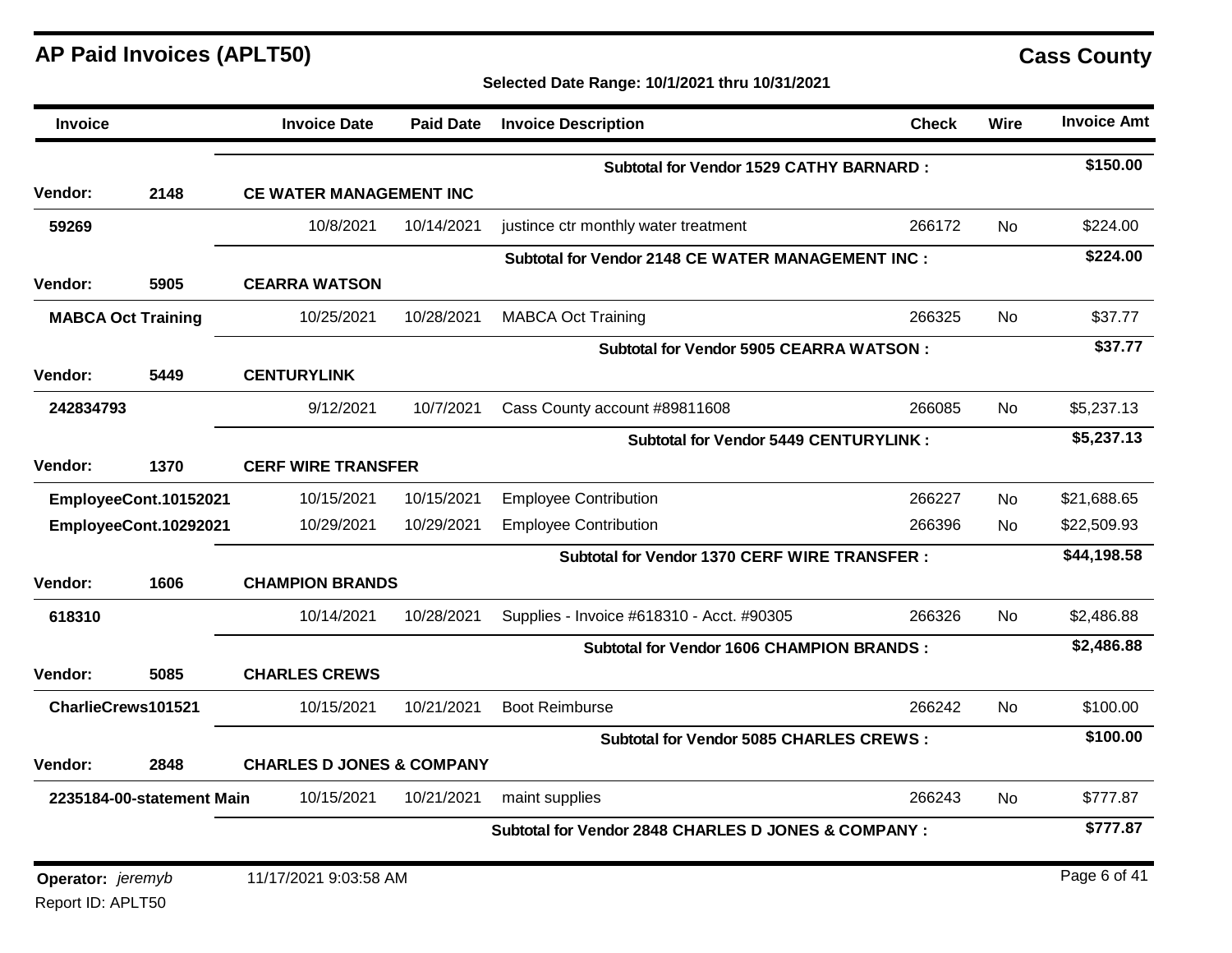**Selected Date Range: 10/1/2021 thru 10/31/2021**

| <b>Invoice</b>       |                          | <b>Invoice Date</b>               | <b>Paid Date</b> | <b>Invoice Description</b>                                      | <b>Check</b> | <b>Wire</b> | <b>Invoice Amt</b> |
|----------------------|--------------------------|-----------------------------------|------------------|-----------------------------------------------------------------|--------------|-------------|--------------------|
| Vendor:              | 1667                     | <b>CI3 INTEGRATORS</b>            |                  |                                                                 |              |             |                    |
| 107134               |                          | 10/25/2021                        | 10/28/2021       | service contract Justice Ctr                                    | 266327       | No          | \$17,425.75        |
|                      |                          |                                   |                  | <b>Subtotal for Vendor 1667 CI3 INTEGRATORS :</b>               |              |             | \$17,425.75        |
| Vendor:              | 4583                     | CIC COMPUTER INFORMATION CONCEPTS |                  |                                                                 |              |             |                    |
| 120121               |                          | 10/25/2021                        | 10/28/2021       | fourth installment                                              | 266328       | <b>No</b>   | \$26,138.52        |
|                      |                          |                                   |                  | Subtotal for Vendor 4583 CIC COMPUTER INFORMATION CONCEPTS :    |              |             | \$26,138.52        |
| <b>Vendor:</b>       | 1996                     | <b>CINTAS FIRE PROTECTION</b>     |                  |                                                                 |              |             |                    |
| 5079908335           |                          | 10/13/2021                        | 10/21/2021       | First Aid Kit Refill - Invoice #5079908335 - Acct.<br>#10210844 | 266244       | <b>No</b>   | \$168.17           |
|                      |                          |                                   |                  | Subtotal for Vendor 1996 CINTAS FIRE PROTECTION :               |              |             | \$168.17           |
| <b>Vendor:</b>       | 1107                     | <b>CITY OF BELTON</b>             |                  |                                                                 |              |             |                    |
| Q3-2021EATS          |                          | 10/14/2021                        | 10/14/2021       | Q3-2021EATS                                                     | 266173       | No.         | \$143,095.78       |
|                      |                          |                                   |                  | Subtotal for Vendor 1107 CITY OF BELTON :                       |              |             | \$143,095.78       |
| <b>Vendor:</b>       | 1027                     | <b>CITY OF HARRISONVILLE</b>      |                  |                                                                 |              |             |                    |
| <b>CHOUSE10-7-21</b> |                          | 10/7/2021                         | 10/28/2021       | utility 9-8-21 thru 10-7-21                                     | 266329       | <b>No</b>   | \$47,849.89        |
|                      | Q3 2021 Marketplace TIF  | 10/14/2021                        | 10/14/2021       | Q3 2021 Marketplace TIF                                         | 266174       | No          | \$32,522.38        |
|                      | Q3 2021 Towne Center TIF | 10/14/2021                        | 10/14/2021       | Q3 2021 Towne Center TIF                                        | 266175       | No.         | \$31,306.81        |
|                      |                          |                                   |                  | Subtotal for Vendor 1027 CITY OF HARRISONVILLE :                |              |             | \$111,679.08       |
| <b>Vendor:</b>       | 1110                     | <b>CITY OF RAYMORE</b>            |                  |                                                                 |              |             |                    |
| 1101                 |                          | 10/21/2021                        | 10/21/2021       | 58 Hyw & Dean Ave TIF                                           | 266245       | No          | \$1,892.36         |
| 3043                 |                          | 10/21/2021                        | 10/21/2021       | Foxwood Village TIF                                             | 266245       | No          | \$1,899.93         |
| 3148                 |                          | 10/21/2021                        | 10/21/2021       | SA58 TIF                                                        | 266245       | No          | \$50,344.48        |
|                      |                          |                                   |                  | Subtotal for Vendor 1110 CITY OF RAYMORE :                      |              |             | \$54,136.77        |
| Vendor:              | 5397                     | <b>CLEAR GOV INC</b>              |                  |                                                                 |              |             |                    |
| Operator: jeremyb    |                          | 11/17/2021 9:03:58 AM             |                  |                                                                 |              |             | Page 7 of 41       |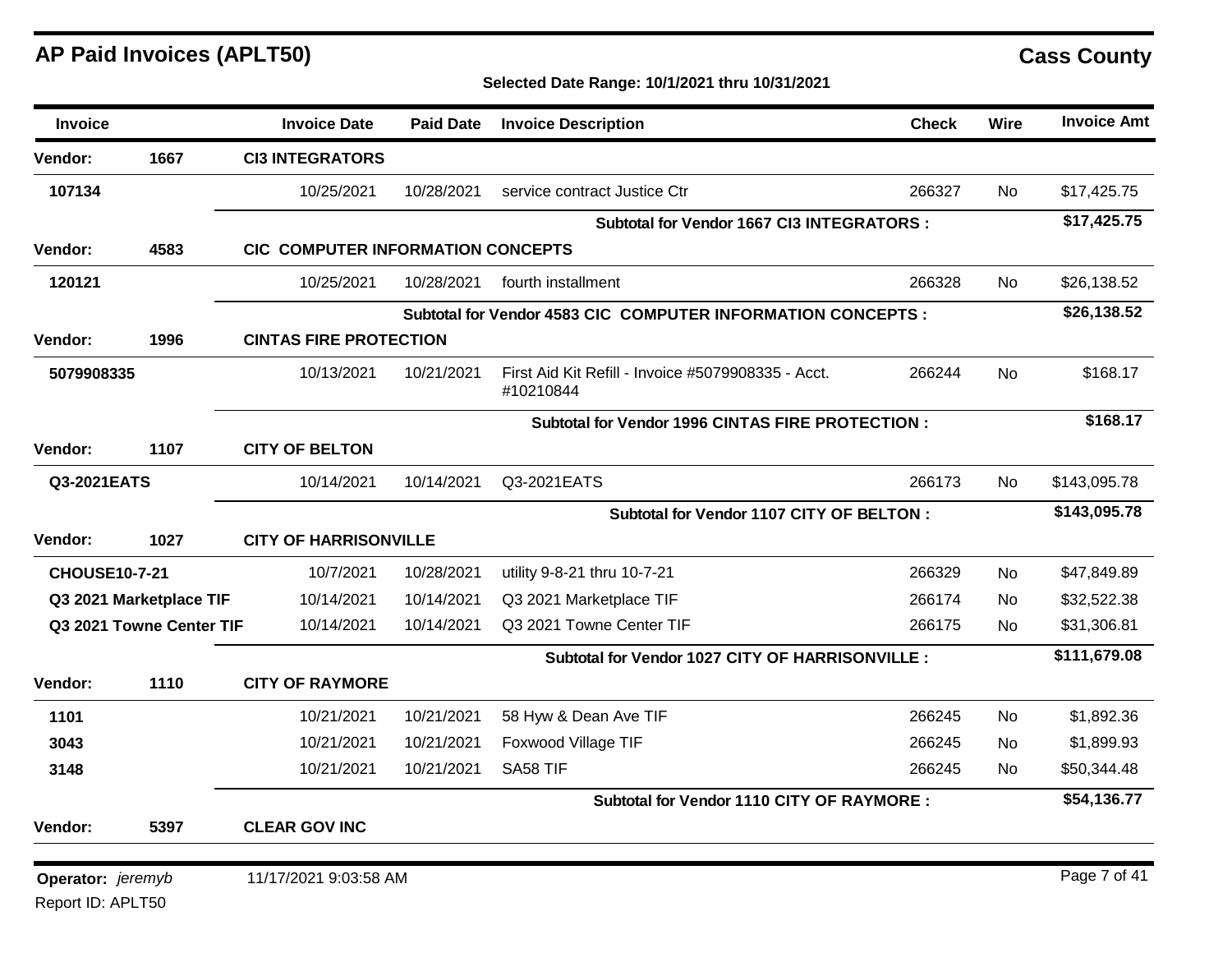| <b>Invoice</b>           |                           | <b>Invoice Date</b>                                      | <b>Paid Date</b>                           | <b>Invoice Description</b>                                                           | <b>Check</b> | Wire      | <b>Invoice Amt</b> |
|--------------------------|---------------------------|----------------------------------------------------------|--------------------------------------------|--------------------------------------------------------------------------------------|--------------|-----------|--------------------|
| 2021-11339               |                           | 10/19/2021                                               | 10/21/2021                                 | <b>Cass Co Annual Subscription</b>                                                   | 266246       | No        | \$5,990.00         |
|                          |                           |                                                          |                                            | Subtotal for Vendor 5397 CLEAR GOV INC :                                             |              |           | \$5,990.00         |
| Vendor:                  | 1653                      | <b>CLIA LABORATORY PROGRAM</b>                           |                                            |                                                                                      |              |           |                    |
| 26D2146144 - 2021        |                           | 10/12/2021                                               | 10/14/2021                                 | 2022 - 2024 CERT PERIOD                                                              | 266176       | No        | \$180.00           |
|                          |                           |                                                          |                                            | Subtotal for Vendor 1653 CLIA LABORATORY PROGRAM :                                   |              |           | \$180.00           |
| Vendor:                  | 5625                      | <b>CMW EQUIPMENT</b>                                     |                                            |                                                                                      |              |           |                    |
| D15507                   |                           | 10/14/2021                                               | 10/28/2021                                 | Parts - Invoice #D15507 - Acct. #CAS35                                               | 266330       | No        | \$1,228.12         |
|                          |                           |                                                          |                                            | <b>Subtotal for Vendor 5625 CMW EQUIPMENT:</b>                                       |              |           | \$1,228.12         |
| Vendor:                  | 2718                      |                                                          | <b>COLBY'S CAR CLINIC LLC KATIE SEHORN</b> |                                                                                      |              |           |                    |
|                          | INV# 20164 - 08 Jeep      | 10/18/2021                                               | 10/21/2021                                 | INV# 20164 - 08 Jeep - intake manifold                                               | 266247       | No        | \$887.51           |
| INV# 20275, 20273, 20267 |                           | 10/25/2021                                               | 10/28/2021                                 | INV# 20275 - 2008 Jeep Cntrl Arm, 20273 - 2016 Jeep<br>Brakes, 20267 2016 Jeep Plugs | 266331       | No        | \$1,303.07         |
|                          |                           |                                                          |                                            | Subtotal for Vendor 2718 COLBY'S CAR CLINIC LLC KATIE SEHORN :                       |              |           | \$2,190.58         |
| Vendor:                  | 1097                      | <b>COLES J D SCHROCK OIL COMPANY</b>                     |                                            |                                                                                      |              |           |                    |
| 8648                     |                           | 10/13/2021                                               | 10/21/2021                                 | Cylinder Fill/LP Valve - Invoice #8648 - Acct. #CASCOU                               | 266248       | <b>No</b> | \$67.50            |
|                          |                           | Subtotal for Vendor 1097 COLES J D SCHROCK OIL COMPANY : |                                            |                                                                                      |              |           |                    |
| <b>Vendor:</b>           | 1145                      | <b>COMMENCO INC</b>                                      |                                            |                                                                                      |              |           |                    |
| 836229                   |                           | 10/4/2021                                                | 10/7/2021                                  | Radio w/ accessories                                                                 | 266086       | No        | \$2,633.00         |
|                          |                           |                                                          |                                            | <b>Subtotal for Vendor 1145 COMMENCO INC:</b>                                        |              |           | \$2,633.00         |
| <b>Vendor:</b>           | 4050                      | <b>COMMERCE BANK COMMERCIAL CARDS</b>                    |                                            |                                                                                      |              |           |                    |
|                          | <b>Commerce Bank 1223</b> | 9/20/2021                                                | 10/14/2021                                 | <b>County Credit Card</b>                                                            | <b>WIRE</b>  | Yes       | \$44,596.75        |
|                          |                           |                                                          |                                            | Subtotal for Vendor 4050 COMMERCE BANK COMMERCIAL CARDS :                            |              |           | \$44,596.75        |
| <b>Vendor:</b>           | 3658                      | <b>COMPANION ANIMAL DENTISTRY OF KC</b>                  |                                            |                                                                                      |              |           |                    |
| 17485                    |                           | 10/25/2021                                               | 10/28/2021                                 | K9 CARE                                                                              | 266332       | No        | \$42.50            |
| Operator: jeremyb        |                           | 11/17/2021 9:03:58 AM                                    |                                            |                                                                                      |              |           | Page 8 of 41       |
| Report ID: APLT50        |                           |                                                          |                                            |                                                                                      |              |           |                    |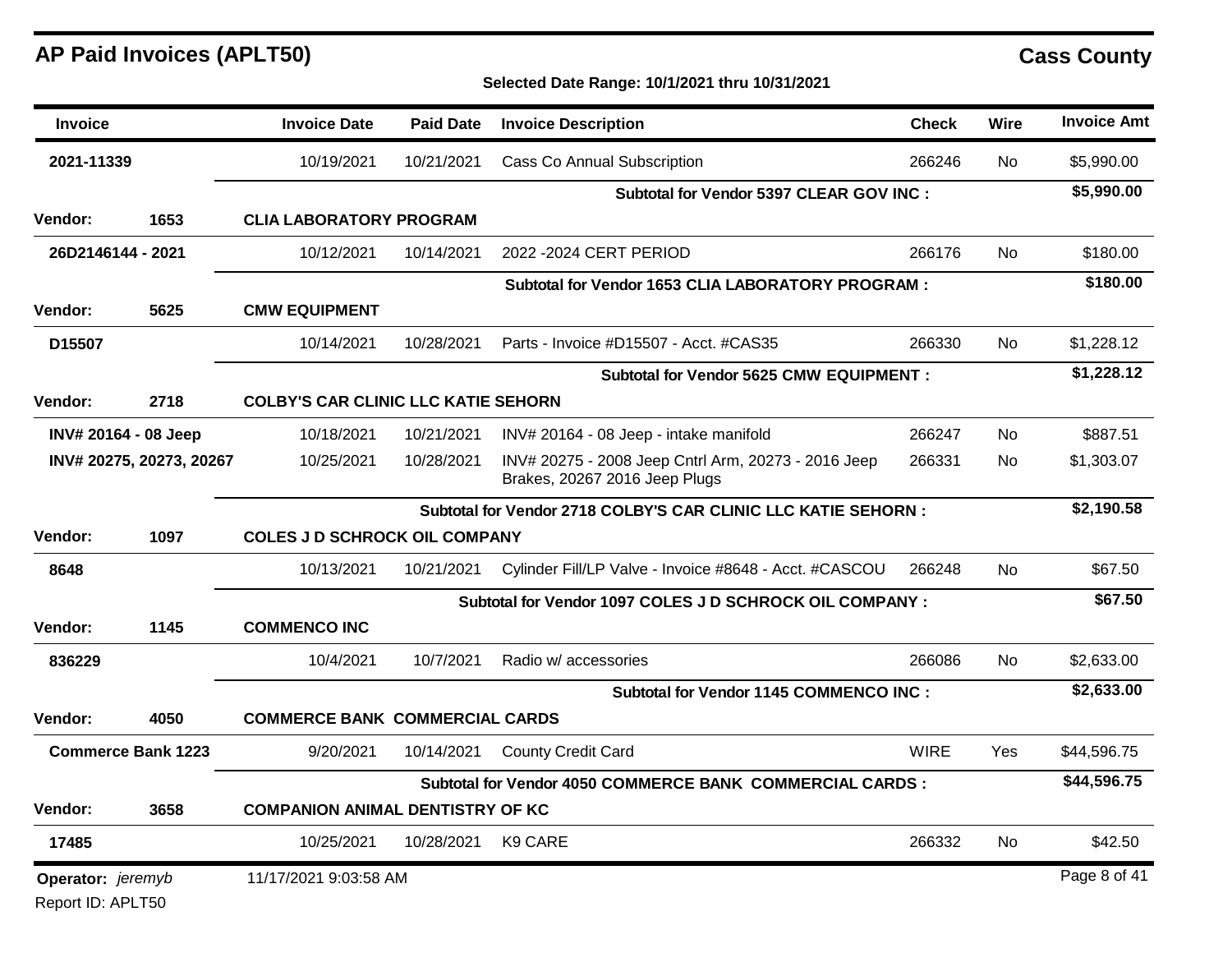| Invoice    |                        | <b>Invoice Date</b>                          | <b>Paid Date</b> | <b>Invoice Description</b>                                               | <b>Check</b> | <b>Wire</b> | <b>Invoice Amt</b> |
|------------|------------------------|----------------------------------------------|------------------|--------------------------------------------------------------------------|--------------|-------------|--------------------|
|            |                        |                                              |                  | Subtotal for Vendor 3658 COMPANION ANIMAL DENTISTRY OF KC:               |              |             | \$42.50            |
| Vendor:    | 5215                   | <b>CONNEXUS VIDEO INC</b>                    |                  |                                                                          |              |             |                    |
| 86679      |                        | 10/21/2021                                   | 10/28/2021       | 86679                                                                    | 266333       | No.         | \$54.12            |
|            |                        |                                              |                  | Subtotal for Vendor 5215 CONNEXUS VIDEO INC :                            |              |             | \$54.12            |
| Vendor:    | 5909                   | <b>Connie Valentitch</b>                     |                  |                                                                          |              |             |                    |
|            | connievalentitch102121 | 10/25/2021                                   | 10/28/2021       | vision reimburse                                                         | 266334       | No          | \$150.00           |
|            |                        |                                              |                  | Subtotal for Vendor 5909 Connie Valentitch:                              |              |             | \$150.00           |
| Vendor:    | 3653                   | <b>CONSOLIDATED MANAGEMENT CO</b>            |                  |                                                                          |              |             |                    |
| 48100621   |                        | 10/25/2021                                   | 10/28/2021       | <b>SEPTEMBER MEALS</b>                                                   | 266335       | No          | \$17,591.93        |
|            |                        |                                              |                  | Subtotal for Vendor 3653 CONSOLIDATED MANAGEMENT CO:                     |              |             | \$17,591.93        |
| Vendor:    | 1133                   | <b>COOK FLATT &amp; STROBEL</b>              |                  |                                                                          |              |             |                    |
| 46244      |                        | 10/21/2021                                   | 10/28/2021       | Construction Services - BRO-B019(33) - Bridge<br>#590001.01              | 266336       | <b>No</b>   | \$24,018.07        |
|            |                        |                                              |                  | Subtotal for Vendor 1133 COOK FLATT & STROBEL :                          |              |             | \$24,018.07        |
| Vendor:    | 5770                   | <b>CORNERSTONE CONSTRUCTION MATERIAL LLC</b> |                  |                                                                          |              |             |                    |
| 21-551     |                        | 9/21/2021                                    | 10/7/2021        | Road RX - Invoice #21-551 - Acct. #CCM21-493                             | 266087       | <b>No</b>   | \$9,800.00         |
| 21-592     |                        | 9/30/2021                                    | 10/14/2021       | Road RX & IBC Clear - Invoice #21-592 - Acct.<br>#CCM21-525              | 266177       | No.         | \$9,400.00         |
| 21-608     |                        | 10/6/2021                                    | 10/21/2021       | Road RX - 550 gal & 2 returns - Invoice #21-608 - Acct.<br>#CCM21-525    | 266249       | No.         | \$9,700.00         |
| $21 - 615$ |                        | 10/8/2021                                    | 10/21/2021       | Road RX - 550 gal - Invoice #21-615 - Acct. #CCM21-<br>525               | 266249       | No.         | \$9,900.00         |
| 21-639     |                        | 10/20/2021                                   | 10/28/2021       | 4 275 gal ea Road RX & 4 returns - Invoice #21-639 -<br>Acct. #CCM21-572 | 266337       | No.         | \$19,600.00        |
|            |                        |                                              |                  | <b>Subtotal for Vendor 5770 CORNERSTONE CONSTRUCTION MATERIAL LLC:</b>   |              |             | \$58,400.00        |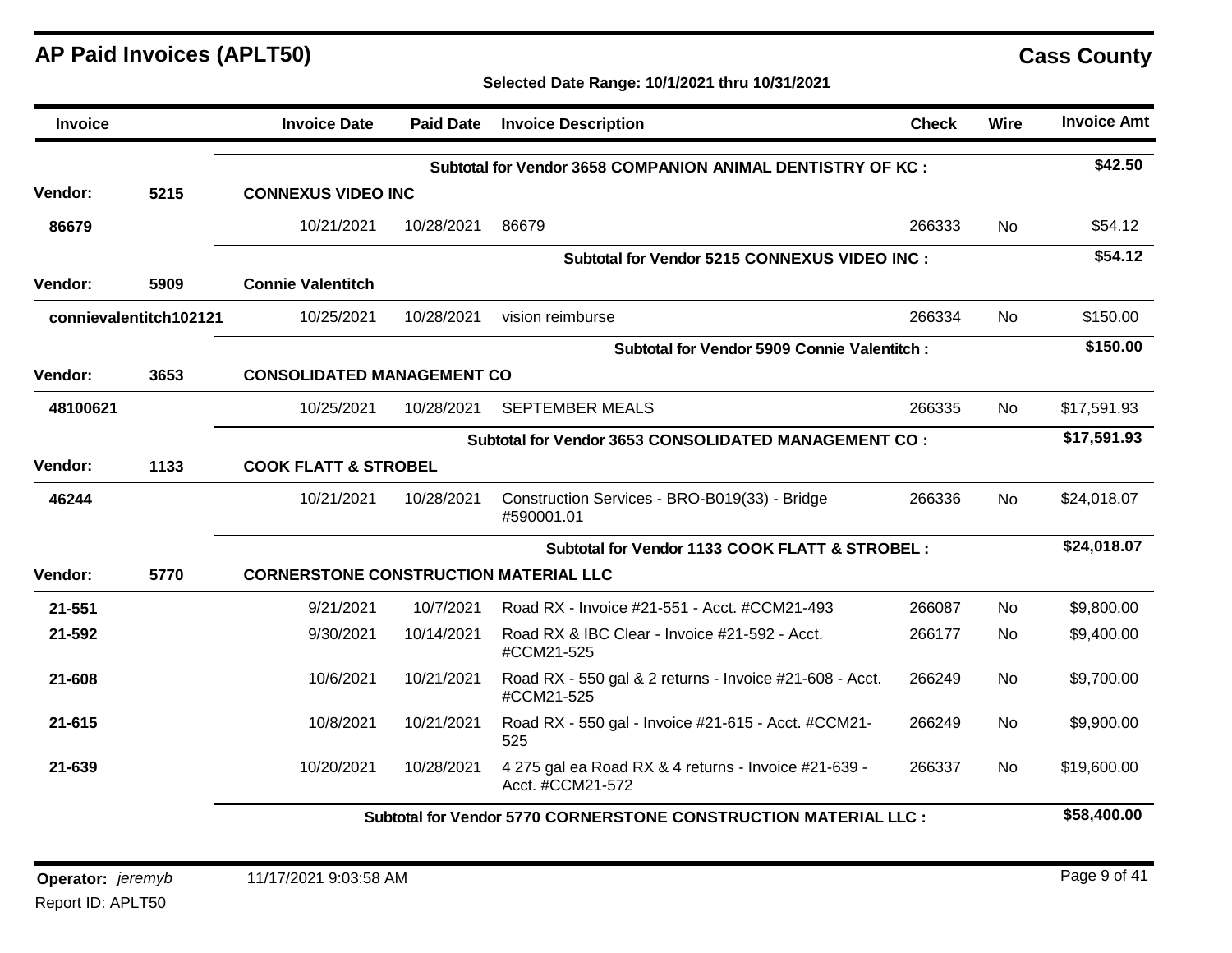## Invoice Invoice Date Paid Date Invoice Description Check Wire Invoice Amt **AP Paid Invoices (APLT50) Cass County Selected Date Range: 10/1/2021 thru 10/31/2021 Vendor: 2554 COUNTY EMPLOYEES RETIREMENT FUND 09302021CERF4** 9/30/2021 10/7/2021 CERF 4% FOR 9-30-21 PR WIRE Yes \$20,551.69 **10142021CERFMO** 10/14/2021 10/21/2021 CERF MONTHLY SEPTEMBER WIRE Yes \$42,206.83 10152021CERF4 10/15/2021 10/21/2021 CERF 4% FOR 10-15-21 PR WIRE Yes \$21,688.65 **Subtotal for Vendor 2554 COUNTY EMPLOYEES RETIREMENT FUND : \$84,447.17**

| Vendor:        | 5904 | <b>COUTH KC</b>                            |            |                                                               |        |           |            |
|----------------|------|--------------------------------------------|------------|---------------------------------------------------------------|--------|-----------|------------|
| <b>INV0029</b> |      | 10/18/2021                                 | 10/21/2021 | Desks                                                         | 266250 | <b>No</b> | \$1,400.00 |
|                |      |                                            |            | Subtotal for Vendor 5904 COUTH KC:                            |        |           | \$1,400.00 |
| Vendor:        | 3874 | <b>CRAFCO INC</b>                          |            |                                                               |        |           |            |
| 9402564637     |      | 9/22/2021                                  | 10/7/2021  | Maintenance Supplies - Invoice #9402564637 - Acct.<br>#920496 | 266088 | No        | \$1,546.25 |
|                |      |                                            |            | Subtotal for Vendor 3874 CRAFCO INC:                          |        |           | \$1,546.25 |
| Vendor:        | 2746 | <b>CROSS REPORTING SERVICE INC</b>         |            |                                                               |        |           |            |
| 71263          |      | 10/19/2021                                 | 10/21/2021 | DEPOSITION CASE 20CA-CR01002 P HARMON                         | 266251 | <b>No</b> | \$74.00    |
|                |      |                                            |            | Subtotal for Vendor 2746 CROSS REPORTING SERVICE INC:         |        |           | \$74.00    |
| Vendor:        | 1015 | <b>CULLIGAN OF GREATER KANSAS CITY</b>     |            |                                                               |        |           |            |
| 1091535        |      | 10/4/2021                                  | 10/7/2021  | <b>WATER</b>                                                  | 266089 | <b>No</b> | \$31.45    |
| 1091536        |      | 10/4/2021                                  | 10/7/2021  | <b>Water Rental</b>                                           | 266089 | No.       | \$73.70    |
| 80773TK        |      | 9/30/2021                                  | 10/7/2021  | 80773TK                                                       | 266089 | <b>No</b> | \$121.12   |
|                |      |                                            |            | Subtotal for Vendor 1015 CULLIGAN OF GREATER KANSAS CITY :    |        |           | \$226.27   |
| Vendor:        | 1992 | <b>D &amp; D PROFESSIONAL CLEANING LLC</b> |            |                                                               |        |           |            |
| 4160           |      | 9/27/2021                                  | 10/14/2021 | ASSESSOR'S OFF CLEANING 09/13 & 09/27/21                      | 266178 | No        | \$240.00   |
| 4161           |      | 9/30/2021                                  | 10/14/2021 | Office Cleaning for Sept. 1,8,15,22 & 29 - Invoice #4161      | 266178 | No.       | \$704.50   |
|                |      |                                            |            | Subtotal for Vendor 1992 D & D PROFESSIONAL CLEANING LLC :    |        |           | \$944.50   |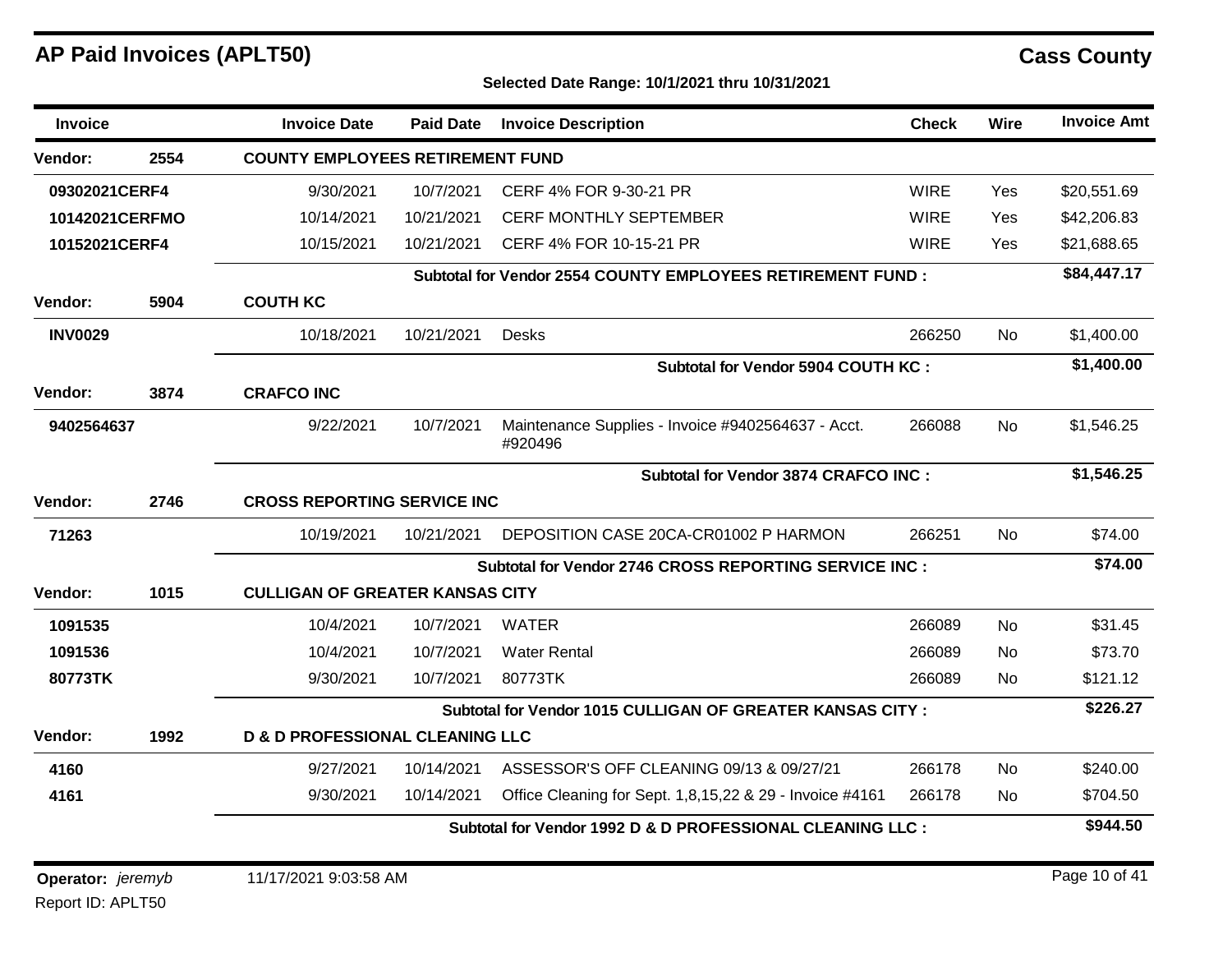**Selected Date Range: 10/1/2021 thru 10/31/2021**

| Invoice               |      | <b>Invoice Date</b>                 | <b>Paid Date</b>            | <b>Invoice Description</b>                                             | <b>Check</b> | <b>Wire</b> | <b>Invoice Amt</b> |  |
|-----------------------|------|-------------------------------------|-----------------------------|------------------------------------------------------------------------|--------------|-------------|--------------------|--|
| Vendor:               | 5894 | <b>DBA CORONADO BINDING SYSTEMS</b> |                             |                                                                        |              |             |                    |  |
| 7522                  |      | 9/30/2021                           | 10/7/2021                   | 7522                                                                   | 266090       | <b>No</b>   | \$300.00           |  |
|                       |      |                                     |                             | Subtotal for Vendor 5894 DBA CORONADO BINDING SYSTEMS :                |              |             | \$300.00           |  |
| Vendor:               | 3389 | <b>DEANS TROPHIES AND ENGRAVING</b> |                             |                                                                        |              |             |                    |  |
| 37201 37520           |      | 10/4/2021                           | 10/14/2021                  | YELLOW & BLACK TENTS                                                   | 266179       | <b>No</b>   | \$1,393.95         |  |
|                       |      |                                     |                             | Subtotal for Vendor 3389 DEANS TROPHIES AND ENGRAVING :                |              |             | \$1,393.95         |  |
| Vendor:               | 5891 | Debadutta Goswami                   |                             |                                                                        |              |             |                    |  |
| 20211018-02           |      | 10/18/2021                          | 10/28/2021                  | Mileage                                                                | 266338       | <b>No</b>   | \$8.64             |  |
|                       |      |                                     |                             | Subtotal for Vendor 5891 Debadutta Goswami:                            |              |             | \$8.64             |  |
| <b>Vendor:</b>        | 5898 | <b>Direct Mail Strategies Inc.</b>  |                             |                                                                        |              |             |                    |  |
| 13532                 |      | 10/14/2021                          | 10/21/2021                  | 13532                                                                  | 266252       | <b>No</b>   | \$1,357.61         |  |
|                       |      |                                     |                             | Subtotal for Vendor 5898 Direct Mail Strategies Inc. :                 |              |             | \$1,357.61         |  |
| <b>Vendor:</b>        | 2558 |                                     | <b>DLS TIRE CENTERS INC</b> |                                                                        |              |             |                    |  |
| 6950065538            |      | 9/29/2021                           | 10/7/2021                   | Tire maintenance for vehicle #26 and disposal - Invoice<br>#6950065538 | 266091       | No.         | \$2,015.00         |  |
| 6950065791            |      | 10/6/2021                           | 10/14/2021                  | Tire Disposal - Invoice #6950065791                                    | 266180       | No          | \$224.00           |  |
|                       |      |                                     |                             | Subtotal for Vendor 2558 DLS TIRE CENTERS INC :                        |              |             | \$2,239.00         |  |
| Vendor:               | 5436 | <b>DONALD J BOWERS</b>              |                             |                                                                        |              |             |                    |  |
| <b>BOWERS OCT2021</b> |      | 9/30/2021                           | 10/7/2021                   | <b>BOWERS OCT2021</b>                                                  | 266092       | No.         | \$1,933.33         |  |
|                       |      |                                     |                             | Subtotal for Vendor 5436 DONALD J BOWERS :                             |              |             | \$1,933.33         |  |
| Vendor:               | 3510 | DREXEL TECHNOLOGIES INC             |                             |                                                                        |              |             |                    |  |
| INV60259 - Plotter    |      | 10/18/2021                          | 10/21/2021                  | INV60259 - Plotter Maint - Sept 2021                                   | 266253       | <b>No</b>   | \$41.25            |  |
|                       |      |                                     |                             | Subtotal for Vendor 3510 DREXEL TECHNOLOGIES INC :                     |              |             | \$41.25            |  |
| Vendor:               | 3359 | <b>E &amp; S ROCK LLC</b>           |                             |                                                                        |              |             |                    |  |
| Operator: jeremyb     |      | 11/17/2021 9:03:58 AM               |                             |                                                                        |              |             | Page 11 of 41      |  |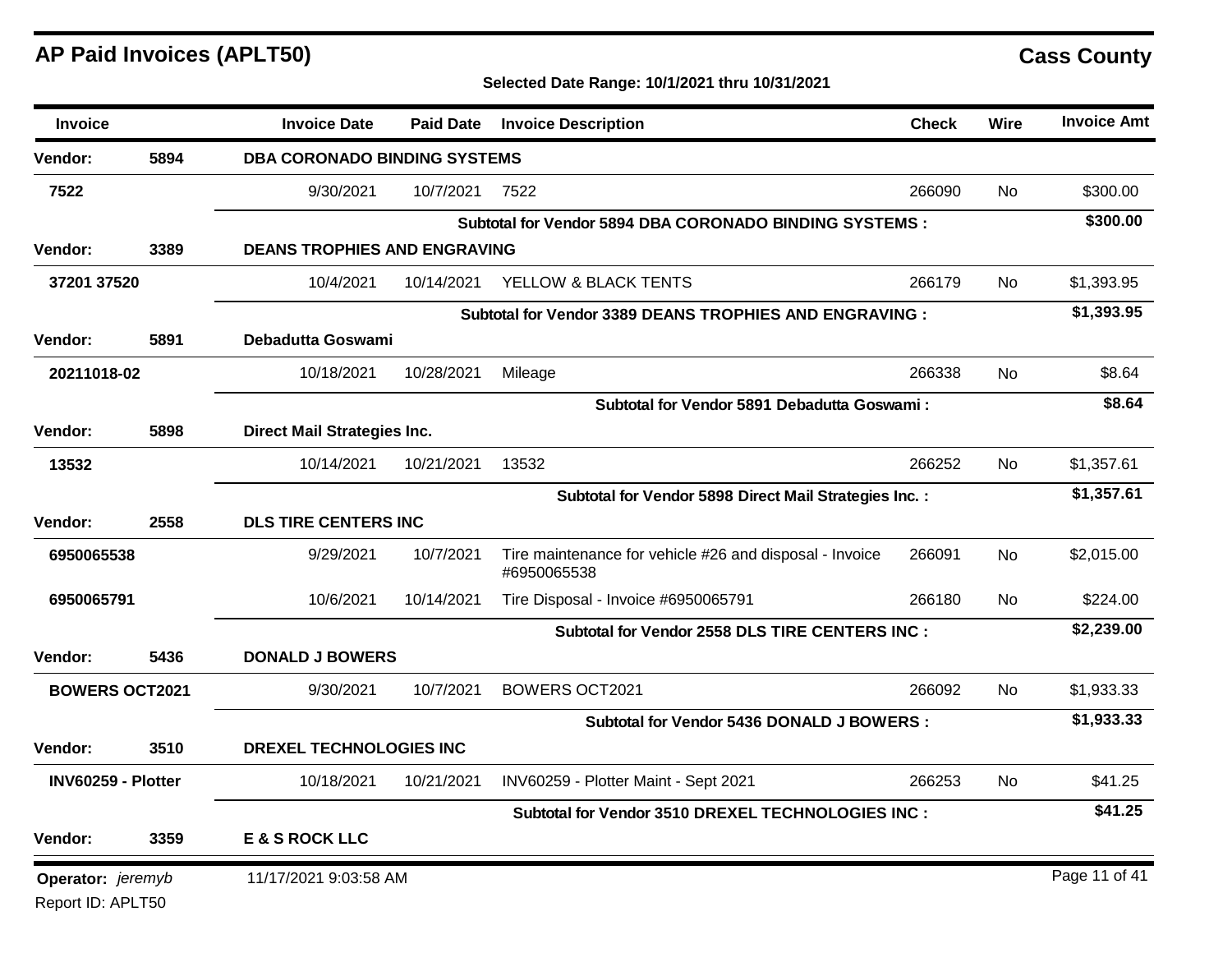| <b>Invoice</b>        |                       | <b>Invoice Date</b>                | <b>Paid Date</b> | <b>Invoice Description</b>                                            | <b>Check</b> | Wire      | <b>Invoice Amt</b> |
|-----------------------|-----------------------|------------------------------------|------------------|-----------------------------------------------------------------------|--------------|-----------|--------------------|
| 13225                 |                       | 9/23/2021                          | 10/7/2021        | 1" Road Rock - Invoice #13225 - Acct. #0049                           | 266093       | <b>No</b> | \$1,334.02         |
| 13234                 |                       | 9/24/2021                          | 10/7/2021        | 1" Crusher Run & 1" Road Rock - Invoice #13234 -<br>Acct. #0049       | 266093       | <b>No</b> | \$1,783.94         |
| 13243                 |                       | 9/27/2021                          | 10/7/2021        | 1" Road Rock - Invoice #13243 - Acct. #0049                           | 266093       | <b>No</b> | \$587.02           |
| 13250                 |                       | 9/28/2021                          | 10/7/2021        | 1" Road Rock - Invoice #13250 - Acct. #0049                           | 266093       | <b>No</b> | \$513.96           |
| 13309                 |                       | 10/8/2021                          | 10/21/2021       | 1" Road Rock - Invoice #13309 - Acct. #0049                           | 266254       | <b>No</b> | \$2,378.07         |
| 13353                 |                       | 10/19/2021                         | 10/28/2021       | 1" Road Rock - Invoice #13353 - Acct. #0049                           | 266339       | No.       | \$436.34           |
|                       |                       |                                    |                  | Subtotal for Vendor 3359 E & S ROCK LLC :                             |              |           | \$7,033.35         |
| Vendor:               | 1232                  | <b>EDWARD J RICE CO INC</b>        |                  |                                                                       |              |           |                    |
| 065446                |                       | 10/15/2021                         | 10/21/2021       | PERS PROP ASSESSMENT FORMS                                            | 266255       | <b>No</b> | \$367.28           |
|                       |                       |                                    |                  | Subtotal for Vendor 1232 EDWARD J RICE CO INC :                       |              |           | \$367.28           |
| Vendor:               | 3814                  | <b>EDWARD JONES</b>                |                  |                                                                       |              |           |                    |
| EmployeeCont.10152021 |                       | 10/15/2021                         | 10/15/2021       | <b>Employee Contribution</b>                                          | 266228       | <b>No</b> | \$40.00            |
|                       | EmployeeCont.10292021 | 10/29/2021                         | 10/29/2021       | <b>Employee Contribution</b>                                          | 266397       | No.       | \$40.00            |
|                       |                       |                                    |                  | Subtotal for Vendor 3814 EDWARD JONES :                               |              |           | \$80.00            |
| Vendor:               | 3378                  | ELECTRONIC SENTENCING ALTERNATIVES |                  |                                                                       |              |           |                    |
| 48782                 |                       | 10/7/2021                          | 10/14/2021       | 48782                                                                 | 266181       | <b>No</b> | \$6,920.00         |
|                       |                       |                                    |                  | <b>Subtotal for Vendor 3378 ELECTRONIC SENTENCING ALTERNATIVES :</b>  |              |           | \$6,920.00         |
| Vendor:               | 5648                  | <b>EMERALD COURT REPORTING LLC</b> |                  |                                                                       |              |           |                    |
| 14711                 |                       | 9/30/2021                          | 10/7/2021        | DEPOSITION CASE 18CA-CR01246-01                                       | 266094       | No.       | \$173.25           |
| 14828                 |                       | 10/19/2021                         | 10/21/2021       | CERTIFIED COPY OF TRANSCRIPT CASE 20CA-<br><b>CR00142-01 W KELLER</b> | 266257       | No        | \$425.14           |
|                       |                       |                                    |                  | Subtotal for Vendor 5648 EMERALD COURT REPORTING LLC :                |              |           | \$598.39           |
| Vendor:               | 1187                  | <b>EMPOWER RETIREMENT</b>          |                  |                                                                       |              |           |                    |
|                       | EmployeeCont.10152021 | 10/15/2021                         | 10/15/2021       | <b>Employee Contribution</b>                                          | <b>WIRE</b>  | Yes       | \$13,146.49        |
| Operator: jeremyb     |                       | 11/17/2021 9:03:58 AM              |                  |                                                                       |              |           | Page 12 of 41      |
| Report ID: APLT50     |                       |                                    |                  |                                                                       |              |           |                    |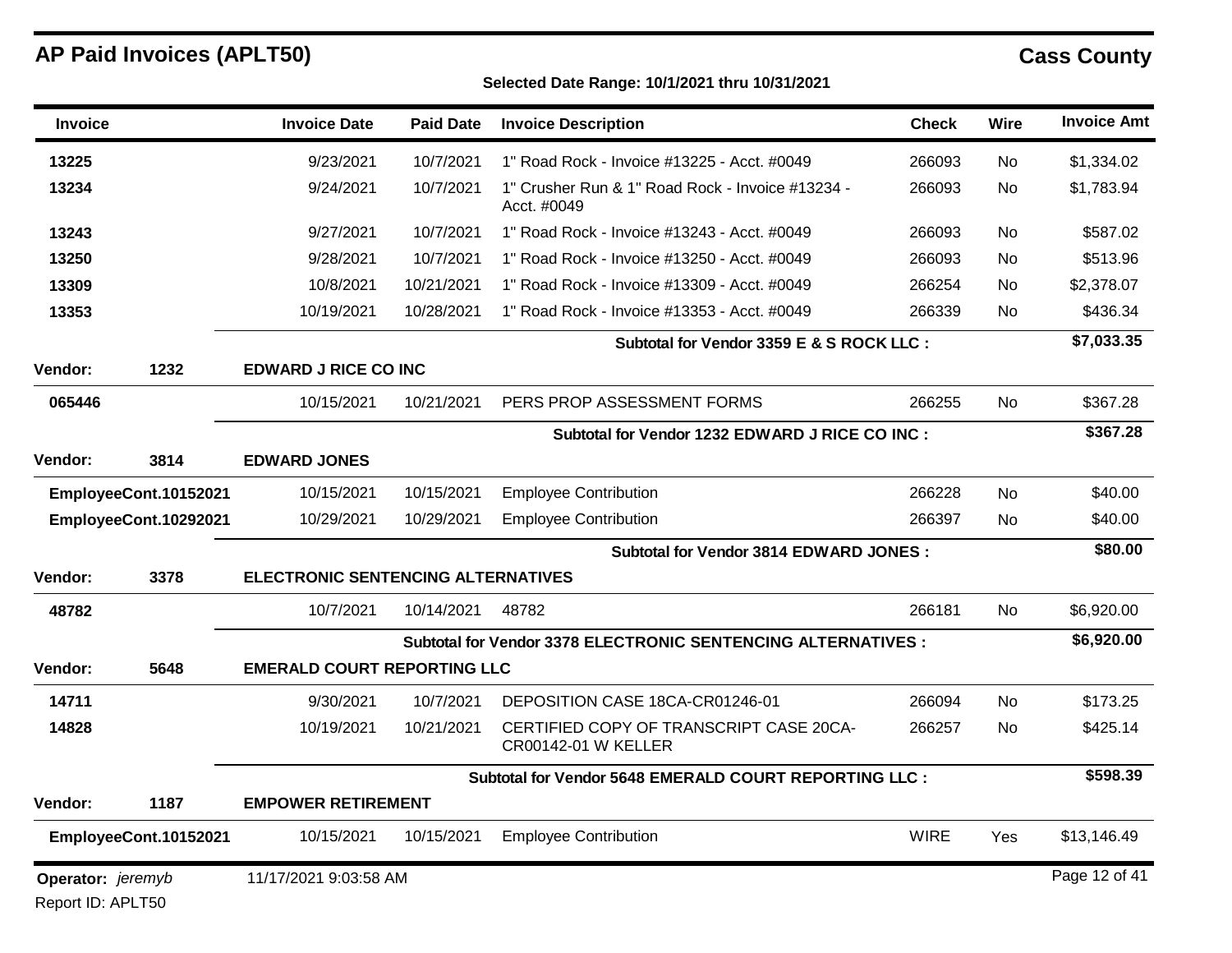| <b>Invoice</b>                  | <b>Invoice Date</b><br><b>Paid Date</b><br><b>Invoice Description</b><br><b>Check</b><br><b>Wire</b> |                                   | <b>Invoice Amt</b> |                                                                                    |             |           |                |
|---------------------------------|------------------------------------------------------------------------------------------------------|-----------------------------------|--------------------|------------------------------------------------------------------------------------|-------------|-----------|----------------|
|                                 | EmployeeCont.10292021                                                                                | 10/29/2021                        | 10/29/2021         | <b>Employee Contribution</b>                                                       | <b>WIRE</b> | Yes       | \$13,508.30    |
|                                 |                                                                                                      |                                   |                    | <b>Subtotal for Vendor 1187 EMPOWER RETIREMENT:</b>                                |             |           | \$26,654.79    |
| Vendor:                         | 5819                                                                                                 | <b>EPIC PLUMBING LLC</b>          |                    |                                                                                    |             |           |                |
| 3414                            |                                                                                                      | 9/30/2021                         | 10/7/2021          | run camera to find leak                                                            | 266095      | <b>No</b> | \$200.00       |
| 3469                            |                                                                                                      | 10/7/2021                         | 10/21/2021         | Camera Inspection to locate sanitary main line at main<br>building - Invoice #3469 | 266258      | No        | \$200.00       |
|                                 |                                                                                                      |                                   |                    | Subtotal for Vendor 5819 EPIC PLUMBING LLC :                                       |             |           | \$400.00       |
| Vendor:                         | 1024                                                                                                 | <b>FAMILY CENTER</b>              |                    |                                                                                    |             |           |                |
| 0001-5249018                    |                                                                                                      | 9/25/2021                         | 10/7/2021          | LYSOL SPRAY FOR ASSESSOR'S OFFICE                                                  | 266096      | <b>No</b> | \$15.98        |
| 07.29.21 to 09.20.21            |                                                                                                      | 9/25/2021                         | 10/7/2021          | Parts - Period ending 09.25.21 - Acct. #1115700                                    | 266096      | <b>No</b> | \$477.73       |
| 9.25.21-1115800                 |                                                                                                      | 10/25/2021                        | 10/28/2021         | <b>AUTO MAINTENANCE SUPPLIES</b>                                                   | 266340      | <b>No</b> | \$14.97        |
| <b>Maint Sept Statement</b>     |                                                                                                      | 10/4/2021                         | 10/7/2021          | Sept 2021 Maint Statement                                                          | 266096      | No        | \$91.54        |
|                                 |                                                                                                      |                                   |                    | <b>Subtotal for Vendor 1024 FAMILY CENTER:</b>                                     |             |           | \$600.22       |
| Vendor:                         | 1241                                                                                                 | <b>FASTENAL</b>                   |                    |                                                                                    |             |           |                |
| 758764                          |                                                                                                      | 10/15/2021                        | 10/21/2021         | maint supply                                                                       | 266259      | No        | \$91.31        |
|                                 |                                                                                                      |                                   |                    | <b>Subtotal for Vendor 1241 FASTENAL:</b>                                          |             |           | \$91.31        |
| Vendor:                         | 5287                                                                                                 | <b>FIDELITY COMMUNICATIONS CO</b> |                    |                                                                                    |             |           |                |
| 09.23.21 to 10.22.21            |                                                                                                      | 9/23/2021                         | 10/7/2021          | Service for 305 N. Main Terr. 09.23.21 to 10.22.21 -<br>Acct. #0000491071          | 266097      | <b>No</b> | \$95.00        |
| 20211023                        |                                                                                                      | 10/25/2021                        | 10/28/2021         | Customer #0000487929                                                               | 266341      | <b>No</b> | \$285.00       |
|                                 |                                                                                                      |                                   |                    | Subtotal for Vendor 5287 FIDELITY COMMUNICATIONS CO:                               |             |           | \$380.00       |
| Vendor:                         | 5899                                                                                                 | FIRST AMERICAN TITLE INSURANCE CO |                    |                                                                                    |             |           |                |
| 1597797                         |                                                                                                      | 10/25/2021                        | 10/28/2021         | PURCHASE OF PROPERTY AT 107 COUNTY LINE<br><b>RD BELTON</b>                        | <b>WIRE</b> | Yes       | \$1,491,293.92 |
|                                 |                                                                                                      |                                   |                    | Subtotal for Vendor 5899 FIRST AMERICAN TITLE INSURANCE CO:                        |             |           | \$1,491,293.92 |
| <b>Operator:</b> <i>jeremyb</i> |                                                                                                      | 11/17/2021 9:03:58 AM             |                    |                                                                                    |             |           | Page 13 of 41  |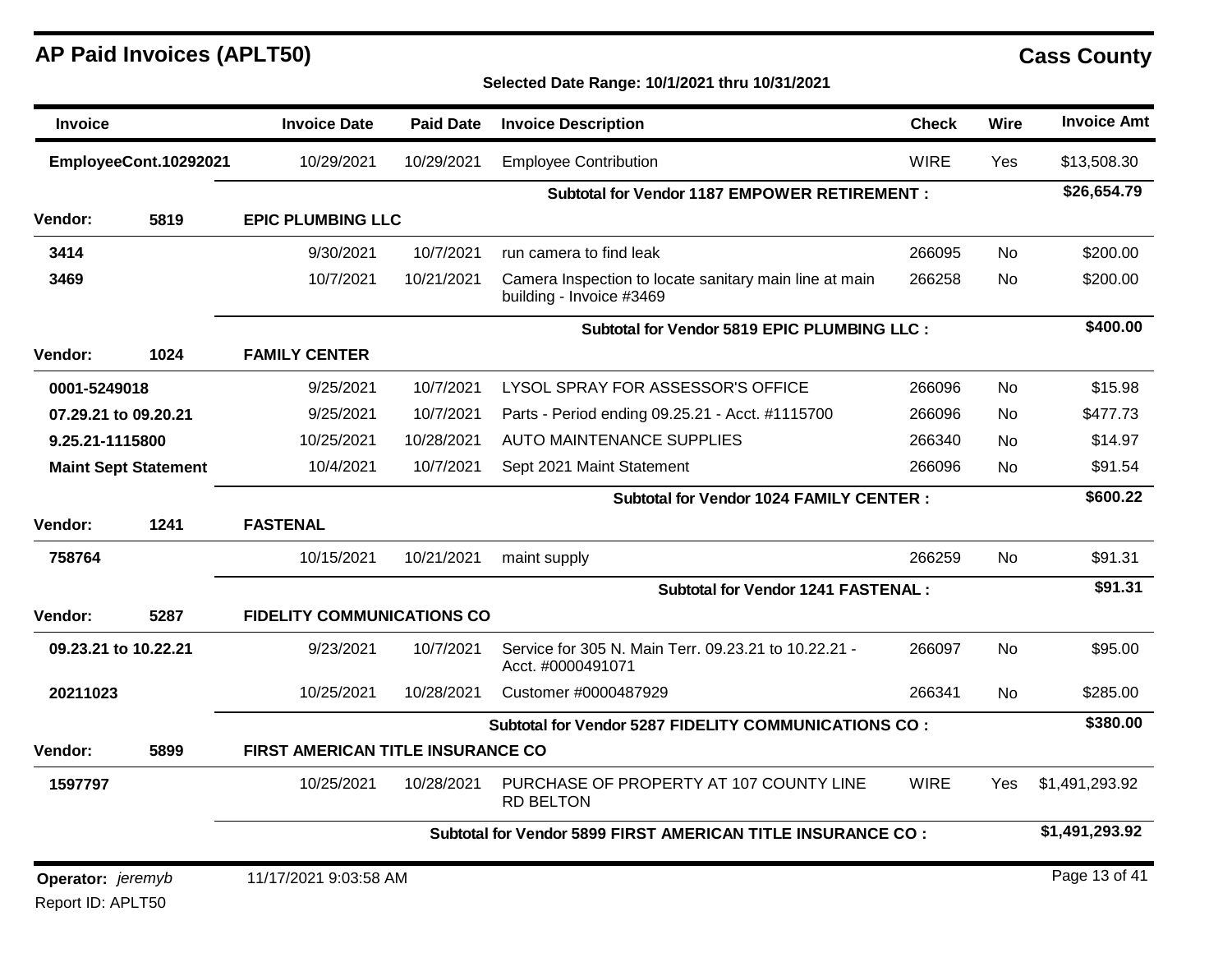| <b>Invoice</b>                         |                       | <b>Invoice Date</b>              | <b>Paid Date</b> | <b>Invoice Description</b>                                               | <b>Check</b> | Wire      | <b>Invoice Amt</b> |  |
|----------------------------------------|-----------------------|----------------------------------|------------------|--------------------------------------------------------------------------|--------------|-----------|--------------------|--|
| Vendor:                                | 2347                  | <b>FOLEY EQUIPMENT COMPANY</b>   |                  |                                                                          |              |           |                    |  |
| 09.09.21 to 09.18.21                   |                       | 9/27/2021                        | 10/7/2021        | Parts - Invoice 09.09.21 to 09.18.21 - Acct. #010180                     | 266098       | No        | \$1,408.10         |  |
|                                        |                       |                                  |                  | <b>Subtotal for Vendor 2347 FOLEY EQUIPMENT COMPANY :</b>                |              |           | \$1,408.10         |  |
| Vendor:                                | 5401                  | <b>FORENSIC MEDICAL</b>          |                  |                                                                          |              |           |                    |  |
| 18609                                  |                       | 10/25/2021                       | 10/28/2021       | November 2021 Medical Services                                           | 266342       | No        | \$14,583.33        |  |
|                                        |                       |                                  |                  | <b>Subtotal for Vendor 5401 FORENSIC MEDICAL:</b>                        |              |           | \$14,583.33        |  |
| Vendor:                                | 3864                  | <b>FORESTRY SUPPLIERS INC</b>    |                  |                                                                          |              |           |                    |  |
| 121211-00                              |                       | 9/29/2021                        | 10/14/2021       | Speed Sensor/Distance Measurer - Invoice #121211-<br>00 - Acct. #1046926 | 266182       | <b>No</b> | \$518.37           |  |
|                                        |                       |                                  |                  | Subtotal for Vendor 3864 FORESTRY SUPPLIERS INC :                        |              |           | \$518.37           |  |
| <b>Vendor:</b>                         | 5607                  | FP FINANCE PROGRAM               |                  |                                                                          |              |           |                    |  |
| 30271426                               |                       | 10/12/2021                       | 10/21/2021       | Postage Machine Payment County Clerk                                     | 266260       | <b>No</b> | \$285.00           |  |
|                                        |                       |                                  |                  | Subtotal for Vendor 5607 FP FINANCE PROGRAM :                            |              |           | \$285.00           |  |
| Vendor:                                | 1578                  | <b>FRATERNAL ORDER OF POLICE</b> |                  |                                                                          |              |           |                    |  |
|                                        | EmployeeCont.10292021 | 10/29/2021                       | 10/29/2021       | <b>Employee Contribution</b>                                             | 266398       | No        | \$1,617.00         |  |
|                                        |                       |                                  |                  | Subtotal for Vendor 1578 FRATERNAL ORDER OF POLICE :                     |              |           | \$1,617.00         |  |
| Vendor:                                | 5236                  | <b>G T DISTRIBUTORS INC</b>      |                  |                                                                          |              |           |                    |  |
| <b>INV0863849</b>                      |                       | 10/4/2021                        | 10/7/2021        | <b>UNIFORMS</b>                                                          | 266099       | <b>No</b> | \$165.00           |  |
|                                        |                       |                                  |                  | Subtotal for Vendor 5236 G T DISTRIBUTORS INC :                          |              |           | \$165.00           |  |
| Vendor:                                | 1095                  | <b>GALLS AN ARAMARK COMPANY</b>  |                  |                                                                          |              |           |                    |  |
| 019311919                              |                       | 10/12/2021                       | 10/14/2021       | <b>RAIN COATS</b>                                                        | 266183       | No        | \$395.46           |  |
|                                        |                       |                                  |                  | Subtotal for Vendor 1095 GALLS AN ARAMARK COMPANY:                       |              |           | \$395.46           |  |
| Vendor:                                | 3354                  | <b>GERKEN RENT ALL</b>           |                  |                                                                          |              |           |                    |  |
| 427366-7                               |                       | 10/15/2021                       | 10/21/2021       | rental fee                                                               | 266261       | <b>No</b> | \$57.00            |  |
| Operator: jeremyb<br>Report ID: APLT50 |                       | 11/17/2021 9:03:58 AM            |                  |                                                                          |              |           | Page 14 of 41      |  |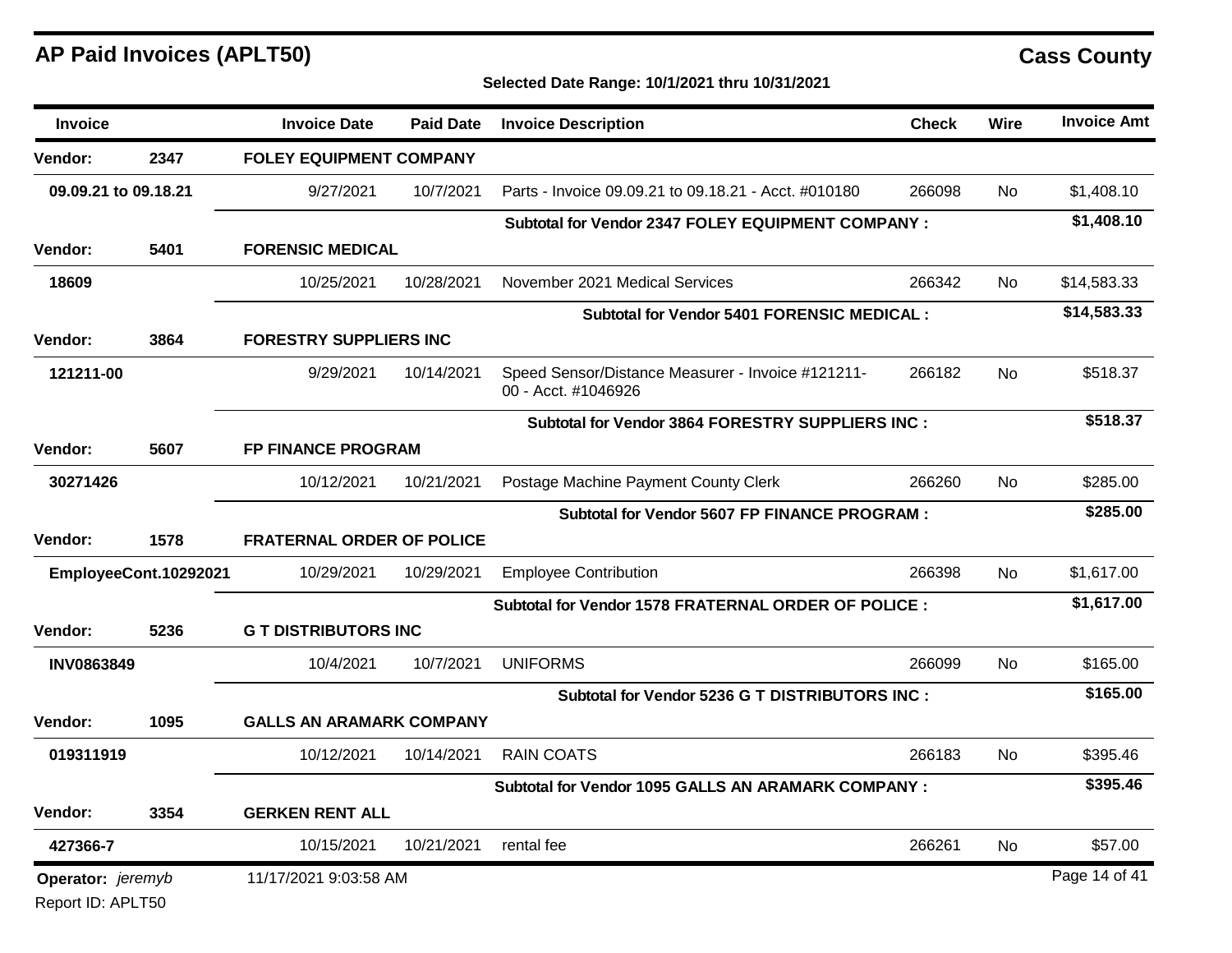| <b>Invoice</b> |      | <b>Invoice Date</b>          | <b>Paid Date</b>         | <b>Invoice Description</b>                                  | <b>Check</b> | <b>Wire</b> | <b>Invoice Amt</b> |  |
|----------------|------|------------------------------|--------------------------|-------------------------------------------------------------|--------------|-------------|--------------------|--|
|                |      |                              |                          | Subtotal for Vendor 3354 GERKEN RENT ALL :                  |              |             | \$57.00            |  |
| Vendor:        | 5842 | <b>GFL ENVIRONMENTAL</b>     |                          |                                                             |              |             |                    |  |
| AS0000904809   |      | 9/30/2021                    | 10/14/2021               | Trash Disposal - Invoice #AS0000904809 - Acct.<br>#AS005908 | 266184       | No          | \$269.99           |  |
| AS0000909975   |      | 10/15/2021                   | 10/28/2021               | Trash Disposal - Invoice #AS0000909975 - Acct.<br>#AS005908 | 266343       | No          | \$145.47           |  |
|                |      |                              |                          | <b>Subtotal for Vendor 5842 GFL ENVIRONMENTAL:</b>          |              |             | \$415.46           |  |
| Vendor:        | 2016 | <b>GOLDEN VALLEY TRACTOR</b> |                          |                                                             |              |             |                    |  |
| 54930          |      | 10/25/2021                   | 10/28/2021               | blades                                                      | 266344       | <b>No</b>   | \$393.17           |  |
|                |      |                              |                          | <b>Subtotal for Vendor 2016 GOLDEN VALLEY TRACTOR:</b>      |              |             | \$393.17           |  |
| Vendor:        | 1555 |                              | <b>GOVCONNECTION INC</b> |                                                             |              |             |                    |  |
| 71919281       |      | 10/12/2021                   | 10/14/2021               | <b>IT SUPPLIES</b>                                          | 266185       | No          | \$1,260.10         |  |
| 72005406       |      | 10/25/2021                   | 10/28/2021               | 2021-026                                                    | 266345       | <b>No</b>   | \$318.40           |  |
|                |      |                              |                          | Subtotal for Vendor 1555 GOVCONNECTION INC :                |              |             | \$1,578.50         |  |
| Vendor:        | 5721 | <b>GRACE KRESSE</b>          |                          |                                                             |              |             |                    |  |
| 20211004-01    |      | 10/4/2021                    | 10/7/2021                | <b>Travel Reimbursement</b>                                 | 266100       | <b>No</b>   | \$25.55            |  |
| 20211004-02    |      | 10/4/2021                    | 10/7/2021                | Mileage                                                     | 266100       | No          | \$12.76            |  |
| 20211018-03    |      | 10/18/2021                   | 10/28/2021               | Mileage                                                     | 266346       | No          | \$8.41             |  |
|                |      |                              |                          | Subtotal for Vendor 5721 GRACE KRESSE :                     |              |             | \$46.72            |  |
| Vendor:        | 1409 | <b>GRAINGER</b>              |                          |                                                             |              |             |                    |  |
| 9066874604     |      | 10/15/2021                   | 10/21/2021               | gooseneck                                                   | 266262       | <b>No</b>   | \$191.04           |  |
| 9074220865     |      | 10/5/2021                    | 10/7/2021                | mortise cylinder                                            | 266101       | <b>No</b>   | \$21.93            |  |
| 9570147299     |      | 9/30/2021                    | 10/7/2021                | water heater                                                | 266101       | No          | \$319.46           |  |
|                |      |                              |                          | <b>Subtotal for Vendor 1409 GRAINGER:</b>                   |              |             | \$532.43           |  |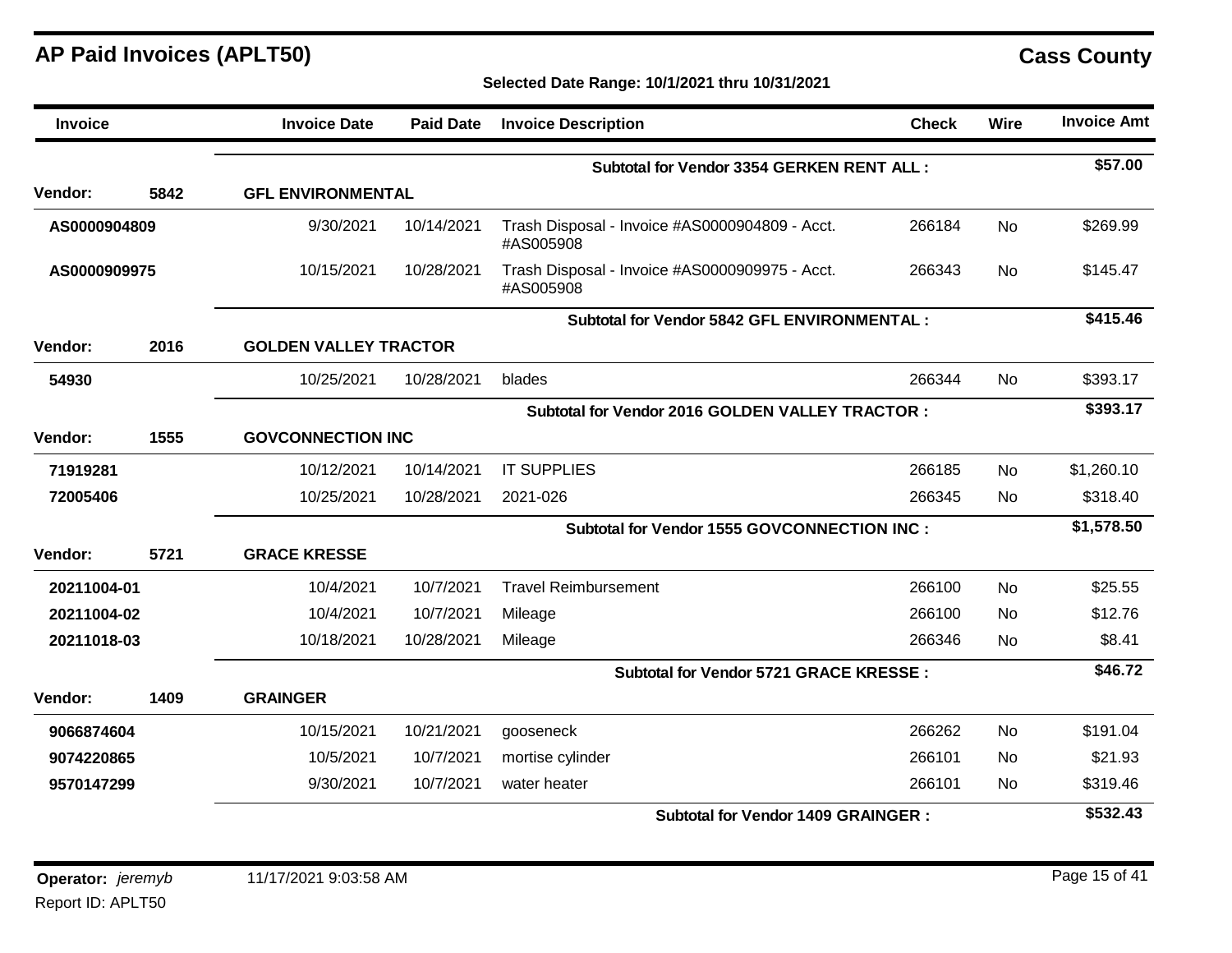Report ID: APLT50

| Invoice           |                           | <b>Invoice Date</b>                         | <b>Paid Date</b> | <b>Invoice Description</b>                                                 | <b>Check</b> | <b>Wire</b>    | <b>Invoice Amt</b> |
|-------------------|---------------------------|---------------------------------------------|------------------|----------------------------------------------------------------------------|--------------|----------------|--------------------|
| Vendor:           | 4175                      | <b>GREAT RIVER ASSOCIATES INC</b>           |                  |                                                                            |              |                |                    |
| 15010             |                           | 8/30/2021                                   | 10/28/2021       | Project 4356 - Cass Co BRO-B019(35) - Invoice #15010                       | 266347       | No             | \$4,956.46         |
| 15169             |                           | 9/30/2021                                   | 10/21/2021       | Bridge Project 4356 - BRO-B)19(35) - McCoy Road<br>Bridge - Invoice #15169 | 266263       | No             | \$6,921.00         |
|                   |                           |                                             |                  | Subtotal for Vendor 4175 GREAT RIVER ASSOCIATES INC :                      |              |                | \$11,877.46        |
| <b>Vendor:</b>    | 5312                      | <b>GREATAMERICA FINANCIAL SERVICES CORP</b> |                  |                                                                            |              |                |                    |
| 30163333          |                           | 10/4/2021                                   | 10/7/2021        | <b>COPIER MAINTENANCE</b>                                                  | 266102       | No             | \$1,112.52         |
|                   |                           |                                             |                  | Subtotal for Vendor 5312 GREATAMERICA FINANCIAL SERVICES CORP:             |              |                | \$1,112.52         |
| Vendor:           | 2852                      | <b>GW VAN KEPPEL COMPANY</b>                |                  |                                                                            |              |                |                    |
|                   | Statement dated 10.01.202 | 10/1/2021                                   | 10/21/2021       | Parts - Acct. #BP0007248                                                   | 266264       | <b>No</b>      | \$991.66           |
|                   |                           |                                             |                  | Subtotal for Vendor 2852 GW VAN KEPPEL COMPANY :                           |              |                | \$991.66           |
| <b>Vendor:</b>    | 2134                      | <b>HARRISONVILLE COMMUNITY CENTER</b>       |                  |                                                                            |              |                |                    |
| 100121CCG         |                           | 10/18/2021                                  | 10/21/2021       | Cass County Gov October, 2021                                              | 266265       | No.            | \$940.79           |
|                   |                           |                                             |                  | Subtotal for Vendor 2134 HARRISONVILLE COMMUNITY CENTER :                  |              |                | \$940.79           |
| <b>Vendor:</b>    | 4282                      | <b>HAUS LAW FIRM LLC</b>                    |                  |                                                                            |              |                |                    |
| 1726              |                           | 10/4/2021                                   | 10/7/2021        | <b>GENERAL COUNSEL DUTIES</b>                                              | 266103       | N <sub>o</sub> | \$9,975.00         |
|                   |                           |                                             |                  | Subtotal for Vendor 4282 HAUS LAW FIRM LLC :                               |              |                | \$9,975.00         |
| <b>Vendor:</b>    | 5331                      | <b>HEALTHIEST YOU</b>                       |                  |                                                                            |              |                |                    |
| 2021109173645     |                           | 10/4/2021                                   | 10/7/2021        | October, 2021 Voluntary Healthiest You                                     | 266104       | N <sub>o</sub> | \$143.00           |
|                   |                           |                                             |                  | Subtotal for Vendor 5331 HEALTHIEST YOU :                                  |              |                | \$143.00           |
| <b>Vendor:</b>    | 4265                      | <b>HEATHWOOD OIL CO INC</b>                 |                  |                                                                            |              |                |                    |
| H82669            |                           | 9/28/2021                                   | 10/7/2021        | Supplies - Invoice #H82669 - Acct. #010130                                 | 266105       | No.            | \$288.90           |
|                   |                           |                                             |                  | Subtotal for Vendor 4265 HEATHWOOD OIL CO INC :                            |              |                | \$288.90           |
| Vendor:           | 5252                      | <b>HERITAGE TRACTOR INC</b>                 |                  |                                                                            |              |                |                    |
| Operator: jeremyb |                           | 11/17/2021 9:03:58 AM                       |                  |                                                                            |              |                | Page 16 of 41      |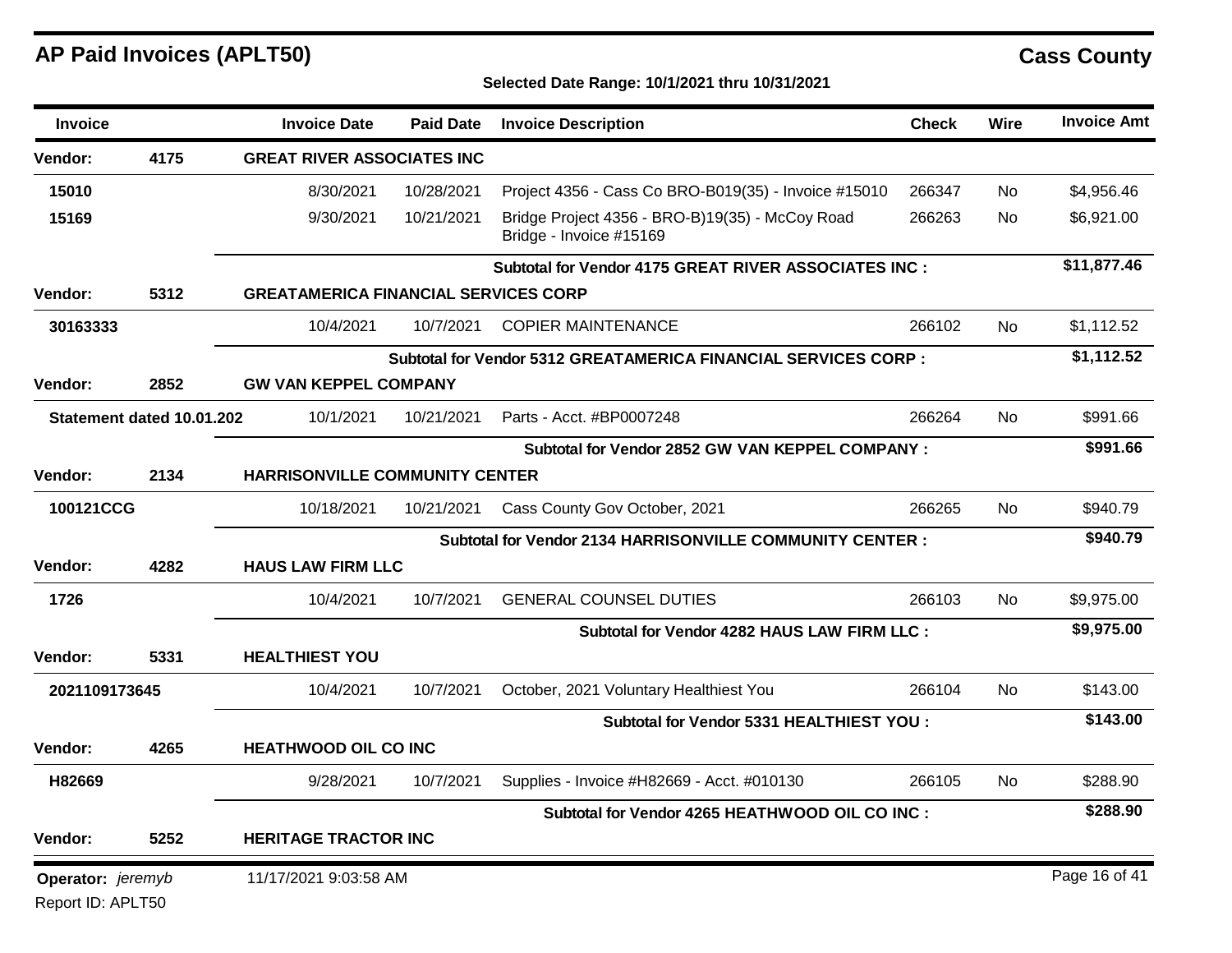Report ID: APLT50

| <b>Invoice</b>     |                       | <b>Invoice Date</b>                      | <b>Paid Date</b> | <b>Invoice Description</b>                               | <b>Check</b> | Wire      | <b>Invoice Amt</b> |
|--------------------|-----------------------|------------------------------------------|------------------|----------------------------------------------------------|--------------|-----------|--------------------|
| 11294372           |                       | 9/28/2021                                | 10/7/2021        | Parts - Invoice #11294372 - Acct. #19164                 | 266106       | No.       | \$26.80            |
| 11296343           |                       | 9/30/2021                                | 10/7/2021        | maint supplies                                           | 266106       | <b>No</b> | \$37.45            |
|                    |                       |                                          |                  | Subtotal for Vendor 5252 HERITAGE TRACTOR INC :          |              |           | \$64.25            |
| Vendor:            | 1033                  | <b>HINCKLEY SPRINGS</b>                  |                  |                                                          |              |           |                    |
| 11664827 100821    |                       | 10/8/2021                                | 10/21/2021       | drinking water for office                                | 266266       | <b>No</b> | \$11.19            |
| 14400541 092521    |                       | 9/25/2021                                | 10/14/2021       | <b>Water County Clerk</b>                                | 266186       | No        | \$64.68            |
| 17283917 100821    |                       | 10/18/2021                               | 10/28/2021       | Account #753210617283917                                 | 266348       | No        | \$224.14           |
| 6467214 100821     |                       | 10/18/2021                               | 10/21/2021       | cooler rentals-water                                     | 266266       | No        | \$46.39            |
|                    |                       |                                          |                  | <b>Subtotal for Vendor 1033 HINCKLEY SPRINGS:</b>        |              |           | \$346.40           |
| Vendor:            | 5454                  | <b>HOLLIDAY SAND &amp; STONE COMPANY</b> |                  |                                                          |              |           |                    |
| 1500292748         |                       | 9/28/2021                                | 10/21/2021       | Type 5 Base - Invoice #1500292748 - Acct. #212957        | 266267       | <b>No</b> | \$143.86           |
| 1500295029         |                       | 10/1/2021                                | 10/28/2021       | Type 5 Base - Invoice #1500295029 - Acct. #212957        | 266349       | No.       | \$154.45           |
|                    |                       |                                          |                  | Subtotal for Vendor 5454 HOLLIDAY SAND & STONE COMPANY : |              |           | \$298.31           |
| <b>Vendor:</b>     | 4189                  | <b>HOME TOWN TONER &amp; INK</b>         |                  |                                                          |              |           |                    |
| 102101             |                       | 10/7/2021                                | 10/14/2021       | 102101                                                   | 266187       | <b>No</b> | \$368.95           |
| 1021-12-Cir        |                       | 10/21/2021                               | 10/28/2021       | 1021-12-Cir                                              | 266350       | No        | \$457.80           |
|                    |                       |                                          |                  | Subtotal for Vendor 4189 HOME TOWN TONER & INK :         |              |           | \$826.75           |
| Vendor:            | 4023                  | <b>HSA BANK</b>                          |                  |                                                          |              |           |                    |
|                    | EmployeeCont.10152021 | 10/15/2021                               | 10/15/2021       | <b>Employee Contribution</b>                             | <b>WIRE</b>  | Yes       | \$7,601.42         |
|                    | EmployeeCont.10292021 | 10/29/2021                               | 10/29/2021       | <b>Employee Contribution</b>                             | <b>WIRE</b>  | Yes       | \$7,711.42         |
| W339122            |                       | 10/14/2021                               | 10/14/2021       | HSA service fee                                          | <b>WIRE</b>  | Yes       | \$262.50           |
|                    |                       |                                          |                  | <b>Subtotal for Vendor 4023 HSA BANK:</b>                |              |           | \$15,575.34        |
| Vendor:            | 1745                  | <b>HUBER &amp; ASSOCIATES INC</b>        |                  |                                                          |              |           |                    |
| <b>CW179922-PL</b> |                       | 10/4/2021                                | 10/7/2021        | <b>Computer Maintance</b>                                | 266107       | <b>No</b> | \$250.00           |
| Operator: jeremyb  |                       | 11/17/2021 9:03:58 AM                    |                  |                                                          |              |           | Page 17 of 41      |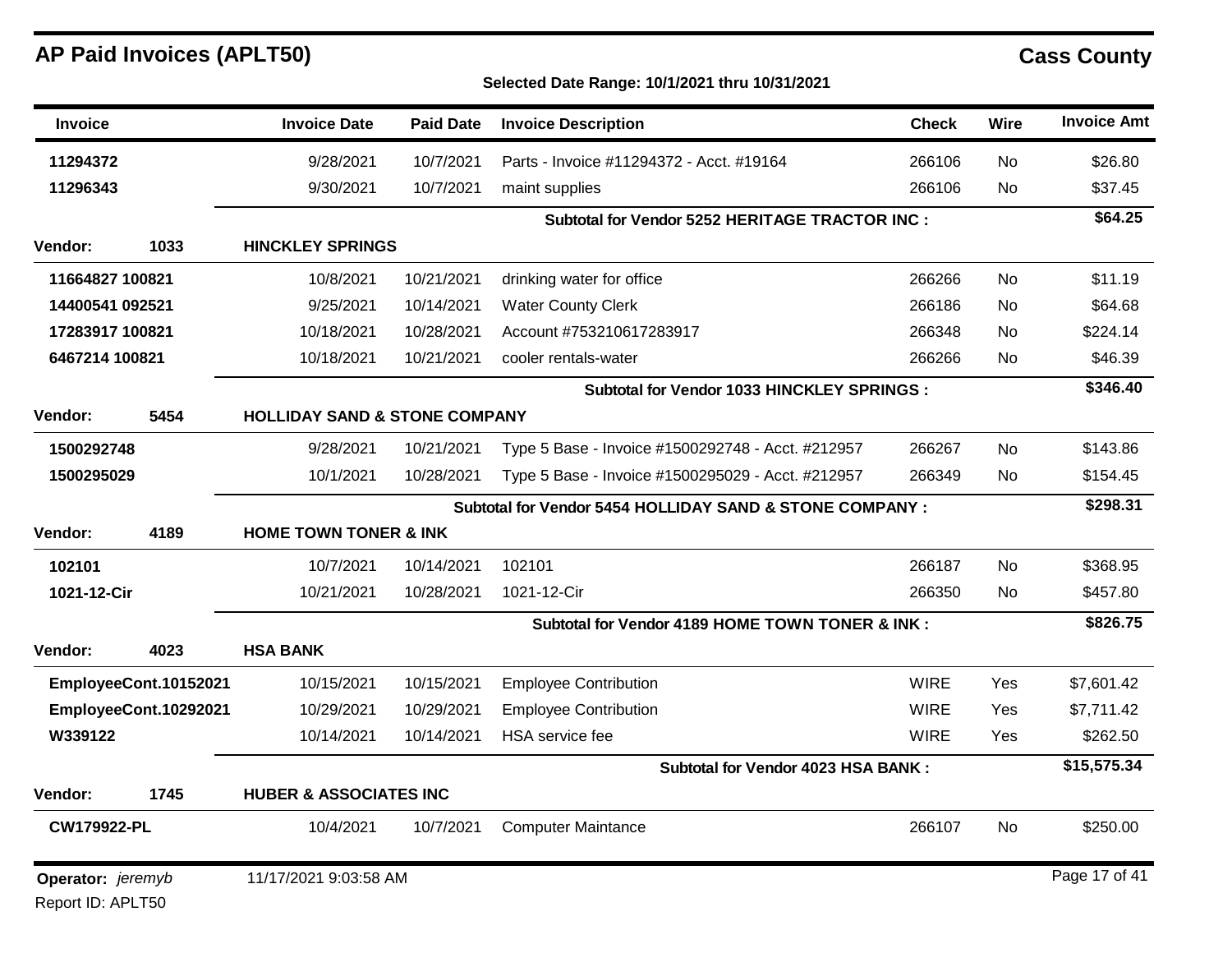| Invoice            |      | <b>Invoice Date</b>           | <b>Paid Date</b>            | <b>Invoice Description</b>                                  | <b>Check</b> | Wire      | <b>Invoice Amt</b> |  |  |
|--------------------|------|-------------------------------|-----------------------------|-------------------------------------------------------------|--------------|-----------|--------------------|--|--|
|                    |      |                               |                             | Subtotal for Vendor 1745 HUBER & ASSOCIATES INC :           |              |           | \$250.00           |  |  |
| Vendor:            | 3621 | <b>ICS JAIL SUPPLIES INC</b>  |                             |                                                             |              |           |                    |  |  |
| W4769001 W4765600  |      | 10/15/2021                    | 10/21/2021                  | COVERALLS/MATTRESSES                                        | 266268       | <b>No</b> | \$1,926.40         |  |  |
| W47823 690 689 532 |      | 10/4/2021                     | 10/7/2021                   | <b>JAIL SUPPLIES</b>                                        | 266108       | No        | \$7,950.30         |  |  |
|                    |      |                               |                             | Subtotal for Vendor 3621 ICS JAIL SUPPLIES INC :            |              |           | \$9,876.70         |  |  |
| Vendor:            | 1917 | <b>IMAGING OFFICE SYSTEMS</b> |                             |                                                             |              |           |                    |  |  |
| LAB023623          |      | 9/30/2021                     | 10/7/2021                   | LAB023623                                                   | 266109       | <b>No</b> | \$400.00           |  |  |
| lab023765          |      | 10/14/2021                    | 10/21/2021                  | lab023765                                                   | 266269       | No        | \$400.00           |  |  |
|                    |      |                               |                             | Subtotal for Vendor 1917 IMAGING OFFICE SYSTEMS :           |              |           | \$800.00           |  |  |
| Vendor:            | 5499 |                               | <b>INPUT TECHNOLOGY INC</b> |                                                             |              |           |                    |  |  |
| 54641-P            |      | 10/18/2021                    | 10/21/2021                  | <b>Tax Bill Postage</b>                                     | 266270       | No        | \$26,889.08        |  |  |
|                    |      |                               |                             | Subtotal for Vendor 5499 INPUT TECHNOLOGY INC :             |              |           | \$26,889.08        |  |  |
| Vendor:            | 1697 | <b>INTERPRETERS INC</b>       |                             |                                                             |              |           |                    |  |  |
| 35324              |      | 10/7/2021                     | 10/14/2021                  | 35324                                                       | 266188       | <b>No</b> | \$140.58           |  |  |
| 35337              |      | 10/4/2021                     | 10/7/2021                   | Interpreter Services - Supervision Conference<br>(canceled) | 266110       | <b>No</b> | \$60.00            |  |  |
| 35338              |      | 10/4/2021                     | 10/7/2021                   | Interpreter Services - Supervision Conference<br>(canceled) | 266110       | <b>No</b> | \$60.00            |  |  |
| 35340              |      | 10/7/2021                     | 10/14/2021                  | 35340                                                       | 266188       | <b>No</b> | \$140.58           |  |  |
| 35343              |      | 10/4/2021                     | 10/7/2021                   | Interpreter Services - Supervision Conference               | 266110       | No        | \$75.68            |  |  |
| 35344              |      | 10/4/2021                     | 10/7/2021                   | Interpreter Services - Supervision Conference               | 266110       | <b>No</b> | \$60.00            |  |  |
| 35412              |      | 10/4/2021                     | 10/7/2021                   | Interpreter Services - Supervision Conference               | 266110       | No        | \$75.68            |  |  |
| 35413              |      | 10/4/2021                     | 10/7/2021                   | Interpreter Services - Supervision Conference               | 266110       | No        | \$60.00            |  |  |
| 35452              |      | 10/21/2021                    | 10/28/2021                  | 35452                                                       | 266351       | No        | \$140.58           |  |  |
| 35467              |      | 10/21/2021                    | 10/28/2021                  | 35467                                                       | 266351       | No        | \$45.68            |  |  |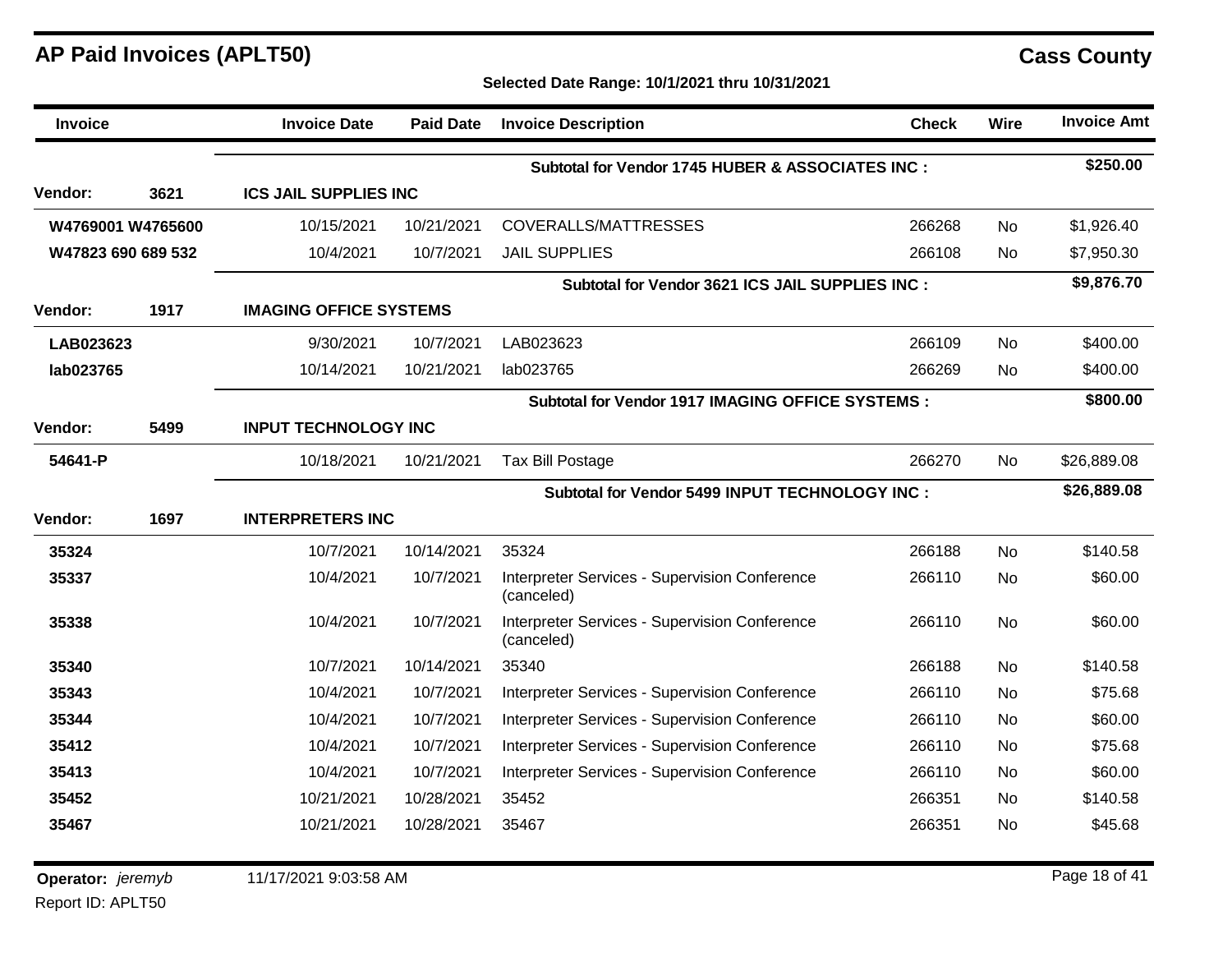| <b>Invoice</b>      |                        | <b>Invoice Date</b>               | <b>Paid Date</b> | <b>Invoice Description</b>                                  | <b>Check</b> | Wire      | <b>Invoice Amt</b> |
|---------------------|------------------------|-----------------------------------|------------------|-------------------------------------------------------------|--------------|-----------|--------------------|
| 35468               |                        | 10/21/2021                        | 10/28/2021       | 35468                                                       | 266351       | No        | \$30.00            |
| 35469               |                        | 10/21/2021                        | 10/28/2021       | 35469                                                       | 266351       | No        | \$60.00            |
|                     |                        |                                   |                  | Subtotal for Vendor 1697 INTERPRETERS INC :                 |              |           | \$948.78           |
| Vendor:             | 5674                   | <b>IRON MOUNTAIN INC</b>          |                  |                                                             |              |           |                    |
| <b>CMTW979</b>      |                        | 10/6/2021                         | 10/7/2021        | Supplies                                                    | 266111       | <b>No</b> | \$6.20             |
| cvnb592             |                        | 10/6/2021                         | 10/7/2021        | Supplies                                                    | 266111       | No        | \$12.40            |
|                     |                        |                                   |                  | Subtotal for Vendor 5674 IRON MOUNTAIN INC :                |              |           | \$18.60            |
| Vendor:             | 1836                   | <b>IVY FUNDS</b>                  |                  |                                                             |              |           |                    |
|                     | EmployeeCont.10152021. | 10/15/2021                        | 10/15/2021       | <b>Employee Contribution</b>                                | 266229       | <b>No</b> | \$32.50            |
|                     | EmployeeCont.10292021  | 10/29/2021                        | 10/29/2021       | <b>Employee Contribution</b>                                | 266399       | No        | \$32.50            |
|                     |                        |                                   |                  | Subtotal for Vendor 1836 IVY FUNDS :                        |              |           | \$65.00            |
| Vendor:             | 2372                   | <b>J &amp; A TRAFFIC PRODUCTS</b> |                  |                                                             |              |           |                    |
| 33147               |                        | 9/28/2021                         | 10/14/2021       | 100 14 ga. Telespar Post - Invoice #33147                   | 266189       | <b>No</b> | \$4,315.00         |
| 33163               |                        | 9/30/2021                         | 10/14/2021       | 100 12" Crosspiece(flat) - Invoice #33163                   | 266189       | No        | \$1,200.00         |
| 33238               |                        | 10/18/2021                        | 10/28/2021       | Supplies for Signs - Invoice #33238                         | 266352       | No        | \$3,975.00         |
|                     |                        |                                   |                  | Subtotal for Vendor 2372 J & A TRAFFIC PRODUCTS:            |              |           | \$9,490.00         |
| Vendor:             | 4500                   | <b>J MICHAEL JOY</b>              |                  |                                                             |              |           |                    |
| <b>JOY OCT 2021</b> |                        | 9/30/2021                         | 10/7/2021        | <b>JOY OCT 2021</b>                                         | 266112       | No        | \$1,600.00         |
|                     |                        |                                   |                  | Subtotal for Vendor 4500 J MICHAEL JOY :                    |              |           | \$1,600.00         |
| Vendor:             | 5263                   | JAN PRO CLEANING SYSTEMS MIDWEST  |                  |                                                             |              |           |                    |
| 52128               |                        | 10/4/2021                         | 10/7/2021        | 103 Oriole St                                               | 266113       | No        | \$190.00           |
|                     |                        |                                   |                  | Subtotal for Vendor 5263 JAN PRO CLEANING SYSTEMS MIDWEST : |              |           | \$190.00           |
| Vendor:             | 5333                   | <b>JD POWER &amp; ASSOCIATES</b>  |                  |                                                             |              |           |                    |
| <b>ORDUS096030</b>  |                        | 9/1/2021                          | 10/28/2021       | <b>USED CAR VALUE GUIDE</b>                                 | 266353       | <b>No</b> | \$58.00            |
| Operator: jeremyb   |                        | 11/17/2021 9:03:58 AM             |                  |                                                             |              |           | Page 19 of 41      |
| Report ID: APLT50   |                        |                                   |                  |                                                             |              |           |                    |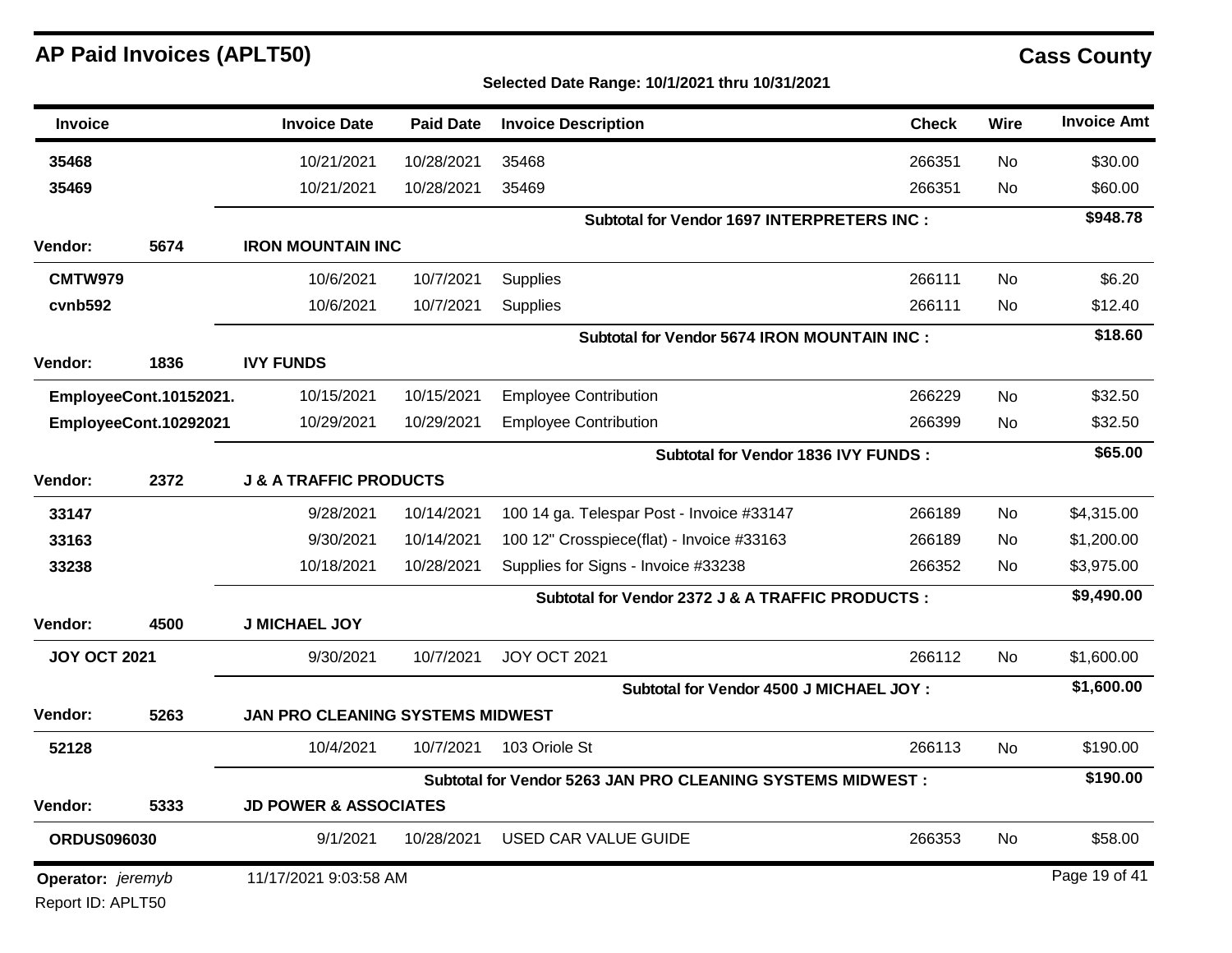Report ID: APLT50

| <b>Invoice</b>     |                                  | <b>Invoice Date</b>            | <b>Paid Date</b>                               | <b>Invoice Description</b>                                           | <b>Check</b> | Wire      | <b>Invoice Amt</b> |
|--------------------|----------------------------------|--------------------------------|------------------------------------------------|----------------------------------------------------------------------|--------------|-----------|--------------------|
| <b>ORDUS099040</b> |                                  | 9/1/2021                       | 10/28/2021                                     | <b>RV VALUE GUIDE</b>                                                | 266353       | <b>No</b> | \$60.00            |
| <b>ORDUS100222</b> |                                  | 9/1/2021                       | 10/28/2021                                     | OLDER USED CAR VALUE GUIDE                                           | 266353       | <b>No</b> | \$40.00            |
| <b>ORDUS100652</b> |                                  | 9/1/2021                       | 10/28/2021                                     | POWERSPORTS VALUE GUIDE                                              | 266353       | No        | \$40.00            |
|                    |                                  |                                |                                                | Subtotal for Vendor 5333 JD POWER & ASSOCIATES :                     |              |           | \$198.00           |
| <b>Vendor:</b>     | 5217                             | <b>JEFF FLETCHER</b>           |                                                |                                                                      |              |           |                    |
| 45                 |                                  | 10/12/2021                     | 10/21/2021                                     | <b>Supplies County Clerk</b>                                         | 266271       | <b>No</b> | \$23.44            |
| 46                 |                                  | 10/13/2021                     | 10/21/2021                                     | <b>Gas County Car Meeting</b>                                        | 266271       | <b>No</b> | \$47.60            |
|                    |                                  |                                | <b>Subtotal for Vendor 5217 JEFF FLETCHER:</b> |                                                                      |              | \$71.04   |                    |
| <b>Vendor:</b>     | 5224                             |                                | JERRY NASH DRYWALL INC                         |                                                                      |              |           |                    |
| 7239               |                                  | 10/8/2021                      | 10/14/2021                                     | justice ctr repairs drywall                                          | 266190       | No        | \$1,150.00         |
|                    |                                  |                                |                                                | Subtotal for Vendor 5224 JERRY NASH DRYWALL INC :                    |              |           | \$1,150.00         |
| <b>Vendor:</b>     | 1625                             | <b>JOHN DEERE CREDIT</b>       |                                                |                                                                      |              |           |                    |
| 11310126           |                                  | 10/12/2021                     | 10/28/2021                                     | Repairs on #87 Arm Mower - Invoice #11310126 - Acct.<br>#11113-18482 | 266354       | <b>No</b> | \$4,170.35         |
|                    |                                  |                                |                                                | Subtotal for Vendor 1625 JOHN DEERE CREDIT :                         |              |           | \$4,170.35         |
| Vendor:            | 5867                             | <b>JOHN'S TREE SERVICE LLC</b> |                                                |                                                                      |              |           |                    |
| 154                |                                  | 9/30/2021                      | 10/7/2021                                      | Health Shot Clinic Oct 2021 rent                                     | 266114       | No.       | \$3,000.00         |
|                    |                                  |                                |                                                | Subtotal for Vendor 5867 JOHN'S TREE SERVICE LLC :                   |              |           | \$3,000.00         |
| Vendor:            | 2729                             | JOHNSON COUNTY JUVENILE CENTER |                                                |                                                                      |              |           |                    |
|                    | <b>AtRiskYouthgrant Sept2021</b> | 10/18/2021                     | 10/21/2021                                     | September 2021 At Risk Youth grant reimbursement                     | 266272       | No.       | \$2,636.80         |
|                    |                                  |                                |                                                | Subtotal for Vendor 2729 JOHNSON COUNTY JUVENILE CENTER :            |              |           | \$2,636.80         |
| <b>Vendor:</b>     | 2325                             | <b>JOSEPH DAWSON</b>           |                                                |                                                                      |              |           |                    |
| JoeDawson100921    |                                  | 10/15/2021                     | 10/21/2021                                     | boot reimburse                                                       | 266273       | No.       | \$100.00           |
|                    |                                  |                                |                                                | Subtotal for Vendor 2325 JOSEPH DAWSON :                             |              |           | \$100.00           |
| Operator: jeremyb  |                                  | 11/17/2021 9:03:58 AM          |                                                |                                                                      |              |           | Page 20 of 41      |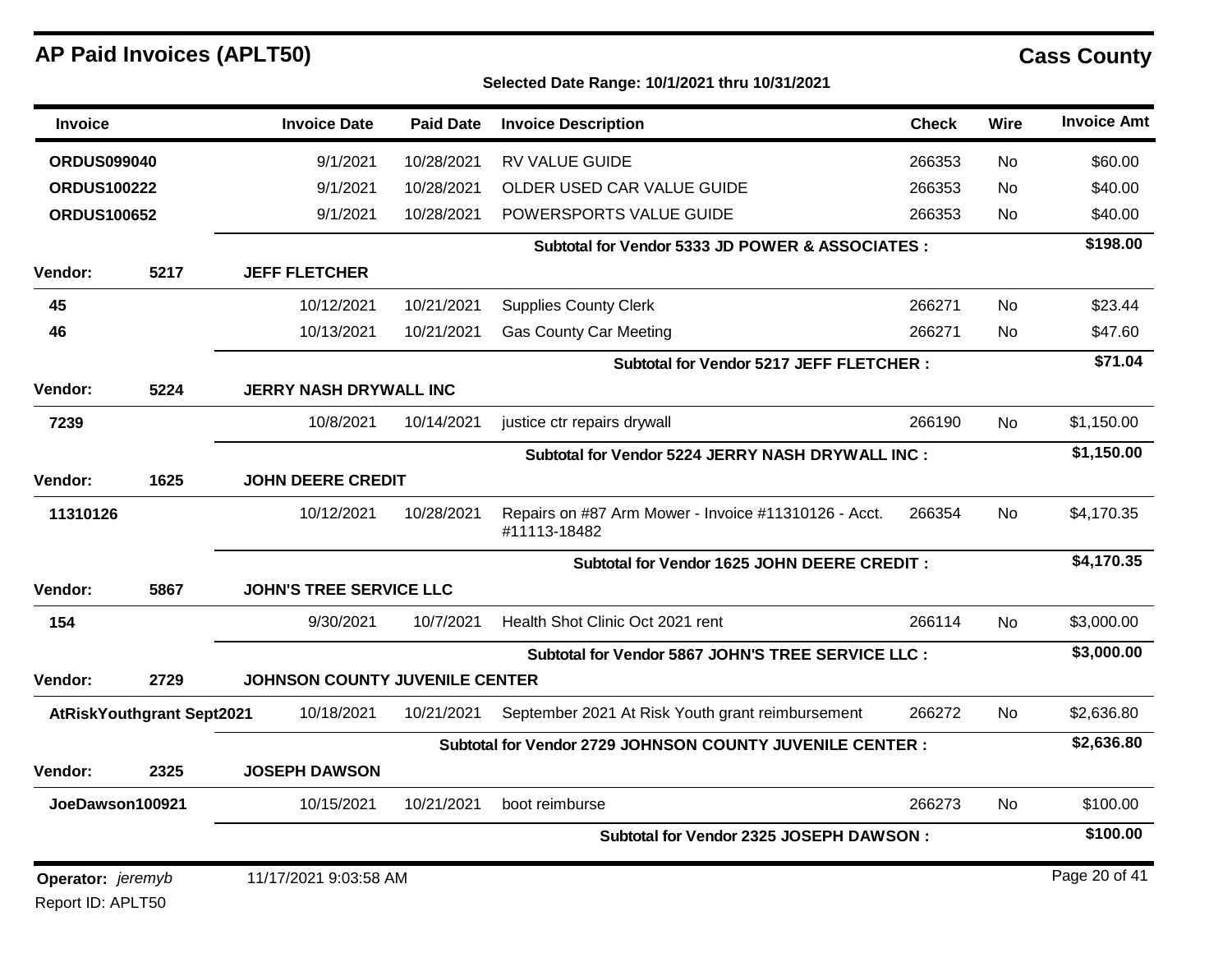**Selected Date Range: 10/1/2021 thru 10/31/2021**

| <b>Invoice</b>                  |                      | <b>Invoice Date</b>                   | <b>Paid Date</b> | <b>Invoice Description</b>                               | <b>Check</b> | Wire       | <b>Invoice Amt</b> |
|---------------------------------|----------------------|---------------------------------------|------------------|----------------------------------------------------------|--------------|------------|--------------------|
| Vendor:                         | 2644                 | <b>J'S SOUTHLAND TOW SERVICE</b>      |                  |                                                          |              |            |                    |
|                                 | 127356 132615 131859 | 10/15/2021                            | 10/21/2021       | <b>TOW CHARGES</b>                                       | 266274       | <b>No</b>  | \$460.00           |
| 131380                          |                      | 10/25/2021                            | 10/28/2021       | <b>TOW</b>                                               | 266355       | No.        | \$150.00           |
|                                 |                      |                                       |                  | Subtotal for Vendor 2644 J'S SOUTHLAND TOW SERVICE :     |              |            | \$610.00           |
| Vendor:                         | 4294                 | <b>JULIE TOLLE</b>                    |                  |                                                          |              |            |                    |
| 9/30/2021                       |                      | 10/18/2021                            | 10/21/2021       | MILEAGE FALL MAPA CONFERENCE TAN TAR A<br>9/1 9/3/2021   | 266275       | No.        | \$147.32           |
|                                 |                      |                                       |                  | Subtotal for Vendor 4294 JULIE TOLLE :                   |              |            | \$147.32           |
| Vendor:                         | 51352                | <b>KATHLEEN R CATHELL</b>             |                  |                                                          |              |            |                    |
|                                 | KathleenCathell93021 | 9/30/2021                             | 10/7/2021        | Mileage Reimburse                                        | 266115       | <b>No</b>  | \$36.20            |
|                                 |                      |                                       |                  | Subtotal for Vendor 51352 KATHLEEN R CATHELL :           |              |            | \$36.20            |
| Vendor:                         | 1844                 | <b>KC WEB</b>                         |                  |                                                          |              |            |                    |
| W19-55892                       |                      | 10/4/2021                             | 10/7/2021        | Internet                                                 | 266116       | No         | \$290.00           |
| W19-56312                       |                      | 10/15/2021                            | 10/21/2021       | internet service                                         | 266276       | No         | \$671.83           |
|                                 |                      |                                       |                  | Subtotal for Vendor 1844 KC WEB:                         |              |            | \$961.83           |
| Vendor:                         | 3301                 | <b>KELLY WRAY</b>                     |                  |                                                          |              |            |                    |
| 10.05.21 to 10.07.21            |                      | 10/8/2021                             | 10/14/2021       | Columbia - MACTO Conference                              | 266191       | No.        | \$186.96           |
|                                 |                      |                                       |                  | Subtotal for Vendor 3301 KELLY WRAY:                     |              |            | \$186.96           |
| Vendor:                         | 5646                 | <b>KEY GOVERNMENT FINANCE INC</b>     |                  |                                                          |              |            |                    |
| 4776949                         |                      | 10/25/2021                            | 10/28/2021       | SEMI-ANNUAL INTEREST PAYMENT ON JUSTICE<br><b>CENTER</b> | <b>WIRE</b>  | <b>Yes</b> | \$295,356.25       |
|                                 |                      |                                       |                  | Subtotal for Vendor 5646 KEY GOVERNMENT FINANCE INC :    |              |            | \$295,356.25       |
| Vendor:                         | 3686                 | <b>KONICA MINOLTA PREMIER FINANCE</b> |                  |                                                          |              |            |                    |
| 73915271                        |                      | 10/4/2021                             | 10/7/2021        | <b>LEASE</b>                                             | 266117       | <b>No</b>  | \$187.33           |
| <b>Operator:</b> <i>jeremyb</i> |                      | 11/17/2021 9:03:58 AM                 |                  |                                                          |              |            | Page 21 of 41      |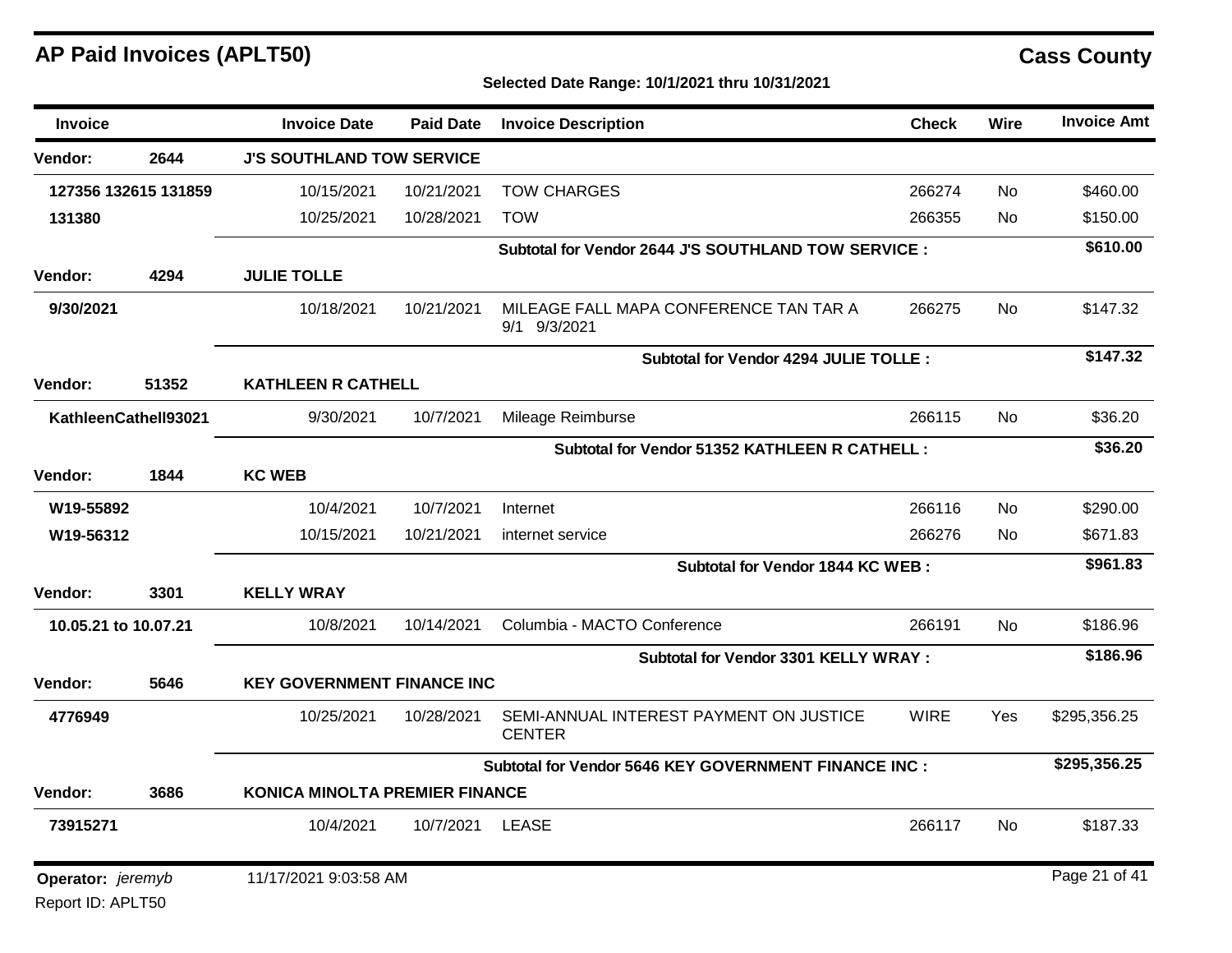| <b>Invoice</b>                         |                       | <b>Invoice Date</b>                      | <b>Paid Date</b>                                          | <b>Invoice Description</b>                                                     | Check       | Wire | <b>Invoice Amt</b> |  |
|----------------------------------------|-----------------------|------------------------------------------|-----------------------------------------------------------|--------------------------------------------------------------------------------|-------------|------|--------------------|--|
|                                        |                       |                                          | Subtotal for Vendor 3686 KONICA MINOLTA PREMIER FINANCE : |                                                                                |             |      |                    |  |
| <b>Vendor:</b>                         | 4192                  | <b>KPM CPAs PC</b>                       |                                                           |                                                                                |             |      |                    |  |
| 49071                                  |                       | 10/15/2021                               | 10/21/2021                                                | Final billing audit 12-31-2020                                                 | 266277      | No.  | \$20,500.00        |  |
|                                        |                       |                                          |                                                           | Subtotal for Vendor 4192 KPM CPAs PC :                                         |             |      | \$20,500.00        |  |
| Vendor:                                | 2009                  | <b>LADONNA BARNHART</b>                  |                                                           |                                                                                |             |      |                    |  |
|                                        | 10.17-10.23 2021 CCSO | 10/4/2021                                | 10/7/2021                                                 | <b>TAPEIT CONFERENCE</b>                                                       | 266118      | No.  | \$300.00           |  |
|                                        |                       |                                          |                                                           | <b>Subtotal for Vendor 2009 LADONNA BARNHART:</b>                              |             |      | \$300.00           |  |
| Vendor:                                | 1039                  | <b>LAGERS</b>                            |                                                           |                                                                                |             |      |                    |  |
| September, 2021                        |                       | 10/4/2021                                | 10/7/2021                                                 | Employer #5312                                                                 | <b>WIRE</b> | Yes  | \$116,364.26       |  |
|                                        |                       |                                          |                                                           | <b>Subtotal for Vendor 1039 LAGERS:</b>                                        |             |      | \$116,364.26       |  |
| <b>Vendor:</b>                         | 53915                 |                                          | <b>LARRY'S CLOCK SERVICE</b>                              |                                                                                |             |      |                    |  |
| 411876                                 |                       | 9/30/2021                                | 10/7/2021                                                 | tower clock month service                                                      | 266119      | No.  | \$125.00           |  |
|                                        |                       |                                          |                                                           | Subtotal for Vendor 53915 LARRY'S CLOCK SERVICE :                              |             |      | \$125.00           |  |
| <b>Vendor:</b>                         | 1218                  | <b>LEGAL SHIELD</b>                      |                                                           |                                                                                |             |      |                    |  |
| 09202021                               |                       | 9/29/2021                                | 10/7/2021                                                 | September, 2021 Group #0022666                                                 | 266120      | No   | \$159.50           |  |
|                                        |                       |                                          |                                                           | Subtotal for Vendor 1218 LEGAL SHIELD :                                        |             |      | \$159.50           |  |
| <b>Vendor:</b>                         | 3989                  | LETTS INVESTIGATIONS CONSULTING & PROCES |                                                           |                                                                                |             |      |                    |  |
| 5/9/2021                               |                       | 9/30/2021                                | 10/7/2021                                                 | PROCESS SERVER CASES 20CA-CR00457-01 20CA-<br>CR00456-01 19CA-CR01410-01       | 266121      | No.  | \$300.00           |  |
|                                        |                       |                                          |                                                           | <b>Subtotal for Vendor 3989 LETTS INVESTIGATIONS CONSULTING &amp; PROCES :</b> |             |      | \$300.00           |  |
| Vendor:                                | 1626                  | <b>LIBERTY UTILITIES</b>                 |                                                           |                                                                                |             |      |                    |  |
| 8342235                                |                       | 9/20/2021                                | 10/7/2021                                                 | Natural Gas Usage - Acct. #8342235 - Acct. #77550732-<br>77222465              | 266122      | No.  | \$35.33            |  |
|                                        |                       |                                          |                                                           | <b>Subtotal for Vendor 1626 LIBERTY UTILITIES :</b>                            |             |      | \$35.33            |  |
| Operator: jeremyb<br>Report ID: APLT50 |                       | 11/17/2021 9:03:58 AM                    |                                                           |                                                                                |             |      | Page 22 of 41      |  |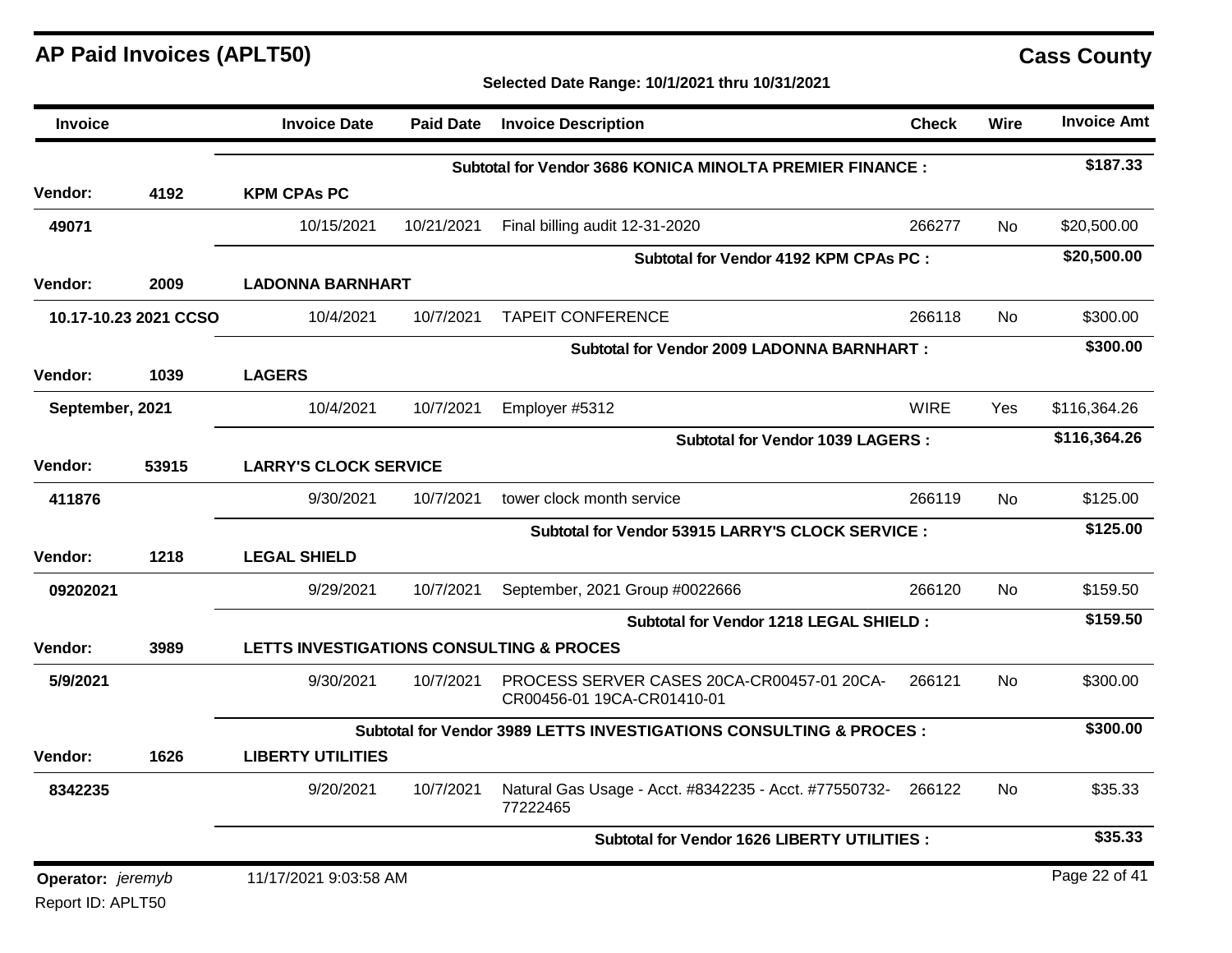| <b>Invoice</b>    |                         | <b>Invoice Date</b>                    | <b>Paid Date</b> | <b>Invoice Description</b>                                    | <b>Check</b> | Wire      | <b>Invoice Amt</b> |
|-------------------|-------------------------|----------------------------------------|------------------|---------------------------------------------------------------|--------------|-----------|--------------------|
| <b>Vendor:</b>    | 1576                    | <b>LINDE GAS &amp; EQUIPMENT INC</b>   |                  |                                                               |              |           |                    |
| 66383478          |                         | 9/30/2021                              | 10/21/2021       | Cylinder Rent - Invoice #66383478 - Acct. #71603238           | 266278       | <b>No</b> | \$236.12           |
|                   |                         |                                        |                  | Subtotal for Vendor 1576 LINDE GAS & EQUIPMENT INC :          |              |           | \$236.12           |
| <b>Vendor:</b>    | 4092                    | <b>LIPPERT MECHANICAL SERVICE CORP</b> |                  |                                                               |              |           |                    |
| 2082574           |                         | 10/8/2021                              | 10/14/2021       | justice ctr equip failure                                     | 266192       | <b>No</b> | \$204.10           |
|                   | 2083113-2083115-2083208 | 10/15/2021                             | 10/21/2021       | maint services                                                | 266279       | <b>No</b> | \$2,024.53         |
| 2083271-2083319   |                         | 10/25/2021                             | 10/28/2021       | maint service courthouse                                      | 266356       | No.       | \$1,795.37         |
| 2469-2480-2518    |                         | 9/30/2021                              | 10/7/2021        | maint service justice ctr                                     | 266123       | No.       | \$1,500.25         |
|                   |                         |                                        |                  | Subtotal for Vendor 4092 LIPPERT MECHANICAL SERVICE CORP :    |              |           | \$5,524.25         |
| <b>Vendor:</b>    | 1258                    | <b>LISA MENDPARA</b>                   |                  |                                                               |              |           |                    |
| LisaMendpara93021 |                         | 9/30/2021                              | 10/7/2021        | dental reimburse                                              | 266124       | <b>No</b> | \$150.00           |
|                   |                         |                                        |                  | <b>Subtotal for Vendor 1258 LISA MENDPARA:</b>                |              |           | \$150.00           |
| Vendor:           | 5264                    | <b>LOGMEIN COMMUNICATIONS INC</b>      |                  |                                                               |              |           |                    |
| IN7100663399      |                         | 10/4/2021                              | 10/7/2021        | Customer #CN-705690-1810                                      | 266125       | <b>No</b> | \$205.82           |
|                   |                         |                                        |                  | Subtotal for Vendor 5264 LOGMEIN COMMUNICATIONS INC:          |              |           | \$205.82           |
| Vendor:           | 1751                    | <b>MARK WISE</b>                       |                  |                                                               |              |           |                    |
| MarkWise102521    |                         | 10/25/2021                             | 10/28/2021       | <b>Remote Support</b>                                         | 266357       | <b>No</b> | \$108.41           |
|                   |                         |                                        |                  | Subtotal for Vendor 1751 MARK WISE:                           |              |           | \$108.41           |
| Vendor:           | 4003                    | <b>MARTIN MARIETTA</b>                 |                  |                                                               |              |           |                    |
| 33258704          |                         | 9/17/2021                              | 10/7/2021        | AB-3 Comm - Invoice #33258704 - Acct. #424200                 | 266126       | <b>No</b> | \$163.94           |
| 33274596          |                         | 9/20/2021                              | 10/7/2021        | AB-3 Comm - Invoice #33274596 - Acct. #424200                 | 266126       | No        | \$176.72           |
| 33291126          |                         | 9/21/2021                              | 10/7/2021        | AB-3 Comm - Invoice #33291126 - Acct. #424200                 | 266126       | <b>No</b> | \$161.37           |
| 33308716          |                         | 9/22/2021                              | 10/7/2021        | AB-3 Comm for Cart #59 - Invoice #33308716 - Acct.<br>#424200 | 266126       | <b>No</b> | \$6,640.63         |
|                   |                         |                                        |                  |                                                               |              |           |                    |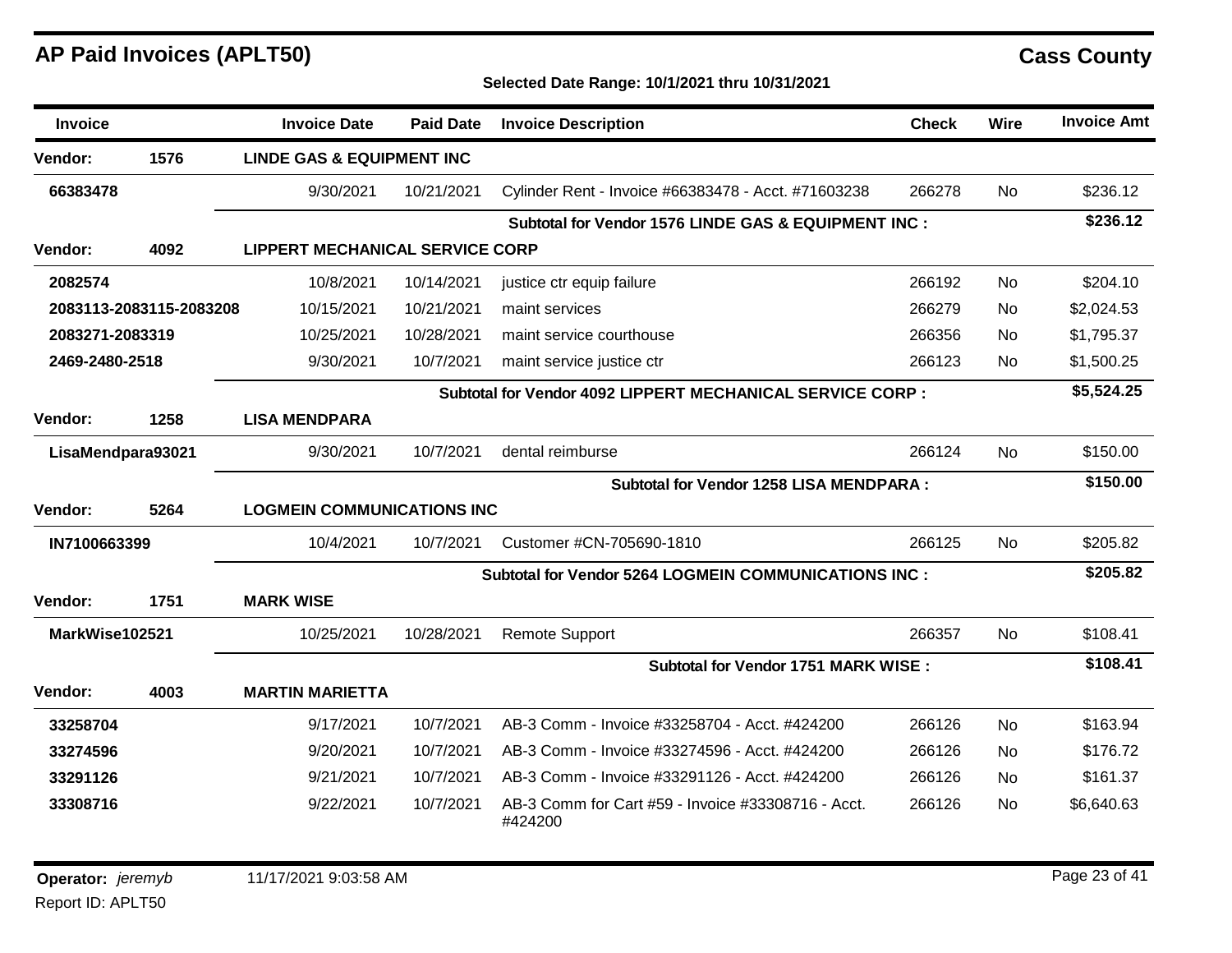Report ID: APLT50

| <b>Invoice</b>    |      | <b>Invoice Date</b>         | <b>Paid Date</b> | <b>Invoice Description</b>                                                        | <b>Check</b> | Wire      | <b>Invoice Amt</b> |
|-------------------|------|-----------------------------|------------------|-----------------------------------------------------------------------------------|--------------|-----------|--------------------|
| 33308721          |      | 9/22/2021                   | 10/7/2021        | AB-3 Comm - Invoice #33308721 - Acct. #424200                                     | 266126       | <b>No</b> | \$331.15           |
| 33324157          |      | 9/23/2021                   | 10/14/2021       | AB-3 Comm - Invoice #33324157 - Acct. #424200                                     | 266193       | <b>No</b> | \$831.80           |
| 33324158          |      | 9/23/2021                   | 10/14/2021       | AB-3 Comm - Invoice #33324158 - Acct. #424200                                     | 266193       | No        | \$268.69           |
| 33324159          |      | 9/23/2021                   | 10/14/2021       | AB-3 Comm - Invoice #33324159 - Acct. #424200                                     | 266193       | No        | \$270.27           |
| 33356610          |      | 9/27/2021                   | 10/14/2021       | Type 5 Base - Invoice #33356610 - Acct. #424200                                   | 266193       | No        | \$339.49           |
| 33389068          |      | 9/29/2021                   | 10/21/2021       | AB-3 Comm - Invoice #33389068 - Acct. #424200                                     | 266280       | <b>No</b> | \$176.91           |
| 33403899          |      | 9/30/2021                   | 10/21/2021       | AB-3 Comm - Invoice #33403899 - Acct. #424200                                     | 266280       | No.       | \$266.81           |
| 33403900          |      | 9/30/2021                   | 10/21/2021       | AB-3 Comm - Invoice #33403900 - Acct. #424200                                     | 266280       | No        | \$710.43           |
| 33451960          |      | 10/14/2021                  | 10/21/2021       | Grad RipRap & AB-3 Comm for Bridge Project - Invoice<br>#33451960 - Acct. #424200 | 266280       | No        | \$2,133.31         |
| 33451961          |      | 10/5/2021                   | 10/21/2021       | AB-3 Comm - Invoice #33451961 - Acct. #424200                                     | 266280       | No        | \$346.60           |
| 33501136          |      | 10/8/2021                   | 10/28/2021       | AB-3 Comm - Invoice #33501136 - Acct. #424200                                     | 266358       | No        | \$3,549.65         |
|                   |      |                             |                  | Subtotal for Vendor 4003 MARTIN MARIETTA:                                         |              |           | \$16,367.77        |
| Vendor:           | 2196 | <b>MATHESON TRI-GAS INC</b> |                  |                                                                                   |              |           |                    |
| 0024277432        |      | 9/29/2021                   | 10/7/2021        | Welding supplies - Invoice #0024277432 - Acct. #A6908                             | 266127       | No        | \$256.31           |
| 09.29.2021        |      | 9/30/2021                   | 10/14/2021       | Supplies - Invoice #0024277432 - Acct. #A6908                                     | 266194       | No        | \$256.31           |
|                   |      |                             |                  | Subtotal for Vendor 2196 MATHESON TRI-GAS INC :                                   |              |           | \$512.62           |
| Vendor:           | 5282 | <b>MATHEW MCCALL</b>        |                  |                                                                                   |              |           |                    |
| 20211018-01       |      | 10/18/2021                  | 10/28/2021       | Mileage                                                                           | 266359       | <b>No</b> | \$22.69            |
|                   |      |                             |                  | Subtotal for Vendor 5282 MATHEW MCCALL :                                          |              |           | \$22.69            |
| Vendor:           | 5060 | <b>MEI TOTAL ELEVATOR</b>   |                  |                                                                                   |              |           |                    |
| 929543            |      | 10/8/2021                   | 10/14/2021       | cthse oct service                                                                 | 266195       | No        | \$118.12           |
| 932615            |      | 10/25/2021                  | 10/28/2021       | courthouse elevator fix                                                           | 266360       | No.       | \$10,784.00        |
|                   |      |                             |                  | Subtotal for Vendor 5060 MEI TOTAL ELEVATOR :                                     |              |           | \$10,902.12        |
| Vendor:           | 2131 | <b>MFA OIL COMPANY</b>      |                  |                                                                                   |              |           |                    |
| Operator: jeremyb |      | 11/17/2021 9:03:58 AM       |                  |                                                                                   |              |           | Page 24 of 41      |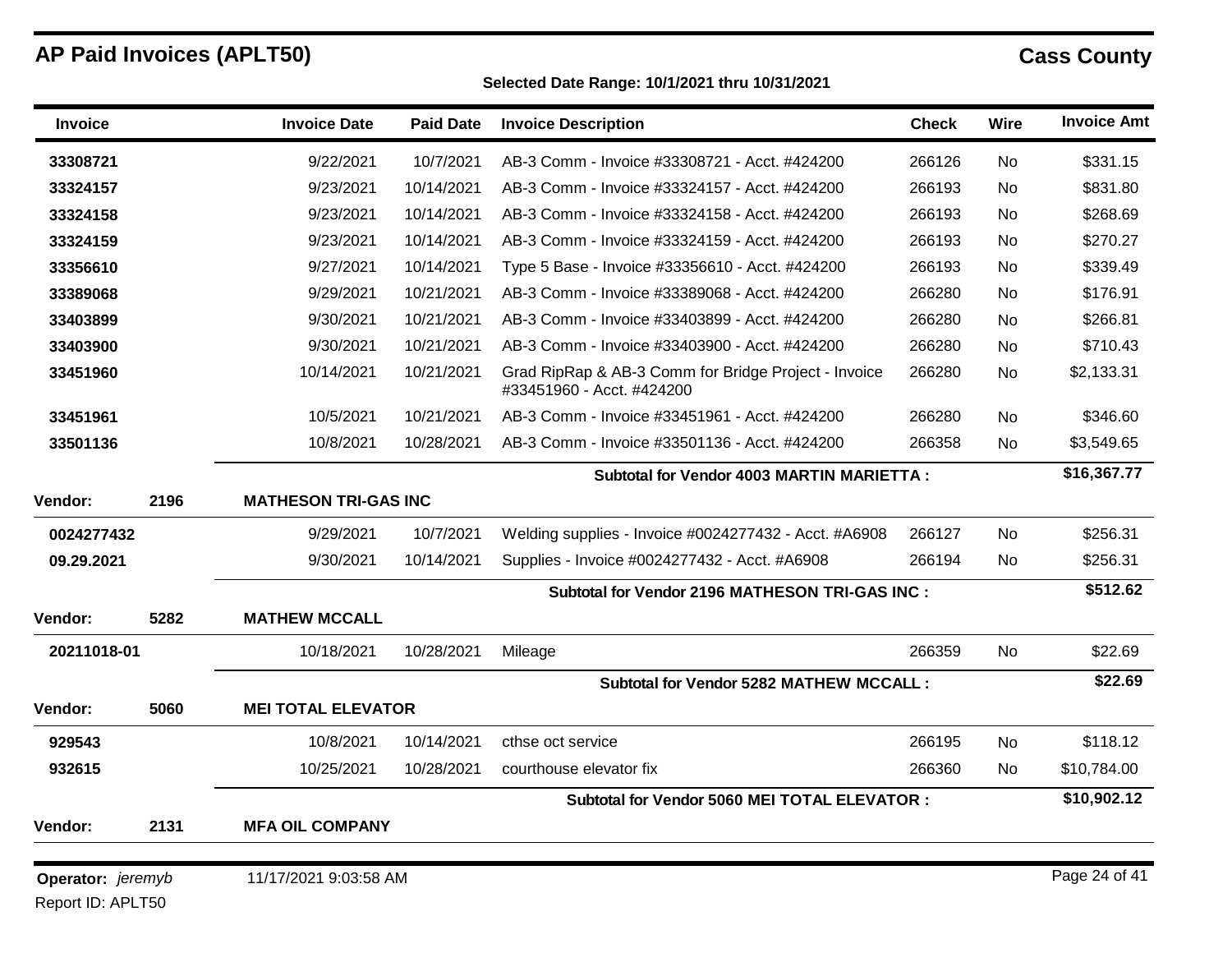| <b>Invoice</b>   |                        | <b>Invoice Date</b>                    | <b>Paid Date</b> | <b>Invoice Description</b>                             | <b>Check</b> | Wire | <b>Invoice Amt</b> |
|------------------|------------------------|----------------------------------------|------------------|--------------------------------------------------------|--------------|------|--------------------|
| 10.31.2021-mfa   |                        | 10/18/2021                             | 10/21/2021       | Fuel                                                   | 266281       | No   | \$559.38           |
| 2419491          |                        | 9/30/2021                              | 10/7/2021        | generator                                              | 266128       | No   | \$584.81           |
|                  | 3529241-01100-10.21    | 10/12/2021                             | 10/14/2021       | <b>LEASED EQUIPMENT</b>                                | 266196       | No   | \$48.00            |
|                  |                        |                                        |                  | Subtotal for Vendor 2131 MFA OIL COMPANY :             |              |      | \$1,192.19         |
| Vendor:          | 4560                   | <b>MFA OIL COMPANY</b>                 |                  |                                                        |              |      |                    |
|                  | 09.30.21-6242932-01200 | 9/30/2021                              | 10/21/2021       | ASSESSOR'S OFFICE SEPTEMBER 2021 FUEL                  | 266282       | No   | \$314.29           |
| 20210930         |                        | 10/18/2021                             | 10/28/2021       | Account #39526245-01200                                | 266361       | No   | \$346.01           |
|                  |                        |                                        |                  | <b>Subtotal for Vendor 4560 MFA OIL COMPANY:</b>       |              |      | \$660.30           |
| Vendor:          | 2059                   | <b>MIDWEST CARD &amp; ID SOLUTIONS</b> |                  |                                                        |              |      |                    |
| 29049            |                        | 10/18/2021                             | 10/28/2021       | <b>Cass County Health Department</b>                   | 266362       | No   | \$60.88            |
|                  |                        |                                        |                  | Subtotal for Vendor 2059 MIDWEST CARD & ID SOLUTIONS : |              |      | \$60.88            |
| <b>Vendor:</b>   | 1684                   | <b>MIDWEST SUPPLY INC</b>              |                  |                                                        |              |      |                    |
| 1156978-1157117  |                        | 10/15/2021                             | 10/21/2021       | maint supplies                                         | 266283       | No   | \$507.87           |
|                  |                        |                                        |                  | <b>Subtotal for Vendor 1684 MIDWEST SUPPLY INC:</b>    |              |      | \$507.87           |
| <b>Vendor:</b>   | 1524                   | <b>MILLER TOW</b>                      |                  |                                                        |              |      |                    |
| M-2271 10/2/2021 |                        | 10/25/2021                             | 10/28/2021       | <b>VEHICLE TOW</b>                                     | 266363       | No   | \$135.00           |
|                  |                        |                                        |                  | <b>Subtotal for Vendor 1524 MILLER TOW:</b>            |              |      | \$135.00           |
| <b>Vendor:</b>   | 3300                   | <b>MILL-WALK MALL LLC</b>              |                  |                                                        |              |      |                    |
| CA2111           |                        | 11/1/2021                              | 10/14/2021       | ASSESSOR'S OFFICE RENT NOVEMBER 2021                   | 266197       | No   | \$3,255.00         |
|                  |                        |                                        |                  | Subtotal for Vendor 3300 MILL-WALK MALL LLC :          |              |      | \$3,255.00         |
| Vendor:          | 5507                   | <b>MISSOURI SHERIFFS UNITED</b>        |                  |                                                        |              |      |                    |
| 1782             |                        | 10/25/2021                             | 10/28/2021       | SEPTEMBER CCW'S                                        | 266364       | No   | \$305.00           |
|                  |                        |                                        |                  | Subtotal for Vendor 5507 MISSOURI SHERIFFS UNITED:     |              |      | \$305.00           |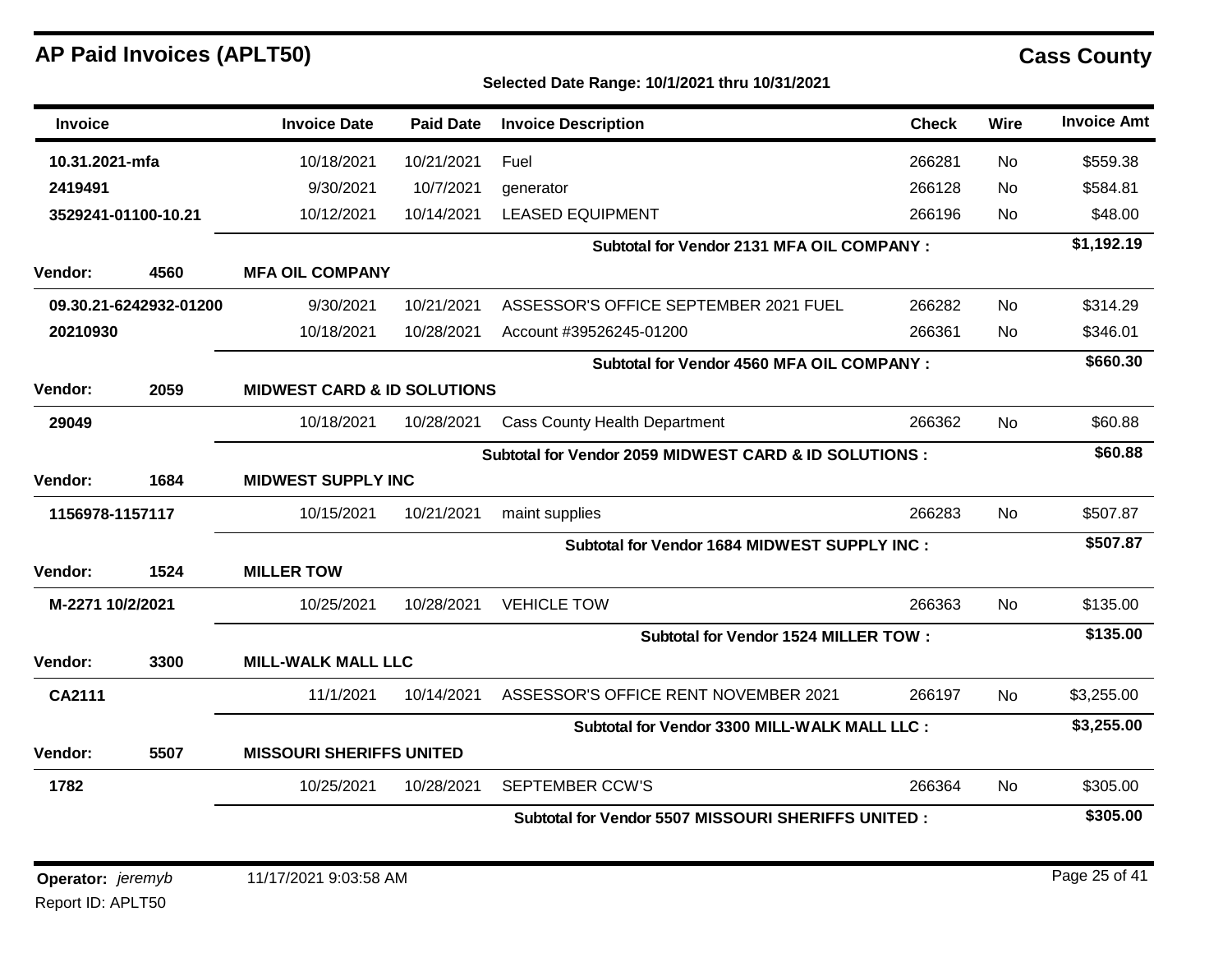| <b>Invoice</b>                         |      | <b>Invoice Date</b>                       | <b>Paid Date</b>                                              | <b>Invoice Description</b>                                               | <b>Check</b> | Wire      | <b>Invoice Amt</b> |  |
|----------------------------------------|------|-------------------------------------------|---------------------------------------------------------------|--------------------------------------------------------------------------|--------------|-----------|--------------------|--|
| Vendor:                                | 1933 | <b>MISSOURI STATE HIGHWAY PATROL</b>      |                                                               |                                                                          |              |           |                    |  |
| 812HP022C25109                         |      | 10/25/2021                                | 10/28/2021                                                    | <b>SEPTEMBER CCW'S</b>                                                   | 266365       | No.       | \$654.00           |  |
|                                        |      |                                           |                                                               | Subtotal for Vendor 1933 MISSOURI STATE HIGHWAY PATROL:                  |              |           | \$654.00           |  |
| Vendor:                                | 1055 | <b>MISSOURI TYPEWRITER CO WARRENSBURG</b> |                                                               |                                                                          |              |           |                    |  |
| 62293                                  |      | 9/28/2021                                 | 10/7/2021                                                     | ASSESSOR'S OFFICE TONER FS9530                                           | 266129       | <b>No</b> | \$184.26           |  |
|                                        |      |                                           | Subtotal for Vendor 1055 MISSOURI TYPEWRITER CO WARRENSBURG : |                                                                          |              |           |                    |  |
| Vendor:                                | 1184 | <b>MISSOURI VOCATIONAL ENTERP</b>         |                                                               |                                                                          |              |           |                    |  |
| 632705 RI                              |      | 10/25/2021                                | 10/28/2021                                                    | <b>LICENSE PLATES</b>                                                    | 266366       | <b>No</b> | \$26.52            |  |
| 632972 RI                              |      | 10/12/2021                                | 10/14/2021                                                    | <b>CHAIR</b>                                                             | 266198       | No        | \$1,380.00         |  |
| 633782                                 |      | 10/15/2021                                | 10/21/2021                                                    | <b>TOILET PAPER</b>                                                      | 266284       | No.       | \$1,100.00         |  |
|                                        |      |                                           |                                                               | Subtotal for Vendor 1184 MISSOURI VOCATIONAL ENTERP :                    |              |           | \$2,506.52         |  |
| Vendor:                                | 1118 |                                           | <b>MO DEPT OF HEALTH &amp; SENIOR SERVICES</b>                |                                                                          |              |           |                    |  |
| 20211002                               |      | 10/18/2021                                | 10/28/2021                                                    | Account #037CHD                                                          | 266367       | <b>No</b> | \$540.14           |  |
|                                        |      |                                           |                                                               | Subtotal for Vendor 1118 MO DEPT OF HEALTH & SENIOR SERVICES :           |              |           | \$540.14           |  |
| Vendor:                                | 5834 | <b>MORRIS FABRICATION AND REPAIR LLC</b>  |                                                               |                                                                          |              |           |                    |  |
| 1372                                   |      | 10/18/2021                                | 10/28/2021                                                    | Equipment repairs - Invoice #1372                                        | 266368       | <b>No</b> | \$850.00           |  |
|                                        |      |                                           |                                                               | Subtotal for Vendor 5834 MORRIS FABRICATION AND REPAIR LLC :             |              |           | \$850.00           |  |
| Vendor:                                | 3667 | <b>MSHP CJ TECH FUND</b>                  |                                                               |                                                                          |              |           |                    |  |
| 812HP033004704                         |      | 10/15/2021                                | 10/21/2021                                                    | <b>L2L MAN</b>                                                           | 266285       | <b>No</b> | \$210.00           |  |
|                                        |      |                                           |                                                               | Subtotal for Vendor 3667 MSHP CJ TECH FUND :                             |              |           | \$210.00           |  |
| Vendor:                                | 1464 | <b>MURPHY TRACTOR MXA 80-9100</b>         |                                                               |                                                                          |              |           |                    |  |
| 09/08/21 to 09/30/21                   |      | 10/1/2021                                 | 10/14/2021                                                    | Parts & equipment repairs - Statement dated 10/1/21 -<br>Acct. #12000065 | 266199       | No.       | \$8,162.53         |  |
|                                        |      |                                           |                                                               | Subtotal for Vendor 1464 MURPHY TRACTOR MXA 80-9100 :                    |              |           | \$8,162.53         |  |
| Operator: jeremyb<br>Report ID: APLT50 |      | 11/17/2021 9:03:58 AM                     |                                                               |                                                                          |              |           | Page 26 of 41      |  |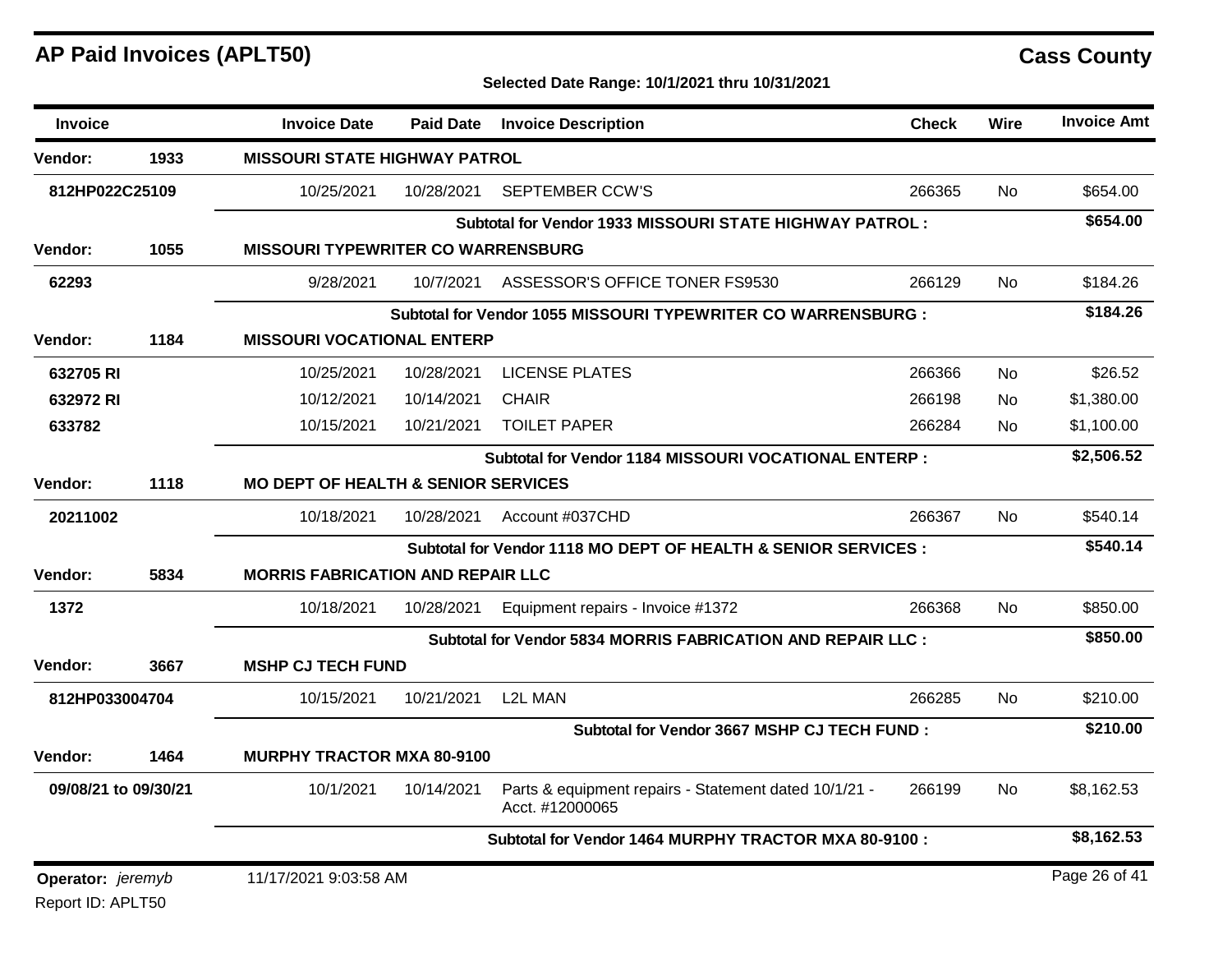**Selected Date Range: 10/1/2021 thru 10/31/2021**

| <b>Invoice</b>       |      | <b>Invoice Date</b>                   | <b>Paid Date</b>           | <b>Invoice Description</b>                                             | <b>Check</b> | Wire           | <b>Invoice Amt</b> |  |
|----------------------|------|---------------------------------------|----------------------------|------------------------------------------------------------------------|--------------|----------------|--------------------|--|
| <b>Vendor:</b>       | 5230 | <b>MYLER CONSTRUCTION</b>             |                            |                                                                        |              |                |                    |  |
| 09042021             |      | 10/8/2021                             | 10/14/2021                 | repairs Just.ctr attic access                                          | 266200       | <b>No</b>      | \$200.00           |  |
|                      |      |                                       |                            | <b>Subtotal for Vendor 5230 MYLER CONSTRUCTION:</b>                    |              |                | \$200.00           |  |
| <b>Vendor:</b>       | 5289 | <b>NAPA AUTO PARTS OF BELTON</b>      |                            |                                                                        |              |                |                    |  |
| $9.30.21 - 789 - 69$ |      | 10/15/2021                            | 10/21/2021                 | <b>AUTO MAINTENANCE SUPPLIES</b>                                       | 266286       | N <sub>o</sub> | \$972.70           |  |
|                      |      |                                       |                            | Subtotal for Vendor 5289 NAPA AUTO PARTS OF BELTON:                    |              |                | \$972.70           |  |
| <b>Vendor:</b>       | 5228 | <b>NAVY BRAND MFG CO</b>              |                            |                                                                        |              |                |                    |  |
| 70051                |      | 9/30/2021                             | 10/14/2021                 | supplies - Invoice #70051 - Acct. #049265                              | 266201       | N <sub>o</sub> | \$228.06           |  |
| 70061                |      | 10/4/2021                             | 10/21/2021                 | Supplies - Invoice #70061 - Acct. #049265                              | 266287       | <b>No</b>      | \$328.74           |  |
|                      |      |                                       |                            | Subtotal for Vendor 5228 NAVY BRAND MFG CO:                            |              |                | \$556.80           |  |
| <b>Vendor:</b>       | 5849 |                                       | <b>NEXTRAN CORPORATION</b> |                                                                        |              |                |                    |  |
| 09.10.21 to 09.29.21 |      | 9/30/2021                             | 10/21/2021                 | Parts & Truck Repairs - Acct. #658000                                  | 266288       | No             | \$1,376.16         |  |
|                      |      |                                       |                            | <b>Subtotal for Vendor 5849 NEXTRAN CORPORATION:</b>                   |              |                | \$1,376.16         |  |
| Vendor:              | 3283 | <b>NORTH CASS HERALD LLC</b>          |                            |                                                                        |              |                |                    |  |
| 12558                |      | 10/7/2021                             | 10/14/2021                 | 12558                                                                  | 266202       | No             | \$21.00            |  |
| 12654                |      | 10/8/2021                             | 10/14/2021                 | RFQ for paper ARSP                                                     | 266202       | No             | \$225.00           |  |
| 12713                |      | 10/25/2021                            | 10/28/2021                 | bid for demo co line rd                                                | 266369       | No.            | \$39.00            |  |
|                      |      |                                       |                            | Subtotal for Vendor 3283 NORTH CASS HERALD LLC :                       |              |                | \$285.00           |  |
| <b>Vendor:</b>       | 5130 | OCCUPATIONAL HEALTH CENTERS OF KANSAS |                            |                                                                        |              |                |                    |  |
| 1013447860           |      | 10/4/2021                             | 10/7/2021                  | employee test                                                          | 266130       | <b>No</b>      | \$47.00            |  |
| 1013462607           |      | 10/12/2021                            | 10/14/2021                 | employee testing                                                       | 266203       | No             | \$130.50           |  |
| 1013476846           |      | 10/25/2021                            | 10/28/2021                 | employee testing                                                       | 266370       | No.            | \$47.00            |  |
|                      |      |                                       |                            | <b>Subtotal for Vendor 5130 OCCUPATIONAL HEALTH CENTERS OF KANSAS:</b> |              |                | \$224.50           |  |
| <b>Vendor:</b>       | 1120 | OFFICE PRODUCTS ALLIANCE              |                            |                                                                        |              |                |                    |  |
| Operator: jeremyb    |      | 11/17/2021 9:03:59 AM                 |                            |                                                                        |              |                | Page 27 of 41      |  |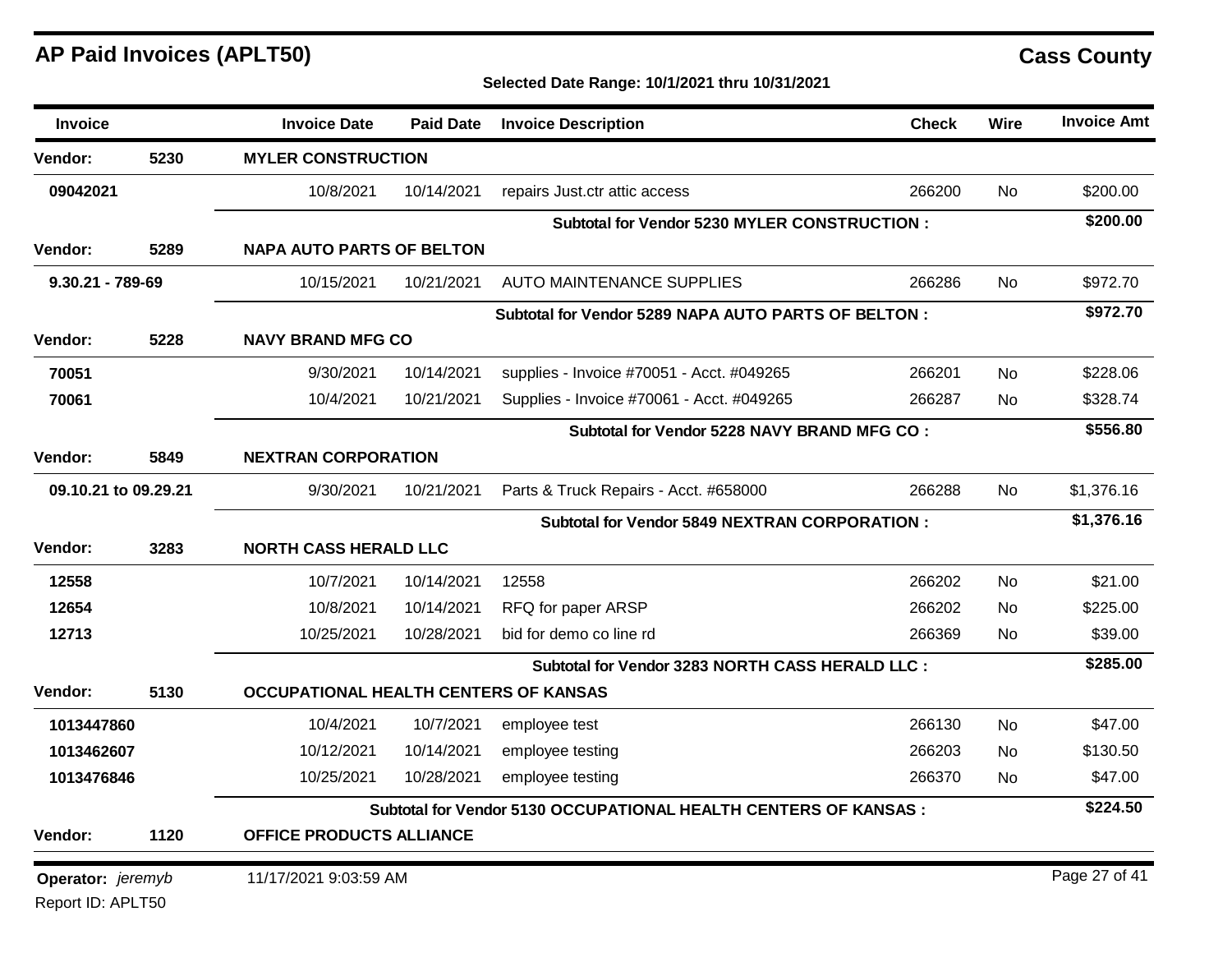### **Selected Date Range: 10/1/2021 thru 10/31/2021**

| <b>Invoice</b>       |                      | <b>Invoice Date</b>                    | <b>Paid Date</b>                 | <b>Invoice Description</b>                             | <b>Check</b> | Wire      | <b>Invoice Amt</b> |
|----------------------|----------------------|----------------------------------------|----------------------------------|--------------------------------------------------------|--------------|-----------|--------------------|
| 285763-1             |                      | 9/30/2021                              | 10/7/2021                        | 285763-1                                               | 266131       | No        | \$29.76            |
| 285763-2             |                      | 9/30/2021                              | 10/7/2021                        | 285763-2                                               | 266131       | No        | \$34.24            |
| 286441-0             |                      | 9/30/2021                              | 10/7/2021                        | 286441-0                                               | 266131       | No        | \$58.06            |
| 286441-1             |                      | 9/30/2021                              | 10/7/2021                        | 286441-1                                               | 266131       | No        | \$25.88            |
| 286500-0             |                      | 10/4/2021                              | 10/7/2021                        | <b>Office Supplies</b>                                 | 266131       | No        | \$38.62            |
| 286893-0             |                      | 9/28/2021                              | 10/7/2021                        | Bench's - Invoice #286893-0 - Acct. #1475              | 266131       | No        | \$1,003.44         |
| 286978-0             |                      | 9/30/2021                              | 10/7/2021                        | 286978-0                                               | 266131       | No        | \$169.06           |
| 287013-0             |                      | 9/30/2021                              | 10/7/2021                        | 287013-0                                               | 266131       | No        | \$35.25            |
| 287565-0             |                      | 10/12/2021                             | 10/14/2021                       | <b>Office Supplies</b>                                 | 266204       | <b>No</b> | \$680.85           |
| 287610-0             |                      | 10/7/2021                              | 10/14/2021                       | 287610-0                                               | 266204       | No        | \$245.43           |
| 288163               |                      | 10/19/2021                             | 10/21/2021                       | misc supplies                                          | 266289       | No        | \$162.09           |
|                      |                      |                                        |                                  | Subtotal for Vendor 1120 OFFICE PRODUCTS ALLIANCE :    |              |           | \$2,482.68         |
| Vendor:              | 5549                 | <b>OPTUM</b>                           |                                  |                                                        |              |           |                    |
| October, 2021        |                      | 9/29/2021                              | 10/7/2021                        | October, 2021 EAP Services Customer #1793695           | 266132       | No        | \$297.57           |
|                      |                      |                                        | Subtotal for Vendor 5549 OPTUM : |                                                        |              |           |                    |
| Vendor:              | 1219                 | <b>O'REILLY AUTO PARTS</b>             |                                  |                                                        |              |           |                    |
| 09.02.21 to 09.28.21 |                      | 9/28/2021                              | 10/14/2021                       | Parts - 09.02.21 to 09.28.21 - Acct. #71273            | 266205       | No        | \$969.14           |
|                      |                      |                                        |                                  | Subtotal for Vendor 1219 O'REILLY AUTO PARTS :         |              |           | \$969.14           |
| Vendor:              | 2504                 | <b>OSAGE VALLEY ELECTRIC</b>           |                                  |                                                        |              |           |                    |
| 09.01.21 - 09.30.21  |                      | 10/1/2021                              | 10/14/2021                       | Utilities - Acct. #981105                              | 266206       | No        | \$275.96           |
|                      | 09-01-21 to 09-30-21 | 10/1/2021                              | 10/14/2021                       | Utilities - Acct. #1387002                             | 266206       | No        | \$525.12           |
| 9-1-21 to 9-30-21    |                      | 10/1/2021                              | 10/14/2021                       | Utilities - Acct. #2228300                             | 266206       | No        | \$212.92           |
|                      |                      |                                        |                                  | <b>Subtotal for Vendor 2504 OSAGE VALLEY ELECTRIC:</b> |              |           | \$1,014.00         |
| Vendor:              | 5285                 | <b>OVERHEAD DOOR CO OF KANSAS CITY</b> |                                  |                                                        |              |           |                    |
| 864603               |                      | 10/8/2021                              | 10/14/2021                       | just.ctr service repairs                               | 266207       | No        | \$391.50           |
| Operator: jeremyb    |                      | 11/17/2021 9:03:59 AM                  |                                  |                                                        |              |           | Page 28 of 41      |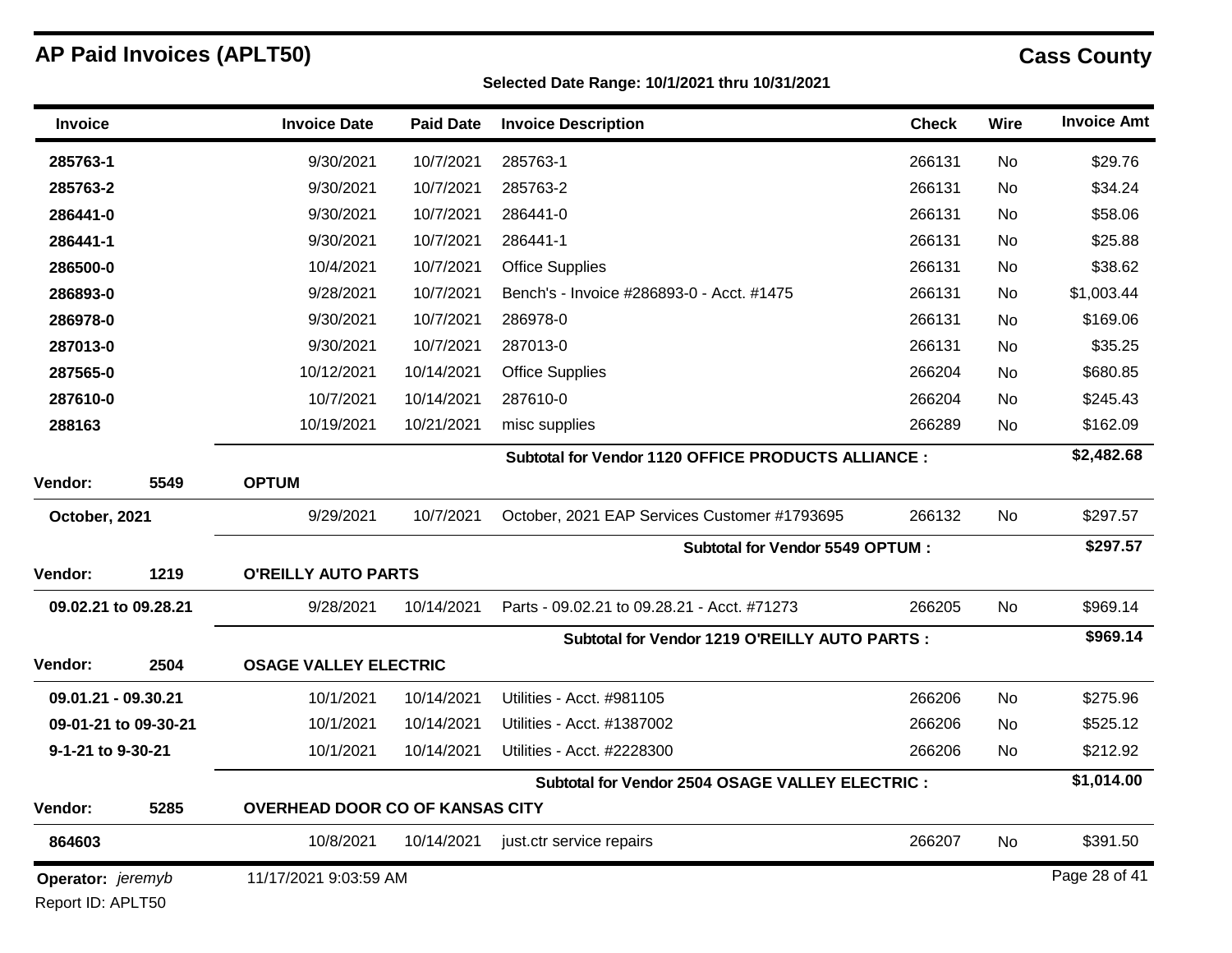| <b>Invoice</b>                  |                           | <b>Invoice Date</b>           | <b>Paid Date</b> | <b>Invoice Description</b>                                | <b>Check</b> | Wire      | <b>Invoice Amt</b> |
|---------------------------------|---------------------------|-------------------------------|------------------|-----------------------------------------------------------|--------------|-----------|--------------------|
|                                 |                           |                               |                  | Subtotal for Vendor 5285 OVERHEAD DOOR CO OF KANSAS CITY: |              |           | \$391.50           |
| <b>Vendor:</b>                  | 1375                      | <b>PACARF</b>                 |                  |                                                           |              |           |                    |
| 10142021PARET                   |                           | 10/14/2021                    | 10/21/2021       | OCTOBER PA RETIREMENT                                     | 266290       | No.       | \$969.00           |
|                                 |                           |                               |                  | <b>Subtotal for Vendor 1375 PACARF:</b>                   |              |           | \$969.00           |
| <b>Vendor:</b>                  | 5222                      | <b>PACARS</b>                 |                  |                                                           |              |           |                    |
|                                 | EmployeeCont.10152021     | 10/15/2021                    | 10/15/2021       | <b>Employee Contribution</b>                              | 266230       | <b>No</b> | \$244.69           |
|                                 | EmployeeCont.10292021     | 10/29/2021                    | 10/29/2021       | <b>Employee Contribution</b>                              | 266400       | No.       | \$244.69           |
|                                 |                           |                               |                  | <b>Subtotal for Vendor 5222 PACARS:</b>                   |              |           | \$489.38           |
| Vendor:                         | 4230                      | PATAGONIA HEALTH INC          |                  |                                                           |              |           |                    |
| 7474                            |                           | 10/18/2021                    | 10/28/2021       | <b>Cass County Health Department</b>                      | 266371       | <b>No</b> | \$795.48           |
|                                 |                           |                               |                  | Subtotal for Vendor 4230 PATAGONIA HEALTH INC :           |              |           | \$795.48           |
| Vendor:                         | 1803                      | <b>PATRICIA LEAR-JOHNSON</b>  |                  |                                                           |              |           |                    |
| <b>LEAR JOHNSON OCT 2021</b>    |                           | 9/30/2021                     | 10/7/2021        | <b>LEAR JOHNSON OCT 2021</b>                              | 266133       | No.       | \$4,433.33         |
|                                 |                           |                               |                  | Subtotal for Vendor 1803 PATRICIA LEAR-JOHNSON :          |              |           | \$4,433.33         |
| Vendor:                         | 1263                      | PETROLEUM TRADERS CORP        |                  |                                                           |              |           |                    |
| 1702247                         |                           | 10/4/2021                     | 10/21/2021       | Fuel - Invoice #1702247 - Acct. #30086/3                  | 266291       | <b>No</b> | \$23,232.57        |
|                                 |                           |                               |                  | <b>Subtotal for Vendor 1263 PETROLEUM TRADERS CORP:</b>   |              |           | \$23,232.57        |
| Vendor:                         | 5464                      | PIONEER SUPPLY COMPANY        |                  |                                                           |              |           |                    |
| 46178                           |                           | 9/28/2021                     | 10/7/2021        | Supplies - Invoice #46178 - Acct. #CASS64701              | 266134       | No.       | \$981.20           |
|                                 |                           |                               |                  | <b>Subtotal for Vendor 5464 PIONEER SUPPLY COMPANY:</b>   |              |           | \$981.20           |
| Vendor:                         | 2223                      | PITNEY BOWES POSTAGE BY PHONE |                  |                                                           |              |           |                    |
|                                 | 8000909007990620-OCT 2021 | 10/18/2021                    | 10/21/2021       | <b>POSTAGE</b>                                            | 266292       | No.       | \$2,900.00         |
|                                 |                           |                               |                  | Subtotal for Vendor 2223 PITNEY BOWES POSTAGE BY PHONE :  |              |           | \$2,900.00         |
| <b>Operator:</b> <i>jeremyb</i> |                           | 11/17/2021 9:03:59 AM         |                  |                                                           |              |           | Page 29 of 41      |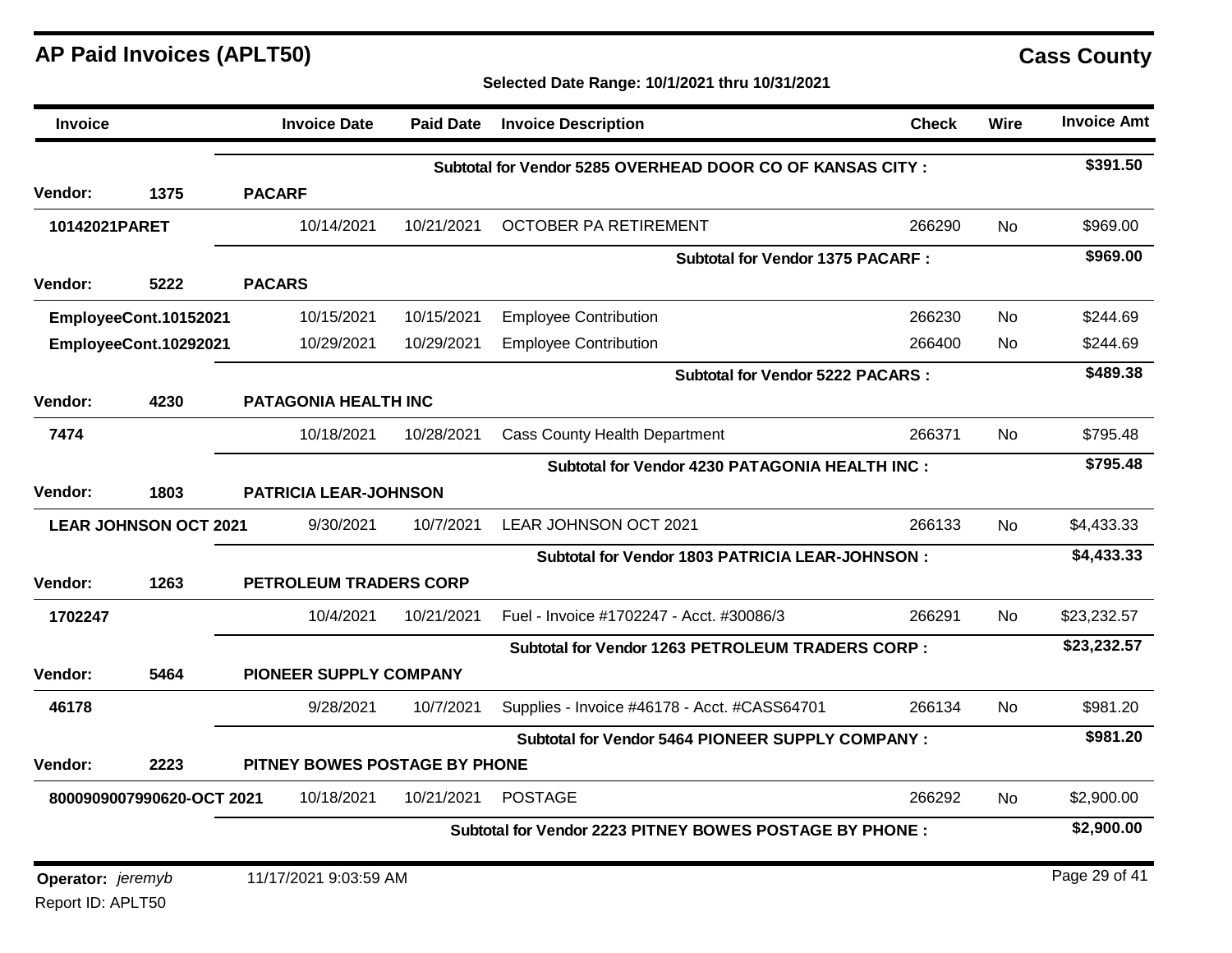| <b>Invoice</b>                  |                         | <b>Invoice Date</b>            | <b>Paid Date</b>                       | <b>Invoice Description</b>                                 | <b>Check</b> | Wire      | <b>Invoice Amt</b> |  |  |  |
|---------------------------------|-------------------------|--------------------------------|----------------------------------------|------------------------------------------------------------|--------------|-----------|--------------------|--|--|--|
| Vendor:                         | 1064                    | <b>PLEASANT HILL TIMES</b>     |                                        |                                                            |              |           |                    |  |  |  |
| 2021ci-554                      |                         | 9/23/2021                      | 10/14/2021                             | Ad Use Tax 2 Weeks                                         | 266208       | <b>No</b> | \$94.50            |  |  |  |
| 9/2021 - CCSO                   |                         | 10/4/2021                      | 10/7/2021                              | <b>SUBSCRIPTION RENEWAL</b>                                | 266135       | No        | \$36.00            |  |  |  |
|                                 |                         |                                |                                        | Subtotal for Vendor 1064 PLEASANT HILL TIMES :             |              |           | \$130.50           |  |  |  |
| Vendor:                         | 5396                    | <b>PROSHRED SECURITY</b>       |                                        |                                                            |              |           |                    |  |  |  |
| 100291662                       |                         | 10/15/2021                     | 10/21/2021                             | paper shredding                                            | 266293       | <b>No</b> | \$65.92            |  |  |  |
|                                 |                         |                                |                                        | Subtotal for Vendor 5396 PROSHRED SECURITY :               |              |           | \$65.92            |  |  |  |
| Vendor:                         | 1165                    | PUBLIC AGENCY TRAINING COUNCIL |                                        |                                                            |              |           |                    |  |  |  |
| 258275                          |                         | 10/12/2021                     | 10/14/2021                             | <b>INVESTIGATIONS SEMINAR</b>                              | 266209       | No.       | \$2,100.00         |  |  |  |
|                                 |                         |                                |                                        | Subtotal for Vendor 1165 PUBLIC AGENCY TRAINING COUNCIL :  |              |           | \$2,100.00         |  |  |  |
| Vendor:                         | 1759                    |                                | <b>PUBLIC WATER SUPPLY DISTRICT #4</b> |                                                            |              |           |                    |  |  |  |
| 08-18-21 to 09-17-21            |                         | 9/17/2021                      | 10/14/2021                             | Water Usage at 30508 SW Outer Rd. - Acct.<br>#1032876005   | 266210       | <b>No</b> | \$52.25            |  |  |  |
|                                 |                         |                                |                                        | Subtotal for Vendor 1759 PUBLIC WATER SUPPLY DISTRICT #4 : |              |           | \$52.25            |  |  |  |
| Vendor:                         | 1085                    | <b>QUALITY REFRIGERATION</b>   |                                        |                                                            |              |           |                    |  |  |  |
| 13751                           |                         | 10/4/2021                      | 10/14/2021                             | Ice Machine Maintenance - Invoice #13751 - Acct.<br>#13291 | 266211       | <b>No</b> | \$248.25           |  |  |  |
|                                 |                         |                                |                                        | <b>Subtotal for Vendor 1085 QUALITY REFRIGERATION:</b>     |              |           | \$248.25           |  |  |  |
| Vendor:                         | 1123                    | R L HANNAH & SONS TRUCKING     |                                        |                                                            |              |           |                    |  |  |  |
| 5448                            |                         | 10/18/2021                     | 10/28/2021                             | Salt - Invoice #5448                                       | 266372       | <b>No</b> | \$1,814.40         |  |  |  |
|                                 |                         |                                |                                        | Subtotal for Vendor 1123 R L HANNAH & SONS TRUCKING :      |              |           | \$1,814.40         |  |  |  |
| Vendor:                         | 5714                    | <b>RANDY JONES</b>             |                                        |                                                            |              |           |                    |  |  |  |
|                                 | PA OCTOBER 2021 MILEAGE | 10/25/2021                     | 10/28/2021                             | 2021 OCTOBER MILEAGE                                       | 266373       | <b>No</b> | \$87.00            |  |  |  |
|                                 |                         |                                |                                        | <b>Subtotal for Vendor 5714 RANDY JONES:</b>               |              |           | \$87.00            |  |  |  |
| <b>Operator:</b> <i>ieremvb</i> |                         | 11/17/2021 9:03:59 AM          |                                        |                                                            |              |           | Page 30 of 41      |  |  |  |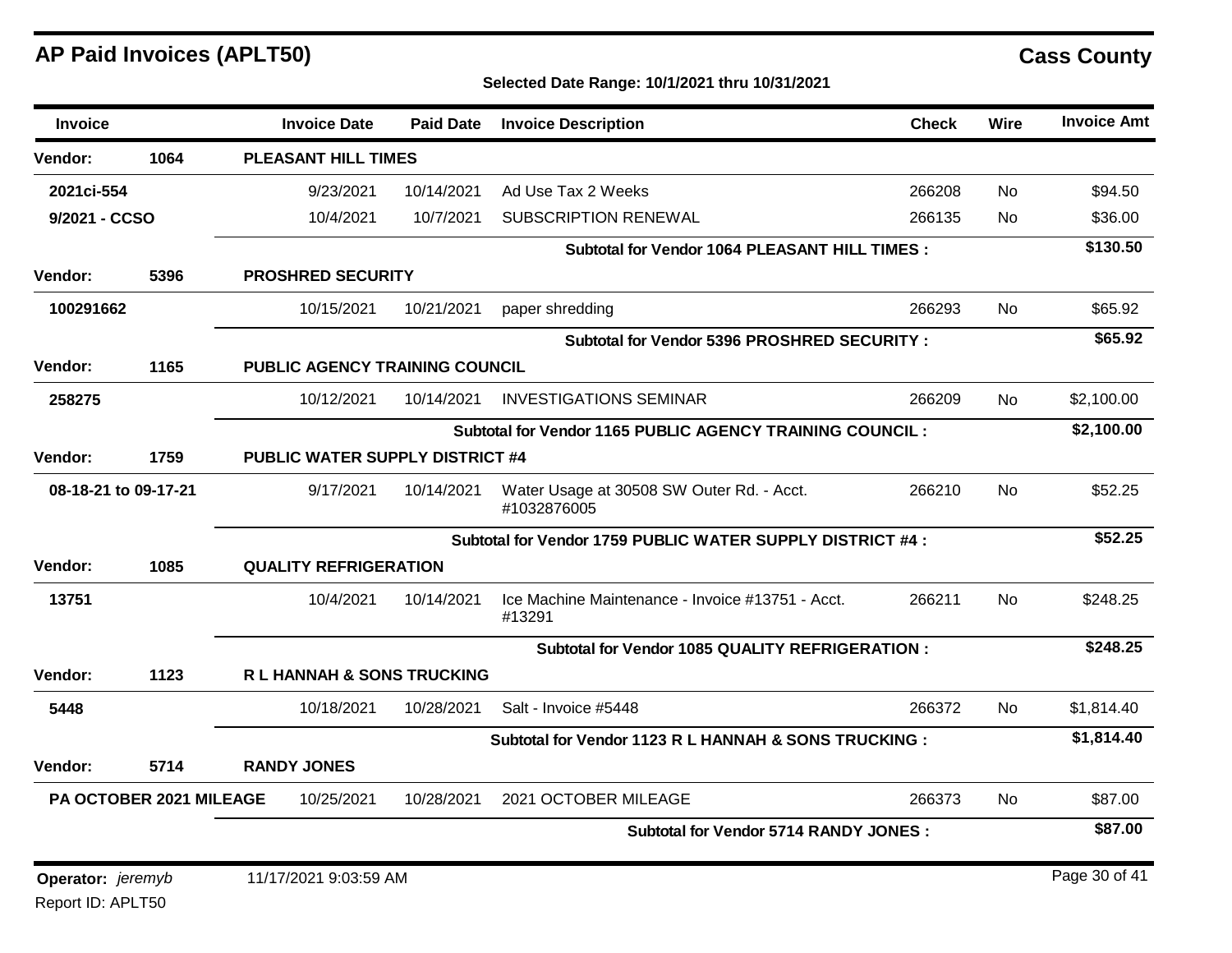| <b>Invoice</b>              |      | <b>Invoice Date</b>                                     | <b>Paid Date</b>                    | <b>Invoice Description</b>                                          | <b>Check</b> | <b>Wire</b> | <b>Invoice Amt</b> |  |  |
|-----------------------------|------|---------------------------------------------------------|-------------------------------------|---------------------------------------------------------------------|--------------|-------------|--------------------|--|--|
| Vendor:                     | 5439 | <b>RAPID FINANCIAL SOLUTIONS LLC</b>                    |                                     |                                                                     |              |             |                    |  |  |
| <b>JURY PYMTS10.19.2021</b> |      | 10/21/2021                                              | 10/28/2021                          | <b>JURY PYMTS10.19.2021</b>                                         | <b>WIRE</b>  | Yes         | \$357.80           |  |  |
|                             |      |                                                         |                                     | Subtotal for Vendor 5439 RAPID FINANCIAL SOLUTIONS LLC :            |              |             | \$357.80           |  |  |
| Vendor:                     | 5823 | <b>REDDI SERVICES INC</b>                               |                                     |                                                                     |              |             |                    |  |  |
| 140313600                   |      | 10/12/2021                                              | 10/21/2021                          | Septic tank pumped @ 30508 location - Invoice<br>#140313600         | 266294       | <b>No</b>   | \$1,029.00         |  |  |
|                             |      |                                                         |                                     | Subtotal for Vendor 5823 REDDI SERVICES INC :                       |              |             | \$1,029.00         |  |  |
| Vendor:                     | 2833 |                                                         | <b>REEVES-WIEDEMAN COMPANY</b>      |                                                                     |              |             |                    |  |  |
| 5854856                     |      | 10/8/2021                                               | 10/14/2021                          | repair kit                                                          | 266212       | No          | \$72.30            |  |  |
|                             |      |                                                         |                                     | Subtotal for Vendor 2833 REEVES-WIEDEMAN COMPANY :                  |              |             | \$72.30            |  |  |
| Vendor:                     | 5142 |                                                         | <b>RIVERSIDE COMMUNITY CARE INC</b> |                                                                     |              |             |                    |  |  |
| 12519                       |      | 10/18/2021                                              | 10/21/2021                          | Cass County Health Department - Archie RV School<br><b>District</b> | 266295       | <b>No</b>   | \$600.00           |  |  |
| 13291                       |      | 10/18/2021                                              | 10/28/2021                          | Cass County Health Department - Belton School District              | 266374       | No          | \$600.00           |  |  |
|                             |      | Subtotal for Vendor 5142 RIVERSIDE COMMUNITY CARE INC : |                                     |                                                                     |              |             | \$1,200.00         |  |  |
| Vendor:                     | 5475 | <b>RIVERSIDE TECHNOLOGIES INC</b>                       |                                     |                                                                     |              |             |                    |  |  |
| 0331260-IN                  |      | 10/4/2021                                               | 10/7/2021                           | Order #0290033                                                      | 266136       | <b>No</b>   | \$115.00           |  |  |
| 0331912-IN                  |      | 10/18/2021                                              | 10/28/2021                          | Customer # 09-CASS CO                                               | 266375       | No          | \$115.00           |  |  |
| 0332240-IN                  |      | 10/18/2021                                              | 10/28/2021                          | Customer # 09-CASS CO                                               | 266375       | <b>No</b>   | \$157.80           |  |  |
| 0332474-IN                  |      | 10/18/2021                                              | 10/28/2021                          | Customer # 09-CASS CO                                               | 266375       | No          | \$605.00           |  |  |
|                             |      | Subtotal for Vendor 5475 RIVERSIDE TECHNOLOGIES INC :   |                                     |                                                                     |              |             |                    |  |  |
| Vendor:                     | 5902 | <b>RLP DEVELOPMENT COMPANY INC</b>                      |                                     |                                                                     |              |             |                    |  |  |
| 1013cchd-1                  |      | 10/15/2021                                              | 10/21/2021                          | rent for Health Dept shot clinic                                    | 266296       | No          | \$33,303.30        |  |  |
|                             |      |                                                         |                                     | Subtotal for Vendor 5902 RLP DEVELOPMENT COMPANY INC :              |              |             | \$33,303.30        |  |  |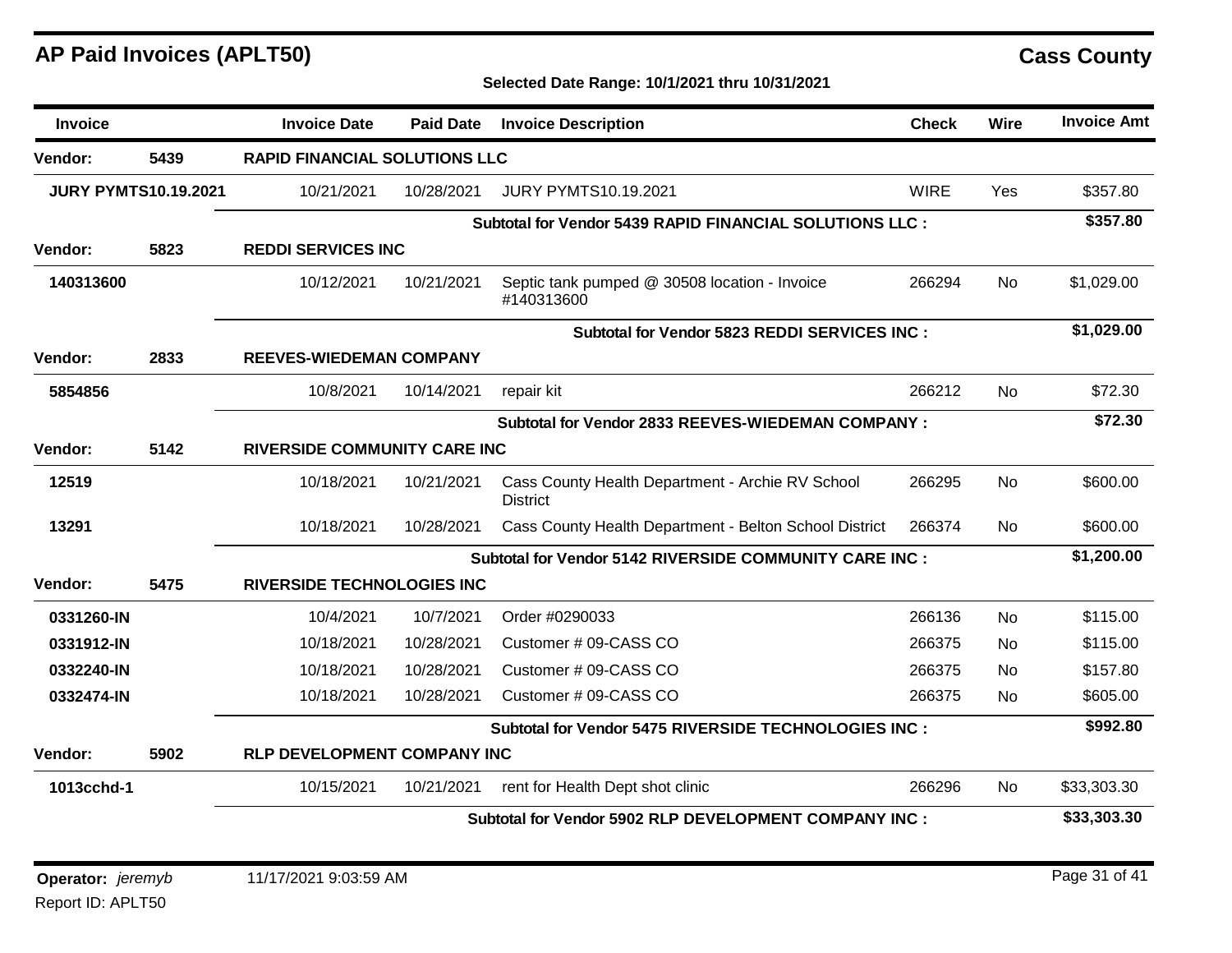**Selected Date Range: 10/1/2021 thru 10/31/2021**

| <b>Invoice</b>                  |                           | <b>Invoice Date</b>              | <b>Paid Date</b>              | <b>Invoice Description</b>                                        | <b>Check</b> | <b>Wire</b> | <b>Invoice Amt</b> |
|---------------------------------|---------------------------|----------------------------------|-------------------------------|-------------------------------------------------------------------|--------------|-------------|--------------------|
| Vendor:                         | 2780                      | <b>ROBERTS &amp; ASSOCIATES</b>  |                               |                                                                   |              |             |                    |
|                                 | 09020396 / 09020410 / 090 | 9/30/2021                        | 10/7/2021                     | DEPOSTIOONS CASES 18CA-CR01246-01 ADAMS<br>19CA-CR01003-01 WILSON | 266137       | <b>No</b>   | \$644.80           |
| 09020424                        |                           | 10/19/2021                       | 10/21/2021                    | DEPOSITION CASE 18CA-CR01246-01 ADAMS                             | 266297       | No.         | \$343.20           |
|                                 |                           |                                  |                               | Subtotal for Vendor 2780 ROBERTS & ASSOCIATES :                   |              |             | \$988.00           |
| <b>Vendor:</b>                  | 5896                      | <b>ROBERTS TIRE CENTER</b>       |                               |                                                                   |              |             |                    |
| 9/30/2021 CCSO                  |                           | 10/15/2021                       | 10/21/2021                    | <b>AUTO MAINTENANCE</b>                                           | 266298       | No.         | \$310.19           |
|                                 |                           |                                  |                               | <b>Subtotal for Vendor 5896 ROBERTS TIRE CENTER:</b>              |              |             | \$310.19           |
| Vendor:                         | 5105                      | <b>RP LUMBER CO INC</b>          |                               |                                                                   |              |             |                    |
| 059036-062233-095128            |                           | 9/30/2021                        | 10/7/2021                     | mwint supplies                                                    | 266138       | <b>No</b>   | \$121.45           |
| 2110-153944                     |                           | 10/15/2021                       | 10/21/2021                    | ice melter                                                        | 266299       | No.         | \$759.01           |
|                                 |                           |                                  |                               | Subtotal for Vendor 5105 RP LUMBER CO INC :                       |              |             | \$880.46           |
| Vendor:                         | 4499                      |                                  | <b>RRS PEST SOLUTIONS LLC</b> |                                                                   |              |             |                    |
| 14585                           |                           | 10/8/2021                        | 10/14/2021                    | pest control                                                      | 266213       | No          | \$375.00           |
| 14586                           |                           | 10/8/2021                        | 10/14/2021                    | ASSESSOR'S OFFICE PEST CONTROL                                    | 266213       | No.         | \$35.00            |
|                                 |                           |                                  |                               | Subtotal for Vendor 4499 RRS PEST SOLUTIONS LLC :                 |              |             | \$410.00           |
| <b>Vendor:</b>                  | 1069                      | <b>SAM'S CLUB</b>                |                               |                                                                   |              |             |                    |
| 2023 10022021                   |                           | 10/2/2021                        | 10/7/2021                     | maintenance supplies                                              | 266139       | No.         | \$1,770.88         |
|                                 |                           |                                  |                               | Subtotal for Vendor 1069 SAM'S CLUB :                             |              |             | \$1,770.88         |
| Vendor:                         | 1757                      | <b>SANOFI PASTEUR INC</b>        |                               |                                                                   |              |             |                    |
| 917472008                       |                           | 10/18/2021                       | 10/28/2021                    | Customer #70025976                                                | 266376       | No          | \$522.28           |
| 917603768                       |                           | 10/25/2021                       | 10/28/2021                    | Customer #70025976                                                | 266376       | No.         | \$358.99           |
|                                 |                           |                                  |                               | Subtotal for Vendor 1757 SANOFI PASTEUR INC :                     |              |             | \$881.27           |
| Vendor:                         | 1755                      | <b>SANTA FE DISTRIBUTING INC</b> |                               |                                                                   |              |             |                    |
| <b>Operator:</b> <i>ieremvb</i> |                           | 11/17/2021 9:03:59 AM            |                               |                                                                   |              |             | Page 32 of 41      |

**Operator:** *jeremyb*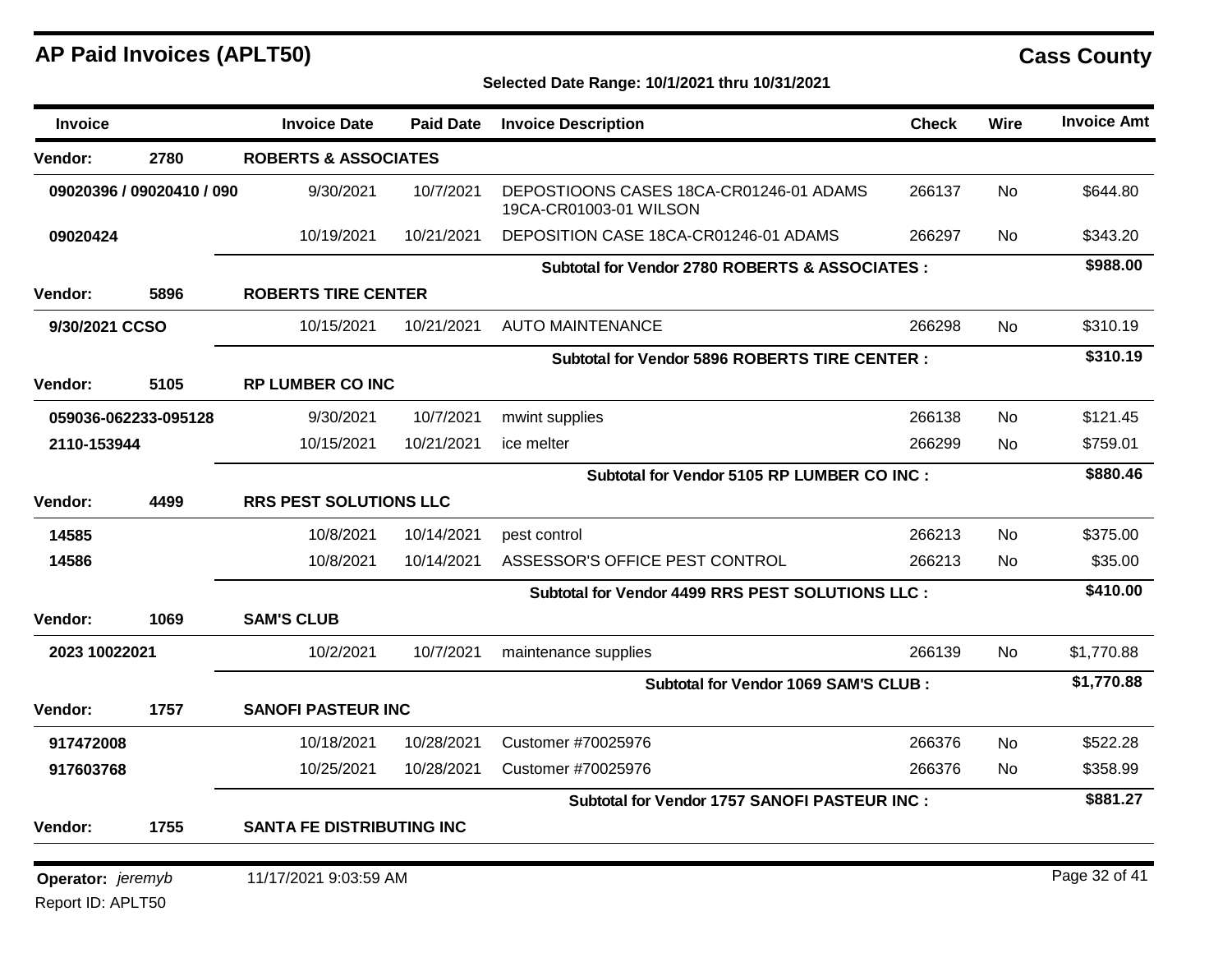## **Selected Date Range: 10/1/2021 thru 10/31/2021**

| <b>Invoice</b>    |      | <b>Invoice Date</b>                             | <b>Paid Date</b> | <b>Invoice Description</b>                                           | <b>Check</b> | Wire      | <b>Invoice Amt</b> |
|-------------------|------|-------------------------------------------------|------------------|----------------------------------------------------------------------|--------------|-----------|--------------------|
| 79225W 79100W     |      | 10/25/2021                                      | 10/28/2021       | <b>FLEET SUPPLIES</b>                                                | 266377       | <b>No</b> | \$93.78            |
|                   |      |                                                 |                  | Subtotal for Vendor 1755 SANTA FE DISTRIBUTING INC:                  |              |           | \$93.78            |
| Vendor:           | 1070 | <b>SANTA FE GLASS CO</b>                        |                  |                                                                      |              |           |                    |
| 16472             |      | 9/30/2021                                       | 10/7/2021        | glass for bldg                                                       | 266140       | <b>No</b> | \$876.03           |
|                   |      |                                                 |                  | Subtotal for Vendor 1070 SANTA FE GLASS CO:                          |              |           | \$876.03           |
| Vendor:           | 4001 | <b>SCOTT A MAID BEHAVIORAL HEALTH CENTER IN</b> |                  |                                                                      |              |           |                    |
| <b>SEPT 2021</b>  |      | 10/15/2021                                      | 10/21/2021       | PSYCHOLOGICAL SERVICES                                               | 266300       | <b>No</b> | \$8,960.00         |
|                   |      |                                                 |                  | Subtotal for Vendor 4001 SCOTT A MAID BEHAVIORAL HEALTH CENTER IN :  |              |           | \$8,960.00         |
| <b>Vendor:</b>    | 5316 | <b>SCOTWOOD INDUSTRIES INC</b>                  |                  |                                                                      |              |           |                    |
| 0562509-IN        |      | 10/1/2021                                       | 10/21/2021       | Magnesium Chloride-Dustgard - Invoice #0562509-IN -<br>Acct. #CASS03 | 266301       | <b>No</b> | \$4,361.62         |
| 0562516-IN        |      | 10/1/2021                                       | 10/21/2021       | Magnesium Chloride-Dustgard - Invoice #0562516-IN -<br>Acct. #CASS03 | 266301       | No        | \$4,311.86         |
| 0562517-IN        |      | 10/1/2021                                       | 10/21/2021       | Magnesium Chloride-Dustgard - Invoice #0562517-IN -<br>Acct. #CASS03 | 266301       | No        | \$4,932.95         |
|                   |      |                                                 |                  | Subtotal for Vendor 5316 SCOTWOOD INDUSTRIES INC :                   |              |           | \$13,606.43        |
| <b>Vendor:</b>    | 4495 | <b>SECURITY TRANSPORT SERVICES INC</b>          |                  |                                                                      |              |           |                    |
| 208819 -894 -814  |      | 10/12/2021                                      | 10/14/2021       | <b>INMATE TRANSFERS</b>                                              | 266215       | No.       | \$3,262.95         |
|                   |      |                                                 |                  | Subtotal for Vendor 4495 SECURITY TRANSPORT SERVICES INC :           |              |           | \$3,262.95         |
| Vendor:           | 5097 | <b>SELEX-ES INC</b>                             |                  |                                                                      |              |           |                    |
| 43313             |      | 10/15/2021                                      | 10/21/2021       | <b>WARRANTY</b>                                                      | 266302       | <b>No</b> | \$7,380.00         |
|                   |      |                                                 |                  | Subtotal for Vendor 5097 SELEX-ES INC :                              |              |           | \$7,380.00         |
| Vendor:           | 3309 | <b>SERVICEMARK TELECOM LLC</b>                  |                  |                                                                      |              |           |                    |
| 51036             |      | 10/7/2021                                       | 10/21/2021       | <b>CREATED NEW MOBILE EXT</b>                                        | 266303       | <b>No</b> | \$65.00            |
| 51063-51065       |      | 10/25/2021                                      | 10/28/2021       | telephone work                                                       | 266378       | No        | \$97.50            |
| Operator: jeremyb |      | 11/17/2021 9:03:59 AM                           |                  |                                                                      |              |           | Page 33 of 41      |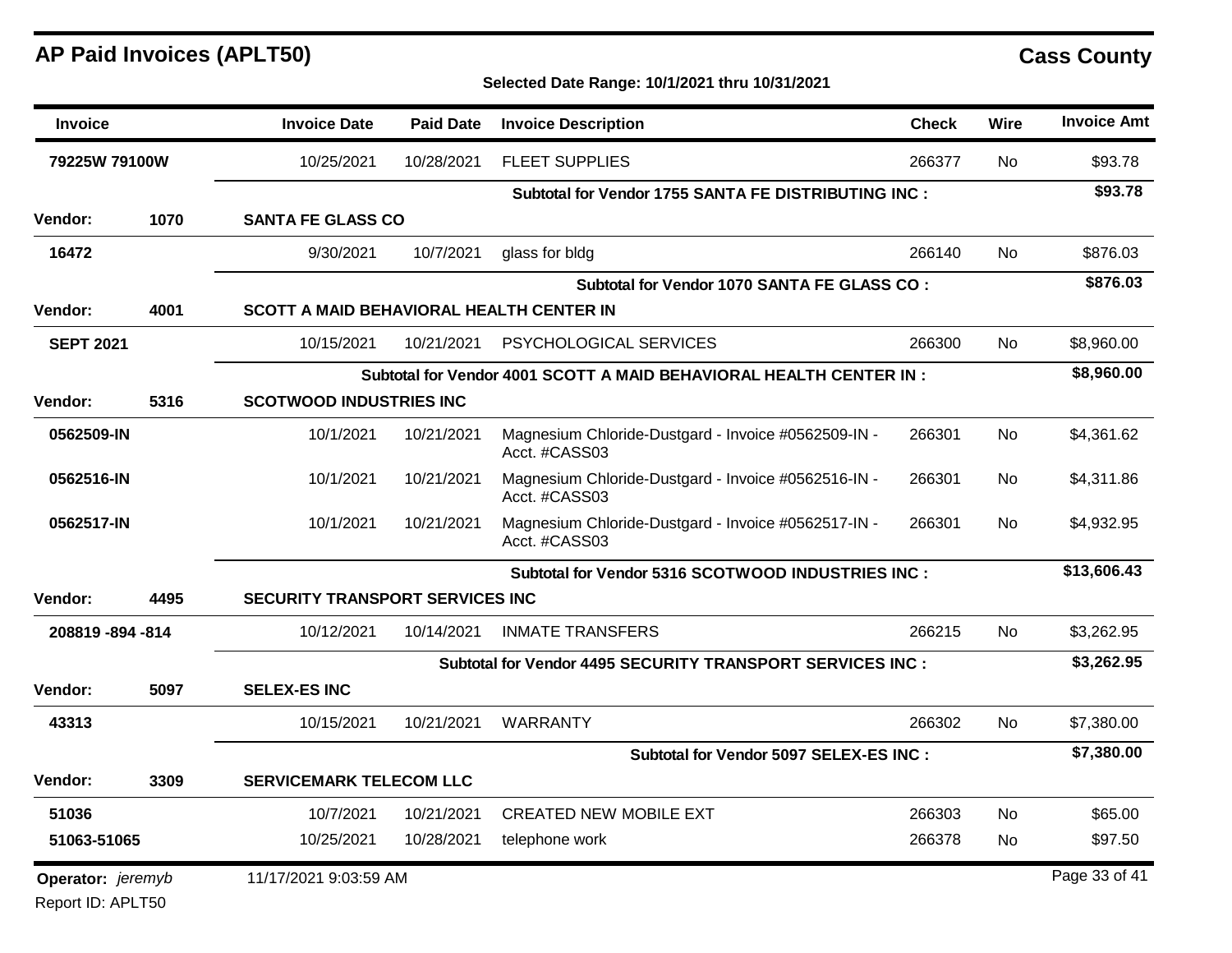| Invoice          |                      | <b>Invoice Date</b>                     | <b>Paid Date</b>            | <b>Invoice Description</b>                               | <b>Check</b> | <b>Wire</b>    | <b>Invoice Amt</b> |  |  |
|------------------|----------------------|-----------------------------------------|-----------------------------|----------------------------------------------------------|--------------|----------------|--------------------|--|--|
|                  |                      |                                         |                             | <b>Subtotal for Vendor 3309 SERVICEMARK TELECOM LLC:</b> |              |                | \$162.50           |  |  |
| Vendor:          | 1873                 | <b>SHELTON'S PRINTING</b>               |                             |                                                          |              |                |                    |  |  |
| 12878            |                      | 10/4/2021                               | 10/7/2021                   | <b>BUSINESS CARDS</b>                                    | 266141       | N <sub>o</sub> | \$42.50            |  |  |
| 12995            |                      | 10/20/2021                              | 10/28/2021                  | <b>BUSINESS CARDS FOR CESAR - ASSESSOR</b>               | 266379       | No.            | \$32.50            |  |  |
|                  |                      |                                         |                             | Subtotal for Vendor 1873 SHELTON'S PRINTING :            |              |                | \$75.00            |  |  |
| Vendor:          | 1770                 | <b>SHERWIN WILLIAMS</b>                 |                             |                                                          |              |                |                    |  |  |
|                  | MaintSept21Statement | 10/5/2021                               | 10/7/2021                   | Sept 21 statement                                        | 266142       | No.            | \$166.18           |  |  |
|                  |                      |                                         |                             | <b>Subtotal for Vendor 1770 SHERWIN WILLIAMS:</b>        |              |                | \$166.18           |  |  |
| Vendor:          | 5081                 | <b>SHI INTERNATIONAL CORP</b>           |                             |                                                          |              |                |                    |  |  |
| B14075016        |                      | 10/4/2021                               | 10/7/2021                   | Laptop hardware x5                                       | 266143       | <b>No</b>      | \$525.00           |  |  |
|                  |                      |                                         |                             | Subtotal for Vendor 5081 SHI INTERNATIONAL CORP:         |              |                | \$525.00           |  |  |
| Vendor:          | 2145                 |                                         | <b>SIEMENS INDUSTRY INC</b> |                                                          |              |                |                    |  |  |
| 5330076538       |                      | 10/15/2021                              | 10/21/2021                  | sprinkler contract service                               | 266304       | <b>No</b>      | \$6,426.00         |  |  |
|                  |                      |                                         |                             | Subtotal for Vendor 2145 SIEMENS INDUSTRY INC :          |              |                | \$6,426.00         |  |  |
| Vendor:          | 5115                 | SOUTH CASS TRIBUNE LLC                  |                             |                                                          |              |                |                    |  |  |
| 20743-44 & 46-49 |                      | 10/18/2021                              | 10/21/2021                  | NOPH # 2987-89 PB / Comm/BZA                             | 266305       | <b>No</b>      | \$220.50           |  |  |
| 21018            |                      | 9/23/2021                               | 10/14/2021                  | Ad Use Tax                                               | 266216       | No.            | \$7.00             |  |  |
| 21019            |                      | 10/14/2021                              | 10/21/2021                  | 21019                                                    | 266305       | No             | \$14.00            |  |  |
| 21076            |                      | 9/30/2021                               | 10/14/2021                  | Ad Use Tax                                               | 266216       | No.            | \$31.50            |  |  |
| 21077-21323      |                      | 10/15/2021                              | 10/21/2021                  | Ads-RFQ-Dang Bld Demo                                    | 266305       | No.            | \$196.00           |  |  |
|                  |                      |                                         |                             | Subtotal for Vendor 5115 SOUTH CASS TRIBUNE LLC :        |              |                | \$469.00           |  |  |
| Vendor:          | 2640                 | <b>SOUTHERN UNIFORM &amp; EQUIPMENT</b> |                             |                                                          |              |                |                    |  |  |
| 266-10.1.21      |                      | 10/12/2021                              | 10/14/2021                  | <b>UNIFORMS</b>                                          | 266217       | No.            | \$853.90           |  |  |
|                  |                      |                                         |                             |                                                          |              |                |                    |  |  |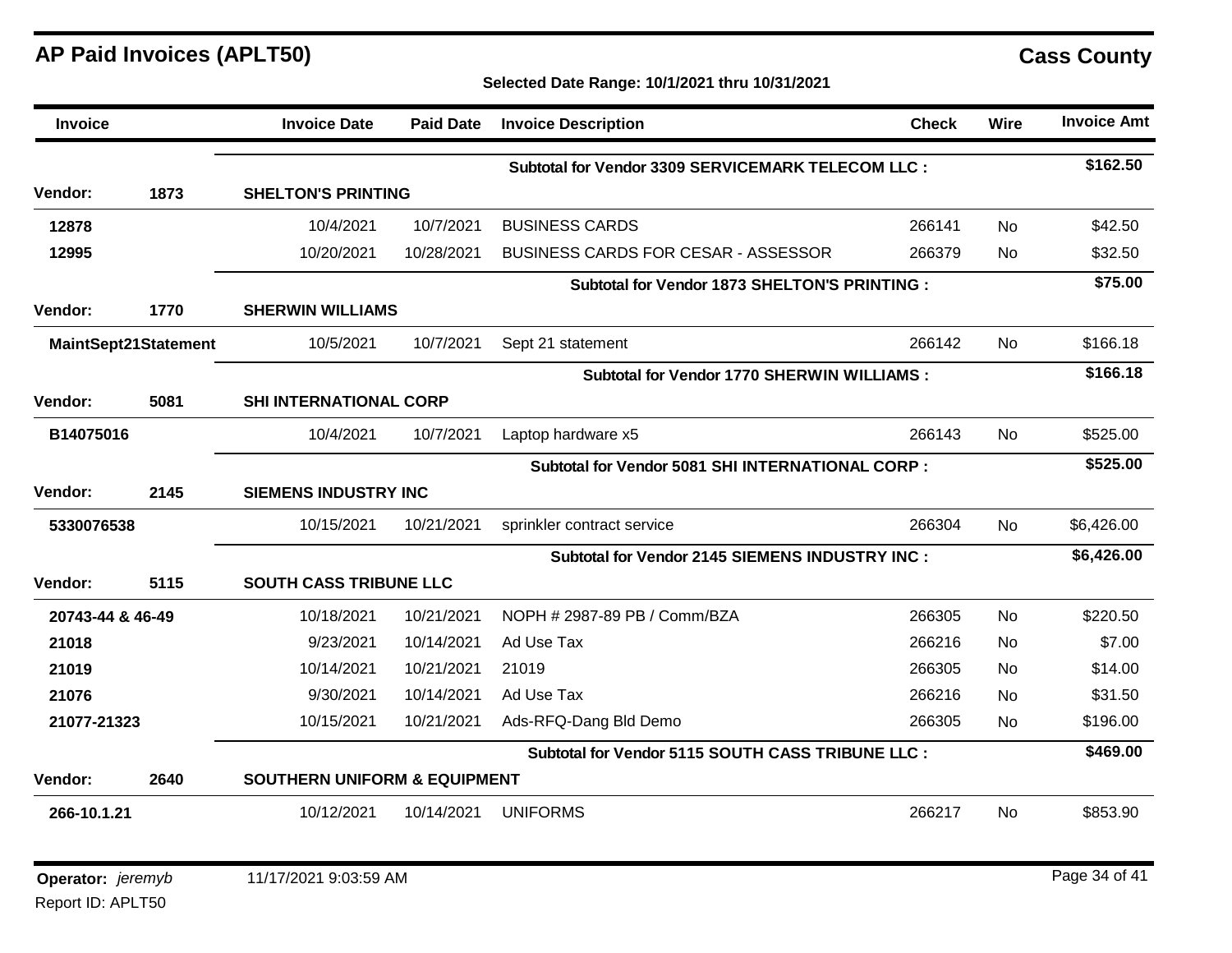| Invoice              |                          | <b>Invoice Date</b>               | <b>Paid Date</b> | <b>Invoice Description</b>                              | <b>Check</b> | Wire      | <b>Invoice Amt</b> |
|----------------------|--------------------------|-----------------------------------|------------------|---------------------------------------------------------|--------------|-----------|--------------------|
|                      |                          |                                   |                  | Subtotal for Vendor 2640 SOUTHERN UNIFORM & EQUIPMENT : |              |           | \$853.90           |
| <b>Vendor:</b>       | 3719                     | <b>SPECTRUM STRATEGIES LLC</b>    |                  |                                                         |              |           |                    |
| 1396                 |                          | 10/5/2021                         | 10/7/2021        | Sept 2021 economic development                          | 266144       | No        | \$2,166.67         |
|                      |                          |                                   |                  | Subtotal for Vendor 3719 SPECTRUM STRATEGIES LLC :      |              |           | \$2,166.67         |
| Vendor:              | 4572                     | <b>SPIRE</b>                      |                  |                                                         |              |           |                    |
|                      | 08.27.2021 to 09.27.2021 | 9/27/2021                         | 10/7/2021        | Gas Usage on 305 N. Main Terr - Acct. #9754331111       | 266145       | <b>No</b> | \$84.43            |
| 08.27.21 to 09.27.21 |                          | 9/27/2021                         | 10/7/2021        | Gas Usage on 402 N. Main Terr - Acct. #9994444444       | 266146       | <b>No</b> | \$43.82            |
| 5189712222Oct2021    |                          | 10/1/2021                         | 10/7/2021        | Sept 2021- Justice Center                               | 266147       | No.       | \$1,524.37         |
|                      |                          |                                   |                  | <b>Subtotal for Vendor 4572 SPIRE:</b>                  |              |           | \$1,652.62         |
| <b>Vendor:</b>       | 5837                     | <b>SPRINT</b>                     |                  |                                                         |              |           |                    |
| 499263973-010        |                          | 10/4/2021                         | 10/21/2021       | 8-31-21 to 9-30-21 service PA Office                    | 266306       | No        | \$42.15            |
|                      |                          |                                   |                  | <b>Subtotal for Vendor 5837 SPRINT:</b>                 |              |           | \$42.15            |
| Vendor:              | 2178                     | <b>STAPLES BUSINESS ADVANTAGE</b> |                  |                                                         |              |           |                    |
| 3486816755           |                          | 10/4/2021                         | 10/7/2021        | <b>BINDERS</b>                                          | 266148       | <b>No</b> | \$94.68            |
| 3487961980           |                          | 10/12/2021                        | 10/14/2021       | <b>SUPPLIES</b>                                         | 266218       | <b>No</b> | \$53.55            |
| 3488518143           |                          | 10/25/2021                        | 10/28/2021       | <b>OFFICE SUPPLIES</b>                                  | 266380       | No        | \$164.16           |
|                      |                          |                                   |                  | Subtotal for Vendor 2178 STAPLES BUSINESS ADVANTAGE :   |              |           | \$312.39           |
| Vendor:              | 2052                     | <b>STATE INDUSTRIAL PRODUCTS</b>  |                  |                                                         |              |           |                    |
|                      | 902186298-902187988      | 10/25/2021                        | 10/28/2021       | maint supplies                                          | 266381       | No        | \$531.17           |
|                      |                          |                                   |                  | Subtotal for Vendor 2052 STATE INDUSTRIAL PRODUCTS :    |              |           | \$531.17           |
| Vendor:              | 1813                     | <b>STEVE VALENTICH</b>            |                  |                                                         |              |           |                    |
|                      | SteveValentitch102121    | 10/25/2021                        | 10/28/2021       | vision reimburse                                        | 266382       | <b>No</b> | \$150.00           |
|                      |                          |                                   |                  | <b>Subtotal for Vendor 1813 STEVE VALENTICH:</b>        |              |           | \$150.00           |
|                      |                          |                                   |                  |                                                         |              |           |                    |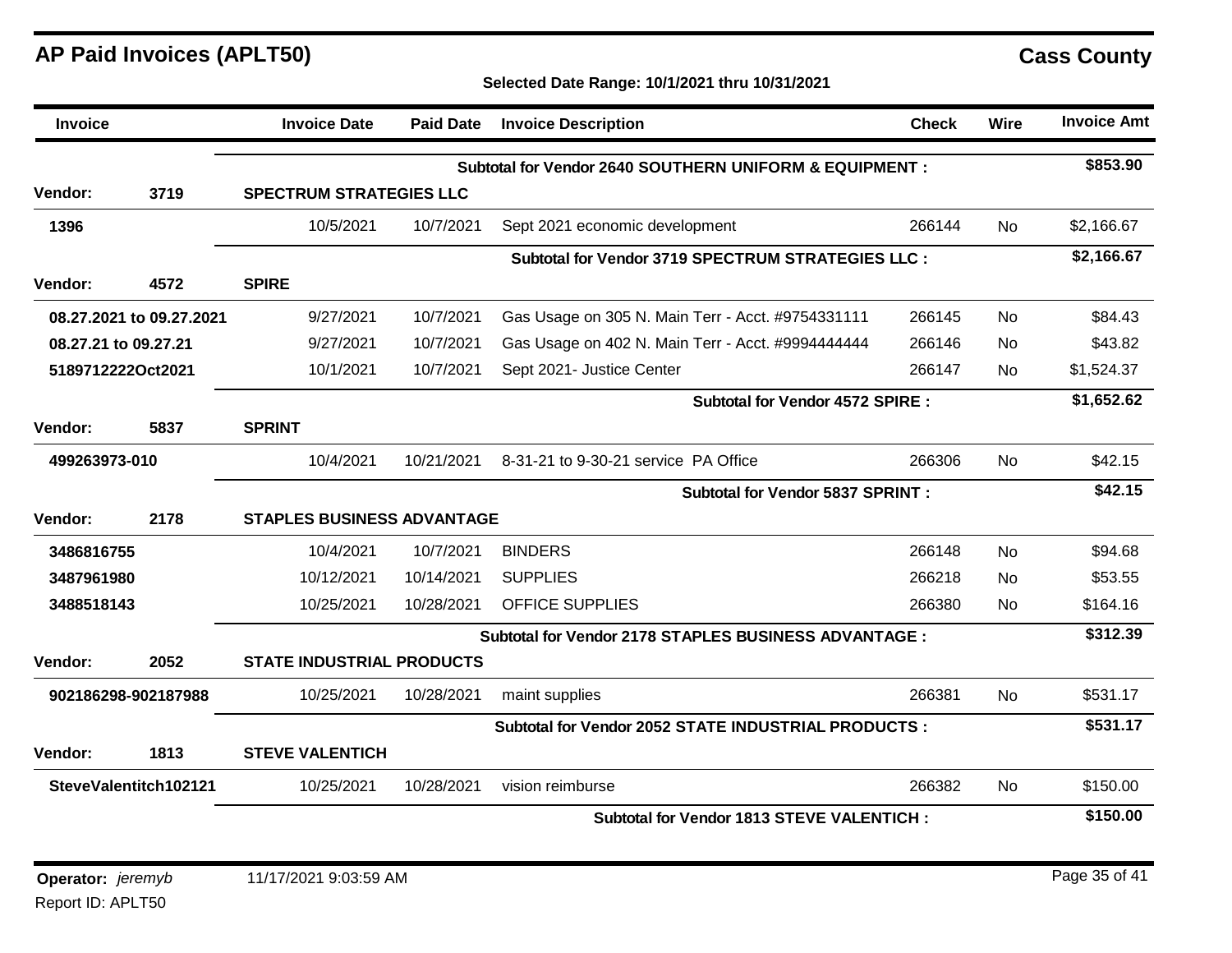| <b>Invoice</b>       |                          | <b>Invoice Date</b>                                      | <b>Paid Date</b> | <b>Invoice Description</b>                                 | <b>Check</b> | Wire      | <b>Invoice Amt</b> |
|----------------------|--------------------------|----------------------------------------------------------|------------------|------------------------------------------------------------|--------------|-----------|--------------------|
| Vendor:              | 5806                     | <b>STUNTRONICS LLC</b>                                   |                  |                                                            |              |           |                    |
| 7933                 |                          | 10/25/2021                                               | 10/28/2021       | <b>BAND-IT USER MANUAL</b>                                 | 266383       | <b>No</b> | \$320.00           |
|                      |                          |                                                          |                  | <b>Subtotal for Vendor 5806 STUNTRONICS LLC:</b>           |              |           | \$320.00           |
| <b>Vendor:</b>       | 1618                     | <b>SUMMIT SPECIALTY</b>                                  |                  |                                                            |              |           |                    |
| 0194604-IN           |                          | 9/21/2021                                                | 10/7/2021        | Concrete supplies - Invoice #0194604-IN - Acct. #73999     | 266149       | No.       | \$323.22           |
|                      |                          |                                                          |                  | Subtotal for Vendor 1618 SUMMIT SPECIALTY:                 |              |           | \$323.22           |
| <b>Vendor:</b>       | 3479                     | <b>SUMNERONE-DATAMAX &amp; UNISOURCE</b>                 |                  |                                                            |              |           |                    |
| 2992144              |                          | 9/22/2021                                                | 10/7/2021        | Copier maintenance - Invoice #2992144 - Acct.<br>#50UCC001 | 266150       | <b>No</b> | \$210.82           |
| 2993479              |                          | 9/30/2021                                                | 10/7/2021        | monthly copy count maint                                   | 266150       | <b>No</b> | \$29.17            |
| 3011858              |                          | 10/11/2021                                               | 10/21/2021       | Copier Usage and Maintenance County Clerk                  | 266307       | No        | \$17.68            |
| 3018227              |                          | 10/25/2021                                               | 10/28/2021       | copy count maint                                           | 266384       | <b>No</b> | \$27.65            |
| 3020520              |                          | 10/25/2021                                               | 10/28/2021       | Account #50CC13                                            | 266384       | No        | \$171.81           |
| <b>INV 2993157</b>   |                          | 10/18/2021                                               | 10/21/2021       | INV 2993157 - Copier Maint                                 | 266307       | No        | \$114.22           |
| LK04142039           |                          | 10/18/2021                                               | 10/28/2021       | Lease #K-04142                                             | 266384       | No        | \$317.23           |
|                      |                          | Subtotal for Vendor 3479 SUMNERONE-DATAMAX & UNISOURCE : |                  |                                                            |              |           | \$888.58           |
| <b>Vendor:</b>       | 5353                     | <b>SUPREME GLASS INC</b>                                 |                  |                                                            |              |           |                    |
| 133482               |                          | 10/25/2021                                               | 10/28/2021       | WINDSHIELD REPLACEMENT                                     | 266385       | No        | \$330.00           |
|                      |                          |                                                          |                  | Subtotal for Vendor 5353 SUPREME GLASS INC :               |              |           | \$330.00           |
| Vendor:              | 1895                     | <b>SUTHERLAND LUMBER CO</b>                              |                  |                                                            |              |           |                    |
|                      | 09.09.2021 to 09.29.2021 | 10/1/2021                                                | 10/14/2021       | Parts - Acct. #1219000028                                  | 266219       | No        | \$1,154.12         |
| MaintSept21Statement |                          | 10/4/2021                                                | 10/7/2021        | Maint Sept21 statement                                     | 266151       | No.       | \$1,111.39         |
|                      |                          |                                                          |                  | Subtotal for Vendor 1895 SUTHERLAND LUMBER CO:             |              |           | \$2,265.51         |
| <b>Vendor:</b>       | 5558                     | SYMMETRY ENERGY SOLUTIONS LLC                            |                  |                                                            |              |           |                    |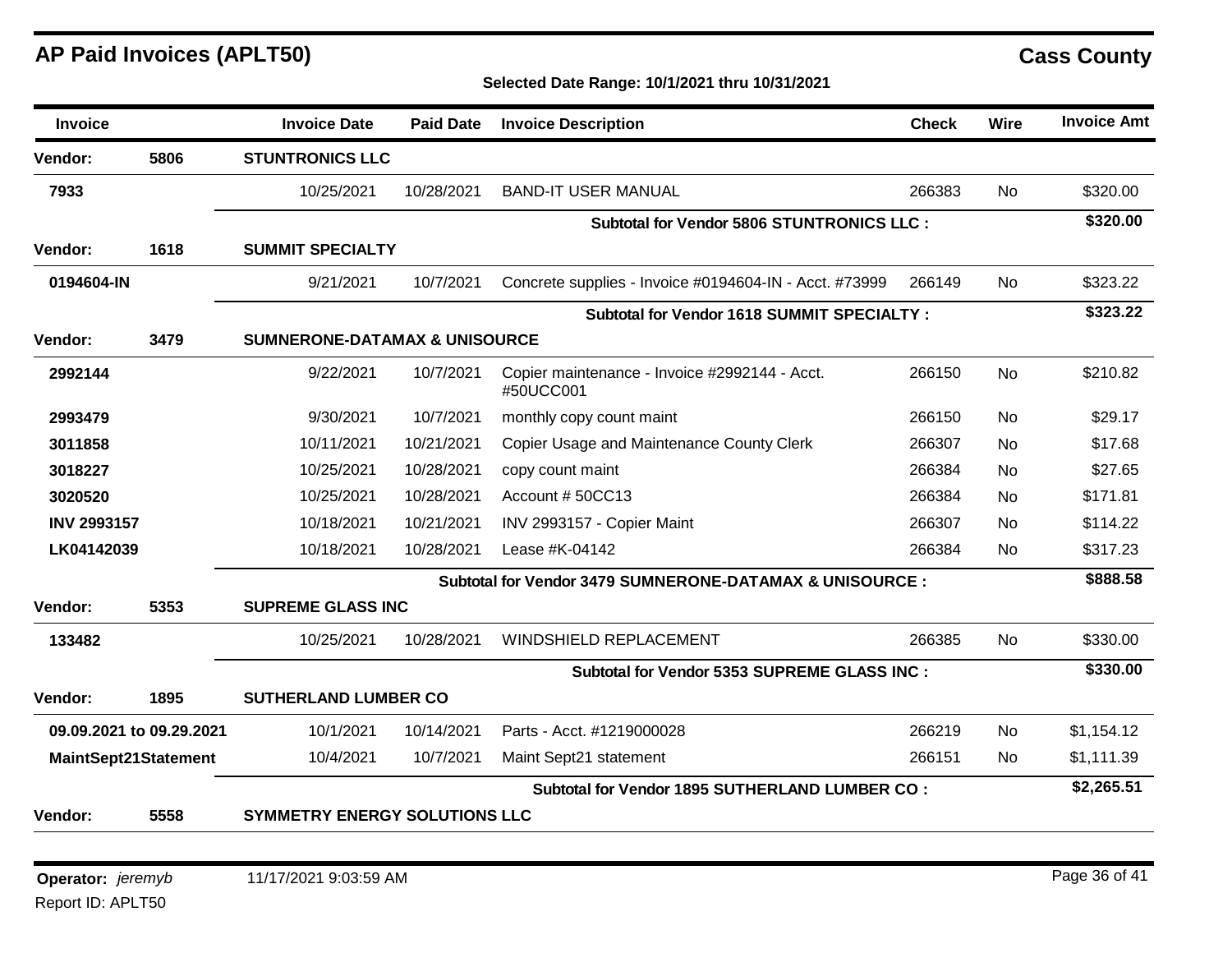## **Selected Date Range: 10/1/2021 thru 10/31/2021**

| Invoice               |      | <b>Invoice Date</b>                                           | <b>Paid Date</b>          | <b>Invoice Description</b>                               | <b>Check</b> | <b>Wire</b> | <b>Invoice Amt</b> |
|-----------------------|------|---------------------------------------------------------------|---------------------------|----------------------------------------------------------|--------------|-------------|--------------------|
| 11988454              |      | 10/21/2021                                                    | 10/28/2021                | September 2021 service-Justice Center                    | 266386       | No          | \$3,088.83         |
|                       |      |                                                               |                           | Subtotal for Vendor 5558 SYMMETRY ENERGY SOLUTIONS LLC : |              |             | \$3,088.83         |
| <b>Vendor:</b>        | 3638 | <b>TAMMY R DODSON</b>                                         |                           |                                                          |              |             |                    |
| <b>DODSON OCT2021</b> |      | 9/30/2021                                                     | 10/7/2021                 | DODSON OCT2021                                           | 266152       | No.         | \$3,016.66         |
|                       |      |                                                               |                           | Subtotal for Vendor 3638 TAMMY R DODSON :                |              |             | \$3,016.66         |
| Vendor:               | 5614 | <b>TERESA HUNG</b>                                            |                           |                                                          |              |             |                    |
| 10142021SURP          |      | 10/14/2021                                                    | 10/21/2021                | SURPLUS REDEMPTION C OF P 21-05 TAX SALE #37             | 266308       | <b>No</b>   | \$698.17           |
| 10282021SURP          |      | 10/21/2021                                                    | 10/28/2021                | SURPLUS REDEMTION C OF P 21-16 TAX SALE #157             | 266387       | No.         | \$1,140.97         |
|                       |      |                                                               |                           | Subtotal for Vendor 5614 TERESA HUNG:                    |              |             | \$1,839.14         |
| <b>Vendor:</b>        | 1210 |                                                               | <b>TERMINAL SUPPLY CO</b> |                                                          |              |             |                    |
| 79635-00              |      | 10/7/2021                                                     | 10/21/2021                | Parts - Invoice #79635-00 - Acct. #27753                 | 266309       | No.         | \$304.74           |
|                       |      |                                                               |                           | Subtotal for Vendor 1210 TERMINAL SUPPLY CO :            |              |             | \$304.74           |
| Vendor:               | 5729 | THE GOODYEAR TIRE & RUBBER COMPANY                            |                           |                                                          |              |             |                    |
| 120-1107434           |      | 10/7/2021                                                     | 10/14/2021                | Tires - Invoice #120-1107434                             | 266220       | <b>No</b>   | \$1,750.64         |
|                       |      | Subtotal for Vendor 5729 THE GOODYEAR TIRE & RUBBER COMPANY : |                           |                                                          |              |             | \$1,750.64         |
| <b>Vendor:</b>        | 1066 | THE JOURNAL                                                   |                           |                                                          |              |             |                    |
| 11997                 |      | 9/21/2021                                                     | 10/14/2021                | Notice County Use Tax 2 Weeks                            | 266221       | <b>No</b>   | \$78.00            |
|                       |      |                                                               |                           | Subtotal for Vendor 1066 THE JOURNAL :                   |              |             | \$78.00            |
| Vendor:               | 5214 | THE LOCK SHOP LLC                                             |                           |                                                          |              |             |                    |
| 7021-7022             |      | 10/8/2021                                                     | 10/14/2021                | keys made                                                | 266222       | <b>No</b>   | \$142.00           |
|                       |      |                                                               |                           | Subtotal for Vendor 5214 THE LOCK SHOP LLC :             |              |             | \$142.00           |
| <b>Vendor:</b>        | 5594 | THE WALDINGER CORP                                            |                           |                                                          |              |             |                    |
| 6657437-1             |      | 10/15/2021                                                    | 10/21/2021                | repair on range oven                                     | 266310       | No          | \$320.12           |
| Operator: jeremyb     |      | 11/17/2021 9:03:59 AM                                         |                           |                                                          |              |             | Page 37 of 41      |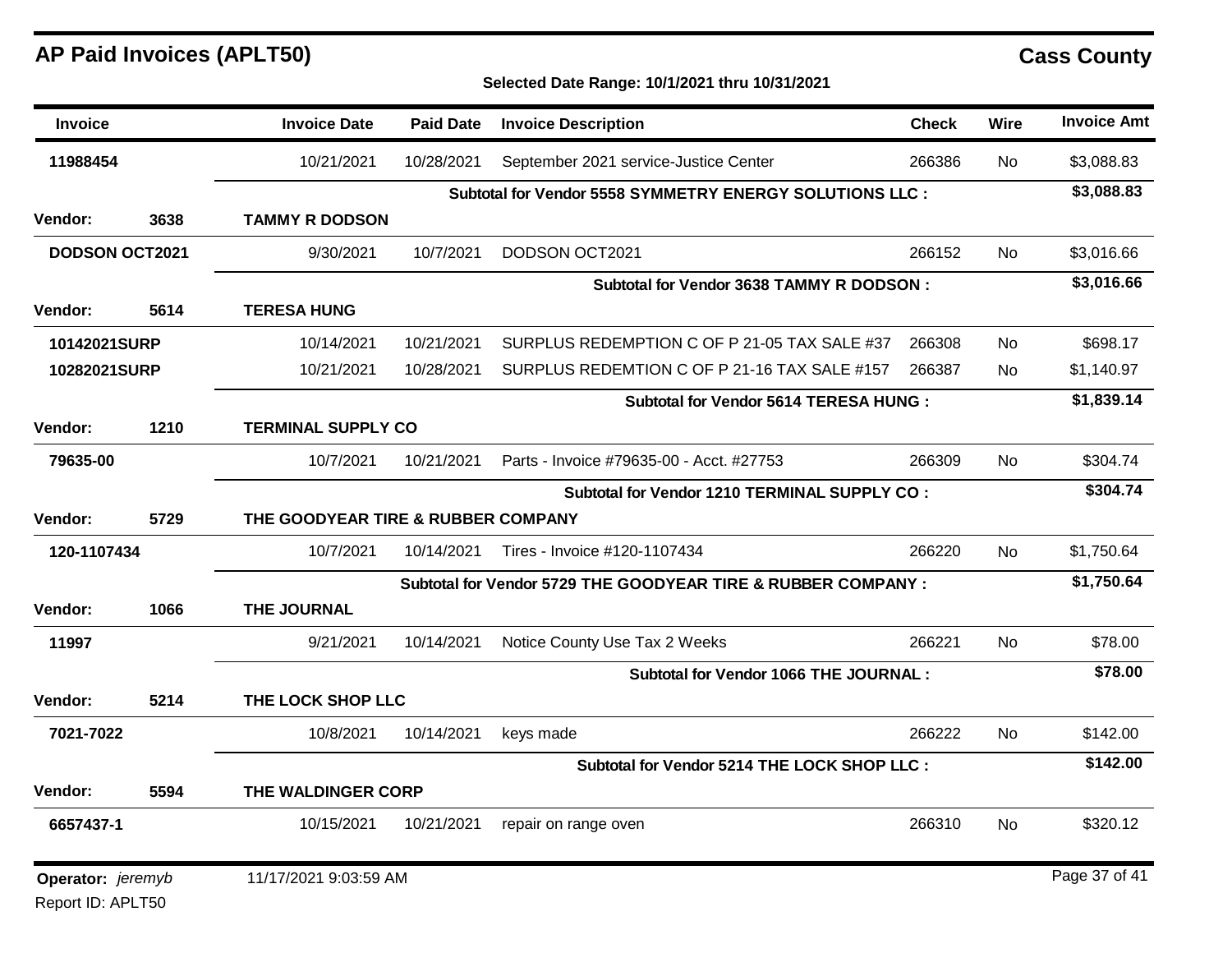**Selected Date Range: 10/1/2021 thru 10/31/2021**

| <b>Invoice</b>    |                           | <b>Invoice Date</b>                         | <b>Paid Date</b> | <b>Invoice Description</b>                                     | <b>Check</b> | <b>Wire</b> | <b>Invoice Amt</b> |  |
|-------------------|---------------------------|---------------------------------------------|------------------|----------------------------------------------------------------|--------------|-------------|--------------------|--|
|                   |                           |                                             |                  | Subtotal for Vendor 5594 THE WALDINGER CORP :                  |              |             | \$320.12           |  |
| Vendor:           | 1918                      | <b>THOMSON REUTERS-WEST PUBLISHING CORP</b> |                  |                                                                |              |             |                    |  |
| 845090600         |                           | 10/19/2021                                  | 10/21/2021       | WEST 9/1 9/30/2021 PA 1795.44 CS 179.54                        | 266311       | No.         | \$1,974.98         |  |
|                   |                           |                                             |                  | Subtotal for Vendor 1918 THOMSON REUTERS-WEST PUBLISHING CORP: |              |             | \$1,974.98         |  |
| Vendor:           | 1590                      | <b>TRAEY LAMBERTZ</b>                       |                  |                                                                |              |             |                    |  |
|                   | <b>MABCA Oct Training</b> | 10/25/2021                                  | 10/28/2021       | MABCA Oct Training - Mileage & Meals                           | 266388       | No.         | \$226.82           |  |
|                   |                           |                                             |                  | <b>Subtotal for Vendor 1590 TRAEY LAMBERTZ:</b>                |              |             | \$226.82           |  |
| Vendor:           | 5463                      | <b>TRAVELERS</b>                            |                  |                                                                |              |             |                    |  |
| 101221            |                           | 10/25/2021                                  | 10/28/2021       | ins                                                            | 266389       | <b>No</b>   | \$44.00            |  |
|                   |                           |                                             |                  | Subtotal for Vendor 5463 TRAVELERS :                           |              |             | \$44.00            |  |
| Vendor:           | 5087                      | <b>TURNKEY MOBILE INC</b>                   |                  |                                                                |              |             |                    |  |
| 34258             |                           | 10/4/2021                                   | 10/7/2021        | <b>IT SUPPLIES</b>                                             | 266153       | No.         | \$573.00           |  |
|                   |                           |                                             |                  | <b>Subtotal for Vendor 5087 TURNKEY MOBILE INC:</b>            |              |             | \$573.00           |  |
| Vendor:           | 5715                      | <b>TYLER FRIEDRICH</b>                      |                  |                                                                |              |             |                    |  |
|                   | <b>FRIEDRICH OCT 2021</b> | 9/30/2021                                   | 10/7/2021        | FRIEDRICH OCT 2021                                             | 266154       | No          | \$1,500.00         |  |
|                   |                           |                                             |                  | <b>Subtotal for Vendor 5715 TYLER FRIEDRICH:</b>               |              |             | \$1,500.00         |  |
| Vendor:           | 4275                      | <b>TYLER J JANSEN</b>                       |                  |                                                                |              |             |                    |  |
| JANSEN OCT 2021   |                           | 9/30/2021                                   | 10/7/2021        | JANSEN OCT 2021                                                | 266155       | <b>No</b>   | \$1,933.33         |  |
|                   |                           |                                             |                  | Subtotal for Vendor 4275 TYLER J JANSEN :                      |              |             | \$1,933.33         |  |
| Vendor:           | 5335                      | UNITED HEALTHCARE INSURANCE CO              |                  |                                                                |              |             |                    |  |
| October, 2021     |                           | 10/12/2021                                  | 10/14/2021       | UHC Life Insurance Plan #306314                                | 266223       | <b>No</b>   | \$6,660.57         |  |
|                   |                           |                                             |                  | Subtotal for Vendor 5335 UNITED HEALTHCARE INSURANCE CO:       |              |             | \$6,660.57         |  |
| Vendor:           | 2188                      | <b>UNITED STATES POSTAL SERVICE</b>         |                  |                                                                |              |             |                    |  |
| Operator: jeremyb |                           | 11/17/2021 9:03:59 AM                       |                  |                                                                |              |             | Page 38 of 41      |  |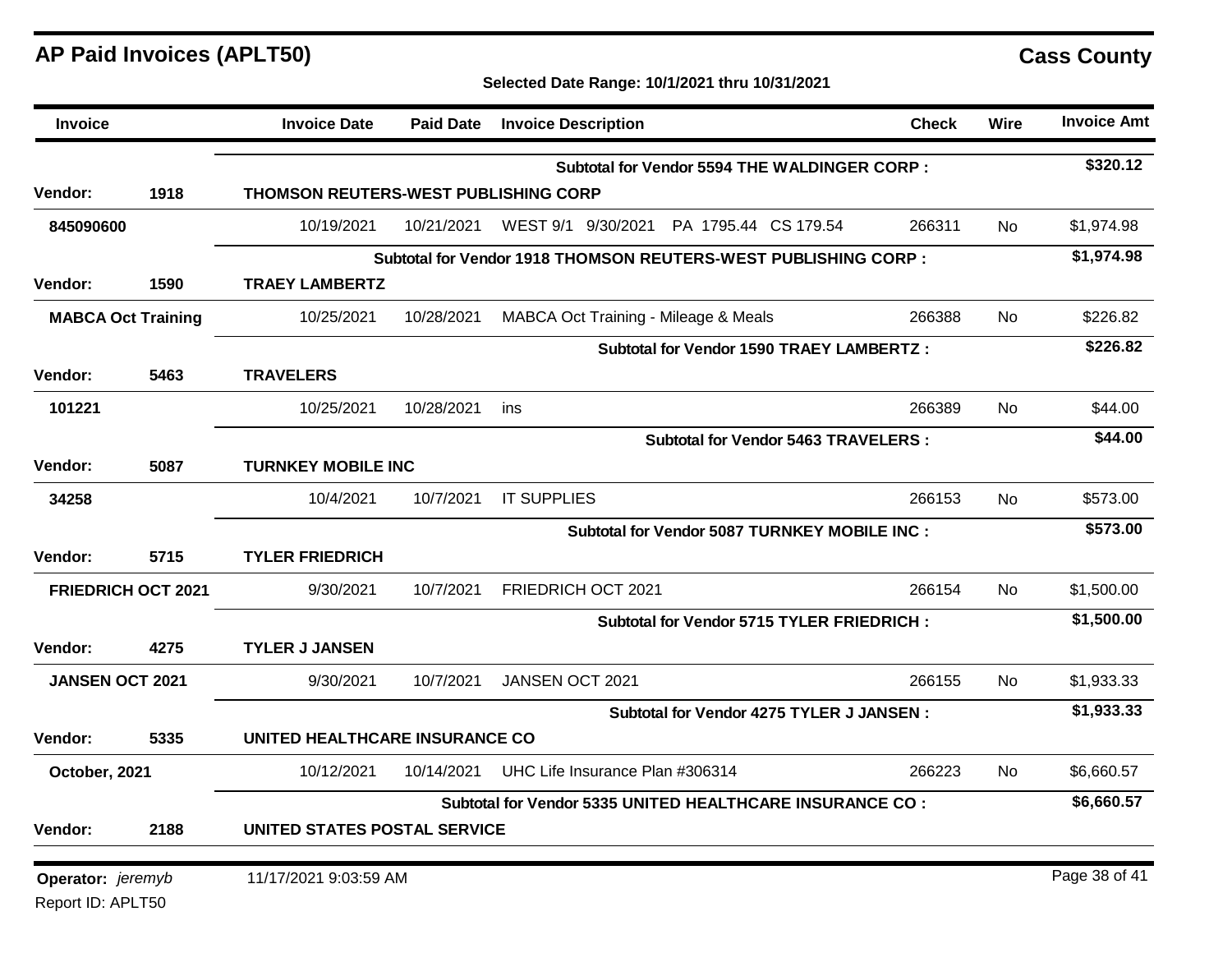| <b>Invoice</b>        |                              | <b>Invoice Date</b>                     | <b>Paid Date</b> | <b>Invoice Description</b>                                                  | <b>Check</b> | Wire      | <b>Invoice Amt</b> |
|-----------------------|------------------------------|-----------------------------------------|------------------|-----------------------------------------------------------------------------|--------------|-----------|--------------------|
|                       | <b>CASS COUNTY COLLECTOR</b> | 10/4/2021                               | 10/7/2021        | POSTAGE - PERMIT #80                                                        | 266156       | No.       | \$265.00           |
|                       |                              |                                         |                  | Subtotal for Vendor 2188 UNITED STATES POSTAL SERVICE :                     |              |           | \$265.00           |
| <b>Vendor:</b>        | 5330                         | UNITEDHEALTHCARE INSURANCE CO           |                  |                                                                             |              |           |                    |
| 380950062561          |                              | 9/29/2021                               | 10/7/2021        | Customer #0917611 Coverage October, 2021                                    | 266157       | No.       | \$150,391.84       |
|                       |                              |                                         |                  | Subtotal for Vendor 5330 UNITEDHEALTHCARE INSURANCE CO:                     |              |           | \$150,391.84       |
| Vendor:               | 5622                         | UNIVERSITY OF KANSAS HOSPITAL AUTHORITY |                  |                                                                             |              |           |                    |
| 20211010              |                              | 10/18/2021                              | 10/28/2021       | Cass County Health Department - Guarantor #22820                            | 266390       | No.       | \$14,040.00        |
|                       |                              |                                         |                  | Subtotal for Vendor 5622 UNIVERSITY OF KANSAS HOSPITAL AUTHORITY:           |              |           | \$14,040.00        |
| Vendor:               | 4052                         | <b>US BANK EQUIPMENT FINANCE</b>        |                  |                                                                             |              |           |                    |
| 453731515             |                              | 9/30/2021                               | 10/7/2021        | KONICA MINOLTA 9/16 10/16/2021                                              | 266158       | No.       | \$268.18           |
| 454004805             |                              | 10/7/2021                               | 10/14/2021       | 454004805                                                                   | 266224       | <b>No</b> | \$754.70           |
|                       |                              |                                         |                  | <b>Subtotal for Vendor 4052 US BANK EQUIPMENT FINANCE:</b>                  |              |           | \$1,022.88         |
| Vendor:               | 3681                         | <b>VAN HOOSER &amp; EFTINK PC</b>       |                  |                                                                             |              |           |                    |
| <b>EFTINK OCT2021</b> |                              | 9/30/2021                               | 10/7/2021        | EFTINK OCT2021                                                              | 266159       | No.       | \$4,633.33         |
|                       |                              |                                         |                  | Subtotal for Vendor 3681 VAN HOOSER & EFTINK PC :                           |              |           | \$4,633.33         |
| <b>Vendor:</b>        | 1077                         | <b>VANCE BROTHERS INC</b>               |                  |                                                                             |              |           |                    |
| ZL00062547            |                              | 9/22/2021                               | 10/7/2021        | Wash Out - Invoice #ZL00062547 - Acct. #261                                 | 266160       | <b>No</b> | \$500.00           |
| ZL00062709            |                              | 10/8/2021                               | 10/28/2021       | CRS-2 - Invoice #ZL00062709 less Credit Invoice<br>#YH00001515 - Acct. #261 | 266391       | No        | \$1,279.36         |
|                       |                              |                                         |                  | <b>Subtotal for Vendor 1077 VANCE BROTHERS INC:</b>                         |              |           | \$1,779.36         |
| <b>Vendor:</b>        | 1233                         | <b>VERIZON WIRELESS</b>                 |                  |                                                                             |              |           |                    |
| 9.26.2021 - CCSO      |                              | 10/12/2021                              | 10/14/2021       | PSYCHOLOGICAL SERVICES                                                      | 266225       | No.       | \$5,269.13         |
| 9889314736            |                              | 10/12/2021                              | 10/14/2021       | cellular use                                                                | 266225       | No.       | \$183.08           |
| 9889657531            |                              | 10/1/2021                               | 10/14/2021       | account #642393800-00001                                                    | 266225       | No.       | \$3,556.27         |
| Operator: jeremyb     |                              | 11/17/2021 9:03:59 AM                   |                  |                                                                             |              |           | Page 39 of 41      |
| Report ID: APLT50     |                              |                                         |                  |                                                                             |              |           |                    |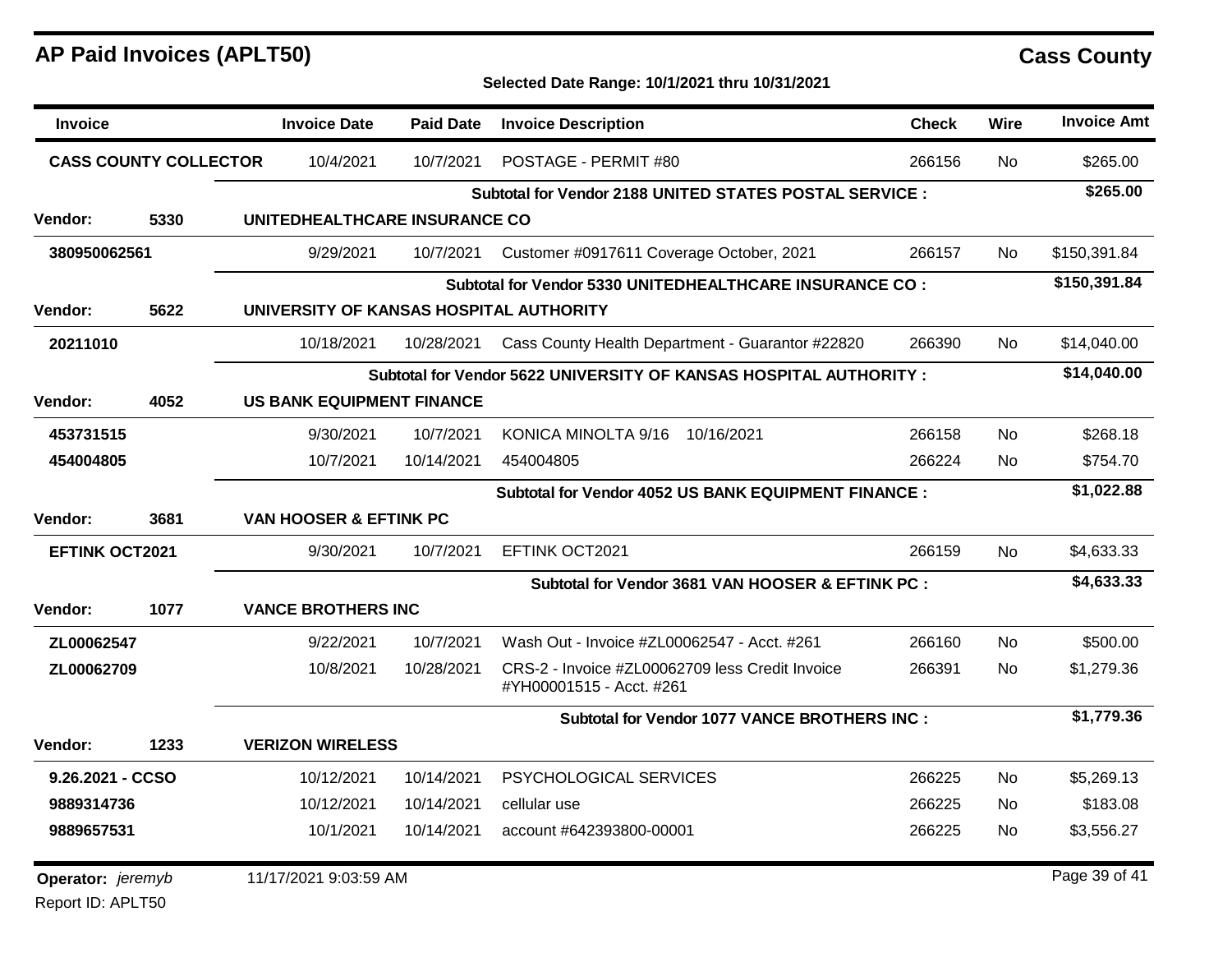## **Selected Date Range: 10/1/2021 thru 10/31/2021**

| <b>Invoice</b>                                           |                       | <b>Invoice Date</b>                                                     | <b>Paid Date</b> | <b>Invoice Description</b>                             | <b>Check</b>  | <b>Wire</b> | <b>Invoice Amt</b> |
|----------------------------------------------------------|-----------------------|-------------------------------------------------------------------------|------------------|--------------------------------------------------------|---------------|-------------|--------------------|
|                                                          |                       |                                                                         |                  | Subtotal for Vendor 1233 VERIZON WIRELESS :            |               |             | \$9,008.48         |
| <b>Vendor:</b>                                           | 1125                  | <b>VIEBROCK SALES LLC</b>                                               |                  |                                                        |               |             |                    |
| 6084                                                     |                       | 10/5/2021                                                               | 10/21/2021       | Bridge Materials - Invoice #6084                       | 266312        | No          | \$6,627.88         |
| 6095                                                     |                       | 10/14/2021                                                              | 10/28/2021       | Bridge Materials (guardrail end wings) - Invoice #6095 | 266392        | No          | \$272.00           |
|                                                          |                       |                                                                         |                  | Subtotal for Vendor 1125 VIEBROCK SALES LLC :          |               |             | \$6,899.88         |
| <b>Vendor:</b>                                           | 1139                  | <b>VOYA</b>                                                             |                  |                                                        |               |             |                    |
|                                                          | EmployeeCont.10152021 | 10/15/2021                                                              | 10/15/2021       | <b>Employee Contribution</b>                           | <b>WIRE</b>   | Yes         | \$325.00           |
|                                                          | EmployeeCont.10292021 | 10/29/2021                                                              | 10/29/2021       | <b>Employee Contribution</b>                           | <b>WIRE</b>   | Yes         | \$325.00           |
|                                                          |                       |                                                                         |                  | Subtotal for Vendor 1139 VOYA :                        |               |             | \$650.00           |
| <b>Vendor:</b>                                           | 1267                  | <b>VULCAN INC</b>                                                       |                  |                                                        |               |             |                    |
| R10871                                                   |                       | 9/29/2021                                                               | 10/7/2021        | Road Signs - Invoice #R10871 - Order #11241            | 266161        | <b>No</b>   | \$1,231.50         |
| R10982                                                   |                       | 10/1/2021                                                               | 10/14/2021       | Signs - Invoice #R10982 - Dept. #6397                  | 266226        | No.         | \$1,752.00         |
|                                                          |                       |                                                                         |                  | <b>Subtotal for Vendor 1267 VULCAN INC:</b>            |               |             | \$2,983.50         |
| Vendor:                                                  | 5126                  | <b>WATCHGUARD INC</b>                                                   |                  |                                                        |               |             |                    |
| WARORD005732A                                            |                       | 10/4/2021                                                               | 10/7/2021        | SOFTWARE MAINTENANCE                                   | 266162        | <b>No</b>   | \$26,250.00        |
|                                                          |                       |                                                                         |                  | <b>Subtotal for Vendor 5126 WATCHGUARD INC:</b>        |               |             | \$26,250.00        |
| <b>Vendor:</b>                                           | 5349                  | <b>WAYTEK INC</b>                                                       |                  |                                                        |               |             |                    |
| 3240906 3237800                                          |                       | 10/25/2021                                                              | 10/28/2021       | <b>AUTO MAINTENANCE SUPPLIES</b>                       | 266393        | <b>No</b>   | \$298.98           |
|                                                          |                       |                                                                         |                  | <b>Subtotal for Vendor 5349 WAYTEK INC:</b>            |               |             | \$298.98           |
| <b>Vendor:</b>                                           | 2606                  | <b>WELLS FARGO VENDOR FINANCIAL SERVICES</b>                            |                  |                                                        |               |             |                    |
| 5017038260                                               |                       | 10/2/2021                                                               | 10/7/2021        | 10-17-21 to 11-16-21 lease-Kyocera copier              | 266163        | <b>No</b>   | \$64.48            |
|                                                          |                       | <b>Subtotal for Vendor 2606 WELLS FARGO VENDOR FINANCIAL SERVICES :</b> |                  |                                                        |               |             | \$64.48            |
| <b>Vendor:</b>                                           | 2405                  | <b>WESTCHESTER PLAZA</b>                                                |                  |                                                        |               |             |                    |
|                                                          |                       |                                                                         |                  |                                                        |               |             |                    |
| 11/17/2021 9:03:59 AM<br><b>Operator:</b> <i>jeremyb</i> |                       |                                                                         |                  |                                                        | Page 40 of 41 |             |                    |